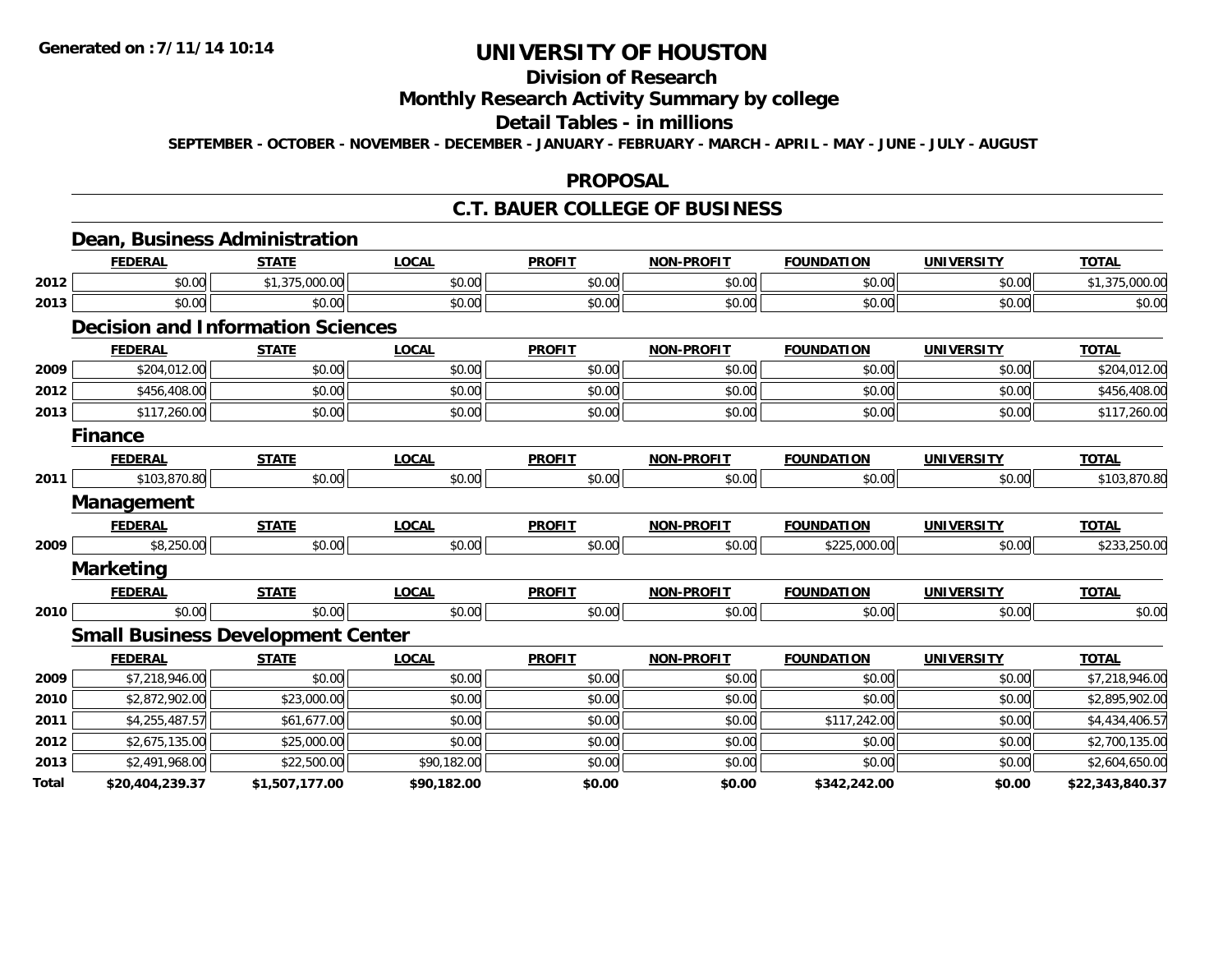## **Division of Research**

## **Monthly Research Activity Summary by college**

#### **Detail Tables - in millions**

**SEPTEMBER - OCTOBER - NOVEMBER - DECEMBER - JANUARY - FEBRUARY - MARCH - APRIL - MAY - JUNE - JULY - AUGUST**

#### **PROPOSAL**

### **COLLEGE OF ARCHITECTURE**

|      | Architecture       |              |              |               |                   |                   |                   |                |  |  |  |
|------|--------------------|--------------|--------------|---------------|-------------------|-------------------|-------------------|----------------|--|--|--|
|      | <b>FEDERAL</b>     | <b>STATE</b> | <b>LOCAL</b> | <b>PROFIT</b> | <b>NON-PROFIT</b> | <b>FOUNDATION</b> | <b>UNIVERSITY</b> | <b>TOTAL</b>   |  |  |  |
| 2009 | \$25,000.00        | \$0.00       | \$0.00       | \$47,500.00   | \$0.00            | \$0.00            | \$49,500.00       | \$122,000.00   |  |  |  |
| 2010 | \$3,539,345.60     | \$0.00       | \$0.00       | \$0.00        | \$0.00            | \$0.00            | \$0.00            | \$3,539,345.60 |  |  |  |
| 2011 | \$1,587,604.88     | \$25,000.00  | \$0.00       | \$5,000.00    | \$5,000.00        | \$25,000.00       | \$0.00            | \$1,647,604.88 |  |  |  |
| 2012 | \$198,358.05       | \$0.00       | \$0.00       | \$0.00        | \$5,000.00        | \$8,200.00        | \$2,500.00        | \$214,058.05   |  |  |  |
| 2013 | \$638,133.25       | \$0.00       | \$0.00       | \$0.00        | \$24,714.50       | \$0.00            | \$0.00            | \$662,847.75   |  |  |  |
|      | Dean, Architecture |              |              |               |                   |                   |                   |                |  |  |  |

|              | <b>FEDERA</b>      | <b>STATE</b>              | <b>.OCAL</b> | <b>PROFIT</b> | -PROFIT<br>NON          | <b>FOUNDATION</b> | UNIVERSITY  | <b>TOTAL</b>     |
|--------------|--------------------|---------------------------|--------------|---------------|-------------------------|-------------------|-------------|------------------|
| 2011         | $\sim$ 00<br>JU.UU | 0 <sup>0</sup><br>323.VVV | \$0.00       | 0000<br>JU.UU | \$0.00                  | ደሰ ሰሰ<br>vv.vv    | \$0.00      |                  |
| <b>Total</b> | 000<br>7öö<br>υ.   | \$50,000.00               | \$0.00       | .500.00       | <b>434</b><br>4.50<br>Φ | \$33,200.00       | \$52,000.00 | .856.28<br>\$6.2 |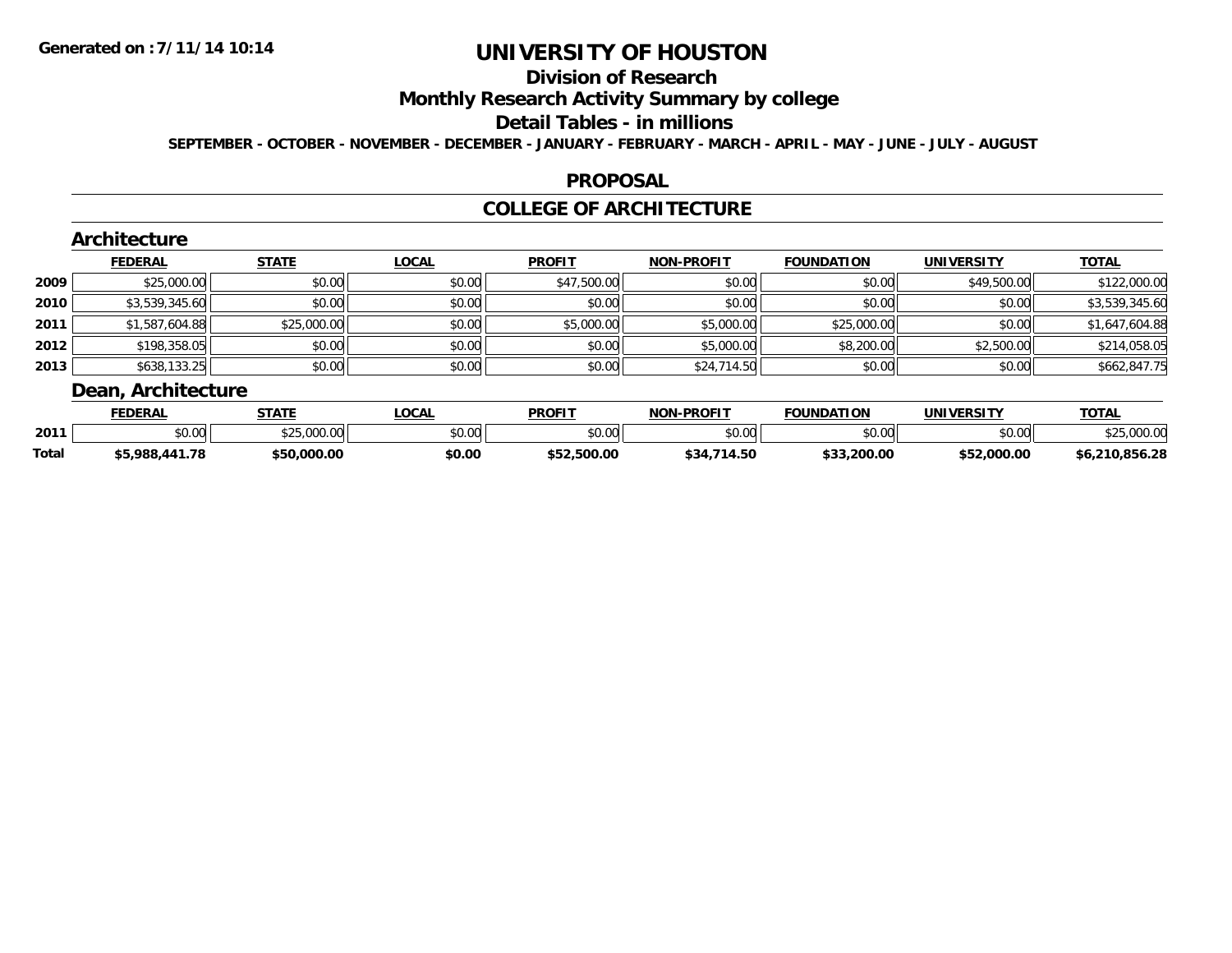## **Division of Research**

### **Monthly Research Activity Summary by college**

### **Detail Tables - in millions**

**SEPTEMBER - OCTOBER - NOVEMBER - DECEMBER - JANUARY - FEBRUARY - MARCH - APRIL - MAY - JUNE - JULY - AUGUST**

#### **PROPOSAL**

## **COLLEGE OF EDUCATION**

## **Consistency Mgmt and Coop Disc**

|      | <b>FEDERAL</b> | <b>STATE</b> | <b>LOCAL</b> | <b>PROFIT</b> | <b>NON-PROFIT</b> | <b>FOUNDATION</b> | <b>UNIVERSITY</b> | <b>TOTAL</b>   |
|------|----------------|--------------|--------------|---------------|-------------------|-------------------|-------------------|----------------|
| 2009 | \$96,471.00    | \$0.00       | \$35,197.00  | \$0.00        | \$486,539.54      | \$0.00            | \$0.00            | \$618,207.54   |
| 2010 | \$315,106.74   | \$0.00       | \$37,786.00  | \$0.00        | \$118,889.00      | \$0.00            | \$0.00            | \$471,781.74   |
| 2011 | \$450,357.70   | \$0.00       | \$295,410.00 | \$0.00        | \$165,374.00      | \$0.00            | \$0.00            | \$911,141.70   |
| 2012 | \$4,176,056.65 | \$0.00       | \$30,000.00  | \$0.00        | \$960,908.00      | \$0.00            | \$0.00            | \$5,166,964.65 |
| 2013 | \$2,480,018.64 | \$0.00       | \$0.00       | \$0.00        | \$3,500.00        | \$0.00            | \$0.00            | \$2,483,518.64 |

#### **Curriculum and Instruction**

|      | <b>FEDERAL</b> | <u>STATE</u>   | <u>LOCAL</u> | <b>PROFIT</b> | <b>NON-PROFIT</b> | <b>FOUNDATION</b> | UNIVERSITY     | <b>TOTAL</b>   |
|------|----------------|----------------|--------------|---------------|-------------------|-------------------|----------------|----------------|
| 2009 | \$2,533,330.00 | \$100,000.00   | \$0.00       | \$100,428,00  | \$100,000.00      | \$3,188,643.46    | \$156,791.00   | \$6,179,192.46 |
| 2010 | \$2,007,228.25 | \$950,477,00   | \$55,000.00  | \$0.00        | \$0.00            | \$39,952.00       | \$0.00         | \$3,052,657.25 |
| 2011 | \$6,359,263.00 | \$1,658,613.20 | \$0.00       | \$124,500.00  | \$75,000.00       | \$24,901.40       | \$246,279,00   | \$8,488,556.60 |
| 2012 | \$2,161,385.90 | \$715,991.00   | \$180,000.00 | \$0.00        | \$57,153.00       | \$0.00            | \$1,155,953.00 | \$4,270,482.90 |
| 2013 | \$4,385,964.50 | \$351,775.00   | \$0.00       | \$0.00        | \$116,595.98      | \$0.00            | \$258,964.50   | \$5,113,299.98 |

### **Dean, Education**

|      | <b>FEDERAL</b> | <b>STATE</b> | <u>LOCAL</u> | <b>PROFIT</b> | <b>NON-PROFIT</b> | <b>FOUNDATION</b> | <b>UNIVERSITY</b> | <b>TOTAL</b> |
|------|----------------|--------------|--------------|---------------|-------------------|-------------------|-------------------|--------------|
| 2009 | \$0.00         | \$0.00       | \$0.00       | \$0.00        | \$0.00            | \$0.00            | \$0.00            | \$0.00       |
| 2010 | \$749.996.88   | \$0.00       | \$0.00       | \$0.00        | \$0.00            | \$0.00            | \$0.00            | *749.996.88  |
| 2013 | 720,000.00     | \$0.00       | \$0.00       | \$0.00        | \$0.00            | \$0.00            | \$0.00            | 1,720,000.00 |

#### **Educational Leadership & Cultural Studies**

|      | <b>FEDERAL</b>              | <b>CTATE</b><br>31AL. | <b>OCAL</b> | <b>PROFIT</b> | <b>NON-PROFIT</b> | <b>FOUNDATION</b>                            | <b>UNIVERSITY</b> | <b>TOTAL</b>   |
|------|-----------------------------|-----------------------|-------------|---------------|-------------------|----------------------------------------------|-------------------|----------------|
| 2009 | 74FFA<br>ሐ / ኅ<br>ახ34<br>. | 0000<br>DU.UU         | \$0.00      | \$0.00        | 40.00<br>PU.UU    | \$0.00                                       | 0000<br>ง∪.∪บ     | ⊍ש             |
| 2010 | \$494,390.50                | 0000<br><b>JU.UU</b>  | \$0.00      | \$0.00        | \$0.00            | $\sim$ $\sim$ $\sim$ $\sim$ $\sim$<br>3109.3 | 0000<br>DU.UG     | ১০০১<br>707.51 |

## **Educational Psychology**

|      | <b>FEDERAL</b> | <b>STATE</b>   | <b>LOCAL</b> | <b>PROFIT</b> | <b>NON-PROFIT</b> | <b>FOUNDATION</b> | <b>UNIVERSITY</b> | <b>TOTAL</b>    |
|------|----------------|----------------|--------------|---------------|-------------------|-------------------|-------------------|-----------------|
| 2009 | \$7,596,484.30 | \$190,532.00   | \$0.00       | \$0.00        | \$16,994.00       | \$168,589.90      | \$389,000.00      | \$8,361,600.20  |
| 2010 | \$9,104,149.80 | \$1,850,126.90 | \$0.00       | \$118,211.00  | \$469,644.00      | \$288,840.26      | \$361,299.00      | \$12,192,270.96 |
| 2011 | \$5,969,127.00 | \$1,434,129.18 | \$0.00       | \$68,419.00   | \$41,873.00       | \$510,310.65      | \$69,020.00       | \$8,092,878.83  |
| 2012 | \$4,916,811.26 | \$1,562,159.00 | \$0.00       | \$0.00        | \$57,660.00       | \$87,667.00       | \$1,535,262.74    | \$8,159,560.00  |
| 2013 | \$3,800,408.00 | \$71,610.00    | \$0.00       | \$0.00        | \$44,723.53       | \$387,327.00      | \$1,374,240.50    | \$5,678,309.03  |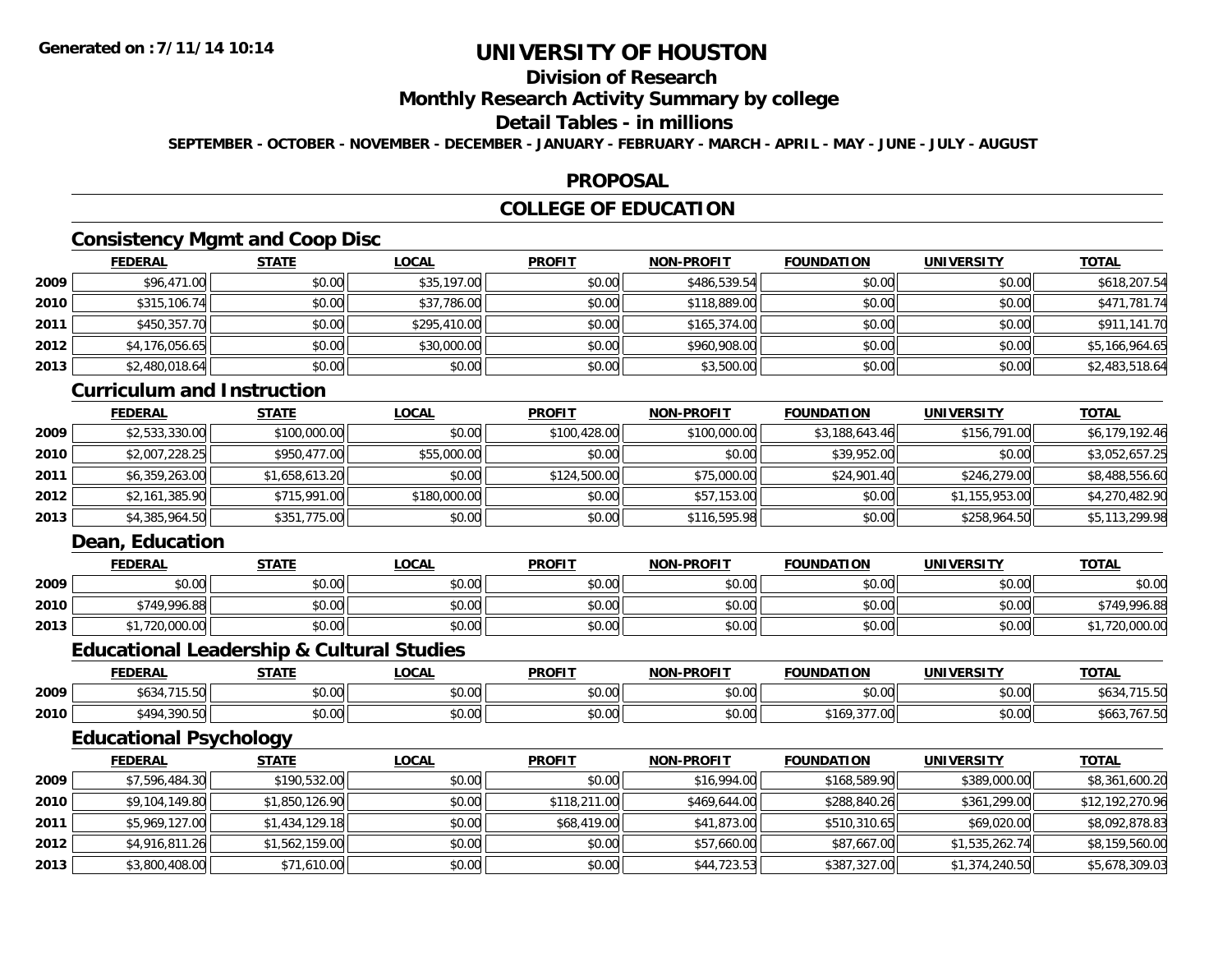## **Division of Research**

### **Monthly Research Activity Summary by college**

#### **Detail Tables - in millions**

**SEPTEMBER - OCTOBER - NOVEMBER - DECEMBER - JANUARY - FEBRUARY - MARCH - APRIL - MAY - JUNE - JULY - AUGUST**

#### **PROPOSAL**

## **COLLEGE OF EDUCATION**

## **Institute for Urban Education**

|      | <b>FEDERAL</b> | <u>STATE</u> | <u>LOCAL</u> | <b>PROFIT</b> | <b>NON-PROFIT</b> | <b>FOUNDATION</b> | <b>UNIVERSITY</b> | <b>TOTAL</b> |
|------|----------------|--------------|--------------|---------------|-------------------|-------------------|-------------------|--------------|
| 2009 | \$0.00         | \$0.00       | \$0.00       | \$0.00        | \$70,000.00       | \$0.00            | \$0.00            | \$70,000.00  |
| 2010 | \$20,000.00    | \$0.00       | \$0.00       | \$0.00        | \$90,000.00       | \$0.00            | \$0.00            | \$110,000.00 |
| 2011 | \$609,499.90   | \$0.00       | \$0.00       | \$0.00        | \$41,000.00       | \$0.00            | \$0.00            | \$650,499.90 |
| 2013 | \$0.00         | \$0.00       | \$0.00       | \$0.00        | \$0.00            | \$0.00            | \$0.00            | \$0.00       |

#### **UH Charter School**

|              | <b>FEDERAL</b>  | <u>STATE</u>   | <u>LOCAL</u> | <b>PROFIT</b> | <b>NON-PROFIT</b> | <b>FOUNDATION</b> | <b>UNIVERSITY</b> | <b>TOTAL</b>    |
|--------------|-----------------|----------------|--------------|---------------|-------------------|-------------------|-------------------|-----------------|
| 2011         | \$0.00          | \$1,055,698.00 | \$0.00       | \$0.00        | \$0.00            | \$0.00            | \$0.00            | \$1,055,698.00  |
| 2012         | \$0.00          | \$7,150.00     | \$0.00       | \$0.00        | \$0.00            | \$0.00            | \$0.00            | \$7,150.00      |
| 2013         | \$0.00          | \$1,489.55     | \$0.00       | \$0.00        | \$0.00            | \$0.00            | \$0.00            | \$1,489.55      |
| <b>Total</b> | \$60,580,765.52 | \$9,949,750.83 | \$633,393.00 | \$411,558.00  | \$2,915,854.05    | \$4,865,608.67    | \$5,546,809.74    | \$84,903,739.81 |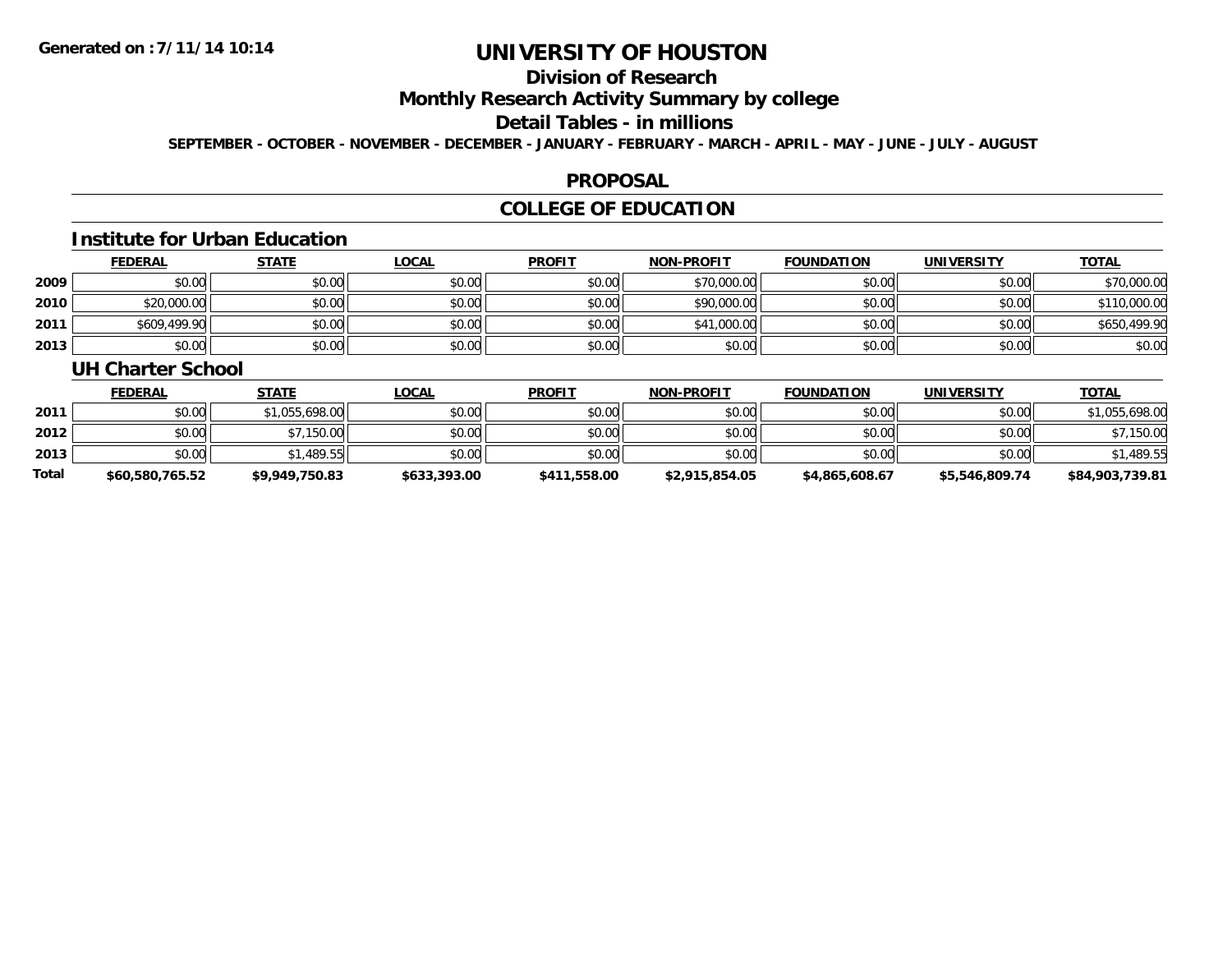## **Division of Research**

### **Monthly Research Activity Summary by college**

#### **Detail Tables - in millions**

**SEPTEMBER - OCTOBER - NOVEMBER - DECEMBER - JANUARY - FEBRUARY - MARCH - APRIL - MAY - JUNE - JULY - AUGUST**

#### **PROPOSAL**

#### **COLLEGE OF LIBERAL ARTS AND SOCIAL SCIENCES**

# **African-American Studies**

|      | <b>FEDERAL</b>                   | <b>STATE</b> | LOCAL        | <b>PROFIT</b> | <b>NON-PROFIT</b> | <b>FOUNDATION</b> | <b>UNIVERSITY</b> | <b>TOTAL</b>   |
|------|----------------------------------|--------------|--------------|---------------|-------------------|-------------------|-------------------|----------------|
| 2013 | \$0.00                           | \$0.00       | \$0.00       | \$0.00        | \$11,337.00       | \$0.00            | \$0.00            | \$11,337.00    |
|      | Art                              |              |              |               |                   |                   |                   |                |
|      | <b>FEDERAL</b>                   | <b>STATE</b> | <b>LOCAL</b> | <b>PROFIT</b> | <b>NON-PROFIT</b> | <b>FOUNDATION</b> | <b>UNIVERSITY</b> | <b>TOTAL</b>   |
| 2010 | \$10,000.00                      | \$0.00       | \$0.00       | \$0.00        | \$0.00            | \$0.00            | \$0.00            | \$10,000.00    |
| 2011 | \$114,979.30                     | \$0.00       | \$0.00       | \$0.00        | \$0.00            | \$0.00            | \$0.00            | \$114,979.30   |
| 2012 | \$294,676.59                     | \$0.00       | \$0.00       | \$0.00        | \$35,000.00       | \$0.00            | \$0.00            | \$329,676.59   |
| 2013 | \$34,681.58                      | \$0.00       | \$0.00       | \$0.00        | \$1,400.00        | \$0.00            | \$0.00            | \$36,081.58    |
|      | <b>Arte Publico Press</b>        |              |              |               |                   |                   |                   |                |
|      | <b>FEDERAL</b>                   | <b>STATE</b> | LOCAL        | <b>PROFIT</b> | <b>NON-PROFIT</b> | <b>FOUNDATION</b> | <b>UNIVERSITY</b> | <b>TOTAL</b>   |
| 2009 | \$125,000.00                     | \$0.00       | \$0.00       | \$0.00        | \$128,032.00      | \$400,000.00      | \$0.00            | \$653,032.00   |
| 2010 | \$100,000.00                     | \$180,000.00 | \$0.00       | \$0.00        | \$145,536.00      | \$75,000.00       | \$0.00            | \$500,536.00   |
| 2011 | \$100,000.00                     | \$15,000.00  | \$0.00       | \$0.00        | \$105,079.00      | \$120,000.00      | \$0.00            | \$340,079.00   |
| 2012 | \$373,497.00                     | \$20,000.00  | \$0.00       | \$0.00        | \$98,393.00       | \$400,000.00      | \$0.00            | \$891,890.00   |
| 2013 | \$459,773.00                     | \$55,000.00  | \$0.00       | \$0.00        | \$50,000.00       | \$200,000.00      | \$0.00            | \$764,773.00   |
|      | <b>Blaffer Gallery</b>           |              |              |               |                   |                   |                   |                |
|      | <b>FEDERAL</b>                   | <b>STATE</b> | <b>LOCAL</b> | <b>PROFIT</b> | <b>NON-PROFIT</b> | <b>FOUNDATION</b> | <b>UNIVERSITY</b> | <b>TOTAL</b>   |
| 2009 | \$50,000.00                      | \$3,000.00   | \$0.00       | \$0.00        | \$149,858.00      | \$0.00            | \$0.00            | \$202,858.00   |
| 2010 | \$35,000.00                      | \$13,500.00  | \$0.00       | \$0.00        | \$159,425.00      | \$0.00            | \$0.00            | \$207,925.00   |
| 2011 | \$50,000.00                      | \$8,500.00   | \$0.00       | \$0.00        | \$102,445.00      | \$0.00            | \$0.00            | \$160,945.00   |
| 2012 | \$67,500.00                      | \$5,132.00   | \$0.00       | \$0.00        | \$85,759.00       | \$0.00            | \$0.00            | \$158,391.00   |
| 2013 | \$50,000.00                      | \$10,000.00  | \$0.00       | \$0.00        | \$91,160.00       | \$0.00            | \$0.00            | \$151,160.00   |
|      | <b>Center for Public History</b> |              |              |               |                   |                   |                   |                |
|      | <b>FEDERAL</b>                   | <b>STATE</b> | <b>LOCAL</b> | <b>PROFIT</b> | <b>NON-PROFIT</b> | <b>FOUNDATION</b> | <b>UNIVERSITY</b> | <b>TOTAL</b>   |
| 2011 | \$250,000.00                     | \$0.00       | \$0.00       | \$0.00        | \$369,000.00      | \$0.00            | \$0.00            | \$619,000.00   |
|      | <b>Communication Disorders</b>   |              |              |               |                   |                   |                   |                |
|      | <b>FEDERAL</b>                   | <b>STATE</b> | <b>LOCAL</b> | <b>PROFIT</b> | <b>NON-PROFIT</b> | <b>FOUNDATION</b> | <b>UNIVERSITY</b> | <b>TOTAL</b>   |
| 2009 | \$0.00                           | \$305,085.00 | \$1,500.00   | \$0.00        | \$247,668.00      | \$89,981.00       | \$424,813.00      | \$1,069,047.00 |
| 2010 | \$2,294,587.00                   | \$227,907.00 | \$0.00       | \$0.00        | \$327,276.00      | \$10,000.00       | \$0.00            | \$2,859,770.00 |
| 2011 | \$148,670.00                     | \$17,940.10  | \$0.00       | \$0.00        | \$0.00            | \$10,000.00       | \$0.00            | \$176,610.10   |
| 2012 | \$447,207.00                     | \$11,723.40  | \$0.00       | \$0.00        | \$58,248.00       | \$22,770.00       | \$263,177.00      | \$803,125.40   |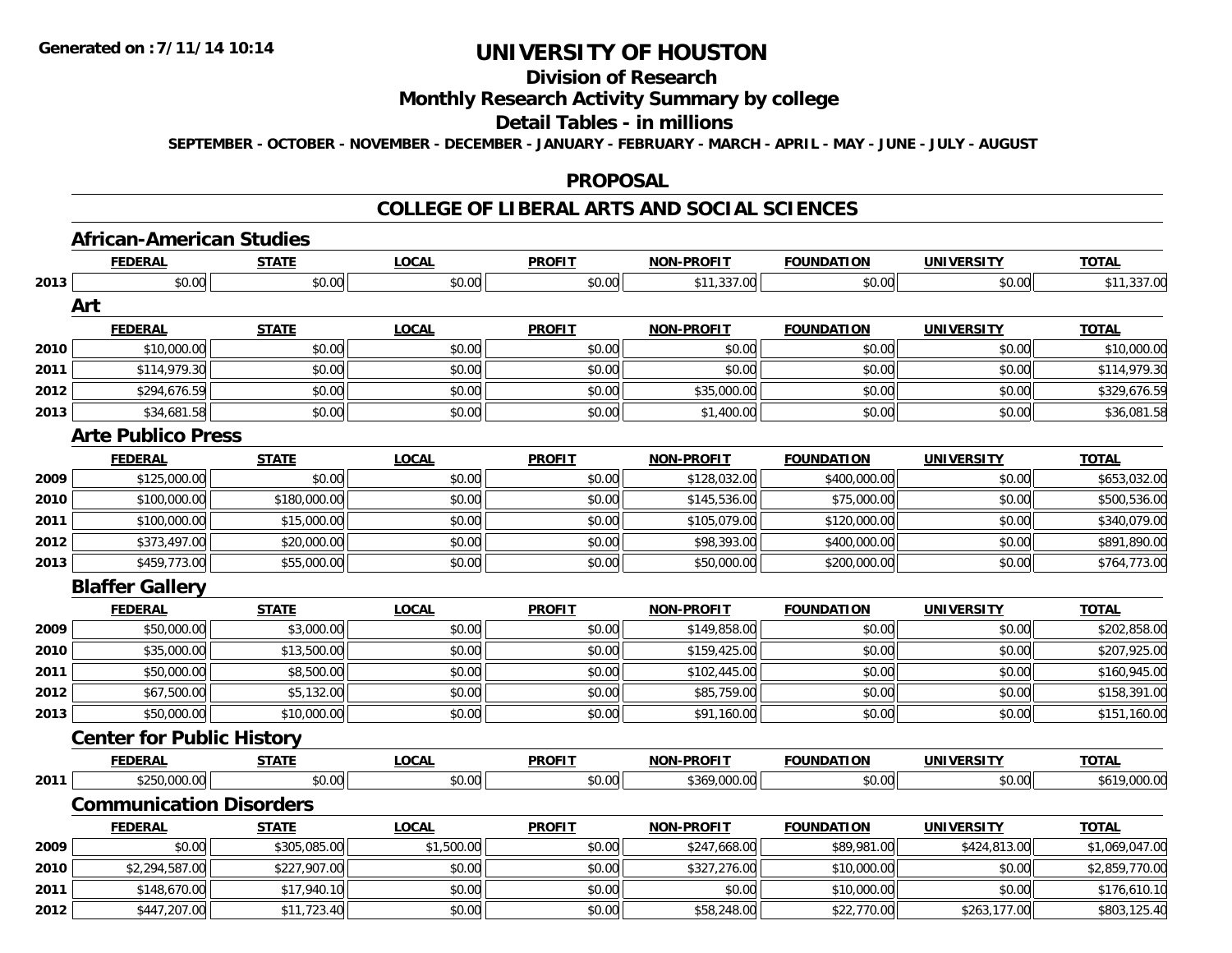## **Division of Research**

### **Monthly Research Activity Summary by college**

#### **Detail Tables - in millions**

**SEPTEMBER - OCTOBER - NOVEMBER - DECEMBER - JANUARY - FEBRUARY - MARCH - APRIL - MAY - JUNE - JULY - AUGUST**

#### **PROPOSAL**

### **COLLEGE OF LIBERAL ARTS AND SOCIAL SCIENCES**

|      | <b>Communication Disorders</b> |                                                   |              |               |                   |                   |                   |                |
|------|--------------------------------|---------------------------------------------------|--------------|---------------|-------------------|-------------------|-------------------|----------------|
|      | <b>FEDERAL</b>                 | <b>STATE</b>                                      | <b>LOCAL</b> | <b>PROFIT</b> | <b>NON-PROFIT</b> | <b>FOUNDATION</b> | <b>UNIVERSITY</b> | <b>TOTAL</b>   |
| 2013 | \$640,475.00                   | \$77,569.00                                       | \$0.00       | \$0.00        | \$54,922.00       | \$24,500.00       | \$396,469.00      | \$1,193,935.00 |
|      |                                | <b>Comparative Cultural Studies</b>               |              |               |                   |                   |                   |                |
|      | <b>FEDERAL</b>                 | <b>STATE</b>                                      | <b>LOCAL</b> | <b>PROFIT</b> | <b>NON-PROFIT</b> | <b>FOUNDATION</b> | <b>UNIVERSITY</b> | <b>TOTAL</b>   |
| 2009 | \$74,500.00                    | \$0.00                                            | \$0.00       | \$0.00        | \$40,000.00       | \$24,590.00       | \$0.00            | \$139,090.00   |
|      |                                | <b>Cynthia Woods Mitchell Center for the Arts</b> |              |               |                   |                   |                   |                |
|      | <b>FEDERAL</b>                 | <b>STATE</b>                                      | <b>LOCAL</b> | <b>PROFIT</b> | <b>NON-PROFIT</b> | <b>FOUNDATION</b> | <b>UNIVERSITY</b> | <b>TOTAL</b>   |
| 2009 | \$0.00                         | \$0.00                                            | \$0.00       | \$0.00        | \$10,000.00       | \$0.00            | \$0.00            | \$10,000.00    |
| 2010 | \$0.00                         | \$0.00                                            | \$0.00       | \$0.00        | \$15,000.00       | \$0.00            | \$0.00            | \$15,000.00    |
| 2012 | \$0.00                         | \$6,000.00                                        | \$0.00       | \$0.00        | \$0.00            | \$0.00            | \$0.00            | \$6,000.00     |
| 2013 | \$0.00                         | \$154,500.00                                      | \$0.00       | \$200,000.00  | \$35,000.00       | \$15,000.00       | \$0.00            | \$404,500.00   |
|      |                                | Dean, Liberal Arts and Social Sciences            |              |               |                   |                   |                   |                |
|      | <b>FEDERAL</b>                 | <b>STATE</b>                                      | <b>LOCAL</b> | <b>PROFIT</b> | <b>NON-PROFIT</b> | <b>FOUNDATION</b> | <b>UNIVERSITY</b> | <b>TOTAL</b>   |
| 2009 | \$2,313,197.50                 | \$0.00                                            | \$0.00       | \$0.00        | \$0.00            | \$0.00            | \$0.00            | \$2,313,197.50 |
| 2010 | \$10,000.00                    | \$0.00                                            | \$0.00       | \$0.00        | \$0.00            | \$0.00            | \$0.00            | \$10,000.00    |
| 2011 | \$413,091.00                   | \$0.00                                            | \$0.00       | \$0.00        | \$0.00            | \$0.00            | \$0.00            | \$413,091.00   |
|      | <b>Economics</b>               |                                                   |              |               |                   |                   |                   |                |
|      | <b>FEDERAL</b>                 | <b>STATE</b>                                      | <b>LOCAL</b> | <b>PROFIT</b> | <b>NON-PROFIT</b> | <b>FOUNDATION</b> | <b>UNIVERSITY</b> | <b>TOTAL</b>   |
| 2009 | \$379,871.00                   | \$0.00                                            | \$0.00       | \$0.00        | \$0.00            | \$0.00            | \$0.00            | \$379,871.00   |
| 2010 | \$724,770.00                   | \$0.00                                            | \$0.00       | \$0.00        | \$98,160.00       | \$62,000.00       | \$227,082.00      | \$1,112,012.00 |
| 2011 | \$309,606.00                   | \$0.00                                            | \$0.00       | \$75,000.00   | \$78,014.00       | \$312,521.00      | \$75,000.00       | \$850,141.00   |
| 2012 | \$882,933.40                   | \$0.00                                            | \$0.00       | \$0.00        | \$843,624.00      | \$248,086.00      | \$0.00            | \$1,974,643.40 |
| 2013 | \$491,545.00                   | \$0.00                                            | \$0.00       | \$0.00        | \$24,637.00       | \$34,967.00       | \$0.00            | \$551,149.00   |
|      | <b>English</b>                 |                                                   |              |               |                   |                   |                   |                |
|      | <b>FEDERAL</b>                 | <b>STATE</b>                                      | <b>LOCAL</b> | <b>PROFIT</b> | <b>NON-PROFIT</b> | <b>FOUNDATION</b> | <b>UNIVERSITY</b> | <b>TOTAL</b>   |
| 2009 | \$0.00                         | \$0.00                                            | \$0.00       | \$0.00        | \$0.00            | \$0.00            | \$0.00            | \$0.00         |
| 2010 | \$190,000.00                   | \$0.00                                            | \$0.00       | \$0.00        | \$1,000.00        | \$0.00            | \$0.00            | \$191,000.00   |
| 2011 | \$0.00                         | \$7,500.00                                        | \$0.00       | \$0.00        | \$1,500.00        | \$0.00            | \$0.00            | \$9,000.00     |
| 2012 | \$932,888.40                   | \$0.00                                            | \$0.00       | \$0.00        | \$0.00            | \$0.00            | \$0.00            | \$932,888.40   |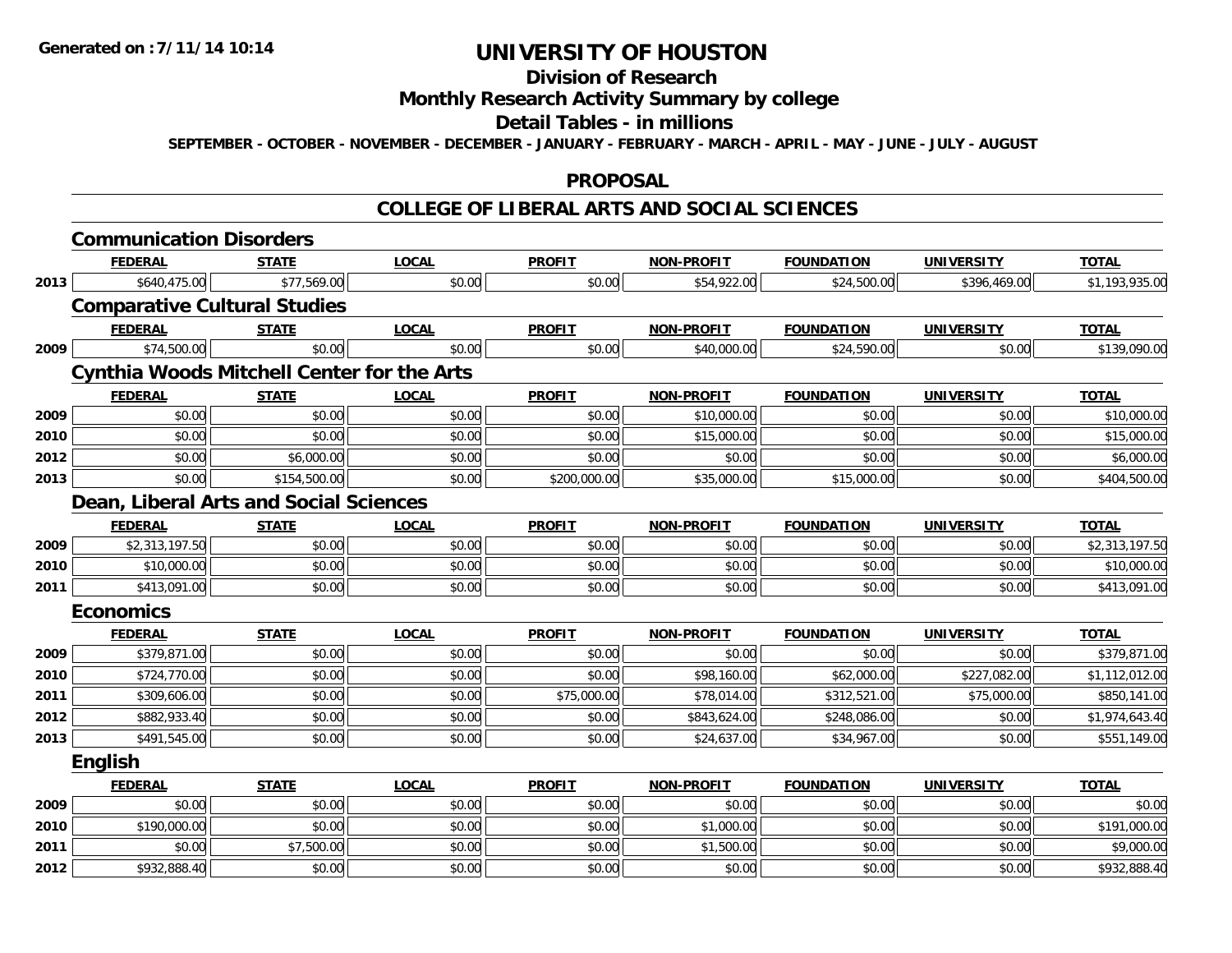## **Division of Research**

### **Monthly Research Activity Summary by college**

## **Detail Tables - in millions**

**SEPTEMBER - OCTOBER - NOVEMBER - DECEMBER - JANUARY - FEBRUARY - MARCH - APRIL - MAY - JUNE - JULY - AUGUST**

#### **PROPOSAL**

## **COLLEGE OF LIBERAL ARTS AND SOCIAL SCIENCES**

## **Health and Human Performance**

|      | <b>FEDERAL</b>  | <u>STATE</u>   | <u>LOCAL</u> | <b>PROFIT</b>  | <b>NON-PROFIT</b> | <b>FOUNDATION</b> | <b>UNIVERSITY</b> | <u>TOTAL</u>    |
|------|-----------------|----------------|--------------|----------------|-------------------|-------------------|-------------------|-----------------|
| 2009 | \$7,142,460.80  | \$66,240.00    | \$0.00       | \$3,364,053.50 | \$1,162,082.50    | \$557,460.00      | \$2,741,813.90    | \$15,034,110.70 |
| 2010 | \$11,401,210.50 | \$3,788,480.95 | \$0.00       | \$1,963,246.66 | \$1,080,000.00    | \$300,968.74      | \$271,482.00      | \$18,805,388.85 |
| 2011 | \$13,536,021.40 | \$0.00         | \$0.00       | \$94,276.00    | \$205,000.00      | \$209,569.30      | \$1,002,452.00    | \$15,047,318.70 |
| 2012 | \$8,217,754.31  | \$502,818.00   | \$0.00       | \$1,222,608.00 | \$166,233.20      | \$39,428.00       | \$1,179,339.00    | \$11,328,180.51 |
| 2013 | \$7,090,773.52  | \$1,750,000.00 | \$0.00       | \$121,843.60   | \$1,038,001.00    | \$104,400.00      | \$608,106.00      | \$10,713,124.12 |

#### **Hispanic Studies**

|      | <u>FEDERAL</u> | <b>STATE</b> | <b>LOCAL</b> | <b>PROFIT</b> | <b>NON-PROFIT</b> | <b>FOUNDATION</b> | <b>UNIVERSITY</b> | <b>TOTAL</b> |
|------|----------------|--------------|--------------|---------------|-------------------|-------------------|-------------------|--------------|
| 2009 | \$0.00         | \$0.00       | \$0.00       | \$0.00        | \$0.00            | \$173,561.40      | \$0.00            | \$173,561.40 |
| 2010 | \$0.00         | \$0.00       | \$0.00       | \$0.00        | \$0.00            | \$234,260.80      | \$0.00            | \$234,260.80 |
| 2011 | \$0.00         | \$0.00       | \$0.00       | \$0.00        | \$0.00            | \$74,704.20       | \$0.00            | \$74,704.20  |
| 2012 | \$38,419.59    | \$0.00       | \$0.00       | \$0.00        | \$0.00            | \$0.00            | \$0.00            | \$38,419.59  |
| 2013 | \$100,000.00   | \$0.00       | \$0.00       | \$0.00        | \$0.00            | \$0.00            | \$11,992.50       | \$111,992.50 |

#### **History**

|      | <b>FEDERAL</b> | <u>STATE</u> | <u>LOCAL</u> | <b>PROFIT</b> | <b>NON-PROFIT</b> | <b>FOUNDATION</b> | <b>UNIVERSITY</b> | <b>TOTAL</b> |
|------|----------------|--------------|--------------|---------------|-------------------|-------------------|-------------------|--------------|
| 2009 | \$358,480.00   | \$0.00       | \$0.00       | \$0.00        | \$0.00            | \$0.00            | \$0.00            | \$358,480.00 |
| 2010 | \$919,406.00   | \$0.00       | \$0.00       | \$0.00        | \$12,500.00       | \$0.00            | \$0.00            | \$931,906.00 |
| 2011 | \$350,000.00   | \$0.00       | \$0.00       | \$0.00        | \$14,000.00       | \$0.00            | \$0.00            | \$364,000.00 |
| 2012 | \$136,664.82   | \$0.00       | \$0.00       | \$0.00        | \$0.00            | \$0.00            | \$0.00            | \$136,664.82 |
| 2013 | \$100,000.00   | \$0.00       | \$0.00       | \$0.00        | \$0.00            | \$0.00            | \$0.00            | \$100,000.00 |

#### **Hobby Center for Public Policy**

|      | <b>FEDERAL</b> | STATE  | <u>LOCAL</u> | <b>PROFIT</b> | <b>NON-PROFIT</b> | <b>FOUNDATION</b> | <b>UNIVERSITY</b> | <b>TOTAL</b>   |
|------|----------------|--------|--------------|---------------|-------------------|-------------------|-------------------|----------------|
| 2009 | \$1,922,613.00 | \$0.00 | \$0.00       | \$0.00        | \$0.00            | \$0.00            | \$0.00            | \$1,922,613.00 |
| 2010 | \$2,194,884.68 | \$0.00 | \$0.00       | \$82,118.50   | \$0.00            | \$0.00            | \$10,925.00       | \$2,287,928.18 |
| 2011 | \$8,435.00     | \$0.00 | \$0.00       | \$0.00        | \$0.00            | \$0.00            | \$0.00            | \$8,435.00     |
| 2013 | \$164,250.00   | \$0.00 | \$0.00       | \$0.00        | \$0.00            | \$0.00            | \$26,400.00       | \$190,650.00   |

## **Modern/Classical Languages**

|      | <u>FEDERAL</u> | <u>STATE</u> | <u>LOCAL</u> | <b>PROFIT</b> | <b>NON-PROFIT</b> | <b>FOUNDATION</b> | <b>UNIVERSITY</b> | <b>TOTAL</b> |
|------|----------------|--------------|--------------|---------------|-------------------|-------------------|-------------------|--------------|
| 2009 | \$175,528.00   | \$0.00       | \$0.00       | \$0.00        | \$19,899.50       | \$0.00            | \$0.00            | \$195,427.50 |
| 2010 | \$0.00         | \$0.00       | \$0.00       | \$0.00        | $*7,000.00$       | \$25,300.00       | \$0.00            | \$32,300.00  |
| 2011 | 13.091.00      | \$0.00       | \$0.00       | \$0.00        | \$0.00            | \$0.00            | \$0.00            | \$413,091.00 |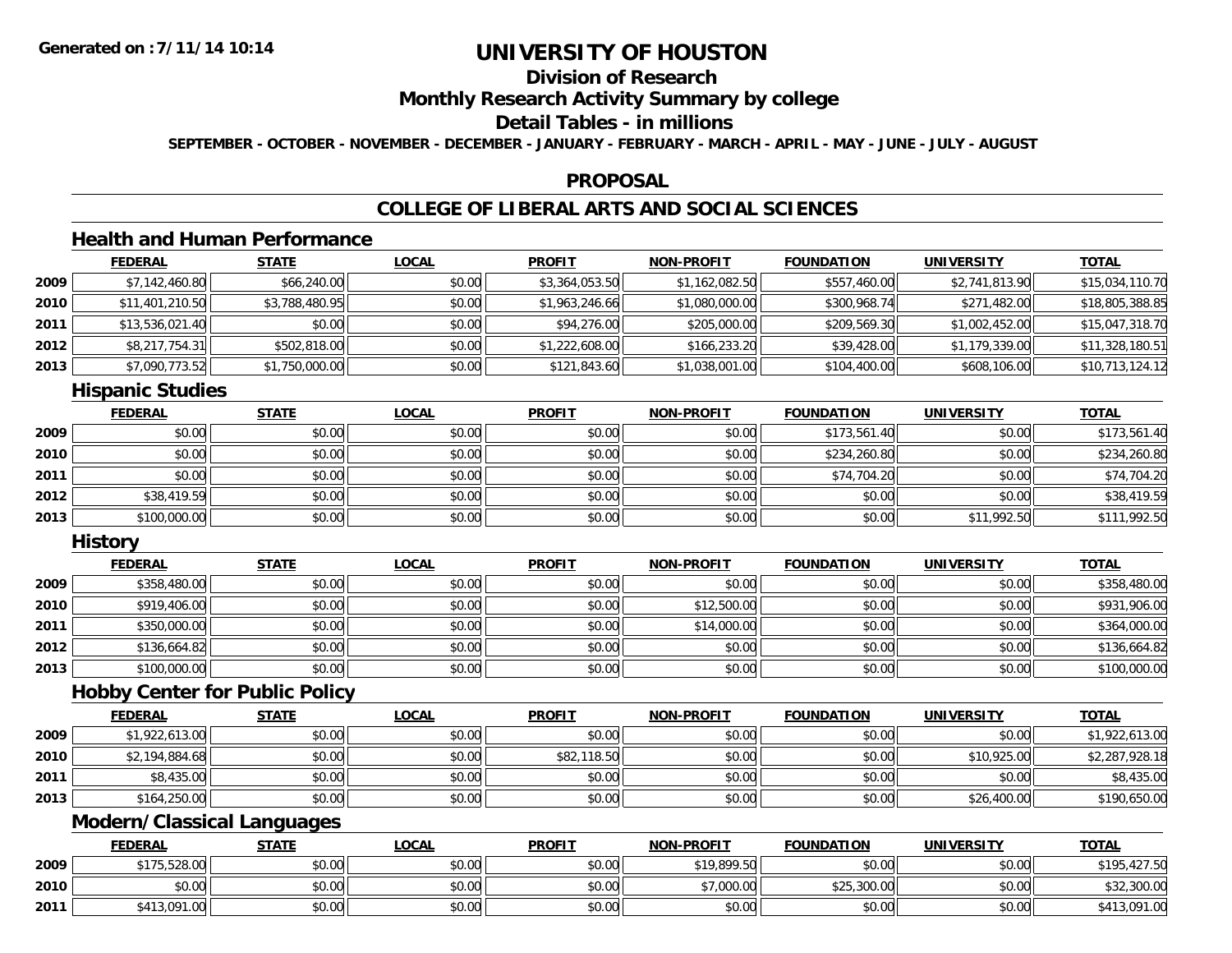## **Division of Research**

### **Monthly Research Activity Summary by college**

#### **Detail Tables - in millions**

**SEPTEMBER - OCTOBER - NOVEMBER - DECEMBER - JANUARY - FEBRUARY - MARCH - APRIL - MAY - JUNE - JULY - AUGUST**

#### **PROPOSAL**

#### **COLLEGE OF LIBERAL ARTS AND SOCIAL SCIENCES**

|      | <b>Modern/Classical Languages</b> |                |              |               |                   |                   |                   |                 |
|------|-----------------------------------|----------------|--------------|---------------|-------------------|-------------------|-------------------|-----------------|
|      | <b>FEDERAL</b>                    | <b>STATE</b>   | <b>LOCAL</b> | <b>PROFIT</b> | <b>NON-PROFIT</b> | <b>FOUNDATION</b> | <b>UNIVERSITY</b> | <b>TOTAL</b>    |
| 2012 | \$396,977.00                      | \$0.00         | \$0.00       | \$0.00        | \$0.00            | \$0.00            | \$0.00            | \$396,977.00    |
| 2013 | \$99,251.00                       | \$0.00         | \$0.00       | \$0.00        | \$0.00            | \$0.00            | \$0.00            | \$99,251.00     |
|      | <b>Philosophy</b>                 |                |              |               |                   |                   |                   |                 |
|      | <b>FEDERAL</b>                    | <b>STATE</b>   | <b>LOCAL</b> | <b>PROFIT</b> | <b>NON-PROFIT</b> | <b>FOUNDATION</b> | <b>UNIVERSITY</b> | <b>TOTAL</b>    |
| 2011 | \$29,932.50                       | \$0.00         | \$0.00       | \$0.00        | \$0.00            | \$0.00            | \$0.00            | \$29,932.50     |
| 2012 | \$23,229.00                       | \$0.00         | \$0.00       | \$0.00        | \$0.00            | \$0.00            | \$0.00            | \$23,229.00     |
| 2013 | \$83,949.42                       | \$0.00         | \$0.00       | \$0.00        | \$0.00            | \$0.00            | \$0.00            | \$83,949.42     |
|      | <b>Political Science</b>          |                |              |               |                   |                   |                   |                 |
|      | <b>FEDERAL</b>                    | <b>STATE</b>   | <b>LOCAL</b> | <b>PROFIT</b> | <b>NON-PROFIT</b> | <b>FOUNDATION</b> | <b>UNIVERSITY</b> | <b>TOTAL</b>    |
| 2009 | \$89,420.00                       | \$0.00         | \$0.00       | \$0.00        | \$0.00            | \$59,998.00       | \$0.00            | \$149,418.00    |
| 2010 | \$456,141.00                      | \$0.00         | \$0.00       | \$82,118.50   | \$0.00            | \$0.00            | \$0.00            | \$538,259.50    |
| 2011 | \$1,540,222.50                    | \$0.00         | \$0.00       | \$0.00        | \$3,250.00        | \$0.00            | \$0.00            | \$1,543,472.50  |
| 2012 | \$962,484.00                      | \$77,296.00    | \$0.00       | \$0.00        | \$0.00            | \$2,000.00        | \$0.00            | \$1,041,780.00  |
| 2013 | \$877,697.00                      | \$0.00         | \$0.00       | \$0.00        | \$0.00            | \$0.00            | \$0.00            | \$877,697.00    |
|      | Psychology                        |                |              |               |                   |                   |                   |                 |
|      | <b>FEDERAL</b>                    | <b>STATE</b>   | <b>LOCAL</b> | <b>PROFIT</b> | <b>NON-PROFIT</b> | <b>FOUNDATION</b> | <b>UNIVERSITY</b> | <b>TOTAL</b>    |
| 2009 | \$26,544,782.71                   | \$1,679,946.36 | \$0.00       | \$461,362.00  | \$1,485,875.00    | \$265,922.00      | \$1,486,152.10    | \$31,924,040.17 |
| 2010 | \$24,411,678.24                   | \$7,483,722.05 | \$0.00       | \$229,230.00  | \$566,847.00      | \$31,672.00       | \$4,805,384.00    | \$37,528,533.29 |
| 2011 | \$22,055,598.60                   | \$3,186,365.40 | \$331,088.80 | \$796,632.00  | \$260,433.00      | \$178,772.00      | \$2,626,357.80    | \$29,435,247.60 |
| 2012 | \$13,002,208.47                   | \$3,998,658.90 | \$0.00       | \$468,270.00  | \$176,916.00      | \$70,367.00       | \$1,789,723.00    | \$19,506,143.37 |
| 2013 | \$18,382,321.35                   | \$1,855,437.40 | \$0.00       | \$164,709.00  | \$260,249.00      | \$83,758.00       | \$3,075,382.50    | \$23,821,857.25 |
|      | <b>School of Communication</b>    |                |              |               |                   |                   |                   |                 |
|      | <b>FEDERAL</b>                    | <b>STATE</b>   | <b>LOCAL</b> | <b>PROFIT</b> | <b>NON-PROFIT</b> | <b>FOUNDATION</b> | <b>UNIVERSITY</b> | <b>TOTAL</b>    |
| 2010 | \$0.00                            | \$0.00         | \$0.00       | \$0.00        | \$0.00            | \$0.00            | \$286,646.00      | \$286,646.00    |
| 2011 | \$294,900.00                      | \$0.00         | \$0.00       | \$0.00        | \$0.00            | \$0.00            | \$0.00            | \$294,900.00    |
| 2012 | \$336,545.00                      | \$0.00         | \$0.00       | \$0.00        | \$0.00            | \$0.00            | \$0.00            | \$336,545.00    |
| 2013 | \$0.00                            | \$119,876.00   | \$0.00       | \$0.00        | \$9,800.00        | \$0.00            | \$76,763.00       | \$206,439.00    |
|      | <b>School of Music</b>            |                |              |               |                   |                   |                   |                 |
|      | <b>FEDERAL</b>                    | <b>STATE</b>   | <b>LOCAL</b> | <b>PROFIT</b> | <b>NON-PROFIT</b> | <b>FOUNDATION</b> | <b>UNIVERSITY</b> | <b>TOTAL</b>    |
| 2009 | \$0.00                            | \$143,067.00   | \$0.00       | \$0.00        | \$98,060.00       | \$0.00            | \$0.00            | \$241,127.00    |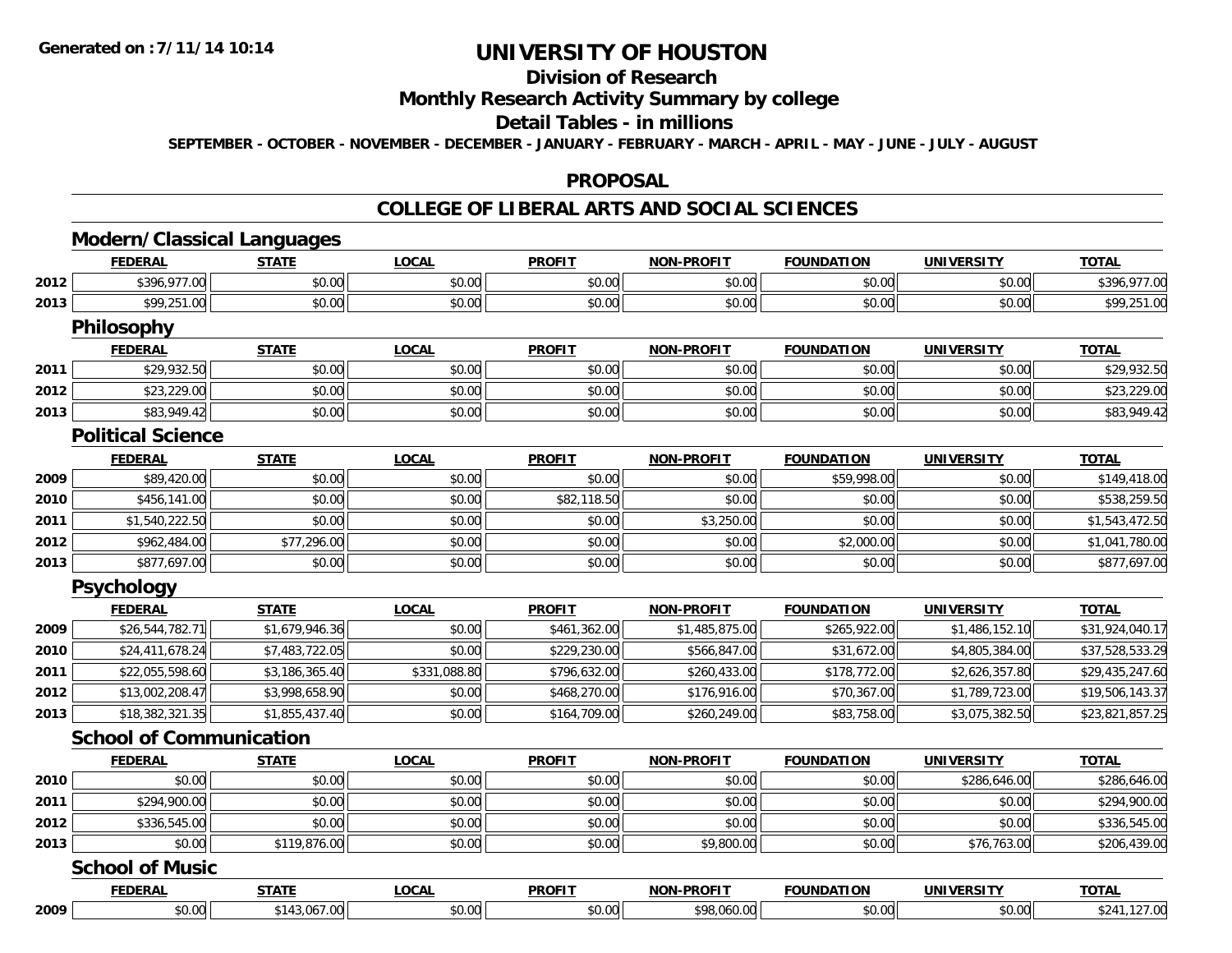## **Division of Research**

## **Monthly Research Activity Summary by college**

#### **Detail Tables - in millions**

**SEPTEMBER - OCTOBER - NOVEMBER - DECEMBER - JANUARY - FEBRUARY - MARCH - APRIL - MAY - JUNE - JULY - AUGUST**

#### **PROPOSAL**

### **COLLEGE OF LIBERAL ARTS AND SOCIAL SCIENCES**

|       | <b>School of Music</b> |                 |              |                |                   |                   |                   |                  |
|-------|------------------------|-----------------|--------------|----------------|-------------------|-------------------|-------------------|------------------|
|       | <b>FEDERAL</b>         | <b>STATE</b>    | <b>LOCAL</b> | <b>PROFIT</b>  | <b>NON-PROFIT</b> | <b>FOUNDATION</b> | <b>UNIVERSITY</b> | <b>TOTAL</b>     |
| 2010  | \$0.00                 | \$14,500.00     | \$0.00       | \$0.00         | \$0.00            | \$0.00            | \$0.00            | \$14,500.00      |
| 2011  | \$0.00                 | \$26,500.00     | \$0.00       | \$0.00         | \$0.00            | \$0.00            | \$0.00            | \$26,500.00      |
| 2012  | \$0.00                 | \$3,347.00      | \$0.00       | \$0.00         | \$0.00            | \$0.00            | \$0.00            | \$3,347.00       |
| 2013  | \$0.00                 | \$5,000.00      | \$0.00       | \$0.00         | \$10,000.00       | \$24,500.00       | \$0.00            | \$39,500.00      |
|       | Sociology              |                 |              |                |                   |                   |                   |                  |
|       | <b>FEDERAL</b>         | <b>STATE</b>    | <b>LOCAL</b> | <b>PROFIT</b>  | <b>NON-PROFIT</b> | <b>FOUNDATION</b> | <b>UNIVERSITY</b> | <b>TOTAL</b>     |
| 2009  | \$1,631,052.04         | \$0.00          | \$60,000.00  | \$0.00         | \$32,000.00       | \$14,997.00       | \$0.00            | \$1,738,049.04   |
| 2010  | \$1,415,674.00         | \$0.00          | \$0.00       | \$0.00         | \$3,500.00        | \$0.00            | \$0.00            | \$1,419,174.00   |
| 2011  | \$796,309.80           | \$0.00          | \$0.00       | \$0.00         | \$4,500.00        | \$0.00            | \$0.00            | \$800,809.80     |
| 2012  | \$0.00                 | \$0.00          | \$0.00       | \$0.00         | \$0.00            | \$16,808.00       | \$523,195.30      | \$540,003.30     |
| 2013  | \$160,063.00           | \$0.00          | \$18,000.00  | \$0.00         | \$0.00            | \$0.00            | \$0.00            | \$178,063.00     |
|       | Theatre                |                 |              |                |                   |                   |                   |                  |
|       | <b>FEDERAL</b>         | <b>STATE</b>    | <b>LOCAL</b> | <b>PROFIT</b>  | <b>NON-PROFIT</b> | <b>FOUNDATION</b> | <b>UNIVERSITY</b> | <b>TOTAL</b>     |
| 2009  | \$0.00                 | \$0.00          | \$0.00       | \$0.00         | \$90,000.00       | \$0.00            | \$0.00            | \$90,000.00      |
| 2010  | \$2,468,678.00         | \$0.00          | \$0.00       | \$0.00         | \$90,000.00       | \$0.00            | \$0.00            | \$2,558,678.00   |
| 2011  | \$0.00                 | \$0.00          | \$0.00       | \$5,000.00     | \$100,027.00      | \$0.00            | \$0.00            | \$105,027.00     |
| 2013  | \$43,187.00            | \$0.00          | \$0.00       | \$0.00         | \$220,027.00      | \$0.00            | \$0.00            | \$263,214.00     |
| Total | \$182,740,743.02       | \$25,819,611.56 | \$410,588.80 | \$9,330,467.76 | \$10,483,673.20   | \$4,517,861.44    | \$21,908,655.10   | \$255,211,600.88 |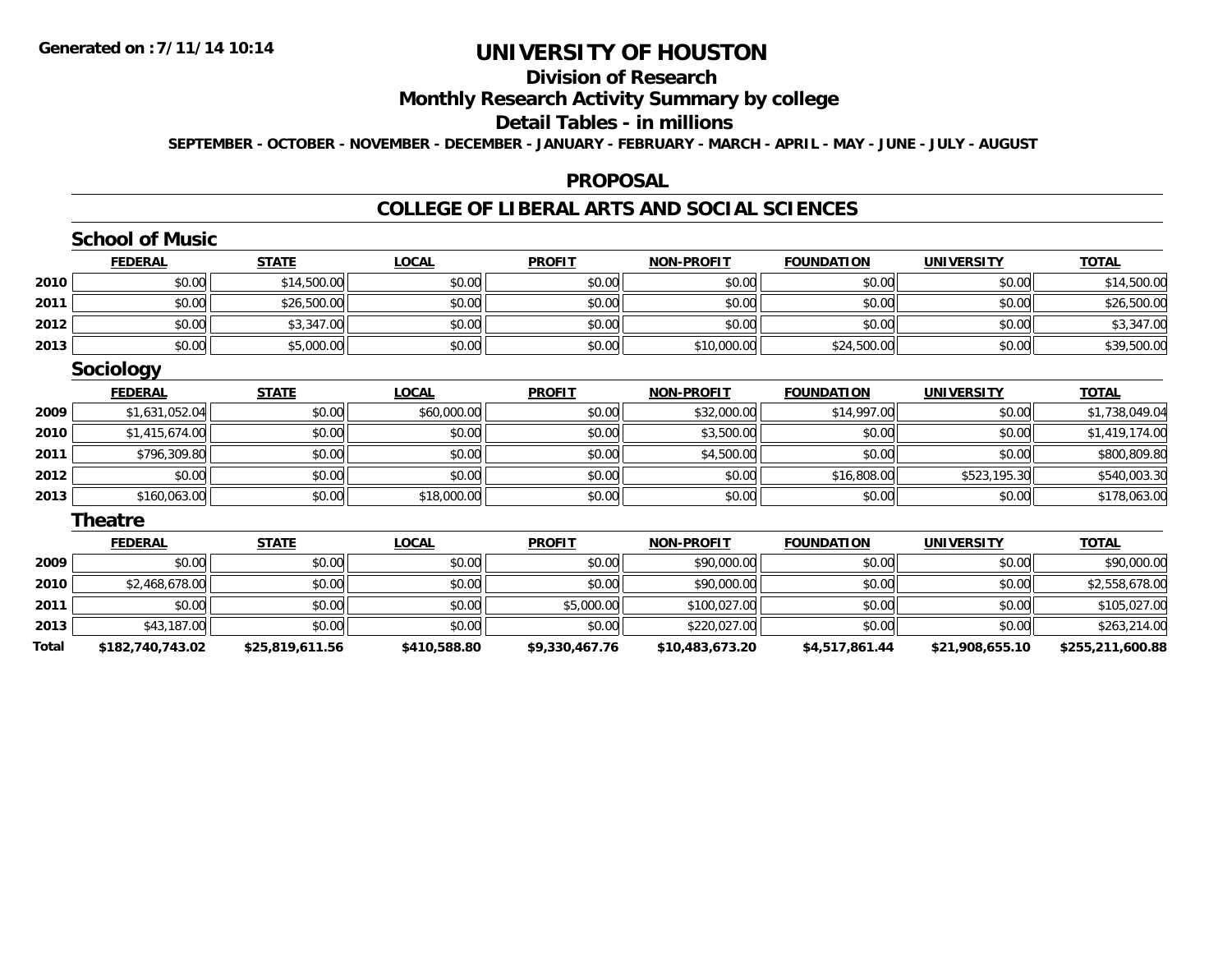## **Division of Research**

### **Monthly Research Activity Summary by college**

### **Detail Tables - in millions**

**SEPTEMBER - OCTOBER - NOVEMBER - DECEMBER - JANUARY - FEBRUARY - MARCH - APRIL - MAY - JUNE - JULY - AUGUST**

#### **PROPOSAL**

## **COLLEGE OF NATURAL SCIENCES AND MATHEMATICS**

## **Biology/Biochemistry**

|      | <b>FEDERAL</b>  | <u>STATE</u>    | <u>LOCAL</u> | <b>PROFIT</b>  | <b>NON-PROFIT</b> | <b>FOUNDATION</b> | <b>UNIVERSITY</b> | <b>TOTAL</b>    |
|------|-----------------|-----------------|--------------|----------------|-------------------|-------------------|-------------------|-----------------|
| 2009 | \$37,182,159.17 | \$118,851.50    | \$0.00       | \$4,814,578.60 | \$1,884,300.00    | \$1,509,541.00    | \$3,939,580.70    | \$49,449,010.97 |
| 2010 | \$27,230,696.23 | \$13,758,546.73 | \$0.00       | \$1,576,583.00 | \$3,378,655.00    | \$3,742,847.80    | \$8,605,218.00    | \$58,292,546.76 |
| 2011 | \$53,286,061.43 | \$5,998,253.00  | \$0.00       | \$669,344.17   | \$1,675,243.31    | \$1,389,276.00    | \$1,932,494.50    | \$64,950,672.41 |
| 2012 | \$41,796,173.61 | \$7,708,747.46  | \$0.00       | \$564,411.70   | \$3,553,527.80    | \$1,932,312.00    | \$2,754,118.08    | \$58,309,290.65 |
| 2013 | \$31,290,504.40 | \$1,903,133.83  | \$0.00       | \$579,496.00   | \$739,253.00      | \$1,921,964.60    | \$1,633,591.40    | \$38,067,943.23 |

## **Center for Nuclear Receptors and Cell Signaling**

|      | <b>FEDERAL</b>  | <u>STATE</u>    | <u>LOCAL</u> | <b>PROFIT</b> | NON-PROFIT     | <b>FOUNDATION</b> | <b>UNIVERSITY</b> | <b>TOTAL</b>    |
|------|-----------------|-----------------|--------------|---------------|----------------|-------------------|-------------------|-----------------|
| 2009 | \$12,005,377.30 | \$2,948,000.00  | \$0.00       | \$0.00        | \$0.00         | \$588,121.00      | \$0.00            | \$15,541,498.30 |
| 2010 | \$15,793,823.50 | \$8,778,690.50  | \$0.00       | \$58,989.00   | \$706,323.00   | \$4,509,025.00    | \$659,826.00      | \$30,506,677.00 |
| 2011 | \$12,711,813.18 | \$13,531,384.00 | \$0.00       | \$332,729.00  | \$600,126.00   | \$1,459,011.00    | \$818,762.00      | \$29,453,825.18 |
| 2012 | \$8,750,004.00  | \$1,380,708.50  | \$0.00       | \$0.00        | \$511,096.00   | \$899,999.00      | \$37,500.00       | \$11,579,307.50 |
| 2013 | \$23,665,447.20 | \$2,445,872.00  | \$0.00       | \$337,414.00  | \$1,361,994.00 | \$1,864,346.00    | \$0.00            | \$29,675,073.20 |

## **Chemistry**

|      | <b>FEDERAL</b>  | <b>STATE</b>      | <b>LOCAL</b> | <b>PROFIT</b> | <b>NON-PROFIT</b> | <b>FOUNDATION</b> | <b>UNIVERSITY</b> | <b>TOTAL</b>    |
|------|-----------------|-------------------|--------------|---------------|-------------------|-------------------|-------------------|-----------------|
| 2009 | \$37,337,017.51 | \$4,368,672.50    | \$0.00       | \$156,904.00  | \$2,392,989.00    | \$3,035,430.00    | \$3,060,900.30    | \$50,351,913.31 |
| 2010 | \$23,562,667.95 | \$10, 122, 350.37 | \$0.00       | \$0.00        | \$2,930,116.26    | \$1,538,260.99    | \$855,992.00      | \$39,009,387.57 |
| 2011 | \$22,883,316.43 | \$1,033,083.70    | \$0.00       | \$130,000.00  | \$276,248.00      | \$981,420.00      | \$669,942.00      | \$25,974,010.13 |
| 2012 | \$20,592,404.75 | \$4,487,398.04    | \$0.00       | \$594,148.00  | \$1,114,109.00    | \$2,155,000.00    | \$450,581.60      | \$29,393,641.39 |
| 2013 | \$14,569,531.53 | \$3,372,568.80    | \$0.00       | \$135,998.98  | \$160,000.00      | \$2,420,000.00    | \$649,128.00      | \$21,307,227.31 |

#### **Computer Science**

|      | <b>FEDERAL</b>  | <b>STATE</b>   | <b>LOCAL</b> | <b>PROFIT</b>  | <b>NON-PROFIT</b> | <b>FOUNDATION</b> | <b>UNIVERSITY</b> | <u>TOTAL</u>    |
|------|-----------------|----------------|--------------|----------------|-------------------|-------------------|-------------------|-----------------|
| 2009 | \$26,651,633.82 | \$1,818,810.00 | \$0.00       | \$2,499,614.30 | \$2,850,196.61    | \$60,000.00       | \$1,325,837.05    | \$35,206,091.78 |
| 2010 | \$24,124,294.44 | \$4,701,502.00 | \$0.00       | \$3,670,611.14 | \$1,976,357.50    | \$0.00            | \$1,307,724.00    | \$35,780,489.08 |
| 2011 | \$26,270,090.70 | \$1,864,941.00 | \$0.00       | \$1,443,244.00 | \$4,216,815.16    | \$357,247.25      | \$34,145.00       | \$34,186,483.11 |
| 2012 | \$28,551,498.35 | \$1,486,949.00 | \$0.00       | \$550,379.00   | \$1,447,357.00    | \$195,918.20      | \$1,286,195.20    | \$33,518,296.75 |
| 2013 | \$32,888,438.49 | \$508,212.00   | \$0.00       | \$1,522,109.57 | \$2,161,700.00    | \$0.00            | \$592,552.00      | \$37,673,012.06 |

## **Dean, Natural Sciences and Mathematics**

|      | <b>FEDERAL</b>                                   | <b>CTATE</b><br>9 I A I I | .OCAL                           | <b>PROFIT</b>                          | <b>.PROFIT</b><br>NION' | וחמד<br>דמחוחו וח-      | UNIVERSITY             | <b>TOTAL</b>             |
|------|--------------------------------------------------|---------------------------|---------------------------------|----------------------------------------|-------------------------|-------------------------|------------------------|--------------------------|
| 2009 | 0000112<br>۰۰ ه. م                               | 200 $ED$                  | $\sim$<br>$\sim$ $\sim$<br>ישיע | ტი იი<br>JU.UU                         | $\sim$ $\sim$<br>PU.UU  | 0 <sub>n</sub><br>vu.vu | $\sim$ $\sim$<br>PO.OO | .                        |
| 2010 | <b>COC ONE</b><br>$\sim$<br>2 U<br>, IU8,398.UUL | \$896.<br>$- -$<br>76.UU  | ሖ ∩<br>$\sim$<br>vu.uu          | $\uparrow$ $\wedge$<br>$\sim$<br>JU.UU | $\sim$ 00<br>JU.UU      | 0.00<br>JU.UU           | 0.001<br>JU.UU         | $\sim$<br>74.UU<br>$U^+$ |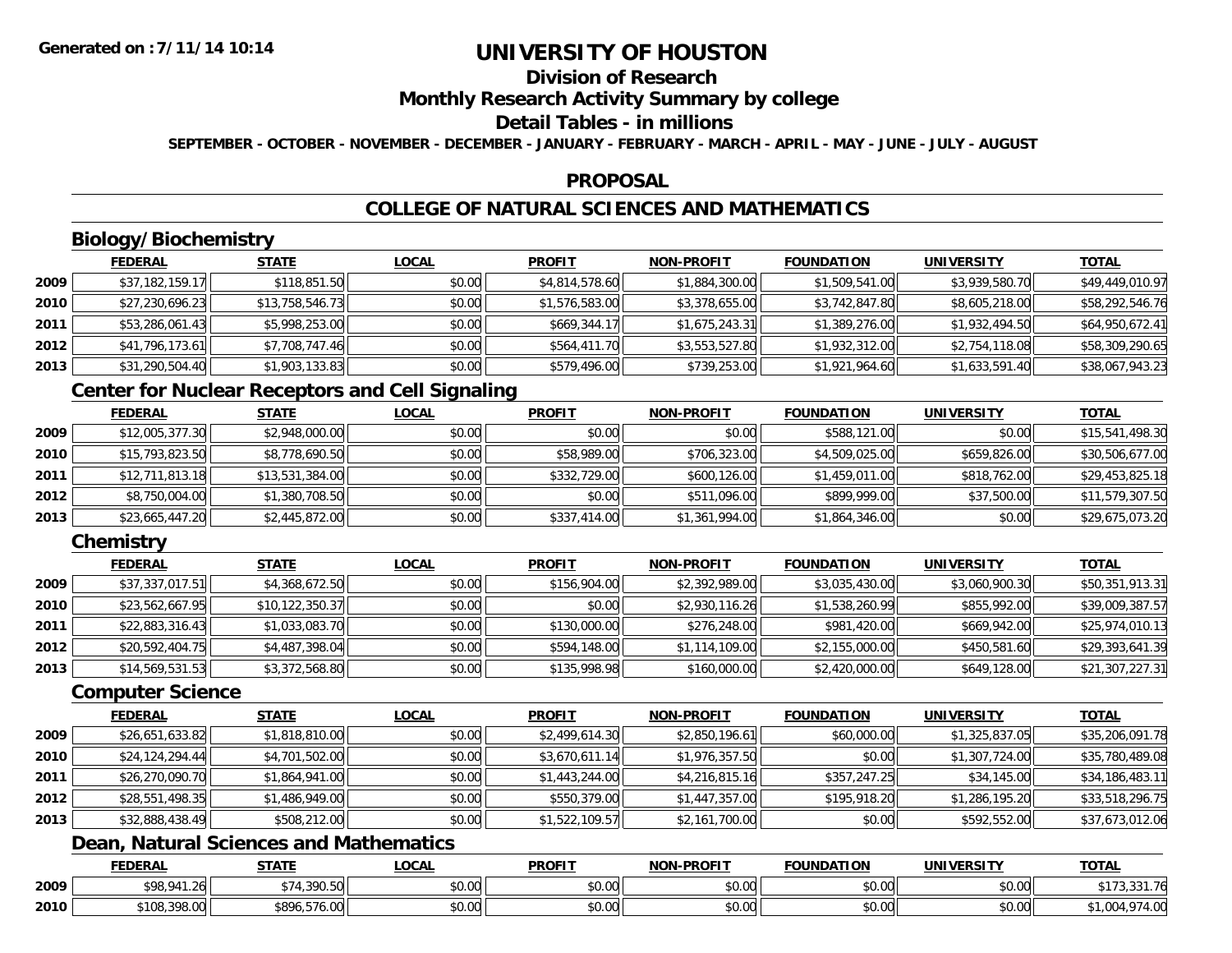## **Division of Research**

### **Monthly Research Activity Summary by college**

### **Detail Tables - in millions**

**SEPTEMBER - OCTOBER - NOVEMBER - DECEMBER - JANUARY - FEBRUARY - MARCH - APRIL - MAY - JUNE - JULY - AUGUST**

### **PROPOSAL**

## **COLLEGE OF NATURAL SCIENCES AND MATHEMATICS**

## **Dean, Natural Sciences and Mathematics**

|      | <b>FEDERAL</b> | <b>STATE</b>             | <b>OCAL</b> | <b>PROFIT</b>                | <b>NON-PROFIT</b> | <b>FOUNDATION</b> | <b>UNIVERSITY</b> | <b>TOTAL</b>              |
|------|----------------|--------------------------|-------------|------------------------------|-------------------|-------------------|-------------------|---------------------------|
| 2011 | \$2.023.567.38 | \$882.3<br>2115<br>14.OZ | \$0.00      | 0000<br>JU.UU                | \$0.00            | \$0.00            | \$0.00            | \$2.905<br>ാറ<br>$\cdots$ |
| 2012 | \$499,922.50   | \$0.00                   | \$0.00      | 11200<br><b>AAA</b><br>12.VV | \$0.00            | \$0.00            | \$0.00            | <b>JULIU.JJ</b> H.JU      |

## **Earth & Atmospheric Sciences**

|      | <b>FEDERAL</b> | <b>STATE</b>   | <b>LOCAL</b> | <b>PROFIT</b>  | <b>NON-PROFIT</b> | <b>FOUNDATION</b> | <b>UNIVERSITY</b> | <u>TOTAL</u>    |
|------|----------------|----------------|--------------|----------------|-------------------|-------------------|-------------------|-----------------|
| 2009 | \$7,235,003.00 | \$727,378.00   | \$0.00       | \$1,946,977.88 | \$449,475.00      | \$0.00            | \$0.00            | \$10,358,833.88 |
| 2010 | \$5,861,307.50 | \$2,782,640.80 | \$0.00       | \$703,609.34   | \$591,664.00      | \$0.00            | \$1,132,394.00    | \$11,071,615.64 |
| 2011 | \$6,743,801.38 | \$990,980.20   | \$0.00       | \$3,663,710.00 | \$15,108,245.18   | \$120,000.00      | \$1,252,133.00    | \$27,878,869.76 |
| 2012 | \$8,427,034.10 | \$789,987.20   | \$0.00       | \$1,161,613.00 | \$151,387.00      | \$150,000.00      | \$505,768.00      | \$11,185,789.30 |
| 2013 | \$9,363,070.00 | \$653,818.00   | \$0.00       | \$1,075,090.07 | \$1,000,951.00    | \$180,000.00      | \$754,110.68      | \$13,027,039.75 |

## **Institute for Climate and Atmospheric Science**

|      | <b>FEDERAL</b> | <b>STATE</b> | <u>LOCAL</u> | <b>PROFIT</b> | <b>NON-PROFIT</b> | <b>FOUNDATION</b> | <b>UNIVERSITY</b> | <u>TOTAL</u> |
|------|----------------|--------------|--------------|---------------|-------------------|-------------------|-------------------|--------------|
| 2009 | \$0.00         | \$0.00       | \$0.00       | \$0.00        | \$0.00            | \$0.00            | \$0.00            | \$0.00       |
| 2011 | \$0.00         | \$0.00       | \$0.00       | \$0.00        | \$0.00            | \$0.00            | \$0.00            | \$0.00       |
| 2012 | \$0.00         | \$0.00       | \$0.00       | \$0.00        | \$0.00            | \$0.00            | \$0.00            | \$0.00       |
| 2013 | \$0.00         | \$0.00       | \$0.00       | \$0.00        | \$0.00            | \$0.00            | \$0.00            | \$0.00       |

#### **Mathematics**

|      | <b>FEDERAL</b>  | <b>STATE</b>   | <b>LOCAL</b> | <b>PROFIT</b> | <b>NON-PROFIT</b> | <b>FOUNDATION</b> | <b>UNIVERSITY</b> | <b>TOTAL</b>    |
|------|-----------------|----------------|--------------|---------------|-------------------|-------------------|-------------------|-----------------|
| 2009 | \$15,537,681.25 | \$150,000.00   | \$0.00       | \$72,653.70   | \$2,359,574.20    | \$0.00            | \$54,880.95       | \$18,174,790.10 |
| 2010 | \$9,378,726.00  | \$1,643,473.00 | \$0.00       | \$604,786.50  | \$634,691.50      | \$80,000.00       | \$156,111.00      | \$12,497,788.00 |
| 2011 | \$8,055,564.66  | \$784,756.00   | \$9,700.00   | \$329,690.00  | \$48,424.00       | \$115,000.00      | \$74,383.00       | \$9,417,517.66  |
| 2012 | \$5,557,573.26  | \$264,163.50   | \$0.00       | \$210,000.00  | \$167,808.00      | \$222,725.00      | \$710,825.00      | \$7,133,094.76  |
| 2013 | \$6,865,591.05  | \$0.00         | \$0.00       | \$169,348.17  | \$0.00            | \$106,456.00      | \$0.00            | \$7,141,395.22  |

**Physics**

|       | <b>FEDERAL</b>   | <b>STATE</b>     | LOCAL       | <b>PROFIT</b>   | <b>NON-PROFIT</b> | <b>FOUNDATION</b> | <b>UNIVERSITY</b> | <u>TOTAL</u>       |
|-------|------------------|------------------|-------------|-----------------|-------------------|-------------------|-------------------|--------------------|
| 2009  | \$16,320,417.59  | \$889,204.50     | \$0.00      | \$3,935,750.00  | \$839,019.00      | \$1,679,793.00    | \$5,765,240.00    | \$29,429,424.09    |
| 2010  | \$37,282,961.98  | \$3,398,850.00   | \$8,000.00  | \$2,401,703.50  | \$3,707,957.74    | \$945,990.21      | \$126,160.00      | \$47,871,623.43    |
| 2011  | \$21,159,644.01  | \$506,397.30     | \$6,000.00  | \$1,977,077.00  | \$3,153,209.20    | \$778,356.00      | \$0.00            | \$27,580,683.51    |
| 2012  | \$16,555,782.85  | \$594,016.00     | \$0.00      | \$4,056,187.00  | \$758,660.00      | \$1,513,628.30    | \$1,149,515.00    | \$24,627,789.15    |
| 2013  | \$43,513,435.02  | \$277,044.50     | \$0.00      | \$1,021,339.00  | \$2,397,164.60    | \$1,035,000.00    | \$2,616,131.00    | \$50,860,114.12    |
| Total | \$741,731,376.79 | \$108,642,664.95 | \$23,700.00 | \$43,079,501.62 | \$65,304,637.06   | \$37,486,668.35   | \$44,911,739.46   | \$1,041,180,288.23 |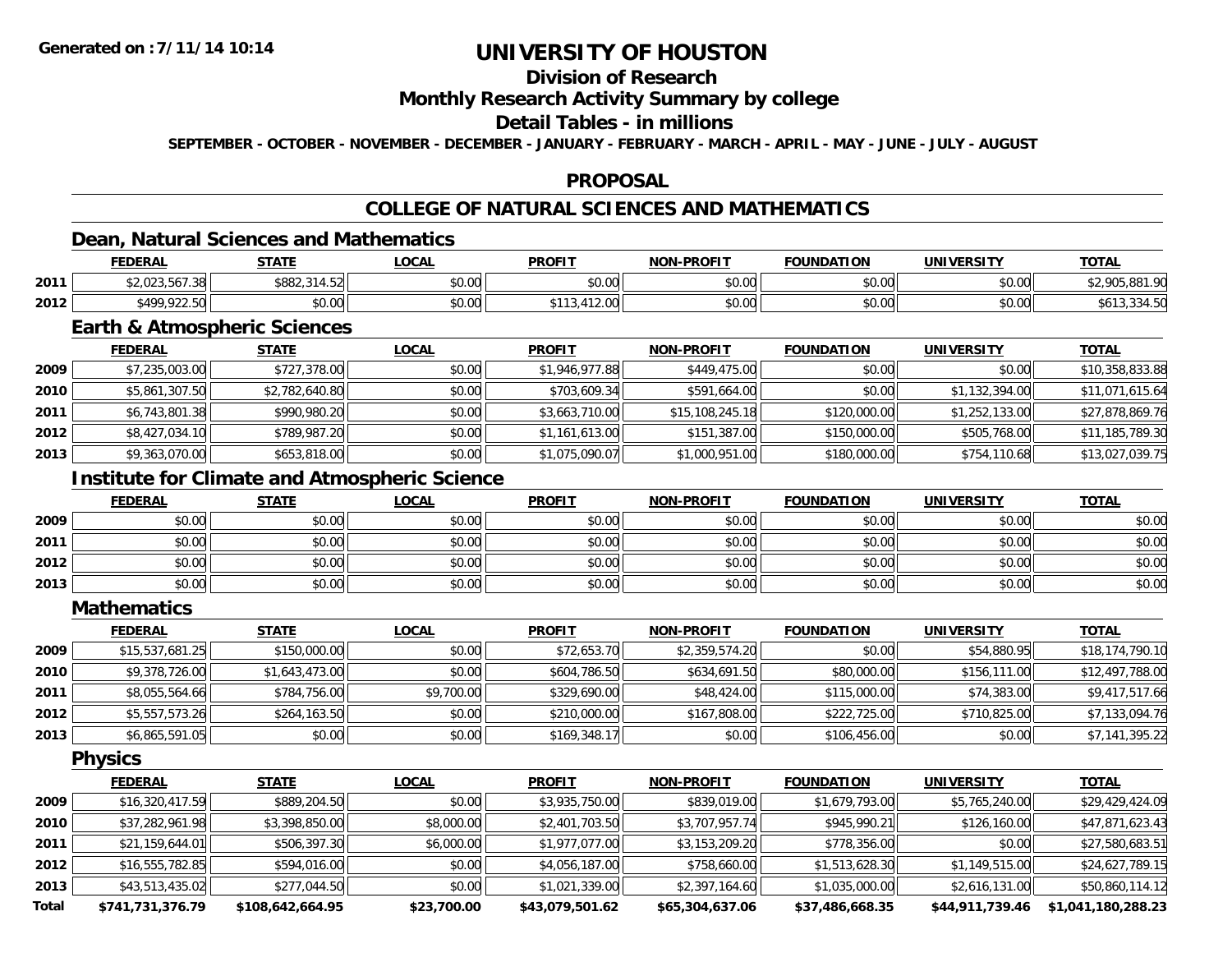## **Division of Research**

### **Monthly Research Activity Summary by college**

#### **Detail Tables - in millions**

**SEPTEMBER - OCTOBER - NOVEMBER - DECEMBER - JANUARY - FEBRUARY - MARCH - APRIL - MAY - JUNE - JULY - AUGUST**

#### **PROPOSAL**

#### **COLLEGE OF OPTOMETRY**

## **Optometry, Community**

|       | ___             |                |              |                |                   |                   |                   |                 |
|-------|-----------------|----------------|--------------|----------------|-------------------|-------------------|-------------------|-----------------|
|       | <b>FEDERAL</b>  | <b>STATE</b>   | <u>LOCAL</u> | <b>PROFIT</b>  | <b>NON-PROFIT</b> | <b>FOUNDATION</b> | <b>UNIVERSITY</b> | <b>TOTAL</b>    |
| 2009  | \$18,470,417.35 | \$73,713.52    | \$0.00       | \$537,819.25   | \$23,663.00       | \$164,996.00      | \$356,044.00      | \$19,626,653.12 |
| 2010  | \$8,809,298.10  | \$1,132,859.00 | \$0.00       | \$581,687.40   | \$50,027.00       | \$0.00            | \$1,421,644.50    | \$11,995,516.00 |
| 2011  | \$18,170,240.25 | \$62,945.00    | \$0.00       | \$1,645,824.12 | \$338,578.00      | \$239,995.00      | \$546,158.00      | \$21,003,740.37 |
| 2012  | \$15,365,584,24 | \$140,433.12   | \$0.00       | \$718,097.50   | \$388,952.00      | \$0.00            | \$1,257,311.00    | \$17,870,377.86 |
| 2013  | \$14,334,999.00 | \$65,683.12    | \$0.00       | \$1,676,627.52 | \$6,300.00        | \$25,000.00       | \$752,931.00      | \$16,861,540.64 |
| Total | \$75,150,538.94 | \$1,475,633.76 | \$0.00       | \$5,160,055.79 | \$807,520.00      | \$429,991.00      | \$4,334,088.50    | \$87,357,827.99 |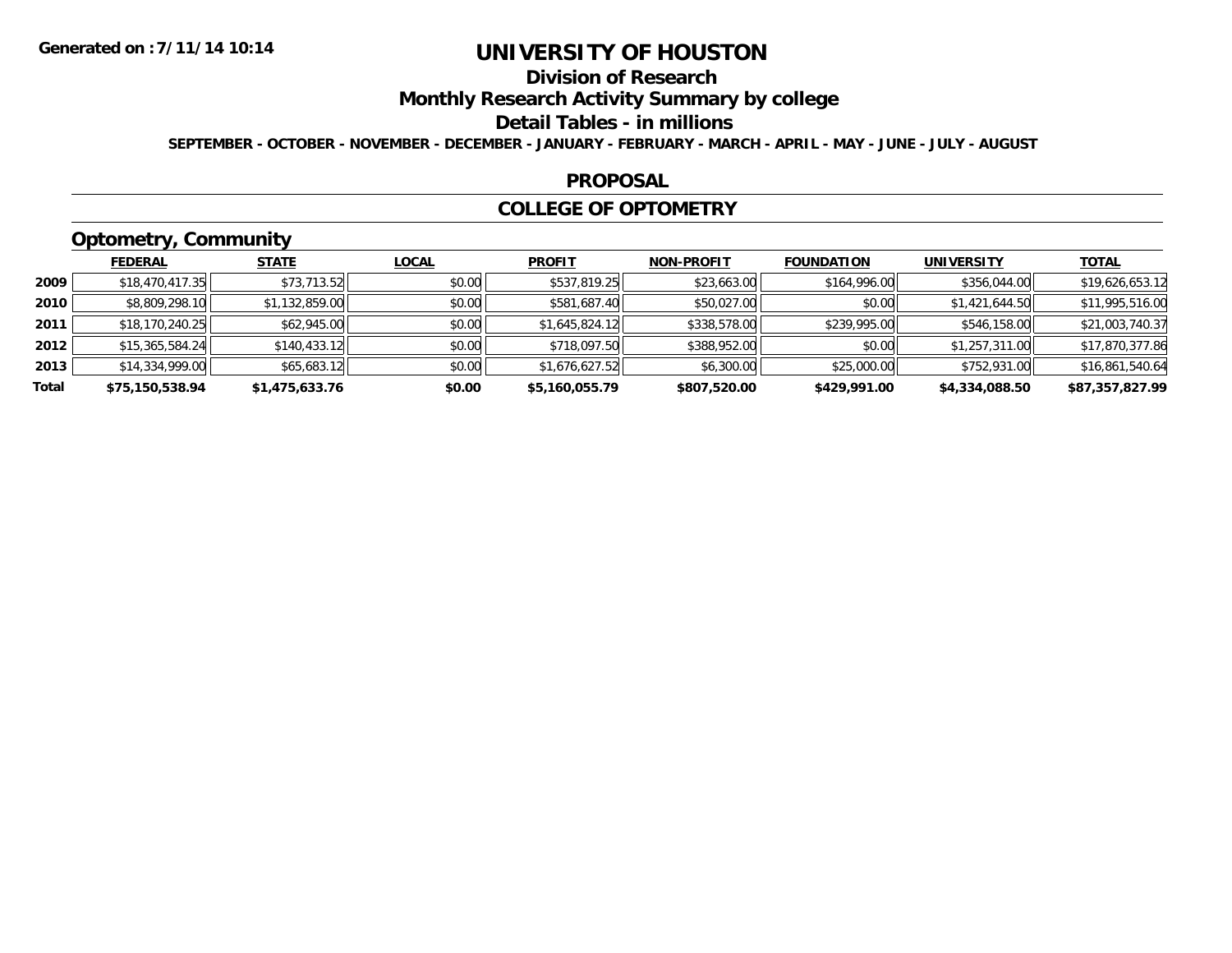## **Division of Research**

### **Monthly Research Activity Summary by college**

#### **Detail Tables - in millions**

**SEPTEMBER - OCTOBER - NOVEMBER - DECEMBER - JANUARY - FEBRUARY - MARCH - APRIL - MAY - JUNE - JULY - AUGUST**

#### **PROPOSAL**

#### **COLLEGE OF PHARMACY**

## **Center for Experimental Therapeutics and Pharmacoi**

|      |                                             |              | <b>LOCAL</b> | <b>PROFIT</b>  | <b>NON-PROFIT</b> | <b>FOUNDATION</b> | <b>UNIVERSITY</b> | <b>TOTAL</b>    |
|------|---------------------------------------------|--------------|--------------|----------------|-------------------|-------------------|-------------------|-----------------|
| 2013 | \$0.00                                      | \$0.00       | \$0.00       | \$0.00         | \$0.00            | \$0.00            | \$0.00            | \$0.00          |
|      | <b>Clinical Sciences and Administration</b> |              |              |                |                   |                   |                   |                 |
|      | <b>FEDERAL</b>                              | <b>STATE</b> | <b>LOCAL</b> | <b>PROFIT</b>  | <b>NON-PROFIT</b> | <b>FOUNDATION</b> | <b>UNIVERSITY</b> | <b>TOTAL</b>    |
| 2009 | \$5,421,187.02                              | \$283,457.00 | \$0.00       | \$442,148.00   | \$56,500.00       | \$5,000.00        | \$58,519.01       | \$6,266,811.03  |
| 2010 | \$5,629,756.08                              | \$521,897.80 | \$0.00       | \$1,238,523.47 | \$884,410.00      | \$5,000.00        | \$949,432.00      | \$9,229,019.35  |
| 2011 | \$10,755,846.06                             | \$11,000.00  | \$530,487.50 | \$528,749.80   | \$416,854.50      | \$170,340.00      | \$710,769.35      | \$13,124,047.21 |
| 2012 | \$5,457,342.84                              | \$65,047.00  | \$247,391.00 | \$769,780.00   | \$151,000.00      | \$200,130.00      | \$919,265.12      | \$7,809,955.96  |
| 2013 | \$13,204,491.29                             | \$153,286.00 | \$144,311.00 | \$1,029,607.00 | \$660,000.00      | \$0.00            | \$528,418.00      | \$15,720,113.29 |
|      | Dean, Pharmacy                              |              |              |                |                   |                   |                   |                 |
|      | <b>FEDERAL</b>                              | <b>STATE</b> | <b>LOCAL</b> | <b>PROFIT</b>  | <b>NON-PROFIT</b> | <b>FOUNDATION</b> | <b>UNIVERSITY</b> | <b>TOTAL</b>    |
| 2009 | \$0.00                                      | \$0.00       | \$0.00       | \$0.00         | \$25,000.00       | \$0.00            | \$0.00            | \$25,000.00     |
| 2010 | \$0.00                                      | \$0.00       | \$0.00       | \$0.00         | \$0.00            | \$0.00            | \$0.00            | \$0.00          |
| 2011 | \$0.00                                      | \$0.00       | \$9,762.50   | \$0.00         | \$0.00            | \$0.00            | \$0.00            | \$9,762.50      |
| 2012 | \$0.00                                      | \$0.00       | \$0.00       | \$0.00         | \$0.00            | \$0.00            | \$0.00            | \$0.00          |
| 2013 | \$0.00                                      | \$0.00       | \$0.00       | \$0.00         | \$0.00            | \$0.00            | \$154,590.00      | \$154,590.00    |

|       | <b>FEDERAL</b>   | <u>STATE</u>    | <b>LOCAL</b> | <b>PROFIT</b>  | <b>NON-PROFIT</b> | <b>FOUNDATION</b> | UNIVERSITY      | <b>TOTAL</b>     |
|-------|------------------|-----------------|--------------|----------------|-------------------|-------------------|-----------------|------------------|
| 2009  | \$24,980,813.24  | \$797,873.00    | \$0.00       | \$182,129.00   | \$2,295,680.00    | \$812,765.00      | \$2,419,130.99  | \$31,488,391.23  |
| 2010  | \$27,705,559.64  | \$7,460,115.20  | \$0.00       | \$71,200.00    | \$2,955,560.00    | \$406,178.00      | \$1,024,092.00  | \$39,622,704.84  |
| 2011  | \$36,083,799.94  | \$1,049,997.00  | \$0.00       | \$156,337.00   | \$2,214,669.50    | \$1,436,265.00    | \$1,347,334.15  | \$42,288,402.59  |
| 2012  | \$39,951,344.12  | \$509,889.00    | \$0.00       | \$282,500.00   | \$3,881,982.20    | \$203,976.00      | \$3,718,110.00  | \$48,547,801.32  |
| 2013  | \$30,783,904.84  | \$720,362.00    | \$0.00       | \$421,989.00   | \$1,654,608.00    | \$944,000.00      | \$3,262,893.00  | \$37,787,756.84  |
| Total | \$199,974,045.07 | \$11,572,924.00 | \$931,952.00 | \$5,122,963.27 | \$15,196,264.20   | \$4,183,654.00    | \$15,092,553.62 | \$252,074,356.16 |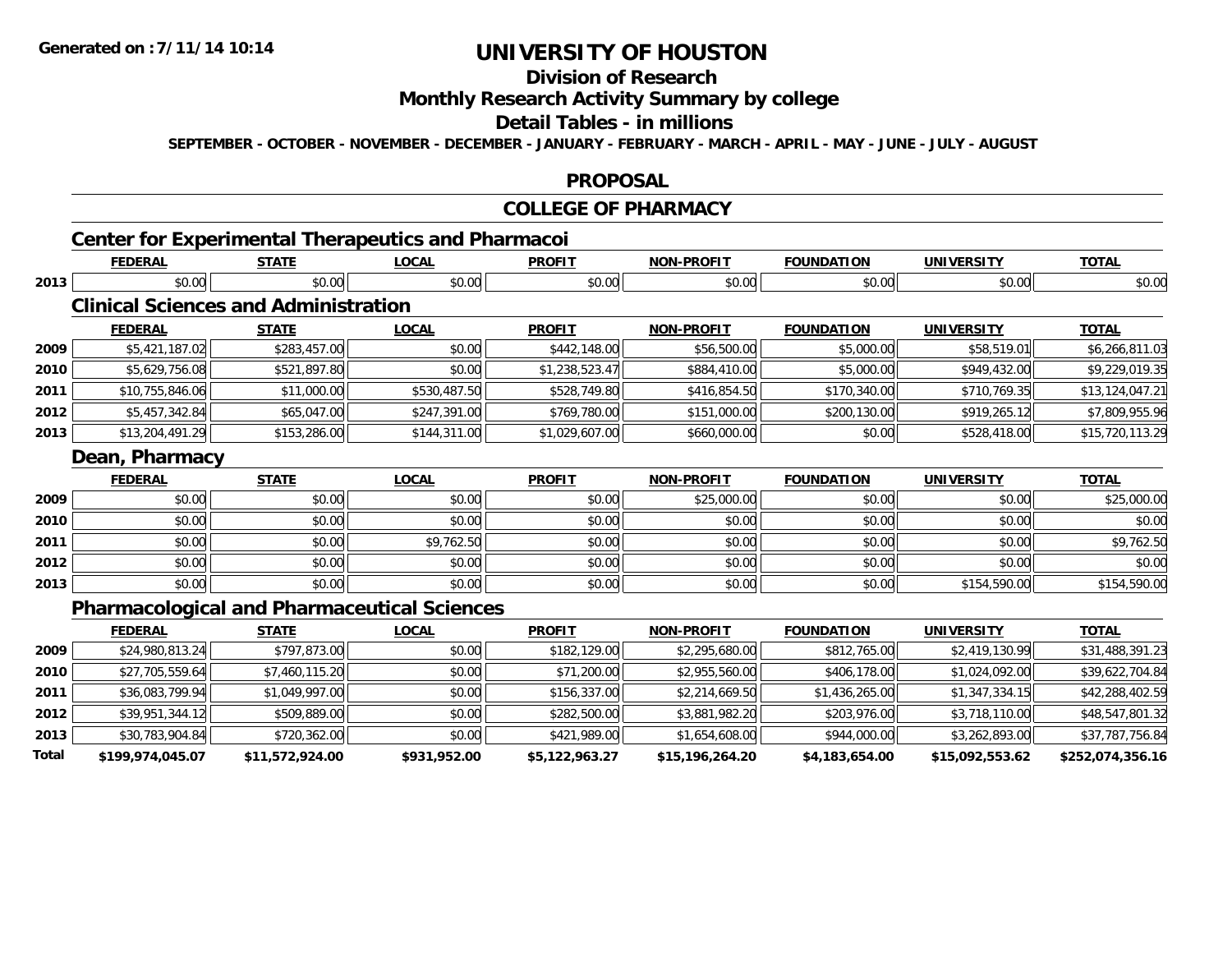## **Division of Research**

### **Monthly Research Activity Summary by college**

#### **Detail Tables - in millions**

**SEPTEMBER - OCTOBER - NOVEMBER - DECEMBER - JANUARY - FEBRUARY - MARCH - APRIL - MAY - JUNE - JULY - AUGUST**

#### **PROPOSAL**

#### **COLLEGE OF TECHNOLOGY**

|      | <b>Center for Life Sciences Technology</b>    |                |              |                |                   |                   |                   |                 |
|------|-----------------------------------------------|----------------|--------------|----------------|-------------------|-------------------|-------------------|-----------------|
|      | <b>FEDERAL</b>                                | <b>STATE</b>   | <b>LOCAL</b> | <b>PROFIT</b>  | <b>NON-PROFIT</b> | <b>FOUNDATION</b> | <b>UNIVERSITY</b> | <b>TOTAL</b>    |
| 2009 | \$0.00                                        | \$0.00         | \$0.00       | \$0.00         | \$0.00            | \$0.00            | \$0.00            | \$0.00          |
|      | <b>Center for Technology Literacy</b>         |                |              |                |                   |                   |                   |                 |
|      | <b>FEDERAL</b>                                | <b>STATE</b>   | <b>LOCAL</b> | <b>PROFIT</b>  | <b>NON-PROFIT</b> | <b>FOUNDATION</b> | <b>UNIVERSITY</b> | <b>TOTAL</b>    |
| 2009 | \$16,800.00                                   | \$0.00         | \$0.00       | \$0.00         | \$0.00            | \$0.00            | \$0.00            | \$16,800.00     |
| 2010 | \$2,499,903.90                                | \$0.00         | \$0.00       | \$0.00         | \$376,947.50      | \$0.00            | \$0.00            | \$2,876,851.40  |
| 2011 | \$59,903.20                                   | \$0.00         | \$0.00       | \$230,106.00   | \$0.00            | \$0.00            | \$0.00            | \$290,009.20    |
| 2012 | \$0.00                                        | \$111,690.00   | \$0.00       | \$0.00         | \$0.00            | \$0.00            | \$0.00            | \$111,690.00    |
| 2013 | \$0.00                                        | \$1,151,750.80 | \$752,766.65 | \$0.00         | \$0.00            | \$0.00            | \$0.00            | \$1,904,517.45  |
|      | <b>Construction Management</b>                |                |              |                |                   |                   |                   |                 |
|      | <b>FEDERAL</b>                                | <b>STATE</b>   | <b>LOCAL</b> | <b>PROFIT</b>  | <b>NON-PROFIT</b> | <b>FOUNDATION</b> | <b>UNIVERSITY</b> | <b>TOTAL</b>    |
| 2009 | \$14,677.50                                   | \$0.00         | \$0.00       | \$0.00         | \$0.00            | \$0.00            | \$0.00            | \$14,677.50     |
| 2012 | \$0.00                                        | \$515,515.80   | \$0.00       | \$0.00         | \$0.00            | \$44,810.00       | \$0.00            | \$560,325.80    |
| 2013 | \$0.00                                        | \$231,436.00   | \$0.00       | \$0.00         | \$0.00            | \$0.00            | \$50,633.00       | \$282,069.00    |
|      | Dean, Technology                              |                |              |                |                   |                   |                   |                 |
|      | <b>FEDERAL</b>                                | <b>STATE</b>   | <b>LOCAL</b> | <b>PROFIT</b>  | <b>NON-PROFIT</b> | <b>FOUNDATION</b> | <b>UNIVERSITY</b> | <b>TOTAL</b>    |
| 2009 | \$44,855.10                                   | \$761,051.00   | \$0.00       | \$0.00         | \$318,769.50      | \$0.00            | \$0.00            | \$1,124,675.60  |
| 2010 | \$0.00                                        | \$1,460,115.00 | \$0.00       | \$0.00         | \$0.00            | \$0.00            | \$0.00            | \$1,460,115.00  |
| 2011 | \$501,908.50                                  | \$1,185,600.00 | \$0.00       | \$0.00         | \$0.00            | \$0.00            | \$31,415.00       | \$1,718,923.50  |
| 2012 | \$514,128.64                                  | \$342,089.00   | \$0.00       | \$0.00         | \$100,000.00      | \$0.00            | \$0.00            | \$956,217.64    |
| 2013 | \$510,234.00                                  | \$0.00         | \$0.00       | \$0.00         | \$20,000.00       | \$0.00            | \$0.00            | \$530,234.00    |
|      | <b>Engineering Technology</b>                 |                |              |                |                   |                   |                   |                 |
|      | <b>FEDERAL</b>                                | <b>STATE</b>   | <b>LOCAL</b> | <b>PROFIT</b>  | <b>NON-PROFIT</b> | <b>FOUNDATION</b> | <b>UNIVERSITY</b> | <b>TOTAL</b>    |
| 2009 | \$13,123,007.65                               | \$874,336.00   | \$0.00       | \$1,977,642.20 | \$503,296.25      | \$19,284.60       | \$748,029.00      | \$17,245,595.70 |
| 2010 | \$8,820,489.55                                | \$3,463,067.00 | \$0.00       | \$89,928.00    | \$566,570.00      | \$41,690.20       | \$366,565.92      | \$13,348,310.67 |
| 2011 | \$5,379,123.88                                | \$1,466,429.00 | \$0.00       | \$134,702.00   | \$1,132,124.58    | \$214,335.70      | \$68,025.50       | \$8,394,740.66  |
| 2012 | \$7,022,789.75                                | \$123,310.20   | \$0.00       | \$120,000.00   | \$269,852.00      | \$150,000.00      | \$624,509.00      | \$8,310,460.95  |
| 2013 | \$6,583,817.30                                | \$0.00         | \$0.00       | \$804,456.33   | \$322,690.00      | \$179,046.00      | \$3,746,730.00    | \$11,636,739.63 |
|      | <b>Human Development and Consumer Science</b> |                |              |                |                   |                   |                   |                 |
|      | <b>FEDERAL</b>                                | <b>STATE</b>   | <b>LOCAL</b> | <b>PROFIT</b>  | <b>NON-PROFIT</b> | <b>FOUNDATION</b> | <b>UNIVERSITY</b> | <b>TOTAL</b>    |
| 2009 | \$127,020.40                                  | \$120,000.00   | \$0.00       | \$0.00         | \$189,631.00      | \$19,999.00       | \$169,226.00      | \$625,876.40    |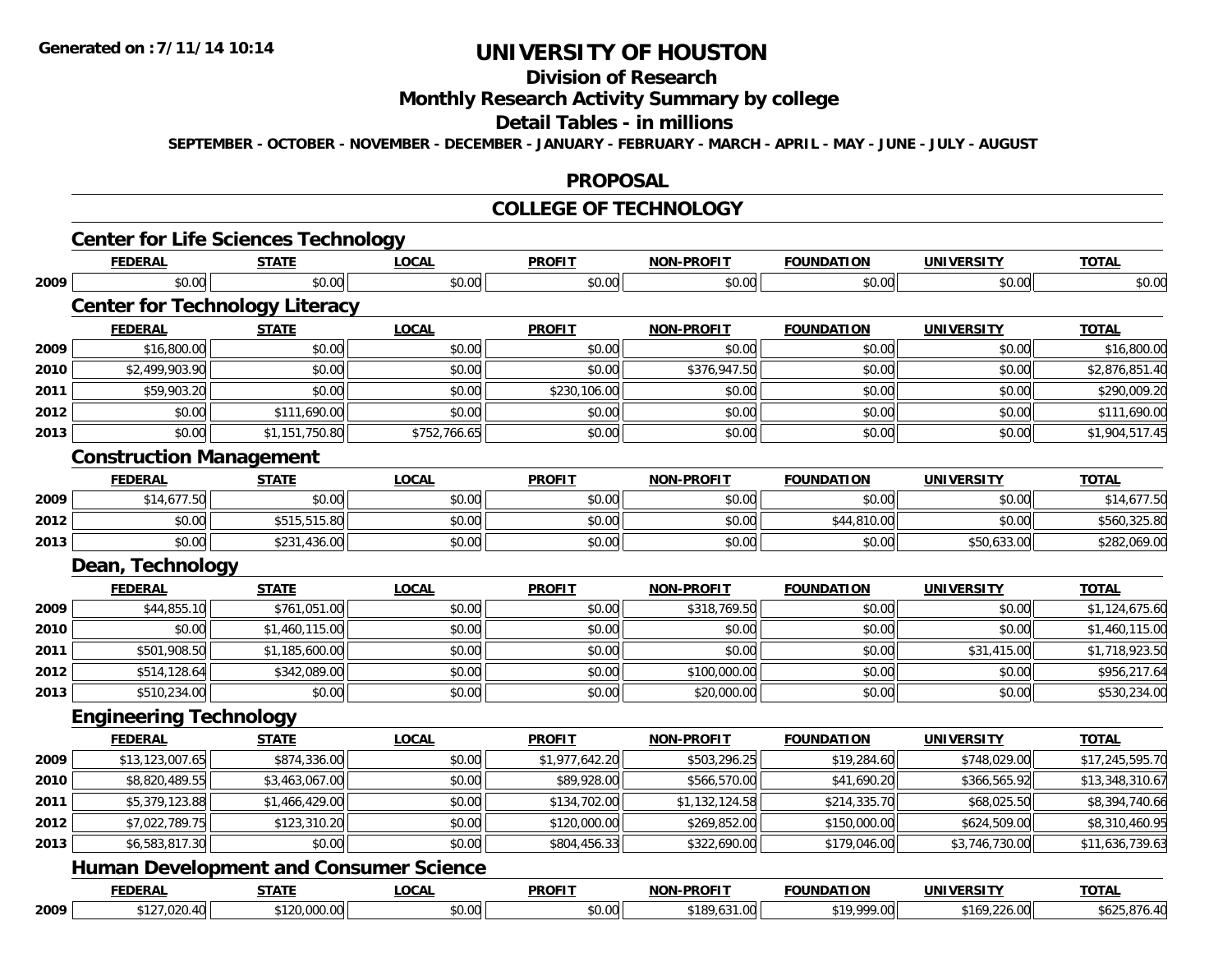## **Division of Research**

### **Monthly Research Activity Summary by college**

### **Detail Tables - in millions**

**SEPTEMBER - OCTOBER - NOVEMBER - DECEMBER - JANUARY - FEBRUARY - MARCH - APRIL - MAY - JUNE - JULY - AUGUST**

#### **PROPOSAL**

## **COLLEGE OF TECHNOLOGY**

## **Human Development and Consumer Science**

|      | <b>FEDERAL</b> | <u>STATE</u> | <u>LOCAL</u> | <b>PROFIT</b> | <b>NON-PROFIT</b> | <b>FOUNDATION</b> | <b>UNIVERSITY</b> | <b>TOTAL</b>   |
|------|----------------|--------------|--------------|---------------|-------------------|-------------------|-------------------|----------------|
| 2010 | \$1,155,242.75 | \$0.00       | \$0.00       | \$75,704.00   | \$0.00            | \$66,442.00       | \$0.00            | \$1,297,388.75 |
| 2011 | \$115,500.00   | \$0.00       | \$0.00       | \$0.00        | \$0.00            | \$0.00            | \$0.00            | \$115,500.00   |
| 2012 | \$898,718.00   | \$46,549.08  | \$0.00       | \$0.00        | \$0.00            | \$0.00            | \$0.00            | \$945,267.08   |
| 2013 | \$119,995.20   | \$0.00       | \$224,965.35 | \$0.00        | \$0.00            | \$0.00            | \$0.00            | \$344,960.55   |

### **Information & Logistics Technology**

|      | <b>FEDERAL</b> | <b>STATE</b> | <u>LOCAL</u> | <b>PROFIT</b>  | <b>NON-PROFIT</b> | <b>FOUNDATION</b> | <b>UNIVERSITY</b> | <b>TOTAL</b>    |
|------|----------------|--------------|--------------|----------------|-------------------|-------------------|-------------------|-----------------|
| 2009 | \$1,413,836.00 | \$180,000.00 | \$0.00       | \$0.00         | \$23,494.00       | \$19,999.00       | \$0.00            | \$1,637,329.00  |
| 2010 | \$7,830,173.00 | \$200,000.00 | \$0.00       | \$6,377,367.00 | \$306,447.50      | \$19,999.00       | \$0.00            | \$14,733,986.50 |
| 2011 | \$4,048,700.90 | \$31,800.00  | \$0.00       | \$0.00         | \$0.00            | \$0.00            | \$0.00            | \$4,080,500.90  |
| 2012 | \$15,784.60    | \$81,029.88  | \$0.00       | \$141,250.00   | \$50,000.00       | \$0.00            | \$111,934.00      | \$399,998.48    |
| 2013 | \$348,075.00   | \$0.00       | \$0.00       | \$0.00         | \$50,000.00       | \$0.00            | \$0.00            | \$398,075.00    |

## **Texas Manufacturing Assistance Center**

|       | <b>FEDERAL</b>  | <b>STATE</b>    | <b>LOCAL</b> | <b>PROFIT</b>  | <b>NON-PROFIT</b> | <b>FOUNDATION</b> | <b>UNIVERSITY</b> | <b>TOTAL</b>    |
|-------|-----------------|-----------------|--------------|----------------|-------------------|-------------------|-------------------|-----------------|
| 2009  | \$1,132,551.00  | \$0.00          | \$0.00       | \$0.00         | \$0.00            | \$0.00            | \$0.00            | \$1,132,551.00  |
| 2010  | \$0.00          | \$0.00          | \$0.00       | \$0.00         | \$0.00            | \$0.00            | \$0.00            | \$0.00          |
| 2011  | \$0.00          | \$0.00          | \$0.00       | \$0.00         | \$0.00            | \$0.00            | \$0.00            | \$0.00          |
| 2012  | \$0.00          | \$0.00          | \$0.00       | \$0.00         | \$0.00            | \$0.00            | \$0.00            | \$0.00          |
| 2013  | \$0.00          | \$0.00          | \$0.00       | \$0.00         | \$0.00            | \$0.00            | \$0.00            | \$0.00          |
| Total | \$62,297,235.82 | \$12,345,768.76 | \$977,732.00 | \$9,951,155.53 | \$4,229,822.33    | \$775,605.50      | \$5,917,067.42    | \$96,494,387.36 |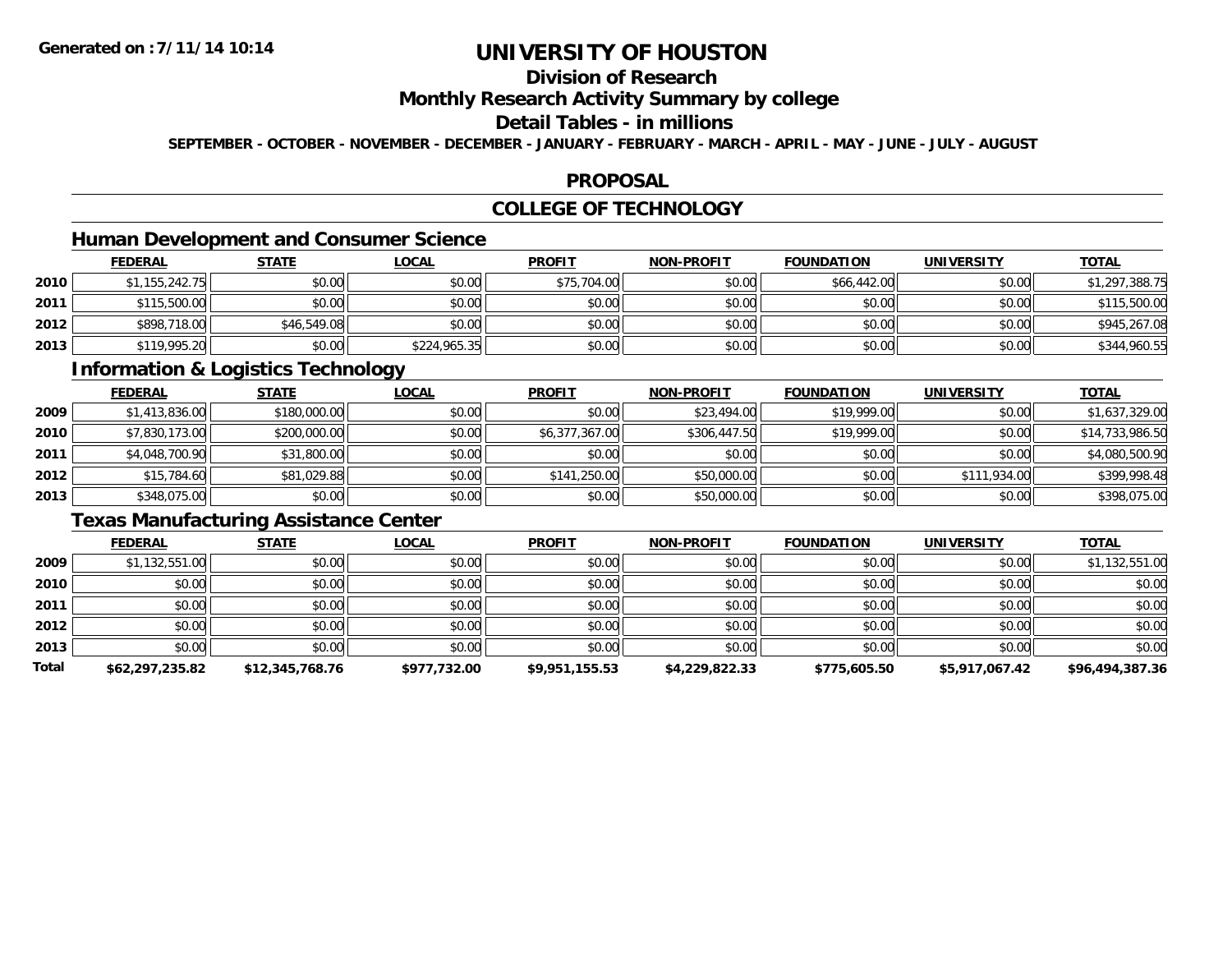## **Division of Research**

### **Monthly Research Activity Summary by college**

### **Detail Tables - in millions**

**SEPTEMBER - OCTOBER - NOVEMBER - DECEMBER - JANUARY - FEBRUARY - MARCH - APRIL - MAY - JUNE - JULY - AUGUST**

#### **PROPOSAL**

## **CULLEN COLLEGE OF ENGINEERING**

**FEDERAL STATE LOCAL PROFIT NON-PROFIT FOUNDATION UNIVERSITY TOTAL**

**TOTAL** 

## **Bioengineering Research Center**

|      | <u>————</u> | ----<br>.      | www.<br>---    | <u> rnvi i</u>    |       |               | <u>UNIVERJII</u> |                 |
|------|-------------|----------------|----------------|-------------------|-------|---------------|------------------|-----------------|
| 2013 | 0.00        | ີດ ດ∕<br>งบ.บบ | $\sim$<br>v.vv | J.00 <sup>1</sup> | pu.uu | ∩ ∩∩<br>,u.uu | וחה ה<br>JU.UU   | $\sim$<br>טט.טע |

## **Biomedical Engineering**

|      | <b>FEDERAL</b>  | <b>STATE</b> | <u>LOCAL</u> | <b>PROFIT</b> | <b>NON-PROFIT</b> | <b>FOUNDATION</b> | <b>UNIVERSITY</b> | <b>TOTAL</b>    |
|------|-----------------|--------------|--------------|---------------|-------------------|-------------------|-------------------|-----------------|
| 2009 | \$3,350,822.10  | \$200,000.00 | \$0.00       | \$0.00        | \$75,000.00       | \$139,900.36      | \$1,677,048.00    | \$5,442,770.46  |
| 2010 | \$2,917,406.23  | \$200,000.00 | \$0.00       | \$0.00        | \$525,000.00      | \$0.00            | \$206,250.00      | \$3,848,656.23  |
| 2011 | \$7,771,469.95  | \$0.00       | \$0.00       | \$0.00        | \$0.00            | \$0.00            | \$1,383,750.00    | \$9,155,219.95  |
| 2012 | \$15,008,613.10 | \$872,750.00 | \$0.00       | \$185,731.00  | \$0.00            | \$0.00            | \$1,403,125.00    | \$17,470,219.10 |
| 2013 | \$15,380,658.08 | \$202,500.00 | \$0.00       | \$66,477.00   | \$622,000.00      | \$495,836.34      | \$921,081.00      | \$17,688,552.42 |

### **Center for Innovative Grouting Materials and Tech**

|      | <b>FEDERAL</b> | <b>STATE</b> | <u>LOCAL</u> | <b>PROFIT</b> | <b>NON-PROFIT</b> | <b>FOUNDATION</b> | <b>UNIVERSITY</b> | <b>TOTAL</b> |
|------|----------------|--------------|--------------|---------------|-------------------|-------------------|-------------------|--------------|
| 2009 | \$0.00         | \$0.00       | \$0.00       | \$0.00        | \$0.00            | \$0.00            | \$0.00            | \$0.00       |
| 2010 | \$0.00         | \$0.00       | \$0.00       | \$0.00        | \$0.00            | \$0.00            | \$0.00            | \$0.00       |
| 2011 | \$0.00         | \$0.00       | \$0.00       | \$0.00        | \$0.00            | \$0.00            | \$0.00            | \$0.00       |
| 2012 | \$0.00         | \$0.00       | \$0.00       | \$0.00        | \$0.00            | \$0.00            | \$0.00            | \$0.00       |

### **Chemical Engineering**

|      | <b>FEDERAL</b>  | <u>STATE</u>   | <u>LOCAL</u> | <b>PROFIT</b>  | <b>NON-PROFIT</b> | <b>FOUNDATION</b> | <b>UNIVERSITY</b> | <b>TOTAL</b>    |
|------|-----------------|----------------|--------------|----------------|-------------------|-------------------|-------------------|-----------------|
| 2009 | \$44,289,272.60 | \$3,342,991.15 | \$0.00       | \$2,560,599.52 | \$2,340,685.00    | \$535,230.00      | \$2,934,313.00    | \$56,003,091.27 |
| 2010 | \$16,338,033.41 | \$5,145,941.50 | \$94,400.00  | \$1,642,146.43 | \$475,000.00      | \$704,140.00      | \$1,210,315.00    | \$25,609,976.34 |
| 2011 | \$23,187,501.50 | \$964,512.00   | \$153,000.00 | \$5,726,394.61 | \$7,648,527.76    | \$1,180,847.50    | \$795,167.00      | \$39,655,950.37 |
| 2012 | \$15,617,453.01 | \$4,490,373.60 | \$0.00       | \$2,692,251.30 | \$1,493,238.75    | \$3,282,448.00    | \$1,338,226.60    | \$28,913,991.26 |
| 2013 | \$20,362,553.91 | \$2,431,023.90 | \$0.00       | \$5,358,486.00 | \$1,523,550.00    | \$1,878,668.40    | \$4,255,434.60    | \$35,809,716.81 |

### **Civil Engineering**

|      | <b>FEDERAL</b>    | <u>STATE</u>   | <u>LOCAL</u> | <b>PROFIT</b>  | <b>NON-PROFIT</b> | <b>FOUNDATION</b> | UNIVERSITY     | <b>TOTAL</b>    |
|------|-------------------|----------------|--------------|----------------|-------------------|-------------------|----------------|-----------------|
| 2009 | \$10,645,349.83   | \$1,802,575.73 | \$165,000,00 | \$370,823,00   | \$217,499.60      | \$150,000.00      | \$649,306.00   | \$14,000,554.16 |
| 2010 | \$11,982,581.00   | \$4,454,363.00 | \$0.00       | \$311,581.00   | \$260,171.00      | \$0.00            | \$3,087,108.00 | \$20,095,804.00 |
| 2011 | \$26,364,130.05   | \$4,303,984.20 | \$100,000.00 | \$281,050.00   | \$13,190,362.80   | \$274,006.75      | \$931,819.00   | \$45,445,352.80 |
| 2012 | \$9,837,514.75    | \$2,489,252.60 | \$0.00       | \$2,263,602.90 | \$3,557,003.50    | \$701,202.70      | \$2,552,136.00 | \$21,400,712.45 |
| 2013 | \$15, 124, 713.08 | \$2,631,676.80 | \$0.00       | \$633,602.40   | \$1,318,473.40    | \$2,985,570.00    | \$3,036,489.00 | \$25,730,524.68 |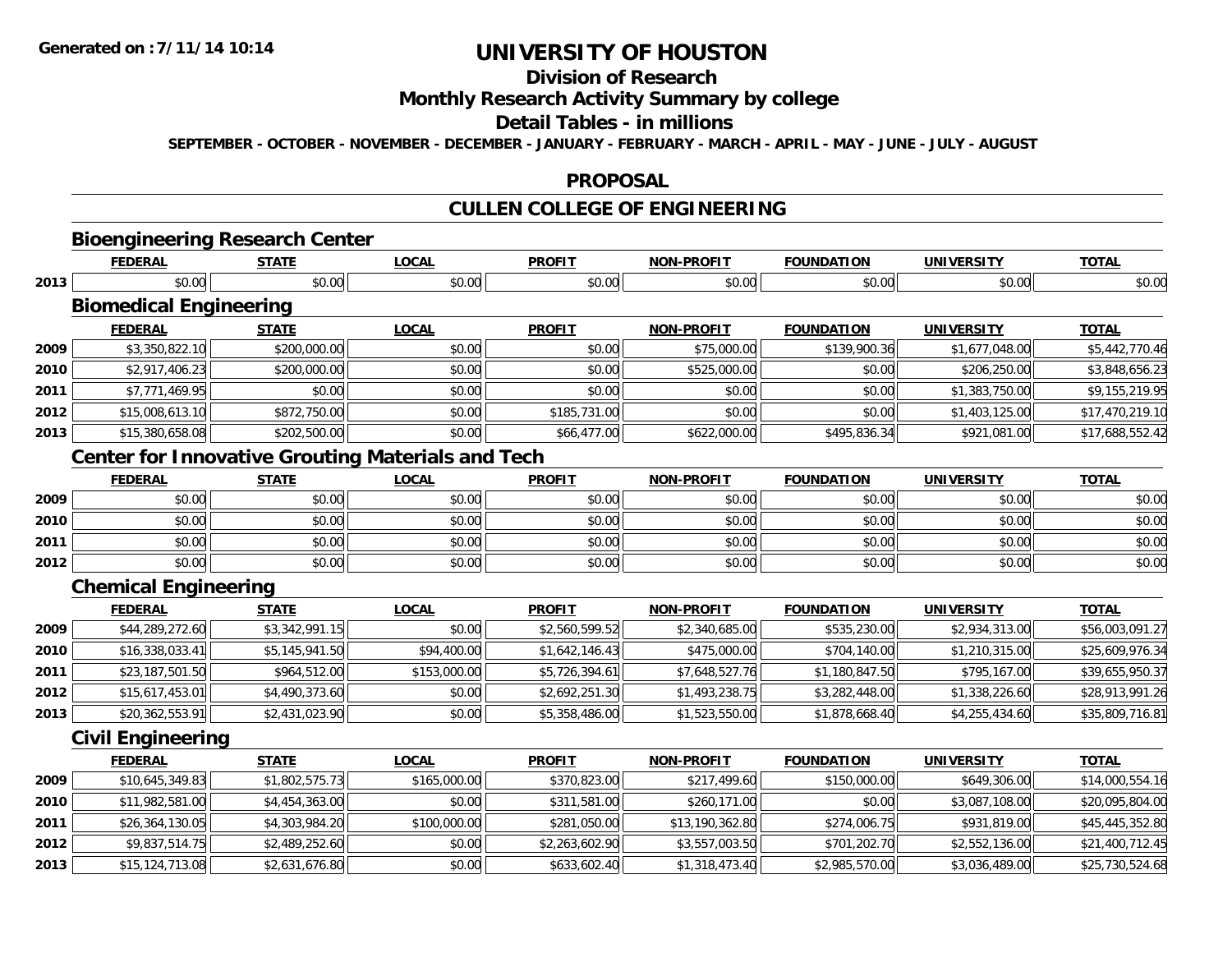## **Division of Research**

### **Monthly Research Activity Summary by college**

### **Detail Tables - in millions**

**SEPTEMBER - OCTOBER - NOVEMBER - DECEMBER - JANUARY - FEBRUARY - MARCH - APRIL - MAY - JUNE - JULY - AUGUST**

#### **PROPOSAL**

## **CULLEN COLLEGE OF ENGINEERING**

## **Composites Engineering and Applications Center**

|      | <b>FEDERAL</b>                               | <b>STATE</b>    | <b>LOCAL</b> | <b>PROFIT</b>  | <b>NON-PROFIT</b> | <b>FOUNDATION</b> | <b>UNIVERSITY</b> | <b>TOTAL</b>    |
|------|----------------------------------------------|-----------------|--------------|----------------|-------------------|-------------------|-------------------|-----------------|
| 2010 | \$0.00                                       | \$0.00          | \$0.00       | \$0.00         | \$0.00            | \$0.00            | \$0.00            | \$0.00          |
|      | Dean, Engineering                            |                 |              |                |                   |                   |                   |                 |
|      | <b>FEDERAL</b>                               | <b>STATE</b>    | <b>LOCAL</b> | <b>PROFIT</b>  | <b>NON-PROFIT</b> | <b>FOUNDATION</b> | <b>UNIVERSITY</b> | <b>TOTAL</b>    |
| 2009 | \$325,710.00                                 | \$0.00          | \$0.00       | \$0.00         | \$0.00            | \$0.00            | \$0.00            | \$325,710.00    |
| 2010 | \$0.00                                       | \$0.00          | \$0.00       | \$0.00         | \$0.00            | \$12,465.50       | \$0.00            | \$12,465.50     |
| 2012 | \$882,933.40                                 | \$0.00          | \$0.00       | \$0.00         | \$0.00            | \$0.00            | \$0.00            | \$882,933.40    |
| 2013 | \$0.00                                       | \$0.00          | \$0.00       | \$0.00         | \$0.00            | \$0.00            | \$0.00            | \$0.00          |
|      | <b>Electrical &amp; Computer Engineering</b> |                 |              |                |                   |                   |                   |                 |
|      | <b>FEDERAL</b>                               | <b>STATE</b>    | <b>LOCAL</b> | <b>PROFIT</b>  | <b>NON-PROFIT</b> | <b>FOUNDATION</b> | <b>UNIVERSITY</b> | <b>TOTAL</b>    |
| 2009 | \$19,659,235.19                              | \$1,196,789.00  | \$0.00       | \$366,553.00   | \$82,000.00       | \$349,786.00      | \$397,430.00      | \$22,051,793.19 |
| 2010 | \$14,818,290.50                              | \$4,352,478.70  | \$204,000.00 | \$3,426,330.00 | \$758,835.00      | \$288,721.06      | \$2,040,489.08    | \$25,889,144.34 |
| 2011 | \$18,315,192.39                              | \$80,000.00     | \$0.00       | \$2,407,064.81 | \$9,183,865.00    | \$320,524.00      | \$1,464,899.00    | \$31,771,545.20 |
| 2012 | \$28,760,687.77                              | \$1,784,905.03  | \$0.00       | \$1,850,100.00 | \$1,073,562.25    | \$1,485,800.00    | \$3,405,425.00    | \$38,360,480.05 |
| 2013 | \$26,517,650.12                              | \$1,209,528.40  | \$0.00       | \$1,220,814.00 | \$1,753,872.00    | \$1,014,395.00    | \$4,322,978.00    | \$36,039,237.52 |
|      | <b>Industrial Engineering</b>                |                 |              |                |                   |                   |                   |                 |
|      | <b>FEDERAL</b>                               | <b>STATE</b>    | <b>LOCAL</b> | <b>PROFIT</b>  | <b>NON-PROFIT</b> | <b>FOUNDATION</b> | <b>UNIVERSITY</b> | <b>TOTAL</b>    |
| 2009 | \$2,205,194.90                               | \$292,071.00    | \$31,554.00  | \$0.00         | \$549,945.00      | \$0.00            | \$1,056,426.00    | \$4,135,190.90  |
| 2010 | \$2,576,916.68                               | \$409,080.00    | \$404,701.00 | \$0.00         | \$45,772.00       | \$85,502.50       | \$20,000.00       | \$3,541,972.18  |
| 2011 | \$1,174,612.38                               | \$403,829.00    | \$0.00       | \$11,317.00    | \$0.00            | \$336,822.00      | \$0.00            | \$1,926,580.38  |
| 2012 | \$4,621,172.80                               | \$460,544.60    | \$32,326.00  | \$127,143.50   | \$0.00            | \$0.00            | \$0.00            | \$5,241,186.90  |
| 2013 | \$560,968.25                                 | \$284,050.00    | \$0.00       | \$0.00         | \$24,714.50       | \$413,072.00      | \$0.00            | \$1,282,804.75  |
|      | <b>Mechanical Engineering</b>                |                 |              |                |                   |                   |                   |                 |
|      | <b>FEDERAL</b>                               | <b>STATE</b>    | <b>LOCAL</b> | <b>PROFIT</b>  | <b>NON-PROFIT</b> | <b>FOUNDATION</b> | <b>UNIVERSITY</b> | <b>TOTAL</b>    |
| 2009 | \$38,119,038.07                              | \$3,022,753.00  | \$0.00       | \$3,171,235.00 | \$1,047,196.40    | \$242,453.64      | \$2,461,005.00    | \$48,063,681.11 |
| 2010 | \$24,612,570.34                              | \$10,621,267.40 | \$0.00       | \$2,654,927.00 | \$463,098.00      | \$2,711,972.44    | \$530,219.00      | \$41,594,054.18 |
| 2011 | \$31,315,034.24                              | \$226,312.00    | \$0.00       | \$3,771,133.50 | \$5,061,318.62    | \$1,338,678.20    | \$1,165,283.00    | \$42,877,759.56 |
| 2012 | \$33,330,195.09                              | \$530,790.14    | \$0.00       | \$2,188,666.10 | \$1,765,748.76    | \$975,274.60      | \$2,199,380.00    | \$40,990,054.69 |
| 2013 | \$6,002,375.30                               | \$720,580.00    | \$0.00       | \$4,175,585.27 | \$174,372.00      | \$814,713.16      | \$567,007.00      | \$12,454,632.73 |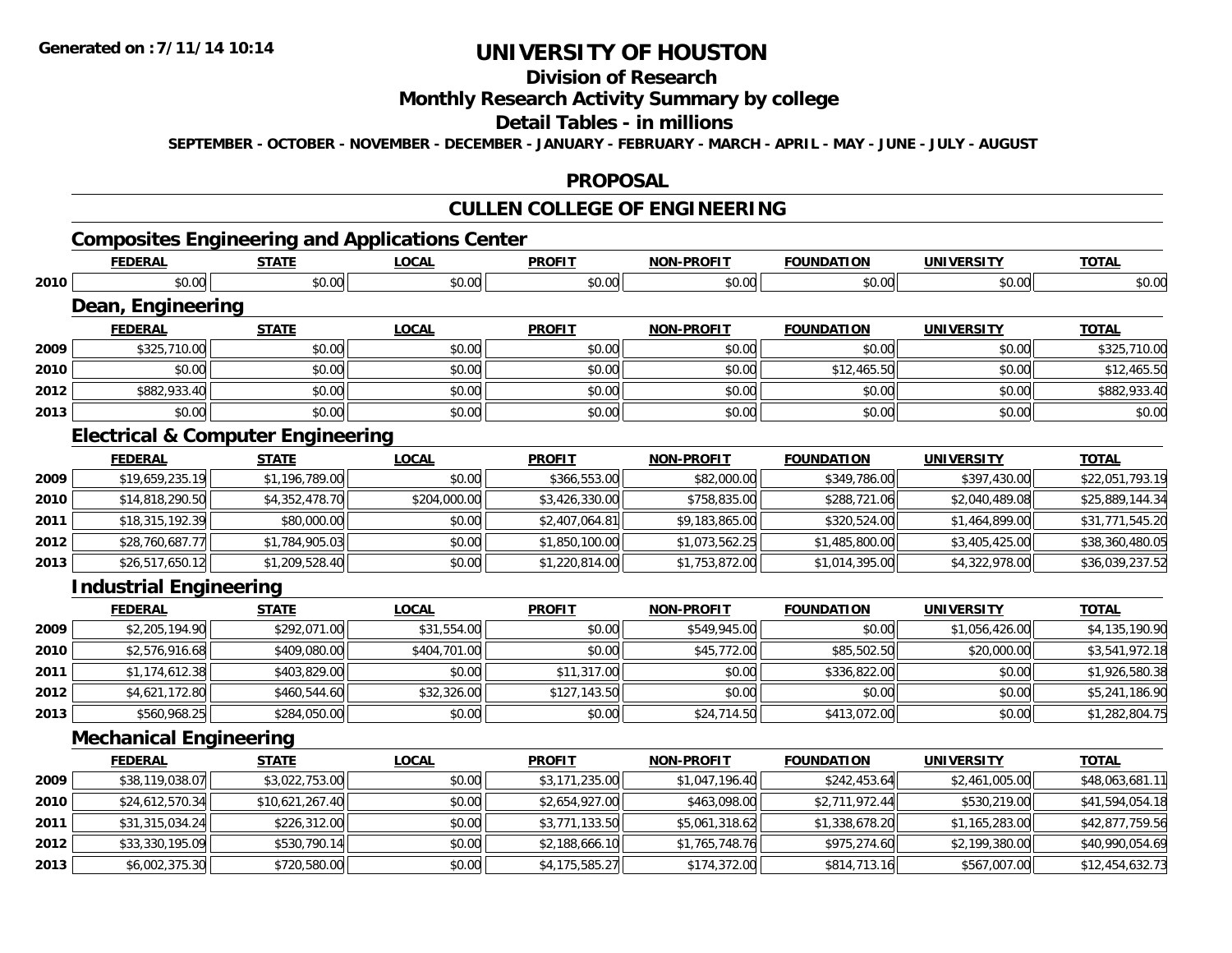## **Division of Research**

### **Monthly Research Activity Summary by college**

#### **Detail Tables - in millions**

**SEPTEMBER - OCTOBER - NOVEMBER - DECEMBER - JANUARY - FEBRUARY - MARCH - APRIL - MAY - JUNE - JULY - AUGUST**

### **PROPOSAL**

## **CULLEN COLLEGE OF ENGINEERING**

### **National Wind Energy Center**

|      | <b>FEDERAL</b>                            | <b>STATE</b> | <u>LOCAL</u> | <b>PROFIT</b> | <b>NON-PROFIT</b> | <b>FOUNDATION</b> | UNIVERSITY        | <b>TOTAL</b> |
|------|-------------------------------------------|--------------|--------------|---------------|-------------------|-------------------|-------------------|--------------|
| 2010 | \$0.00                                    | \$0.00       | \$0.00       | \$0.00        | \$0.00            | \$0.00            | \$0.00            | \$0.00       |
|      | <b>SW Public Safety Technology Center</b> |              |              |               |                   |                   |                   |              |
|      | <b>FEDERAL</b>                            | <b>STATE</b> | <u>LOCAL</u> | <b>PROFIT</b> |                   | <b>FOUNDATION</b> | <b>UNIVERSITY</b> | <b>TOTAL</b> |
|      |                                           |              |              |               | <b>NON-PROFIT</b> |                   |                   |              |
| 2009 | \$78,000.40                               | \$0.00       | \$0.00       | \$0.00        | \$0.00            | \$0.00            | \$0.00            | \$78,000.40  |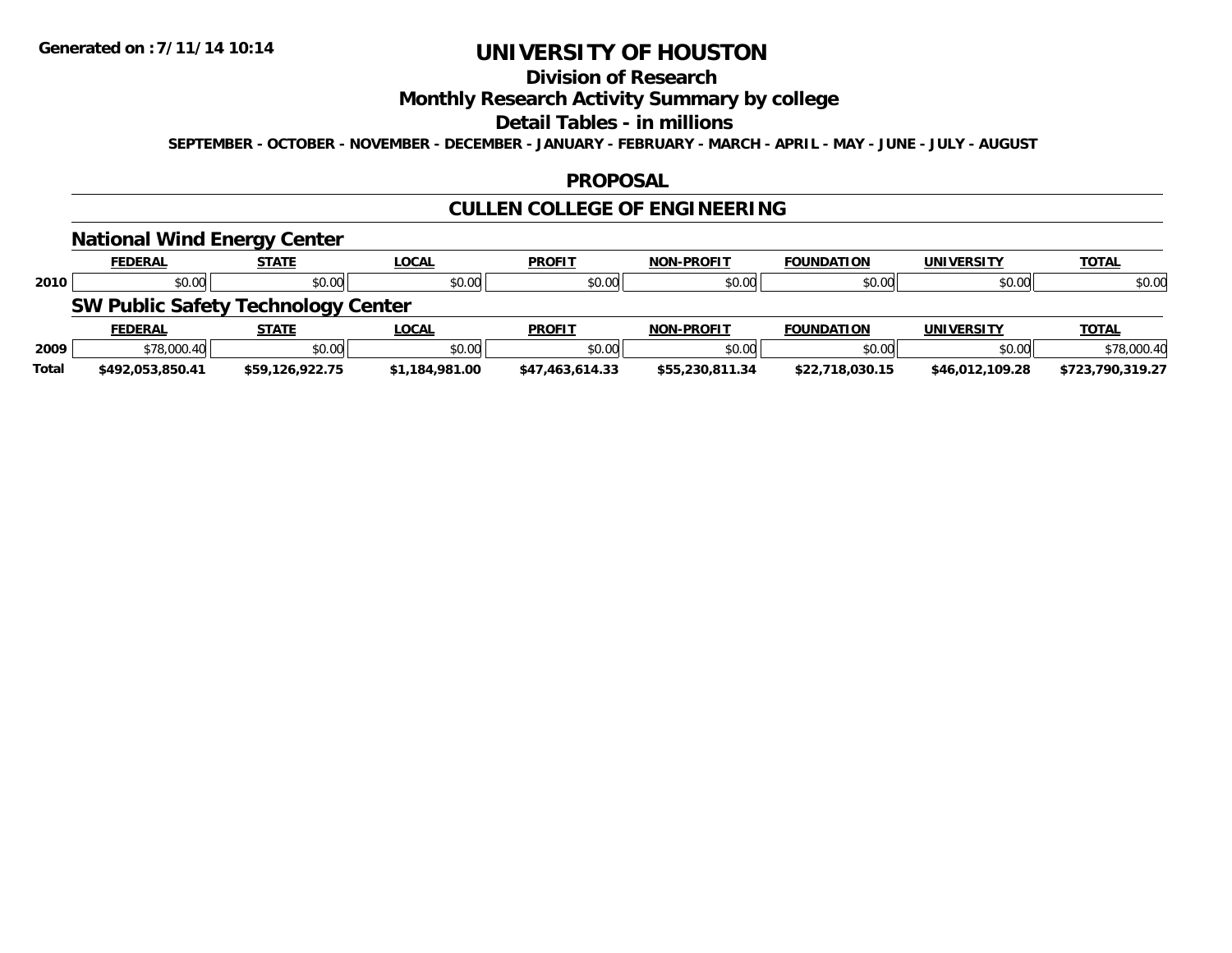## **Division of Research**

### **Monthly Research Activity Summary by college**

#### **Detail Tables - in millions**

**SEPTEMBER - OCTOBER - NOVEMBER - DECEMBER - JANUARY - FEBRUARY - MARCH - APRIL - MAY - JUNE - JULY - AUGUST**

#### **PROPOSAL**

## **DIVISION OF RESEARCH**

|      | <b>Allied Geophysical Laboratories</b>                    |              |              |               |                   |                   |                   |                |
|------|-----------------------------------------------------------|--------------|--------------|---------------|-------------------|-------------------|-------------------|----------------|
|      | <b>FEDERAL</b>                                            | <b>STATE</b> | <b>LOCAL</b> | <b>PROFIT</b> | <b>NON-PROFIT</b> | <b>FOUNDATION</b> | <b>UNIVERSITY</b> | <b>TOTAL</b>   |
| 2011 | \$0.00                                                    | \$0.00       | \$0.00       | \$70,000.00   | \$0.00            | \$0.00            | \$0.00            | \$70,000.00    |
|      | <b>Center for Advanced Computing and Data Systems</b>     |              |              |               |                   |                   |                   |                |
|      | <b>FEDERAL</b>                                            | <b>STATE</b> | <b>LOCAL</b> | <b>PROFIT</b> | <b>NON-PROFIT</b> | <b>FOUNDATION</b> | <b>UNIVERSITY</b> | <b>TOTAL</b>   |
| 2009 | \$0.00                                                    | \$0.00       | \$0.00       | \$0.00        | \$0.00            | \$0.00            | \$0.00            | \$0.00         |
| 2010 | \$0.00                                                    | \$0.00       | \$0.00       | \$71,992.20   | \$0.00            | \$0.00            | \$0.00            | \$71,992.20    |
| 2011 | \$0.00                                                    | \$0.00       | \$0.00       | \$0.00        | \$0.00            | \$0.00            | \$0.00            | \$0.00         |
| 2012 | \$28,984.65                                               | \$0.00       | \$0.00       | \$0.00        | \$2,000.00        | \$0.00            | \$0.00            | \$30,984.65    |
| 2013 | \$0.00                                                    | \$0.00       | \$0.00       | \$0.00        | \$0.00            | \$0.00            | \$14,474.00       | \$14,474.00    |
|      | <b>Center for Advanced Materials</b>                      |              |              |               |                   |                   |                   |                |
|      | <b>FEDERAL</b>                                            | <b>STATE</b> | <b>LOCAL</b> | <b>PROFIT</b> | <b>NON-PROFIT</b> | <b>FOUNDATION</b> | <b>UNIVERSITY</b> | <b>TOTAL</b>   |
| 2009 | \$820,397.60                                              | \$0.00       | \$0.00       | \$0.00        | \$0.00            | \$0.00            | \$272,644.00      | \$1,093,041.60 |
| 2010 | \$33,000.00                                               | \$485,594.19 | \$0.00       | \$10,000.00   | \$0.00            | \$0.00            | \$0.00            | \$528,594.19   |
| 2011 | \$952,781.50                                              | \$0.00       | \$0.00       | \$409,411.00  | \$26,098.50       | \$0.00            | \$0.00            | \$1,388,291.00 |
| 2012 | \$1,008,717.64                                            | \$0.00       | \$0.00       | \$0.00        | \$0.00            | \$109,222.20      | \$0.00            | \$1,117,939.84 |
| 2013 | \$0.00                                                    | \$0.00       | \$0.00       | \$0.00        | \$0.00            | \$0.00            | \$0.00            | \$0.00         |
|      | <b>Center for Biomedical &amp; Environmental Genomics</b> |              |              |               |                   |                   |                   |                |
|      | <b>FEDERAL</b>                                            | <b>STATE</b> | <b>LOCAL</b> | <b>PROFIT</b> | <b>NON-PROFIT</b> | <b>FOUNDATION</b> | <b>UNIVERSITY</b> | <b>TOTAL</b>   |
| 2009 | \$0.00                                                    | \$0.00       | \$0.00       | \$0.00        | \$0.00            | \$0.00            | \$0.00            | \$0.00         |
| 2010 | \$0.00                                                    | \$0.00       | \$0.00       | \$0.00        | \$0.00            | \$0.00            | \$0.00            | \$0.00         |
| 2011 | \$0.00                                                    | \$0.00       | \$0.00       | \$0.00        | \$0.00            | \$0.00            | \$0.00            | \$0.00         |
| 2012 | \$0.00                                                    | \$0.00       | \$0.00       | \$0.00        | \$0.00            | \$0.00            | \$0.00            | \$0.00         |
| 2013 | \$0.00                                                    | \$0.00       | \$0.00       | \$0.00        | \$0.00            | \$0.00            | \$0.00            | \$0.00         |
|      | <b>Center for Industrial Partnerships</b>                 |              |              |               |                   |                   |                   |                |
|      | <b>FEDERAL</b>                                            | <b>STATE</b> | <b>LOCAL</b> | <b>PROFIT</b> | <b>NON-PROFIT</b> | <b>FOUNDATION</b> | <b>UNIVERSITY</b> | <b>TOTAL</b>   |
| 2009 | \$1,689,443.20                                            | \$0.00       | \$0.00       | \$50,250.00   | \$9,973.50        | \$100,000.00      | \$0.00            | \$1,849,666.70 |
| 2010 | \$0.00                                                    | \$0.00       | \$0.00       | \$44,000.00   | \$0.00            | \$0.00            | \$0.00            | \$44,000.00    |
| 2011 | \$160,371.95                                              | \$0.00       | \$0.00       | \$0.00        | \$0.00            | \$0.00            | \$0.00            | \$160,371.95   |
| 2012 | \$696,294.00                                              | \$0.00       | \$0.00       | \$100,500.00  | \$0.00            | \$0.00            | \$0.00            | \$796,794.00   |
| 2013 | \$574,253.00                                              | \$0.00       | \$0.00       | \$0.00        | \$0.00            | \$0.00            | \$0.00            | \$574,253.00   |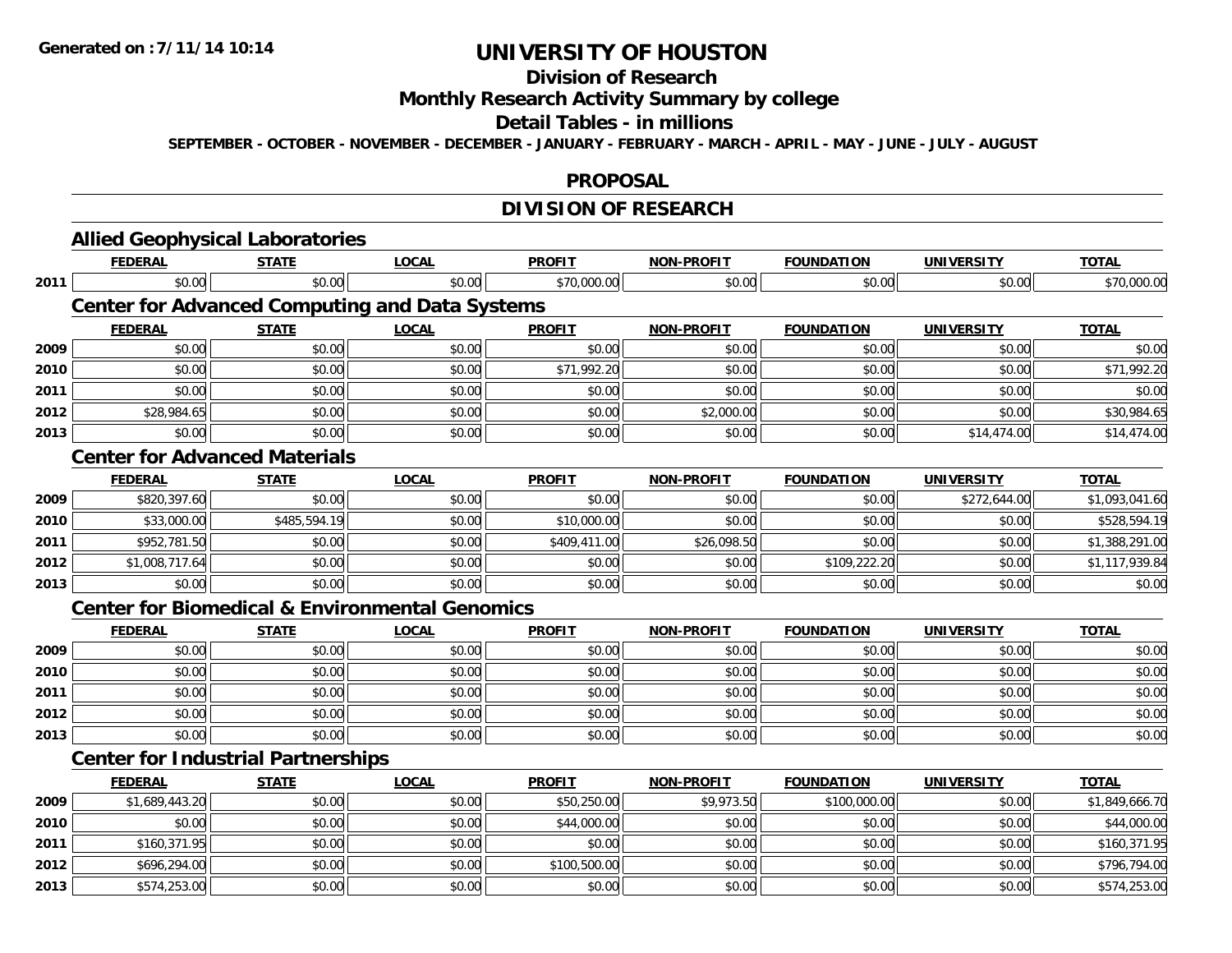**2013**

## **UNIVERSITY OF HOUSTON**

## **Division of Research**

## **Monthly Research Activity Summary by college**

#### **Detail Tables - in millions**

**SEPTEMBER - OCTOBER - NOVEMBER - DECEMBER - JANUARY - FEBRUARY - MARCH - APRIL - MAY - JUNE - JULY - AUGUST**

#### **PROPOSAL**

### **DIVISION OF RESEARCH**

|      |                                 | <b>Center for Neuromotor &amp; Biomechanics Research</b> |              |               |                   |                   |                   |                |
|------|---------------------------------|----------------------------------------------------------|--------------|---------------|-------------------|-------------------|-------------------|----------------|
|      | <b>FEDERAL</b>                  | <b>STATE</b>                                             | <b>LOCAL</b> | <b>PROFIT</b> | <b>NON-PROFIT</b> | <b>FOUNDATION</b> | <b>UNIVERSITY</b> | <b>TOTAL</b>   |
| 2010 | \$0.00                          | \$0.00                                                   | \$0.00       | \$0.00        | \$0.00            | \$0.00            | \$0.00            | \$0.00         |
|      | <b>Division of Research</b>     |                                                          |              |               |                   |                   |                   |                |
|      | <b>FEDERAL</b>                  | <b>STATE</b>                                             | <b>LOCAL</b> | <b>PROFIT</b> | <b>NON-PROFIT</b> | <b>FOUNDATION</b> | <b>UNIVERSITY</b> | <b>TOTAL</b>   |
| 2009 | \$3,241,558.00                  | \$0.00                                                   | \$0.00       | \$0.00        | \$0.00            | \$0.00            | \$0.00            | \$3,241,558.00 |
| 2011 | \$0.00                          | \$0.00                                                   | \$0.00       | \$0.00        | \$0.00            | \$0.00            | \$0.00            | \$0.00         |
| 2012 | \$0.00                          | \$0.00                                                   | \$0.00       | \$0.00        | \$0.00            | \$0.00            | \$0.00            | \$0.00         |
| 2013 | \$0.00                          | \$7,877,932.00                                           | \$0.00       | \$0.00        | \$0.00            | \$0.00            | \$0.00            | \$7,877,932.00 |
|      | <b>Institute for Nanoenergy</b> |                                                          |              |               |                   |                   |                   |                |
|      | <b>FEDERAL</b>                  | <b>STATE</b>                                             | <b>LOCAL</b> | <b>PROFIT</b> | <b>NON-PROFIT</b> | <b>FOUNDATION</b> | <b>UNIVERSITY</b> | <b>TOTAL</b>   |
| 2010 | \$0.00                          | \$0.00                                                   | \$0.00       | \$0.00        | \$0.00            | \$0.00            | \$0.00            | \$0.00         |
| 2011 | \$0.00                          | \$0.00                                                   | \$0.00       | \$0.00        | \$0.00            | \$0.00            | \$0.00            | \$0.00         |
| 2012 | \$0.00                          | \$0.00                                                   | \$0.00       | \$0.00        | \$0.00            | \$0.00            | \$0.00            | \$0.00         |
|      |                                 | <b>Office of Contracts and Grants</b>                    |              |               |                   |                   |                   |                |
|      | <b>FEDERAL</b>                  | <b>STATE</b>                                             | <b>LOCAL</b> | <b>PROFIT</b> | NON-PROFIT        | <b>FOUNDATION</b> | <b>UNIVERSITY</b> | <b>TOTAL</b>   |
| 2009 | \$0.00                          | \$0.00                                                   | \$0.00       | \$0.00        | \$0.00            | \$2,300,000.00    | \$0.00            | \$2,300,000.00 |
|      | <b>Research Compliance</b>      |                                                          |              |               |                   |                   |                   |                |
|      | <b>FEDERAL</b>                  | <b>STATE</b>                                             | <b>LOCAL</b> | <b>PROFIT</b> | NON-PROFIT        | <b>FOUNDATION</b> | <b>UNIVERSITY</b> | <b>TOTAL</b>   |
| 2009 | \$494,653.00                    | \$0.00                                                   | \$0.00       | \$0.00        | \$0.00            | \$0.00            | \$0.00            | \$494,653.00   |
| 2010 | \$7,546,514.00                  | \$0.00                                                   | \$0.00       | \$0.00        | \$0.00            | \$0.00            | \$0.00            | \$7,546,514.00 |
|      | <b>TcSAM</b>                    |                                                          |              |               |                   |                   |                   |                |
|      | <b>FEDERAL</b>                  | <b>STATE</b>                                             | <b>LOCAL</b> | <b>PROFIT</b> | <b>NON-PROFIT</b> | <b>FOUNDATION</b> | <b>UNIVERSITY</b> | <b>TOTAL</b>   |
| 2009 | \$0.00                          | \$0.00                                                   | \$0.00       | \$0.00        | \$0.00            | \$0.00            | \$0.00            | \$0.00         |
|      | <b>TcSUH</b>                    |                                                          |              |               |                   |                   |                   |                |
|      | <b>FEDERAL</b>                  | <b>STATE</b>                                             | <b>LOCAL</b> | <b>PROFIT</b> | <b>NON-PROFIT</b> | <b>FOUNDATION</b> | <b>UNIVERSITY</b> | <b>TOTAL</b>   |
| 2009 | \$1,523,369.08                  | \$556,454.50                                             | \$0.00       | \$150,270.00  | \$94,655.75       | \$161,313.00      | \$0.00            | \$2,486,062.33 |
| 2010 | \$418,260.00                    | \$689,508.00                                             | \$0.00       | \$188,006.00  | \$0.00            | \$98,596.00       | \$65,718.00       | \$1,460,088.00 |
| 2011 | \$518,946.76                    | \$0.00                                                   | \$0.00       | \$40,000.00   | \$72,000.00       | \$0.00            | \$0.00            | \$630,946.76   |
| 2012 | \$2,304,745.15                  | \$0.00                                                   | \$0.00       | \$90,000.00   | \$37,926.00       | \$0.00            | \$80,077.00       | \$2,512,748.15 |

 $\textbf{3} \mid \textbf{3} \mid \textbf{4} \mid \textbf{5} \mid \textbf{5} \mid \textbf{6} \mid \textbf{7} \mid \textbf{7} \mid \textbf{8} \mid \textbf{7} \mid \textbf{7} \mid \textbf{8} \mid \textbf{8} \mid \textbf{9} \mid \textbf{1} \mid \textbf{1} \mid \textbf{1} \mid \textbf{1} \mid \textbf{1} \mid \textbf{1} \mid \textbf{1} \mid \textbf{1} \mid \textbf{1} \mid \textbf{1} \mid \textbf{1} \mid \textbf{1} \mid \textbf{1} \mid \textbf{1$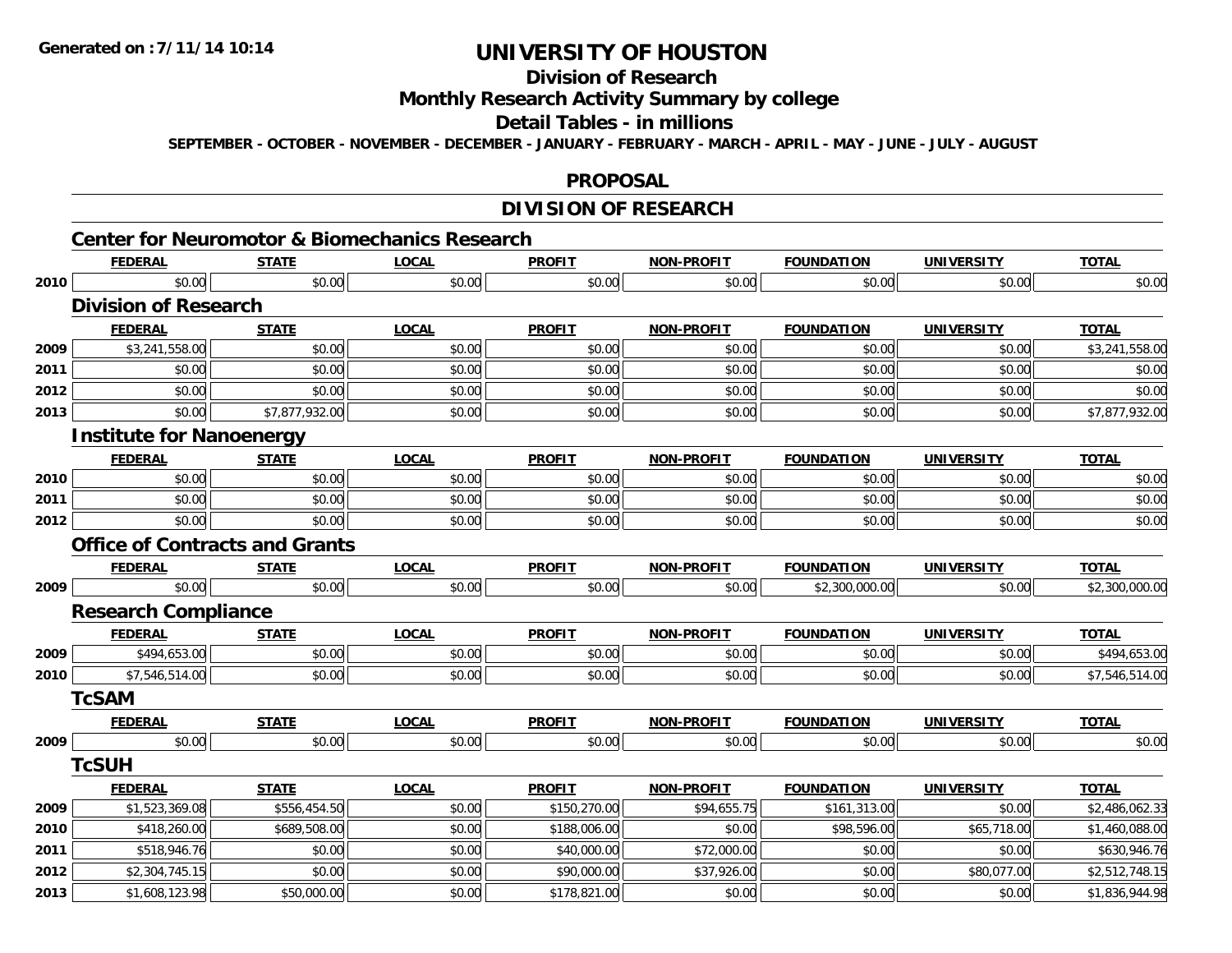**2011**

**2012**

**2013**

**Total**

## **UNIVERSITY OF HOUSTON**

## **Division of Research**

#### **Monthly Research Activity Summary by college**

### **Detail Tables - in millions**

**SEPTEMBER - OCTOBER - NOVEMBER - DECEMBER - JANUARY - FEBRUARY - MARCH - APRIL - MAY - JUNE - JULY - AUGUST**

#### **PROPOSAL**

## **DIVISION OF RESEARCH**

### **Texas Obesity Research Center**

|      | <b>FEDERAL</b>  | <b>STATE</b>   | <b>LOCAL</b> | <b>PROFIT</b> | <b>NON-PROFIT</b> | <b>FOUNDATION</b> | <b>UNIVERSITY</b> | <b>TOTAL</b>    |
|------|-----------------|----------------|--------------|---------------|-------------------|-------------------|-------------------|-----------------|
| 2009 | \$0.00          | \$0.00         | \$0.00       | \$0.00        | \$0.00            | \$0.00            | \$0.00            | \$0.00          |
| 2010 | \$0.00          | \$0.00         | \$0.00       | \$0.00        | \$0.00            | \$0.00            | \$0.00            | \$0.00          |
| 2011 | \$0.00          | \$0.00         | \$0.00       | \$0.00        | \$0.00            | \$0.00            | \$0.00            | \$0.00          |
| 2012 | \$0.00          | \$0.00         | \$0.00       | \$0.00        | \$0.00            | \$0.00            | \$0.00            | \$0.00          |
| 2013 | \$0.00          | \$0.00         | \$0.00       | \$0.00        | \$0.00            | \$0.00            | \$0.00            | \$0.00          |
|      | <b>TIMES</b>    |                |              |               |                   |                   |                   |                 |
|      | <b>FEDERAL</b>  | <b>STATE</b>   | <b>LOCAL</b> | <b>PROFIT</b> | <b>NON-PROFIT</b> | <b>FOUNDATION</b> | <b>UNIVERSITY</b> | <u>TOTAL</u>    |
| 2009 | \$5,088,339.00  | \$4,288,349.40 | \$0.00       | \$0.00        | \$247,659.00      | \$0.00            | \$344,290.00      | \$9,968,637.40  |
| 2010 | \$16,109,331.00 | \$4,541,077.30 | \$630,307.00 | \$408,000.00  | \$7,383,471.00    | \$0.00            | \$4,696,671.00    | \$33,768,857.30 |

\$9,438,878.20 \$168,985.70 \$141,895.20 \$1,701,715.40 \$254,256.00 \$0.00 \$4,537,031.00 \$16,242,761.50

 $\texttt{2} \mid \texttt{31,194,418.00}|\texttt{418.00}| \texttt{43,746,490.25}|\texttt{531,599.25}|\texttt{530.00}|\texttt{530.00}|\texttt{530.00}| \texttt{530.00}| \texttt{530.00}| \texttt{530.00}| \texttt{530.00}| \texttt{530.00}| \texttt{530.00}| \texttt{530.00}| \texttt{530.00}| \texttt{530.00}| \texttt{530.00}| \texttt{530.$ 

 $\textbf{3} \mid \textbf{3} \mid \textbf{3} \mid \textbf{3} \mid \textbf{3} \mid \textbf{4} \mid \textbf{5} \mid \textbf{5} \mid \textbf{5} \mid \textbf{6} \mid \textbf{7} \mid \textbf{5} \mid \textbf{6} \mid \textbf{7} \mid \textbf{7} \mid \textbf{8} \mid \textbf{7} \mid \textbf{8} \mid \textbf{7} \mid \textbf{8} \mid \textbf{8} \mid \textbf{7} \mid \textbf{8} \mid \textbf{7} \mid \textbf{8} \mid \textbf{8} \mid \textbf{7} \mid \textbf{$ 

**\$62,842,643.50 \$19,525,181.94 \$772,202.20 \$4,382,281.60 \$8,247,067.75 \$2,769,131.20 \$11,830,593.00 \$110,369,101.19**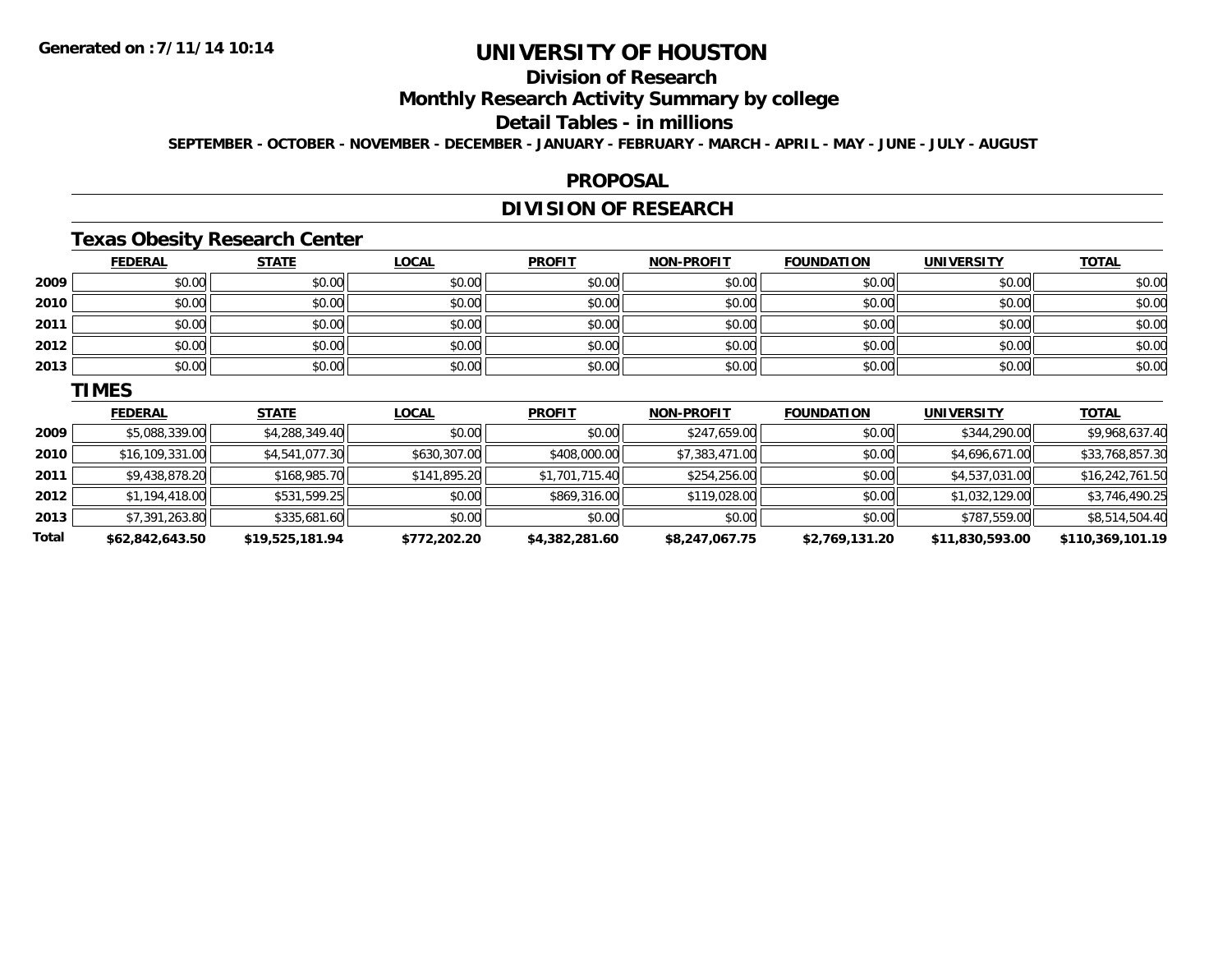## **Division of Research**

#### **Monthly Research Activity Summary by college**

### **Detail Tables - in millions**

**SEPTEMBER - OCTOBER - NOVEMBER - DECEMBER - JANUARY - FEBRUARY - MARCH - APRIL - MAY - JUNE - JULY - AUGUST**

### **PROPOSAL**

### **GRADUATE COLLEGE OF SOCIAL WORK**

## **Center for Drug and Social Policy Research**

|      | <b>FEDERAL</b>                              | <b>STATE</b>                               | <b>_OCAL</b>     | <b>PROFIT</b> | <b>NON-PROFIT</b> | <b>FOUNDATION</b> | <b>UNIVERSITY</b><br>— кэг | <b>TOTAL</b> |
|------|---------------------------------------------|--------------------------------------------|------------------|---------------|-------------------|-------------------|----------------------------|--------------|
| 2009 | $\mathfrak{c}\cap\mathfrak{a}\cap$<br>,u.uu | $\mathfrak{c}\cap\mathfrak{a}\cap$<br>JU.U | \$0.00           | \$0.00        | \$0.00            | 40.00<br>JU.UU    | \$0.00                     | \$0.00       |
| 2012 | 0000<br>,u.uu                               | ሖ へ<br>$\Omega$<br>JU.UU                   | ሶስ ሰስ<br>ະນາດ. ປ | \$0.00        | \$0.00            | ልስ ሰሰ<br>JU.UU    | \$0.00                     | \$0.00       |
| 2013 | \$0.00                                      | 40.00<br>DU.UU                             | \$0.00           | \$0.00        | \$0.00            | \$0.00            | \$0.00                     | \$0.00       |

### **Center for Health Equities & Evaluation Research**

|      | <b>FEDERAL</b>  | <u>STATE</u> | <u>LOCAL</u> | <b>PROFIT</b> | <b>NON-PROFIT</b> | <b>FOUNDATION</b> | <b>UNIVERSITY</b> | <b>TOTAL</b>    |
|------|-----------------|--------------|--------------|---------------|-------------------|-------------------|-------------------|-----------------|
| 2011 | \$10,137,657.00 | \$266,367,00 | \$228,236.00 | \$0.00        | \$0.00            | \$0.00            | \$0.00            | \$10,632,260.00 |
| 2012 | \$592,827.00    | \$0.00       | \$0.00       | \$0.00        | \$0.00            | \$0.00            | \$464,380.00      | \$1,057,207.00  |
| 2013 | \$0.00          | \$0.00       | \$0.00       | \$39,755.90   | \$0.00            | \$0.00            | \$0.00            | \$39,755.90     |

### **Child & Family for Innovative Research**

|      | <b>FEDERAL</b> | <u>STATE</u>   | <b>LOCAL</b> | <b>PROFIT</b>  | <b>NON-PROFIT</b> | <b>FOUNDATION</b> | <b>UNIVERSITY</b> | <b>TOTAL</b>    |
|------|----------------|----------------|--------------|----------------|-------------------|-------------------|-------------------|-----------------|
| 2009 | \$3,526,819.16 | \$2,533,497.10 | \$0.00       | \$495,459.00   | \$40,333.00       | \$91,365.90       | \$46,660.00       | \$6,734,134.16  |
| 2010 | \$0.00         | \$1,422,784.00 | \$0.00       | \$1,083,714.00 | \$962,345.00      | \$283,634.00      | \$0.00            | \$3,752,477.00  |
| 2011 | \$5,345,790.00 | \$984,400.20   | \$101,305.00 | \$277,487.00   | \$25,000.00       | \$19,979.05       | \$154,609.00      | \$6,908,570.25  |
| 2012 | \$5,352,423.12 | \$1,118,698.00 | \$56,704.00  | \$368,059.00   | \$127,352.80      | \$28,560.00       | \$299,421.00      | \$7,351,217.92  |
| 2013 | \$7,009,500.91 | \$3,038,533.00 | \$0.00       | \$182,765.40   | \$551,842.20      | \$79,250.00       | \$0.00            | \$10,861,891.51 |

#### **Community Projects - Social Work**

|      | <b>FEDERAL</b> | <b>STATE</b> | <u>LOCAL</u> | <b>PROFIT</b> | <b>NON-PROFIT</b> | <b>FOUNDATION</b> | <b>UNIVERSITY</b> | <b>TOTAL</b>   |
|------|----------------|--------------|--------------|---------------|-------------------|-------------------|-------------------|----------------|
| 2009 | \$396,000.00   | \$0.00       | \$0.00       | \$0.00        | \$0.00            | \$0.00            | \$0.00            | \$396,000.00   |
| 2010 | \$0.00         | \$0.00       | \$0.00       | \$0.00        | \$0.00            | \$0.00            | \$0.00            | \$0.00         |
| 2011 | \$2,420,245.00 | \$17,940.10  | \$0.00       | \$0.00        | \$0.00            | \$0.00            | \$0.00            | \$2,438,185.10 |

#### **Dean, Social Work**

|      | <b>FEDERAL</b> | <b>STATE</b> | LOCAL  | <b>PROFIT</b> | <b>NON-PROFIT</b> | <b>FOUNDATION</b> | <b>UNIVERSITY</b> | <b>TOTAL</b>   |
|------|----------------|--------------|--------|---------------|-------------------|-------------------|-------------------|----------------|
| 2009 | \$4,291,694.10 | \$0.00       | \$0.00 | \$50,000.00   | \$0.00            | \$0.00            | \$74,753.00       | \$4,416,447.10 |
| 2010 | \$2,493,681.00 | \$0.00       | \$0.00 | \$0.00        | \$187,926.00      | \$0.00            | \$0.00            | \$2,681,607.00 |
| 2011 | \$3,690,683.80 | \$17,940.10  | \$0.00 | \$0.00        | \$0.00            | \$0.00            | \$0.00            | \$3,708,623.90 |
| 2012 | \$68,430.00    | \$0.00       | \$0.00 | \$0.00        | \$0.00            | \$0.00            | \$0.00            | \$68,430.00    |
| 2013 | \$0.00         | \$0.00       | \$0.00 | \$0.00        | \$4,912.00        | \$0.00            | \$0.00            | \$4,912.00     |

#### **Office for Drug SPR**

|      |        | ----- | - - - -<br>$\mathbf{u}$ | ------ |  |      | ---- |
|------|--------|-------|-------------------------|--------|--|------|------|
| 2009 | $\sim$ |       | $\cdot$ $\circ$         | $\sim$ |  | ,,,, |      |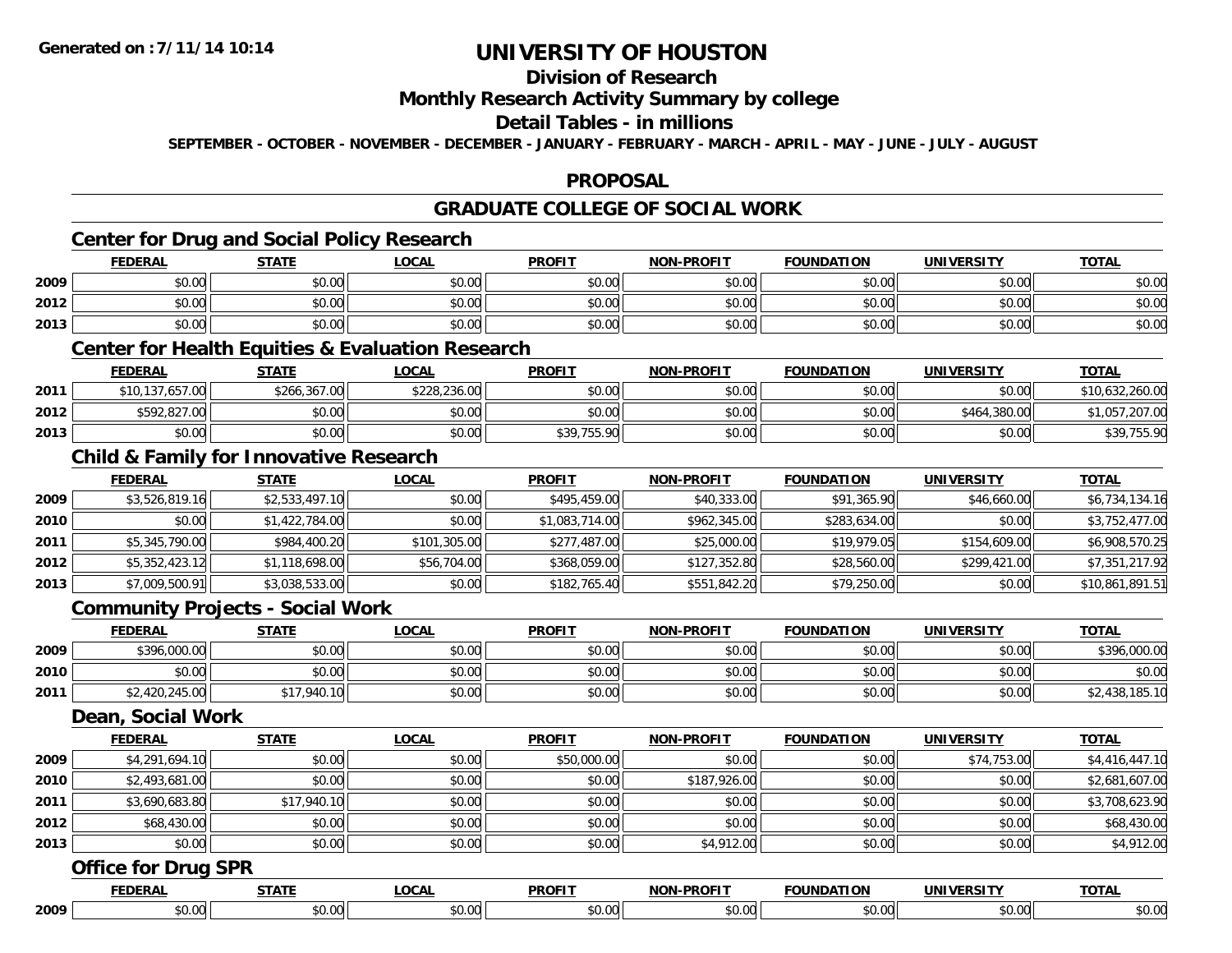## **Division of Research**

### **Monthly Research Activity Summary by college**

#### **Detail Tables - in millions**

**SEPTEMBER - OCTOBER - NOVEMBER - DECEMBER - JANUARY - FEBRUARY - MARCH - APRIL - MAY - JUNE - JULY - AUGUST**

#### **PROPOSAL**

#### **GRADUATE COLLEGE OF SOCIAL WORK**

### **Office for Drug SPR**

|              | <b>FEDERAL</b>  | <b>STATE</b>         | _OCAL        | <b>PROFIT</b>  | <b>NON-PROFIT</b>   | <b>FOUNDATION</b> | UNIVERSITY     | <u>TOTAL</u>       |
|--------------|-----------------|----------------------|--------------|----------------|---------------------|-------------------|----------------|--------------------|
| 2010         | \$0.00          | 0.00<br><b>JU.UU</b> | \$0.00       | \$0.00         | ልስ ሰሰ<br>JU.UU      | \$0.00            | \$0.00         | \$0.00             |
| <b>Total</b> | \$45,325,751.09 | \$9,400.159.50       | \$386,245.00 | \$2,497,240.30 | .711.00<br>1.899. ٢ | \$502,788.95      | \$1.039.823.00 | 718.84<br>\$61,051 |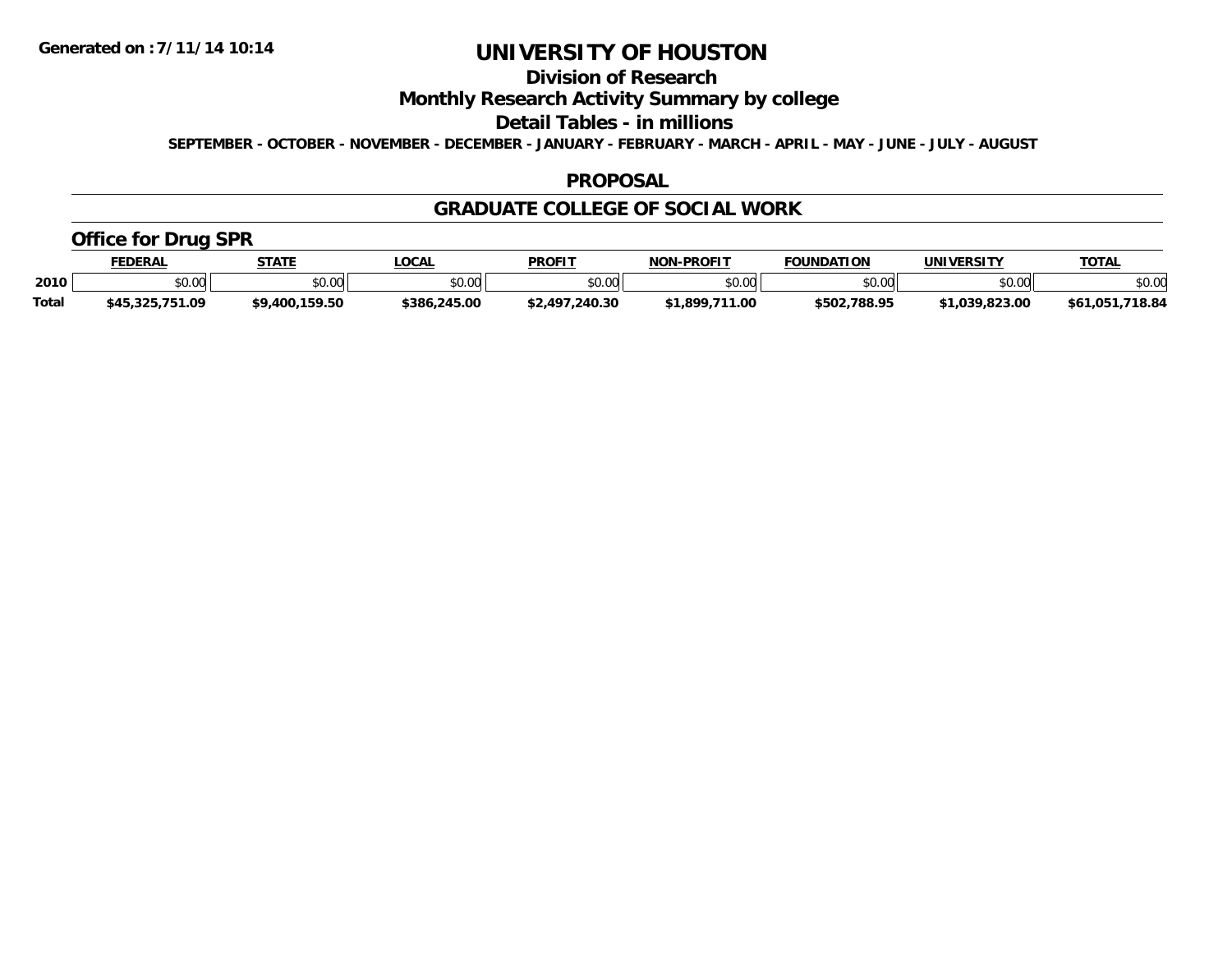### **Division of Research**

### **Monthly Research Activity Summary by college**

#### **Detail Tables - in millions**

**SEPTEMBER - OCTOBER - NOVEMBER - DECEMBER - JANUARY - FEBRUARY - MARCH - APRIL - MAY - JUNE - JULY - AUGUST**

#### **PROPOSAL**

### **HILTON COLLEGE OF HOTEL AND RESTAURANT MANAGEMENT**

### **Hotel and Restaurant Management**

|       | <b>FEDERAL</b> | <b>STATE</b> | <u>LOCAL</u> | <b>PROFIT</b> | <b>NON-PROFIT</b> | <b>FOUNDATION</b> | <b>UNIVERSITY</b> | <b>TOTAL</b>   |
|-------|----------------|--------------|--------------|---------------|-------------------|-------------------|-------------------|----------------|
| 2009  | \$0.00         | \$215,000.00 | \$60,000.00  | \$9,047.50    | \$135,002.00      | \$0.00            | \$0.00            | \$419,049.50   |
| 2010  | \$560,802.00   | \$188,158.00 | \$70,000.00  | \$82,548.00   | \$0.00            | \$28,750.00       | \$163,662.00      | \$1,093,920.00 |
| 2011  | \$2,191,266.00 | \$124,047.00 | \$0.00       | \$223,500.00  | \$43,271.00       | \$81,463.00       | \$312,542.00      | \$2,976,089.00 |
| 2012  | \$85,444.00    | \$174,830.00 | \$49,847.00  | \$0.00        | \$118,422.00      | \$0.00            | \$37,354.00       | \$465,897.00   |
| 2013  | \$553,755.00   | \$73,774.00  | \$16,154.00  | \$0.00        | \$10,987.00       | \$111,711.00      | \$143,232.00      | \$909,613.00   |
| Total | \$3,391,267.00 | \$775,809.00 | \$196,001.00 | \$315,095.50  | \$307,682.00      | \$221,924.00      | \$656,790.00      | \$5,864,568.50 |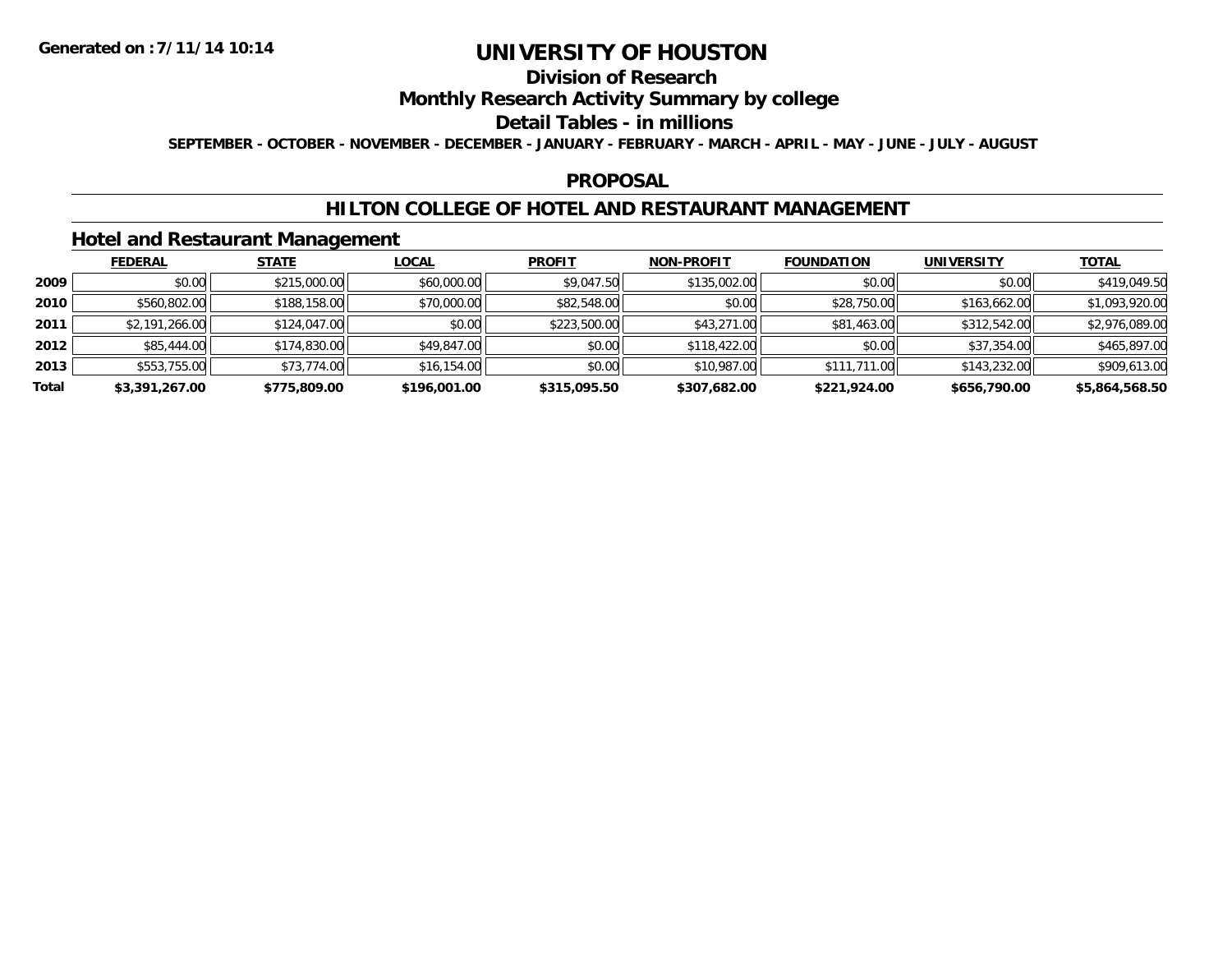## **Division of Research**

### **Monthly Research Activity Summary by college**

#### **Detail Tables - in millions**

**SEPTEMBER - OCTOBER - NOVEMBER - DECEMBER - JANUARY - FEBRUARY - MARCH - APRIL - MAY - JUNE - JULY - AUGUST**

#### **PROPOSAL**

#### **HONORS COLLEGE**

## **Dean, Honors College**

|      | <b>FEDERAL</b> | <b>STATE</b> | <u>LOCAL</u> | <b>PROFIT</b> | <b>NON-PROFIT</b> | <b>FOUNDATION</b> | <b>UNIVERSITY</b> | <b>TOTAL</b> |
|------|----------------|--------------|--------------|---------------|-------------------|-------------------|-------------------|--------------|
| 2009 | \$894,435.50   | \$0.00       | \$0.00       | \$0.00        | \$0.00            | \$0.00            | \$0.00            | \$894,435.50 |
| 2010 | \$530,851.00   | \$25,000.00  | \$0.00       | \$54,637.32   | \$0.00            | \$0.00            | \$0.00            | \$610,488.32 |
| 2011 | \$182,908.70   | \$0.00       | \$0.00       | \$0.00        | \$53,185.20       | \$0.00            | \$0.00            | \$236,093.90 |
| 2013 | \$0.00         | \$0.00       | \$0.00       | \$341,900.74  | \$0.00            | \$100,000.00      | \$9,150.32        | \$451,051.06 |

#### **Houston Teachers Institute**

|       | <b>FEDERAL</b>     | STATE       | <b>_OCAL</b> | <b>PROFIT</b>    | <b>J-PROFIT</b><br>NON- | <b>FOUNDATION</b> | UNIVERSITY | <b>TOTAL</b>        |
|-------|--------------------|-------------|--------------|------------------|-------------------------|-------------------|------------|---------------------|
| 2009  | $\sim$ 00<br>vu.uu | \$0.00      | \$0.00       | \$0.00           | 0.10000<br>.5U          | \$0.00            | \$0.00     | 000E                |
| Total | .,608,195.20       | \$25.000.00 | \$0.00       | .538.06<br>\$396 | \$58,084.70             | \$100,000.00      | \$9.150.32 | ,968.28<br>$+2.106$ |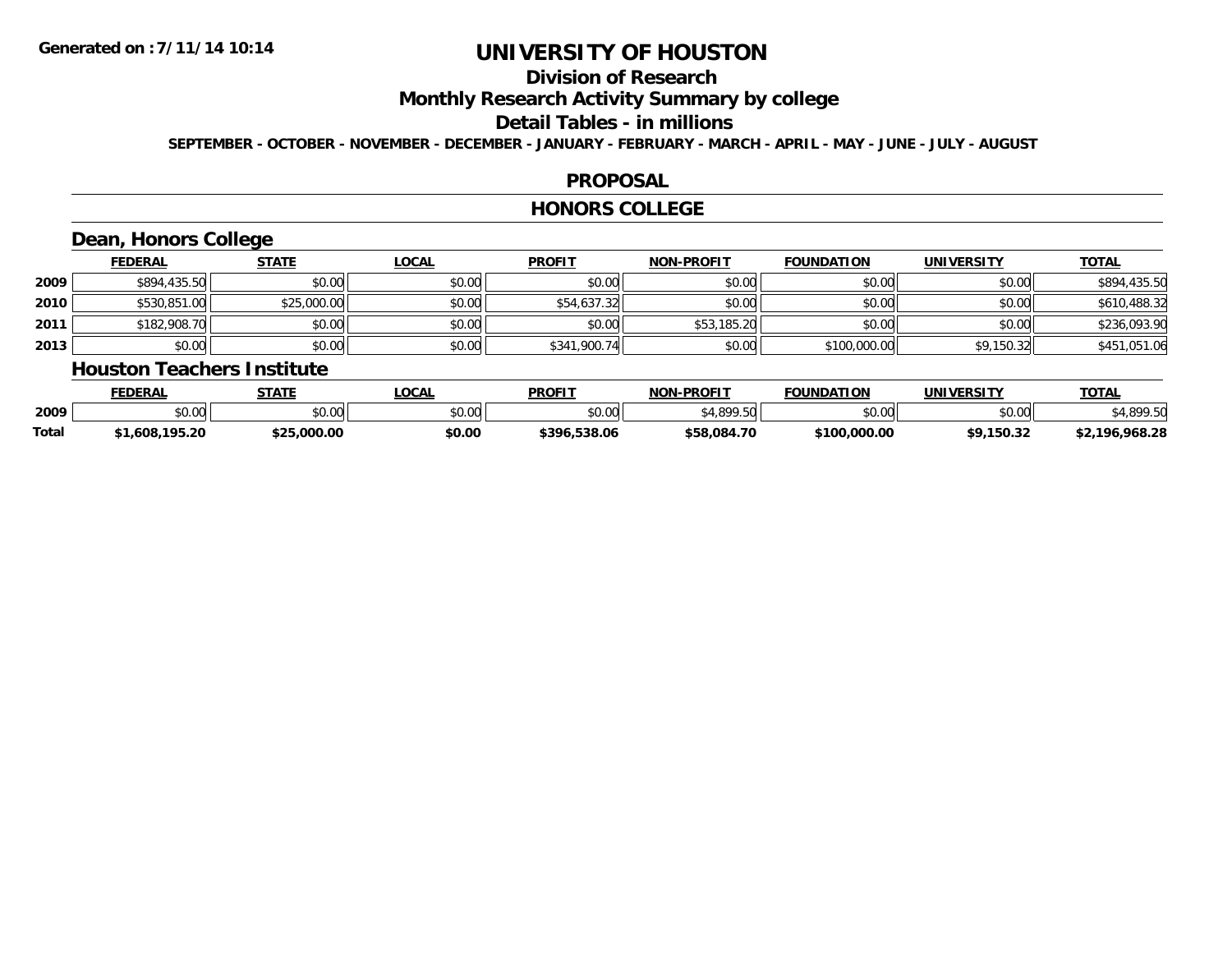## **Division of Research**

**Monthly Research Activity Summary by college**

#### **Detail Tables - in millions**

**SEPTEMBER - OCTOBER - NOVEMBER - DECEMBER - JANUARY - FEBRUARY - MARCH - APRIL - MAY - JUNE - JULY - AUGUST**

#### **PROPOSAL**

#### **LIBRARY**

### **Administration, Library**

|       | <b>FEDERAL</b> | <b>STATE</b> | <b>LOCAL</b> | <b>PROFIT</b> | <b>NON-PROFIT</b> | <b>FOUNDATION</b> | <b>UNIVERSITY</b> | <b>TOTAL</b> |
|-------|----------------|--------------|--------------|---------------|-------------------|-------------------|-------------------|--------------|
| 2009  | \$0.00         | \$0.00       | \$0.00       | \$0.00        | \$0.00            | \$0.00            | \$0.00            | \$0.00       |
| 2010  | \$30,000.00    | \$19,863.00  | \$0.00       | \$0.00        | \$0.00            | \$0.00            | \$0.00            | \$49,863.00  |
| 2011  | \$242,982.00   | \$0.00       | \$0.00       | \$0.00        | \$0.00            | \$0.00            | \$0.00            | \$242,982.00 |
| 2013  | \$187,174.00   | \$0.00       | \$0.00       | \$0.00        | \$0.00            | \$0.00            | \$0.00            | \$187,174.00 |
| Total | \$460,156.00   | \$19,863.00  | \$0.00       | \$0.00        | \$0.00            | \$0.00            | \$0.00            | \$480,019.00 |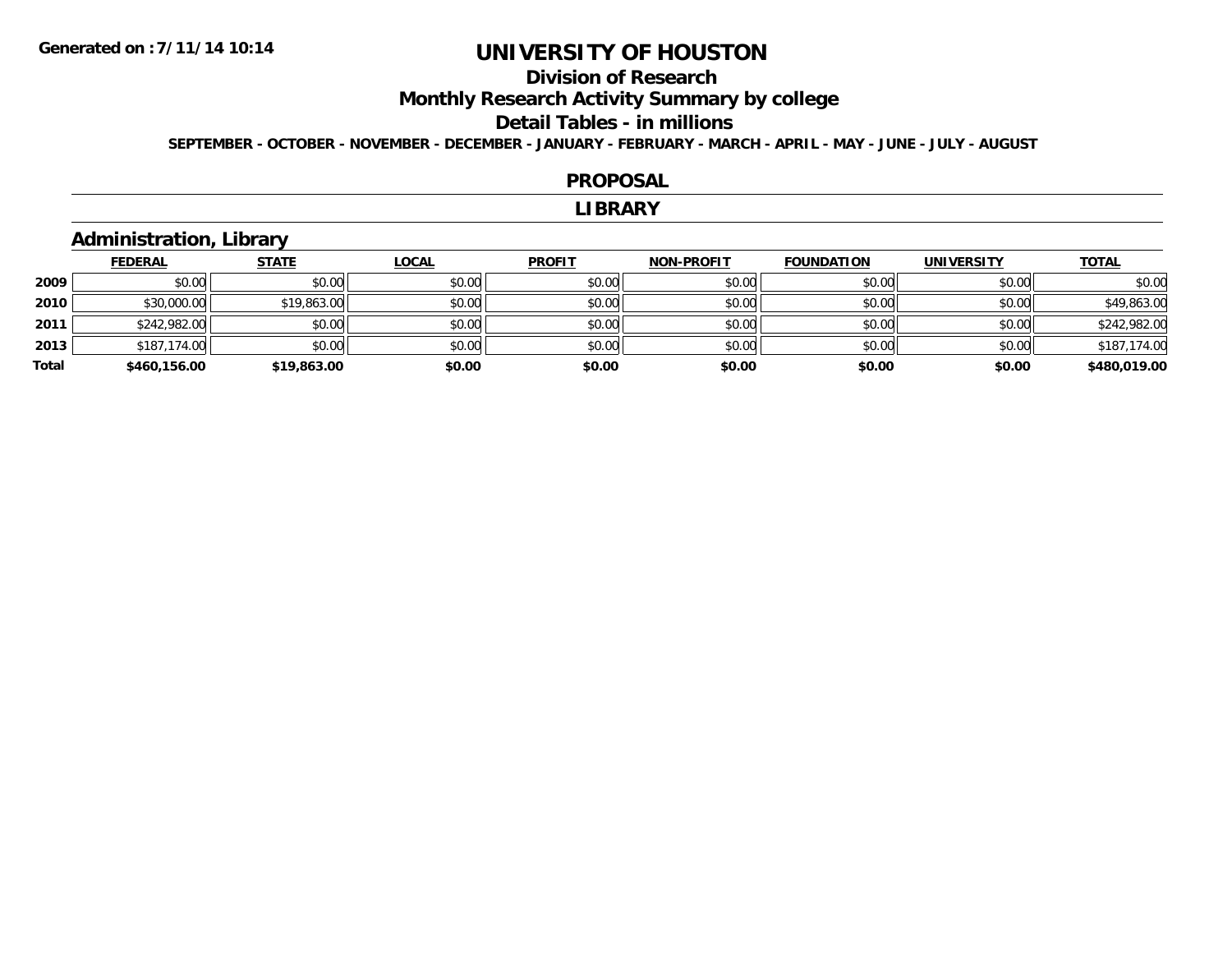## **Division of Research**

**Monthly Research Activity Summary by college**

#### **Detail Tables - in millions**

**SEPTEMBER - OCTOBER - NOVEMBER - DECEMBER - JANUARY - FEBRUARY - MARCH - APRIL - MAY - JUNE - JULY - AUGUST**

#### **PROPOSAL**

#### **PRESIDENT**

#### **Office of the President**

|      | <b>FEDERAL</b>                      | <b>STATE</b> | <u>LOCAL</u> | <b>PROFIT</b> | <b>NON-PROFIT</b> | <b>FOUNDATION</b> | <b>UNIVERSITY</b> | <b>TOTAL</b>   |
|------|-------------------------------------|--------------|--------------|---------------|-------------------|-------------------|-------------------|----------------|
| 2009 | \$0.00                              | \$0.00       | \$0.00       | \$0.00        | \$0.00            | \$0.00            | \$0.00            | \$0.00         |
|      | <b>Vice President Admin/Finance</b> |              |              |               |                   |                   |                   |                |
|      |                                     |              |              |               |                   |                   |                   |                |
|      | <b>FEDERAL</b>                      | <u>STATE</u> | <u>LOCAL</u> | <b>PROFIT</b> | <b>NON-PROFIT</b> | <b>FOUNDATION</b> | <b>UNIVERSITY</b> | <b>TOTAL</b>   |
| 2011 | \$1,935,000.00                      | \$0.00       | \$0.00       | \$0.00        | \$0.00            | \$0.00            | \$0.00            | \$1,935,000.00 |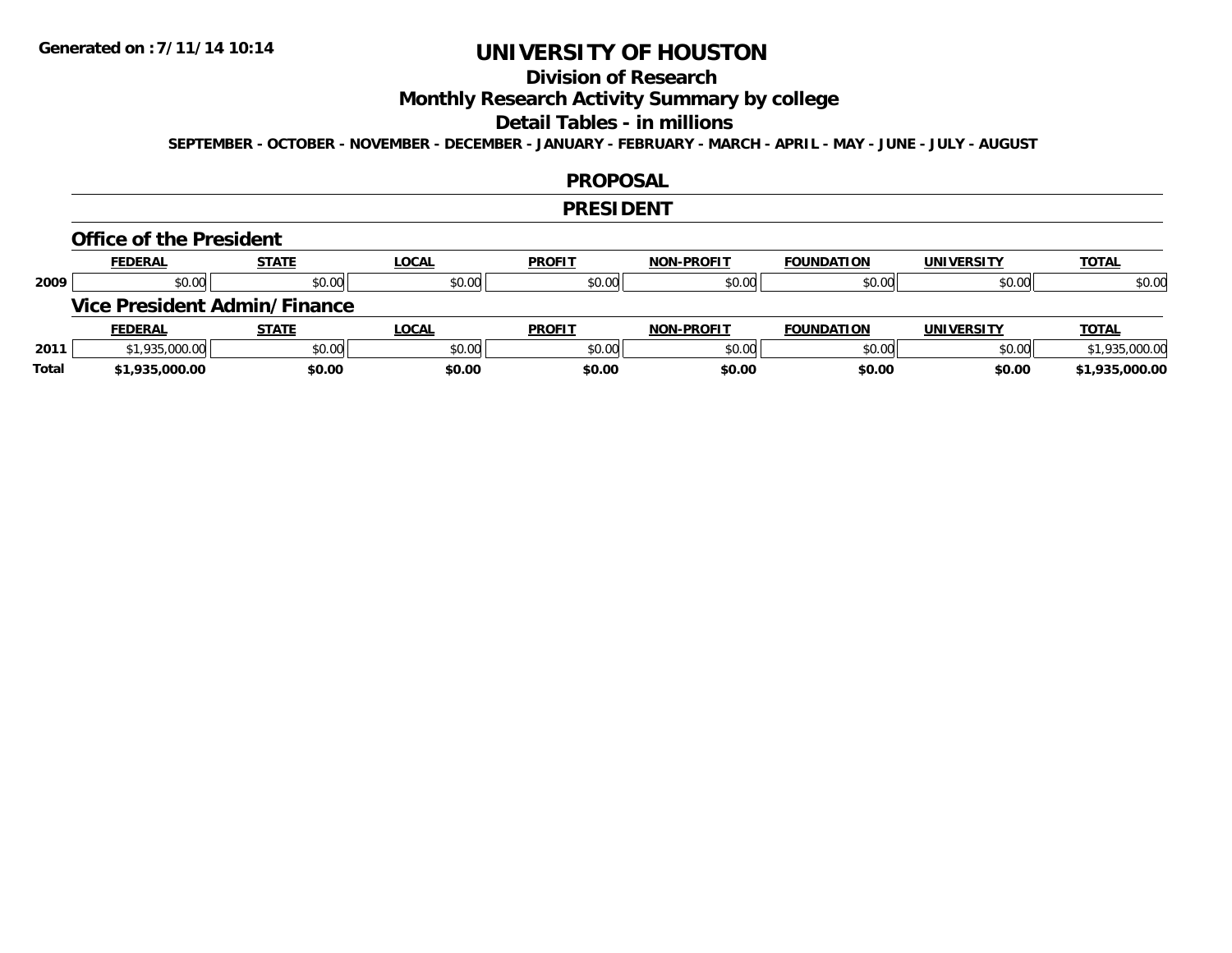## **Division of Research**

### **Monthly Research Activity Summary by college**

#### **Detail Tables - in millions**

**SEPTEMBER - OCTOBER - NOVEMBER - DECEMBER - JANUARY - FEBRUARY - MARCH - APRIL - MAY - JUNE - JULY - AUGUST**

#### **PROPOSAL**

#### **SENIOR V.P. FOR ACADEMIC AFFAIRS AND PROVOST**

|      | <b>FEDERAL</b>                               | <b>STATE</b> | <b>LOCAL</b> | <b>PROFIT</b> | <b>NON-PROFIT</b> | <b>FOUNDATION</b> | <b>UNIVERSITY</b> | <b>TOTAL</b>   |
|------|----------------------------------------------|--------------|--------------|---------------|-------------------|-------------------|-------------------|----------------|
| 2009 | \$0.00                                       | \$166,043.09 | \$0.00       | \$0.00        | \$67,500.00       | \$0.00            | \$0.00            | \$233,543.09   |
| 2010 | \$1,869,569.00                               | \$148,029.00 | \$0.00       | \$0.00        | \$67,500.00       | \$10,000.00       | \$0.00            | \$2,095,098.00 |
| 2011 | \$0.00                                       | \$219,384.00 | \$0.00       | \$0.00        | \$498,889.00      | \$0.00            | \$0.00            | \$718,273.00   |
| 2012 | \$0.00                                       | \$134,767.00 | \$0.00       | \$0.00        | \$77,158.00       | \$0.00            | \$0.00            | \$211,925.00   |
| 2013 | \$0.00                                       | \$137,647.00 | \$0.00       | \$0.00        | \$78,500.00       | \$0.00            | \$0.00            | \$216,147.00   |
|      | <b>Learning Support Services</b>             |              |              |               |                   |                   |                   |                |
|      | <b>FEDERAL</b>                               | <b>STATE</b> | <b>LOCAL</b> | <b>PROFIT</b> | <b>NON-PROFIT</b> | <b>FOUNDATION</b> | <b>UNIVERSITY</b> | <b>TOTAL</b>   |
| 2011 | \$0.00                                       | \$0.00       | \$0.00       | \$0.00        | \$0.00            | \$0.00            | \$0.00            | \$0.00         |
|      | <b>Office of Admissions</b>                  |              |              |               |                   |                   |                   |                |
|      | <b>FEDERAL</b>                               | <b>STATE</b> | <b>LOCAL</b> | <b>PROFIT</b> | <b>NON-PROFIT</b> | <b>FOUNDATION</b> | <b>UNIVERSITY</b> | <b>TOTAL</b>   |
| 2009 | \$0.00                                       | \$0.00       | \$0.00       | \$0.00        | \$0.00            | \$0.00            | \$0.00            | \$0.00         |
| 2011 | \$0.00                                       | \$0.00       | \$0.00       | \$0.00        | \$0.00            | \$0.00            | \$0.00            | \$0.00         |
|      | Senior V.P. for Academic Affairs and Provost |              |              |               |                   |                   |                   |                |
|      | <b>FEDERAL</b>                               | <b>STATE</b> | <b>LOCAL</b> | <b>PROFIT</b> | <b>NON-PROFIT</b> | <b>FOUNDATION</b> | <b>UNIVERSITY</b> | <b>TOTAL</b>   |
| 2009 | \$649,461.15                                 | \$0.00       | \$0.00       | \$0.00        | \$189,990.69      | \$0.00            | \$0.00            | \$839,451.84   |
| 2010 | \$4,981,470.00                               | \$0.00       | \$0.00       | \$0.00        | \$0.00            | \$0.00            | \$0.00            | \$4,981,470.00 |
| 2012 | \$0.00                                       | \$75,000.00  | \$0.00       | \$0.00        | \$0.00            | \$0.00            | \$0.00            | \$75,000.00    |
| 2013 | \$0.00                                       | \$0.00       | \$0.00       | \$0.00        | \$149,488.00      | \$0.00            | \$0.00            | \$149,488.00   |
|      | <b>Student Support Services</b>              |              |              |               |                   |                   |                   |                |
|      | <b>FEDERAL</b>                               | <b>STATE</b> | <b>LOCAL</b> | <b>PROFIT</b> | <b>NON-PROFIT</b> | <b>FOUNDATION</b> | <b>UNIVERSITY</b> | <b>TOTAL</b>   |
| 2012 | \$198,944.00                                 | \$0.00       | \$0.00       | \$0.00        | \$0.00            | \$0.00            | \$0.00            | \$198,944.00   |
|      | <b>Undergraduate Scholars</b>                |              |              |               |                   |                   |                   |                |
|      | <b>FEDERAL</b>                               | <b>STATE</b> | <b>LOCAL</b> | <b>PROFIT</b> | <b>NON-PROFIT</b> | <b>FOUNDATION</b> | <b>UNIVERSITY</b> | <b>TOTAL</b>   |
| 2009 | \$0.00                                       | \$15,000.00  | \$0.00       | \$0.00        | \$0.00            | \$0.00            | \$0.00            | \$15,000.00    |
| 2010 | \$0.00                                       | \$15,000.00  | \$0.00       | \$0.00        | \$0.00            | \$0.00            | \$0.00            | \$15,000.00    |
| 2011 | \$0.00                                       | \$29,456.00  | \$0.00       | \$0.00        | \$0.00            | \$0.00            | \$0.00            | \$29,456.00    |
| 2012 | \$0.00                                       | \$38,101.00  | \$0.00       | \$0.00        | \$0.00            | \$0.00            | \$0.00            | \$38,101.00    |
|      | <b>Undergraduate Studies</b>                 |              |              |               |                   |                   |                   |                |
|      | <b>FEDERAL</b>                               | <b>STATE</b> | <b>LOCAL</b> | <b>PROFIT</b> | <b>NON-PROFIT</b> | <b>FOUNDATION</b> | <b>UNIVERSITY</b> | <b>TOTAL</b>   |
| 2009 | \$0.00                                       | \$0.00       | \$0.00       | \$0.00        | \$0.00            | \$0.00            | \$0.00            | \$0.00         |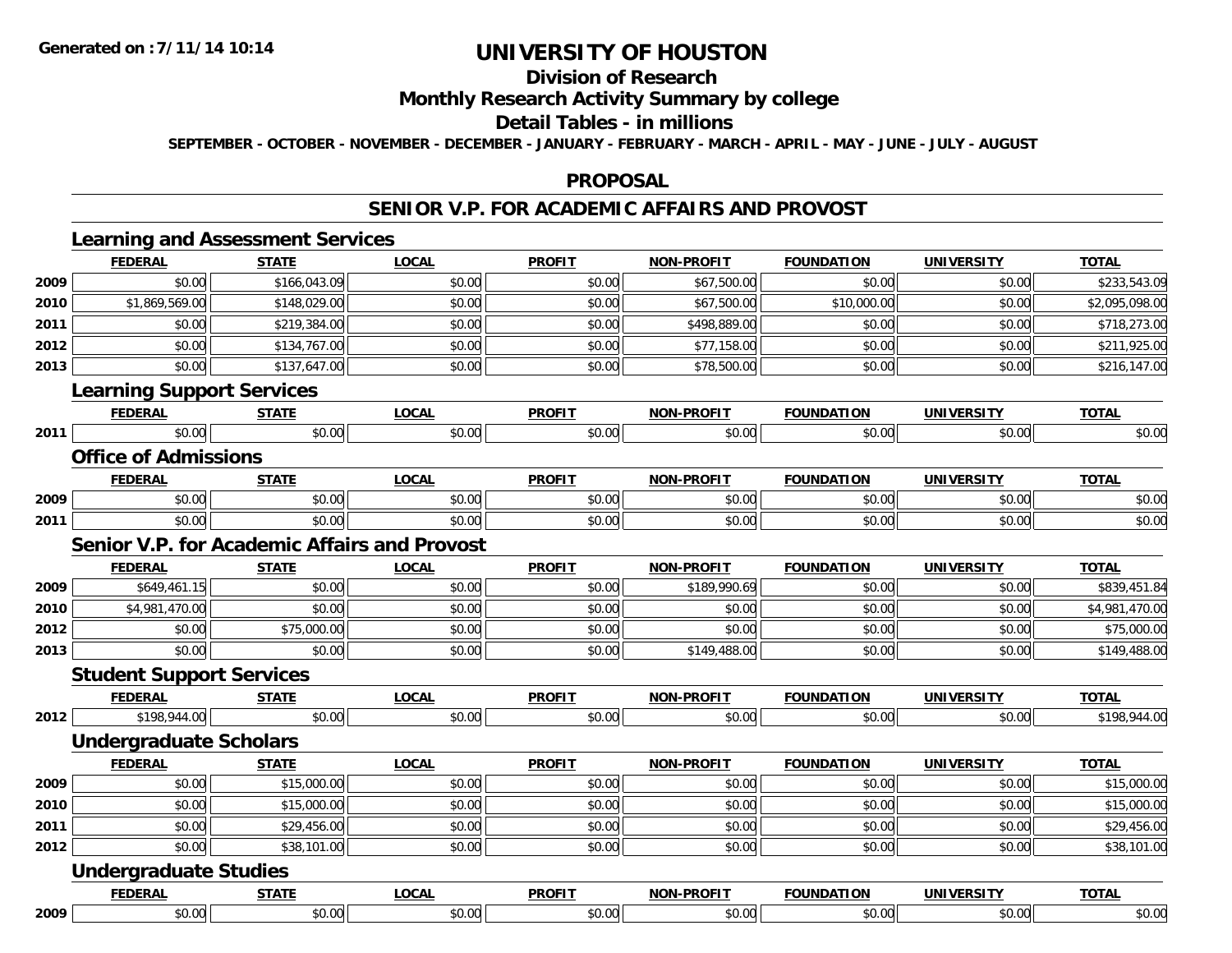## **Division of Research**

### **Monthly Research Activity Summary by college**

#### **Detail Tables - in millions**

**SEPTEMBER - OCTOBER - NOVEMBER - DECEMBER - JANUARY - FEBRUARY - MARCH - APRIL - MAY - JUNE - JULY - AUGUST**

#### **PROPOSAL**

### **SENIOR V.P. FOR ACADEMIC AFFAIRS AND PROVOST**

### **Undergraduate Studies**

|              | <u>FEDERAL</u> | <b>STATE</b> | <u>LOCAL</u> | <b>PROFIT</b> | <b>NON-PROFIT</b> | <b>FOUNDATION</b> | UNIVERSITY | <b>TOTAL</b>    |
|--------------|----------------|--------------|--------------|---------------|-------------------|-------------------|------------|-----------------|
| 2011         | \$0.00         | \$300,000.00 | \$0.00       | \$0.00        | \$0.00            | \$0.00            | \$0.00     | \$300,000.00    |
| 2013         | \$0.00         | \$30,000.00  | \$0.00       | \$0.00        | \$0.00            | \$0.00            | \$0.00     | \$30,000.00     |
| <b>Total</b> | \$7.699.444.15 | .308.427.09  | \$0.00       | \$0.00        | \$1,129,025.69    | \$10,000.00       | \$0.00     | \$10,146,896.93 |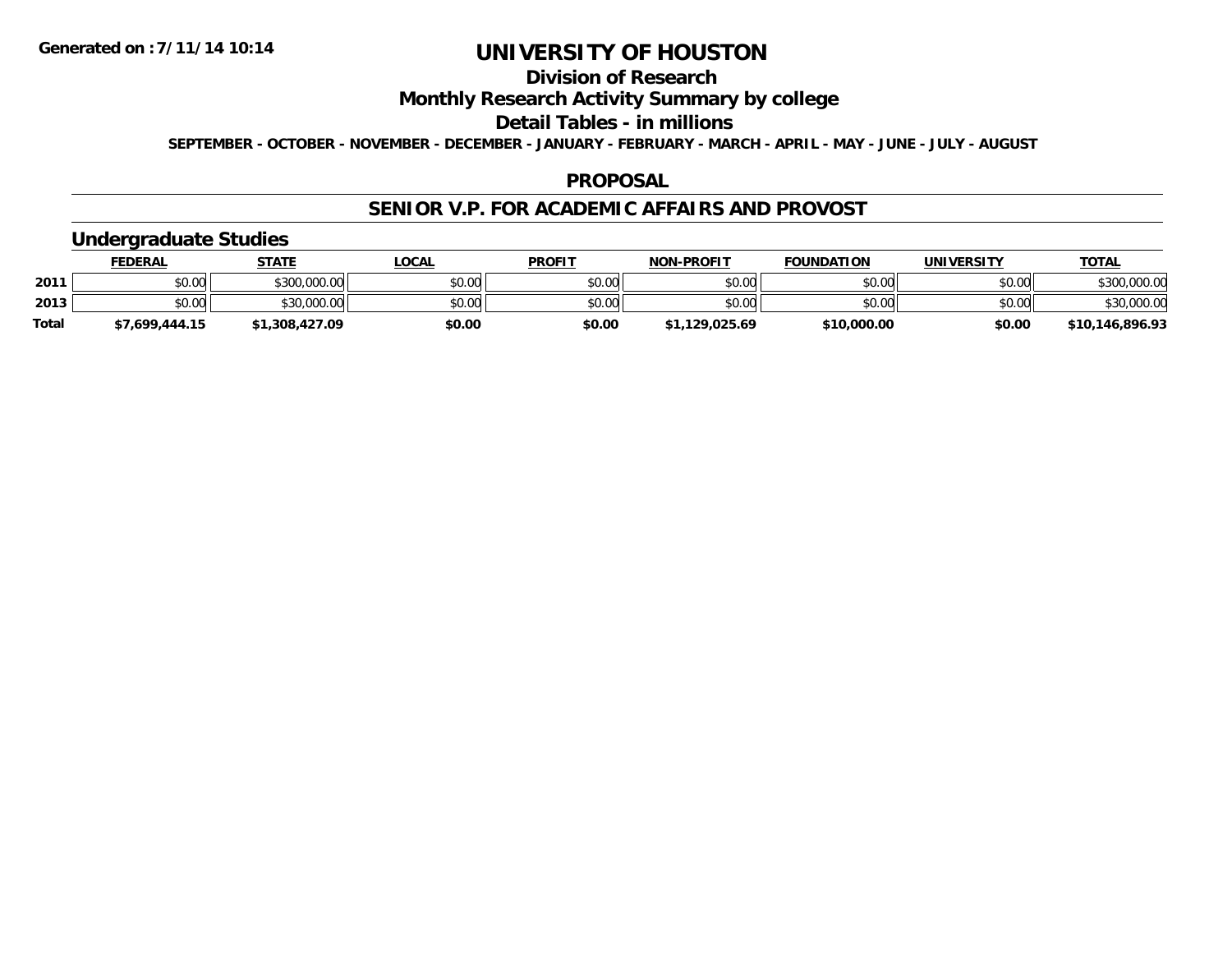## **Division of Research**

**Monthly Research Activity Summary by college**

#### **Detail Tables - in millions**

**SEPTEMBER - OCTOBER - NOVEMBER - DECEMBER - JANUARY - FEBRUARY - MARCH - APRIL - MAY - JUNE - JULY - AUGUST**

#### **PROPOSAL**

#### **UH LAW CENTER**

|       | Dean, Law      |                |              |               |                   |                   |                   |                |
|-------|----------------|----------------|--------------|---------------|-------------------|-------------------|-------------------|----------------|
|       | <b>FEDERAL</b> | <b>STATE</b>   | <b>LOCAL</b> | <b>PROFIT</b> | <b>NON-PROFIT</b> | <b>FOUNDATION</b> | <b>UNIVERSITY</b> | <b>TOTAL</b>   |
| 2009  | \$1,495,475.50 | \$100,000.00   | \$0.00       | \$0.00        | \$0.00            | \$0.00            | \$0.00            | \$1,595,475.50 |
| 2012  | \$0.00         | \$0.00         | \$0.00       | \$303,629.00  | \$0.00            | \$0.00            | \$0.00            | \$303,629.00   |
| 2013  | \$0.00         | \$0.00         | \$0.00       | \$71,560.62   | \$0.00            | \$47,656.00       | \$0.00            | \$119,216.62   |
|       | <b>Law-UH</b>  |                |              |               |                   |                   |                   |                |
|       | <b>FEDERAL</b> | <b>STATE</b>   | <b>LOCAL</b> | <b>PROFIT</b> | <b>NON-PROFIT</b> | <b>FOUNDATION</b> | UNIVERSITY        | <b>TOTAL</b>   |
| 2009  | \$1,050,565.28 | \$220,000.00   | \$0.00       | \$10,704.00   | \$0.00            | \$384,268.00      | \$420,062.00      | \$2,085,599.28 |
| 2010  | \$0.40         | \$200,000.00   | \$0.00       | \$0.00        | \$14,137.00       | \$279,068.00      | \$0.00            | \$493,205.40   |
| 2011  | \$0.00         | \$121,906.10   | \$0.00       | \$10,063.00   | \$0.00            | \$201,639.00      | \$68,956.00       | \$402,564.10   |
| 2012  | \$0.00         | \$360,386.00   | \$0.00       | \$0.00        | \$0.00            | \$0.00            | \$0.00            | \$360,386.00   |
| 2013  | \$1,000,000.00 | \$114,000.00   | \$0.00       | \$0.00        | \$90,378.80       | \$0.00            | \$0.00            | \$1,204,378.80 |
| Total | \$3,546,041.18 | \$1,116,292.10 | \$0.00       | \$395,956.62  | \$104,515.80      | \$912,631.00      | \$489,018.00      | \$6,564,454.70 |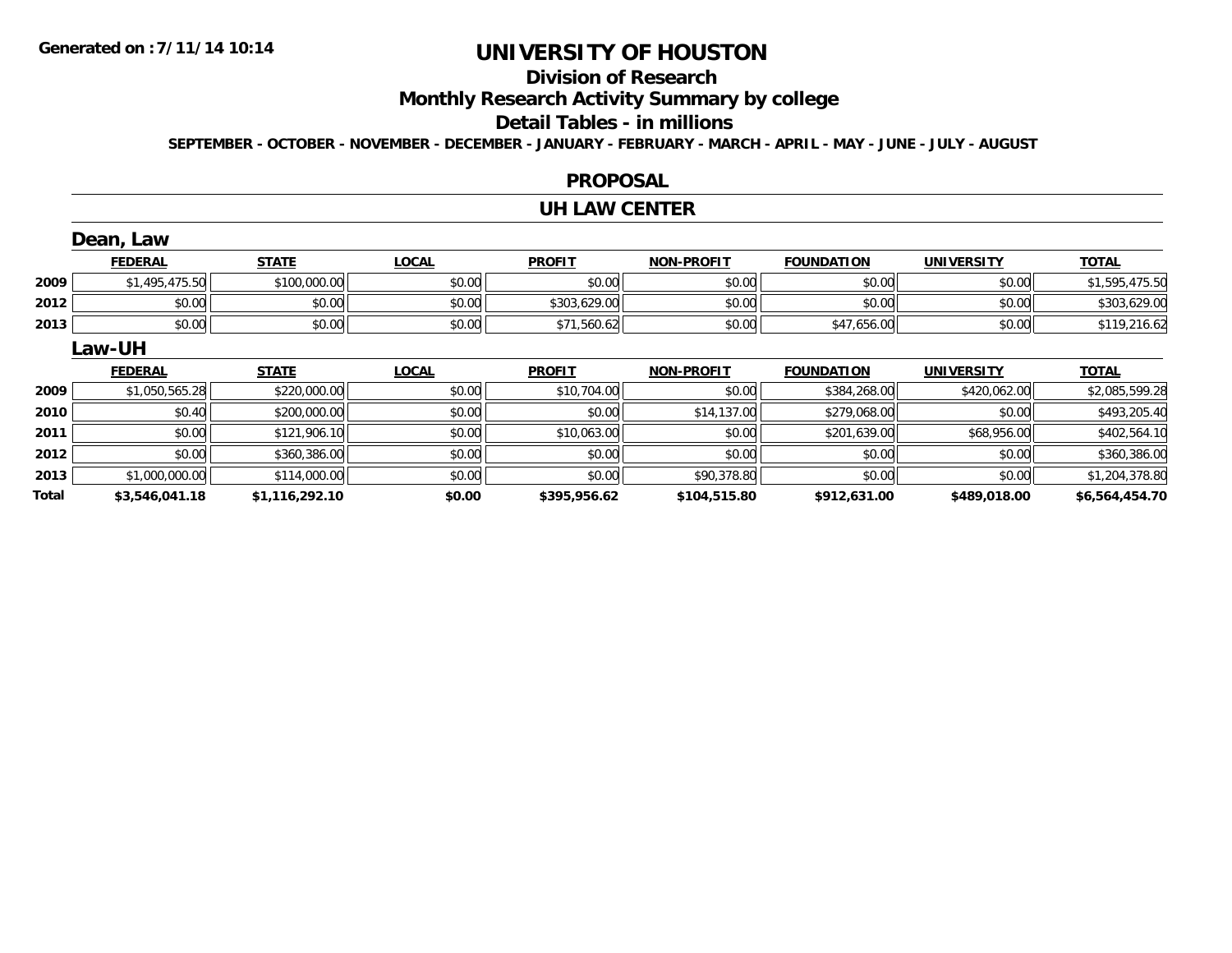## **Division of Research**

**Monthly Research Activity Summary by college**

#### **Detail Tables - in millions**

**SEPTEMBER - OCTOBER - NOVEMBER - DECEMBER - JANUARY - FEBRUARY - MARCH - APRIL - MAY - JUNE - JULY - AUGUST**

#### **PROPOSAL**

#### **UKNOWN COLLEGE**

### **Unknown Department**

|       | <b>FEDERAL</b> | <b>STATE</b> | <b>LOCAL</b> | <b>PROFIT</b> | <b>NON-PROFIT</b> | <b>FOUNDATION</b> | <b>UNIVERSITY</b> | <b>TOTAL</b> |
|-------|----------------|--------------|--------------|---------------|-------------------|-------------------|-------------------|--------------|
| 2009  | \$0.00         | \$0.00       | \$0.00       | \$0.00        | \$0.00            | \$0.00            | \$0.00            | \$0.00       |
| 2011  | \$0.00         | \$0.00       | \$0.00       | \$0.00        | \$0.00            | \$0.00            | \$0.00            | \$0.00       |
| 2013  | \$0.00         | \$0.00       | \$0.00       | \$0.00        | \$0.00            | \$0.00            | \$0.00            | \$0.00       |
| Total | \$0.00         | \$0.00       | \$0.00       | \$0.00        | \$0.00            | \$0.00            | \$0.00            | \$0.00       |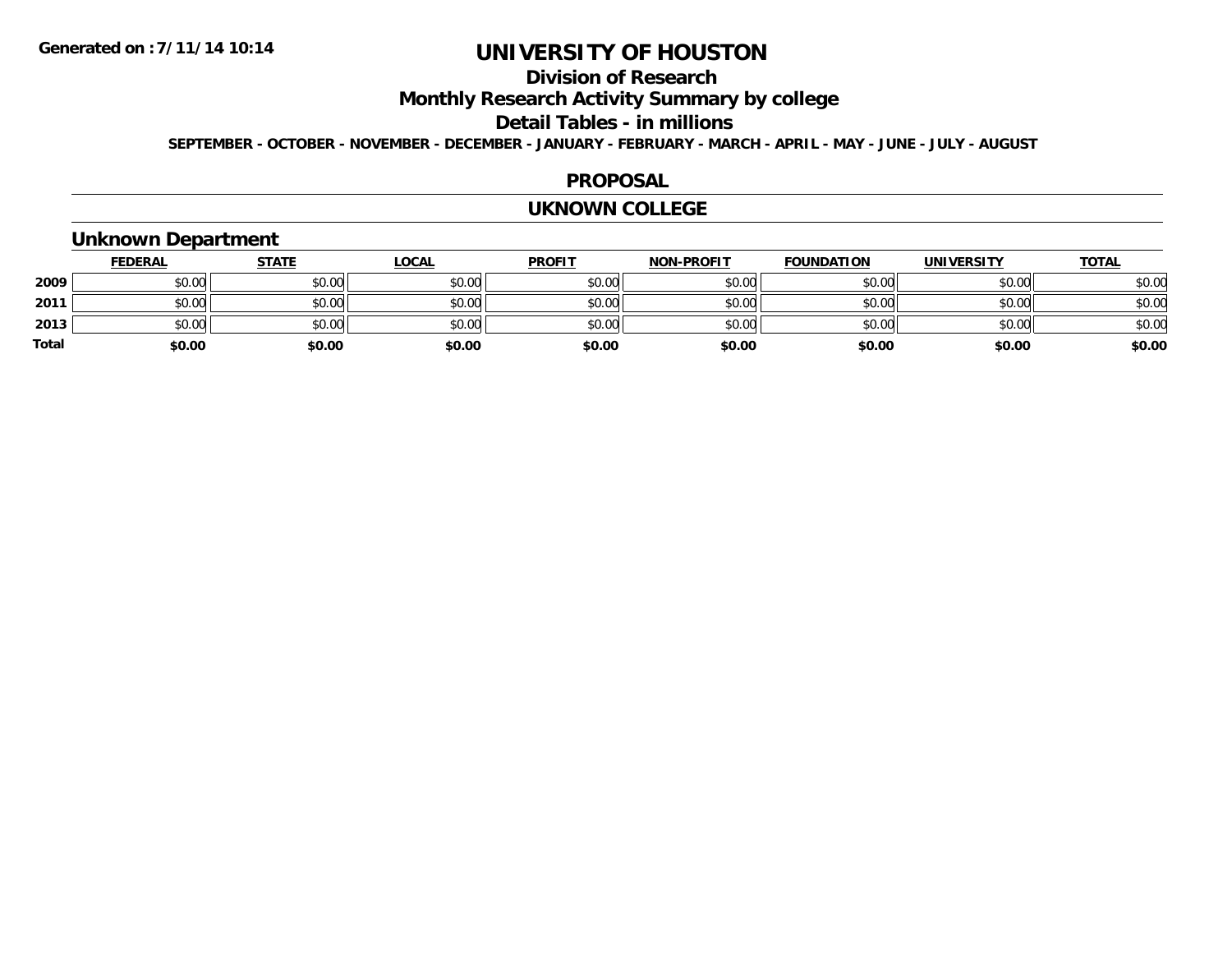## **Division of Research**

## **Monthly Research Activity Summary by college**

#### **Detail Tables - in millions**

**SEPTEMBER - OCTOBER - NOVEMBER - DECEMBER - JANUARY - FEBRUARY - MARCH - APRIL - MAY - JUNE - JULY - AUGUST**

#### **PROPOSAL**

## **VICE PRESIDENT FOR ADMINISTRATION**

|       | NUNF - RAUIU                |              |              |               |                   |                   |                   |                 |
|-------|-----------------------------|--------------|--------------|---------------|-------------------|-------------------|-------------------|-----------------|
|       | <b>FEDERAL</b>              | <b>STATE</b> | <b>LOCAL</b> | <b>PROFIT</b> | <b>NON-PROFIT</b> | <b>FOUNDATION</b> | <b>UNIVERSITY</b> | <b>TOTAL</b>    |
| 2009  | \$101,338.00                | \$250,000.00 | \$0.00       | \$0.00        | \$465,086.00      | \$87,660.00       | \$0.00            | \$904,084.00    |
| 2010  | \$88,143.00                 | \$12,500.00  | \$0.00       | \$0.00        | \$621,301.17      | \$0.00            | \$0.00            | \$721,944.17    |
| 2011  | \$0.00                      | \$12,500.00  | \$0.00       | \$0.00        | \$623,146.00      | \$0.00            | \$0.00            | \$635,646.00    |
| 2013  | \$0.00                      | \$0.00       | \$0.00       | \$0.00        | \$2,193,199.00    | \$0.00            | \$0.00            | \$2,193,199.00  |
|       | <b>KUHT-TV</b>              |              |              |               |                   |                   |                   |                 |
|       | <b>FEDERAL</b>              | <b>STATE</b> | <b>LOCAL</b> | <b>PROFIT</b> | <b>NON-PROFIT</b> | <b>FOUNDATION</b> | <b>UNIVERSITY</b> | <b>TOTAL</b>    |
| 2009  | \$0.00                      | \$0.00       | \$0.00       | \$0.00        | \$1,701,386.00    | \$0.00            | \$0.00            | \$1,701,386.00  |
| 2010  | \$104,421.00                | \$0.00       | \$0.00       | \$0.00        | \$1,483,936.12    | \$0.00            | \$0.00            | \$1,588,357.12  |
| 2011  | \$0.00                      | \$0.00       | \$0.00       | \$0.00        | \$1,606,903.00    | \$0.00            | \$0.00            | \$1,606,903.00  |
| 2012  | \$0.00                      | \$0.00       | \$0.00       | \$0.00        | \$14,132.00       | \$0.00            | \$0.00            | \$14,132.00     |
|       | <b>Physical Plant</b>       |              |              |               |                   |                   |                   |                 |
|       | <b>FEDERAL</b>              | <b>STATE</b> | <b>LOCAL</b> | <b>PROFIT</b> | <b>NON-PROFIT</b> | <b>FOUNDATION</b> | <b>UNIVERSITY</b> | <b>TOTAL</b>    |
| 2009  | \$0.00                      | \$0.00       | \$0.00       | \$0.00        | \$0.00            | \$0.00            | \$0.00            | \$0.00          |
| 2010  | \$104,421.00                | \$0.00       | \$0.00       | \$0.00        | \$78,007.29       | \$0.00            | \$0.00            | \$182,428.29    |
| 2011  | \$0.00                      | \$0.00       | \$0.00       | \$0.00        | \$0.00            | \$0.00            | \$0.00            | \$0.00          |
| 2012  | \$24,500.00                 | \$0.00       | \$0.00       | \$0.00        | \$2,261,596.00    | \$0.00            | \$0.00            | \$2,286,096.00  |
|       | <b>UH Police Department</b> |              |              |               |                   |                   |                   |                 |
|       | <b>FEDERAL</b>              | <b>STATE</b> | <b>LOCAL</b> | <b>PROFIT</b> | <b>NON-PROFIT</b> | <b>FOUNDATION</b> | <b>UNIVERSITY</b> | <b>TOTAL</b>    |
| 2009  | \$0.00                      | \$227,432.50 | \$0.00       | \$0.00        | \$0.00            | \$0.00            | \$0.00            | \$227,432.50    |
| 2010  | \$88,917.00                 | \$0.00       | \$0.00       | \$0.00        | \$0.00            | \$0.00            | \$0.00            | \$88,917.00     |
| 2011  | \$53,805.00                 | \$4,755.00   | \$0.00       | \$0.00        | \$0.00            | \$0.00            | \$0.00            | \$58,560.00     |
| Total | \$565,545.00                | \$507,187.50 | \$0.00       | \$0.00        | \$11,048,692.58   | \$87,660.00       | \$0.00            | \$12,209,085.08 |

### **KUHF - Radio**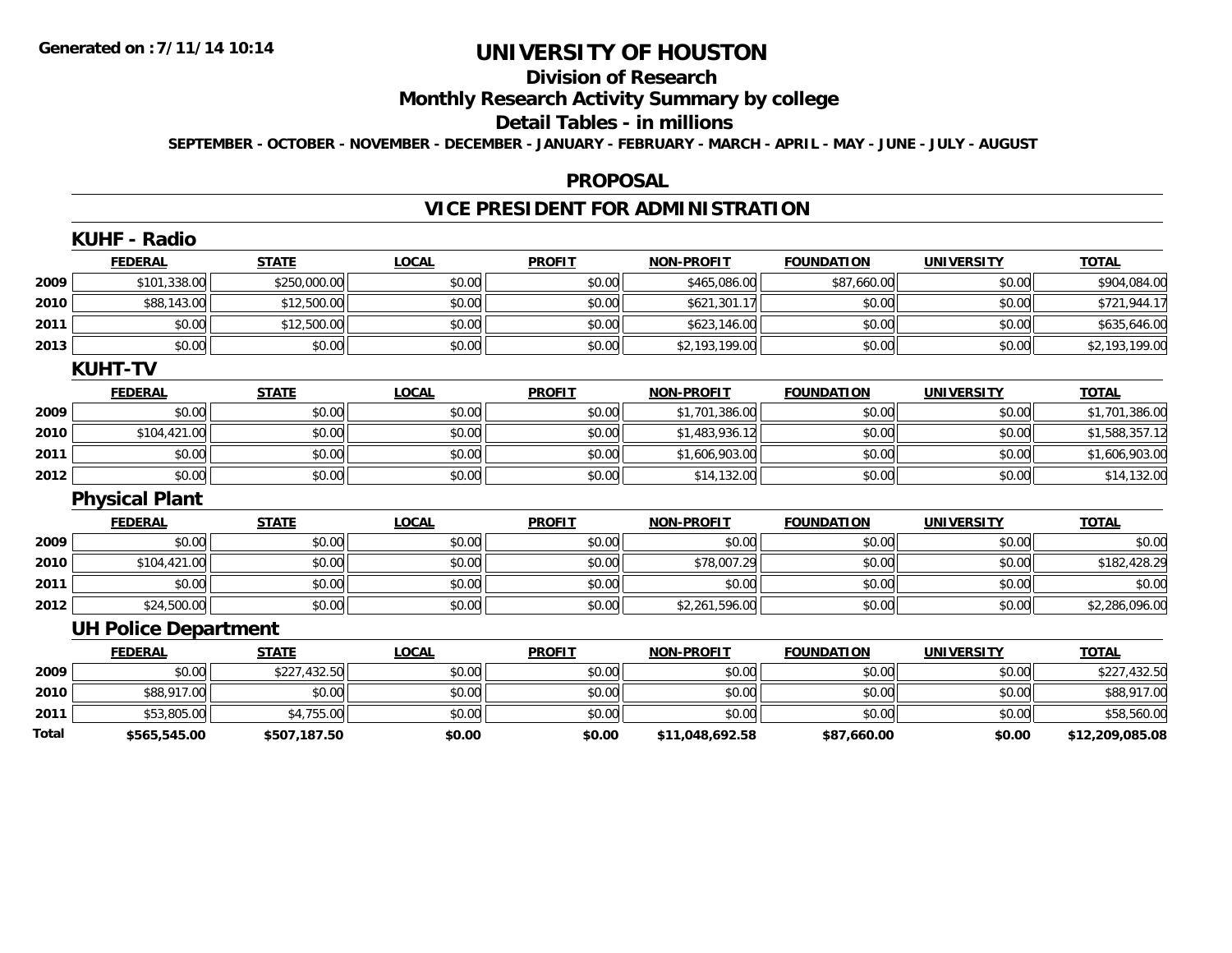## **Division of Research**

### **Monthly Research Activity Summary by college**

#### **Detail Tables - in millions**

**SEPTEMBER - OCTOBER - NOVEMBER - DECEMBER - JANUARY - FEBRUARY - MARCH - APRIL - MAY - JUNE - JULY - AUGUST**

#### **PROPOSAL**

## **VICE PRESIDENT FOR COMPUTING**

### **Central Computing Services**

|       | <b>FEDERAL</b> | <b>STATE</b>                   | .OCAL  | <b>PROFIT</b> | <b>NON-PROFIT</b> | <b>FOUNDATION</b> | <b>UNIVERSITY</b> | <b>TOTAL</b>                   |
|-------|----------------|--------------------------------|--------|---------------|-------------------|-------------------|-------------------|--------------------------------|
| 2009  | \$0.00         | 100E<br>ふへへへ<br>7 <i>34.39</i> | \$0.00 | \$0.00        | 0000<br>PO.OO     | \$0.00            | \$0.00            | $\land \land \land$<br>,432.OU |
| Total | \$0.00         | 122 50<br>,452.56              | \$0.00 | \$0.00        | \$0.00            | \$0.00            | \$0.00            | ,432.50<br>ホへへへ                |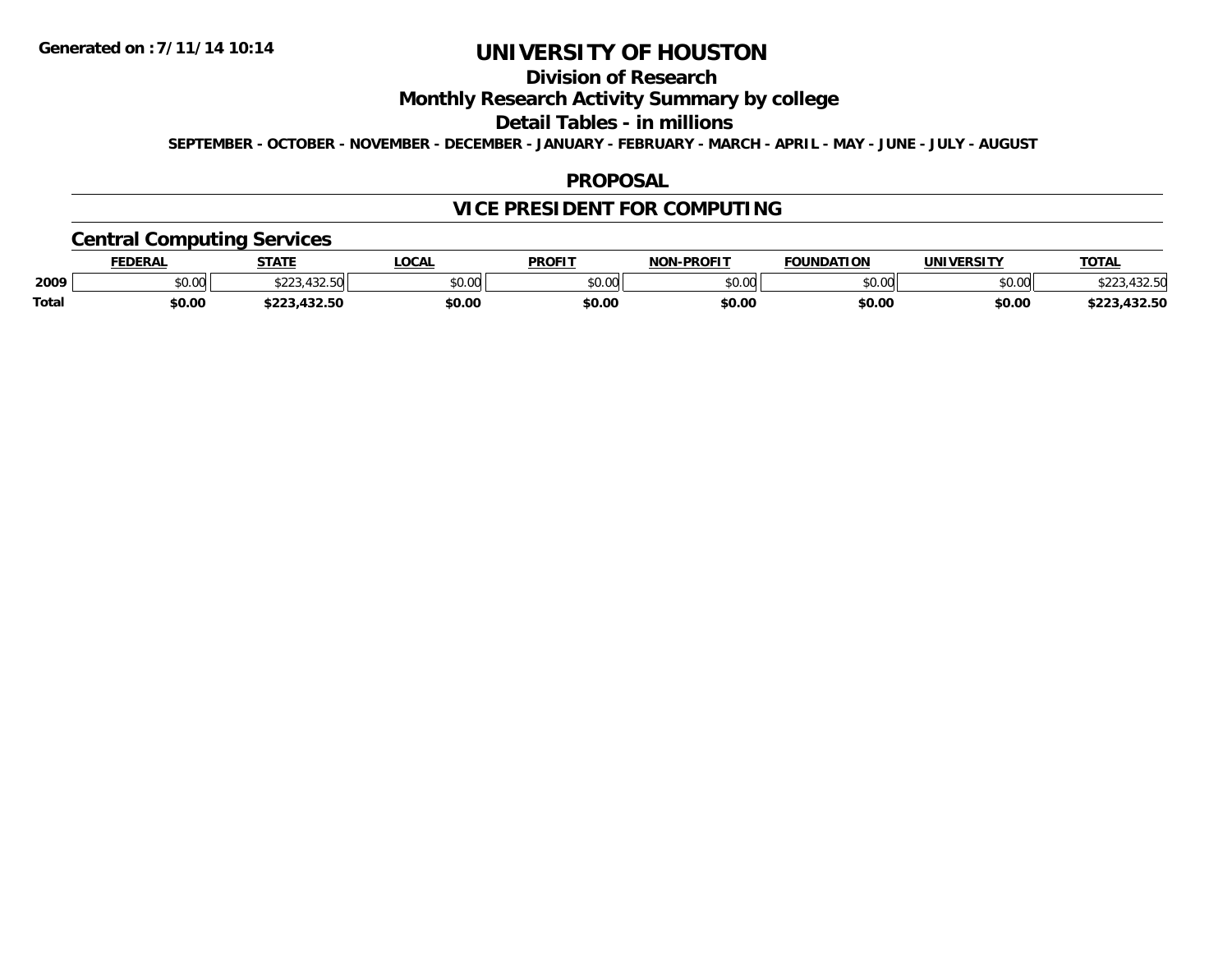**Total**

## **UNIVERSITY OF HOUSTON**

## **Division of Research**

### **Monthly Research Activity Summary by college**

#### **Detail Tables - in millions**

**SEPTEMBER - OCTOBER - NOVEMBER - DECEMBER - JANUARY - FEBRUARY - MARCH - APRIL - MAY - JUNE - JULY - AUGUST**

#### **PROPOSAL**

## **VICE PRESIDENT FOR STUDENT AFFAIRS**

#### **Childrens Learning Centers**

|                | --           |                                                                |                                        |                   |                                                |                   |                                                               |
|----------------|--------------|----------------------------------------------------------------|----------------------------------------|-------------------|------------------------------------------------|-------------------|---------------------------------------------------------------|
| <b>FEDERAL</b> | <b>STATE</b> | <b>LOCAL</b>                                                   | <b>PROFIT</b>                          | <b>NON-PROFIT</b> | <b>FOUNDATION</b>                              | <b>UNIVERSITY</b> | <b>TOTAL</b>                                                  |
|                | \$0.00       | \$0.00                                                         |                                        | \$0.00            |                                                | \$0.00            | \$2,182,848.00                                                |
|                |              |                                                                |                                        |                   |                                                |                   |                                                               |
| <b>FEDERAL</b> | <b>STATE</b> | <b>LOCAL</b>                                                   | <b>PROFIT</b>                          | <b>NON-PROFIT</b> | <b>FOUNDATION</b>                              | <b>UNIVERSITY</b> | <b>TOTAL</b>                                                  |
| \$141,750.75   | \$0.00       | \$0.00                                                         | \$0.00                                 | \$0.00            |                                                | \$0.00            | \$141,750.75                                                  |
| \$58,828.50    | \$0.00       | \$0.00                                                         |                                        | \$0.00            |                                                | \$0.00            | \$58,828.50                                                   |
|                |              |                                                                |                                        |                   |                                                |                   |                                                               |
| <b>FEDERAL</b> | <b>STATE</b> | <b>LOCAL</b>                                                   | <b>PROFIT</b>                          | <b>NON-PROFIT</b> | <b>FOUNDATION</b>                              | <b>UNIVERSITY</b> | <b>TOTAL</b>                                                  |
| \$982,444.00   | \$0.00       | \$0.00                                                         |                                        | \$0.00            |                                                | \$0.00            | \$982,444.00                                                  |
| \$0.00         |              | \$0.00                                                         |                                        | \$0.00            |                                                | \$0.00            | \$224,837.00                                                  |
| \$0.00         | \$0.00       | \$0.00                                                         |                                        | \$0.00            |                                                | \$0.00            | \$10,000.00                                                   |
|                |              | \$2,182,848.00<br><b>Dean, Student Affairs</b><br>\$224,837.00 | <b>Vice President, Student Affairs</b> |                   | \$0.00<br>\$0.00<br>\$0.00<br>\$0.00<br>\$0.00 |                   | \$0.00<br>\$0.00<br>\$0.00<br>\$0.00<br>\$0.00<br>\$10,000.00 |

**\$3,365,871.25 \$224,837.00 \$0.00 \$0.00 \$0.00 \$10,000.00 \$0.00 \$3,600,708.25**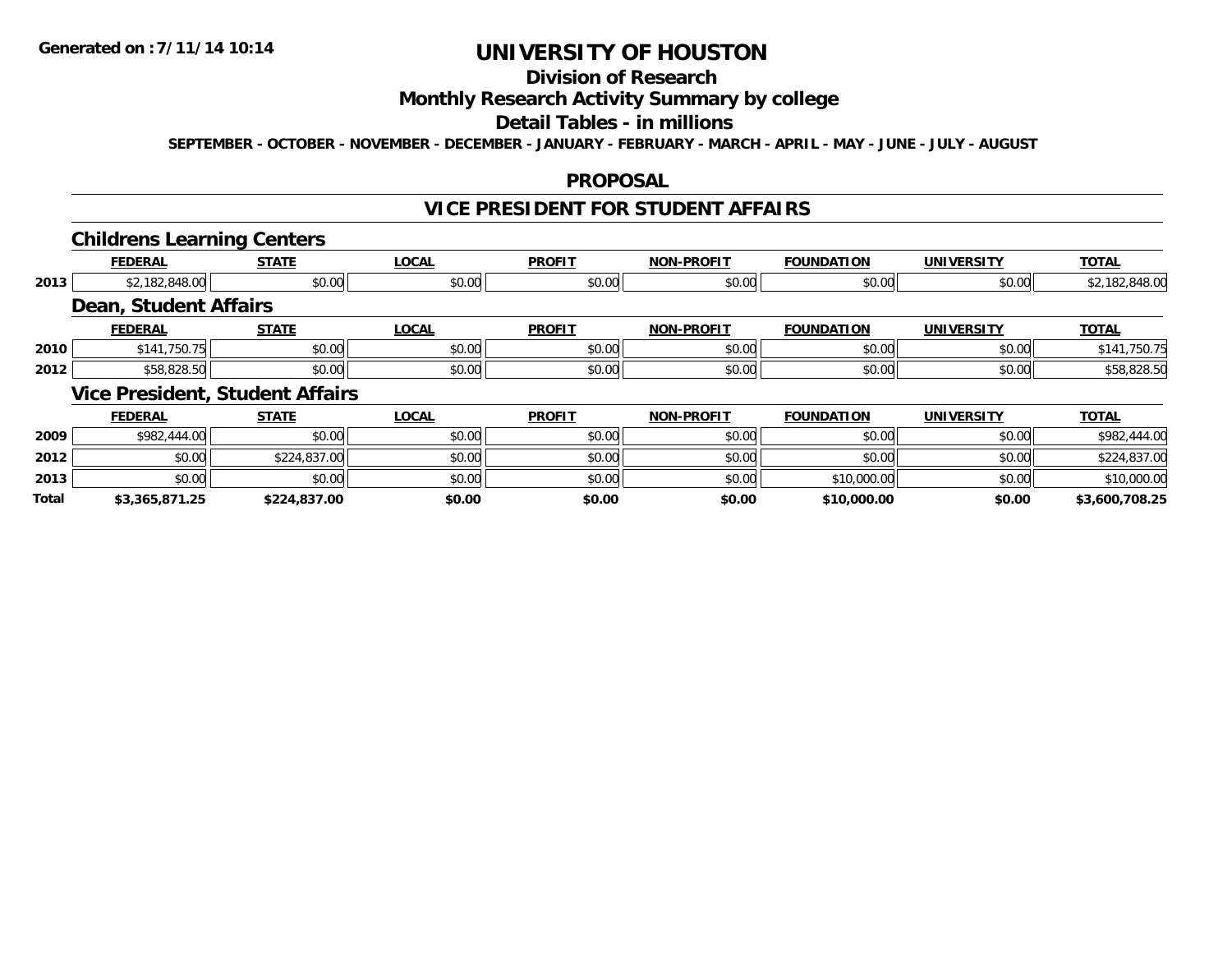## **Division of Research**

### **Monthly Research Activity Summary by college**

#### **Detail Tables - in millions**

**SEPTEMBER - OCTOBER - NOVEMBER - DECEMBER - JANUARY - FEBRUARY - MARCH - APRIL - MAY - JUNE - JULY - AUGUST**

### **PROPOSAL**

## **VP for Community Relations and Institutional Acces**

#### **Center for Student's with Disabilities**

|       | <b>FEDERAL</b> | <b>CTATE</b><br>5 I A I | <b>LOCA</b>       | <b>PROFIT</b> | <b>-PROFIT</b><br>חרות | <b>FOUNDATION</b> | <b>IINIVEDSITV</b> | <b>TOTAL</b>     |
|-------|----------------|-------------------------|-------------------|---------------|------------------------|-------------------|--------------------|------------------|
| 2011  | \$0.00         | 04.VV                   | $\sim$ 00<br>ט.טע | \$0.00        | nn nn<br>pu.uu         | ሶስ ሰሰ<br>JU.UU    | \$0.00             |                  |
| Total | \$0.00         | 110.384.00              | \$0.00            | \$0.00        | \$0.00                 | \$0.00            | \$0.00             | .384.00<br>\$110 |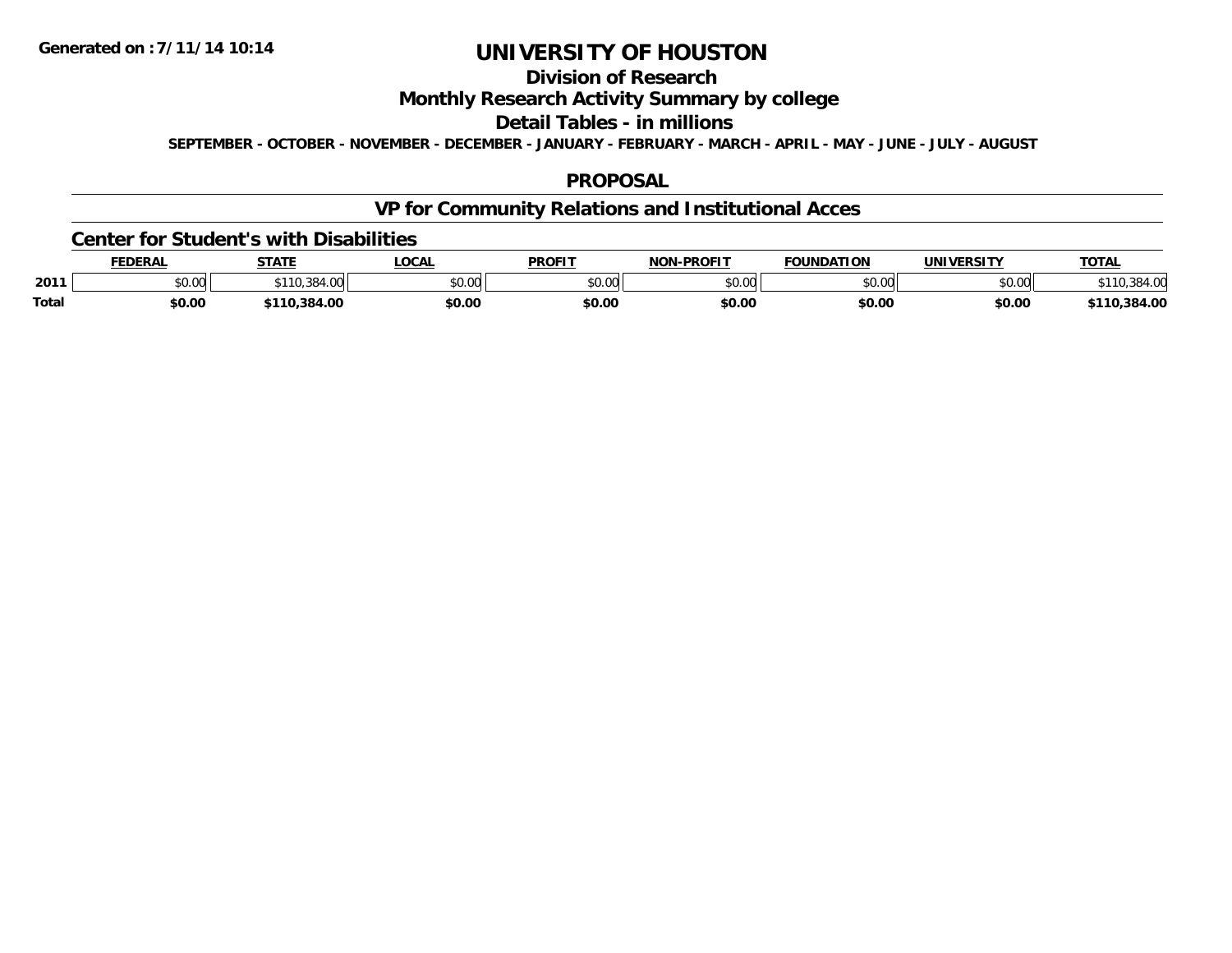### **Division of Research**

#### **Monthly Research Activity Summary by college**

### **Detail Tables - in millions**

**SEPTEMBER - OCTOBER - NOVEMBER - DECEMBER - JANUARY - FEBRUARY - MARCH - APRIL - MAY - JUNE - JULY - AUGUST**

#### **AWARD**

### **C.T. BAUER COLLEGE OF BUSINESS**

#### **Dean, Business Administration FEDERAL STATE LOCAL PROFIT NON-PROFIT FOUNDATION UNIVERSITY TOTALTOTAL 2012**2 | \$0.00|| \$1,375,000.00|| \$0.00|| \$0.00|| \$0.00|| \$0.00|| \$1,375,000.00 **2013** $\textbf{3} \mid \textbf{3} \mid \textbf{5} \mid \textbf{5} \mid \textbf{6} \mid \textbf{6} \mid \textbf{7} \mid \textbf{8} \mid \textbf{6} \mid \textbf{7} \mid \textbf{8} \mid \textbf{8} \mid \textbf{8} \mid \textbf{8} \mid \textbf{9} \mid \textbf{1} \mid \textbf{9} \mid \textbf{1} \mid \textbf{1} \mid \textbf{1} \mid \textbf{1} \mid \textbf{1} \mid \textbf{1} \mid \textbf{1} \mid \textbf{1} \mid \textbf{1} \mid \textbf{1} \mid \textbf{$ **FinanceFEDERAL STATE LOCAL PROFIT NON-PROFIT FOUNDATION UNIVERSITY TOTALTOTAL 2010** $\textsf{[0]} \quad \textsf{[0]} \quad \textsf{[0]} \quad \textsf{[0]} \quad \textsf{[0]} \quad \textsf{[0]} \quad \textsf{[0]} \quad \textsf{[0]} \quad \textsf{[0]} \quad \textsf{[0]} \quad \textsf{[0]} \quad \textsf{[0]} \quad \textsf{[0]} \quad \textsf{[0]} \quad \textsf{[0]} \quad \textsf{[0]} \quad \textsf{[0]} \quad \textsf{[0]} \quad \textsf{[0]} \quad \textsf{[0]} \quad \textsf{[0]} \quad \textsf{[0]} \quad \textsf{[0]} \quad \textsf{[0]} \quad \textsf{$ **2011**1 \$230,759.80 \$0.00 \$0.00 \$0.00 \$0.00 \$0.00 \$0.00 \$0.00 \$0.00 \$0.00 \$0.00 \$0.00 \$0.00 \$230,759.80 **Management FEDERAL STATE LOCAL PROFIT NON-PROFIT FOUNDATION UNIVERSITY TOTALTOTAL 2009** \$0.00 \$0.00 \$0.00 \$0.00 \$0.00 \$225,000.00 \$0.00 \$225,000.00 **2010** \$192,678.00 \$0.00 \$0.00 \$0.00 \$0.00 \$0.00 \$0.00 \$192,678.00 **Marketing FEDERAL STATE LOCAL PROFIT NON-PROFIT FOUNDATION UNIVERSITY TOTAL2012**2 | \$0.00 \$0.00 \$0.00 \$0.00 \$0.00 \$0.00 \$0.00 \$0.00 \$0.00 \$0.00 \$0.00 \$0.00 \$0.00 \$0.00 \$0.00 \$0.00 \$0.00 **2013**3 \$0.00 | \$0.00 | \$0.00 | \$0.00 | \$0.00 | \$0.00 | \$0.00 | \$0 **Small Business Development Center FEDERAL STATE LOCAL PROFIT NON-PROFIT FOUNDATION UNIVERSITY TOTAL2009** \$6,072,855.00 \$0.00 \$0.00 \$0.00 \$0.00 \$0.00 \$0.00 \$6,072,855.00 **2010**0 \$3,723,450.00 \$0.00 \$0.00 \$0.00 \$0.00 \$0.00 \$0.00 \$0.00 \$0.00 \$0.00 \$0.00 \$0.00 \$0.00 \$3,723,450.00 **2011** \$3,399,854.00 \$61,677.00 \$0.00 \$0.00 \$0.00 \$0.00 \$0.00 \$3,461,531.00 **2012**2 | \$3,847,748.95|| \$0.00| \$0.00|| \$0.00|| \$0.00|| \$0.00|| \$117,242.00|| \$0.00|| \$3,964,990.95 **2013**3 \$2,491,968.00 \$0.00 \$0.00 \$0.00 \$0.00 \$0.00 \$0.00 \$0.00 \$0.00 \$0.00 \$0.00 \$0.00 \$0.00 \$2,491,968.00 **Total\$20,084,313.75 \$2,936,677.00 \$0.00 \$0.00 \$0.00 \$342,242.00 \$0.00 \$23,363,232.75**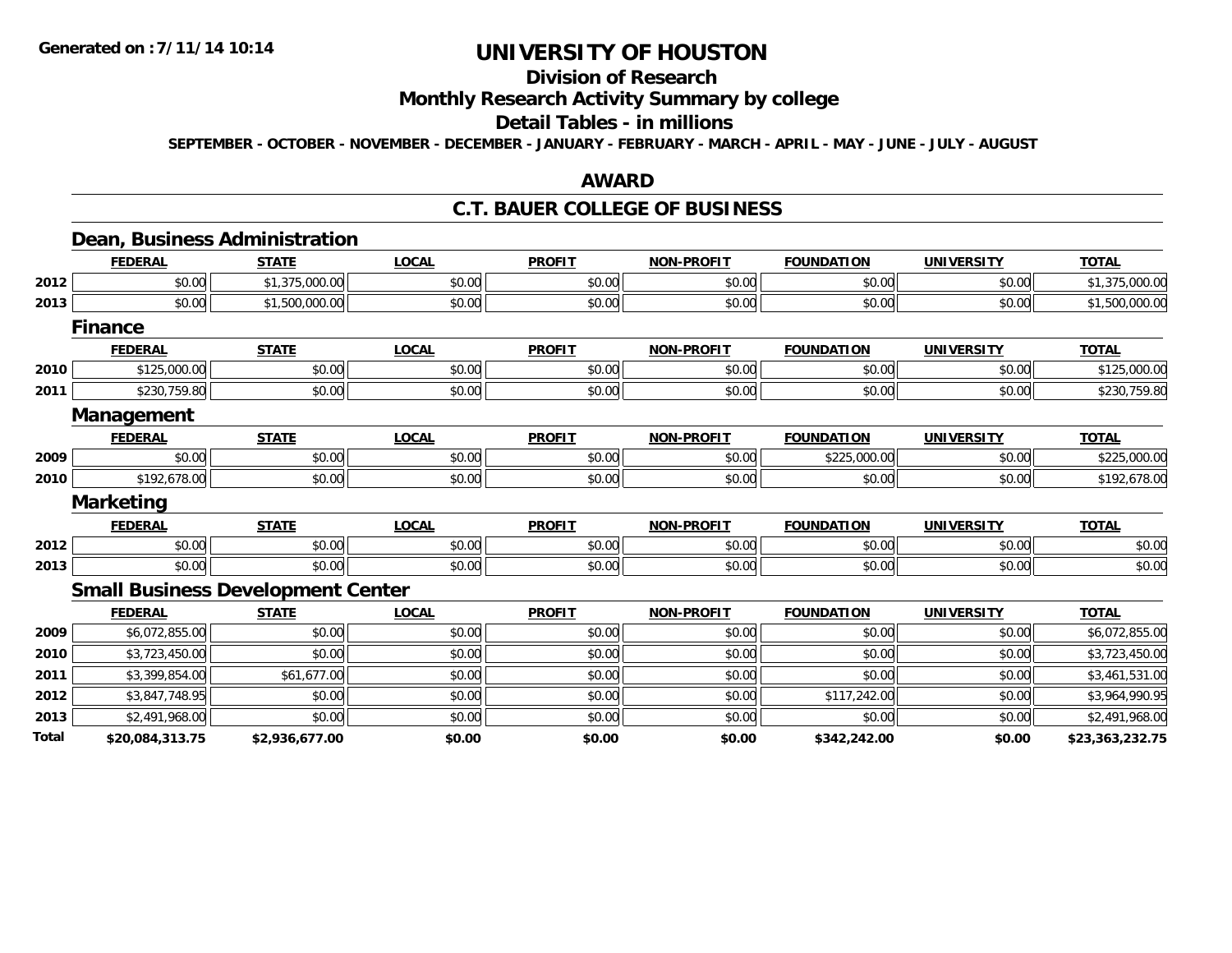# **Division of Research**

### **Monthly Research Activity Summary by college**

#### **Detail Tables - in millions**

**SEPTEMBER - OCTOBER - NOVEMBER - DECEMBER - JANUARY - FEBRUARY - MARCH - APRIL - MAY - JUNE - JULY - AUGUST**

### **AWARD**

#### **COLLEGE OF ARCHITECTURE**

|      | Architecture       |              |              |               |                   |                   |                   |              |
|------|--------------------|--------------|--------------|---------------|-------------------|-------------------|-------------------|--------------|
|      | <b>FEDERAL</b>     | <b>STATE</b> | <b>LOCAL</b> | <b>PROFIT</b> | <b>NON-PROFIT</b> | <b>FOUNDATION</b> | <b>UNIVERSITY</b> | <b>TOTAL</b> |
| 2009 | \$20,000.00        | \$0.00       | \$0.00       | \$40,000.00   | \$0.00            | \$24,750.00       | \$0.00            | \$84,750.00  |
| 2010 | \$0.00             | \$0.00       | \$0.00       | \$0.00        | \$0.00            | \$24,750.00       | \$0.00            | \$24,750.00  |
| 2011 | \$25,000.00        | \$0.00       | \$0.00       | \$7,500.00    | \$0.00            | \$0.00            | \$0.00            | \$32,500.00  |
| 2012 | \$0.00             | \$0.00       | \$0.00       | \$0.00        | \$5,000.00        | \$0.00            | \$2,500.00        | \$7,500.00   |
| 2013 | \$25,000.00        | \$0.00       | \$0.00       | \$0.00        | \$0.00            | \$0.00            | \$0.00            | \$25,000.00  |
|      | Dean, Architecture |              |              |               |                   |                   |                   |              |

|              | <b>FEDERAL</b> | STATE       | LOCAL         | <b>PROFIT</b>  | <b>NON-PROFIT</b> | <b>FOUNDATION</b> | UNIVERSITY | <b>TOTAL</b>    |
|--------------|----------------|-------------|---------------|----------------|-------------------|-------------------|------------|-----------------|
| 2013         | \$0.00         | \$50,000.00 | 4000<br>JU.UU | \$0.00         | ልስ ሀህ<br>DU.UU    | \$0.00            | \$0.00     | \$50,000.00     |
| <b>Total</b> | \$70,000.00    | \$50.000.00 | \$0.00        | .500.00<br>54- | 5.000.00          | \$49.500.00       | \$2.500.00 | .500.00<br>キウウオ |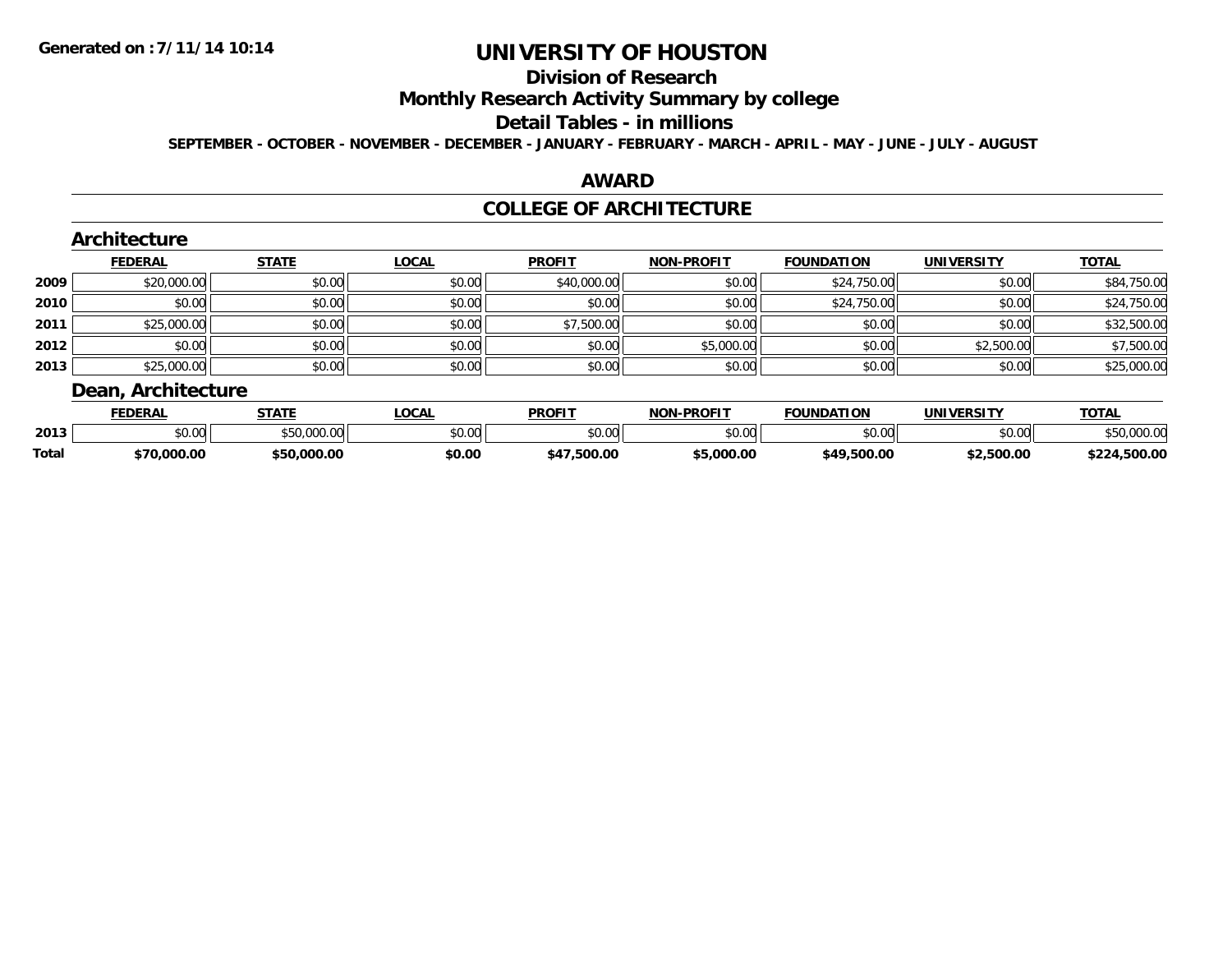### **Division of Research**

### **Monthly Research Activity Summary by college**

### **Detail Tables - in millions**

**SEPTEMBER - OCTOBER - NOVEMBER - DECEMBER - JANUARY - FEBRUARY - MARCH - APRIL - MAY - JUNE - JULY - AUGUST**

#### **AWARD**

### **COLLEGE OF EDUCATION**

### **Consistency Mgmt and Coop Disc**

|      | <b>FEDERAL</b> | <b>STATE</b> | <u>LOCAL</u> | <b>PROFIT</b> | <b>NON-PROFIT</b> | <b>FOUNDATION</b> | <b>UNIVERSITY</b> | <b>TOTAL</b> |
|------|----------------|--------------|--------------|---------------|-------------------|-------------------|-------------------|--------------|
| 2009 | \$0.00         | \$0.00       | \$35,197.00  | \$397.76      | \$463,732.00      | \$0.00            | \$0.00            | \$499,326.76 |
| 2010 | \$38,889.00    | \$0.00       | \$37,786.06  | \$120.61      | \$119,206.00      | \$0.00            | \$0.00            | \$196,001.67 |
| 2011 | \$40,276.75    | \$0.00       | \$0.00       | \$0.00        | \$163,107.00      | \$0.00            | \$0.00            | \$203,383.75 |
| 2012 | \$30,000.00    | \$0.00       | \$0.00       | \$0.00        | \$84,725.00       | \$0.00            | \$0.00            | \$114,725.00 |
| 2013 | \$34,766.94    | \$0.00       | \$0.00       | \$4.26        | \$7,000.00        | \$0.00            | \$0.00            | \$41,771.20  |

#### **Curriculum and Instruction**

|      | <b>FEDERAL</b> | <b>STATE</b> | <u>LOCAL</u> | <b>PROFIT</b> | <b>NON-PROFIT</b> | <b>FOUNDATION</b> | <b>UNIVERSITY</b> | <b>TOTAL</b>   |
|------|----------------|--------------|--------------|---------------|-------------------|-------------------|-------------------|----------------|
| 2009 | \$993,686.30   | \$55,000.00  | \$0.00       | \$0.00        | \$168,133.15      | \$3,023,207.00    | \$0.00            | \$4,240,026.45 |
| 2010 | \$1,145,779.60 | \$50,000.00  | \$0.00       | \$0.00        | \$90,000.00       | \$0.00            | \$0.00            | \$1,285,779.60 |
| 2011 | \$1,158,347.40 | \$279,999.00 | \$0.00       | \$0.00        | \$165,000.00      | \$0.00            | \$0.00            | \$1,603,346.40 |
| 2012 | \$450,672.20   | \$17,500.00  | \$0.00       | \$0.00        | \$100,000.00      | \$18,400.00       | \$0.00            | \$586,572.20   |
| 2013 | \$1,213,368.20 | \$15,999.00  | \$0.00       | \$0.00        | \$208,098.00      | \$3,997.75        | \$0.00            | \$1,441,462.95 |

### **Dean, Education**

|      | <b>FEDERAL</b>         | <b>CTATE</b>            | .OCAL                | <b>PROFIT</b>             | <b>-PROFIT</b><br><b>NON</b> | <b>FOLINDATION</b>       | <b>INIVERSITY</b>       | <b>TOTA.</b> |
|------|------------------------|-------------------------|----------------------|---------------------------|------------------------------|--------------------------|-------------------------|--------------|
| 2009 | ÷0.<br>₽U.UU           | 0 <sub>n</sub><br>JU.UU | 0000<br>PO.OO        | $\sim$ $\sim$<br>$-40.06$ | 0000<br>JU.UL                | $n \cap \Omega$<br>DU.UU | $n \cap \neg$<br>⊸∪.∪u⊧ | \$0.00       |
| 2011 | ₽U.UU                  | 0000<br>JU.UU           | 0000<br>PO.OO        | $\sim$ $\sim$<br>JU.UU    | 0000<br>JU.UL                | 0000<br>U.UU             | 0.001<br>DU.UG          | \$0.00       |
| 2013 | $\sim$<br><b>PU.UU</b> | 0000<br>JU.UU           | 0000<br><b>DU.UU</b> | $\sim$ $\sim$<br>JU.UU    | \$0.00                       | \$0.00                   | \$0.00                  | \$0.00       |

|      |                                      | <b>Educational Leadership &amp; Cultural Studies</b> |              |               |                   |                   |                   |                |
|------|--------------------------------------|------------------------------------------------------|--------------|---------------|-------------------|-------------------|-------------------|----------------|
|      | <b>FEDERAL</b>                       | <b>STATE</b>                                         | <b>LOCAL</b> | <b>PROFIT</b> | <b>NON-PROFIT</b> | <b>FOUNDATION</b> | <b>UNIVERSITY</b> | <b>TOTAL</b>   |
| 2009 | \$39,988.00                          | \$0.00                                               | \$0.00       | \$0.00        | \$0.00            | \$0.00            | \$0.00            | \$39,988.00    |
|      | <b>Educational Psychology</b>        |                                                      |              |               |                   |                   |                   |                |
|      | <b>FEDERAL</b>                       | <b>STATE</b>                                         | <b>LOCAL</b> | <b>PROFIT</b> | <b>NON-PROFIT</b> | <b>FOUNDATION</b> | <b>UNIVERSITY</b> | <b>TOTAL</b>   |
| 2009 | \$124,000.00                         | \$49,999.00                                          | \$0.00       | \$0.00        | \$15,488.00       | \$196,418.80      | \$0.00            | \$385,905.80   |
| 2010 | \$332,160.25                         | \$185,995.00                                         | \$0.00       | \$0.00        | \$0.00            | \$96,244.00       | \$0.00            | \$614,399.25   |
| 2011 | \$520,773.10                         | \$186,748.00                                         | \$0.00       | \$0.00        | \$2,000.00        | \$84,221.90       | \$0.00            | \$793,743.00   |
| 2012 | \$377,766.45                         | \$17,595.00                                          | \$0.00       | \$0.00        | \$22,262.04       | \$0.00            | \$930.00          | \$418,553.49   |
| 2013 | \$978,273.50                         | \$0.00                                               | \$0.00       | \$0.00        | \$34,960.00       | \$29,218.00       | \$23,378.00       | \$1,065,829.50 |
|      | <b>Institute for Urban Education</b> |                                                      |              |               |                   |                   |                   |                |
|      | <b>FEDERAL</b>                       | <b>STATE</b>                                         | <b>LOCAL</b> | <b>PROFIT</b> | <b>NON-PROFIT</b> | <b>FOUNDATION</b> | <b>UNIVERSITY</b> | <b>TOTAL</b>   |

**2009**\$448,836.50 \$0.00 \$0.00 \$0.00 \$70,000.00 \$0.00 \$0.00 \$518,836.50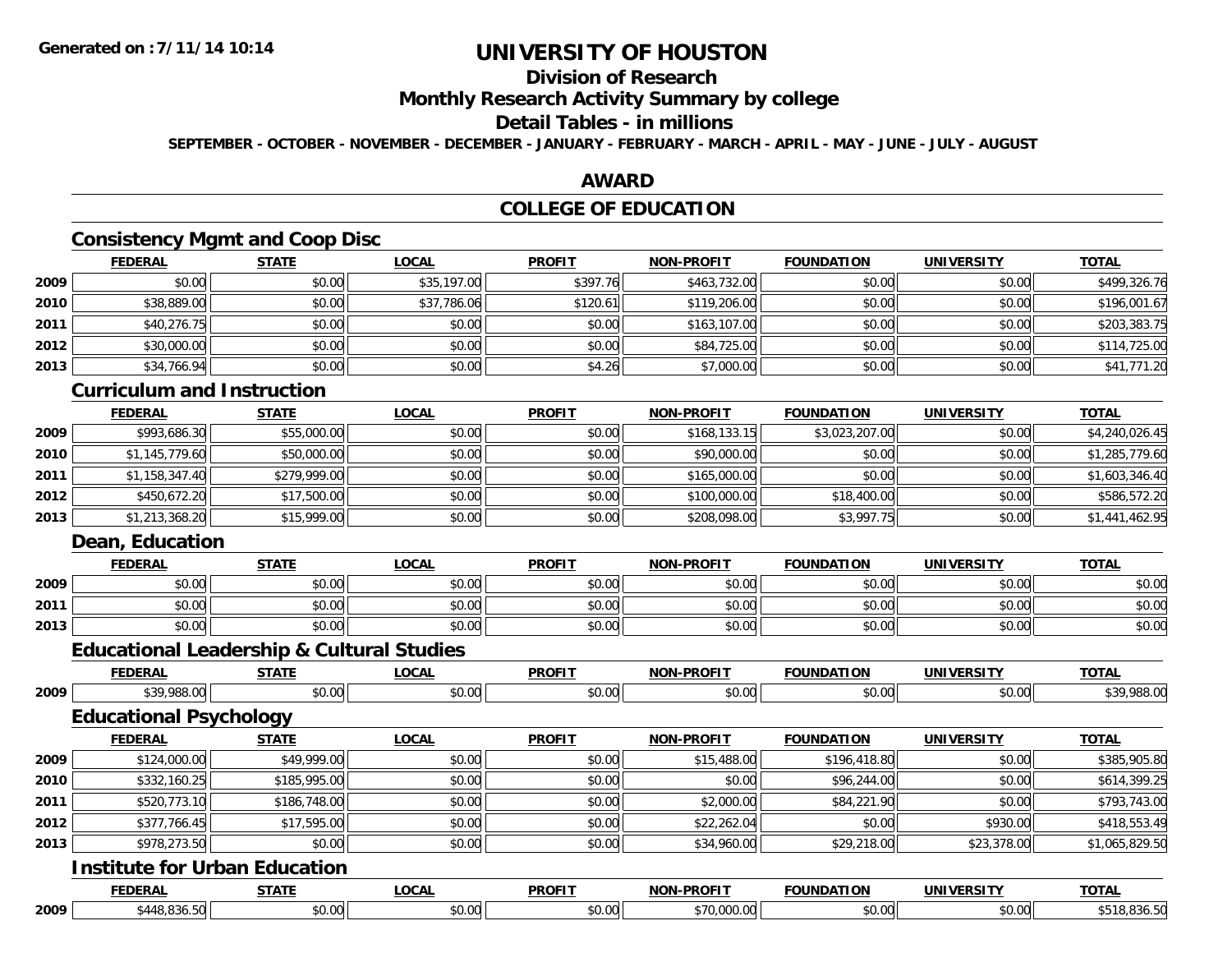# **Division of Research**

### **Monthly Research Activity Summary by college**

#### **Detail Tables - in millions**

**SEPTEMBER - OCTOBER - NOVEMBER - DECEMBER - JANUARY - FEBRUARY - MARCH - APRIL - MAY - JUNE - JULY - AUGUST**

#### **AWARD**

### **COLLEGE OF EDUCATION**

### **Institute for Urban Education**

|      | <b>FEDERAL</b> | <u>STATE</u> | <u>LOCAL</u> | <b>PROFIT</b> | <b>NON-PROFIT</b> | FOUNDATION | <b>UNIVERSITY</b> | <b>TOTAL</b> |
|------|----------------|--------------|--------------|---------------|-------------------|------------|-------------------|--------------|
| 2010 | \$270,000.00   | \$0.00       | \$0.00       | \$0.00        | \$0.00            | \$0.00     | \$0.00            | \$270,000.00 |
| 2011 | \$469,169.00   | \$0.00       | \$0.00       | \$0.00        | \$0.00            | \$0.00     | \$0.00            | \$469,169.00 |
| 2012 | \$19,558.00    | \$0.00       | \$0.00       | \$0.00        | \$0.00            | \$0.00     | \$0.00            | \$19,558.00  |
| 2013 | \$0.00         | \$0.00       | \$0.00       | \$0.00        | \$0.00            | \$0.00     | \$0.00            | \$0.00       |

#### **UH Charter School**

|              | <b>FEDERAL</b> | <b>STATE</b>   | <u>LOCAL</u> | <b>PROFIT</b> | <b>NON-PROFIT</b> | <b>FOUNDATION</b> | <b>UNIVERSITY</b> | <b>TOTAL</b>    |
|--------------|----------------|----------------|--------------|---------------|-------------------|-------------------|-------------------|-----------------|
| 2011         | \$44,864,00    | \$0.00         | \$0.00       | \$0.00        | \$0.00            | \$0.00            | \$0.00            | \$44,864.00     |
| 2012         | \$49,900.01    | \$974,797.00   | \$0.00       | \$0.00        | \$0.00            | \$0.00            | \$0.00            | \$1,024,697.01  |
| 2013         | \$3,084.60     | \$986,335.61   | \$0.00       | \$0.00        | \$0.00            | \$0.00            | \$0.00            | \$989,420.21    |
| <b>Total</b> | \$8,784,159.80 | \$2.819.967.61 | \$72,983.06  | \$522.63      | \$1,713,711.19    | \$3,451,707.45    | \$24,308.00       | \$16,867,359.74 |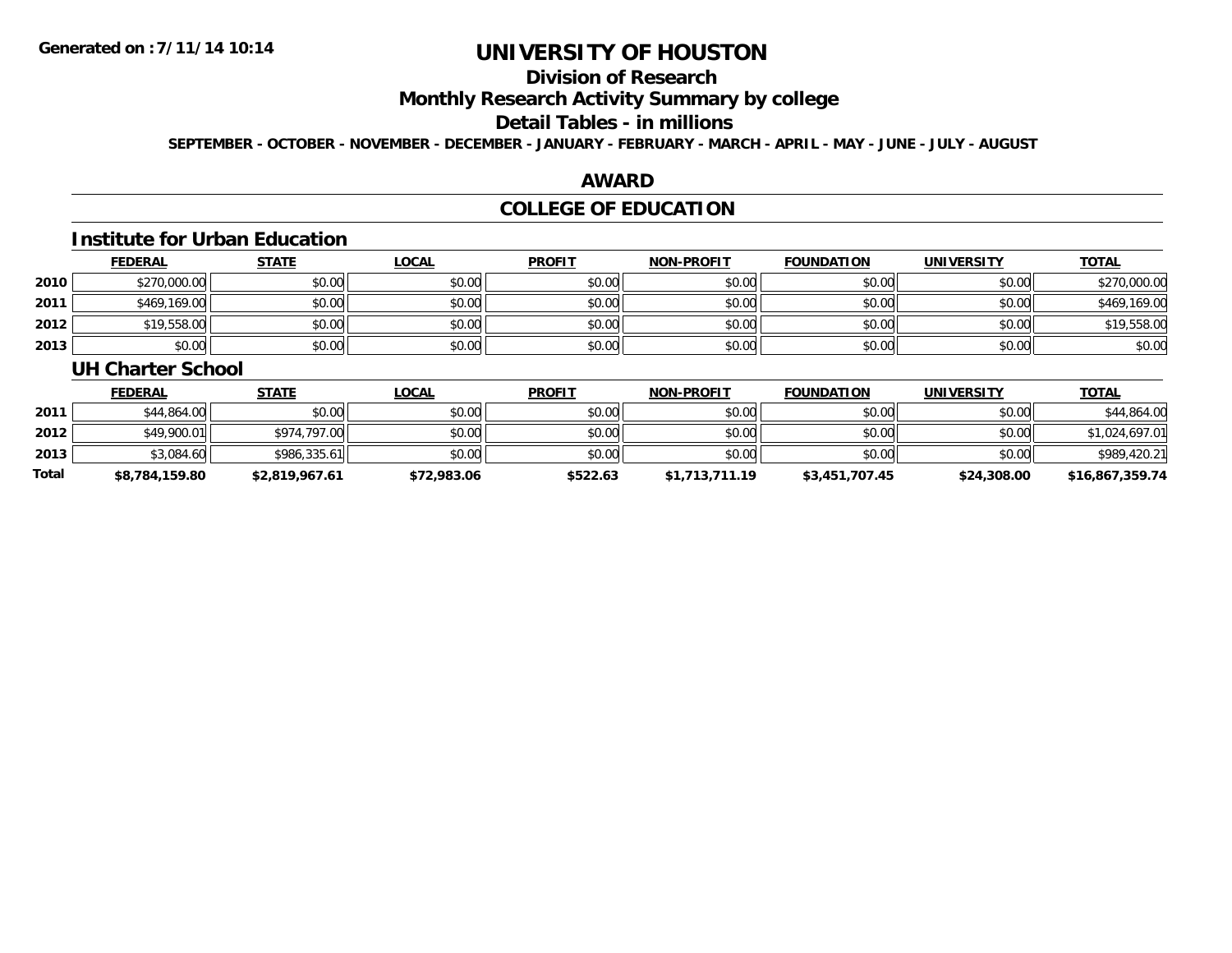#### **Division of Research**

### **Monthly Research Activity Summary by college**

#### **Detail Tables - in millions**

**SEPTEMBER - OCTOBER - NOVEMBER - DECEMBER - JANUARY - FEBRUARY - MARCH - APRIL - MAY - JUNE - JULY - AUGUST**

#### **AWARD**

#### **COLLEGE OF LIBERAL ARTS AND SOCIAL SCIENCES**

|      | <b>African-American Studies</b>  |              |              |               |                   |                   |                   |              |
|------|----------------------------------|--------------|--------------|---------------|-------------------|-------------------|-------------------|--------------|
|      | <b>FEDERAL</b>                   | <b>STATE</b> | <b>LOCAL</b> | <b>PROFIT</b> | <b>NON-PROFIT</b> | <b>FOUNDATION</b> | <b>UNIVERSITY</b> | <b>TOTAL</b> |
| 2013 | \$0.00                           | \$0.00       | \$0.00       | \$0.00        | \$1,800.00        | \$0.00            | \$0.00            | \$1,800.00   |
|      | Art                              |              |              |               |                   |                   |                   |              |
|      | <b>FEDERAL</b>                   | <b>STATE</b> | <b>LOCAL</b> | <b>PROFIT</b> | <b>NON-PROFIT</b> | <b>FOUNDATION</b> | <b>UNIVERSITY</b> | <b>TOTAL</b> |
| 2012 | \$14,979.30                      | \$0.00       | \$0.00       | \$0.00        | \$0.00            | \$0.00            | \$0.00            | \$14,979.30  |
|      | <b>Arte Publico Press</b>        |              |              |               |                   |                   |                   |              |
|      | <b>FEDERAL</b>                   | <b>STATE</b> | <b>LOCAL</b> | <b>PROFIT</b> | <b>NON-PROFIT</b> | <b>FOUNDATION</b> | <b>UNIVERSITY</b> | <b>TOTAL</b> |
| 2009 | \$25,000.00                      | \$0.00       | \$0.00       | \$0.00        | \$56,800.00       | \$200,000.00      | \$0.00            | \$281,800.00 |
| 2010 | \$30,000.00                      | \$0.00       | \$0.00       | \$0.00        | \$51,200.00       | \$275,000.00      | \$0.00            | \$356,200.00 |
| 2011 | \$30,000.00                      | \$9,500.00   | \$0.00       | \$0.00        | \$56,600.00       | \$0.00            | \$0.00            | \$96,100.00  |
| 2012 | \$6,000.00                       | \$3,000.00   | \$0.00       | \$0.00        | \$39,100.00       | \$400,000.00      | \$0.00            | \$448,100.00 |
| 2013 | \$25,000.00                      | \$2,535.00   | \$0.00       | \$0.00        | \$33,200.00       | \$150,000.00      | \$0.00            | \$210,735.00 |
|      | <b>Blaffer Gallery</b>           |              |              |               |                   |                   |                   |              |
|      | <b>FEDERAL</b>                   | <b>STATE</b> | <b>LOCAL</b> | <b>PROFIT</b> | <b>NON-PROFIT</b> | <b>FOUNDATION</b> | <b>UNIVERSITY</b> | <b>TOTAL</b> |
| 2009 | \$20,000.00                      | \$4,007.00   | \$0.00       | \$0.00        | \$64,400.00       | \$0.00            | \$0.00            | \$88,407.00  |
| 2010 | \$60,000.00                      | \$8,500.00   | \$0.00       | \$0.00        | \$67,300.00       | \$0.00            | \$0.00            | \$135,800.00 |
| 2011 | \$0.00                           | \$11,500.00  | \$0.00       | \$0.00        | \$70,200.00       | \$0.00            | \$0.00            | \$81,700.00  |
| 2012 | \$20,000.00                      | \$5,132.00   | \$0.00       | \$0.00        | \$50,800.00       | \$0.00            | \$0.00            | \$75,932.00  |
| 2013 | \$51,500.00                      | \$5,132.00   | \$0.00       | \$0.00        | \$38,500.00       | \$0.00            | \$0.00            | \$95,132.00  |
|      | <b>Center for Public History</b> |              |              |               |                   |                   |                   |              |
|      | <b>FEDERAL</b>                   | <b>STATE</b> | <b>LOCAL</b> | <b>PROFIT</b> | <b>NON-PROFIT</b> | <b>FOUNDATION</b> | <b>UNIVERSITY</b> | <b>TOTAL</b> |
| 2012 | \$100,000.00                     | \$0.00       | \$0.00       | \$0.00        | \$0.00            | \$0.00            | \$0.00            | \$100,000.00 |
|      | <b>Communication Disorders</b>   |              |              |               |                   |                   |                   |              |
|      | <b>FEDERAL</b>                   | <b>STATE</b> | <b>LOCAL</b> | <b>PROFIT</b> | <b>NON-PROFIT</b> | <b>FOUNDATION</b> | <b>UNIVERSITY</b> | <b>TOTAL</b> |
| 2009 | \$27,007.00                      | \$0.00       | \$1,500.00   | \$0.00        | \$235,161.00      | \$0.00            | \$0.00            | \$263,668.00 |
| 2010 | \$77,698.00                      | \$0.00       | \$0.00       | \$0.00        | \$231,398.00      | \$10,000.00       | \$0.00            | \$319,096.00 |
| 2011 | \$0.00                           | \$0.00       | \$0.00       | \$0.00        | \$233,713.00      | \$0.00            | \$0.00            | \$233,713.00 |
| 2012 | \$2,942.90                       | \$0.00       | \$0.00       | \$0.00        | \$233,712.00      | \$0.00            | \$0.00            | \$236,654.90 |
| 2013 | \$146,809.32                     | \$0.00       | \$0.00       | \$0.00        | \$219,689.00      | \$10,000.00       | \$0.00            | \$376,498.32 |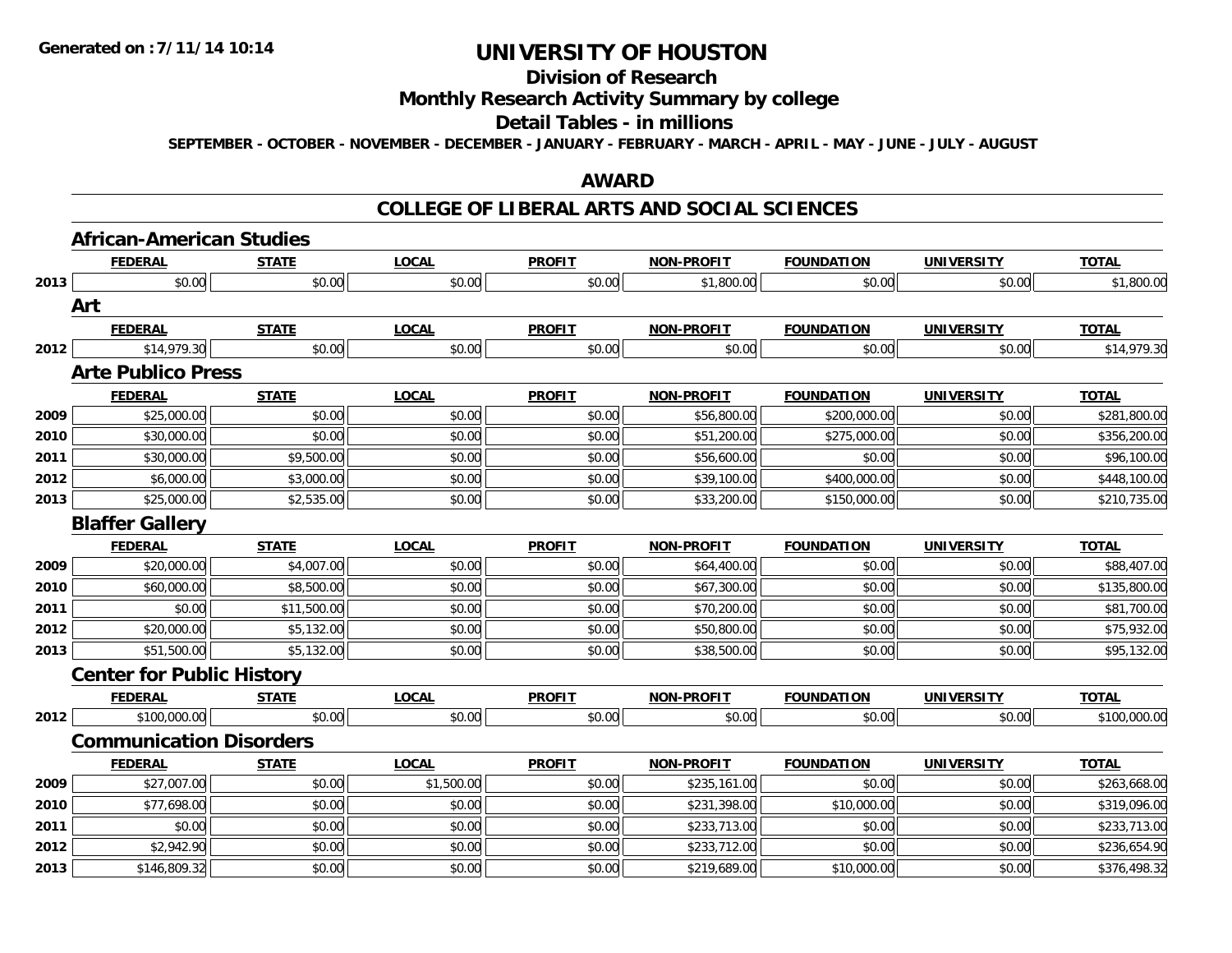**2012**

**2013**

# **UNIVERSITY OF HOUSTON**

### **Division of Research**

### **Monthly Research Activity Summary by college**

### **Detail Tables - in millions**

**SEPTEMBER - OCTOBER - NOVEMBER - DECEMBER - JANUARY - FEBRUARY - MARCH - APRIL - MAY - JUNE - JULY - AUGUST**

#### **AWARD**

### **COLLEGE OF LIBERAL ARTS AND SOCIAL SCIENCES**

# **Cynthia Woods Mitchell Center for the Arts**

|      | <b>FEDERAL</b>                         | <b>STATE</b> | <b>LOCAL</b> | <b>PROFIT</b> | <b>NON-PROFIT</b> | <b>FOUNDATION</b> | <b>UNIVERSITY</b> | <b>TOTAL</b>   |
|------|----------------------------------------|--------------|--------------|---------------|-------------------|-------------------|-------------------|----------------|
| 2011 | \$0.00                                 | \$0.00       | \$0.00       | \$0.00        | \$15,000.00       | \$0.00            | \$0.00            | \$15,000.00    |
| 2013 | \$0.00                                 | \$6,000.00   | \$0.00       | \$0.00        | \$10,000.00       | \$0.00            | \$0.00            | \$16,000.00    |
|      | Dean, Liberal Arts and Social Sciences |              |              |               |                   |                   |                   |                |
|      | <b>FEDERAL</b>                         | <b>STATE</b> | <b>LOCAL</b> | <b>PROFIT</b> | <b>NON-PROFIT</b> | <b>FOUNDATION</b> | <b>UNIVERSITY</b> | <b>TOTAL</b>   |
| 2010 | \$8,250.00                             | \$0.00       | \$0.00       | \$0.00        | \$0.00            | \$0.00            | \$0.00            | \$8,250.00     |
| 2011 | \$0.00                                 | \$0.00       | \$0.00       | \$0.00        | \$0.00            | \$0.00            | \$0.00            | \$0.00         |
| 2012 | \$0.00                                 | \$0.00       | \$0.00       | \$0.00        | \$0.00            | \$0.00            | \$0.00            | \$0.00         |
| 2013 | \$0.00                                 | \$0.00       | \$0.00       | \$0.00        | \$0.00            | \$0.00            | \$0.00            | \$0.00         |
|      | <b>Economics</b>                       |              |              |               |                   |                   |                   |                |
|      | <b>FEDERAL</b>                         | <b>STATE</b> | <b>LOCAL</b> | <b>PROFIT</b> | <b>NON-PROFIT</b> | <b>FOUNDATION</b> | <b>UNIVERSITY</b> | <b>TOTAL</b>   |
| 2009 | \$24,750.00                            | \$0.00       | \$0.00       | \$0.00        | \$0.00            | \$0.00            | \$0.00            | \$24,750.00    |
| 2010 | \$0.00                                 | \$0.00       | \$0.00       | \$0.00        | \$0.00            | \$25,000.00       | \$0.00            | \$25,000.00    |
| 2011 | \$0.00                                 | \$0.00       | \$0.00       | \$75,000.00   | \$55,000.00       | \$0.00            | \$0.00            | \$130,000.00   |
| 2012 | \$0.00                                 | \$0.00       | \$0.00       | \$0.00        | \$422,781.00      | \$38,500.00       | \$0.00            | \$461,281.00   |
| 2013 | \$144,046.00                           | \$0.00       | \$0.00       | \$0.00        | \$141,899.60      | \$30,000.00       | \$0.00            | \$315,945.60   |
|      | English                                |              |              |               |                   |                   |                   |                |
|      | <b>FEDERAL</b>                         | <b>STATE</b> | <b>LOCAL</b> | <b>PROFIT</b> | <b>NON-PROFIT</b> | <b>FOUNDATION</b> | <b>UNIVERSITY</b> | <b>TOTAL</b>   |
| 2009 | \$7,500.00                             | \$0.00       | \$0.00       | \$0.00        | \$0.00            | \$0.00            | \$0.00            | \$7,500.00     |
| 2010 | \$1,000.00                             | \$0.00       | \$0.00       | \$14,264.60   | \$0.00            | \$0.00            | \$0.00            | \$15,264.60    |
| 2011 | \$1,000.00                             | \$0.00       | \$0.00       | \$0.00        | \$0.00            | \$0.00            | \$0.00            | \$1,000.00     |
| 2012 | \$49,955.00                            | \$0.00       | \$0.00       | \$0.00        | \$0.00            | \$0.00            | \$0.00            | \$49,955.00    |
| 2013 | \$0.00                                 | \$0.00       | \$0.00       | \$0.00        | \$0.00            | \$0.00            | \$0.00            | \$0.00         |
|      | <b>Health and Human Performance</b>    |              |              |               |                   |                   |                   |                |
|      | <b>FEDERAL</b>                         | <b>STATE</b> | <b>LOCAL</b> | <b>PROFIT</b> | <b>NON-PROFIT</b> | <b>FOUNDATION</b> | <b>UNIVERSITY</b> | <b>TOTAL</b>   |
| 2009 | \$1,580,450.94                         | \$0.00       | \$0.00       | \$366,750.00  | \$0.00            | \$27,795.60       | \$0.00            | \$1,974,996.54 |
| 2010 | \$2,522,059.66                         | \$0.00       | \$0.00       | \$146,304.00  | \$0.00            | \$0.00            | \$800.00          | \$2,669,163.66 |
| 2011 | \$1,115,126.00                         | \$0.00       | \$0.00       | \$98,370.00   | \$0.00            | \$56,877.80       | \$0.00            | \$1,270,373.80 |

\$2,069,578.26 \$0.00 \$0.00 \$543,469.00 \$0.00 \$0.00 \$0.00 \$2,613,047.26

\$3,159,256.57 \$0.00 \$0.00 \$6,759.60 \$0.00 \$38,628.00 \$0.00 \$3,204,644.17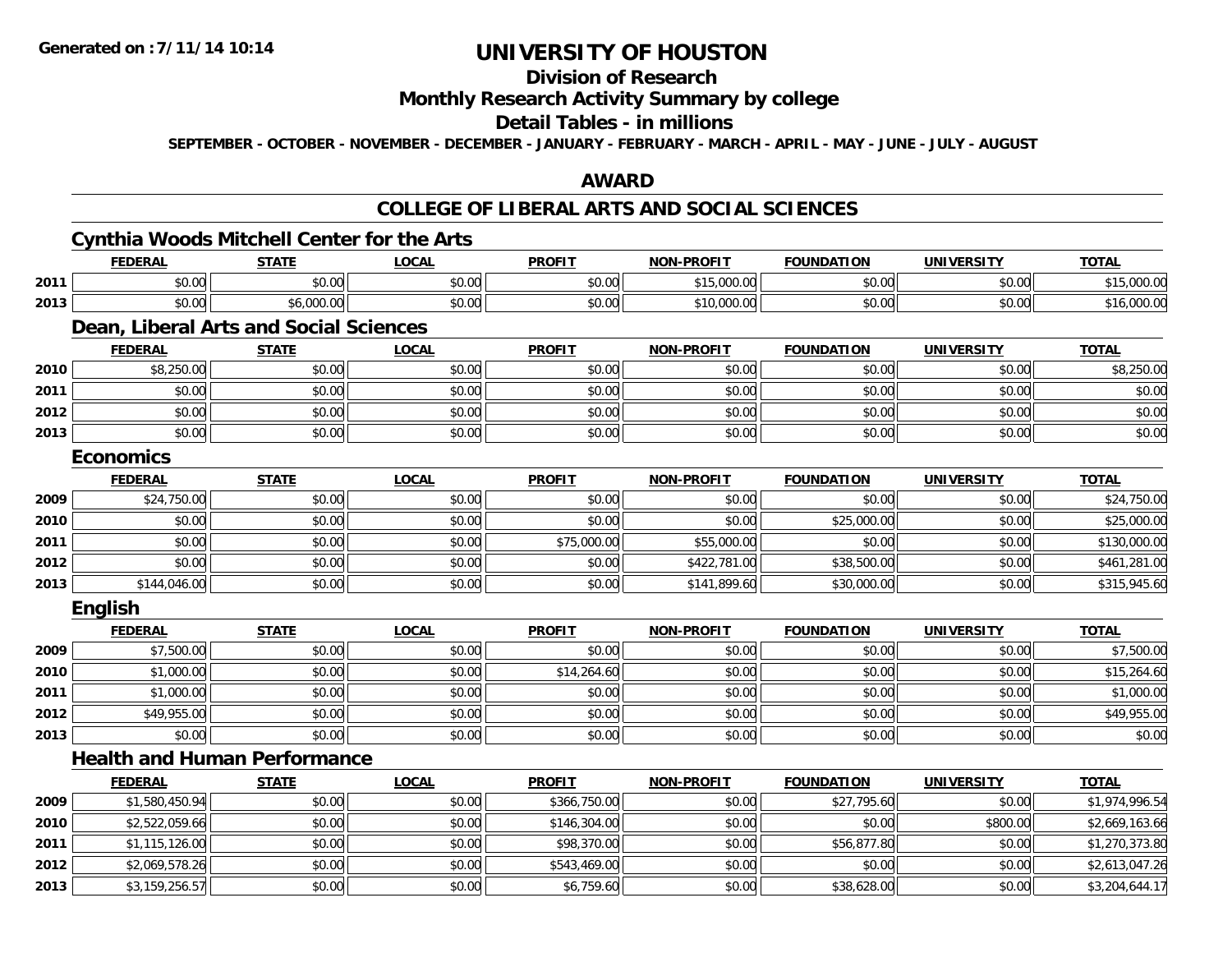# **Division of Research**

### **Monthly Research Activity Summary by college**

#### **Detail Tables - in millions**

**SEPTEMBER - OCTOBER - NOVEMBER - DECEMBER - JANUARY - FEBRUARY - MARCH - APRIL - MAY - JUNE - JULY - AUGUST**

#### **AWARD**

#### **COLLEGE OF LIBERAL ARTS AND SOCIAL SCIENCES**

|      | <b>Hispanic Studies</b>           |                                       |              |               |                   |                   |                   |              |
|------|-----------------------------------|---------------------------------------|--------------|---------------|-------------------|-------------------|-------------------|--------------|
|      | <b>FEDERAL</b>                    | <b>STATE</b>                          | <b>LOCAL</b> | <b>PROFIT</b> | <b>NON-PROFIT</b> | <b>FOUNDATION</b> | <b>UNIVERSITY</b> | <b>TOTAL</b> |
| 2010 | \$0.00                            | \$0.00                                | \$0.00       | \$0.00        | \$0.00            | \$0.00            | \$0.00            | \$0.00       |
| 2011 | \$0.00                            | \$0.00                                | \$0.00       | \$0.00        | \$0.00            | \$72,400.00       | \$0.00            | \$72,400.00  |
| 2012 | \$0.00                            | \$0.00                                | \$0.00       | \$0.00        | \$0.00            | \$55,200.00       | \$0.00            | \$55,200.00  |
| 2013 | \$0.00                            | \$0.00                                | \$0.00       | \$0.00        | \$0.00            | \$11,993.25       | \$0.00            | \$11,993.25  |
|      | <b>History</b>                    |                                       |              |               |                   |                   |                   |              |
|      | <b>FEDERAL</b>                    | <b>STATE</b>                          | <b>LOCAL</b> | <b>PROFIT</b> | <b>NON-PROFIT</b> | <b>FOUNDATION</b> | <b>UNIVERSITY</b> | <b>TOTAL</b> |
| 2009 | \$0.00                            | \$0.00                                | \$0.00       | \$87,646.04   | \$0.00            | \$0.00            | \$0.00            | \$87,646.04  |
| 2010 | \$21,000.00                       | \$0.00                                | \$0.00       | \$47,990.42   | \$0.00            | \$0.00            | \$0.00            | \$68,990.42  |
| 2011 | \$18,125.00                       | \$0.00                                | \$0.00       | \$19,256.96   | \$0.00            | \$0.00            | \$0.00            | \$37,381.96  |
| 2012 | \$0.00                            | \$0.00                                | \$0.00       | \$16,965.60   | \$0.00            | \$0.00            | \$0.00            | \$16,965.60  |
| 2013 | \$0.00                            | \$0.00                                | \$0.00       | \$73,662.21   | \$0.00            | \$0.00            | \$0.00            | \$73,662.21  |
|      |                                   | <b>Hobby Center for Public Policy</b> |              |               |                   |                   |                   |              |
|      | <b>FEDERAL</b>                    | <b>STATE</b>                          | <b>LOCAL</b> | <b>PROFIT</b> | <b>NON-PROFIT</b> | <b>FOUNDATION</b> | <b>UNIVERSITY</b> | <b>TOTAL</b> |
| 2009 | \$24,750.00                       | \$0.00                                | \$0.00       | \$0.00        | \$0.00            | \$0.00            | \$0.00            | \$24,750.00  |
| 2010 | \$259,986.00                      | \$0.00                                | \$0.00       | \$0.00        | \$0.00            | \$0.00            | \$0.00            | \$259,986.00 |
|      | <b>Modern/Classical Languages</b> |                                       |              |               |                   |                   |                   |              |
|      | <b>FEDERAL</b>                    | <b>STATE</b>                          | <b>LOCAL</b> | <b>PROFIT</b> | <b>NON-PROFIT</b> | <b>FOUNDATION</b> | <b>UNIVERSITY</b> | <b>TOTAL</b> |
| 2011 | \$0.00                            | \$0.00                                | \$0.00       | \$0.00        | \$0.00            | \$0.00            | \$0.00            | \$0.00       |
| 2012 | \$120,862.20                      | \$0.00                                | \$0.00       | \$0.00        | \$0.00            | \$0.00            | \$0.00            | \$120,862.20 |
| 2013 | \$368,165.80                      | \$0.00                                | \$0.00       | \$0.00        | \$0.00            | \$0.00            | \$0.00            | \$368,165.80 |
|      | Philosophy                        |                                       |              |               |                   |                   |                   |              |
|      | <b>FEDERAL</b>                    | <b>STATE</b>                          | <b>LOCAL</b> | <b>PROFIT</b> | <b>NON-PROFIT</b> | <b>FOUNDATION</b> | <b>UNIVERSITY</b> | <b>TOTAL</b> |
| 2009 | \$0.00                            | \$0.00                                | \$0.00       | \$0.00        | \$0.00            | \$0.00            | \$0.00            | \$0.00       |
| 2010 | \$0.00                            | \$0.00                                | \$0.00       | \$0.00        | \$0.00            | \$0.00            | \$0.00            | \$0.00       |
| 2012 | \$29,932.50                       | \$0.00                                | \$0.00       | \$0.00        | \$0.00            | \$0.00            | \$0.00            | \$29,932.50  |
|      | <b>Political Science</b>          |                                       |              |               |                   |                   |                   |              |
|      | <b>FEDERAL</b>                    | <b>STATE</b>                          | <b>LOCAL</b> | <b>PROFIT</b> | <b>NON-PROFIT</b> | <b>FOUNDATION</b> | <b>UNIVERSITY</b> | <b>TOTAL</b> |
| 2009 | \$34,995.00                       | \$0.00                                | \$0.00       | \$0.00        | \$0.00            | \$0.00            | \$19,200.00       | \$54,195.00  |
| 2010 | \$0.00                            | \$0.00                                | \$0.00       | \$0.00        | \$0.00            | \$0.00            | \$0.00            | \$0.00       |
| 2011 | \$11,941.00                       | \$0.00                                | \$0.00       | \$0.00        | \$3,250.00        | \$0.00            | \$0.00            | \$15,191.00  |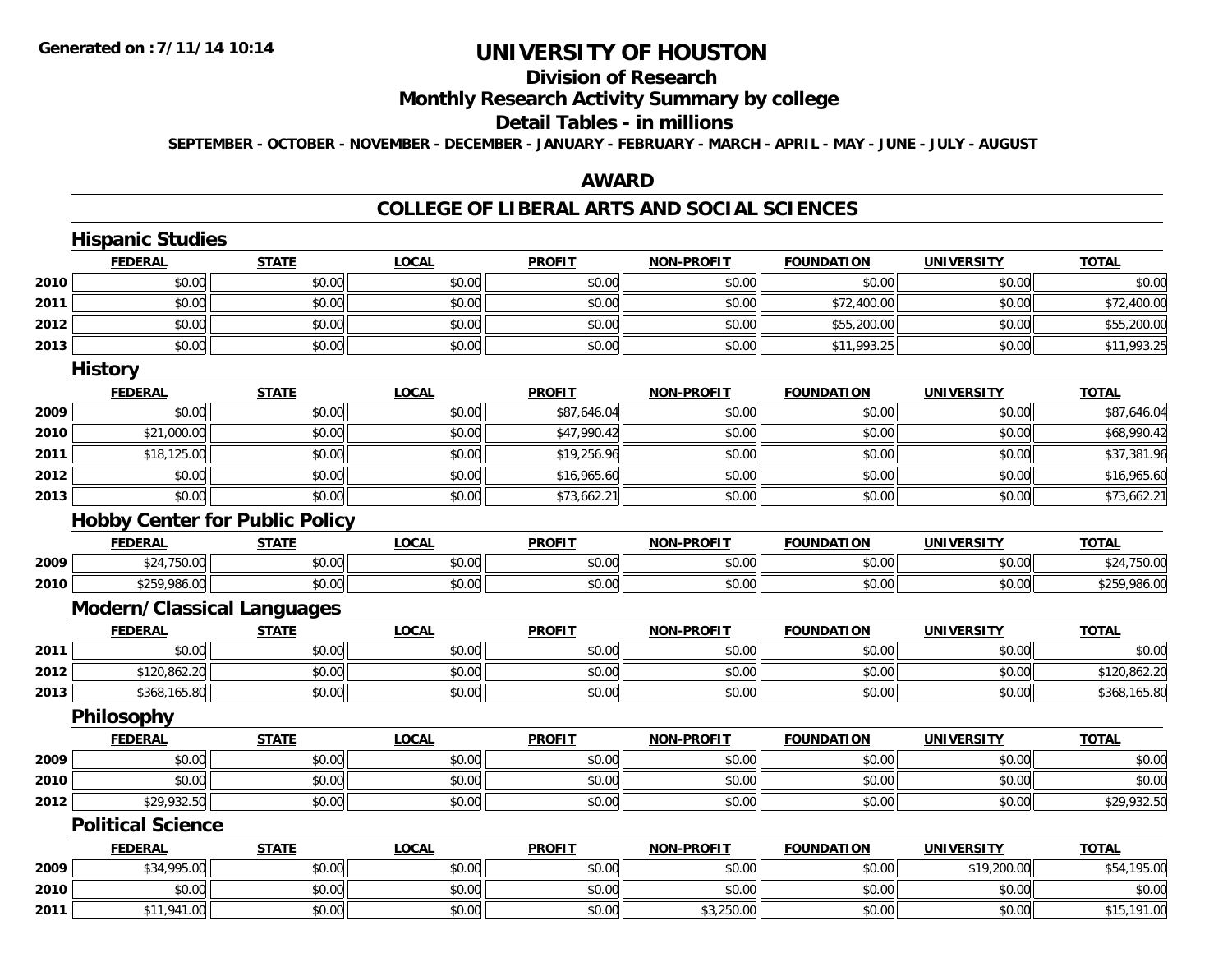# **UNIVERSITY OF HOUSTON**

# **Division of Research**

### **Monthly Research Activity Summary by college**

#### **Detail Tables - in millions**

**SEPTEMBER - OCTOBER - NOVEMBER - DECEMBER - JANUARY - FEBRUARY - MARCH - APRIL - MAY - JUNE - JULY - AUGUST**

### **AWARD**

# **COLLEGE OF LIBERAL ARTS AND SOCIAL SCIENCES**

|      | <b>Political Science</b>       |              |              |               |                   |                   |                   |                |  |  |
|------|--------------------------------|--------------|--------------|---------------|-------------------|-------------------|-------------------|----------------|--|--|
|      | <b>FEDERAL</b>                 | <b>STATE</b> | <b>LOCAL</b> | <b>PROFIT</b> | <b>NON-PROFIT</b> | <b>FOUNDATION</b> | <b>UNIVERSITY</b> | <b>TOTAL</b>   |  |  |
| 2012 | \$47,783.00                    | \$0.00       | \$0.00       | \$0.00        | \$0.00            | \$2,000.00        | \$0.00            | \$49,783.00    |  |  |
| 2013 | \$0.00                         | \$75,000.00  | \$0.00       | \$0.00        | \$0.00            | \$0.00            | \$0.00            | \$75,000.00    |  |  |
|      | Psychology                     |              |              |               |                   |                   |                   |                |  |  |
|      | <b>FEDERAL</b>                 | <b>STATE</b> | <b>LOCAL</b> | <b>PROFIT</b> | <b>NON-PROFIT</b> | <b>FOUNDATION</b> | <b>UNIVERSITY</b> | <b>TOTAL</b>   |  |  |
| 2009 | \$4,973,660.20                 | \$574,779.76 | \$0.00       | \$294,355.00  | \$158,730.00      | \$75,258.00       | \$100,460.00      | \$6,177,242.96 |  |  |
| 2010 | \$4,970,248.57                 | \$828,357.98 | \$0.00       | \$102,067.00  | \$825,556.00      | \$138,704.77      | \$70,496.92       | \$6,935,431.24 |  |  |
| 2011 | \$5,581,888.72                 | \$567,094.36 | \$0.00       | \$168,730.00  | \$140,969.04      | \$229,331.15      | \$22,695.19       | \$6,710,708.46 |  |  |
| 2012 | \$5,482,928.99                 | \$62,984.97  | \$0.00       | \$38,168.00   | \$342,015.00      | \$124,165.00      | \$36,531.00       | \$6,086,792.96 |  |  |
| 2013 | \$4,736,266.91                 | \$18,758.00  | \$0.00       | \$75,255.00   | \$265,085.48      | \$61,218.00       | \$0.00            | \$5,156,583.39 |  |  |
|      | <b>School of Communication</b> |              |              |               |                   |                   |                   |                |  |  |
|      | <b>FEDERAL</b>                 | <b>STATE</b> | <b>LOCAL</b> | <b>PROFIT</b> | <b>NON-PROFIT</b> | <b>FOUNDATION</b> | <b>UNIVERSITY</b> | <b>TOTAL</b>   |  |  |
| 2009 | \$0.00                         | \$0.00       | \$0.00       | \$0.00        | \$0.00            | \$0.00            | \$0.00            | \$0.00         |  |  |
| 2011 | \$0.00                         | \$0.00       | \$0.00       | \$0.00        | \$0.00            | \$0.00            | \$0.00            | \$0.00         |  |  |
| 2012 | \$0.00                         | \$0.00       | \$0.00       | \$0.00        | \$0.00            | \$0.00            | \$0.00            | \$0.00         |  |  |
| 2013 | \$0.00                         | \$0.00       | \$0.00       | \$0.00        | \$9,800.00        | \$0.00            | \$0.00            | \$9,800.00     |  |  |
|      | <b>School of Music</b>         |              |              |               |                   |                   |                   |                |  |  |
|      | <b>FEDERAL</b>                 | <b>STATE</b> | <b>LOCAL</b> | <b>PROFIT</b> | <b>NON-PROFIT</b> | <b>FOUNDATION</b> | <b>UNIVERSITY</b> | <b>TOTAL</b>   |  |  |
| 2010 | \$14,500.00                    | \$0.00       | \$0.00       | \$0.00        | \$40,900.00       | \$0.00            | \$0.00            | \$55,400.00    |  |  |
| 2011 | \$0.00                         | \$15,865.00  | \$0.00       | \$0.00        | \$0.00            | \$0.00            | \$0.00            | \$15,865.00    |  |  |
| 2012 | \$0.00                         | \$3,347.00   | \$0.00       | \$0.00        | \$0.00            | \$0.00            | \$0.00            | \$3,347.00     |  |  |
| 2013 | \$0.00                         | \$3,347.00   | \$0.00       | \$0.00        | \$0.00            | \$0.00            | \$0.00            | \$3,347.00     |  |  |
|      | <b>Sociology</b>               |              |              |               |                   |                   |                   |                |  |  |
|      | <b>FEDERAL</b>                 | <b>STATE</b> | <b>LOCAL</b> | <b>PROFIT</b> | <b>NON-PROFIT</b> | <b>FOUNDATION</b> | <b>UNIVERSITY</b> | <b>TOTAL</b>   |  |  |
| 2009 | \$285,994.24                   | \$0.00       | \$60,000.00  | \$0.00        | \$32,000.00       | \$0.00            | \$0.00            | \$377,994.24   |  |  |
| 2010 | \$149,982.60                   | \$0.00       | \$0.00       | \$0.00        | \$0.00            | \$0.00            | \$0.00            | \$149,982.60   |  |  |
| 2011 | \$143,542.20                   | \$0.00       | \$0.00       | \$0.00        | \$3,500.00        | \$0.00            | \$0.00            | \$147,042.20   |  |  |
| 2012 | \$54,502.40                    | \$0.00       | \$0.00       | \$0.00        | \$0.00            | \$0.00            | \$0.00            | \$54,502.40    |  |  |
| 2013 | \$95,565.00                    | \$0.00       | \$18,000.00  | \$0.00        | \$0.00            | \$0.00            | \$0.00            | \$113,565.00   |  |  |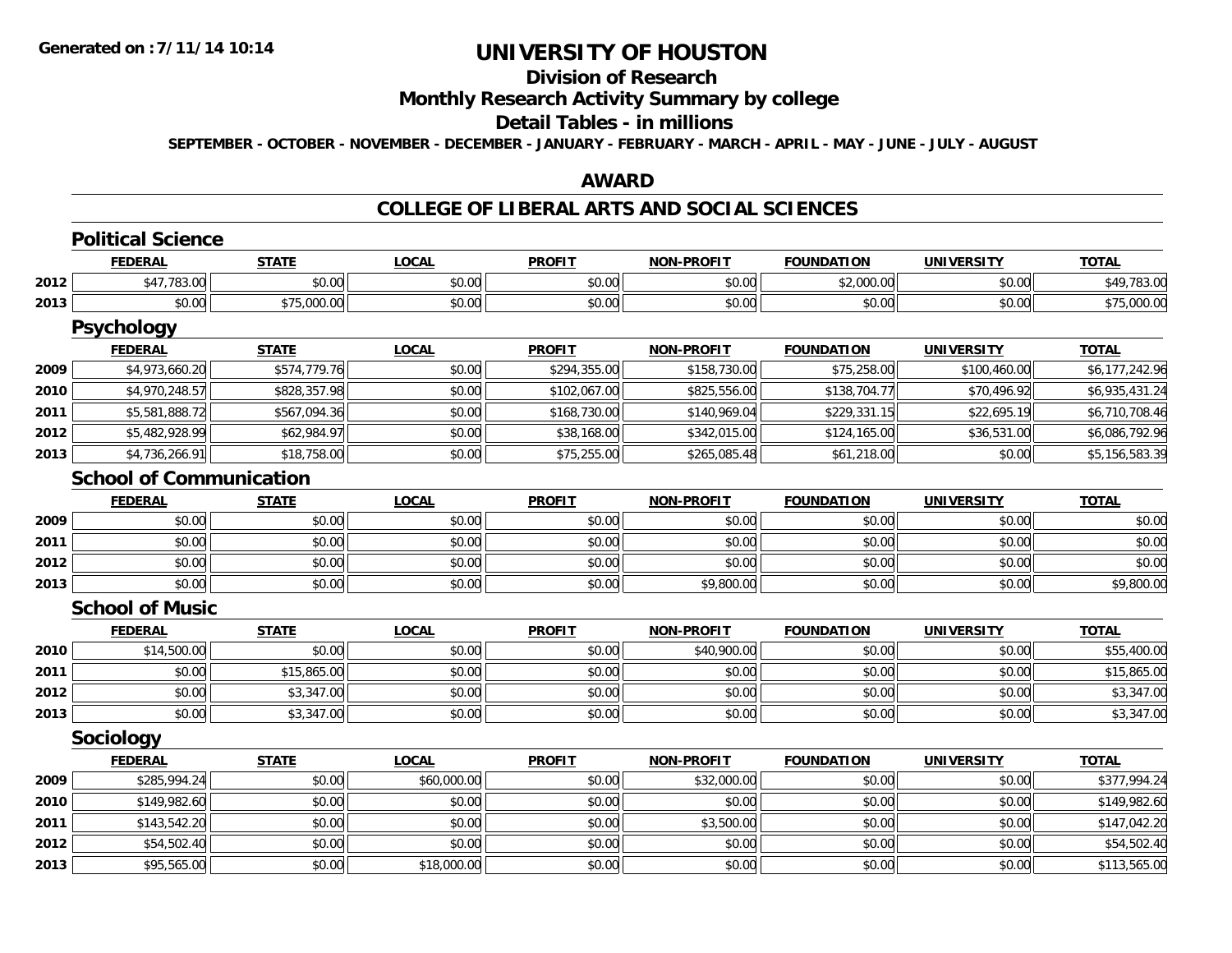#### **Division of Research**

### **Monthly Research Activity Summary by college**

#### **Detail Tables - in millions**

**SEPTEMBER - OCTOBER - NOVEMBER - DECEMBER - JANUARY - FEBRUARY - MARCH - APRIL - MAY - JUNE - JULY - AUGUST**

#### **AWARD**

#### **COLLEGE OF LIBERAL ARTS AND SOCIAL SCIENCES**

|       | Theatre         |                |              |                |                   |                   |                   |                 |
|-------|-----------------|----------------|--------------|----------------|-------------------|-------------------|-------------------|-----------------|
|       | <b>FEDERAL</b>  | <b>STATE</b>   | <u>LOCAL</u> | <b>PROFIT</b>  | <b>NON-PROFIT</b> | <b>FOUNDATION</b> | <b>UNIVERSITY</b> | <b>TOTAL</b>    |
| 2010  | \$0.00          | \$0.00         | \$0.00       | \$0.00         | \$46,537.16       | \$0.00            | \$0.00            | \$46,537.16     |
| 2011  | \$0.00          | \$0.00         | \$0.00       | \$0.00         | \$83,010.37       | \$0.00            | \$0.00            | \$83,010.37     |
| 2012  | \$0.00          | \$0.00         | \$0.00       | \$0.00         | \$86,520.00       | \$0.00            | \$0.00            | \$86,520.00     |
| Total | \$38,746,529.27 | \$2,204,840.07 | \$79,500.00  | \$2,175,013.43 | \$4,366,126.65    | \$2,032,071.57    | \$250,183.11      | \$49,854,264.10 |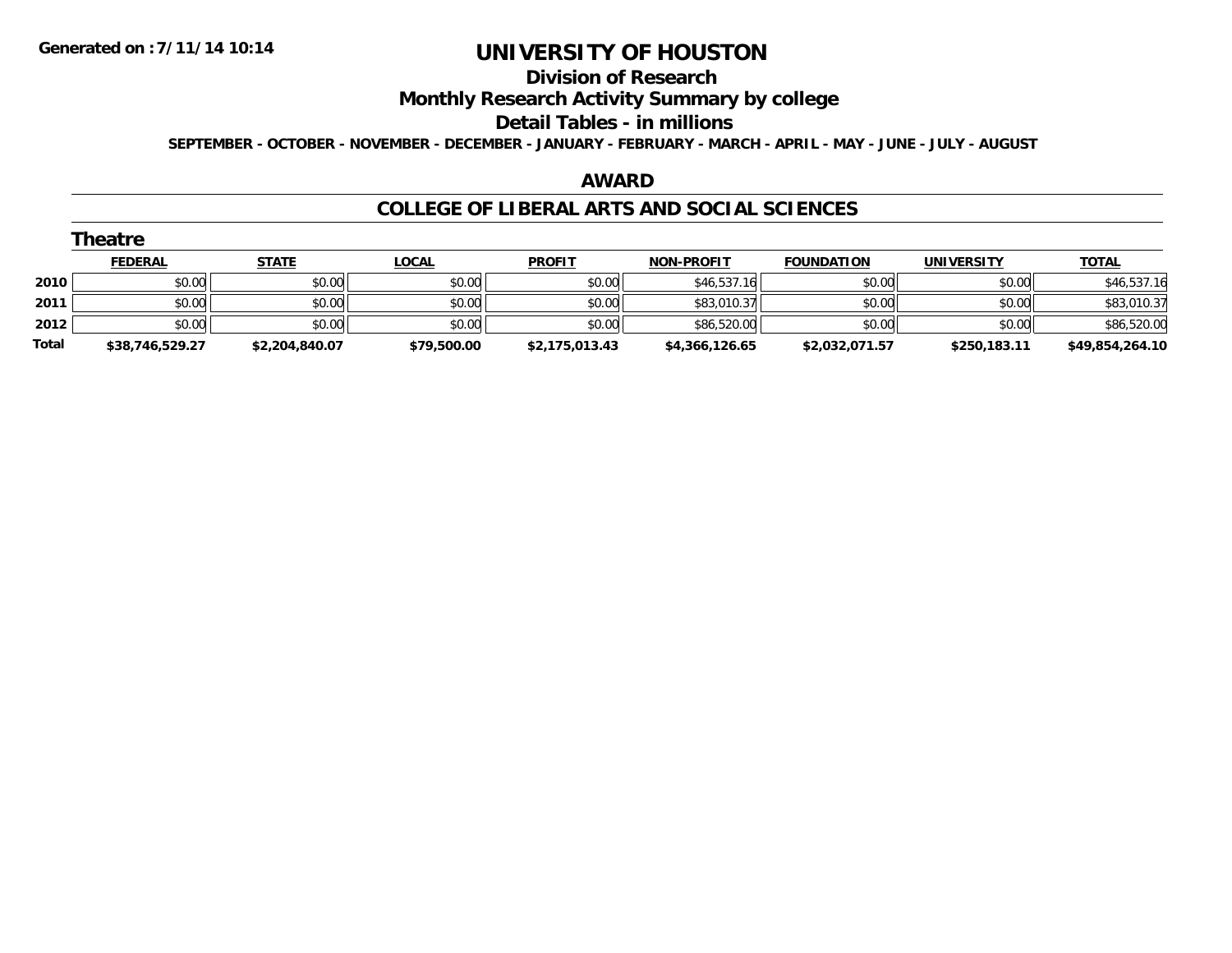### **Division of Research**

### **Monthly Research Activity Summary by college**

#### **Detail Tables - in millions**

**SEPTEMBER - OCTOBER - NOVEMBER - DECEMBER - JANUARY - FEBRUARY - MARCH - APRIL - MAY - JUNE - JULY - AUGUST**

### **AWARD**

### **COLLEGE OF NATURAL SCIENCES AND MATHEMATICS**

# **Biology/Biochemistry**

**2012**

**2013**

|      | <b>FEDERAL</b>                                  | <b>STATE</b>   | <b>LOCAL</b>                                           | <b>PROFIT</b> | <b>NON-PROFIT</b> | <b>FOUNDATION</b> | <b>UNIVERSITY</b> | <b>TOTAL</b>   |
|------|-------------------------------------------------|----------------|--------------------------------------------------------|---------------|-------------------|-------------------|-------------------|----------------|
| 2009 | \$5,329,263.20                                  | \$0.00         | \$0.00                                                 | \$0.00        | \$810,417.00      | \$366,871.42      | \$0.00            | \$6,506,551.62 |
| 2010 | \$4,029,796.69                                  | \$2,895,191.00 | \$0.00                                                 | \$0.00        | \$509,854.00      | \$253,171.61      | \$0.00            | \$7,688,013.30 |
| 2011 | \$4,399,355.08                                  | \$445,435.75   | \$0.00                                                 | \$5,600.00    | \$1,206,606.11    | \$184,378.25      | \$0.00            | \$6,241,375.19 |
| 2012 | \$3,448,718.36                                  | \$343,840.00   | \$0.00                                                 | \$30,000.00   | \$448,000.00      | \$260,800.00      | \$0.00            | \$4,531,358.36 |
| 2013 | \$2,002,001.69                                  | \$329,914.00   | \$0.00                                                 | \$501,662.00  | \$908,347.00      | \$304,734.00      | \$0.00            | \$4,046,658.69 |
|      | <b>Center for Applied Geoscience Excellence</b> |                |                                                        |               |                   |                   |                   |                |
|      | <b>FEDERAL</b>                                  | <b>STATE</b>   | LOCAL                                                  | <b>PROFIT</b> | <b>NON-PROFIT</b> | <b>FOUNDATION</b> | <b>UNIVERSITY</b> | <b>TOTAL</b>   |
| 2009 | \$0.00                                          | \$0.00         | \$0.00                                                 | \$0.00        | \$0.00            | \$0.00            | \$0.00            | \$0.00         |
|      |                                                 |                | <b>Center for Nuclear Receptors and Cell Signaling</b> |               |                   |                   |                   |                |
|      | <b>FEDERAL</b>                                  | <b>STATE</b>   | <b>LOCAL</b>                                           | <b>PROFIT</b> | <b>NON-PROFIT</b> | <b>FOUNDATION</b> | <b>UNIVERSITY</b> | <b>TOTAL</b>   |
| 2009 | \$0.00                                          | \$2,750,000.00 | \$0.00                                                 | \$0.00        | \$0.00            | \$1.00            | \$0.00            | \$2,750,001.00 |
| 2010 | \$4,226,889.18                                  | \$0.00         | \$0.00                                                 | \$0.00        | \$100,000.00      | \$41,181.28       | \$0.00            | \$4,368,070.46 |
| 2011 | \$1,212,215.09                                  | \$2,630,323.00 | \$0.00                                                 | \$240,000.00  | \$0.00            | \$50,000.00       | \$0.00            | \$4,132,538.09 |
| 2012 | \$949,040.00                                    | \$1,035,286.00 | \$0.00                                                 | \$0.00        | \$20,000.00       | \$50,000.00       | \$0.00            | \$2,054,326.00 |
| 2013 | \$926,747.00                                    | \$0.00         | \$0.00                                                 | \$187,990.17  | \$14,000.00       | \$100,000.00      | \$0.00            | \$1,228,737.17 |
|      | Chemistry                                       |                |                                                        |               |                   |                   |                   |                |
|      | <b>FEDERAL</b>                                  | <b>STATE</b>   | <b>LOCAL</b>                                           | <b>PROFIT</b> | <b>NON-PROFIT</b> | <b>FOUNDATION</b> | <b>UNIVERSITY</b> | <b>TOTAL</b>   |
| 2009 | \$3,887,607.30                                  | \$2,772,222.00 | \$0.00                                                 | \$130,634.40  | \$151,579.00      | \$2,099,169.99    | \$159,770.00      | \$9,200,982.69 |
| 2010 | \$4,851,118.60                                  | \$2,030,300.00 | \$0.00                                                 | \$0.00        | \$100,000.00      | \$1,141,623.61    | \$226,934.00      | \$8,349,976.21 |
| 2011 | \$4,498,335.39                                  | \$0.00         | \$0.00                                                 | \$80,000.00   | \$0.00            | \$1,315,149.58    | \$218,832.88      | \$6,112,317.85 |
| 2012 | \$3,181,792.94                                  | \$0.00         | \$0.00                                                 | \$0.00        | \$30,000.00       | \$2,028,096.46    | \$0.00            | \$5,239,889.40 |
| 2013 | \$1,747,342.29                                  | \$117,500.00   | \$0.00                                                 | \$0.00        | \$30,000.00       | \$1,366,039.62    | \$29,030.00       | \$3,289,911.91 |
|      | <b>Computer Science</b>                         |                |                                                        |               |                   |                   |                   |                |
|      | <b>FEDERAL</b>                                  | <b>STATE</b>   | <b>LOCAL</b>                                           | <b>PROFIT</b> | <b>NON-PROFIT</b> | <b>FOUNDATION</b> | <b>UNIVERSITY</b> | <b>TOTAL</b>   |
| 2009 | \$6,327,787.79                                  | \$0.00         | \$0.00                                                 | \$134,801.00  | \$181,662.00      | \$0.00            | \$0.00            | \$6,644,250.79 |
| 2010 | \$7,308,215.06                                  | \$88,746.00    | \$0.00                                                 | \$152,865.00  | \$134,364.18      | \$0.00            | \$0.00            | \$7,684,190.24 |
| 2011 | \$2,509,749.10                                  | \$37,442.00    | \$0.00                                                 | \$721,416.00  | \$269,965.62      | \$54,641.00       | \$0.00            | \$3,593,213.72 |

2 \$3,361,158.06|| \$61,050.00|| \$0.00|| \$476,843.00|| \$44,830.75|| \$65,940.00|| \$25,000.00|| \$4,034,821.81

\$3,771,957.01 \$0.00 \$0.00 \$412,681.00 \$32,840.00 \$0.00 \$25,000.00 \$4,242,478.01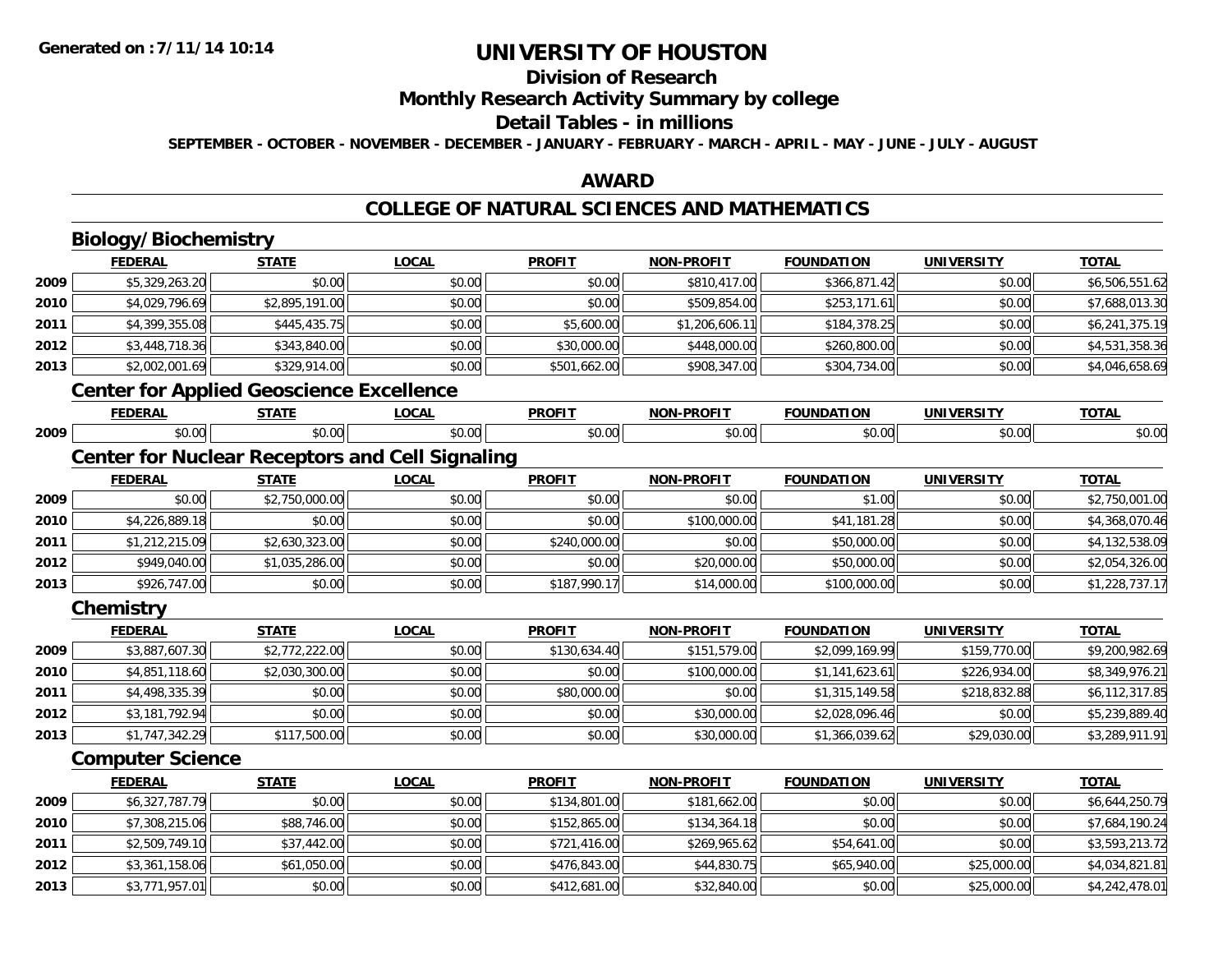### **Division of Research**

#### **Monthly Research Activity Summary by college**

### **Detail Tables - in millions**

**SEPTEMBER - OCTOBER - NOVEMBER - DECEMBER - JANUARY - FEBRUARY - MARCH - APRIL - MAY - JUNE - JULY - AUGUST**

### **AWARD**

# **COLLEGE OF NATURAL SCIENCES AND MATHEMATICS**

### **Dean, Natural Sciences and Mathematics**

|      | <b>FEDERAL</b> | <b>STATE</b> | <b>LOCAL</b> | <b>PROFIT</b> | <b>NON-PROFIT</b> | <b>FOUNDATION</b> | <b>UNIVERSITY</b> | <b>TOTAL</b> |
|------|----------------|--------------|--------------|---------------|-------------------|-------------------|-------------------|--------------|
| 2009 | \$0.00         | \$0.00       | \$0.00       | \$0.00        | \$0.00            | \$0.00            | \$0.00            | \$0.00       |
| 2010 | \$0.00         | \$0.00       | \$0.00       | \$0.00        | \$0.00            | \$0.00            | \$0.00            | \$0.00       |
| 2011 | \$0.00         | \$0.00       | \$0.00       | \$0.00        | \$0.00            | \$0.00            | \$0.00            | \$0.00       |
| 2012 | \$119,730.00   | \$0.00       | \$0.00       | \$0.00        | \$0.00            | \$0.00            | \$0.00            | \$119,730.00 |
| 2013 | \$113,412.00   | \$0.00       | \$0.00       | \$0.00        | \$0.00            | \$0.00            | \$0.00            | \$113,412.00 |

#### **Earth & Atmospheric Sciences**

|      | <b>FEDERAL</b> | <b>STATE</b>   | <b>LOCAL</b> | <b>PROFIT</b>  | <b>NON-PROFIT</b> | <b>FOUNDATION</b> | <b>UNIVERSITY</b> | <b>TOTAL</b>   |
|------|----------------|----------------|--------------|----------------|-------------------|-------------------|-------------------|----------------|
| 2009 | \$1,872,487.00 | \$619,482.00   | \$0.00       | \$2,419,414.00 | \$1,655,265.00    | \$0.00            | \$0.00            | \$6,566,648.00 |
| 2010 | \$984,322.00   | \$1,008,850.00 | \$0.00       | \$1,064,435.00 | \$287,560.00      | \$0.00            | \$0.00            | \$3,345,167.00 |
| 2011 | \$2,570,323.58 | \$1,107,477.00 | \$0.00       | \$2,057,776.00 | \$35,457.00       | \$0.00            | \$0.00            | \$5,771,033.58 |
| 2012 | \$1,157,455.00 | \$328,434.00   | \$0.00       | \$4,450,950.53 | \$262,752.00      | \$0.00            | \$0.00            | \$6,199,591.53 |
| 2013 | \$1,889,727.53 | \$602,484.00   | \$0.00       | \$2,983,857.65 | \$289,640.00      | \$145,695.36      | \$0.00            | \$5,911,404.54 |

### **Institute for Climate and Atmospheric Science**

|      | <b>FEDERAL</b> | <b>STATE</b> | <b>LOCAL</b> | <b>PROFIT</b> | <b>NON-PROFIT</b> | <b>FOUNDATION</b> | <b>UNIVERSITY</b> | <b>TOTAL</b> |
|------|----------------|--------------|--------------|---------------|-------------------|-------------------|-------------------|--------------|
| 2009 | \$0.00         | \$0.00       | \$0.00       | \$0.00        | \$0.00            | \$0.00            | \$0.00            | \$0.00       |
| 2010 | \$0.00         | \$0.00       | \$0.00       | \$0.00        | \$0.00            | \$0.00            | \$0.00            | \$0.00       |
| 2011 | \$0.00         | \$0.00       | \$0.00       | \$0.00        | \$0.00            | \$0.00            | \$0.00            | \$0.00       |
| 2012 | \$0.00         | \$0.00       | \$0.00       | \$0.00        | \$0.00            | \$0.00            | \$0.00            | \$0.00       |
| 2013 | \$0.00         | \$0.00       | \$0.00       | \$0.00        | \$0.00            | \$0.00            | \$0.00            | \$0.00       |

### **Mathematics**

|      | <b>FEDERAL</b> | <b>STATE</b> | <b>LOCAL</b> | <b>PROFIT</b> | <b>NON-PROFIT</b> | <b>FOUNDATION</b> | <b>UNIVERSITY</b> | <b>TOTAL</b>   |
|------|----------------|--------------|--------------|---------------|-------------------|-------------------|-------------------|----------------|
| 2009 | \$1,566,399.00 | \$396,181.00 | \$0.00       | \$0.00        | \$306,513.00      | \$57,563.53       | \$0.00            | \$2,326,656.53 |
| 2010 | \$1,528,238.82 | \$845,660.00 | \$0.00       | \$511,700.00  | \$137,087.00      | \$127,436.75      | \$0.00            | \$3,150,122.57 |
| 2011 | \$2,065,834.07 | \$100,036.00 | \$9,700.00   | \$158,064.00  | \$22,622.00       | \$118,708.69      | \$41,958.00       | \$2,516,922.76 |
| 2012 | \$2,568,487.92 | \$147,407.00 | \$0.00       | \$210,000.00  | \$99,312.00       | \$80,000.00       | \$10,000.00       | \$3,115,206.92 |
| 2013 | \$1,683,447.64 | \$0.00       | \$0.00       | \$90,000.00   | \$0.00            | \$108,000.00      | \$0.00            | \$1,881,447.64 |

#### **Physics**

|      | <b>FEDERAL</b>                 | STATE                  | _OCAL  | <b>PROFIT</b>                  | <b>NON-PROFIT</b>       | <b>FOUNDATION</b>       | <b>UNIVERSITY</b> | <b>TOTAL</b> |
|------|--------------------------------|------------------------|--------|--------------------------------|-------------------------|-------------------------|-------------------|--------------|
| 2009 | 010                            | 0000<br>JU.UU          | \$0.00 | 1.800.00                       | $+1-$<br>178.481<br>.02 | \$390,000.00            | \$0.00            | 200 47       |
| 2010 | 1.0000<br>$*2.86n$<br>1.023.UU | 198.25<br>AAA<br>10.2J | \$0.00 | 11000<br>$\sim$<br>שו<br>Y.OOI | \$69,704.10<br>. .      | 0.000.00<br><b>4350</b> | \$0.00            |              |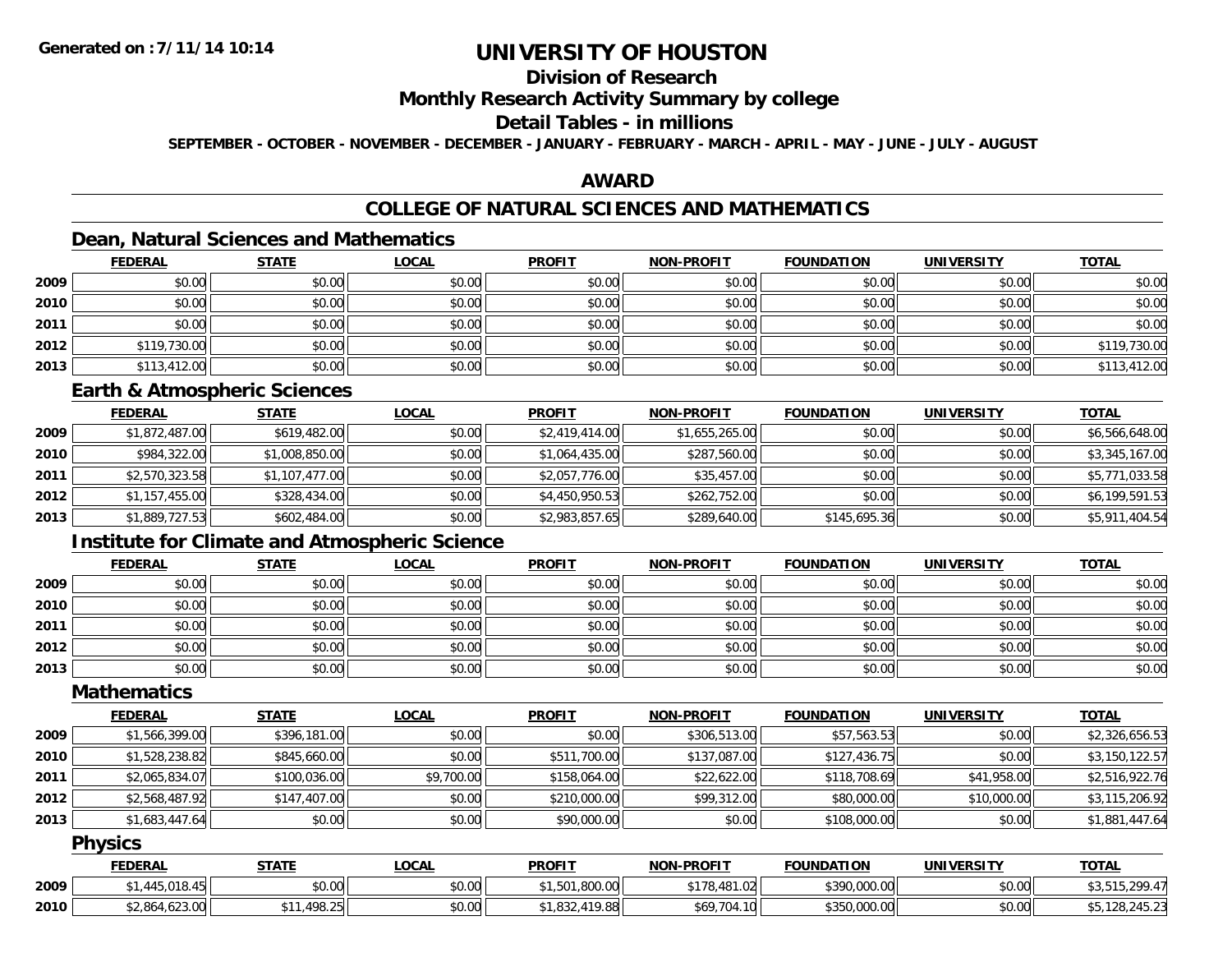#### **Division of Research**

### **Monthly Research Activity Summary by college**

#### **Detail Tables - in millions**

**SEPTEMBER - OCTOBER - NOVEMBER - DECEMBER - JANUARY - FEBRUARY - MARCH - APRIL - MAY - JUNE - JULY - AUGUST**

#### **AWARD**

#### **COLLEGE OF NATURAL SCIENCES AND MATHEMATICS**

|       | <b>Physics</b>   |                 |              |                 |                   |                   |                   |                  |
|-------|------------------|-----------------|--------------|-----------------|-------------------|-------------------|-------------------|------------------|
|       | <b>FEDERAL</b>   | <b>STATE</b>    | <b>LOCAL</b> | <b>PROFIT</b>   | <b>NON-PROFIT</b> | <b>FOUNDATION</b> | <b>UNIVERSITY</b> | <b>TOTAL</b>     |
| 2011  | \$4,626,324.03   | \$0.00          | \$0.00       | \$1,221,950.00  | \$5,333.00        | \$280,000.00      | \$0.00            | \$6,133,607.03   |
| 2012  | \$4,099,859.84   | \$0.00          | \$0.00       | \$4,760,107.00  | \$49,225.00       | \$235,000.00      | \$0.00            | \$9,144,191.84   |
| 2013  | \$5,550,922.82   | \$0.00          | \$0.00       | \$1,121,573.00  | \$107,264.56      | \$235,000.00      | \$0.00            | \$7,014,760.38   |
| Total | \$104,675,702.53 | \$20,704,759.00 | \$9,700.00   | \$27,458,539.63 | \$8,498,681.34    | \$11,809,202.15   | \$736,524.88      | \$173,893,109.53 |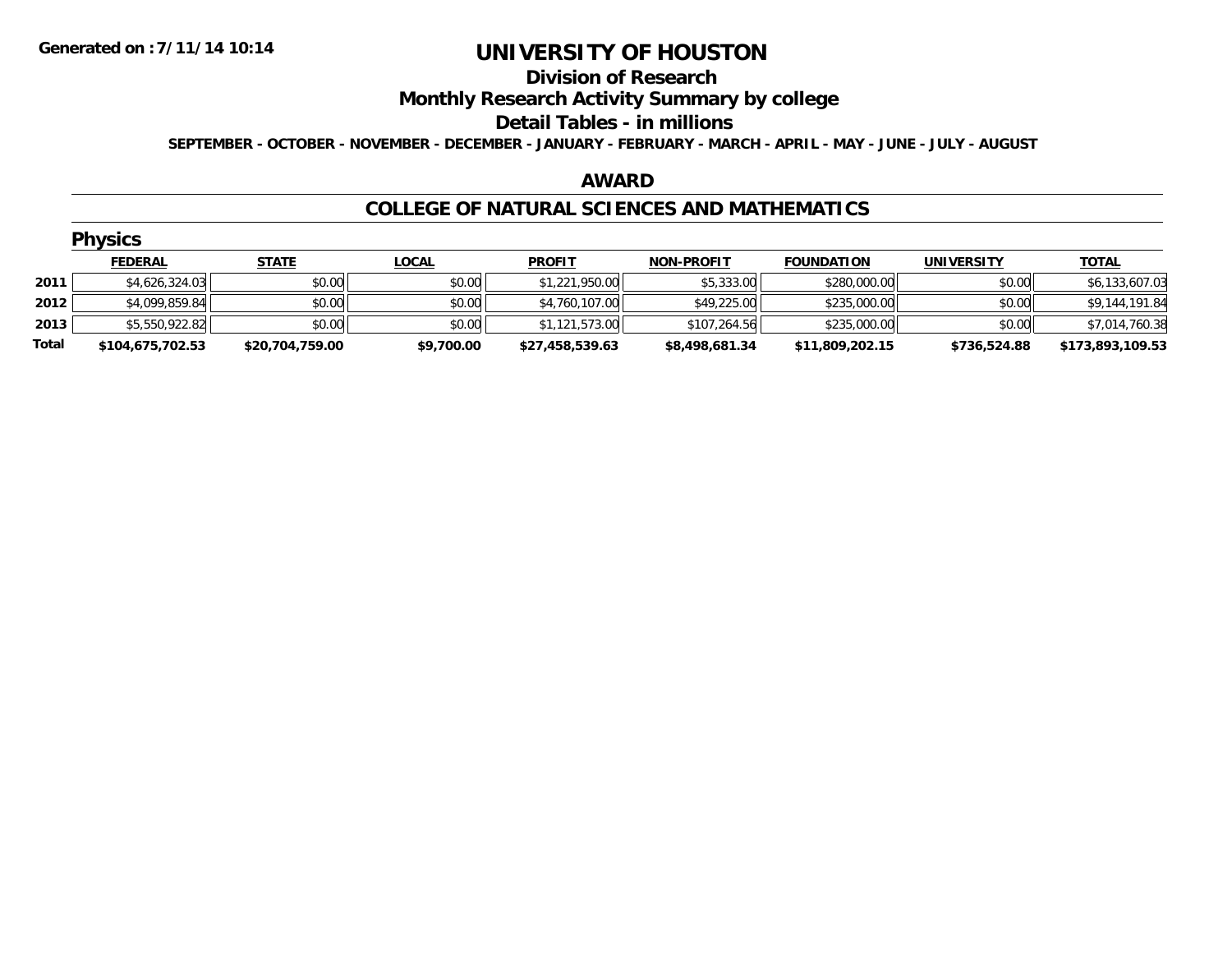# **Division of Research**

### **Monthly Research Activity Summary by college**

#### **Detail Tables - in millions**

**SEPTEMBER - OCTOBER - NOVEMBER - DECEMBER - JANUARY - FEBRUARY - MARCH - APRIL - MAY - JUNE - JULY - AUGUST**

#### **AWARD**

#### **COLLEGE OF OPTOMETRY**

# **Optometry, Community**

|       | .               |              |              |                |                   |                   |                   |                 |
|-------|-----------------|--------------|--------------|----------------|-------------------|-------------------|-------------------|-----------------|
|       | <b>FEDERAL</b>  | <b>STATE</b> | <u>LOCAL</u> | <b>PROFIT</b>  | <b>NON-PROFIT</b> | <b>FOUNDATION</b> | <b>UNIVERSITY</b> | <b>TOTAL</b>    |
| 2009  | \$5,158,482.47  | \$73,714.00  | \$0.00       | \$287,995.00   | \$21,563.00       | \$40,000.00       | \$153,622.86      | \$5,735,377.33  |
| 2010  | \$5,172,971.46  | \$37,297.00  | \$0.00       | \$588,211.00   | \$4,200.00        | \$0.00            | \$302,194.48      | \$6,104,873.94  |
| 2011  | \$4,106,199.00  | \$0.00       | \$0.00       | \$644,503.22   | \$10,500.00       | \$20,000.00       | \$398,380.00      | \$5,179,582.22  |
| 2012  | \$5,504,000.94  | \$0.00       | \$0.00       | \$668,252.54   | \$0.00            | \$40,000.00       | \$402,970.00      | \$6,615,223.48  |
| 2013  | \$3,383,174.60  | \$0.00       | \$0.00       | \$1,931,840.90 | \$6,300.00        | \$0.00            | \$710,650.00      | \$6,031,965.50  |
| Total | \$23,324,828.47 | \$111,011.00 | \$0.00       | \$4,120,802.66 | \$42,563.00       | \$100,000.00      | \$1,967,817.34    | \$29,667,022.47 |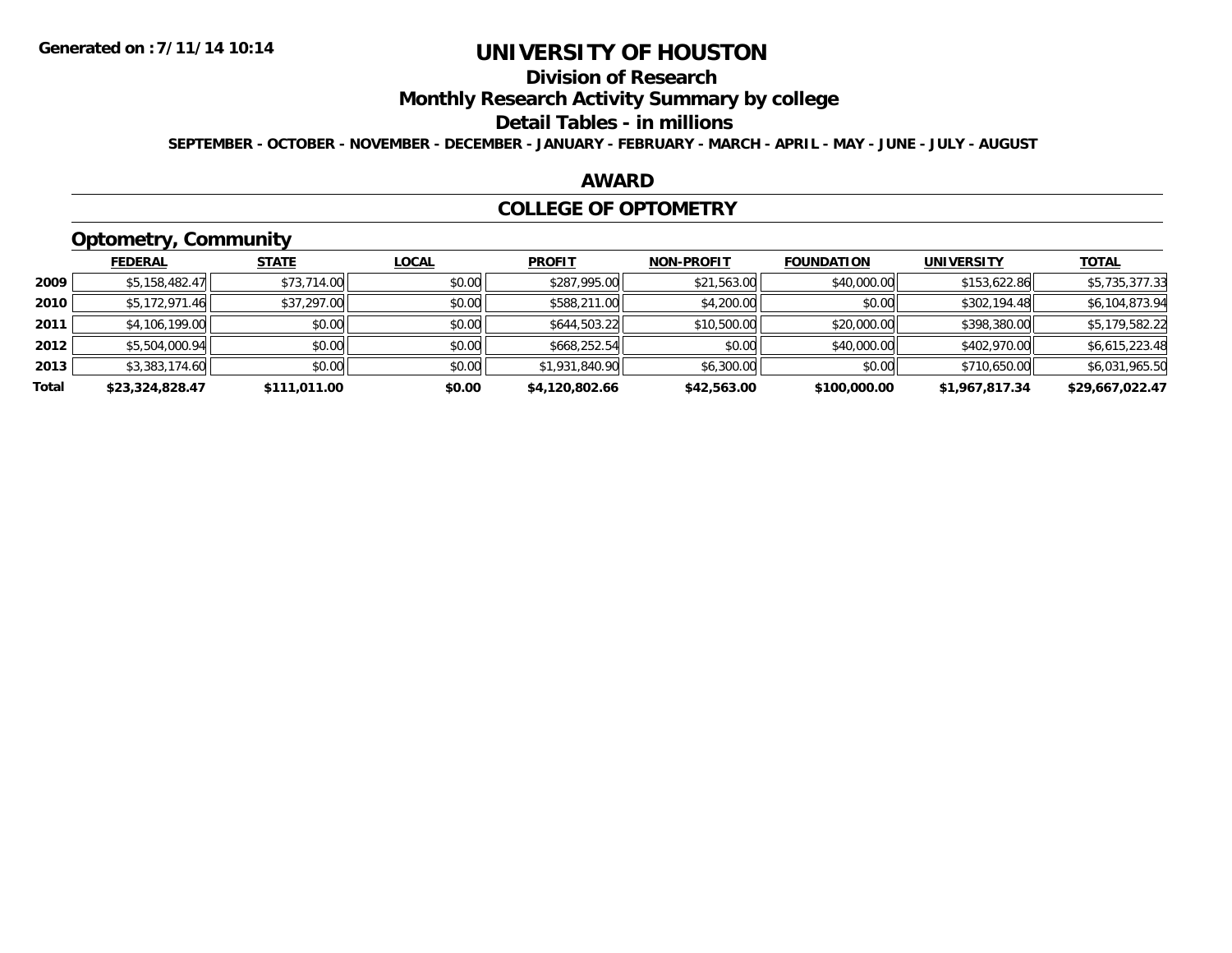# **Division of Research**

### **Monthly Research Activity Summary by college**

#### **Detail Tables - in millions**

**SEPTEMBER - OCTOBER - NOVEMBER - DECEMBER - JANUARY - FEBRUARY - MARCH - APRIL - MAY - JUNE - JULY - AUGUST**

#### **AWARD**

#### **COLLEGE OF PHARMACY**

# **Center for Experimental Therapeutics and Pharmacoi**

|      | <b>FEDERAL</b>                                     | <b>STATE</b> | <b>LOCAL</b> | <b>PROFIT</b> | <b>NON-PROFIT</b> | <b>FOUNDATION</b> | <b>UNIVERSITY</b> | <b>TOTAL</b>   |
|------|----------------------------------------------------|--------------|--------------|---------------|-------------------|-------------------|-------------------|----------------|
| 2013 | \$0.00                                             | \$0.00       | \$0.00       | \$0.00        | \$0.00            | \$0.00            | \$0.00            | \$0.00         |
|      | <b>Clinical Sciences and Administration</b>        |              |              |               |                   |                   |                   |                |
|      | <b>FEDERAL</b>                                     | <b>STATE</b> | <b>LOCAL</b> | <b>PROFIT</b> | <b>NON-PROFIT</b> | <b>FOUNDATION</b> | <b>UNIVERSITY</b> | <b>TOTAL</b>   |
| 2009 | \$82,966.00                                        | \$0.00       | \$0.00       | \$347,802.00  | \$438,160.00      | \$0.00            | \$1,485.00        | \$870,413.00   |
| 2010 | \$305,908.85                                       | \$0.00       | \$0.00       | \$652,105.25  | \$66,001.00       | \$0.00            | \$0.00            | \$1,024,015.10 |
| 2011 | \$73,572.60                                        | \$25,886.00  | \$0.00       | \$370,250.64  | \$413,568.00      | \$25,000.00       | \$0.00            | \$908,277.24   |
| 2012 | \$312,300.30                                       | \$17,618.62  | \$0.00       | \$362,770.00  | \$17,081.95       | \$0.00            | \$0.00            | \$709,770.87   |
| 2013 | \$442,430.00                                       | \$0.00       | \$0.00       | \$807,415.46  | \$30,000.00       | \$2,500.00        | \$0.00            | \$1,282,345.46 |
|      | Dean, Pharmacy                                     |              |              |               |                   |                   |                   |                |
|      | <b>FEDERAL</b>                                     | <b>STATE</b> | <b>LOCAL</b> | <b>PROFIT</b> | <b>NON-PROFIT</b> | <b>FOUNDATION</b> | <b>UNIVERSITY</b> | <b>TOTAL</b>   |
| 2009 | \$0.00                                             | \$0.00       | \$0.00       | \$0.00        | \$0.00            | \$0.00            | \$0.00            | \$0.00         |
| 2010 | \$0.00                                             | \$0.00       | \$0.00       | \$0.00        | \$0.00            | \$0.00            | \$0.00            | \$0.00         |
| 2011 | \$0.00                                             | \$0.00       | \$0.00       | \$0.00        | \$0.00            | \$0.00            | \$0.00            | \$0.00         |
| 2012 | \$0.00                                             | \$0.00       | \$0.00       | \$0.00        | \$0.00            | \$0.00            | \$0.00            | \$0.00         |
| 2013 | \$0.00                                             | \$0.00       | \$0.00       | \$0.00        | \$0.00            | \$0.00            | \$0.00            | \$0.00         |
|      | <b>Pharmacological and Pharmaceutical Sciences</b> |              |              |               |                   |                   |                   |                |

#### **Pharmacological and Pharmaceutical Sciences**

|       | <b>FEDERAL</b>  | <b>STATE</b> | <u>LOCAL</u> | <b>PROFIT</b>  | <b>NON-PROFIT</b> | <b>FOUNDATION</b> | <b>UNIVERSITY</b> | <b>TOTAL</b>    |
|-------|-----------------|--------------|--------------|----------------|-------------------|-------------------|-------------------|-----------------|
| 2009  | \$2,633,306.76  | \$0.00       | \$0.00       | \$142,616.00   | \$176,970.00      | \$91,700.00       | \$0.00            | \$3,044,592.76  |
| 2010  | \$4,697,239.40  | \$36,660.00  | \$0.00       | \$19,200.00    | \$147,000.00      | \$75,000.00       | \$0.00            | \$4,975,099.40  |
| 2011  | \$2,686,663.40  | \$0.00       | \$0.00       | \$25,760.00    | \$0.00            | \$187.793.00      | \$0.00            | \$2,900,216.40  |
| 2012  | \$2,742,670.70  | \$0.00       | \$0.00       | \$16,000.00    | \$147,000.00      | \$88,961.00       | \$0.00            | \$2,994,631.70  |
| 2013  | \$2,112,691.49  | \$0.00       | \$0.00       | \$34,684.00    | \$20,000.00       | \$0.00            | \$0.00            | \$2,167,375.49  |
| Total | \$16,089,749.50 | \$80,164.62  | \$0.00       | \$2,778,603.35 | \$1,455,780.95    | \$470,954.00      | \$1,485.00        | \$20,876,737.42 |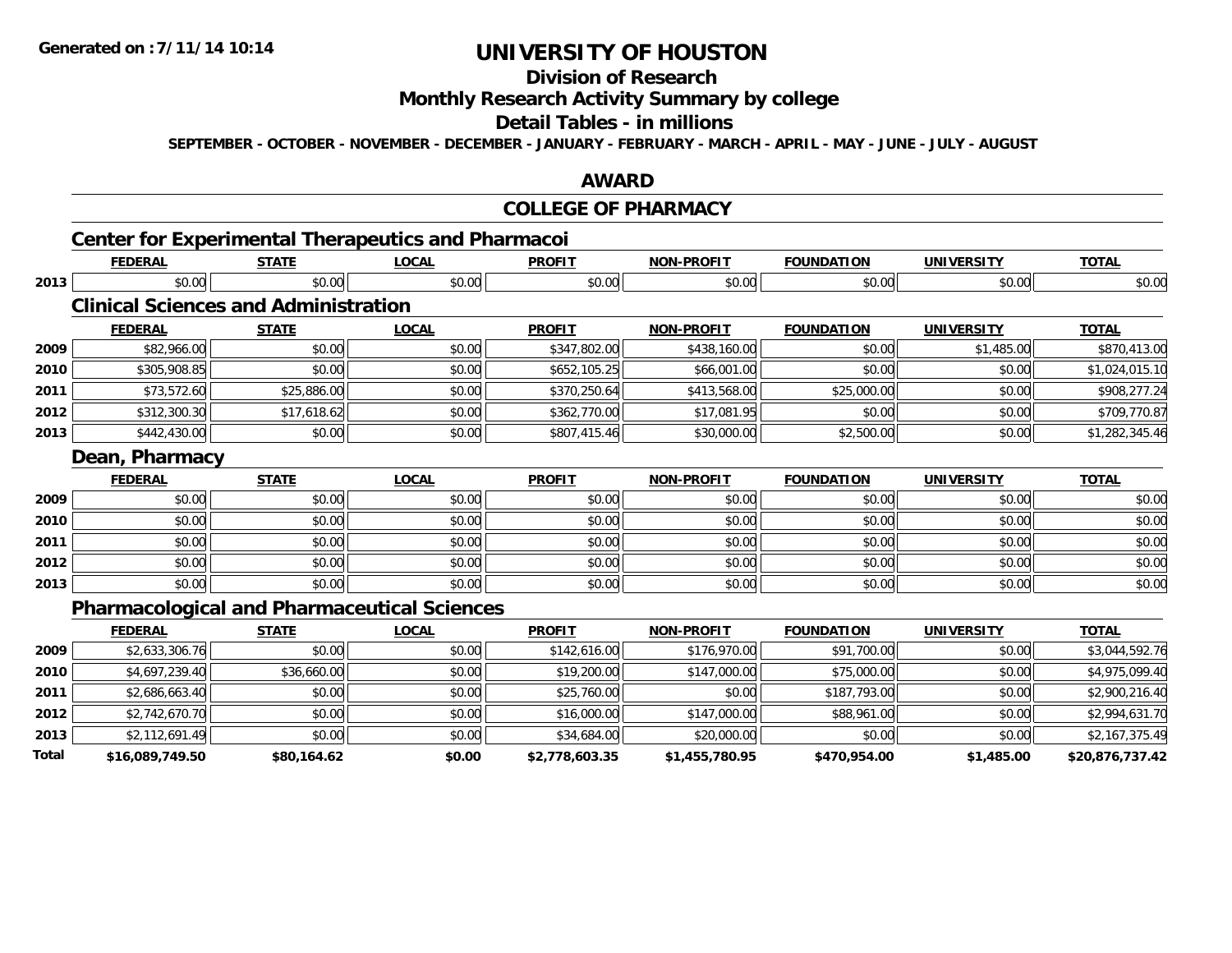# **Division of Research**

### **Monthly Research Activity Summary by college**

#### **Detail Tables - in millions**

**SEPTEMBER - OCTOBER - NOVEMBER - DECEMBER - JANUARY - FEBRUARY - MARCH - APRIL - MAY - JUNE - JULY - AUGUST**

#### **AWARD**

#### **COLLEGE OF TECHNOLOGY**

|      | <b>FEDERAL</b>                 | <b>STATE</b>                                  | <b>LOCAL</b> | <b>PROFIT</b> | <b>NON-PROFIT</b> | <b>FOUNDATION</b> | <b>UNIVERSITY</b> | <b>TOTAL</b>   |
|------|--------------------------------|-----------------------------------------------|--------------|---------------|-------------------|-------------------|-------------------|----------------|
| 2009 | \$0.00                         | \$0.00                                        | \$0.00       | \$0.00        | \$0.00            | \$0.00            | \$0.00            | \$0.00         |
| 2011 | \$0.00                         | \$0.00                                        | \$0.00       | \$0.00        | \$0.00            | \$0.00            | \$0.00            | \$0.00         |
|      |                                | <b>Center for Technology Literacy</b>         |              |               |                   |                   |                   |                |
|      | <b>FEDERAL</b>                 | <b>STATE</b>                                  | <b>LOCAL</b> | <b>PROFIT</b> | <b>NON-PROFIT</b> | <b>FOUNDATION</b> | <b>UNIVERSITY</b> | <b>TOTAL</b>   |
| 2010 | \$2,516,704.00                 | \$0.00                                        | \$0.00       | \$0.00        | \$0.00            | \$0.00            | \$0.00            | \$2,516,704.00 |
| 2011 | \$118,880.00                   | \$0.00                                        | \$0.00       | \$0.00        | \$0.00            | \$0.00            | \$0.00            | \$118,880.00   |
| 2012 | \$111,690.00                   | \$0.00                                        | \$0.00       | \$0.00        | \$0.00            | \$0.00            | \$0.00            | \$111,690.00   |
| 2013 | \$203,427.00                   | \$0.00                                        | \$0.00       | \$0.00        | \$0.00            | \$0.00            | \$0.00            | \$203,427.00   |
|      | <b>Construction Management</b> |                                               |              |               |                   |                   |                   |                |
|      | <b>FEDERAL</b>                 | <b>STATE</b>                                  | <b>LOCAL</b> | <b>PROFIT</b> | <b>NON-PROFIT</b> | <b>FOUNDATION</b> | <b>UNIVERSITY</b> | <b>TOTAL</b>   |
| 2010 | \$24,462.50                    | \$0.00                                        | \$0.00       | \$0.00        | \$0.00            | \$0.00            | \$0.00            | \$24,462.50    |
| 2012 | \$0.00                         | \$21,144.00                                   | \$0.00       | \$0.00        | \$0.00            | \$44,810.00       | \$0.00            | \$65,954.00    |
| 2013 | \$0.00                         | \$74,568.00                                   | \$0.00       | \$0.00        | \$0.00            | \$0.00            | \$0.00            | \$74,568.00    |
|      | Dean, Technology               |                                               |              |               |                   |                   |                   |                |
|      | <b>FEDERAL</b>                 | <b>STATE</b>                                  | <b>LOCAL</b> | <b>PROFIT</b> | <b>NON-PROFIT</b> | <b>FOUNDATION</b> | <b>UNIVERSITY</b> | <b>TOTAL</b>   |
| 2009 | \$470,639.00                   | \$0.00                                        | \$0.00       | \$0.00        | \$0.00            | \$0.00            | \$0.00            | \$470,639.00   |
| 2010 | \$429,651.10                   | \$0.00                                        | \$0.00       | \$0.00        | \$0.00            | \$0.00            | \$0.00            | \$429,651.10   |
| 2011 | \$359,736.00                   | \$0.00                                        | \$0.00       | \$0.00        | \$0.00            | \$0.00            | \$0.00            | \$359,736.00   |
| 2012 | \$342,089.00                   | \$0.00                                        | \$0.00       | \$0.00        | \$0.00            | \$0.00            | \$0.00            | \$342,089.00   |
| 2013 | \$0.00                         | \$0.00                                        | \$0.00       | \$0.00        | \$0.00            | \$0.00            | \$0.00            | \$0.00         |
|      | <b>Engineering Technology</b>  |                                               |              |               |                   |                   |                   |                |
|      | <b>FEDERAL</b>                 | <b>STATE</b>                                  | <b>LOCAL</b> | <b>PROFIT</b> | <b>NON-PROFIT</b> | <b>FOUNDATION</b> | <b>UNIVERSITY</b> | <b>TOTAL</b>   |
| 2009 | \$804,044.79                   | \$0.00                                        | \$0.00       | \$71,000.00   | \$55,603.00       | \$80,975.00       | \$0.00            | \$1,011,622.79 |
| 2010 | \$625,598.20                   | \$0.00                                        | \$0.00       | \$111,000.00  | \$0.00            | \$0.00            | \$0.00            | \$736,598.20   |
| 2011 | \$754,871.50                   | \$183.93                                      | \$0.00       | \$36,195.00   | \$45,434.00       | \$54,853.00       | \$0.00            | \$891,537.43   |
| 2012 | \$257,393.31                   | \$0.00                                        | \$0.00       | \$0.00        | \$48,974.00       | \$18,400.00       | \$0.00            | \$324,767.31   |
| 2013 | \$488,884.42                   | \$0.00                                        | \$0.00       | \$153,760.00  | \$0.00            | \$0.00            | \$0.00            | \$642,644.42   |
|      |                                | <b>Human Development and Consumer Science</b> |              |               |                   |                   |                   |                |
|      |                                |                                               |              |               |                   |                   |                   |                |
|      | <b>FEDERAL</b>                 | <b>STATE</b>                                  | <b>LOCAL</b> | <b>PROFIT</b> | NON-PROFIT        | <b>FOUNDATION</b> | <b>UNIVERSITY</b> | <b>TOTAL</b>   |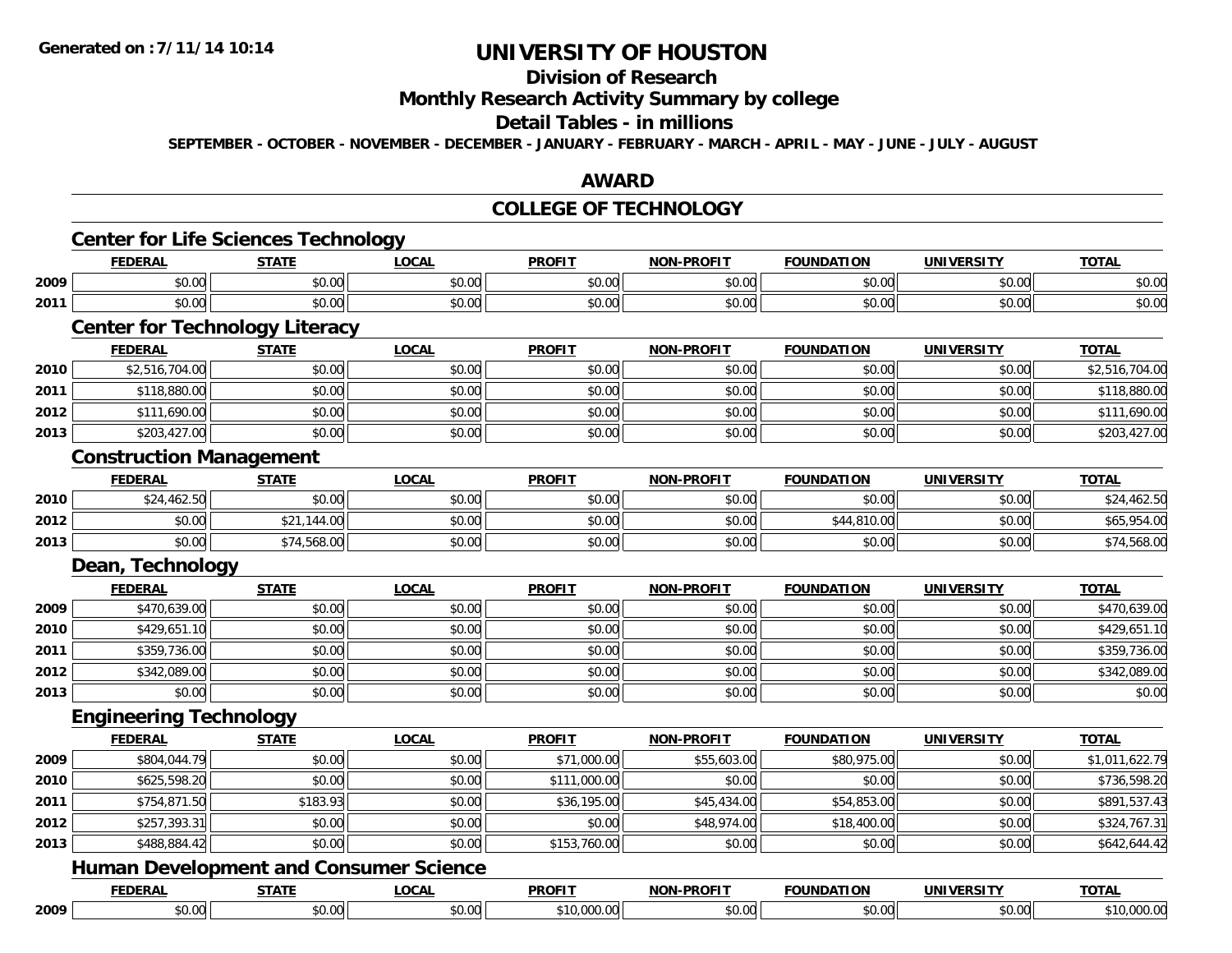### **Division of Research**

#### **Monthly Research Activity Summary by college**

### **Detail Tables - in millions**

**SEPTEMBER - OCTOBER - NOVEMBER - DECEMBER - JANUARY - FEBRUARY - MARCH - APRIL - MAY - JUNE - JULY - AUGUST**

#### **AWARD**

### **COLLEGE OF TECHNOLOGY**

# **Human Development and Consumer Science**

|      | EENEDA<br>ERF                      | <b>CTATE</b>       | 00 <sub>n</sub><br>UUAI | <b>PROFIT</b>          | NON-PROFIT    | <b>FOUNDATION</b> | <b>UNIVERSITY</b> | <b>TOTAL</b> |
|------|------------------------------------|--------------------|-------------------------|------------------------|---------------|-------------------|-------------------|--------------|
| 2010 | $\sim$ $\sim$<br>` ^^<br>, , , , , | $\sim$ 00<br>JU.UU | 0.00<br>pu.uu           | 70.<br>ەر ب            | 0000<br>JU.UU | \$0.00            | \$0.00            | ,,,,,,,,,,,  |
| 2013 | 0.0000<br>.                        | ሶስ ስስ<br>DU.UU     | 0000<br>pu.uu           | $\sim$ $\sim$<br>vv.vv | 0000<br>PO.OO | \$0.00            | \$0.00            | ,UUU.UV      |

<u> 1989 - Johann Stoff, deutscher Stoffen und der Stoffen und der Stoffen und der Stoffen und der Stoffen und der</u>

### **Information & Logistics Technology**

|      | <b>FEDERAL</b> | <b>STATE</b> | <b>LOCAL</b> | <b>PROFIT</b> | <b>NON-PROFIT</b> | <b>FOUNDATION</b> | <b>UNIVERSITY</b> | <b>TOTAL</b> |
|------|----------------|--------------|--------------|---------------|-------------------|-------------------|-------------------|--------------|
| 2009 | \$199,117.20   | \$0.00       | \$0.00       | \$0.00        | \$20,094.00       | \$0.00            | \$0.00            | \$219,211.20 |
| 2010 | \$121,248.00   | \$0.00       | \$0.00       | \$0.00        | \$3,400.00        | \$0.00            | \$0.00            | \$124,648.00 |
| 2011 | \$183,880.00   | \$0.00       | \$0.00       | \$0.00        | \$5,100.00        | \$0.00            | \$0.00            | \$188,980.00 |
| 2012 | \$5,000.00     | \$0.00       | \$0.00       | \$0.00        | \$0.00            | \$0.00            | \$0.00            | \$5,000.00   |
| 2013 | \$0.00         | \$62,500.00  | \$0.00       | \$0.00        | \$0.00            | \$0.00            | \$0.00            | \$62,500.00  |

### **Texas Manufacturing Assistance Center**

|       | <b>FEDERAL</b> | <b>STATE</b> | <b>LOCAL</b> | <b>PROFIT</b> | <b>NON-PROFIT</b> | <b>FOUNDATION</b> | <b>UNIVERSITY</b> | <b>TOTAL</b>   |
|-------|----------------|--------------|--------------|---------------|-------------------|-------------------|-------------------|----------------|
| 2009  | \$0.00         | \$0.00       | \$0.00       | \$0.00        | \$0.00            | \$0.00            | \$0.00            | \$0.00         |
| 2010  | \$0.00         | \$0.00       | \$0.00       | \$0.00        | \$0.00            | \$0.00            | \$0.00            | \$0.00         |
| 2011  | \$0.00         | \$0.00       | \$0.00       | \$0.00        | \$0.00            | \$0.00            | \$0.00            | \$0.00         |
| 2012  | \$0.00         | \$0.00       | \$0.00       | \$0.00        | \$0.00            | \$0.00            | \$0.00            | \$0.00         |
| 2013  | \$0.00         | \$0.00       | \$0.00       | \$0.00        | \$0.00            | \$0.00            | \$0.00            | \$0.00         |
| Total | \$8,029,635.02 | \$158,395.93 | \$0.00       | \$457,659.00  | \$178,605.00      | \$199,038.00      | \$0.00            | \$9,023,332.95 |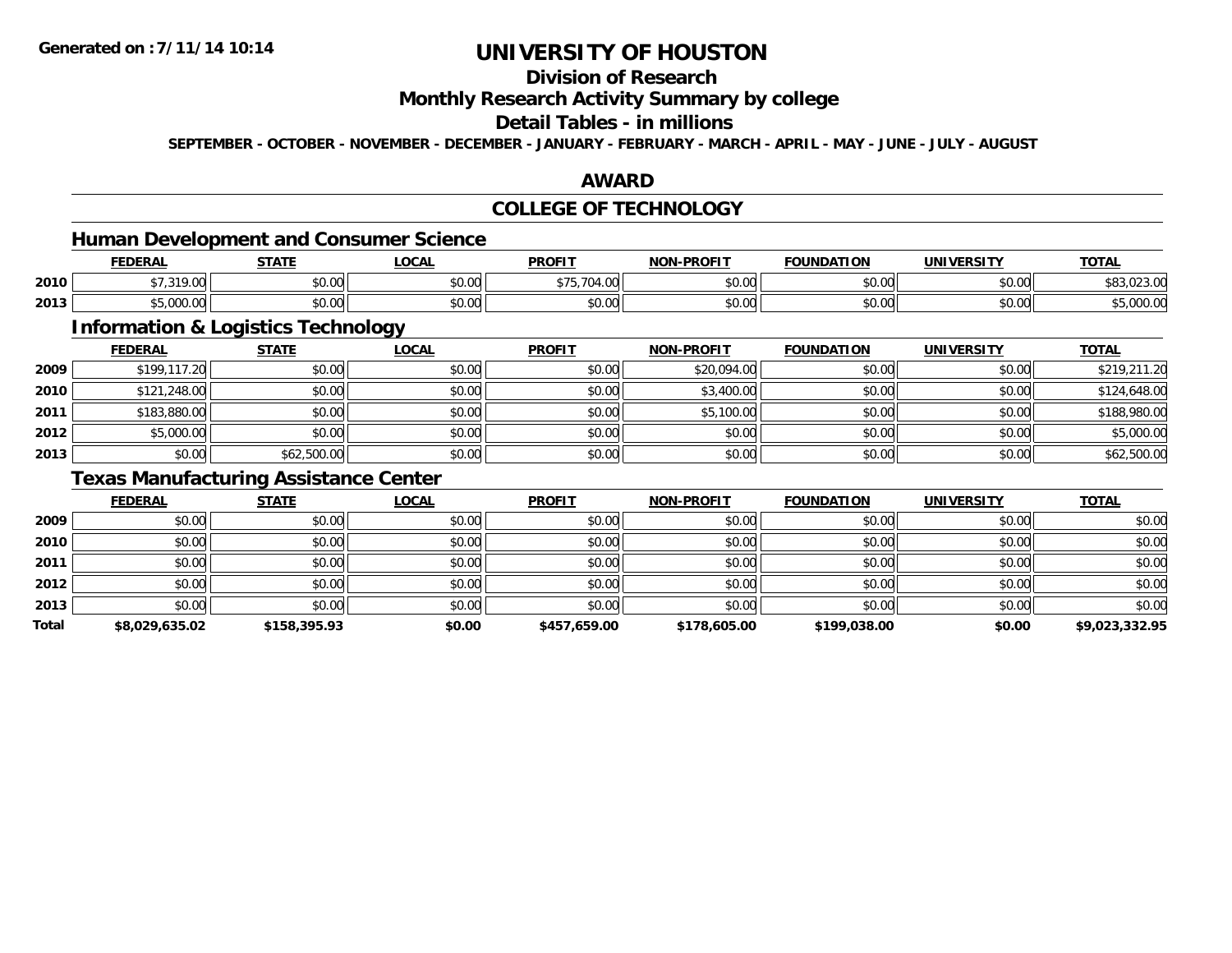### **Division of Research**

#### **Monthly Research Activity Summary by college**

### **Detail Tables - in millions**

**SEPTEMBER - OCTOBER - NOVEMBER - DECEMBER - JANUARY - FEBRUARY - MARCH - APRIL - MAY - JUNE - JULY - AUGUST**

### **AWARD**

### **CULLEN COLLEGE OF ENGINEERING**

# **Biomedical Engineering**

|      | <b>FEDERAL</b> | <b>STATE</b> | <u>LOCAL</u> | <b>PROFIT</b> | <b>NON-PROFIT</b> | <b>FOUNDATION</b> | <b>UNIVERSITY</b> | <b>TOTAL</b>   |
|------|----------------|--------------|--------------|---------------|-------------------|-------------------|-------------------|----------------|
| 2009 | \$597,924.48   | \$0.00       | \$0.00       | \$0.00        | \$100,000.00      | \$0.00            | \$0.00            | \$697,924.48   |
| 2010 | \$515,585.00   | \$0.00       | \$0.00       | \$0.00        | \$0.00            | \$4,594.00        | \$0.00            | \$520,179.00   |
| 2011 | \$468,126.00   | \$0.00       | \$0.00       | \$0.00        | \$0.00            | \$0.00            | \$0.00            | \$468,126.00   |
| 2012 | \$2,755,537.86 | \$0.00       | \$0.00       | \$0.00        | \$0.00            | \$0.00            | \$0.00            | \$2,755,537.86 |
| 2013 | \$1,799,809.00 | \$0.00       | \$0.00       | \$66,477.00   | \$2,000.00        | \$0.00            | \$0.00            | \$1,868,286.00 |

### **Center for Innovative Grouting Materials and Tech**

|      | <b>FEDERAL</b> | <b>STATE</b> | <u>LOCAL</u> | <b>PROFIT</b> | <b>NON-PROFIT</b> | <b>FOUNDATION</b> | <b>UNIVERSITY</b> | <b>TOTAL</b> |
|------|----------------|--------------|--------------|---------------|-------------------|-------------------|-------------------|--------------|
| 2010 | \$0.00         | \$0.00       | \$0.00       | \$0.00        | \$0.00            | \$0.00            | \$0.00            | \$0.00       |
| 2011 | \$0.00         | \$0.00       | \$0.00       | \$0.00        | \$0.00            | \$0.00            | \$0.00            | \$0.00       |
| 2012 | \$0.00         | \$0.00       | \$0.00       | \$0.00        | \$0.00            | \$0.00            | \$0.00            | \$0.00       |
| 2013 | \$0.00         | \$0.00       | \$0.00       | \$0.00        | \$0.00            | \$0.00            | \$0.00            | \$0.00       |

#### **Chemical Engineering**

|      | <b>FEDERAL</b> | <b>STATE</b>   | <b>LOCAL</b> | <b>PROFIT</b>  | <b>NON-PROFIT</b> | <b>FOUNDATION</b> | UNIVERSITY   | <b>TOTAL</b>    |
|------|----------------|----------------|--------------|----------------|-------------------|-------------------|--------------|-----------------|
| 2009 | \$2,266,723.79 | \$9,395,446.89 | \$100,000.00 | \$322,140.00   | \$40,000.00       | \$119,499.84      | \$160,200.00 | \$12,404,010.52 |
| 2010 | \$8,563,600.95 | \$289,970.00   | \$95,588.00  | \$611,766.79   | \$0.00            | \$112,200.00      | \$41,818.00  | \$9,714,943.74  |
| 2011 | \$5,027,463.61 | \$301,766.25   | \$70,000.00  | \$983,953.00   | \$0.00            | \$160,900.00      | \$115,442.00 | \$6,659,524.86  |
| 2012 | \$4,077,216.96 | \$294,969.00   | \$0.00       | \$1,351,246.57 | \$100,000.00      | \$250,900.00      | \$126,280.00 | \$6,200,612.53  |
| 2013 | \$3,393,183.20 | \$215,813.00   | \$0.00       | \$2,792,961.00 | \$425,000.00      | \$220,000.00      | \$195,940.00 | \$7,242,897.20  |

#### **Civil Engineering**

|      | <b>FEDERAL</b> | <b>STATE</b> | <b>LOCAL</b> | <b>PROFIT</b>  | <b>NON-PROFIT</b> | <b>FOUNDATION</b> | <b>UNIVERSITY</b> | <b>TOTAL</b>   |
|------|----------------|--------------|--------------|----------------|-------------------|-------------------|-------------------|----------------|
| 2009 | \$1,677,155.70 | \$581,409.73 | \$0.00       | \$104,000.00   | \$75,752.00       | \$150,250.00      | \$20,000.00       | \$2,608,567.43 |
| 2010 | \$3,393,556.22 | \$678,715.81 | \$0.00       | \$30,359.20    | \$13,000.00       | \$50,250.00       | \$0.00            | \$4,165,881.23 |
| 2011 | \$3,078,116.02 | \$573,794.98 | \$100,000.00 | \$214,311.80   | \$75,623.00       | \$0.00            | \$65,000.00       | \$4,106,845.80 |
| 2012 | \$5,355,096.91 | \$732,680.00 | \$0.00       | \$410,859.40   | \$186,885,00      | \$133,334.00      | \$16,002.00       | \$6,834,857.31 |
| 2013 | \$2,821,293.27 | \$367,006.00 | \$0.00       | \$1,952,535.40 | \$114,953.70      | \$360,295.00      | \$0.00            | \$5,616,083.37 |

### **Composites Engineering and Applications Center**

|      | EEDEDA<br>LDLINAI     | 27.77                  | $\bigcap_{n=1}^{\infty}$<br>.UUA. | <b>PROFIT</b> | <b>PROFIT</b><br><b>AIOR</b> | <b>FOUNDATION</b> | IINIVEDSIT             | <b>TOTAL</b> |
|------|-----------------------|------------------------|-----------------------------------|---------------|------------------------------|-------------------|------------------------|--------------|
| 2010 | $\sim$ $\sim$<br>וטט. | $\sim$<br>ት ヘ<br>vv.vv | $\sim$ $\sim$<br>vv.vv            | 0000<br>JU.UU | 0.00<br>JU.UU                | 0000<br>JU.UU     | $\sim$ $\sim$<br>vo.oo | JU.UU        |
| 2011 | $\sim$ 00<br>PU.UU    | ტი იი<br>JU.UU         | 0000<br>vu.vu                     | \$0.00        | 0.00<br><b>PU.UU</b>         | 400<br>JU.UU      | 0.00<br>vu.vu          | <b>JU.UU</b> |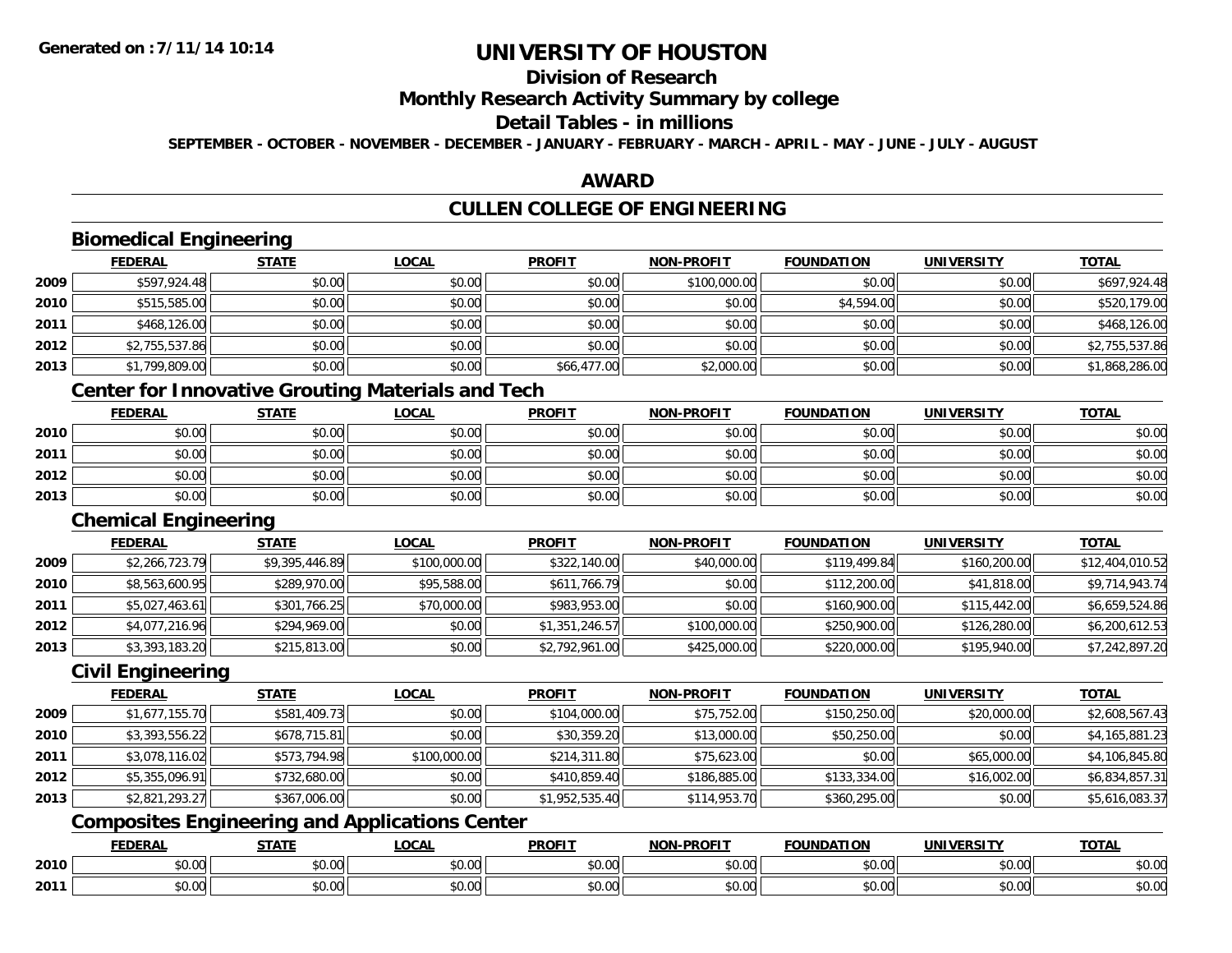# **Division of Research**

### **Monthly Research Activity Summary by college**

#### **Detail Tables - in millions**

**SEPTEMBER - OCTOBER - NOVEMBER - DECEMBER - JANUARY - FEBRUARY - MARCH - APRIL - MAY - JUNE - JULY - AUGUST**

#### **AWARD**

### **CULLEN COLLEGE OF ENGINEERING**

|      | Dean, Engineering                            |                |              |                |                   |                   |                   |                |
|------|----------------------------------------------|----------------|--------------|----------------|-------------------|-------------------|-------------------|----------------|
|      | <b>FEDERAL</b>                               | <b>STATE</b>   | <b>LOCAL</b> | <b>PROFIT</b>  | <b>NON-PROFIT</b> | <b>FOUNDATION</b> | <b>UNIVERSITY</b> | <b>TOTAL</b>   |
| 2009 | \$445,707.30                                 | \$0.00         | \$0.00       | \$0.00         | \$0.00            | \$0.00            | \$0.00            | \$445,707.30   |
| 2010 | \$0.00                                       | \$0.00         | \$0.00       | \$0.00         | \$0.00            | \$0.00            | \$0.00            | \$0.00         |
| 2011 | \$39,999.10                                  | \$0.00         | \$0.00       | \$0.00         | \$0.00            | \$0.00            | \$0.00            | \$39,999.10    |
| 2013 | \$39,999.10                                  | \$0.00         | \$0.00       | \$0.00         | \$0.00            | \$0.00            | \$0.00            | \$39,999.10    |
|      | <b>Electrical &amp; Computer Engineering</b> |                |              |                |                   |                   |                   |                |
|      | <b>FEDERAL</b>                               | <b>STATE</b>   | <b>LOCAL</b> | <b>PROFIT</b>  | <b>NON-PROFIT</b> | <b>FOUNDATION</b> | <b>UNIVERSITY</b> | <b>TOTAL</b>   |
| 2009 | \$4,665,561.93                               | \$63,485.00    | \$0.00       | \$587,293.00   | \$267,012.28      | \$0.00            | \$19,800.00       | \$5,603,152.22 |
| 2010 | \$4,367,731.59                               | \$410,294.51   | \$0.00       | \$415,000.00   | \$131,500.00      | \$50,000.00       | \$9,000.00        | \$5,383,526.10 |
| 2011 | \$6,504,803.96                               | \$63,391.24    | \$0.00       | \$478,533.00   | \$0.00            | \$50,000.00       | \$0.00            | \$7,096,728.20 |
| 2012 | \$5,966,470.59                               | \$44,704.20    | \$0.00       | \$605,157.50   | \$27,500.00       | \$60,000.00       | \$0.00            | \$6,703,832.29 |
| 2013 | \$3,292,040.46                               | \$35,263.20    | \$0.00       | \$854,798.00   | \$228,367.30      | \$165,582.00      | \$5,000.00        | \$4,581,050.96 |
|      | <b>Industrial Engineering</b>                |                |              |                |                   |                   |                   |                |
|      | <b>FEDERAL</b>                               | <b>STATE</b>   | <b>LOCAL</b> | <b>PROFIT</b>  | <b>NON-PROFIT</b> | <b>FOUNDATION</b> | <b>UNIVERSITY</b> | <b>TOTAL</b>   |
| 2009 | \$260,381.00                                 | \$50,685.00    | \$10,000.00  | \$0.00         | \$0.00            | \$0.00            | \$0.00            | \$321,066.00   |
| 2010 | \$589,680.00                                 | \$144,351.00   | \$431,266.00 | \$0.00         | \$0.00            | \$0.00            | \$0.00            | \$1,165,297.00 |
| 2011 | \$301,276.00                                 | \$16,828.00    | \$0.00       | \$0.00         | \$0.00            | \$0.00            | \$0.00            | \$318,104.00   |
| 2012 | \$220,000.00                                 | \$0.00         | \$0.00       | \$0.00         | \$0.00            | \$0.00            | \$0.00            | \$220,000.00   |
| 2013 | \$120,000.00                                 | \$57,221.00    | \$0.00       | \$0.00         | \$0.00            | \$40,218.65       | \$0.00            | \$217,439.65   |
|      | <b>Mechanical Engineering</b>                |                |              |                |                   |                   |                   |                |
|      | <b>FEDERAL</b>                               | <b>STATE</b>   | <b>LOCAL</b> | <b>PROFIT</b>  | <b>NON-PROFIT</b> | <b>FOUNDATION</b> | <b>UNIVERSITY</b> | <b>TOTAL</b>   |
| 2009 | \$3,626,973.71                               | \$0.00         | \$0.00       | \$340,873.00   | \$242,796.00      | \$0.00            | \$44,809.00       | \$4,255,451.71 |
| 2010 | \$5,438,261.80                               | \$2,104,214.75 | \$0.00       | \$1,083,162.80 | \$127,965.00      | \$153,964.00      | \$0.00            | \$8,907,568.35 |
| 2011 | \$2,843,021.30                               | \$122,500.00   | \$0.00       | \$546,708.20   | \$83,987.00       | \$13,200.00       | \$0.00            | \$3,609,416.50 |
| 2012 | \$4,331,528.40                               | \$0.00         | \$0.00       | \$177,410.13   | \$0.00            | \$258,945.64      | \$0.00            | \$4,767,884.17 |
| 2013 | \$4,136,589.55                               | \$122,500.00   | \$0.00       | \$1,099,248.60 | \$22,000.00       | \$305,905.17      | \$0.00            | \$5,686,243.32 |
|      | <b>National Wind Energy Center</b>           |                |              |                |                   |                   |                   |                |
|      | <b>FEDERAL</b>                               | <b>STATE</b>   | <b>LOCAL</b> | <b>PROFIT</b>  | <b>NON-PROFIT</b> | <b>FOUNDATION</b> | <b>UNIVERSITY</b> | <b>TOTAL</b>   |
| 2010 | \$0.00                                       | \$0.00         | \$0.00       | \$0.00         | \$0.00            | \$0.00            | \$0.00            | \$0.00         |
| 2011 | \$0.00                                       | \$0.00         | \$0.00       | \$0.00         | \$0.00            | \$0.00            | \$0.00            | \$0.00         |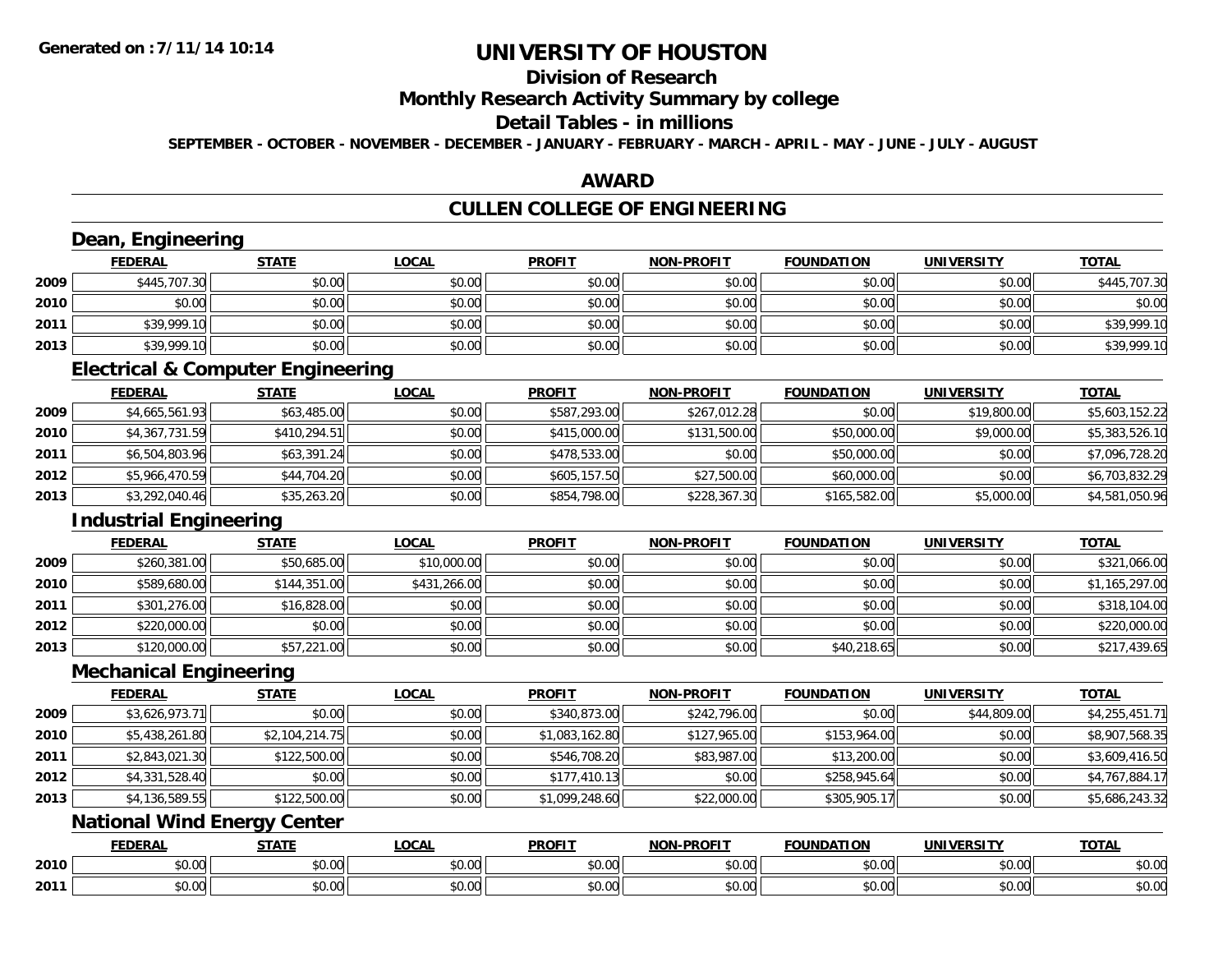### **Division of Research**

**Monthly Research Activity Summary by college**

#### **Detail Tables - in millions**

**SEPTEMBER - OCTOBER - NOVEMBER - DECEMBER - JANUARY - FEBRUARY - MARCH - APRIL - MAY - JUNE - JULY - AUGUST**

#### **AWARD**

# **CULLEN COLLEGE OF ENGINEERING**

### **SW Public Safety Technology Center**

|              | <b>FEDERAL</b>  | <b>STATE</b>    | <u>LOCAL</u> | <b>PROFIT</b>   | <b>NON-PROFIT</b> | <b>FOUNDATION</b> | <b>UNIVERSITY</b> | <u>TOTAL</u>     |
|--------------|-----------------|-----------------|--------------|-----------------|-------------------|-------------------|-------------------|------------------|
| 2009         | \$0.00          | \$0.00          | \$0.00       | \$0.00          | \$0.00            | \$0.00            | \$0.00            | \$0.00           |
| 2010         | \$0.00          | \$0.00          | \$0.00       | \$0.00          | \$0.00            | \$0.00            | \$0.00            | \$0.00           |
| <b>Total</b> | \$92.980.414.75 | \$16,667,009.56 | \$806,854.00 | \$15,028,794.39 | \$2,264,341.28    | \$2,660,038.30    | \$819,291.00      | \$131,226,743.28 |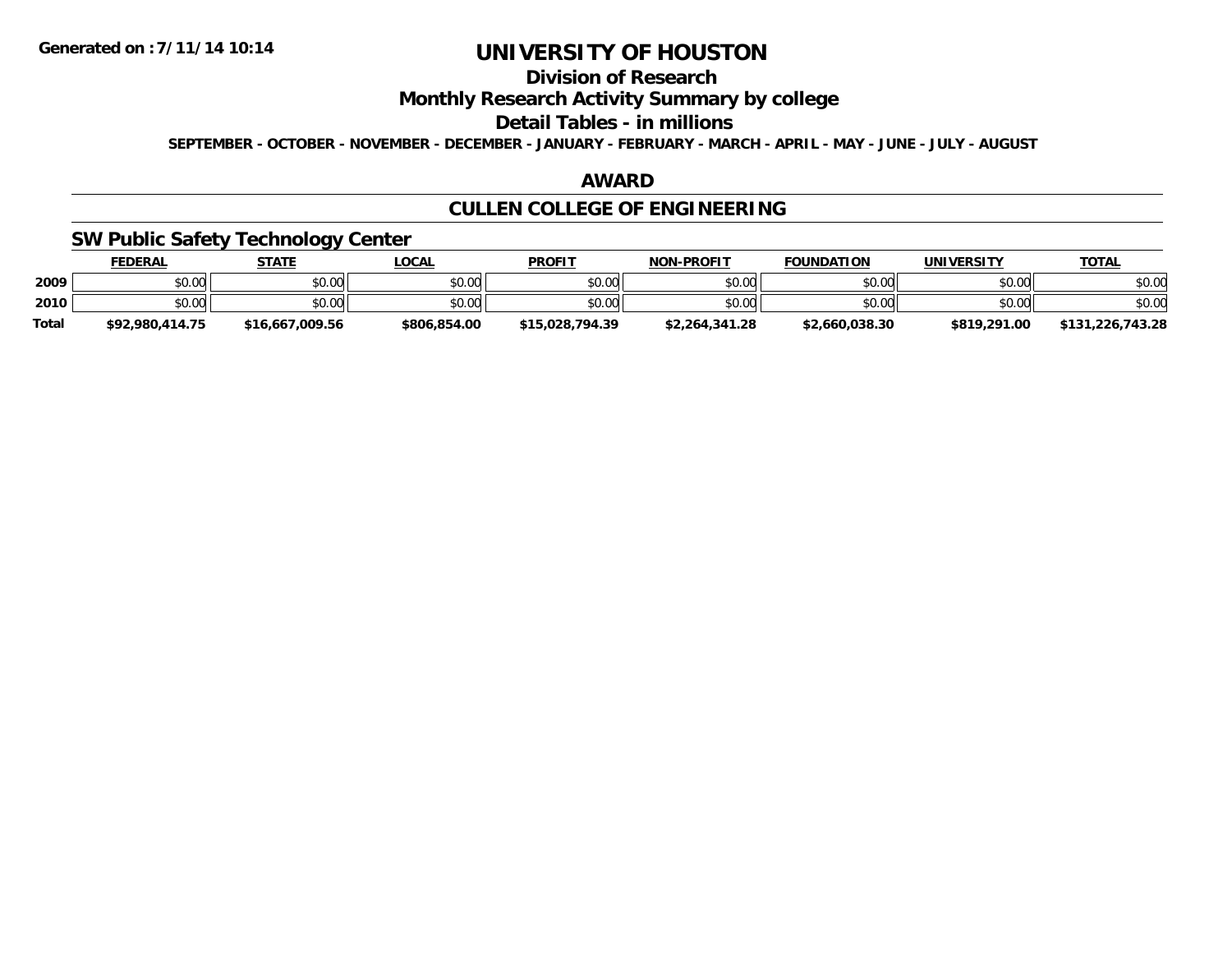**2013**

# **UNIVERSITY OF HOUSTON**

# **Division of Research**

**Monthly Research Activity Summary by college**

#### **Detail Tables - in millions**

**SEPTEMBER - OCTOBER - NOVEMBER - DECEMBER - JANUARY - FEBRUARY - MARCH - APRIL - MAY - JUNE - JULY - AUGUST**

### **AWARD**

# **DIVISION OF RESEARCH**

|      | <b>FEDERAL</b>                            | <b>STATE</b> | <b>LOCAL</b>                                              | <b>PROFIT</b> | <b>NON-PROFIT</b> | <b>FOUNDATION</b> | <b>UNIVERSITY</b> | <b>TOTAL</b> |
|------|-------------------------------------------|--------------|-----------------------------------------------------------|---------------|-------------------|-------------------|-------------------|--------------|
| 2011 | \$0.00                                    | \$0.00       | \$0.00                                                    | \$70,000.00   | \$0.00            | \$0.00            | \$0.00            | \$70,000.00  |
|      |                                           |              | <b>Center for Advanced Computing and Data Systems</b>     |               |                   |                   |                   |              |
|      | <b>FEDERAL</b>                            | <b>STATE</b> | <b>LOCAL</b>                                              | <b>PROFIT</b> | <b>NON-PROFIT</b> | <b>FOUNDATION</b> | <b>UNIVERSITY</b> | <b>TOTAL</b> |
| 2009 | \$0.00                                    | \$0.00       | \$0.00                                                    | \$0.00        | \$0.00            | \$0.00            | \$0.00            | \$0.00       |
| 2010 | \$0.00                                    | \$0.00       | \$0.00                                                    | \$0.00        | \$0.00            | \$0.00            | \$0.00            | \$0.00       |
| 2011 | \$38,806.50                               | \$0.00       | \$0.00                                                    | \$0.00        | \$0.00            | \$0.00            | \$0.00            | \$38,806.50  |
| 2012 | \$62,170.35                               | \$0.00       | \$0.00                                                    | \$0.00        | \$1,000.00        | \$0.00            | \$0.00            | \$63,170.35  |
| 2013 | \$0.00                                    | \$0.00       | \$0.00                                                    | \$0.00        | \$1,000.00        | \$0.00            | \$0.00            | \$1,000.00   |
|      | <b>Center for Advanced Materials</b>      |              |                                                           |               |                   |                   |                   |              |
|      | <b>FEDERAL</b>                            | <b>STATE</b> | <b>LOCAL</b>                                              | <b>PROFIT</b> | <b>NON-PROFIT</b> | <b>FOUNDATION</b> | <b>UNIVERSITY</b> | <b>TOTAL</b> |
| 2009 | \$0.00                                    | \$0.00       | \$0.00                                                    | \$0.00        | \$0.00            | \$0.00            | \$0.00            | \$0.00       |
| 2010 | \$30,000.00                               | \$68,153.35  | \$0.00                                                    | \$10,000.00   | \$0.00            | \$0.00            | \$0.00            | \$108,153.35 |
| 2011 | \$66,098.50                               | \$2,229.90   | \$0.00                                                    | \$0.00        | \$0.00            | \$0.00            | \$0.00            | \$68,328.40  |
| 2012 | \$0.00                                    | \$0.00       | \$0.00                                                    | \$0.00        | \$0.00            | \$0.00            | \$0.00            | \$0.00       |
| 2013 | \$0.00                                    | \$0.00       | \$0.00                                                    | \$0.00        | \$0.00            | \$0.00            | \$0.00            | \$0.00       |
|      |                                           |              | <b>Center for Biomedical &amp; Environmental Genomics</b> |               |                   |                   |                   |              |
|      | <b>FEDERAL</b>                            | <b>STATE</b> | <b>LOCAL</b>                                              | <b>PROFIT</b> | <b>NON-PROFIT</b> | <b>FOUNDATION</b> | <b>UNIVERSITY</b> | <b>TOTAL</b> |
| 2009 | \$0.00                                    | \$0.00       | \$0.00                                                    | \$0.00        | \$0.00            | \$0.00            | \$0.00            | \$0.00       |
| 2010 | \$0.00                                    | \$0.00       | \$0.00                                                    | \$0.00        | \$0.00            | \$0.00            | \$0.00            | \$0.00       |
| 2011 | \$0.00                                    | \$0.00       | \$0.00                                                    | \$0.00        | \$0.00            | \$0.00            | \$0.00            | \$0.00       |
| 2012 | \$0.00                                    | \$0.00       | \$0.00                                                    | \$0.00        | \$0.00            | \$0.00            | \$0.00            | \$0.00       |
| 2013 | \$0.00                                    | \$0.00       | \$0.00                                                    | \$0.00        | \$0.00            | \$0.00            | \$0.00            | \$0.00       |
|      | <b>Center for Industrial Partnerships</b> |              |                                                           |               |                   |                   |                   |              |
|      | <b>FEDERAL</b>                            | <b>STATE</b> | <b>LOCAL</b>                                              | <b>PROFIT</b> | <b>NON-PROFIT</b> | <b>FOUNDATION</b> | <b>UNIVERSITY</b> | <b>TOTAL</b> |
| 2009 | \$249,000.00                              | \$0.00       | \$0.00                                                    | \$50,250.00   | \$0.00            | \$0.00            | \$0.00            | \$299,250.00 |
| 2010 | \$232,190.00                              | \$0.00       | \$0.00                                                    | \$44,000.00   | \$0.00            | \$0.00            | \$0.00            | \$276,190.00 |
| 2012 | \$10,571.52                               | \$0.00       | \$0.00                                                    | \$100,500.00  | \$0.00            | \$0.00            | \$0.00            | \$111,071.52 |

\$9,370.49 \$0.00 \$0.00 \$0.00 \$0.00 \$0.00 \$0.00 \$9,370.49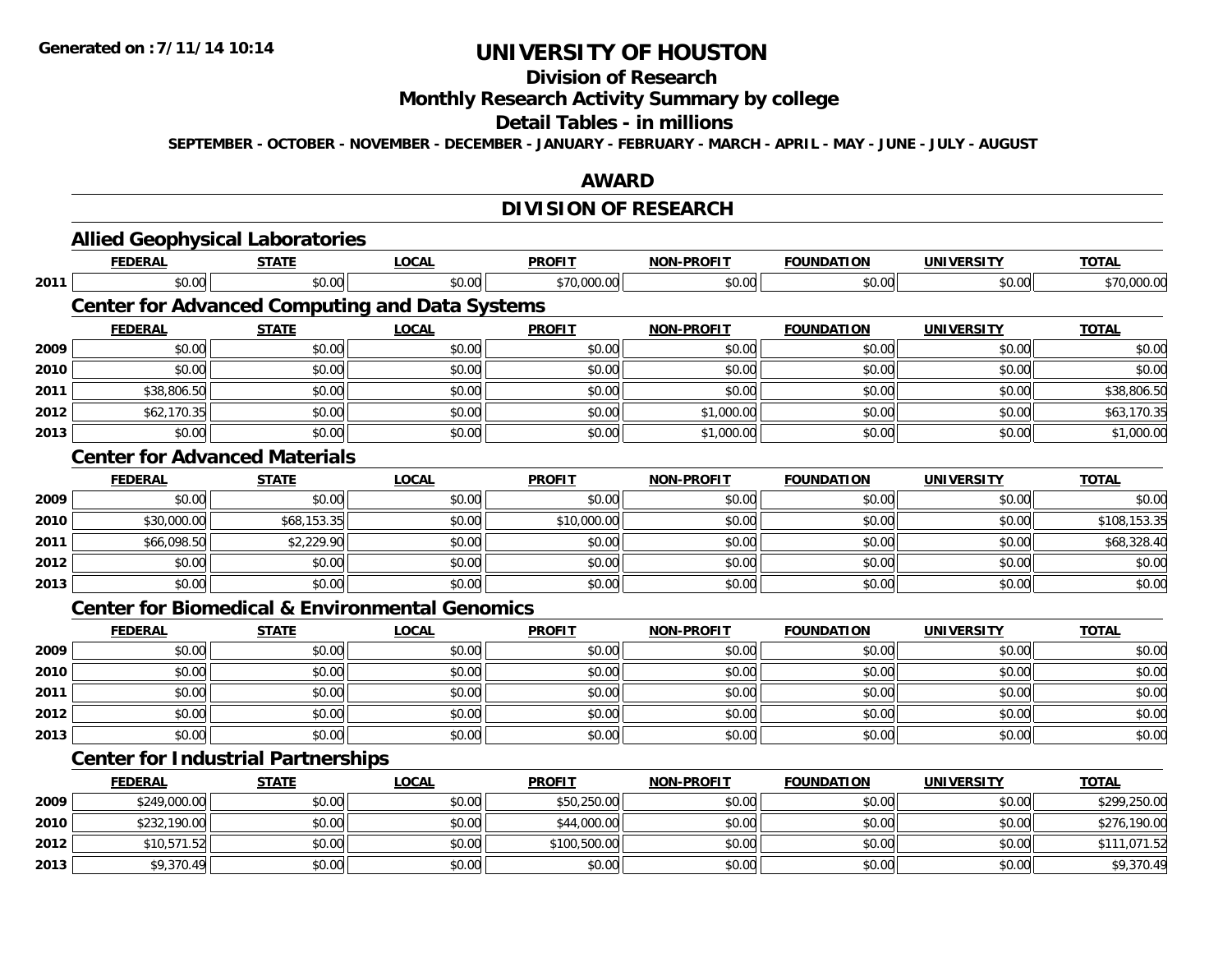# **Division of Research**

### **Monthly Research Activity Summary by college**

#### **Detail Tables - in millions**

**SEPTEMBER - OCTOBER - NOVEMBER - DECEMBER - JANUARY - FEBRUARY - MARCH - APRIL - MAY - JUNE - JULY - AUGUST**

### **AWARD**

### **DIVISION OF RESEARCH**

|      |                                       | <b>Center for Neuromotor &amp; Biomechanics Research</b> |              |               |                   |                   |                   |                 |
|------|---------------------------------------|----------------------------------------------------------|--------------|---------------|-------------------|-------------------|-------------------|-----------------|
|      | <b>FEDERAL</b>                        | <b>STATE</b>                                             | <b>LOCAL</b> | <b>PROFIT</b> | <b>NON-PROFIT</b> | <b>FOUNDATION</b> | <b>UNIVERSITY</b> | <b>TOTAL</b>    |
| 2010 | \$0.00<br><b>Division of Research</b> | \$0.00                                                   | \$0.00       | \$0.00        | \$0.00            | \$0.00            | \$0.00            | \$0.00          |
|      | <b>FEDERAL</b>                        | <b>STATE</b>                                             | <b>LOCAL</b> | <b>PROFIT</b> | <b>NON-PROFIT</b> | <b>FOUNDATION</b> | <b>UNIVERSITY</b> | <b>TOTAL</b>    |
| 2009 | \$49,134.96                           | \$0.00                                                   | \$0.00       | \$0.00        | \$0.00            | \$0.00            | \$0.00            | \$49,134.96     |
| 2012 | \$0.00                                | \$6,677,743.45                                           | \$0.00       | \$0.00        | \$0.00            | \$0.00            | \$0.00            | \$6,677,743.45  |
| 2013 | \$0.00                                | \$26,603,154.79                                          | \$0.00       | \$0.00        | \$0.00            | \$0.00            | \$0.00            | \$26,603,154.79 |
|      |                                       | <b>Institute for Molecular Design</b>                    |              |               |                   |                   |                   |                 |
|      | <b>FEDERAL</b>                        | <b>STATE</b>                                             | <b>LOCAL</b> | <b>PROFIT</b> | <b>NON-PROFIT</b> | <b>FOUNDATION</b> | <b>UNIVERSITY</b> | <b>TOTAL</b>    |
| 2011 | \$0.00                                | \$0.00                                                   | \$0.00       | \$0.00        | \$0.00            | \$0.00            | \$0.00            | \$0.00          |
|      | <b>Institute for Nanoenergy</b>       |                                                          |              |               |                   |                   |                   |                 |
|      | <b>FEDERAL</b>                        | <b>STATE</b>                                             | <b>LOCAL</b> | <b>PROFIT</b> | <b>NON-PROFIT</b> | <b>FOUNDATION</b> | <b>UNIVERSITY</b> | <b>TOTAL</b>    |
| 2010 | \$0.00                                | \$0.00                                                   | \$0.00       | \$0.00        | \$0.00            | \$0.00            | \$0.00            | \$0.00          |
| 2011 | \$0.00                                | \$0.00                                                   | \$0.00       | \$0.00        | \$0.00            | \$0.00            | \$0.00            | \$0.00          |
| 2012 | \$0.00                                | \$0.00                                                   | \$0.00       | \$0.00        | \$0.00            | \$0.00            | \$0.00            | \$0.00          |
| 2013 | \$0.00                                | \$0.00                                                   | \$0.00       | \$0.00        | \$0.00            | \$0.00            | \$0.00            | \$0.00          |
|      |                                       | <b>Office of Contracts and Grants</b>                    |              |               |                   |                   |                   |                 |
|      | <b>FEDERAL</b>                        | <b>STATE</b>                                             | <b>LOCAL</b> | <b>PROFIT</b> | <b>NON-PROFIT</b> | <b>FOUNDATION</b> | <b>UNIVERSITY</b> | <b>TOTAL</b>    |
| 2009 | \$0.00                                | \$0.00                                                   | \$0.00       | \$0.00        | \$0.00            | \$323,353.56      | \$0.00            | \$323,353.56    |
| 2010 | \$0.00                                | \$0.00                                                   | \$0.00       | \$0.00        | \$0.00            | \$565,426.64      | \$0.00            | \$565,426.64    |
| 2011 | \$0.00                                | \$0.00                                                   | \$0.00       | \$0.00        | \$0.00            | \$367,340.00      | \$0.00            | \$367,340.00    |
| 2012 | \$0.00                                | \$0.00                                                   | \$0.00       | \$0.00        | \$0.00            | \$11,942.60       | \$0.00            | \$11,942.60     |
| 2013 | \$0.00                                | \$0.00                                                   | \$0.00       | \$0.00        | \$0.00            | \$420,136.15      | \$0.00            | \$420,136.15    |
|      | <b>TcSAM</b>                          |                                                          |              |               |                   |                   |                   |                 |
|      | <b>FEDERAL</b>                        | <b>STATE</b>                                             | <b>LOCAL</b> | <b>PROFIT</b> | <b>NON-PROFIT</b> | <b>FOUNDATION</b> | <b>UNIVERSITY</b> | <b>TOTAL</b>    |
| 2009 | \$0.00                                | \$0.00                                                   | \$0.00       | \$0.00        | \$0.00            | \$0.00            | \$0.00            | \$0.00          |
| 2010 | \$0.00                                | \$0.00                                                   | \$0.00       | \$0.00        | \$0.00            | \$0.00            | \$0.00            | \$0.00          |
|      | <b>TcSUH</b>                          |                                                          |              |               |                   |                   |                   |                 |
|      | <b>FEDERAL</b>                        | <b>STATE</b>                                             | <b>LOCAL</b> | <b>PROFIT</b> | <b>NON-PROFIT</b> | <b>FOUNDATION</b> | <b>UNIVERSITY</b> | <b>TOTAL</b>    |
| 2009 | \$121,469.00                          | \$0.00                                                   | \$0.00       | \$150,270.00  | \$35,780.00       | \$0.00            | \$0.00            | \$307,519.00    |
| 2010 | \$70,000.00                           | \$0.00                                                   | \$0.00       | \$0.00        | \$0.00            | \$0.00            | \$0.00            | \$70,000.00     |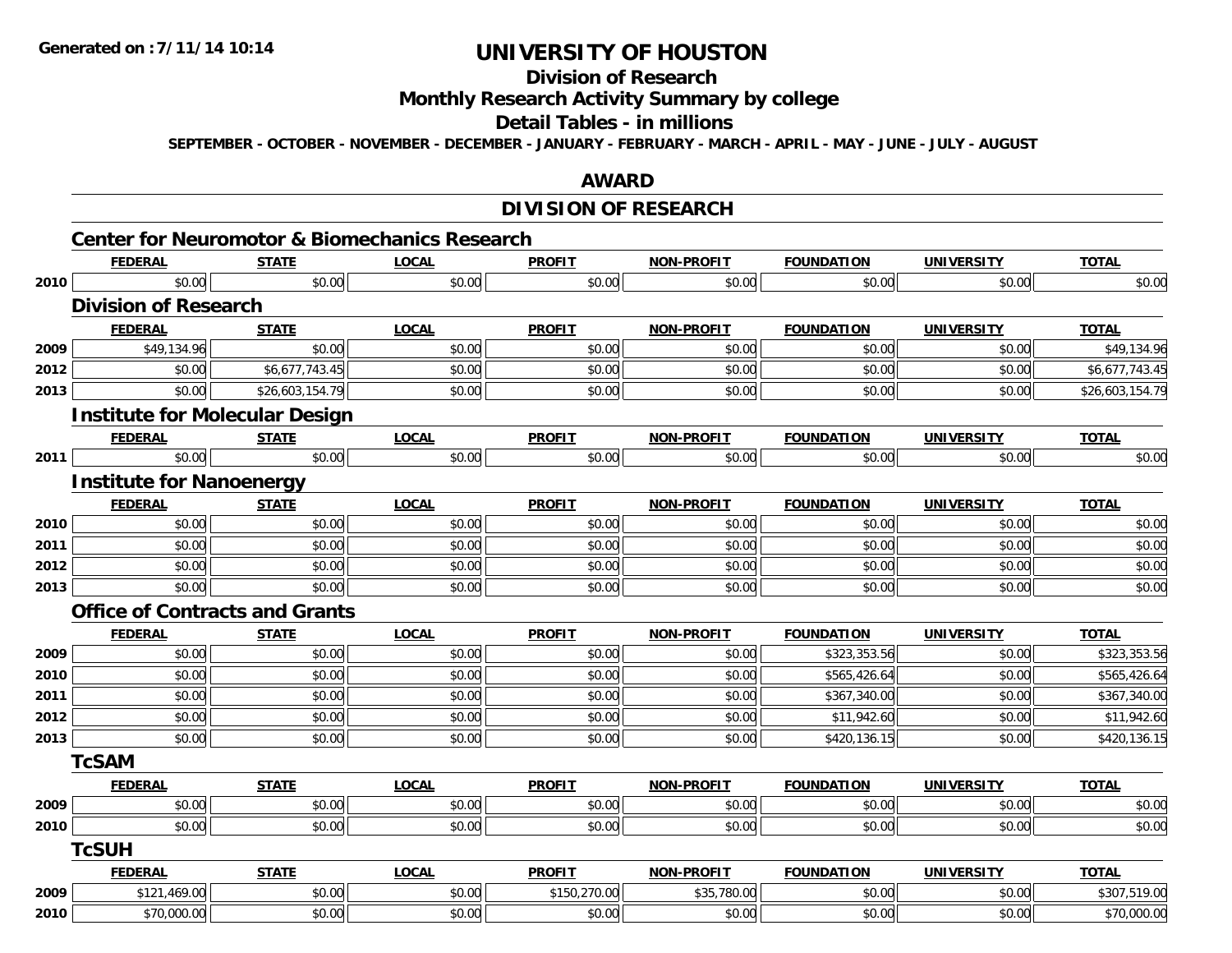**Total**

# **UNIVERSITY OF HOUSTON**

# **Division of Research**

**Monthly Research Activity Summary by college**

#### **Detail Tables - in millions**

**SEPTEMBER - OCTOBER - NOVEMBER - DECEMBER - JANUARY - FEBRUARY - MARCH - APRIL - MAY - JUNE - JULY - AUGUST**

### **AWARD**

### **DIVISION OF RESEARCH**

|      | <b>TcSUH</b>   |                                      |              |               |                   |                   |                   |                |
|------|----------------|--------------------------------------|--------------|---------------|-------------------|-------------------|-------------------|----------------|
|      | <b>FEDERAL</b> | <b>STATE</b>                         | <b>LOCAL</b> | <b>PROFIT</b> | <b>NON-PROFIT</b> | <b>FOUNDATION</b> | <b>UNIVERSITY</b> | <b>TOTAL</b>   |
| 2011 | \$40,000.00    | \$60,000.00                          | \$0.00       | \$200,227.00  | \$0.00            | \$0.00            | \$0.00            | \$300,227.00   |
| 2012 | \$70,000.00    | \$37,894.80                          | \$0.00       | \$100,554.00  | \$0.00            | \$0.00            | \$0.00            | \$208,448.80   |
| 2013 | \$195,000.00   | \$37,894.80                          | \$0.00       | \$99,321.00   | \$0.00            | \$0.00            | \$0.00            | \$332,215.80   |
|      |                | <b>Texas Obesity Research Center</b> |              |               |                   |                   |                   |                |
|      | <b>FEDERAL</b> | <b>STATE</b>                         | <b>LOCAL</b> | <b>PROFIT</b> | <b>NON-PROFIT</b> | <b>FOUNDATION</b> | <b>UNIVERSITY</b> | <b>TOTAL</b>   |
| 2009 | \$0.00         | \$0.00                               | \$0.00       | \$0.00        | \$0.00            | \$0.00            | \$0.00            | \$0.00         |
| 2010 | \$0.00         | \$0.00                               | \$0.00       | \$0.00        | \$0.00            | \$0.00            | \$0.00            | \$0.00         |
| 2011 | \$0.00         | \$0.00                               | \$0.00       | \$0.00        | \$0.00            | \$0.00            | \$0.00            | \$0.00         |
| 2012 | \$0.00         | \$0.00                               | \$0.00       | \$0.00        | \$0.00            | \$0.00            | \$0.00            | \$0.00         |
| 2013 | \$0.00         | \$0.00                               | \$0.00       | \$0.00        | \$0.00            | \$0.00            | \$0.00            | \$0.00         |
|      | <b>TIMES</b>   |                                      |              |               |                   |                   |                   |                |
|      | <b>FEDERAL</b> | <b>STATE</b>                         | <b>LOCAL</b> | <b>PROFIT</b> | <b>NON-PROFIT</b> | <b>FOUNDATION</b> | <b>UNIVERSITY</b> | <b>TOTAL</b>   |
| 2009 | \$637,169.34   | \$3,833,789.45                       | \$0.00       | \$0.00        | \$0.00            | \$0.00            | \$45,259.00       | \$4,516,217.79 |
| 2010 | \$2,895,484.91 | \$212,544.00                         | \$0.00       | \$0.00        | \$0.00            | \$0.00            | \$0.00            | \$3,108,028.91 |
| 2011 | \$1,760,497.14 | \$8,000.00                           | \$0.00       | \$0.00        | \$0.00            | \$0.00            | \$0.00            | \$1,768,497.14 |
| 2012 | \$3,069,493.11 | \$28,831.00                          | \$0.00       | \$0.00        | \$0.00            | \$0.00            | \$0.00            | \$3,098,324.11 |
| 2013 | \$3,085,834.30 | \$29,908.05                          | \$0.00       | \$0.00        | \$0.00            | \$0.00            | \$0.00            | \$3,115,742.35 |

**\$12,692,290.12 \$37,600,143.58 \$0.00 \$825,122.00 \$37,780.00 \$1,688,198.95 \$45,259.00 \$52,888,793.65**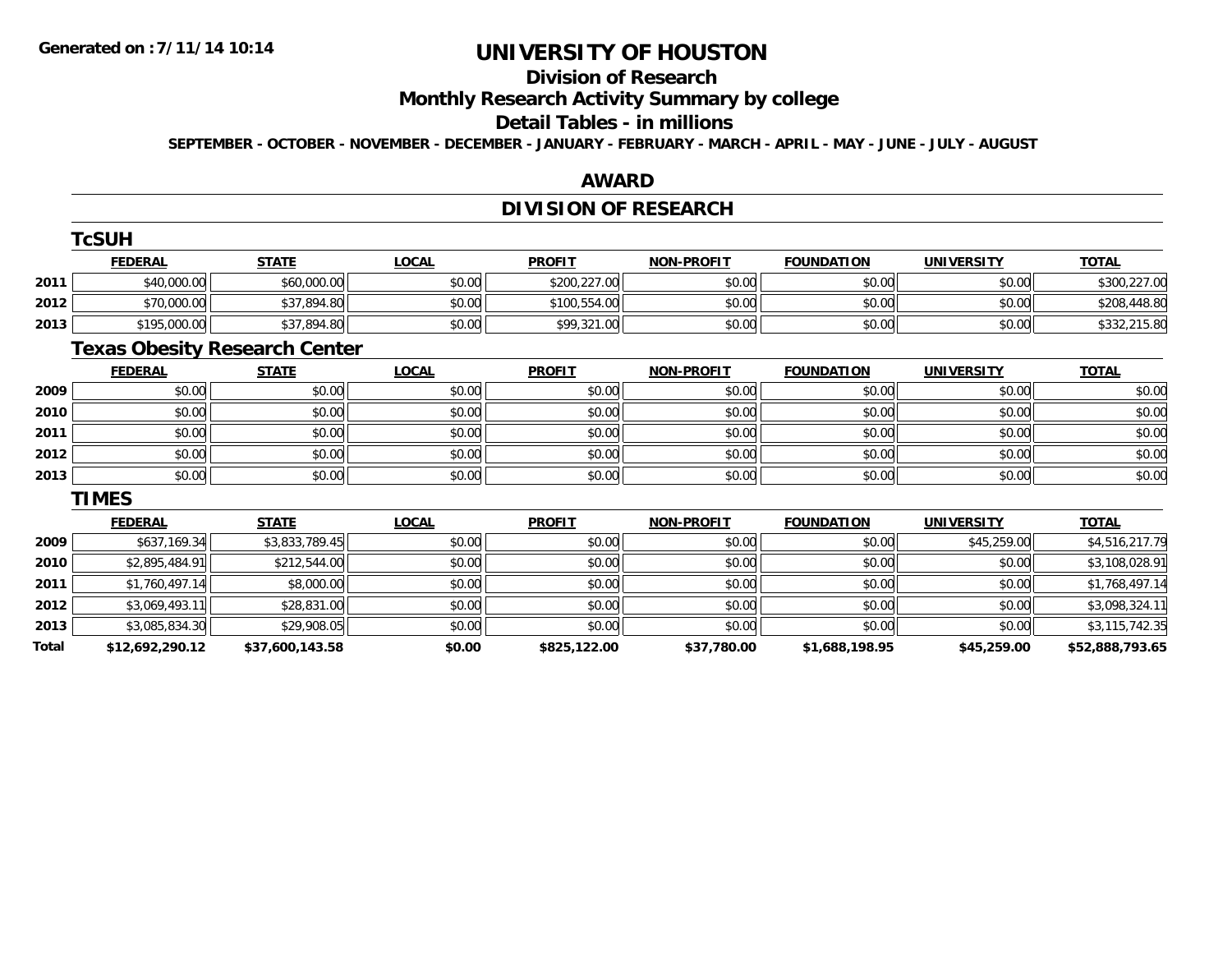### **Division of Research**

#### **Monthly Research Activity Summary by college**

### **Detail Tables - in millions**

**SEPTEMBER - OCTOBER - NOVEMBER - DECEMBER - JANUARY - FEBRUARY - MARCH - APRIL - MAY - JUNE - JULY - AUGUST**

#### **AWARD**

### **GRADUATE COLLEGE OF SOCIAL WORK**

### **Center for Drug and Social Policy Research**

|      | <b>FEDERAL</b> | <b>STATE</b> | <b>LOCAL</b> | <b>PROFIT</b> | <b>NON-PROFIT</b> | <b>FOUNDATION</b> | <b>UNIVERSITY</b> | <b>TOTAL</b> |
|------|----------------|--------------|--------------|---------------|-------------------|-------------------|-------------------|--------------|
| 2009 | \$0.00         | \$0.00       | \$0.00       | \$0.00        | \$0.00            | \$0.00            | \$0.00            | \$0.00       |
| 2010 | \$0.00         | \$0.00       | \$0.00       | \$0.00        | \$0.00            | \$0.00            | \$0.00            | \$0.00       |
| 2011 | \$0.00         | \$0.00       | \$0.00       | \$0.00        | \$0.00            | \$0.00            | \$0.00            | \$0.00       |
| 2012 | \$0.00         | \$0.00       | \$0.00       | \$0.00        | \$0.00            | \$0.00            | \$0.00            | \$0.00       |
| 2013 | \$0.00         | \$0.00       | \$0.00       | \$0.00        | \$0.00            | \$0.00            | \$0.00            | \$0.00       |

### **Center for Health Equities & Evaluation Research**

|      | <b>FEDERAL</b> | <b>STATE</b> | <u>LOCAL</u> | <b>PROFIT</b> | <b>NON-PROFIT</b> | <b>FOUNDATION</b> | UNIVERSITY  | T <u>OTAL</u> |
|------|----------------|--------------|--------------|---------------|-------------------|-------------------|-------------|---------------|
| 2011 | \$110,996.00   | \$0.00       | \$0.00       | \$0.00        | \$0.00            | \$0.00            | \$0.00      | \$110,996.00  |
| 2012 | \$406,926.57   | \$0.00       | \$0.00       | \$0.00        | \$0.00            | \$0.00            | \$42,000.00 | \$448,926.57  |
| 2013 | \$249,359.00   | \$0.00       | \$0.00       | \$0.00        | \$0.00            | \$0.00            | \$0.00      | \$249,359.00  |

### **Child & Family for Innovative Research**

|      | <b>FEDERAL</b> | <b>STATE</b> | <b>LOCAL</b> | <b>PROFIT</b> | <b>NON-PROFIT</b> | <b>FOUNDATION</b> | <b>UNIVERSITY</b> | <b>TOTAL</b>   |
|------|----------------|--------------|--------------|---------------|-------------------|-------------------|-------------------|----------------|
| 2009 | \$1,952,418.20 | \$788,888.96 | \$0.00       | \$0.00        | \$32,073.00       | \$2,593.60        | \$31,117.00       | \$2,807,090.76 |
| 2010 | \$2,033,626.71 | \$728,648.89 | \$0.00       | \$0.00        | \$17,000.00       | \$124,880.00      | \$0.00            | \$2,904,155.60 |
| 2011 | \$1,912,391.42 | \$0.00       | \$0.00       | \$0.00        | \$0.00            | \$1,146.30        | \$4,000.00        | \$1,917,537.72 |
| 2012 | \$1,261,051.79 | \$0.00       | \$56,704.00  | \$176,507.00  | \$5,000.00        | \$0.00            | \$0.00            | \$1,499,262.79 |
| 2013 | \$1,667,720.88 | \$120,342.00 | \$0.00       | \$100,000.00  | \$13,855.00       | \$57,749.00       | \$0.00            | \$1,959,666.88 |

#### **Community Projects - Social Work**

|      | <b>FEDERAL</b> | <b>STATE</b> | <u>LOCAL</u> | <b>PROFIT</b> | <b>NON-PROFIT</b> | <b>FOUNDATION</b> | <b>UNIVERSITY</b> | <b>TOTAL</b> |
|------|----------------|--------------|--------------|---------------|-------------------|-------------------|-------------------|--------------|
| 2009 | \$36,900.00    | \$0.00       | \$0.00       | \$0.00        | \$0.00            | \$0.00            | \$0.00            | \$36,900.00  |
| 2010 | \$0.00         | \$0.00       | \$0.00       | \$0.00        | \$0.00            | \$0.00            | \$0.00            | \$0.00       |
| 2012 | \$2,942.90     | \$0.00       | \$0.00       | \$0.00        | \$0.00            | \$0.00            | \$0.00            | \$2,942.90   |

#### **Dean, Social Work**

|      | <b>FEDERAL</b> | <b>STATE</b> | <u>LOCAL</u> | <b>PROFIT</b> | <b>NON-PROFIT</b> | <b>FOUNDATION</b> | <b>UNIVERSITY</b> | <b>TOTAL</b>   |
|------|----------------|--------------|--------------|---------------|-------------------|-------------------|-------------------|----------------|
| 2009 | \$1,340,279.60 | \$0.00       | \$0.00       | \$0.00        | \$0.00            | \$0.00            | \$0.00            | \$1,340,279.60 |
| 2010 | \$797,536.80   | \$0.00       | \$0.00       | \$0.00        | \$0.00            | \$0.00            | \$0.00            | \$797,536.80   |
| 2011 | \$971,956.00   | \$0.00       | \$0.00       | \$0.00        | \$0.00            | \$0.00            | \$0.00            | \$971,956.00   |
| 2012 | \$16,568.50    | \$0.00       | \$0.00       | \$0.00        | \$0.00            | \$0.00            | \$0.00            | \$16,568.50    |
| 2013 | \$0.00         | \$0.00       | \$0.00       | \$0.00        | \$0.00            | \$0.00            | \$0.00            | \$0.00         |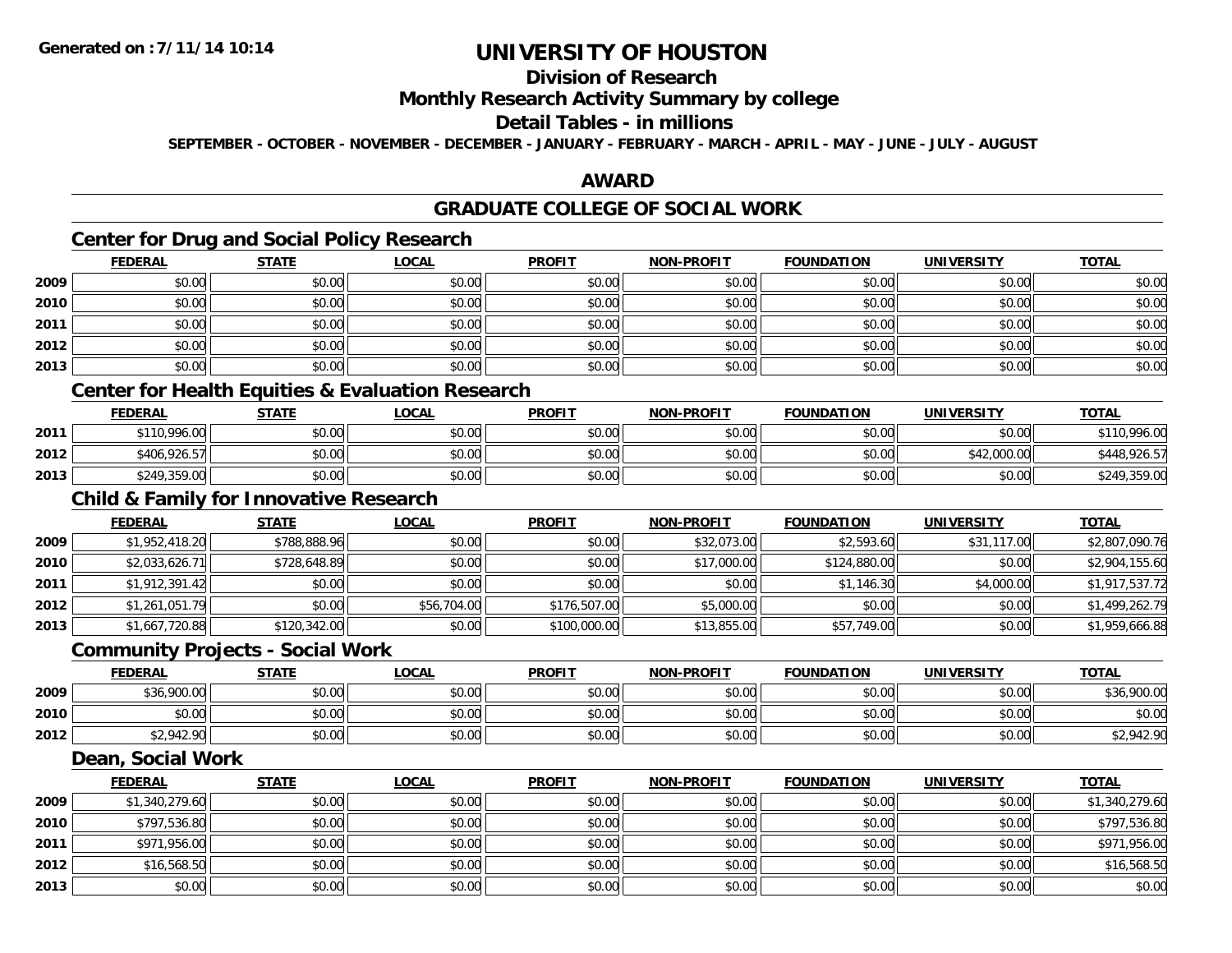### **Division of Research**

### **Monthly Research Activity Summary by college**

#### **Detail Tables - in millions**

**SEPTEMBER - OCTOBER - NOVEMBER - DECEMBER - JANUARY - FEBRUARY - MARCH - APRIL - MAY - JUNE - JULY - AUGUST**

#### **AWARD**

#### **GRADUATE COLLEGE OF SOCIAL WORK**

### **Office for Drug SPR**

|              | <b>FEDERAL</b>  | <b>STATE</b>   | <u>LOCAL</u> | <b>PROFIT</b> | <b>NON-PROFIT</b> | <b>FOUNDATION</b> | <b>UNIVERSITY</b> | <b>TOTAL</b>    |
|--------------|-----------------|----------------|--------------|---------------|-------------------|-------------------|-------------------|-----------------|
| 2009         | \$0.00          | \$0.00         | \$0.00       | \$0.00        | \$0.00            | \$0.00            | \$0.00            | \$0.00          |
| 2010         | \$0.00          | \$0.00         | \$0.00       | \$0.00        | \$0.00            | \$0.00            | \$0.00            | \$0.00          |
| 2011         | \$0.00          | \$0.00         | \$0.00       | \$0.00        | \$0.00            | \$0.00            | \$0.00            | \$0.00          |
| <b>Total</b> | \$12,760,674.37 | \$1,637,879.85 | \$56,704.00  | \$276,507.00  | \$67,928.00       | \$186,368.90      | \$77,117.00       | \$15,063,179.12 |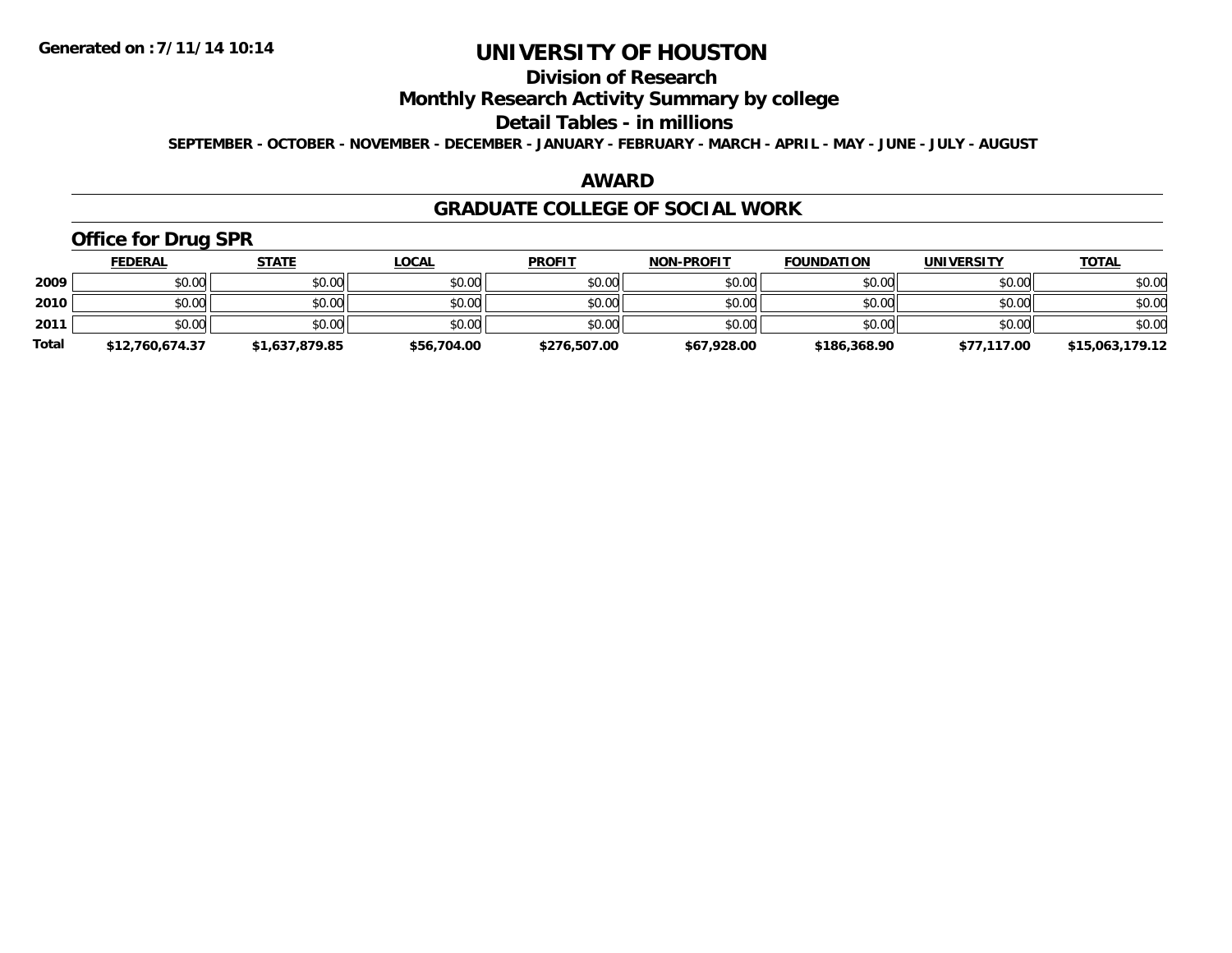### **Division of Research**

### **Monthly Research Activity Summary by college**

#### **Detail Tables - in millions**

**SEPTEMBER - OCTOBER - NOVEMBER - DECEMBER - JANUARY - FEBRUARY - MARCH - APRIL - MAY - JUNE - JULY - AUGUST**

#### **AWARD**

#### **HILTON COLLEGE OF HOTEL AND RESTAURANT MANAGEMENT**

#### **Hotel and Restaurant Management**

|       | <b>FEDERAL</b> | <b>STATE</b> | <b>LOCAL</b> | <b>PROFIT</b> | <b>NON-PROFIT</b> | <b>FOUNDATION</b> | <b>UNIVERSITY</b> | <b>TOTAL</b>   |
|-------|----------------|--------------|--------------|---------------|-------------------|-------------------|-------------------|----------------|
| 2009  | \$60,000.00    | \$45,000.00  | \$0.00       | \$9,047.50    | \$0.00            | \$0.00            | \$0.00            | \$114,047.50   |
| 2010  | \$70,000.00    | \$210,000.00 | \$0.00       | \$82,548.00   | \$0.00            | \$28,750.00       | \$0.00            | \$391,298.00   |
| 2011  | \$173,995.00   | \$190,500.00 | \$0.00       | \$25,600.00   | \$27,280.00       | \$0.00            | \$0.00            | \$417,375.00   |
| 2012  | \$58,837.68    | \$103,763.44 | \$0.00       | \$1,500.00    | \$10,887.00       | \$0.00            | \$0.00            | \$174,988.12   |
| 2013  | \$106,747.00   | \$0.00       | \$0.00       | \$0.00        | \$0.00            | \$0.00            | \$0.00            | \$106,747.00   |
| Total | \$469,579.68   | \$549,263.44 | \$0.00       | \$118,695.50  | \$38,167.00       | \$28,750.00       | \$0.00            | \$1,204,455.62 |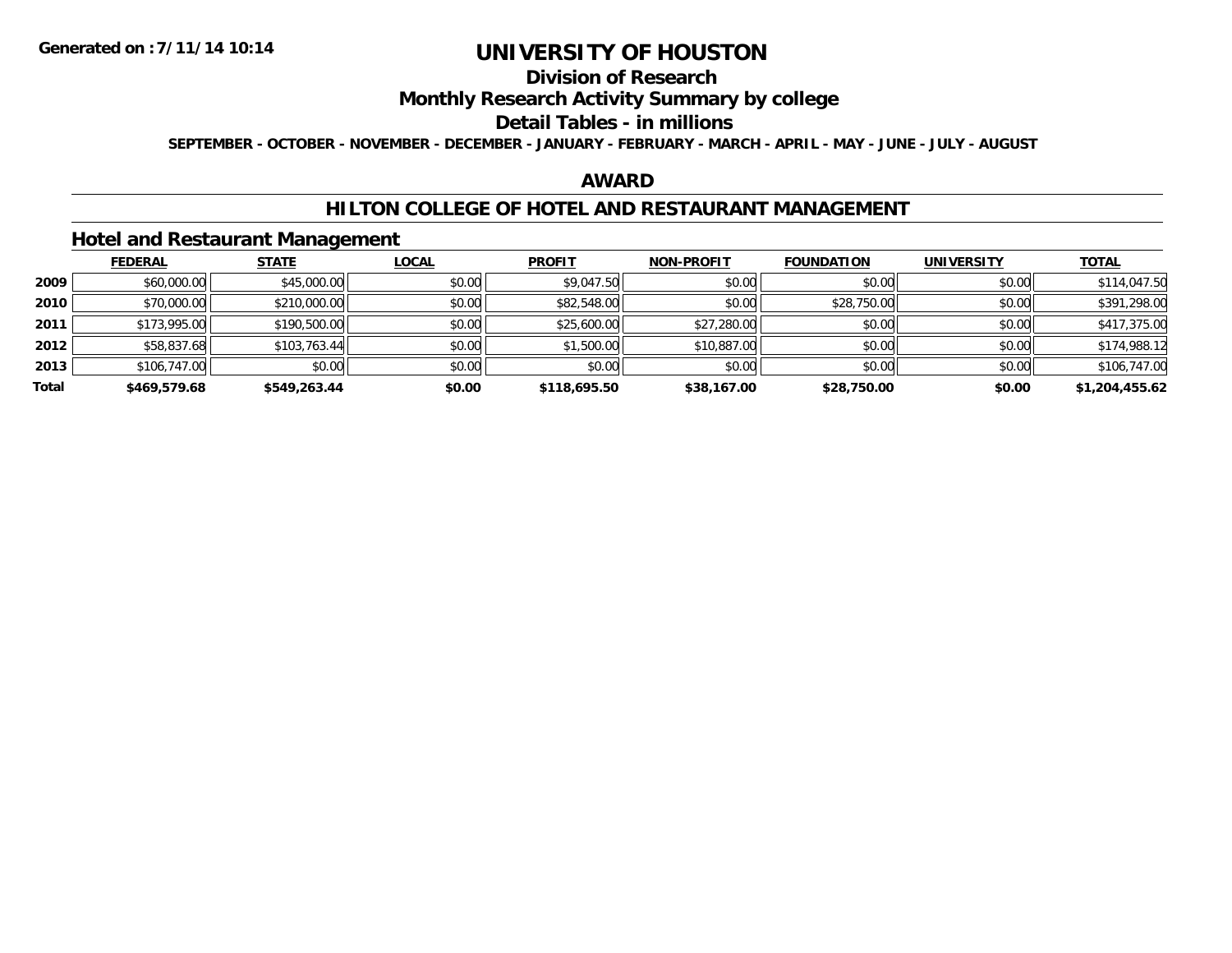### **Division of Research**

**Monthly Research Activity Summary by college**

#### **Detail Tables - in millions**

**SEPTEMBER - OCTOBER - NOVEMBER - DECEMBER - JANUARY - FEBRUARY - MARCH - APRIL - MAY - JUNE - JULY - AUGUST**

#### **AWARD**

#### **HONORS COLLEGE**

### **Dean, Honors College**

|       | <b>FEDERAL</b> | <b>STATE</b> | <u>LOCAL</u> | <b>PROFIT</b> | <b>NON-PROFIT</b> | <b>FOUNDATION</b> | <b>UNIVERSITY</b> | <b>TOTAL</b> |
|-------|----------------|--------------|--------------|---------------|-------------------|-------------------|-------------------|--------------|
| 2009  | \$138,000.00   | \$0.00       | \$0.00       | \$0.00        | \$0.00            | \$0.00            | \$0.00            | \$138,000.00 |
| 2011  | \$0.00         | \$0.00       | \$0.00       | \$0.00        | \$53,185.50       | \$0.00            | \$0.00            | \$53,185.50  |
| 2012  | \$34,951.70    | \$0.00       | \$0.00       | \$0.00        | \$0.00            | \$0.00            | \$0.00            | \$34,951.70  |
| 2013  | \$0.00         | \$0.00       | \$0.00       | \$0.00        | \$0.00            | \$6,070.64        | \$0.00            | \$6,070.64   |
| Total | \$172,951.70   | \$0.00       | \$0.00       | \$0.00        | \$53,185.50       | \$6,070.64        | \$0.00            | \$232,207.84 |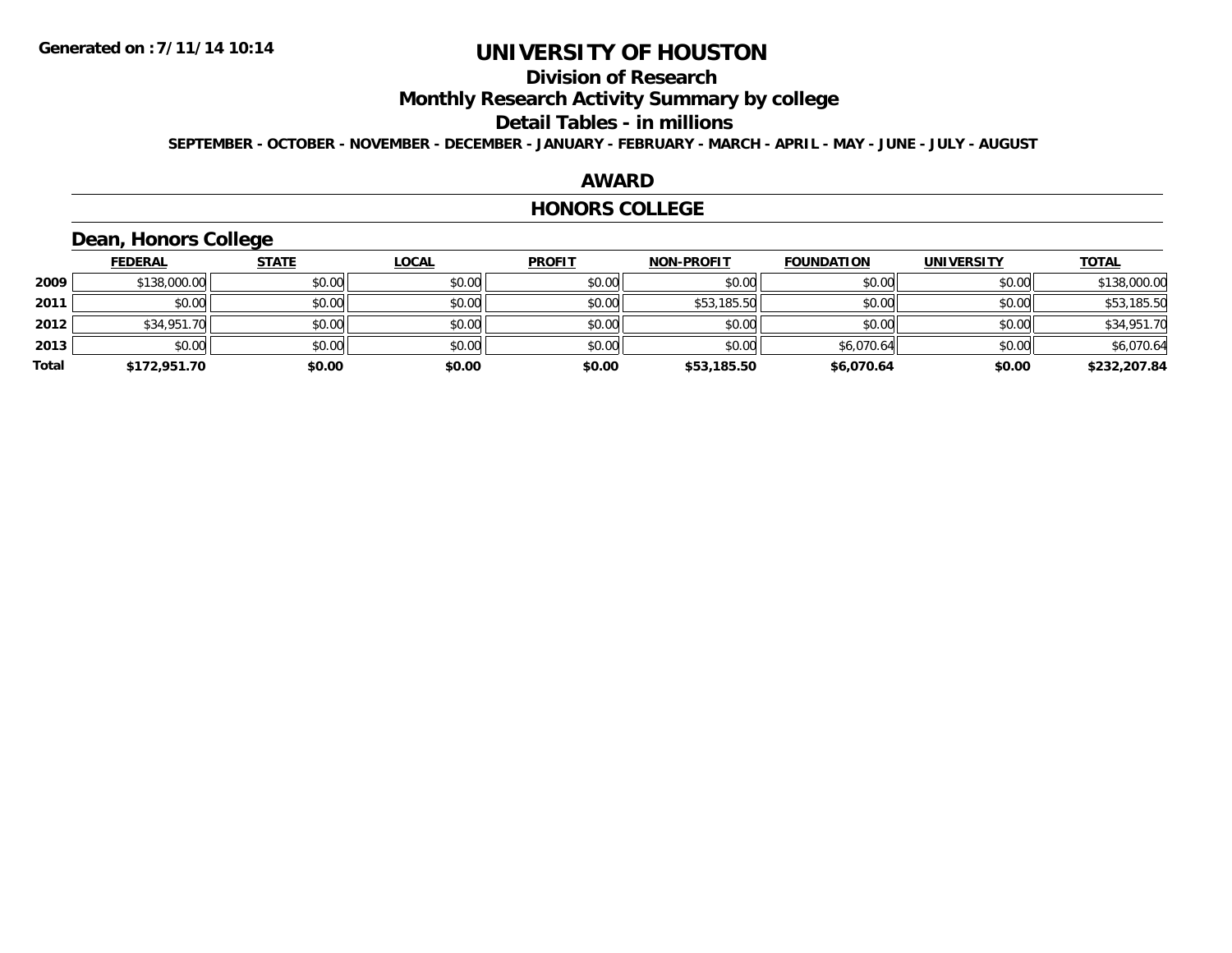### **Division of Research**

**Monthly Research Activity Summary by college**

**Detail Tables - in millions**

**SEPTEMBER - OCTOBER - NOVEMBER - DECEMBER - JANUARY - FEBRUARY - MARCH - APRIL - MAY - JUNE - JULY - AUGUST**

### **AWARD**

#### **INSTITUTIONAL**

#### **Associate Vice Chancellor**

|              | <b>EDERAL</b> | <b>CTATE</b> | <b>OCAL</b> | <b>PROFIT</b> | -PROFIT<br>NON-I | FOUNDATION   | <b>UNIVERSITY</b> | <b>TOTA</b>                  |
|--------------|---------------|--------------|-------------|---------------|------------------|--------------|-------------------|------------------------------|
| 2010         | 72.30         | \$0.00       | JU.UU       | \$0.00        | ልስ ስስ<br>JU.UU   | 0000<br>ט.טע | 0.001<br>PU.UU    | $\mathcal{L}$<br>.92.30<br>՝ |
| <b>Total</b> | 1022<br>92.30 | \$0.00       | \$0.00      | \$0.00        | \$0.00           | \$0.00       | \$0.00            | 492.36                       |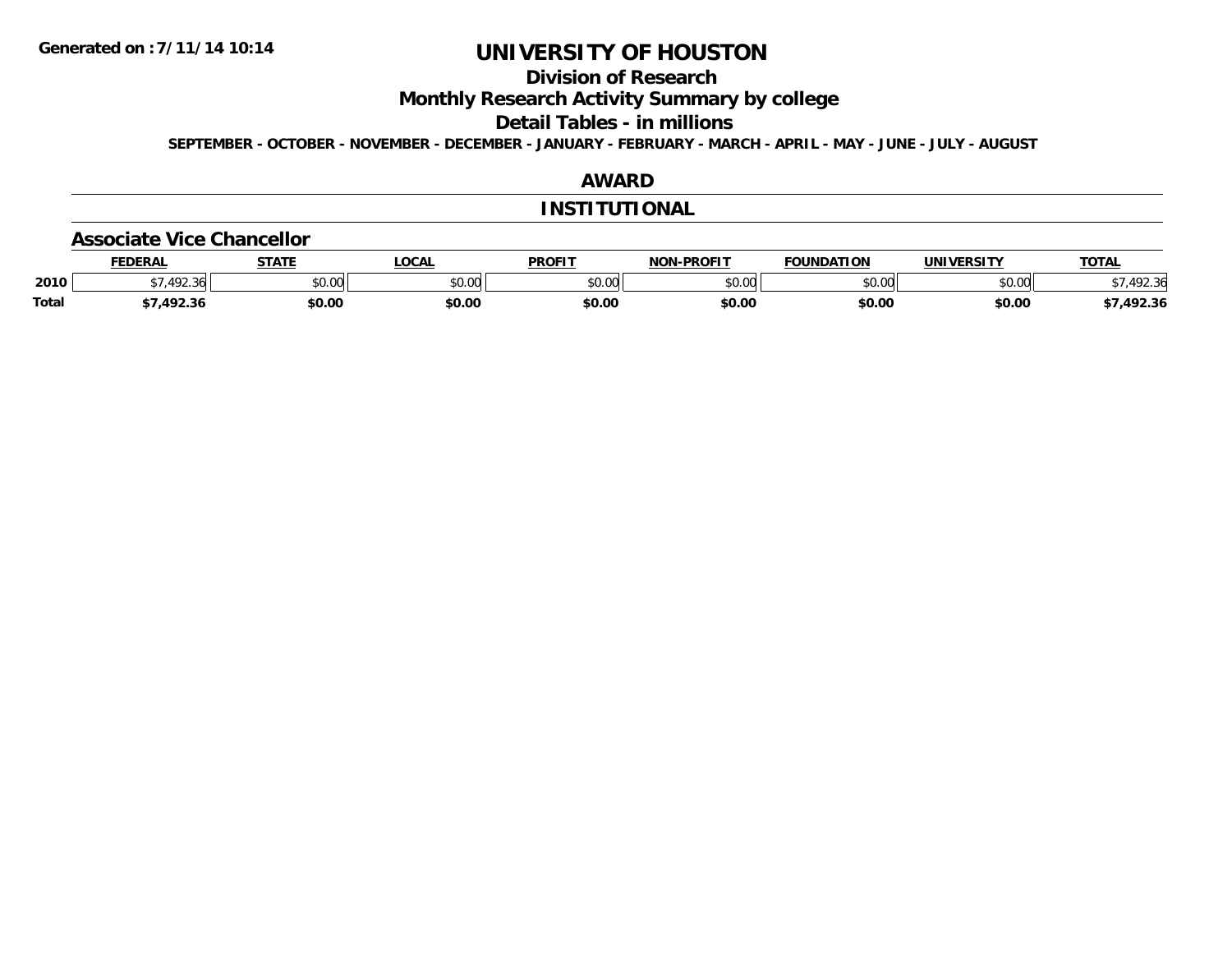**2009**

**2010**

**2011**

**2013**

**Total**

# **UNIVERSITY OF HOUSTON**

#### **Division of Research**

**Monthly Research Activity Summary by college**

### **Detail Tables - in millions**

**SEPTEMBER - OCTOBER - NOVEMBER - DECEMBER - JANUARY - FEBRUARY - MARCH - APRIL - MAY - JUNE - JULY - AUGUST**

#### **AWARDLIBRARY Administration, Library FEDERAL STATE LOCAL PROFIT NON-PROFIT FOUNDATION UNIVERSITY TOTALTOTAL**  $\textbf{9} \quad \textbf{\textcolor{blue}{83.5}} \quad \textbf{\textcolor{blue}{53.5}} \quad \textbf{\textcolor{blue}{50.00}} \quad \textbf{\textcolor{blue}{50.00}} \quad \textbf{\textcolor{blue}{50.00}} \quad \textbf{\textcolor{blue}{50.00}} \quad \textbf{\textcolor{blue}{50.00}} \quad \textbf{\textcolor{blue}{50.00}} \quad \textbf{\textcolor{blue}{50.00}} \quad \textbf{\textcolor{blue}{50.00}} \quad \textbf{\textcolor{blue}{50.00}} \quad \textbf{\textcolor{blue}{50.00}} \quad \textbf{\textcolor{blue}{5$  $\textsf{[0]} \quad \textsf{[0]} \quad \textsf{[0]} \quad \textsf{[0]} \quad \textsf{[0]} \quad \textsf{[0]} \quad \textsf{[0]} \quad \textsf{[0]} \quad \textsf{[0]} \quad \textsf{[0]} \quad \textsf{[0]} \quad \textsf{[0]} \quad \textsf{[0]} \quad \textsf{[0]} \quad \textsf{[0]} \quad \textsf{[0]} \quad \textsf{[0]} \quad \textsf{[0]} \quad \textsf{[0]} \quad \textsf{[0]} \quad \textsf{[0]} \quad \textsf{[0]} \quad \textsf{[0]} \quad \textsf{[0]} \quad \textsf{$ 1 \$19,863.00 \$0.00 \$0.00 \$0.00 \$0.00 \$0.00 \$0.00 \$0.00 \$0.00 \$0.00 \$0.00 \$0.00 \$19,863.00 \$19,863.00 \$0.00 \$0.00 \$0.00 \$0.00 \$0.00 \$0.00 \$0.00 \$0.00

**\$87,943.00 \$0.00 \$0.00 \$0.00 \$0.00 \$0.00 \$0.00 \$87,943.00**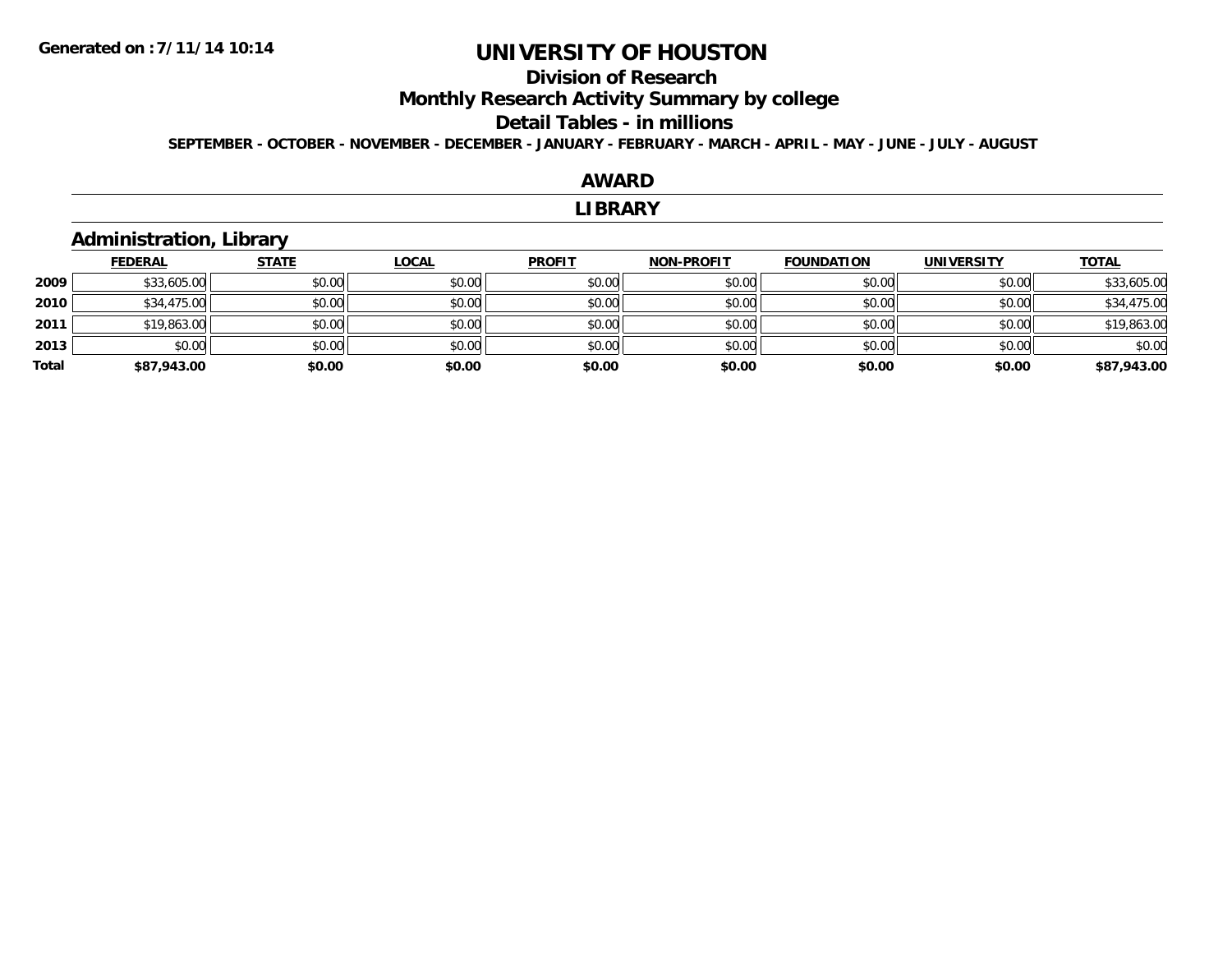### **Division of Research**

**Monthly Research Activity Summary by college**

#### **Detail Tables - in millions**

**SEPTEMBER - OCTOBER - NOVEMBER - DECEMBER - JANUARY - FEBRUARY - MARCH - APRIL - MAY - JUNE - JULY - AUGUST**

#### **AWARD**

#### **PRESIDENT**

#### **Office of the President**

|       | <u>FEDERAL</u> | <u>STATE</u> | <u>LOCAL</u> | <b>PROFIT</b> | <b>NON-PROFIT</b> | <b>FOUNDATION</b> | <b>UNIVERSITY</b> | <b>TOTAL</b> |
|-------|----------------|--------------|--------------|---------------|-------------------|-------------------|-------------------|--------------|
| 2009  | \$0.00         | \$0.00       | \$0.00       | \$0.00        | \$0.00            | \$0.00            | \$0.00            | \$0.00       |
| 2011  | \$0.00         | \$0.00       | \$0.00       | \$0.00        | \$0.00            | \$0.00            | \$0.00            | \$0.00       |
| 2012  | \$0.00         | \$0.00       | \$0.00       | \$0.00        | \$0.00            | \$0.00            | \$0.00            | \$0.00       |
| Total | \$0.00         | \$0.00       | \$0.00       | \$0.00        | \$0.00            | \$0.00            | \$0.00            | \$0.00       |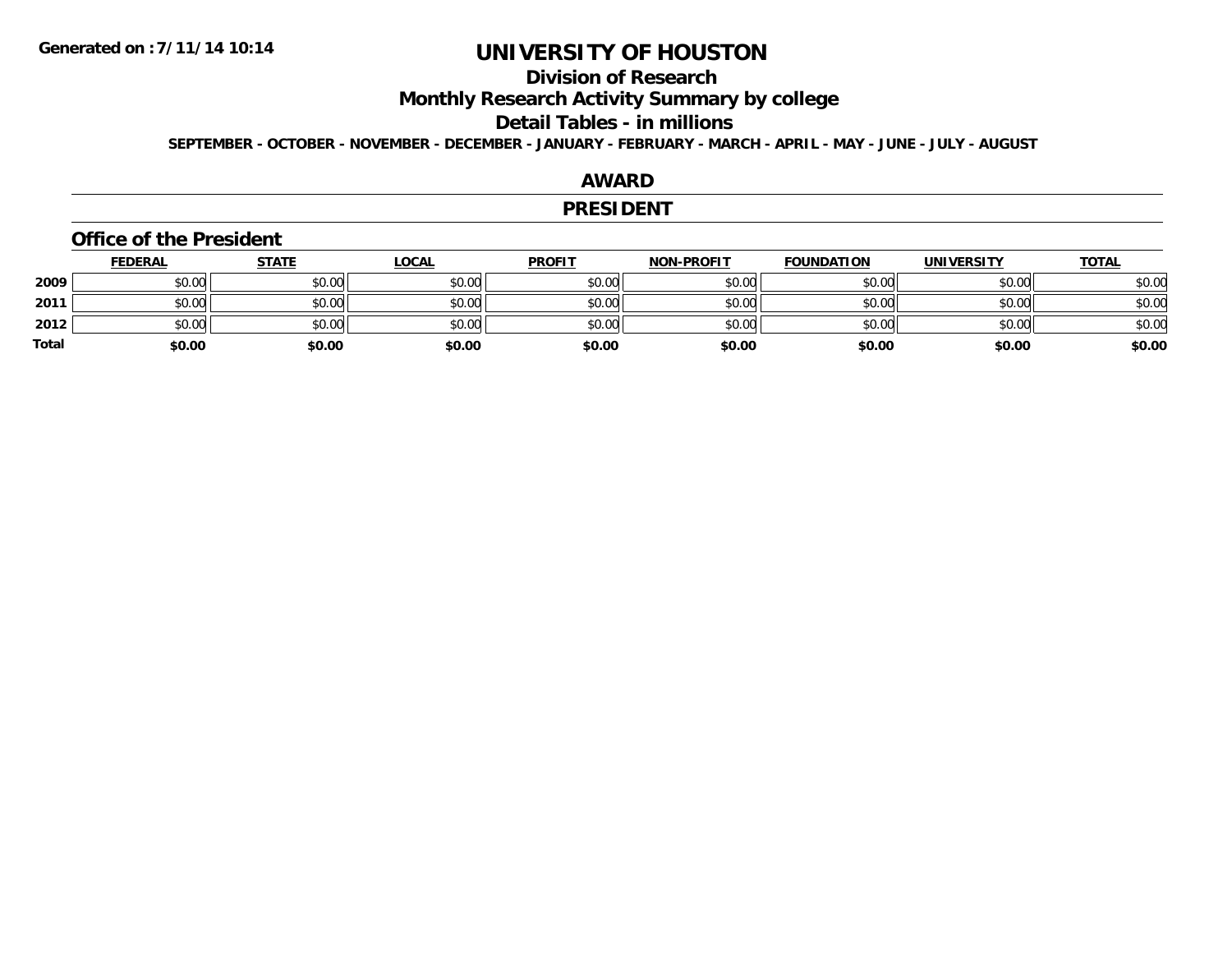### **Division of Research**

### **Monthly Research Activity Summary by college**

#### **Detail Tables - in millions**

**SEPTEMBER - OCTOBER - NOVEMBER - DECEMBER - JANUARY - FEBRUARY - MARCH - APRIL - MAY - JUNE - JULY - AUGUST**

#### **AWARD**

#### **SENIOR V.P. FOR ACADEMIC AFFAIRS AND PROVOST**

|              | <b>Learning and Assessment Services</b>             |                |              |               |                   |                   |                   |                |
|--------------|-----------------------------------------------------|----------------|--------------|---------------|-------------------|-------------------|-------------------|----------------|
|              | <b>FEDERAL</b>                                      | <b>STATE</b>   | <b>LOCAL</b> | <b>PROFIT</b> | <b>NON-PROFIT</b> | <b>FOUNDATION</b> | <b>UNIVERSITY</b> | <b>TOTAL</b>   |
| 2009         | \$301,959.00                                        | \$140,895.00   | \$0.00       | \$0.00        | \$67,500.00       | \$4,000.00        | \$0.00            | \$514,354.00   |
| 2010         | \$227,609.00                                        | \$296.056.00   | \$0.00       | \$0.00        | \$67,500.00       | \$10,000.00       | \$0.00            | \$601,165.00   |
| 2011         | \$311,018.00                                        | \$12,000.00    | \$0.00       | \$0.00        | \$75,759.00       | \$0.00            | \$0.00            | \$398,777.00   |
| 2012         | \$301,376.00                                        | \$134,767.00   | \$0.00       | \$0.00        | \$77,158.00       | \$0.00            | \$0.00            | \$513,301.00   |
| 2013         | \$378,534.00                                        | \$134,767.00   | \$0.00       | \$0.00        | \$0.00            | \$0.00            | \$0.00            | \$513,301.00   |
|              | <b>Learning Support Services</b>                    |                |              |               |                   |                   |                   |                |
|              | <b>FEDERAL</b>                                      | <b>STATE</b>   | <b>LOCAL</b> | <b>PROFIT</b> | <b>NON-PROFIT</b> | <b>FOUNDATION</b> | <b>UNIVERSITY</b> | <b>TOTAL</b>   |
| 2012         | \$0.00                                              | \$0.00         | \$0.00       | \$0.00        | \$0.00            | \$0.00            | \$0.00            | \$0.00         |
|              | <b>Office of Admissions</b>                         |                |              |               |                   |                   |                   |                |
|              | <b>FEDERAL</b>                                      | <b>STATE</b>   | <b>LOCAL</b> | <b>PROFIT</b> | <b>NON-PROFIT</b> | <b>FOUNDATION</b> | <b>UNIVERSITY</b> | <b>TOTAL</b>   |
| 2010         | \$0.00                                              | \$0.00         | \$0.00       | \$0.00        | \$0.00            | \$0.00            | \$0.00            | \$0.00         |
| 2011         | \$0.00                                              | \$0.00         | \$0.00       | \$0.00        | \$0.00            | \$0.00            | \$0.00            | \$0.00         |
|              | <b>Senior V.P. for Academic Affairs and Provost</b> |                |              |               |                   |                   |                   |                |
|              | <b>FEDERAL</b>                                      | <b>STATE</b>   | <b>LOCAL</b> | <b>PROFIT</b> | <b>NON-PROFIT</b> | <b>FOUNDATION</b> | <b>UNIVERSITY</b> | <b>TOTAL</b>   |
| 2012         | \$0.00                                              | \$0.00         | \$0.00       | \$75,000.00   | \$0.00            | \$0.00            | \$0.00            | \$75,000.00    |
|              | <b>Undergraduate Scholars</b>                       |                |              |               |                   |                   |                   |                |
|              | <b>FEDERAL</b>                                      | <b>STATE</b>   | <b>LOCAL</b> | <b>PROFIT</b> | <b>NON-PROFIT</b> | <b>FOUNDATION</b> | <b>UNIVERSITY</b> | <b>TOTAL</b>   |
| 2009         | \$0.00                                              | \$15,000.00    | \$0.00       | \$0.00        | \$0.00            | \$0.00            | \$0.00            | \$15,000.00    |
| 2010         | \$0.00                                              | \$15,000.00    | \$0.00       | \$0.00        | \$0.00            | \$0.00            | \$0.00            | \$15,000.00    |
| 2011         | \$0.00                                              | \$29,456.00    | \$0.00       | \$0.00        | \$0.00            | \$0.00            | \$0.00            | \$29,456.00    |
| 2012         | \$0.00                                              | \$19,051.00    | \$0.00       | \$0.00        | \$0.00            | \$0.00            | \$0.00            | \$19,051.00    |
| 2013         | \$0.00                                              | \$19,050.00    | \$0.00       | \$0.00        | \$0.00            | \$0.00            | \$0.00            | \$19,050.00    |
|              | <b>Undergraduate Studies</b>                        |                |              |               |                   |                   |                   |                |
|              | <b>FEDERAL</b>                                      | <b>STATE</b>   | <b>LOCAL</b> | <b>PROFIT</b> | <b>NON-PROFIT</b> | <b>FOUNDATION</b> | <b>UNIVERSITY</b> | <b>TOTAL</b>   |
| 2010         | \$0.00                                              | \$0.00         | \$0.00       | \$0.00        | \$0.00            | \$0.00            | \$0.00            | \$0.00         |
| 2011         | \$0.00                                              | \$70,000.00    | \$0.00       | \$0.00        | \$0.00            | \$0.00            | \$0.00            | \$70,000.00    |
| 2013         | \$0.00                                              | \$330,000.00   | \$0.00       | \$0.00        | \$0.00            | \$0.00            | \$0.00            | \$330,000.00   |
| <b>Total</b> | \$1.520.496.00                                      | \$1.216.042.00 | \$0.00       | \$75,000.00   | \$287.917.00      | \$14,000.00       | \$0.00            | \$3.113.455.00 |

**\$1,520,496.00 \$1,216,042.00 \$0.00 \$75,000.00 \$287,917.00 \$14,000.00 \$0.00 \$3,113,455.00**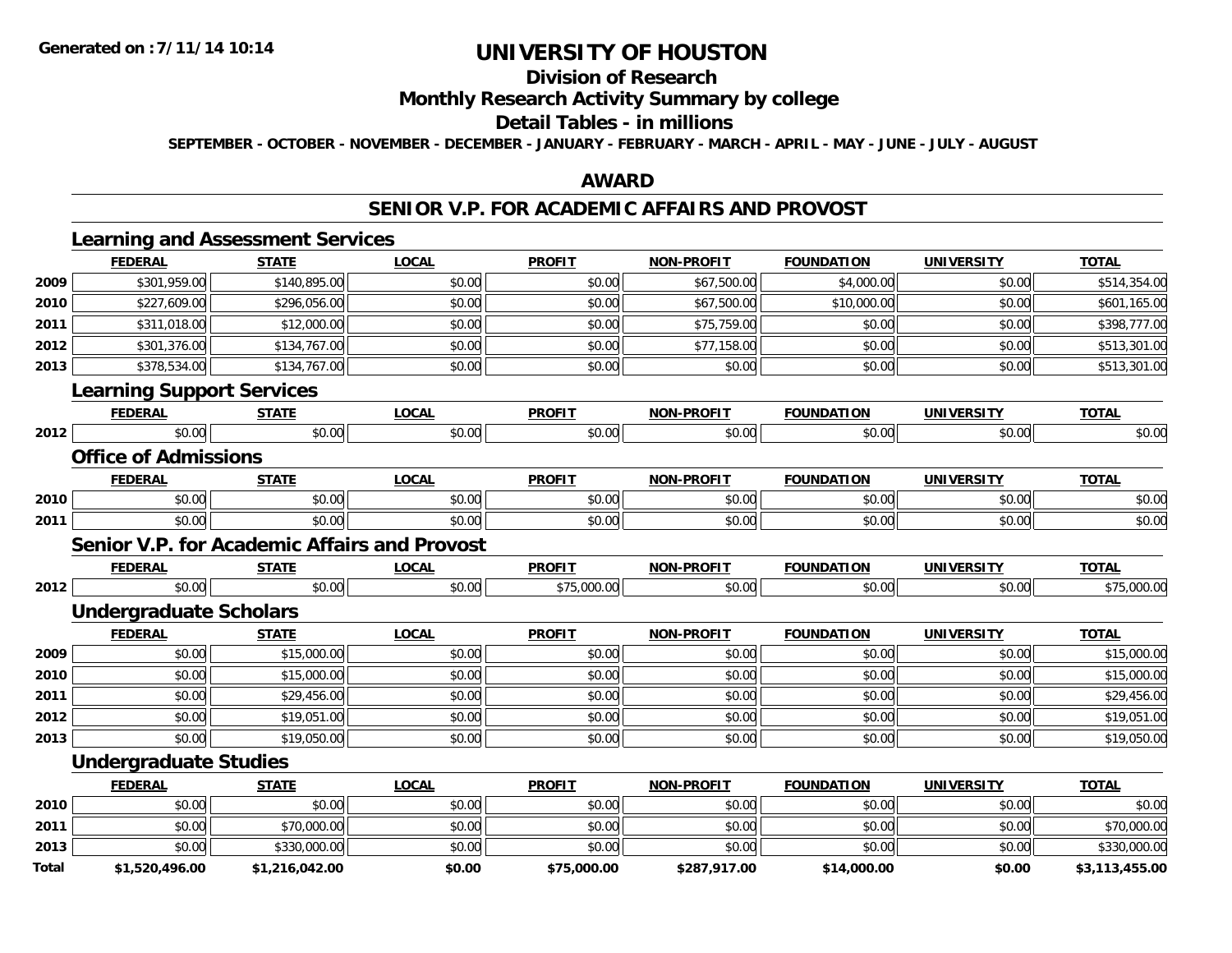### **Division of Research**

**Monthly Research Activity Summary by college**

#### **Detail Tables - in millions**

**SEPTEMBER - OCTOBER - NOVEMBER - DECEMBER - JANUARY - FEBRUARY - MARCH - APRIL - MAY - JUNE - JULY - AUGUST**

# **AWARD**

#### **UH LAW CENTER**

|       | Dean, Law      |              |              |               |                   |                   |                   |                |
|-------|----------------|--------------|--------------|---------------|-------------------|-------------------|-------------------|----------------|
|       | <b>FEDERAL</b> | <b>STATE</b> | <b>LOCAL</b> | <b>PROFIT</b> | <b>NON-PROFIT</b> | <b>FOUNDATION</b> | <b>UNIVERSITY</b> | <b>TOTAL</b>   |
| 2009  | \$564,427.00   | \$0.00       | \$0.00       | \$0.00        | \$0.00            | \$0.00            | \$0.00            | \$564,427.00   |
| 2012  | \$0.00         | \$0.00       | \$0.00       | \$0.00        | \$0.00            | \$0.00            | \$0.00            | \$0.00         |
| 2013  | \$0.00         | \$0.00       | \$0.00       | \$0.00        | \$0.00            | \$0.00            | \$0.00            | \$0.00         |
|       | Law-UH         |              |              |               |                   |                   |                   |                |
|       | <b>FEDERAL</b> | <b>STATE</b> | <b>LOCAL</b> | <b>PROFIT</b> | <b>NON-PROFIT</b> | <b>FOUNDATION</b> | <b>UNIVERSITY</b> | <b>TOTAL</b>   |
| 2009  | \$10,704.00    | \$245,717.00 | \$0.00       | \$0.00        | \$0.00            | \$70.78           | \$0.00            | \$256,491.78   |
| 2010  | \$20,000.00    | \$200,000.00 | \$0.00       | \$0.00        | \$0.00            | \$90,455.72       | \$0.00            | \$310,455.72   |
| 2011  | \$78,170.00    | \$50,000.00  | \$0.00       | \$0.00        | \$0.00            | \$188,634.00      | \$0.00            | \$316,804.00   |
| 2012  | \$109,507.90   | \$160,000.00 | \$0.00       | \$0.00        | \$0.00            | \$0.00            | \$0.00            | \$269,507.90   |
| 2013  | \$126,266.60   | \$114,000.00 | \$0.00       | \$0.00        | \$0.00            | \$0.00            | \$0.00            | \$240,266.60   |
| Total | \$909,075.50   | \$769,717.00 | \$0.00       | \$0.00        | \$0.00            | \$279,160.50      | \$0.00            | \$1,957,953.00 |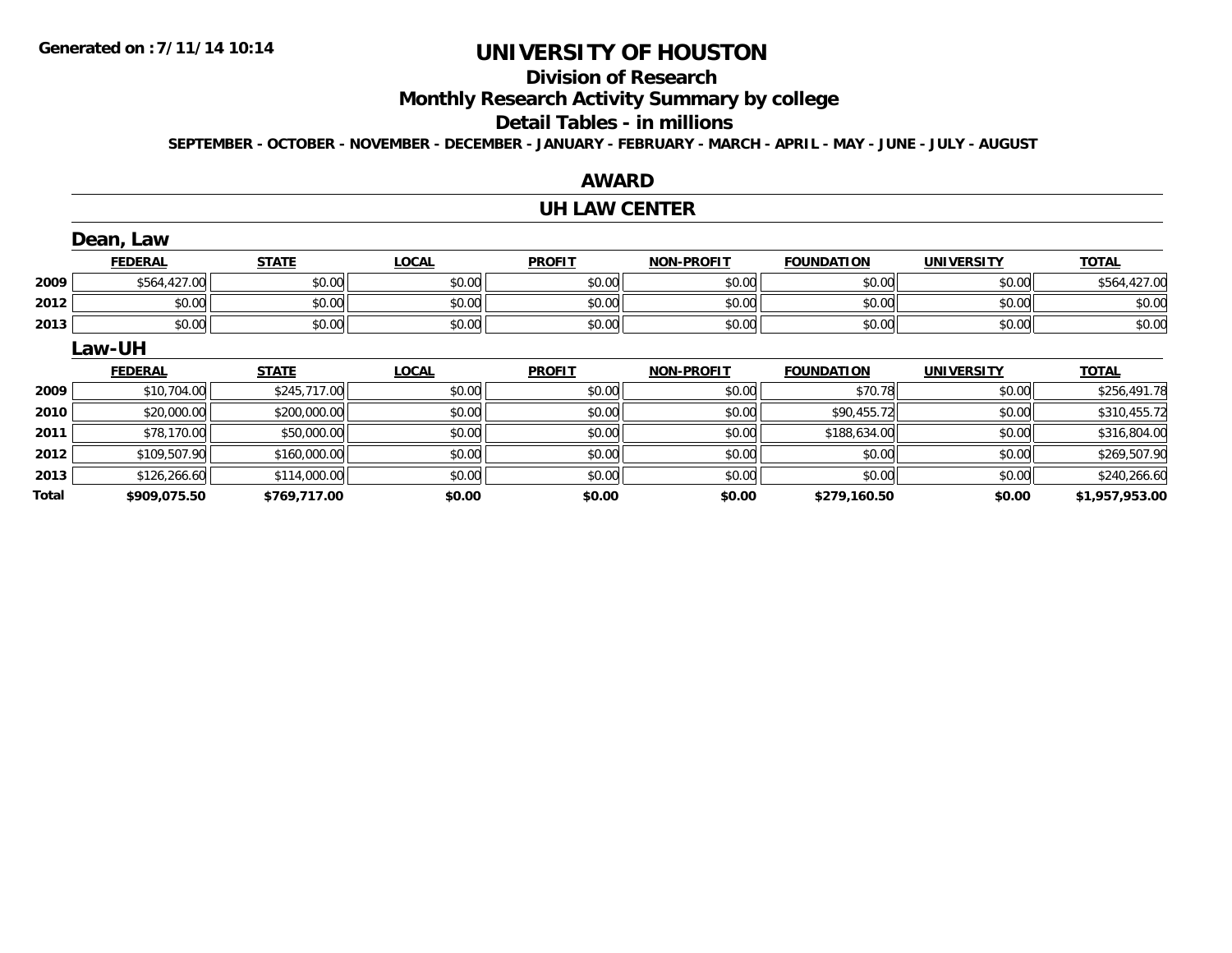### **Division of Research**

**Monthly Research Activity Summary by college**

#### **Detail Tables - in millions**

**SEPTEMBER - OCTOBER - NOVEMBER - DECEMBER - JANUARY - FEBRUARY - MARCH - APRIL - MAY - JUNE - JULY - AUGUST**

#### **AWARD**

#### **UKNOWN COLLEGE**

#### **Unknown Department**

|       | <b>FEDERAL</b> | <b>STATE</b> | <b>LOCAL</b> | <b>PROFIT</b> | <b>NON-PROFIT</b> | <b>FOUNDATION</b> | <b>UNIVERSITY</b> | <b>TOTAL</b> |
|-------|----------------|--------------|--------------|---------------|-------------------|-------------------|-------------------|--------------|
| 2010  | \$0.00         | \$0.00       | \$0.00       | \$0.00        | \$0.00            | \$0.00            | \$0.00            | \$0.00       |
| 2011  | \$0.00         | \$0.00       | \$0.00       | \$0.00        | \$0.00            | \$0.00            | \$0.00            | \$0.00       |
| 2013  | \$0.00         | \$0.00       | \$0.00       | \$0.00        | \$0.00            | \$0.00            | \$0.00            | \$0.00       |
| Total | \$0.00         | \$0.00       | \$0.00       | \$0.00        | \$0.00            | \$0.00            | \$0.00            | \$0.00       |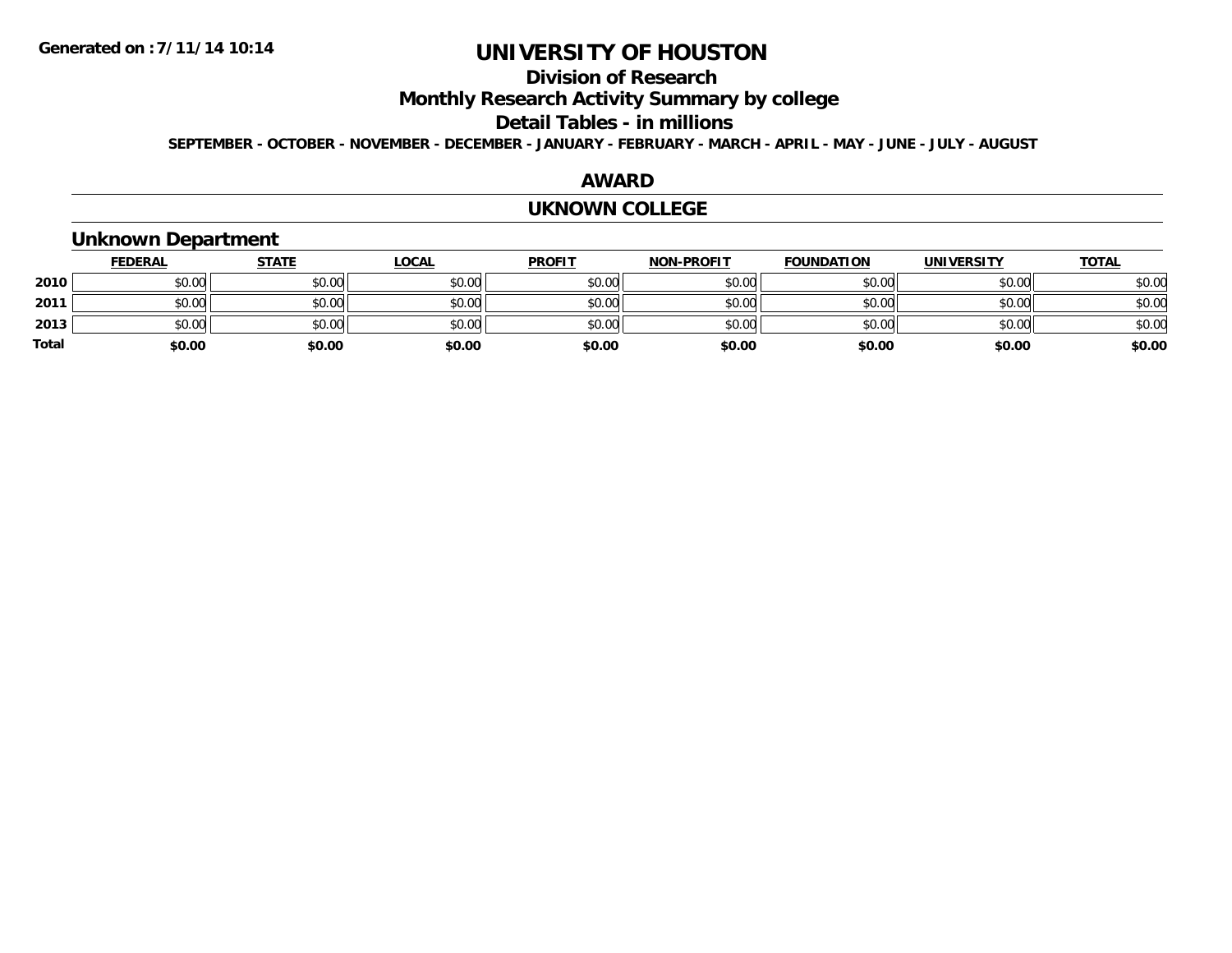#### **Division of Research**

# **Monthly Research Activity Summary by college**

#### **Detail Tables - in millions**

**SEPTEMBER - OCTOBER - NOVEMBER - DECEMBER - JANUARY - FEBRUARY - MARCH - APRIL - MAY - JUNE - JULY - AUGUST**

#### **AWARD**

# **VICE PRESIDENT FOR ADMINISTRATION**

|       | KUHF - Radio                |              |              |               |                   |                   |                   |                 |
|-------|-----------------------------|--------------|--------------|---------------|-------------------|-------------------|-------------------|-----------------|
|       | <b>FEDERAL</b>              | <b>STATE</b> | <b>LOCAL</b> | <b>PROFIT</b> | <b>NON-PROFIT</b> | <b>FOUNDATION</b> | <b>UNIVERSITY</b> | <b>TOTAL</b>    |
| 2009  | \$38,352.00                 | \$0.00       | \$0.00       | \$0.00        | \$455,086.00      | \$40,000.00       | \$0.00            | \$533,438.00    |
| 2010  | \$0.00                      | \$12,500.00  | \$0.00       | \$0.00        | \$576,302.17      | \$0.00            | \$0.00            | \$588,802.17    |
| 2011  | \$38,616.00                 | \$12,500.00  | \$0.00       | \$0.00        | \$623,146.00      | \$0.00            | \$0.00            | \$674,262.00    |
| 2012  | \$0.00                      | \$0.00       | \$0.00       | \$0.00        | \$5,000.00        | \$0.00            | \$0.00            | \$5,000.00      |
| 2013  | \$0.00                      | \$0.00       | \$0.00       | \$0.00        | \$2,123,324.00    | \$0.00            | \$0.00            | \$2,123,324.00  |
|       | <b>KUHT-TV</b>              |              |              |               |                   |                   |                   |                 |
|       | <b>FEDERAL</b>              | <b>STATE</b> | <b>LOCAL</b> | <b>PROFIT</b> | <b>NON-PROFIT</b> | <b>FOUNDATION</b> | <b>UNIVERSITY</b> | <b>TOTAL</b>    |
| 2009  | \$0.00                      | \$0.00       | \$0.00       | \$0.00        | \$1,701,386.00    | \$0.00            | \$0.00            | \$1,701,386.00  |
| 2010  | \$0.00                      | \$0.00       | \$0.00       | \$0.00        | \$1,483,936.12    | \$0.00            | \$0.00            | \$1,483,936.12  |
| 2011  | \$0.00                      | \$0.00       | \$0.00       | \$0.00        | \$1,606,903.00    | \$0.00            | \$0.00            | \$1,606,903.00  |
| 2012  | \$0.00                      | \$0.00       | \$0.00       | \$0.00        | \$14,132.00       | \$0.00            | \$0.00            | \$14,132.00     |
|       | <b>Physical Plant</b>       |              |              |               |                   |                   |                   |                 |
|       | <b>FEDERAL</b>              | <b>STATE</b> | <b>LOCAL</b> | <b>PROFIT</b> | <b>NON-PROFIT</b> | <b>FOUNDATION</b> | <b>UNIVERSITY</b> | <b>TOTAL</b>    |
| 2009  | \$0.00                      | \$0.00       | \$0.00       | \$0.00        | \$0.00            | \$0.00            | \$0.00            | \$0.00          |
| 2010  | \$0.00                      | \$0.00       | \$0.00       | \$0.00        | \$78,007.29       | \$0.00            | \$0.00            | \$78,007.29     |
| 2011  | \$0.00                      | \$0.00       | \$0.00       | \$0.00        | \$0.00            | \$0.00            | \$0.00            | \$0.00          |
| 2012  | \$0.00                      | \$0.00       | \$0.00       | \$0.00        | \$2,261,596.00    | \$0.00            | \$0.00            | \$2,261,596.00  |
|       | <b>UH Police Department</b> |              |              |               |                   |                   |                   |                 |
|       | <b>FEDERAL</b>              | <b>STATE</b> | <b>LOCAL</b> | <b>PROFIT</b> | <b>NON-PROFIT</b> | <b>FOUNDATION</b> | <b>UNIVERSITY</b> | <b>TOTAL</b>    |
| 2009  | \$0.00                      | \$4,000.00   | \$0.00       | \$0.00        | \$0.00            | \$0.00            | \$0.00            | \$4,000.00      |
| Total | \$76,968.00                 | \$29,000.00  | \$0.00       | \$0.00        | \$10,928,818.58   | \$40,000.00       | \$0.00            | \$11,074,786.58 |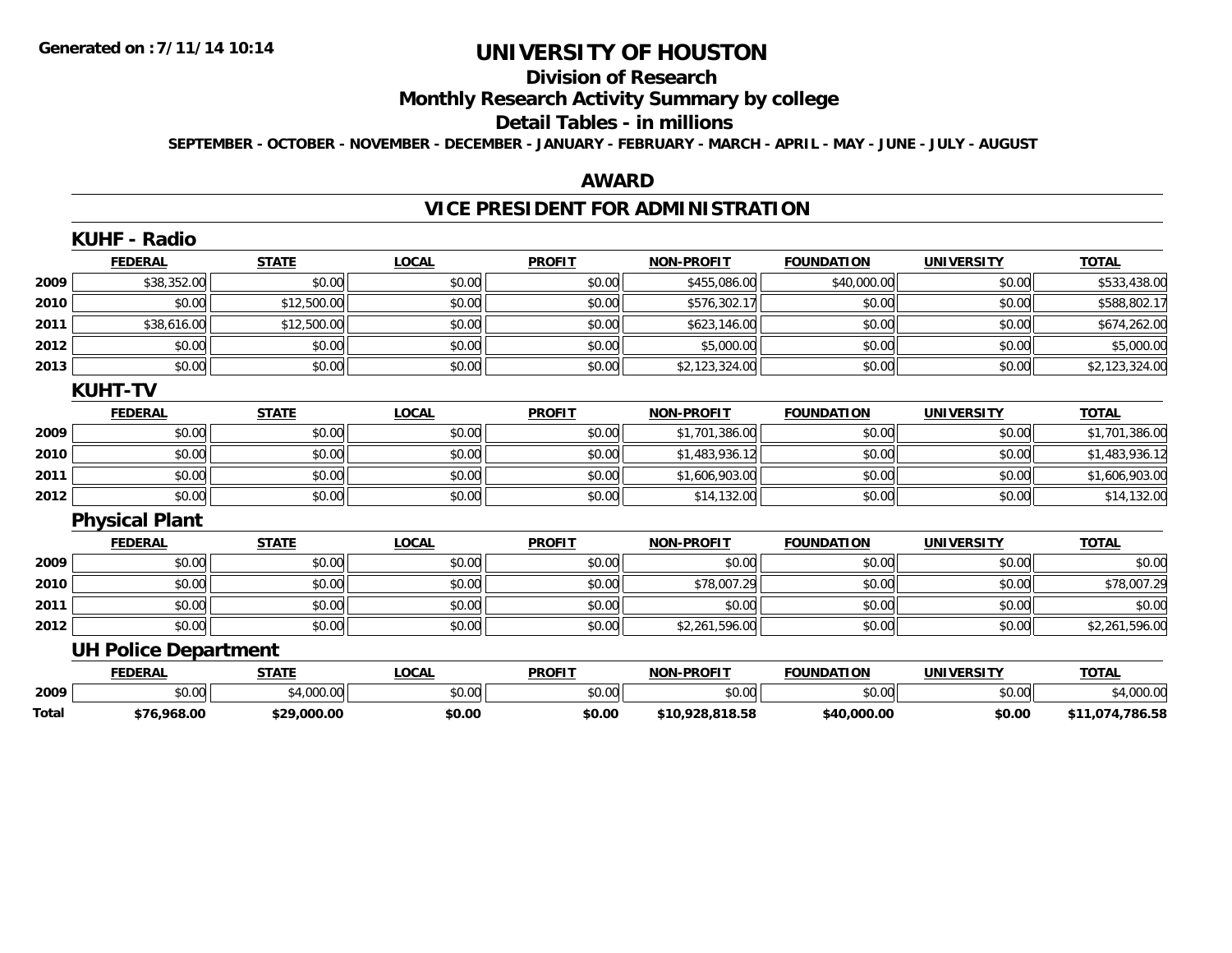# **Division of Research**

### **Monthly Research Activity Summary by college**

#### **Detail Tables - in millions**

**SEPTEMBER - OCTOBER - NOVEMBER - DECEMBER - JANUARY - FEBRUARY - MARCH - APRIL - MAY - JUNE - JULY - AUGUST**

#### **AWARD**

#### **VICE PRESIDENT FOR STUDENT AFFAIRS**

### **Dean, Student Affairs**

|       | <b>FEDERAL</b> | <b>STATE</b>                           | <b>LOCAL</b> | <b>PROFIT</b> | <b>NON-PROFIT</b> | <b>FOUNDATION</b> | <b>UNIVERSITY</b> | <b>TOTAL</b>   |
|-------|----------------|----------------------------------------|--------------|---------------|-------------------|-------------------|-------------------|----------------|
| 2010  | \$141,750.00   | \$0.00                                 | \$0.00       | \$0.00        | \$0.00            | \$0.00            | \$0.00            | \$141,750.00   |
|       |                | <b>Vice President, Student Affairs</b> |              |               |                   |                   |                   |                |
|       | <b>FEDERAL</b> | <b>STATE</b>                           | <b>LOCAL</b> | <b>PROFIT</b> | <b>NON-PROFIT</b> | <b>FOUNDATION</b> | <b>UNIVERSITY</b> | <b>TOTAL</b>   |
| 2009  | \$236,300.00   | \$0.00                                 | \$0.00       | \$0.00        | \$0.00            | \$0.00            | \$0.00            | \$236,300.00   |
| 2010  | \$236,300.00   | \$0.00                                 | \$0.00       | \$0.00        | \$0.00            | \$0.00            | \$0.00            | \$236,300.00   |
| 2011  | \$236,300.00   | \$0.00                                 | \$0.00       | \$0.00        | \$0.00            | \$0.00            | \$0.00            | \$236,300.00   |
| 2012  | \$236,559.00   | \$0.00                                 | \$0.00       | \$0.00        | \$0.00            | \$0.00            | \$0.00            | \$236,559.00   |
| 2013  | \$250,891.00   | \$0.00                                 | \$0.00       | \$0.00        | \$0.00            | \$0.00            | \$0.00            | \$250,891.00   |
| Total | \$1,338,100.00 | \$0.00                                 | \$0.00       | \$0.00        | \$0.00            | \$0.00            | \$0.00            | \$1,338,100.00 |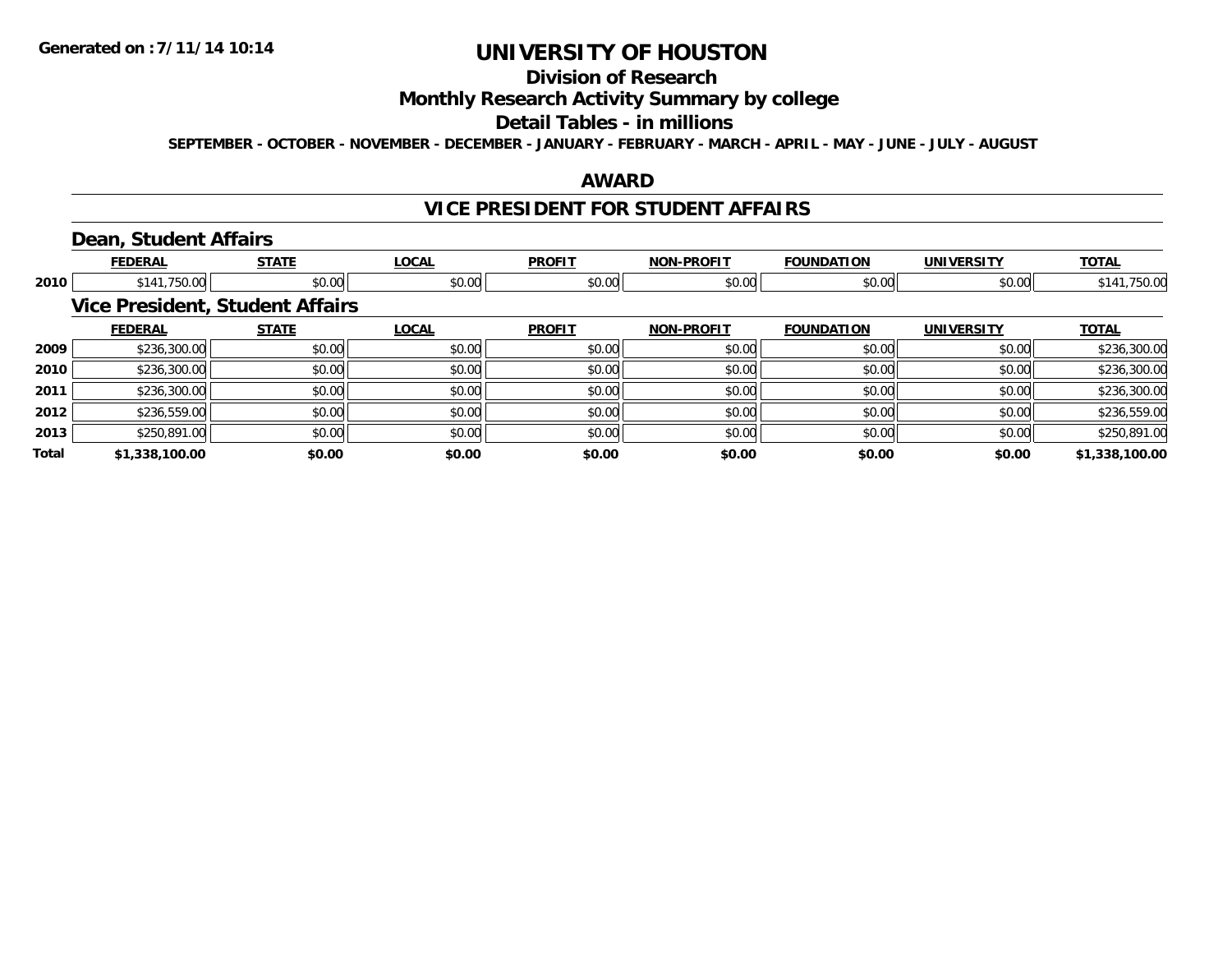# **Division of Research**

### **Monthly Research Activity Summary by college**

#### **Detail Tables - in millions**

**SEPTEMBER - OCTOBER - NOVEMBER - DECEMBER - JANUARY - FEBRUARY - MARCH - APRIL - MAY - JUNE - JULY - AUGUST**

### **TOTAL EXPENDITURE**

#### **C.T. BAUER COLLEGE OF BUSINESS**

#### **Dean, Business Administration**

|              | <b>FEDERAL</b>   | <b>STATE</b>                             | <b>LOCAL</b> | <b>PROFIT</b> | <b>NON-PROFIT</b> | <b>FOUNDATION</b> | <b>UNIVERSITY</b> | <b>TOTAL</b>    |
|--------------|------------------|------------------------------------------|--------------|---------------|-------------------|-------------------|-------------------|-----------------|
| 2013         | \$0.00           | \$0.00                                   | \$0.00       | \$0.00        | \$0.00            | \$0.00            | \$0.00            | \$0.00          |
|              | <b>Finance</b>   |                                          |              |               |                   |                   |                   |                 |
|              | <b>FEDERAL</b>   | <b>STATE</b>                             | <b>LOCAL</b> | <b>PROFIT</b> | <b>NON-PROFIT</b> | <b>FOUNDATION</b> | <b>UNIVERSITY</b> | <b>TOTAL</b>    |
| 2009         | \$378,900.23     | \$0.00                                   | \$0.00       | \$0.00        | \$0.00            | \$0.00            | \$0.00            | \$378,900.23    |
| 2010         | \$120,112.44     | \$0.00                                   | \$0.00       | \$0.00        | \$0.00            | \$0.00            | \$0.00            | \$120,112.44    |
| 2011         | \$79,463.22      | \$0.00                                   | \$0.00       | \$0.00        | \$0.00            | \$0.00            | \$0.00            | \$79,463.22     |
| 2012         | \$45,705.85      | \$0.00                                   | \$0.00       | \$0.00        | \$0.00            | \$0.00            | \$0.00            | \$45,705.85     |
| 2013         | \$0.00           | \$0.00                                   | \$0.00       | \$0.00        | \$0.00            | \$0.00            | \$0.00            | \$0.00          |
|              | Management       |                                          |              |               |                   |                   |                   |                 |
|              | <b>FEDERAL</b>   | <b>STATE</b>                             | <b>LOCAL</b> | <b>PROFIT</b> | <b>NON-PROFIT</b> | <b>FOUNDATION</b> | <b>UNIVERSITY</b> | <b>TOTAL</b>    |
| 2009         | \$67,127.29      | \$0.00                                   | \$0.00       | \$0.00        | \$0.00            | \$0.00            | \$0.00            | \$67,127.29     |
| 2010         | \$187,865.53     | \$0.00                                   | \$0.00       | \$0.00        | \$0.00            | \$68,750.00       | \$0.00            | \$256,615.53    |
| 2011         | \$159,236.41     | \$0.00                                   | \$0.00       | \$0.00        | \$0.00            | \$55,000.00       | \$0.00            | \$214,236.41    |
| 2012         | \$813.73         | \$0.00                                   | \$0.00       | \$0.00        | \$0.00            | \$101,250.00      | \$0.00            | \$102,063.73    |
| 2013         | \$15,840.99      | \$0.00                                   | \$0.00       | \$0.00        | \$0.00            | \$0.00            | \$0.00            | \$15,840.99     |
|              | <b>Marketing</b> |                                          |              |               |                   |                   |                   |                 |
|              | <b>FEDERAL</b>   | <b>STATE</b>                             | <b>LOCAL</b> | <b>PROFIT</b> | <b>NON-PROFIT</b> | <b>FOUNDATION</b> | <b>UNIVERSITY</b> | <b>TOTAL</b>    |
| 2012         | \$0.00           | \$0.00                                   | \$0.00       | \$0.00        | \$0.00            | \$0.00            | \$0.00            | \$0.00          |
| 2013         | \$0.00           | \$0.00                                   | \$0.00       | \$0.00        | \$0.00            | \$0.00            | \$0.00            | \$0.00          |
|              |                  | <b>Small Business Development Center</b> |              |               |                   |                   |                   |                 |
|              | <b>FEDERAL</b>   | <b>STATE</b>                             | <b>LOCAL</b> | <b>PROFIT</b> | <b>NON-PROFIT</b> | <b>FOUNDATION</b> | <b>UNIVERSITY</b> | <b>TOTAL</b>    |
| 2009         | \$2,323,729.59   | \$0.00                                   | \$0.00       | \$0.00        | \$0.00            | \$0.00            | \$0.00            | \$2,323,729.59  |
| 2010         | \$2,950,964.25   | \$0.00                                   | \$0.00       | \$0.00        | \$0.00            | \$0.00            | \$0.00            | \$2,950,964.25  |
| 2011         | \$3,144,932.43   | \$42,560.19                              | \$0.00       | \$0.00        | \$0.00            | \$0.00            | \$0.00            | \$3,187,492.62  |
| 2012         | \$4,744,191.57   | \$788.82                                 | \$0.00       | \$0.00        | \$0.00            | \$9,526.62        | \$0.00            | \$4,754,507.01  |
| 2013         | \$4,082,936.74   | \$0.00                                   | \$0.00       | \$0.00        | \$0.00            | \$62,235.54       | \$0.00            | \$4,145,172.28  |
| <b>Total</b> | \$18,301,820.27  | \$43,349.01                              | \$0.00       | \$0.00        | \$0.00            | \$296,762.16      | \$0.00            | \$18,641,931.44 |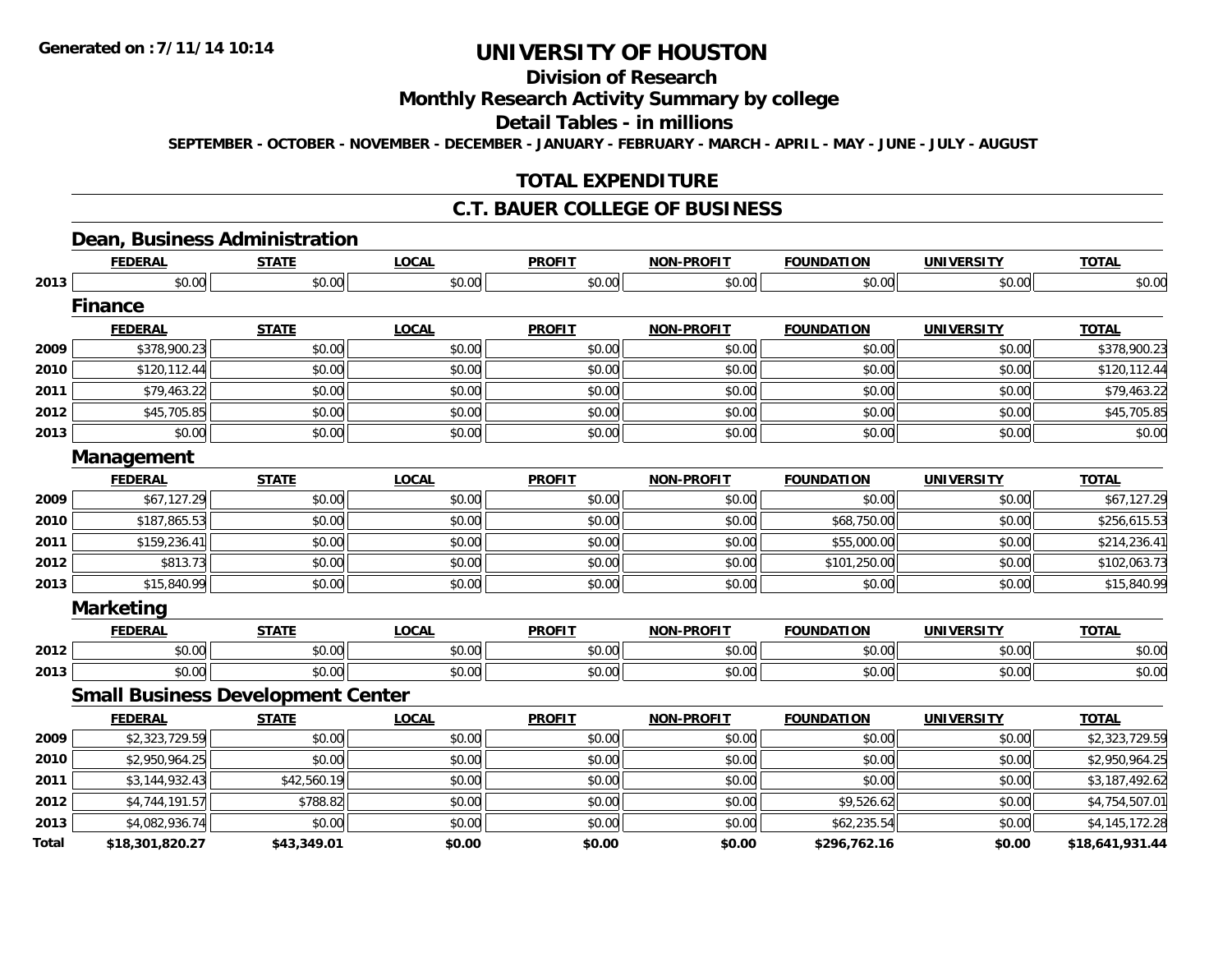#### **Division of Research**

**Monthly Research Activity Summary by college**

**Detail Tables - in millions**

**SEPTEMBER - OCTOBER - NOVEMBER - DECEMBER - JANUARY - FEBRUARY - MARCH - APRIL - MAY - JUNE - JULY - AUGUST**

#### **TOTAL EXPENDITURE**

#### **COLLEGE OF ARCHITECTURE**

|       | <b>FEDERAL</b> | <b>STATE</b> | <b>LOCAL</b> | <b>PROFIT</b> | <b>NON-PROFIT</b> | <b>FOUNDATION</b> | <b>UNIVERSITY</b> | <b>TOTAL</b> |
|-------|----------------|--------------|--------------|---------------|-------------------|-------------------|-------------------|--------------|
| 2009  | \$12,129.35    | \$0.00       | \$0.00       | \$39,974.90   | \$0.00            | \$0.00            | \$0.00            | \$52,104.25  |
| 2010  | \$7,870.65     | \$0.00       | \$0.00       | \$0.00        | \$0.00            | \$30,237.29       | \$0.00            | \$38,107.94  |
| 2011  | \$9,011.21     | $($ \$52.19) | \$0.00       | \$0.00        | \$0.00            | \$20,349.71       | \$0.00            | \$29,308.73  |
| 2012  | \$15,988.79    | \$0.00       | \$0.00       | \$0.00        | \$5,000.00        | \$9,618.18        | \$0.00            | \$30,606.97  |
| 2013  | \$0.00         | \$0.00       | \$0.00       | \$0.00        | \$0.00            | \$11,037.59       | \$2,498.75        | \$13,536.34  |
| Total | \$45,000.00    | (\$52.19)    | \$0.00       | \$39,974.90   | \$5,000.00        | \$71,242.77       | \$2,498.75        | \$163,664.23 |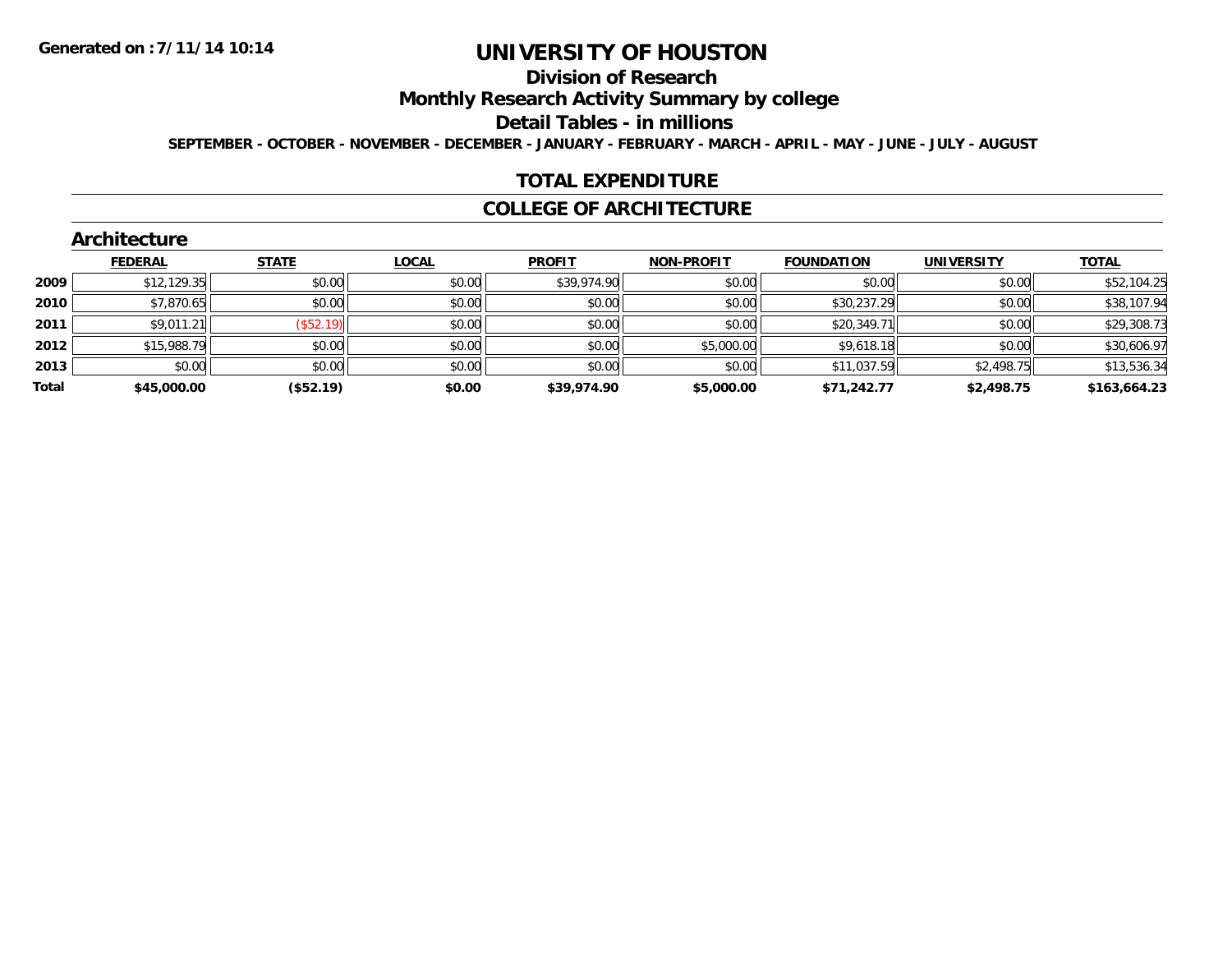### **Division of Research**

#### **Monthly Research Activity Summary by college**

#### **Detail Tables - in millions**

**SEPTEMBER - OCTOBER - NOVEMBER - DECEMBER - JANUARY - FEBRUARY - MARCH - APRIL - MAY - JUNE - JULY - AUGUST**

#### **TOTAL EXPENDITURE**

#### **COLLEGE OF EDUCATION**

### **Consistency Mgmt and Coop Disc**

|        | <b>FEDERAL</b> | <b>STATE</b> | <u>LOCAL</u> | <b>PROFIT</b> | <b>NON-PROFIT</b> | <b>FOUNDATION</b> | <b>UNIVERSITY</b> | <b>TOTAL</b> |
|--------|----------------|--------------|--------------|---------------|-------------------|-------------------|-------------------|--------------|
| 2009   | \$28,454.46    | \$0.00       | \$22,714.43  | \$0.00        | \$514,478.34      | \$0.00            | \$0.00            | \$565,647.23 |
| ا 2010 | \$6,079.84     | \$0.00       | \$18,489.17  | \$0.00        | \$473,442.74      | \$0.00            | \$0.00            | \$498,011.75 |
| 2011   | \$15,716.78    | \$0.00       | \$0.00       | \$0.00        | \$85,885.47       | \$0.00            | \$0.00            | \$101,602.25 |
| 2012   | \$2,573.46     | \$0.00       | \$0.00       | \$0.00        | \$80,160.49       | \$0.00            | \$0.00            | \$82,733.95  |
| 2013   | \$2,837.47     | \$0.00       | \$0.00       | \$0.00        | \$46,418.78       | \$0.00            | \$0.00            | \$49,256.25  |

### **Curriculum and Instruction**

|      | <b>FEDERAL</b> | <b>STATE</b> | <b>LOCAL</b> | <b>PROFIT</b> | <b>NON-PROFIT</b> | <b>FOUNDATION</b> | <b>UNIVERSITY</b> | <b>TOTAL</b>   |
|------|----------------|--------------|--------------|---------------|-------------------|-------------------|-------------------|----------------|
| 2009 | \$849,361.76   | \$69,356.88  | \$0.00       | \$0.00        | \$123,919.79      | \$14,447.04       | \$0.00            | \$1,057,085.47 |
| 2010 | \$547,008.21   | \$50,630.72  | \$0.00       | \$56.36       | \$168.278.11      | \$201,674.74      | \$0.00            | \$967,648.14   |
| 2011 | \$975,330.50   | \$64,039.80  | \$0.00       | \$1,792.18    | \$143,726.33      | \$553,038.11      | \$0.00            | \$1,737,926.92 |
| 2012 | \$1,241,021.49 | \$200,999.16 | \$0.00       | \$0.00        | \$112,730.40      | \$567,343.85      | \$0.00            | \$2,122,094.90 |
| 2013 | \$1,046,329.78 | \$52,200.22  | \$0.00       | \$0.00        | \$111,331.75      | \$578,347.87      | \$0.00            | \$1,788,209.62 |

### **Dean, Education**

|      | <b>FEDERAL</b> | <b>STATE</b> | <u>LOCAL</u> | <b>PROFIT</b> | <b>NON-PROFIT</b> | <b>FOUNDATION</b> | <b>UNIVERSITY</b> | <b>TOTAL</b> |
|------|----------------|--------------|--------------|---------------|-------------------|-------------------|-------------------|--------------|
| 2009 | \$0.00         | \$0.00       | \$0.00       | \$0.00        | \$0.00            | \$0.00            | \$0.00            | \$0.00       |
| 2010 | \$0.00         | \$0.00       | \$0.00       | \$0.00        | \$0.00            | \$0.00            | \$0.00            | \$0.00       |
| 2011 | \$0.00         | \$0.00       | \$0.00       | \$0.00        | \$0.00            | \$0.00            | \$0.00            | \$0.00       |
| 2012 | \$0.00         | \$0.00       | \$0.00       | \$0.00        | \$0.00            | \$0.00            | \$0.00            | \$0.00       |
| 2013 | \$0.00         | \$0.00       | \$0.00       | \$0.00        | \$0.00            | \$0.00            | \$0.00            | \$0.00       |

#### **Educational Leadership & Cultural Studies**

|      | <b>FEDERAL</b>             | <b>STATE</b> | <b>LOCAL</b> | <b>PROFIT</b> | <b>NON-PROFIT</b> | <b>FOUNDATION</b> | <b>UNIVERSITY</b> | <u>TOTAL</u> |
|------|----------------------------|--------------|--------------|---------------|-------------------|-------------------|-------------------|--------------|
| 2009 | \$32,648.51<br>ሖሳሳ         | \$0.00       | \$0.00       | \$0.00        | \$0.00            | \$0.00            | \$0.00            | \$32,648.51  |
| 2010 | $*$ $\cap$ $\cap$<br>JU.UU |              | \$0.00       | \$0.00        | \$0.00            | \$0.00            | \$0.00            |              |
| 2011 | $*$ $\cap$ $\cap$<br>DU.UU |              | \$0.00       | \$0.00        | \$0.00            | \$0.00            | \$0.00            |              |

### **Educational Psychology**

|      | <b>FEDERAL</b> | <u>STATE</u> | <u>LOCAL</u> | <b>PROFIT</b> | <b>NON-PROFIT</b> | <b>FOUNDATION</b> | UNIVERSITY | <b>TOTAL</b> |
|------|----------------|--------------|--------------|---------------|-------------------|-------------------|------------|--------------|
| 2009 | \$334,729.02   | \$48,841.37  | \$0.00       | \$0.00        | \$0.00            | \$184,505.56      | \$0.00     | \$568,075.95 |
| 2010 | \$130,031.05   | \$72,317.09  | \$0.00       | \$0.00        | \$10,231.26       | \$109,609.27      | \$0.00     | \$322,188.67 |
| 2011 | \$130,714.89   | \$191,192.88 | \$0.00       | \$0.00        | \$1,243.67        | \$115,375.16      | \$0.00     | \$438,526.59 |
| 2012 | \$450,835.36   | \$119,550.12 | \$0.00       | \$0.00        | \$14.491.27       | \$1,656.63        | \$751.96   | \$587,285.34 |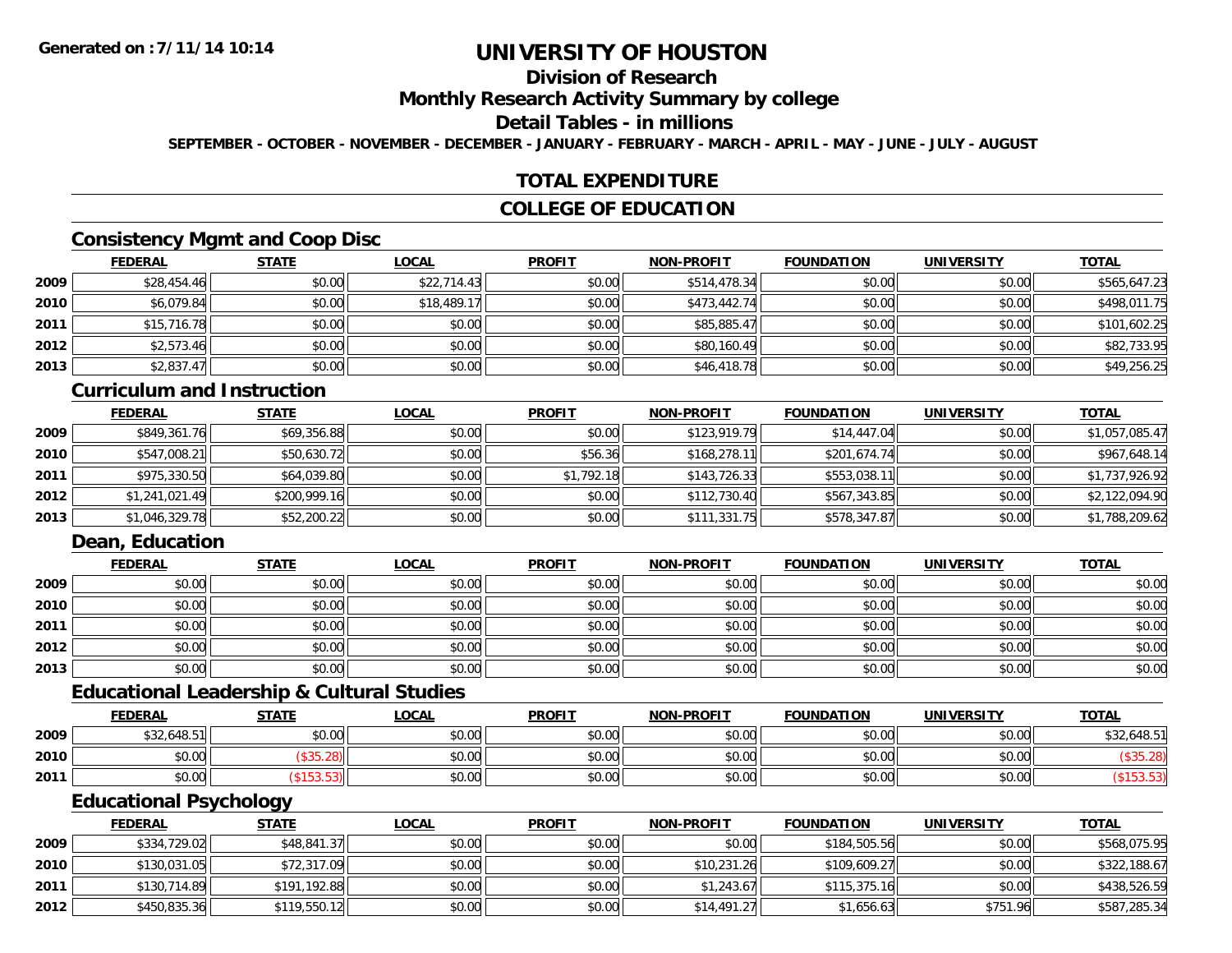### **Division of Research**

### **Monthly Research Activity Summary by college**

#### **Detail Tables - in millions**

**SEPTEMBER - OCTOBER - NOVEMBER - DECEMBER - JANUARY - FEBRUARY - MARCH - APRIL - MAY - JUNE - JULY - AUGUST**

#### **TOTAL EXPENDITURE**

#### **COLLEGE OF EDUCATION**

## **Educational Psychology**

|              | <b>FEDERAL</b>                       | <b>STATE</b>   | <b>LOCAL</b> | <b>PROFIT</b> | <b>NON-PROFIT</b> | <b>FOUNDATION</b> | <b>UNIVERSITY</b> | <b>TOTAL</b>    |
|--------------|--------------------------------------|----------------|--------------|---------------|-------------------|-------------------|-------------------|-----------------|
| 2013         | \$631,710.98                         | \$119.78       | \$0.00       | \$0.00        | \$36,925.53       | (S214.71)         | \$10,904.64       | \$679,446.22    |
|              | <b>Institute for Urban Education</b> |                |              |               |                   |                   |                   |                 |
|              | <b>FEDERAL</b>                       | <b>STATE</b>   | <b>LOCAL</b> | <b>PROFIT</b> | <b>NON-PROFIT</b> | <b>FOUNDATION</b> | <b>UNIVERSITY</b> | <b>TOTAL</b>    |
| 2009         | \$472,078.34                         | \$0.00         | \$0.00       | \$0.00        | \$0.00            | \$0.00            | \$0.00            | \$472,078.34    |
| 2010         | \$482,337.13                         | \$0.00         | \$0.00       | \$0.00        | \$6.60            | \$0.00            | \$0.00            | \$482,343.73    |
| 2011         | \$301,009.22                         | \$0.00         | \$0.00       | \$0.00        | \$0.00            | \$0.00            | \$0.00            | \$301,009.22    |
| 2012         | \$186,065.11                         | \$0.00         | \$0.00       | \$0.00        | \$0.00            | \$0.00            | \$0.00            | \$186,065.11    |
| 2013         | \$67,618.95                          | \$0.00         | \$0.00       | \$0.00        | \$0.00            | \$0.00            | \$0.00            | \$67,618.95     |
|              | <b>UH Charter School</b>             |                |              |               |                   |                   |                   |                 |
|              | <b>FEDERAL</b>                       | <b>STATE</b>   | <b>LOCAL</b> | <b>PROFIT</b> | <b>NON-PROFIT</b> | <b>FOUNDATION</b> | <b>UNIVERSITY</b> | <b>TOTAL</b>    |
| 2011         | \$20,843.00                          | \$0.00         | \$0.00       | \$0.00        | \$0.00            | \$0.00            | \$0.00            | \$20,843.00     |
| 2012         | \$70,650.32                          | \$879,176.81   | \$0.00       | \$0.00        | \$0.00            | \$0.00            | \$0.00            | \$949,827.13    |
| 2013         | \$52,949.74                          | \$925,230.38   | \$0.00       | \$0.00        | \$0.00            | \$0.00            | \$0.00            | \$978,180.12    |
| <b>Total</b> | \$8,078,935.34                       | \$2.673.466.40 | \$41,203.60  | \$1.848.54    | \$1,923,270.53    | \$2.325.783.51    | \$11.656.60       | \$15.056.164.52 |

**\$8,078,935.34 \$2,673,466.40 \$41,203.60 \$1,848.54 \$1,923,270.53 \$2,325,783.51 \$11,656.60 \$15,056,164.52**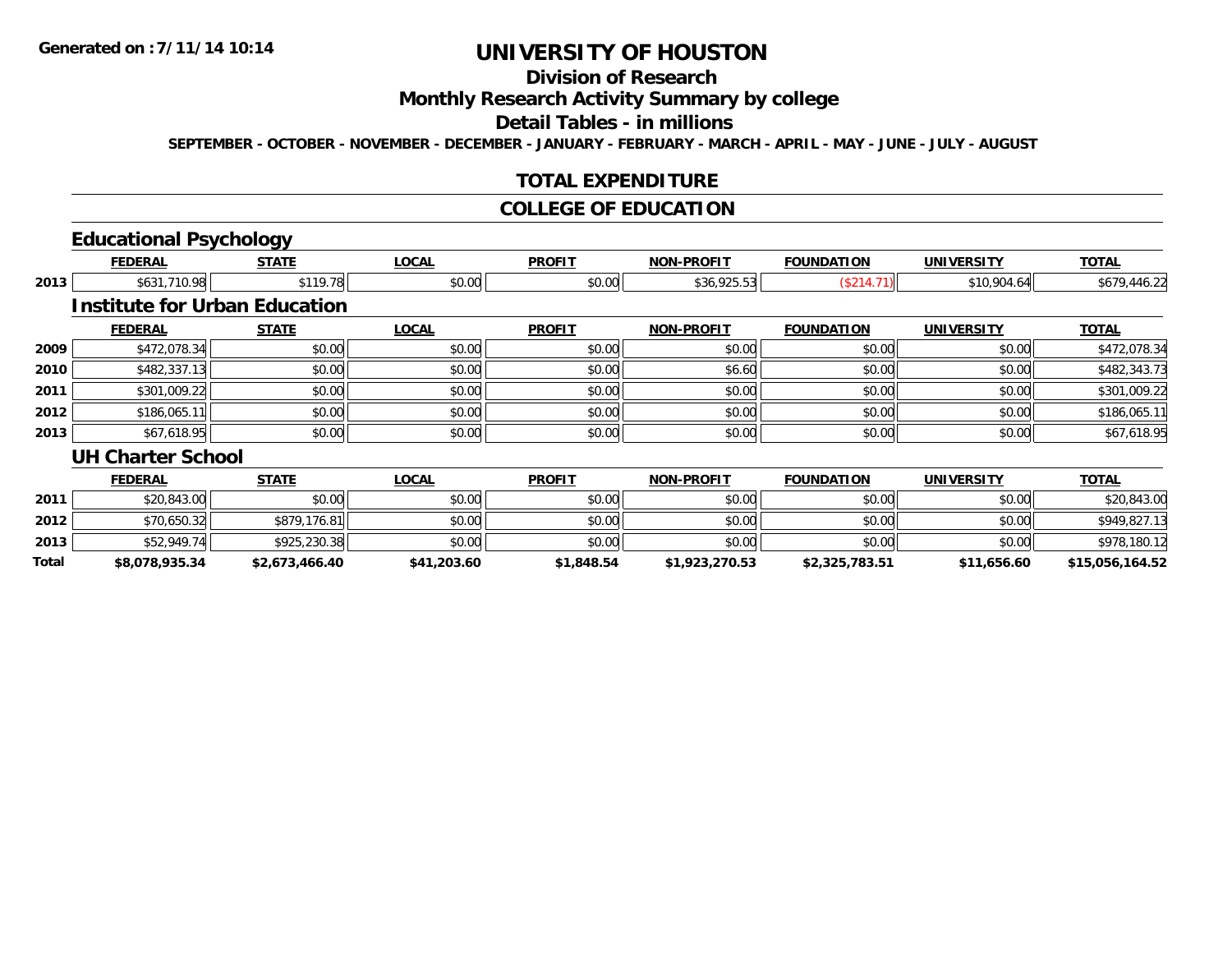# **Division of Research**

### **Monthly Research Activity Summary by college**

#### **Detail Tables - in millions**

**SEPTEMBER - OCTOBER - NOVEMBER - DECEMBER - JANUARY - FEBRUARY - MARCH - APRIL - MAY - JUNE - JULY - AUGUST**

### **TOTAL EXPENDITURE**

#### **COLLEGE OF LIBERAL ARTS AND SOCIAL SCIENCES**

|      | Art                              |              |              |               |                   |                   |                   |              |
|------|----------------------------------|--------------|--------------|---------------|-------------------|-------------------|-------------------|--------------|
|      | <b>FEDERAL</b>                   | <b>STATE</b> | <b>LOCAL</b> | <b>PROFIT</b> | <b>NON-PROFIT</b> | <b>FOUNDATION</b> | <b>UNIVERSITY</b> | <b>TOTAL</b> |
| 2009 | \$0.00                           | \$0.00       | \$0.00       | \$0.00        | \$8,272.99        | \$0.00            | \$0.00            | \$8,272.99   |
| 2012 | \$4,618.33                       | \$0.00       | \$0.00       | \$0.00        | \$0.00            | \$0.00            | \$0.00            | \$4,618.33   |
| 2013 | \$8,782.58                       | \$0.00       | \$0.00       | \$0.00        | \$0.00            | \$0.00            | \$0.00            | \$8,782.58   |
|      | <b>Arte Publico Press</b>        |              |              |               |                   |                   |                   |              |
|      | <b>FEDERAL</b>                   | <b>STATE</b> | <b>LOCAL</b> | <b>PROFIT</b> | <b>NON-PROFIT</b> | <b>FOUNDATION</b> | <b>UNIVERSITY</b> | <b>TOTAL</b> |
| 2009 | \$19,546.90                      | \$0.00       | \$0.00       | \$0.00        | \$29,448.97       | \$26,813.94       | \$0.00            | \$75,809.81  |
| 2010 | \$55,869.21                      | \$0.00       | \$0.00       | \$0.00        | \$51,200.00       | \$168,325.38      | \$0.00            | \$275,394.59 |
| 2011 | \$26,537.68                      | \$9,500.00   | \$0.00       | \$0.00        | \$56,600.00       | \$279,860.68      | \$0.00            | \$372,498.36 |
| 2012 | \$64,060.84                      | \$3,000.00   | \$0.00       | \$0.00        | \$39,100.00       | \$32,713.71       | \$0.00            | \$138,874.55 |
| 2013 | \$37,083.57                      | \$2,535.00   | \$0.00       | \$0.00        | \$33,200.00       | \$310,163.77      | \$0.00            | \$382,982.34 |
|      | <b>Blaffer Gallery</b>           |              |              |               |                   |                   |                   |              |
|      | <b>FEDERAL</b>                   | <b>STATE</b> | <b>LOCAL</b> | <b>PROFIT</b> | <b>NON-PROFIT</b> | <b>FOUNDATION</b> | <b>UNIVERSITY</b> | <b>TOTAL</b> |
| 2009 | \$33,289.03                      | \$4,007.00   | \$0.00       | \$0.00        | \$64,400.00       | \$0.00            | \$0.00            | \$101,696.03 |
| 2010 | \$122,559.13                     | \$8,140.00   | \$0.00       | \$0.00        | \$67,300.00       | \$0.00            | \$0.00            | \$197,999.13 |
| 2011 | \$9,352.22                       | \$10,295.75  | \$0.00       | \$0.00        | \$70,114.00       | \$0.00            | \$0.00            | \$89,761.97  |
| 2012 | \$14,643.94                      | \$6,091.97   | \$0.00       | \$0.00        | \$50,800.00       | \$0.00            | \$0.00            | \$71,535.91  |
| 2013 | \$6,647.16                       | \$4,674.45   | \$0.00       | \$0.00        | \$31,356.25       | \$0.00            | \$0.00            | \$42,677.86  |
|      | <b>Center for Public History</b> |              |              |               |                   |                   |                   |              |
|      | <b>FEDERAL</b>                   | <b>STATE</b> | <b>LOCAL</b> | <b>PROFIT</b> | <b>NON-PROFIT</b> | <b>FOUNDATION</b> | <b>UNIVERSITY</b> | <b>TOTAL</b> |
| 2012 | \$49,656.50                      | \$0.00       | \$0.00       | \$0.00        | \$0.00            | \$0.00            | \$0.00            | \$49,656.50  |
| 2013 | \$48,542.50                      | \$0.00       | \$0.00       | \$0.00        | \$0.00            | \$0.00            | \$0.00            | \$48,542.50  |
|      | <b>Communication Disorders</b>   |              |              |               |                   |                   |                   |              |
|      | <b>FEDERAL</b>                   | <b>STATE</b> | <b>LOCAL</b> | <b>PROFIT</b> | <b>NON-PROFIT</b> | <b>FOUNDATION</b> | <b>UNIVERSITY</b> | <b>TOTAL</b> |
| 2009 | \$149.63                         | \$0.00       | \$0.00       | \$0.00        | \$197,725.65      | \$0.00            | \$65,301.05       | \$263,176.33 |
| 2010 | \$24,903.80                      | \$0.00       | \$0.00       | \$0.00        | \$335,937.42      | \$4,590.00        | \$0.00            | \$365,431.22 |
| 2011 | \$21,906.20                      | \$0.00       | (\$259.55)   | (\$7,078.90)  | \$95,691.28       | \$0.00            | \$0.00            | \$110,259.03 |
| 2012 | \$7,800.27                       | \$0.00       | \$0.00       | \$0.00        | \$235,397.68      | \$0.00            | \$0.00            | \$243,197.95 |
| 2013 | \$2,461.46                       | \$0.00       | \$0.00       | \$0.00        | \$144,200.98      | \$3,149.53        | \$0.00            | \$149,811.97 |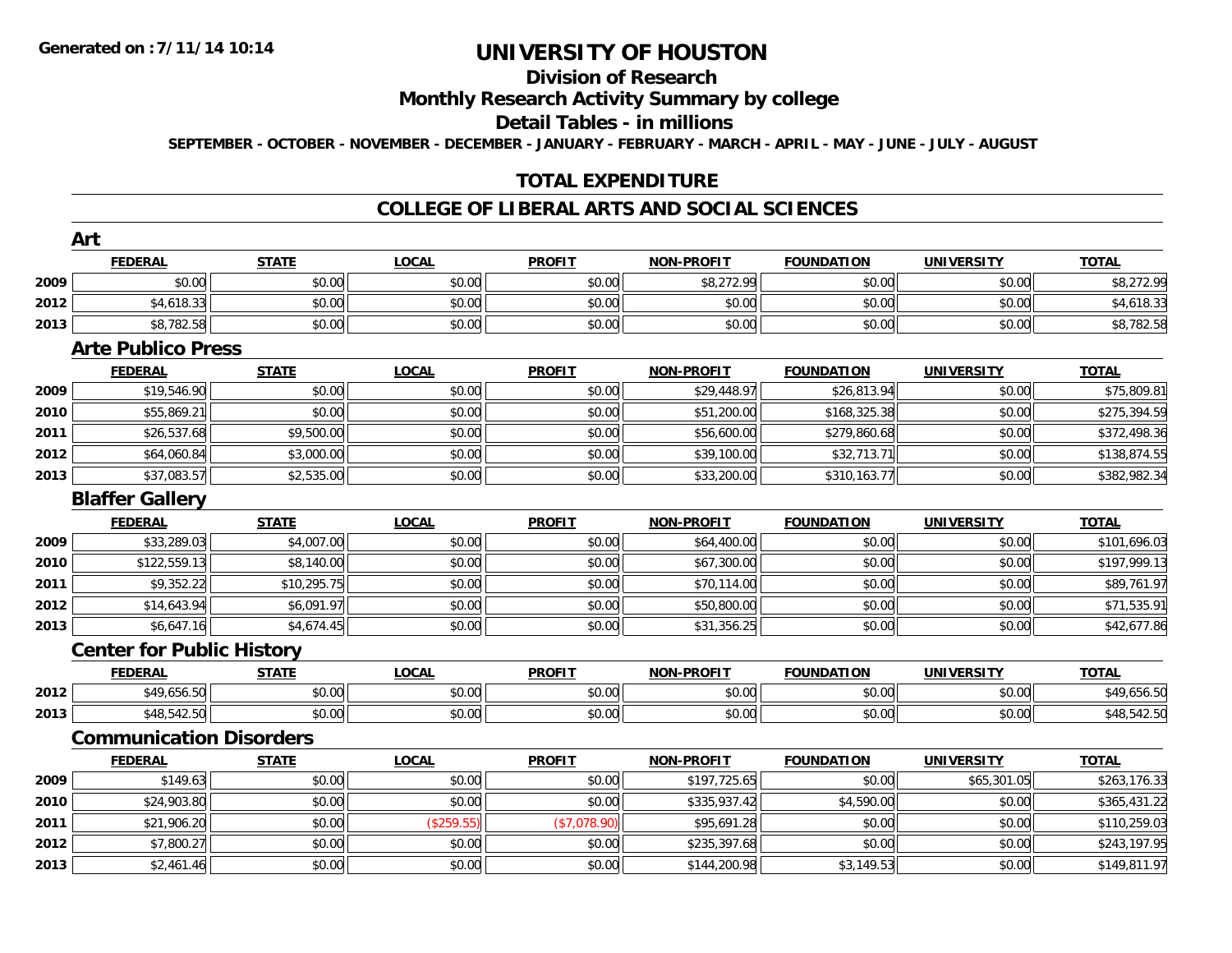## **Division of Research**

#### **Monthly Research Activity Summary by college**

#### **Detail Tables - in millions**

**SEPTEMBER - OCTOBER - NOVEMBER - DECEMBER - JANUARY - FEBRUARY - MARCH - APRIL - MAY - JUNE - JULY - AUGUST**

### **TOTAL EXPENDITURE**

#### **COLLEGE OF LIBERAL ARTS AND SOCIAL SCIENCES**

|      |                  | <b>Comparative Cultural Studies</b>               |              |               |                   |                   |                   |              |
|------|------------------|---------------------------------------------------|--------------|---------------|-------------------|-------------------|-------------------|--------------|
|      | <b>FEDERAL</b>   | <b>STATE</b>                                      | <b>LOCAL</b> | <b>PROFIT</b> | <b>NON-PROFIT</b> | <b>FOUNDATION</b> | <b>UNIVERSITY</b> | <b>TOTAL</b> |
| 2009 | \$0.00           | \$0.00                                            | \$0.00       | \$0.00        | (\$1,891.44)      | \$0.00            | \$0.00            | (\$1,891.44) |
| 2010 | \$0.00           | \$0.00                                            | \$0.00       | \$0.00        | (\$88.94)         | \$0.00            | \$0.00            | (\$88.94)    |
| 2011 | \$0.00           | \$0.00                                            | \$0.00       | (\$125.65)    | \$0.00            | \$0.00            | \$0.00            | (\$125.65)   |
| 2012 | \$0.00           | \$166.38                                          | \$0.00       | \$0.00        | \$0.00            | \$0.00            | \$0.00            | \$166.38     |
|      |                  | <b>Cynthia Woods Mitchell Center for the Arts</b> |              |               |                   |                   |                   |              |
|      | <b>FEDERAL</b>   | <b>STATE</b>                                      | <b>LOCAL</b> | <b>PROFIT</b> | <b>NON-PROFIT</b> | <b>FOUNDATION</b> | <b>UNIVERSITY</b> | <b>TOTAL</b> |
| 2011 | \$0.00           | \$0.00                                            | \$0.00       | \$0.00        | \$15,000.00       | \$0.00            | \$0.00            | \$15,000.00  |
| 2013 | \$0.00           | \$6,000.00                                        | \$0.00       | \$0.00        | \$10,000.00       | \$0.00            | \$0.00            | \$16,000.00  |
|      |                  | Dean, Liberal Arts and Social Sciences            |              |               |                   |                   |                   |              |
|      | <b>FEDERAL</b>   | <b>STATE</b>                                      | <b>LOCAL</b> | <b>PROFIT</b> | <b>NON-PROFIT</b> | <b>FOUNDATION</b> | <b>UNIVERSITY</b> | <b>TOTAL</b> |
| 2009 | \$112,820.24     | \$0.00                                            | \$0.00       | \$0.00        | \$0.00            | \$0.00            | \$0.00            | \$112,820.24 |
| 2010 | \$4,858.19       | \$0.00                                            | \$0.00       | \$0.00        | \$0.00            | \$0.00            | \$0.00            | \$4,858.19   |
| 2011 | (\$481.13)       | \$0.00                                            | \$0.00       | \$0.00        | \$0.00            | \$0.00            | \$0.00            | (\$481.13)   |
| 2012 | \$2,794.57       | \$0.00                                            | \$0.00       | \$0.00        | \$0.00            | \$0.00            | \$0.00            | \$2,794.57   |
| 2013 | \$17.40          | \$0.00                                            | \$0.00       | \$0.00        | \$0.00            | \$0.00            | \$0.00            | \$17.40      |
|      | <b>Economics</b> |                                                   |              |               |                   |                   |                   |              |
|      | <b>FEDERAL</b>   | <b>STATE</b>                                      | <b>LOCAL</b> | <b>PROFIT</b> | <b>NON-PROFIT</b> | <b>FOUNDATION</b> | <b>UNIVERSITY</b> | <b>TOTAL</b> |
| 2009 | \$60,580.02      | \$0.00                                            | \$0.00       | \$0.00        | \$0.00            | \$0.00            | \$0.00            | \$60,580.02  |
| 2010 | \$31,643.44      | \$0.00                                            | \$0.00       | \$0.00        | \$0.00            | \$0.00            | \$0.00            | \$31,643.44  |
| 2011 | (\$2,023.11)     | \$0.00                                            | \$0.00       | \$53,060.82   | \$45,145.33       | \$24,978.62       | \$0.00            | \$121,161.66 |
| 2012 | \$0.00           | \$0.00                                            | \$0.00       | \$21,270.81   | \$92,560.52       | \$36,864.38       | \$0.00            | \$150,695.71 |
| 2013 | \$115,940.00     | \$0.00                                            | \$0.00       | \$0.00        | \$252,690.30      | \$26,863.14       | \$0.00            | \$395,493.44 |
|      | English          |                                                   |              |               |                   |                   |                   |              |
|      | <b>FEDERAL</b>   | <b>STATE</b>                                      | <b>LOCAL</b> | <b>PROFIT</b> | <b>NON-PROFIT</b> | <b>FOUNDATION</b> | <b>UNIVERSITY</b> | <b>TOTAL</b> |
| 2009 | \$7,500.00       | \$0.00                                            | \$0.00       | \$0.00        | \$0.00            | \$0.00            | \$0.00            | \$7,500.00   |
| 2010 | \$1,051.76       | \$0.00                                            | \$0.00       | \$0.00        | \$0.00            | \$0.00            | \$0.00            | \$1,051.76   |
| 2011 | (\$51.76)        | (\$0.09)                                          | \$0.00       | \$0.00        | (\$287.50)        | \$0.00            | \$0.00            | (\$339.35)   |
| 2012 | \$1,000.00       | \$0.00                                            | \$0.00       | \$0.00        | \$0.00            | \$0.00            | \$0.00            | \$1,000.00   |
| 2013 | \$31,395.01      | \$0.00                                            | \$0.00       | \$0.00        | \$0.00            | \$0.00            | \$0.00            | \$31,395.01  |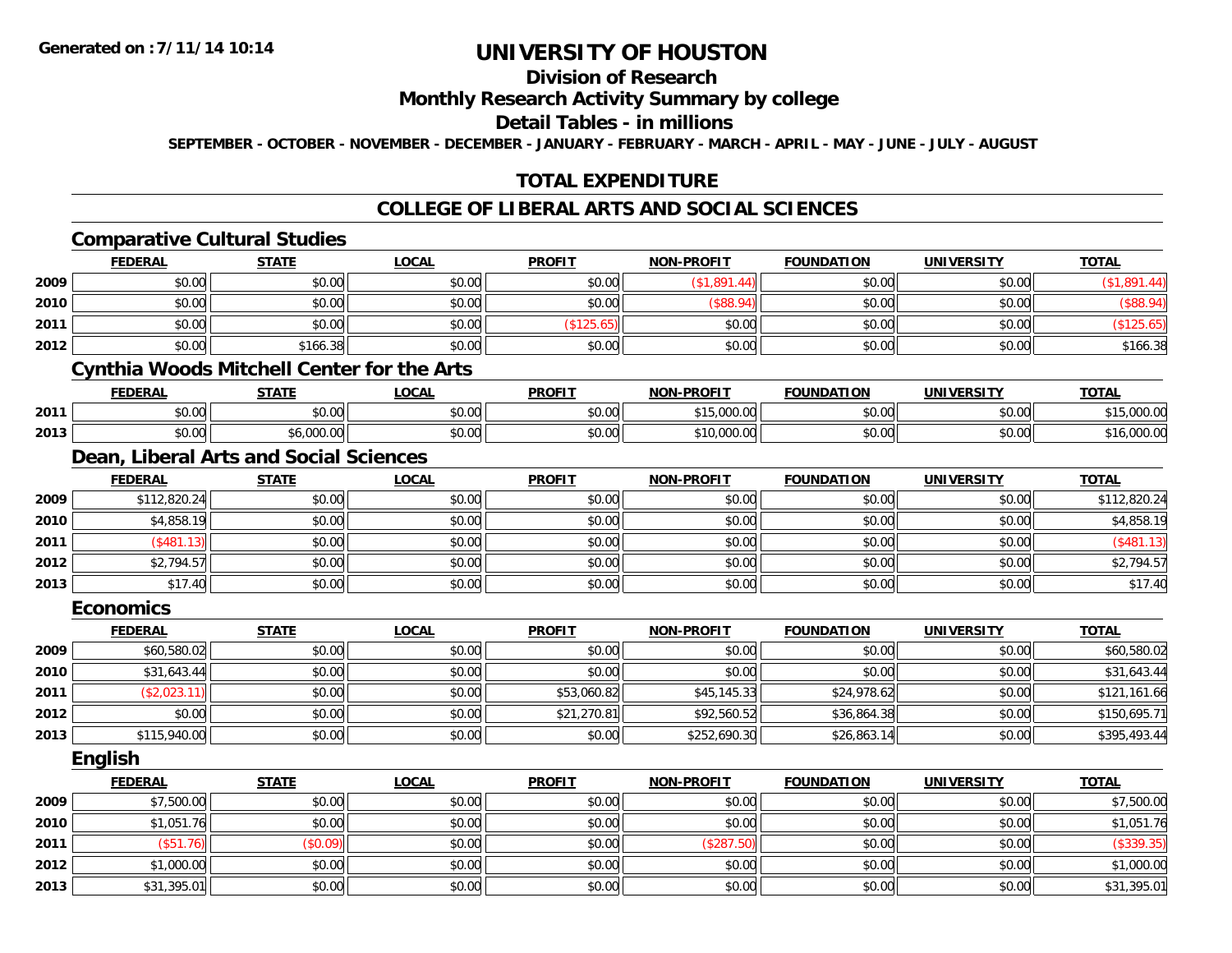## **Division of Research**

#### **Monthly Research Activity Summary by college**

#### **Detail Tables - in millions**

**SEPTEMBER - OCTOBER - NOVEMBER - DECEMBER - JANUARY - FEBRUARY - MARCH - APRIL - MAY - JUNE - JULY - AUGUST**

### **TOTAL EXPENDITURE**

### **COLLEGE OF LIBERAL ARTS AND SOCIAL SCIENCES**

### **Health and Human Performance**

|        | <b>FEDERAL</b> | <b>STATE</b> | <b>LOCAL</b> | <b>PROFIT</b> | <b>NON-PROFIT</b> | <b>FOUNDATION</b> | <b>UNIVERSITY</b> | <b>TOTAL</b>   |
|--------|----------------|--------------|--------------|---------------|-------------------|-------------------|-------------------|----------------|
| 2009   | \$1,787,993.74 | \$0.00       | \$0.00       | \$31,983.96   | \$0.00            | \$24,372.92       | \$0.00            | \$1,844,350.63 |
| ا 2010 | \$1,566,105.52 | \$0.00       | \$0.00       | \$53,272.79   | \$0.00            | \$13,471.32       | \$800.00          | \$1,633,649.62 |
| 2011   | \$1,027,706.84 | \$0.00       | \$0.00       | \$348,362.43  | \$0.00            | \$37,174.30       | \$0.00            | \$1,413,243.57 |
| 2012   | \$1,213,710.03 | \$0.00       | \$0.00       | \$325,311.45  | \$0.00            | \$17,874.97       | \$0.00            | \$1,556,896.45 |
| 2013   | \$3,034,221.23 | \$0.00       | \$0.00       | \$77,356.34   | \$0.00            | \$7,502.61        | \$0.00            | \$3,119,080.18 |
|        |                |              |              |               |                   |                   |                   |                |

#### **Hispanic Studies**

|      | <b>FEDERAL</b> | <b>STATE</b> | <u>LOCAL</u> | <b>PROFIT</b> | <b>NON-PROFIT</b> | <b>FOUNDATION</b> | UNIVERSITY | <b>TOTAL</b> |
|------|----------------|--------------|--------------|---------------|-------------------|-------------------|------------|--------------|
| 2011 | \$0.00         | \$0.00       | \$0.00       | \$0.00        | \$0.00            | \$18,607.66       | \$0.00     | \$18,607.66  |
| 2012 | \$0.00         | \$0.00       | \$0.00       | \$0.00        | \$0.00            | \$93,237.65       | \$0.00     | \$93,237.65  |
| 2013 | \$0.00         | \$0.00       | \$0.00       | \$0.00        | \$0.00            | .763.70           | \$0.00     | 763.70       |

#### **History**

|      | <b>FEDERAL</b> | <u>STATE</u> | <b>LOCAL</b> | <b>PROFIT</b> | <b>NON-PROFIT</b> | <b>FOUNDATION</b> | <b>UNIVERSITY</b> | <b>TOTAL</b> |
|------|----------------|--------------|--------------|---------------|-------------------|-------------------|-------------------|--------------|
| 2009 | \$0.00         | \$0.00       | \$0.00       | \$76,911.35   | \$0.00            | \$0.00            | \$0.00            | \$76,911.35  |
| 2010 | \$13,194.63    | \$0.00       | \$0.00       | \$99,240.65   | \$0.00            | \$0.00            | \$0.00            | \$112,435.28 |
| 2011 | \$8,125.97     | \$0.00       | \$0.00       | \$26,061.54   | \$0.00            | \$0.00            | \$0.00            | \$34,187.51  |
| 2012 | \$2,879.25     | \$0.00       | \$0.00       | \$16, 124.31  | (\$332.43)        | \$0.00            | \$0.00            | \$18,671.13  |
| 2013 | (\$6,738.83)   | \$0.00       | \$0.00       | \$62,436.49   | (\$13,435.64)     | \$0.00            | \$0.00            | \$42,262.02  |

#### **Hobby Center for Public Policy**

|      | <b>FEDERAL</b> | <b>STATE</b> | <b>LOCAL</b> | <b>PROFIT</b> | NON-PROFIT | <b>FOUNDATION</b> | <b>UNIVERSITY</b> | <b>TOTAL</b> |
|------|----------------|--------------|--------------|---------------|------------|-------------------|-------------------|--------------|
| 2009 | \$24,449.11    | \$0.00       | \$0.00       | \$0.00        | \$0.00     | \$0.00            | \$0.00            | \$24,449.11  |
| 2010 | \$46,251.53    | \$0.00       | \$0.00       | \$0.00        | \$0.00     | \$0.00            | \$0.00            | \$46,251.53  |
| 2011 | \$34,620.80    | \$0.00       | \$0.00       | \$0.00        | \$0.00     | \$0.00            | \$0.00            | \$34,620.80  |
| 2012 | \$95,810.06    | \$0.00       | \$0.00       | \$0.00        | \$0.00     | \$0.00            | \$0.00            | \$95,810.06  |
| 2013 | \$82,629.38    | \$0.00       | \$0.00       | \$0.00        | \$0.00     | \$0.00            | \$0.00            | \$82,629.38  |

### **Modern/Classical Languages**

|      | <b>FEDERAL</b>                                           | <b>STATE</b> | <b>LOCAL</b> | <b>PROFIT</b> | <b>NON-PROFIT</b> | <b>FOUNDATION</b> | UNIVERSITY | <b>TOTAL</b>          |
|------|----------------------------------------------------------|--------------|--------------|---------------|-------------------|-------------------|------------|-----------------------|
| 2011 | \$0.00                                                   | \$0.00       | \$0.00       | \$0.00        | \$0.00            | \$0.00            | \$0.00     | \$0.00                |
| 2012 | \$108,975.72<br>15.12                                    | \$0.00       | \$0.00       | \$0.00        | \$0.00            | \$0.00            | \$0.00     | \$108,975.72          |
| 2013 | $-07700$<br>$\bullet \bullet \bullet$<br>135.871<br>1.82 | \$0.00       | \$0.00       | \$0.00        | \$0.00            | \$0.00            | \$0.00     | רמ דדם<br>35.877.84 ا |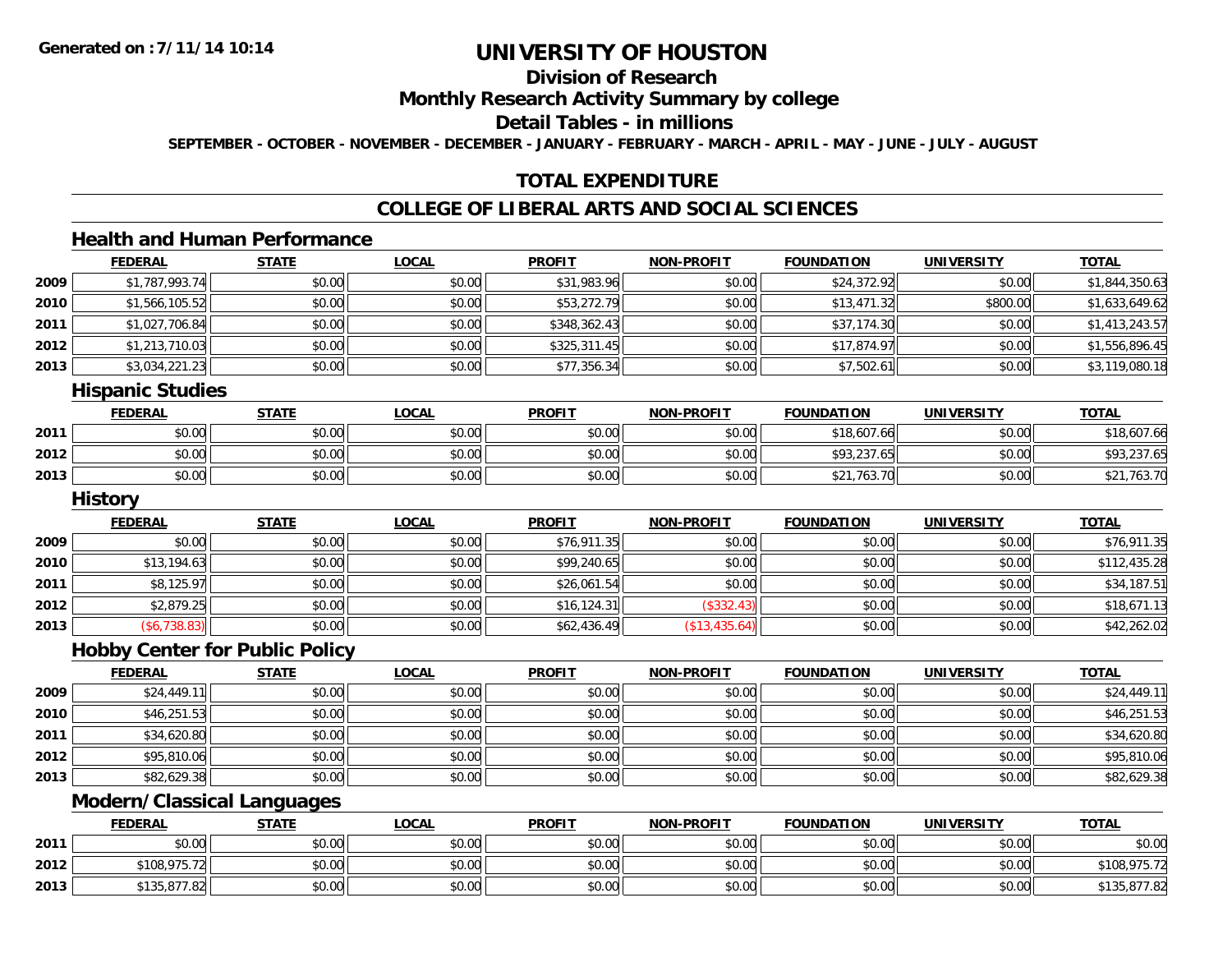## **Division of Research**

### **Monthly Research Activity Summary by college**

#### **Detail Tables - in millions**

**SEPTEMBER - OCTOBER - NOVEMBER - DECEMBER - JANUARY - FEBRUARY - MARCH - APRIL - MAY - JUNE - JULY - AUGUST**

### **TOTAL EXPENDITURE**

#### **COLLEGE OF LIBERAL ARTS AND SOCIAL SCIENCES**

|      | <b>Philosophy</b>              |              |              |               |                   |                   |                   |                |
|------|--------------------------------|--------------|--------------|---------------|-------------------|-------------------|-------------------|----------------|
|      | <b>FEDERAL</b>                 | <b>STATE</b> | <b>LOCAL</b> | <b>PROFIT</b> | <b>NON-PROFIT</b> | <b>FOUNDATION</b> | <b>UNIVERSITY</b> | <b>TOTAL</b>   |
| 2009 | \$0.00                         | \$0.00       | \$0.00       | \$0.00        | \$0.00            | \$0.00            | \$0.00            | \$0.00         |
| 2010 | \$0.00                         | \$0.00       | \$0.00       | \$0.00        | \$0.00            | \$0.00            | \$0.00            | \$0.00         |
| 2011 | \$0.00                         | \$0.00       | \$0.00       | \$0.00        | \$0.00            | \$0.00            | \$0.00            | \$0.00         |
| 2012 | \$8,395.98                     | \$0.00       | \$0.00       | \$0.00        | \$0.00            | \$0.00            | \$0.00            | \$8,395.98     |
| 2013 | \$7,551.59                     | \$0.00       | \$0.00       | \$0.00        | \$0.00            | \$0.00            | \$0.00            | \$7,551.59     |
|      | <b>Political Science</b>       |              |              |               |                   |                   |                   |                |
|      | <b>FEDERAL</b>                 | <b>STATE</b> | <b>LOCAL</b> | <b>PROFIT</b> | <b>NON-PROFIT</b> | <b>FOUNDATION</b> | <b>UNIVERSITY</b> | <b>TOTAL</b>   |
| 2009 | \$271,238.72                   | \$0.00       | \$0.00       | \$0.00        | \$0.00            | \$0.00            | \$26,965.11       | \$298,203.83   |
| 2010 | \$4,227.71                     | \$0.00       | \$0.00       | \$0.00        | \$0.00            | \$0.00            | \$0.00            | \$4,227.71     |
| 2011 | \$9,430.81                     | (\$637.93)   | \$0.00       | (\$179.60)    | \$2,685.76        | (\$6,487.17)      | \$0.00            | \$4,811.87     |
| 2012 | \$0.00                         | \$0.00       | \$0.00       | \$0.00        | \$0.00            | \$0.00            | \$0.00            | \$0.00         |
| 2013 | \$29,077.12                    | \$0.00       | \$0.00       | \$0.00        | \$0.00            | \$2,000.00        | \$0.00            | \$31,077.12    |
|      | Psychology                     |              |              |               |                   |                   |                   |                |
|      | <b>FEDERAL</b>                 | <b>STATE</b> | <b>LOCAL</b> | <b>PROFIT</b> | <b>NON-PROFIT</b> | <b>FOUNDATION</b> | <b>UNIVERSITY</b> | <b>TOTAL</b>   |
| 2009 | \$7,092,536.13                 | \$678,349.30 | \$1,690.44   | \$156,000.23  | \$78,391.09       | \$50,875.31       | \$90,831.22       | \$8,148,673.72 |
| 2010 | \$6,373,049.83                 | \$491,918.18 | \$0.00       | \$189,614.87  | \$176,713.80      | \$29,647.48       | \$67,929.59       | \$7,328,873.74 |
| 2011 | \$6,931,015.56                 | \$527,338.44 | \$0.00       | \$115,056.78  | \$228,142.03      | \$225,124.60      | \$13,735.80       | \$8,040,413.21 |
| 2012 | \$6,058,264.86                 | \$86,572.37  | \$0.00       | \$111,186.38  | \$233,947.11      | \$186,175.75      | (\$9,680.69)      | \$6,666,465.78 |
| 2013 | \$5,581,409.75                 | \$41,262.83  | \$0.00       | \$64,772.05   | \$320,719.98      | \$98,684.57       | \$0.00            | \$6,106,849.18 |
|      | <b>School of Communication</b> |              |              |               |                   |                   |                   |                |
|      | <b>FEDERAL</b>                 | <b>STATE</b> | <b>LOCAL</b> | <b>PROFIT</b> | <b>NON-PROFIT</b> | <b>FOUNDATION</b> | <b>UNIVERSITY</b> | <b>TOTAL</b>   |
| 2009 | \$0.00                         | \$0.00       | \$0.00       | \$0.00        | \$0.00            | \$0.00            | \$0.00            | \$0.00         |
| 2010 | \$0.00                         | \$0.00       | \$0.00       | \$0.00        | \$0.00            | \$0.00            | \$0.00            | \$0.00         |
| 2011 | \$0.00                         | \$0.00       | \$0.00       | \$0.00        | \$0.00            | \$0.00            | \$0.00            | \$0.00         |
| 2012 | \$0.00                         | \$0.00       | \$0.00       | \$0.00        | \$0.00            | \$0.00            | \$0.00            | \$0.00         |
| 2013 | \$0.00                         | \$0.00       | \$0.00       | \$0.00        | \$6,603.71        | \$0.00            | \$0.00            | \$6,603.71     |
|      | <b>School of Music</b>         |              |              |               |                   |                   |                   |                |
|      | <b>FEDERAL</b>                 | <b>STATE</b> | <b>LOCAL</b> | <b>PROFIT</b> | <b>NON-PROFIT</b> | <b>FOUNDATION</b> | <b>UNIVERSITY</b> | <b>TOTAL</b>   |
| 2010 | \$14,500.00                    | \$0.00       | \$0.00       | \$0.00        | \$40,900.00       | \$0.00            | \$0.00            | \$55,400.00    |
| 2011 | \$0.00                         | \$15,865.00  | \$0.00       | \$0.00        | $($ \$666.97)     | \$0.00            | \$0.00            | \$15,198.03    |

 $\texttt{[1]} \quad \texttt{[1]} \quad \texttt{[1]} \quad \texttt{[1]} \quad \texttt{[1]} \quad \texttt{[1]} \quad \texttt{[1]} \quad \texttt{[1]} \quad \texttt{[1]} \quad \texttt{[1]} \quad \texttt{[1]} \quad \texttt{[1]} \quad \texttt{[1]} \quad \texttt{[1]} \quad \texttt{[1]} \quad \texttt{[1]} \quad \texttt{[1]} \quad \texttt{[1]} \quad \texttt{[1]} \quad \texttt{[1]} \quad \texttt{[1]} \quad \texttt{[1]} \quad \texttt{[1]} \quad \texttt{[1]} \quad \texttt{$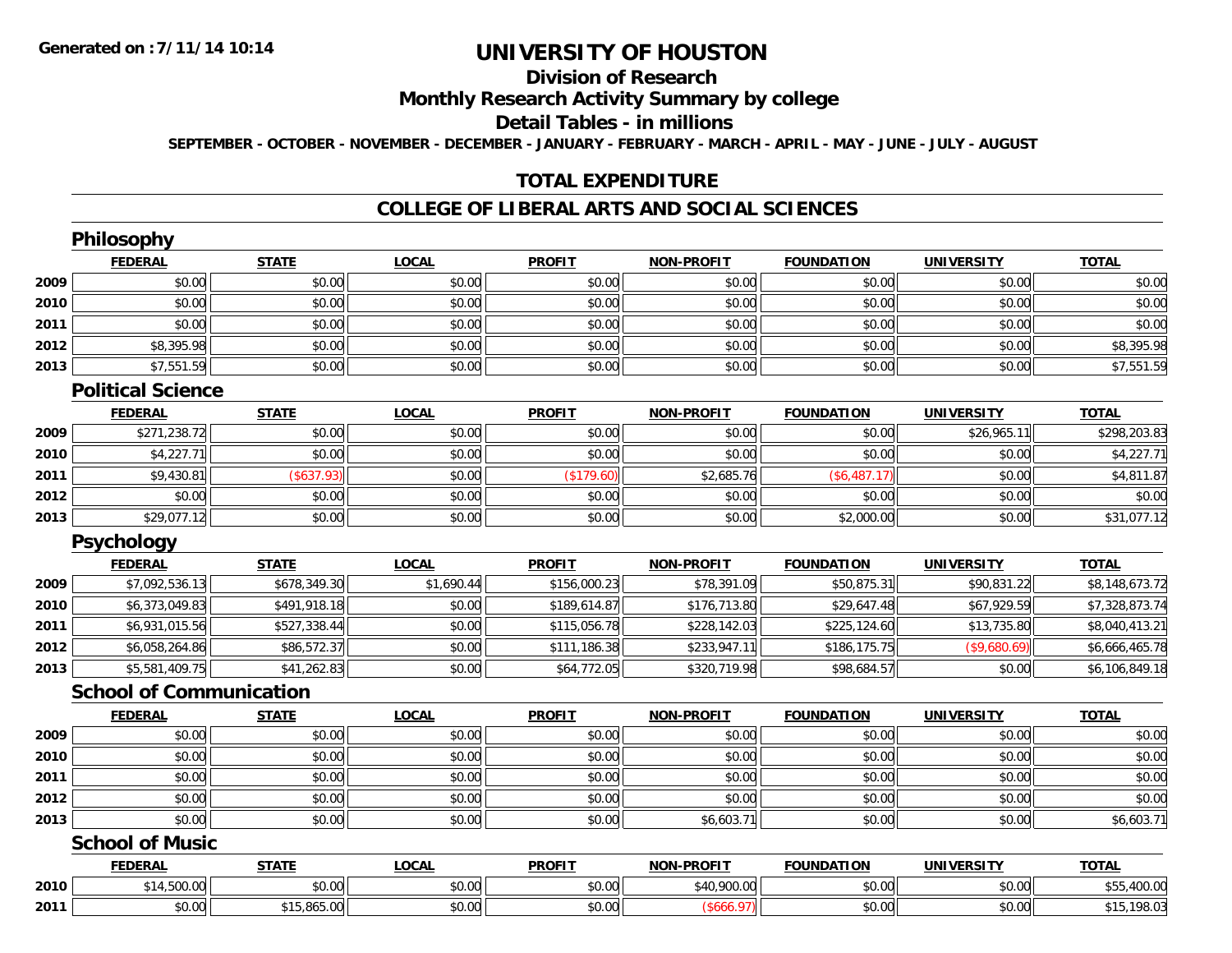**2012**

**2013**

**Total**

# **UNIVERSITY OF HOUSTON**

### **Division of Research**

#### **Monthly Research Activity Summary by college**

#### **Detail Tables - in millions**

**SEPTEMBER - OCTOBER - NOVEMBER - DECEMBER - JANUARY - FEBRUARY - MARCH - APRIL - MAY - JUNE - JULY - AUGUST**

### **TOTAL EXPENDITURE**

#### **COLLEGE OF LIBERAL ARTS AND SOCIAL SCIENCES**

|      | <b>Sociology</b> |              |              |               |                   |                   |                   |              |
|------|------------------|--------------|--------------|---------------|-------------------|-------------------|-------------------|--------------|
|      | <b>FEDERAL</b>   | <b>STATE</b> | <b>LOCAL</b> | <b>PROFIT</b> | <b>NON-PROFIT</b> | <b>FOUNDATION</b> | <b>UNIVERSITY</b> | <b>TOTAL</b> |
| 2009 | \$155,864.23     | \$0.00       | \$65,006.53  | \$0.00        | \$11,574.34       | \$0.00            | \$0.00            | \$232,445.10 |
| 2010 | \$224,785.49     | \$0.00       | \$5,405.91   | \$0.00        | \$20,181.63       | \$0.00            | \$0.00            | \$250,373.03 |
| 2011 | \$165,825.90     | \$0.00       | \$0.00       | \$0.00        | \$3,500.00        | \$0.00            | \$0.00            | \$169,325.90 |
| 2012 | \$11,542.47      | \$0.00       | \$0.00       | \$0.00        | \$0.00            | \$0.00            | \$0.00            | \$11,542.47  |
| 2013 | (\$5,713.68)     | \$0.00       | \$17,754.27  | \$0.00        | \$0.00            | \$0.00            | \$0.00            | \$12,040.59  |
|      | <b>Theatre</b>   |              |              |               |                   |                   |                   |              |
|      | <b>FEDERAL</b>   | <b>STATE</b> | <b>LOCAL</b> | <b>PROFIT</b> | <b>NON-PROFIT</b> | <b>FOUNDATION</b> | <b>UNIVERSITY</b> | <b>TOTAL</b> |
| 2010 | \$0.00           | \$0.00       | \$0.00       | \$0.00        | \$46,537.16       | (\$819.30)        | \$0.00            | \$45,717.86  |
| 2011 | \$0.00           | \$0.00       | \$0.00       | \$0.00        | \$82,048.06       | $($ \$45.63) $ $  | \$0.00            | \$82,002.43  |

 $\bm{2} \parallel 30.00 \parallel 40.00 \parallel 50.00 \parallel 50.00 \parallel 50.00 \parallel 50.00 \parallel 50.00 \parallel 50.00 \parallel 50.00 \parallel 50.00 \parallel 50.00 \parallel 50.00 \parallel 50.00 \parallel 50.00 \parallel 50.00 \parallel 50.00 \parallel 50.00 \parallel 50.00 \parallel 50.00 \parallel 50.00 \parallel 50.00 \parallel 50.00 \parallel 50.00 \parallel 50.00 \parallel 50.00 \parallel 50.00 \parallel 50.0$ 

\$0.00 \$0.00 \$0.00 \$0.00 \$0.00 \$0.00 \$0.00 \$0.00

**\$43,034,270.82 \$1,895,078.64 \$89,597.60 \$1,820,639.10 \$3,193,818.85 \$1,733,483.89 \$255,882.08 \$52,022,770.99**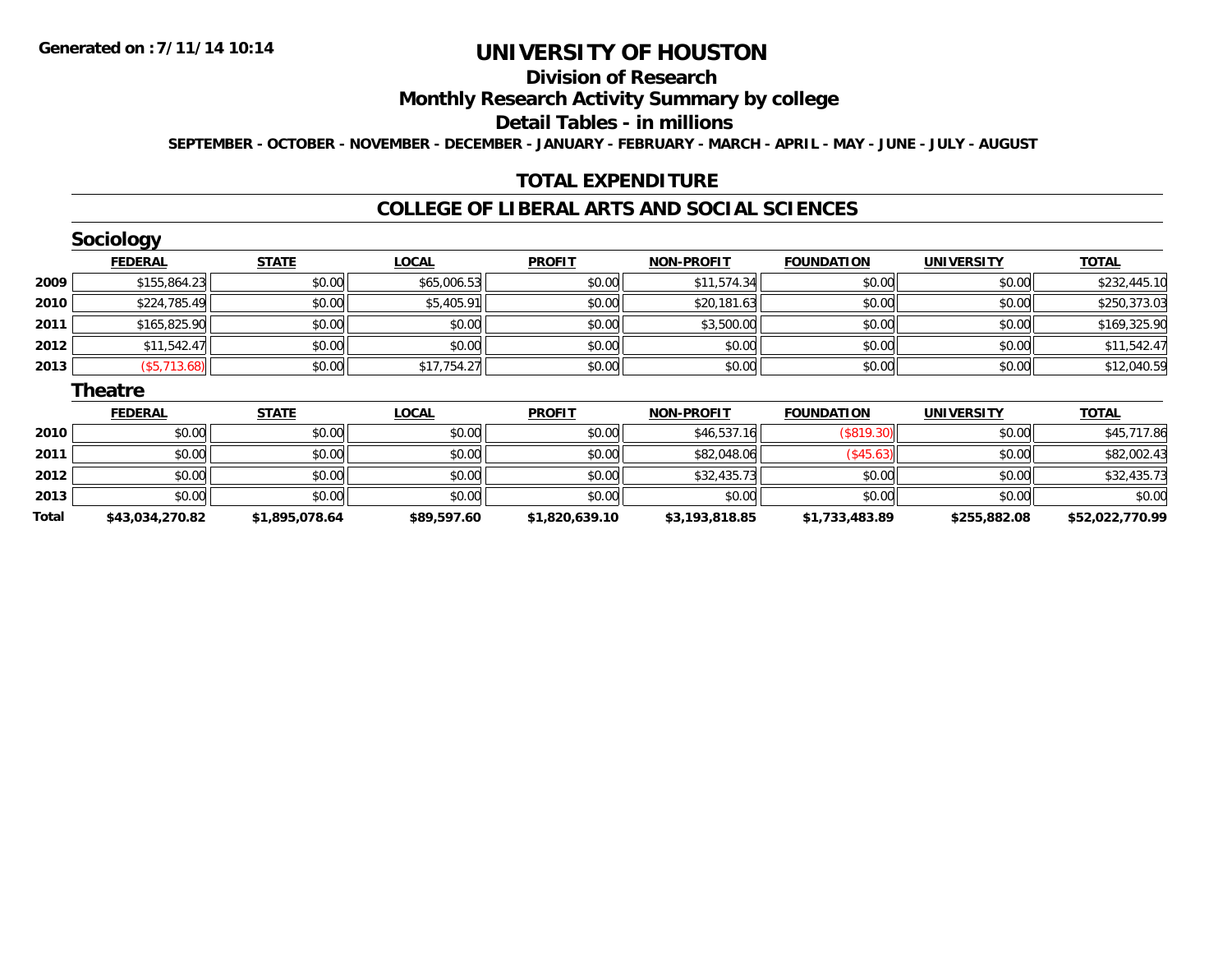## **Division of Research**

#### **Monthly Research Activity Summary by college**

#### **Detail Tables - in millions**

**SEPTEMBER - OCTOBER - NOVEMBER - DECEMBER - JANUARY - FEBRUARY - MARCH - APRIL - MAY - JUNE - JULY - AUGUST**

### **TOTAL EXPENDITURE**

### **COLLEGE OF NATURAL SCIENCES AND MATHEMATICS**

## **Biology/Biochemistry**

|        | <b>FEDERAL</b> | <b>STATE</b>   | <b>LOCAL</b> | <b>PROFIT</b> | <b>NON-PROFIT</b> | <b>FOUNDATION</b> | <b>UNIVERSITY</b> | <b>TOTAL</b>   |
|--------|----------------|----------------|--------------|---------------|-------------------|-------------------|-------------------|----------------|
| 2009   | \$2,614,748.31 | \$141,915.05   | \$0.00       | \$0.00        | \$76,788.80       | \$642,811.35      | \$0.00            | \$3,476,263.51 |
| ا 2010 | \$4,369,926.67 | \$138,321.99   | \$0.00       | \$0.00        | \$568,022.25      | \$215,439.99      | \$0.00            | \$5,291,710.90 |
| 2011   | \$4,583,949.00 | \$789,051.48   | \$0.00       | \$5,599.99    | \$814,759.12      | \$246,647.35      | \$0.00            | \$6,440,006.94 |
| 2012   | \$3,886,052.44 | \$1,278,340.63 | \$0.00       | \$14,367.27   | \$891,725.30      | \$203,289.90      | \$0.00            | \$6,273,775.54 |
| 2013   | \$3,488,548.81 | \$962,799.90   | \$0.00       | \$216,823.19  | \$881,568.73      | \$188,516.75      | \$0.00            | \$5,738,257.39 |
|        |                | .              |              |               |                   |                   |                   |                |

#### **Center for Applied Geoscience Excellence**

|      | EENEDAI<br>ERA  | <b>STATE</b>  | 00 <sub>n</sub><br>uum | <b>PROFIT</b> | <b>DDOCIT</b><br>81 A B | ີ∩UNDA ∟<br>.      | <b>INIE</b>            | <b>TOTA</b>            |
|------|-----------------|---------------|------------------------|---------------|-------------------------|--------------------|------------------------|------------------------|
| 2009 | $\sim$<br>₽U.UU | 0000<br>pu.uu | 40.00                  | 0000<br>vv.vv | 0000<br>JU.UUL          | $\sim$ 00<br>₽U.UU | $\sim$ $\sim$<br>vv.vv | $\sim$ $\sim$<br>ง∪.∪บ |
| 2010 | 0.00<br>DU. UU  | 0000<br>DU.UU | $\sim$ $\sim$<br>vu.vu | 0000<br>JU.UU | \$0.00                  | $\sim$<br>טט.טע    | $\sim$ $\sim$<br>vu.vu | $\sim$<br>ง∪.∪บ        |

### **Center for Nuclear Receptors and Cell Signaling**

|      | <b>FEDERAL</b> | <b>STATE</b>   | <b>LOCAL</b> | <b>PROFIT</b> | <b>NON-PROFIT</b> | <b>FOUNDATION</b> | <b>UNIVERSITY</b> | <b>TOTAL</b>   |
|------|----------------|----------------|--------------|---------------|-------------------|-------------------|-------------------|----------------|
| 2009 | \$0.00         | \$36,046.50    | \$0.00       | \$0.00        | \$0.00            | \$0.00            | \$0.00            | \$36,046.50    |
| 2010 | \$925,854.73   | \$1,313,618.87 | \$0.00       | \$0.00        | \$0.00            | \$157,603.01      | \$0.00            | \$2,397,076.60 |
| 2011 | \$1,721,565.95 | \$250,897.81   | \$0.00       | \$15,047.03   | \$99,550.87       | \$94,777.63       | \$0.00            | \$2,181,839.29 |
| 2012 | \$2,075,392.30 | \$1,505,588.63 | \$0.00       | \$221,277.70  | \$964.34          | \$333,400.04      | \$0.00            | \$4,136,623.01 |
| 2013 | \$1,621,012.21 | \$752,494.94   | \$0.00       | \$3,626.63    | \$7,949.56        | \$26,980.75       | \$0.00            | \$2,412,064.09 |

#### **Chemistry**

|      | <b>FEDERAL</b> | <u>STATE</u>   | <b>LOCAL</b> | <b>PROFIT</b> | <b>NON-PROFIT</b> | <b>FOUNDATION</b> | <b>UNIVERSITY</b> | <u>TOTAL</u>   |
|------|----------------|----------------|--------------|---------------|-------------------|-------------------|-------------------|----------------|
| 2009 | \$5,068,698.43 | \$170,970.49   | \$0.00       | \$104.443.47  | \$226,794.90      | \$1,280,010.31    | \$185,779.64      | \$7,036,697.24 |
| 2010 | \$5,076,313.94 | \$1,663,865.67 | \$0.00       | \$83,101.77   | \$61,946.45       | \$1,150,595.36    | \$215,963,68      | \$8,251,786.87 |
| 2011 | \$3,651,897.46 | \$907.938.91   | \$0.00       | \$26,601.63   | \$67,607.50       | \$1,869,316.44    | \$123,348,39      | \$6,646,710.33 |
| 2012 | \$3,050,056.27 | \$981,024.54   | \$0.00       | \$25,707.47   | \$74,540.08       | \$1,700,398.77    | \$124,526.27      | \$5,956,253.39 |
| 2013 | \$2,784,506.77 | \$715,829.84   | \$0.00       | \$32,207.03   | \$28,902.12       | \$1,276,454.66    | (S43,851.79)      | \$4,794,048.62 |

### **Computer Science**

|      | <b>FEDERAL</b> | <u>STATE</u> | <b>LOCAL</b> | <b>PROFIT</b> | <b>NON-PROFIT</b> | <b>FOUNDATION</b> | <b>UNIVERSITY</b> | <b>TOTAL</b>   |
|------|----------------|--------------|--------------|---------------|-------------------|-------------------|-------------------|----------------|
| 2009 | \$4,071,592.40 | \$213,481.89 | \$0.00       | \$188,256.89  | \$187,078.47      | \$0.00            | \$0.00            | \$4,660,409.65 |
| 2010 | \$4,918,296.53 | \$112,442.25 | \$0.00       | \$110,761.95  | \$155,326.23      | \$0.00            | \$0.00            | \$5,296,826.95 |
| 2011 | \$5,285,046.61 | \$74,516.70  | \$0.00       | \$366,863.27  | \$173,741.21      | \$0.00            | (S769.35)         | \$5,899,398.44 |
| 2012 | \$3,292,195.64 | \$53,795.34  | \$0.00       | \$540,368.46  | \$121,767.29      | \$42,230.63       | \$685.70          | \$4,051,043.06 |
| 2013 | \$3,005,868.47 | \$27,590.06  | \$0.00       | \$476,714.02  | \$36,725.19       | \$30,912.41       | \$31,742.81       | \$3,609,552.97 |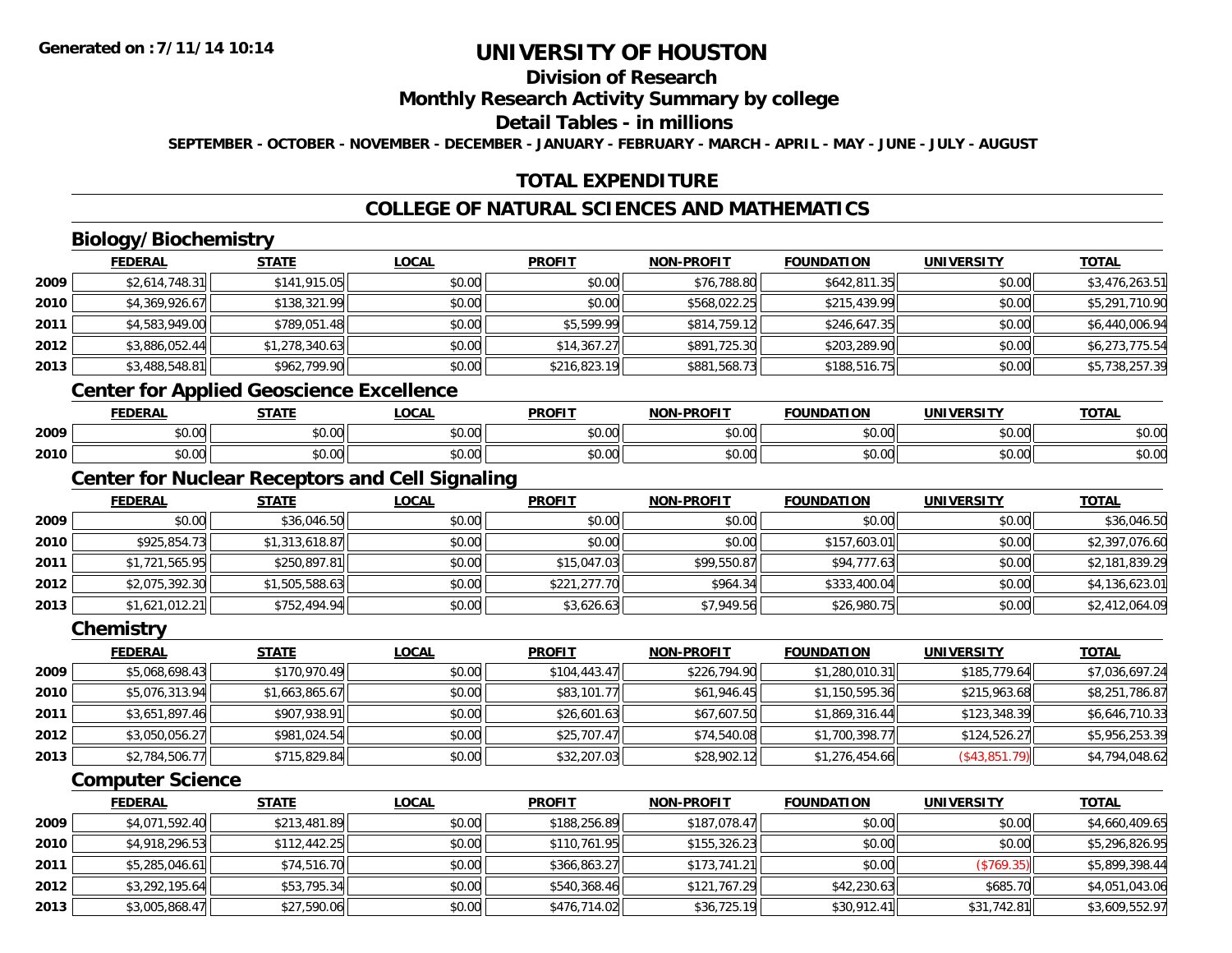## **Division of Research**

#### **Monthly Research Activity Summary by college**

#### **Detail Tables - in millions**

**SEPTEMBER - OCTOBER - NOVEMBER - DECEMBER - JANUARY - FEBRUARY - MARCH - APRIL - MAY - JUNE - JULY - AUGUST**

## **TOTAL EXPENDITURE**

## **COLLEGE OF NATURAL SCIENCES AND MATHEMATICS**

## **Dean, Natural Sciences and Mathematics**

|      | <b>FEDERAL</b> | <b>STATE</b> | <b>LOCAL</b> | <b>PROFIT</b> | NON-PROFIT | <b>FOUNDATION</b> | <b>UNIVERSITY</b> | <b>TOTAL</b> |
|------|----------------|--------------|--------------|---------------|------------|-------------------|-------------------|--------------|
| 2009 | \$0.00         | \$0.00       | \$0.00       | \$0.00        | \$0.00     | \$0.00            | \$0.00            | \$0.00       |
| 2010 | \$0.00         | \$0.00       | \$0.00       | \$0.00        | \$0.00     | \$0.00            | \$0.00            | \$0.00       |
| 2011 | \$0.00         | \$0.00       | \$0.00       | \$0.00        | \$0.00     | \$0.00            | \$0.00            | \$0.00       |
| 2012 | \$33,583.93    | \$0.00       | \$0.00       | \$0.00        | \$0.00     | \$0.00            | \$0.00            | \$33,583.93  |
| 2013 | \$143,746.53   | \$0.00       | \$0.00       | \$0.00        | \$0.00     | \$0.00            | \$0.00            | \$143,746.53 |

#### **Earth & Atmospheric Sciences**

|      | <b>FEDERAL</b> | <b>STATE</b>   | <b>LOCAL</b> | <b>PROFIT</b>  | <b>NON-PROFIT</b> | <b>FOUNDATION</b> | UNIVERSITY | <b>TOTAL</b>   |
|------|----------------|----------------|--------------|----------------|-------------------|-------------------|------------|----------------|
| 2009 | \$1,785,737.26 | \$490,266.42   | \$0.00       | \$1,513,683.01 | \$1,195,418.15    | \$0.00            | \$52.00    | \$4,985,156.84 |
| 2010 | \$1,686,079.91 | \$570,760.66   | \$0.00       | \$1,945,530.82 | \$715,650.66      | \$0.00            | \$0.00     | \$4,918,022.05 |
| 2011 | \$1,878,095.23 | \$1,432,247.02 | \$0.00       | \$1,586,156.68 | \$192,299.71      | \$0.00            | \$0.00     | \$5,088,798.64 |
| 2012 | \$1,759,338.94 | \$545,968.92   | \$0.00       | \$2,152,530.49 | \$190,887.67      | \$0.00            | \$0.00     | \$4,648,726.02 |
| 2013 | \$1,660,517.91 | \$370,862.56   | \$0.00       | \$2,606,816.01 | \$191,074.42      | \$2,590.52        | \$0.00     | \$4,831,861.42 |

## **Institute for Climate and Atmospheric Science**

|      | <b>FEDERAL</b> | <b>STATE</b> | <b>LOCAL</b> | <b>PROFIT</b> | <b>NON-PROFIT</b> | <b>FOUNDATION</b> | <b>UNIVERSITY</b> | <b>TOTAL</b> |
|------|----------------|--------------|--------------|---------------|-------------------|-------------------|-------------------|--------------|
| 2009 | \$0.00         | \$0.00       | \$0.00       | \$0.00        | \$0.00            | \$0.00            | \$0.00            | \$0.00       |
| 2010 | \$0.00         | \$0.00       | \$0.00       | \$0.00        | \$0.00            | \$0.00            | \$0.00            | \$0.00       |
| 2011 | \$0.00         | \$0.00       | \$0.00       | \$0.00        | \$0.00            | \$0.00            | \$0.00            | \$0.00       |
| 2012 | \$0.00         | \$0.00       | \$0.00       | \$0.00        | \$0.00            | \$0.00            | \$0.00            | \$0.00       |
| 2013 | \$0.00         | \$0.00       | \$0.00       | \$0.00        | \$0.00            | \$0.00            | \$0.00            | \$0.00       |

### **Mathematics**

|      | <b>FEDERAL</b> | <b>STATE</b> | <b>LOCAL</b> | <b>PROFIT</b> | <b>NON-PROFIT</b> | <b>FOUNDATION</b> | <b>UNIVERSITY</b> | <b>TOTAL</b>   |
|------|----------------|--------------|--------------|---------------|-------------------|-------------------|-------------------|----------------|
| 2009 | \$1,190,740.23 | \$520,194.91 | \$0.00       | (\$9,438.19)  | \$166,309.21      | \$39,374.72       | \$0.00            | \$1,907,180.88 |
| 2010 | \$1,767,448.62 | \$499,968.70 | \$0.00       | \$170,557.32  | \$154,297.93      | \$121,188.93      | \$0.00            | \$2,713,461.50 |
| 2011 | \$1,609,746.00 | \$323,188.48 | \$1,214.93   | \$201,384.69  | \$120,362.08      | \$105,494.54      | \$10,000.00       | \$2,371,390.73 |
| 2012 | \$1,680,539.71 | \$311,035.35 | \$7,488.83   | \$262,904.77  | \$99,313.40       | \$92,245.63       | \$20,492.56       | \$2,474,020.24 |
| 2013 | \$2,255,204.15 | \$89,443.77  | \$0.00       | \$195,630.09  | \$467.88          | \$111,365.03      | \$21,338.70       | \$2,673,449.62 |

### **Physics**

|      | <b>FEDERAL</b>            | <b>STATE</b> | LOCAL  | <b>PROFIT</b>                       | <b>NON-PROFIT</b> | <b>FOUNDATION</b> | <b>UNIVERSITY</b> | <b>TOTAL</b>   |
|------|---------------------------|--------------|--------|-------------------------------------|-------------------|-------------------|-------------------|----------------|
| 2009 | \$1,828,012.87            | \$64,109.55  | \$0.00 | $-1.365.803.81$                     | \$221,001.58      | \$384,005.73      | \$0.00            | \$3,862,933.54 |
| 2010 | 0.00000<br>\$2,243,888.20 | \$60,503.22  | \$0.00 | ודר ססר דר־<br>. .288. <i>z</i> / 1 | \$59,806.12       | 459.01<br>\$343   | \$0.00            | 944.88         |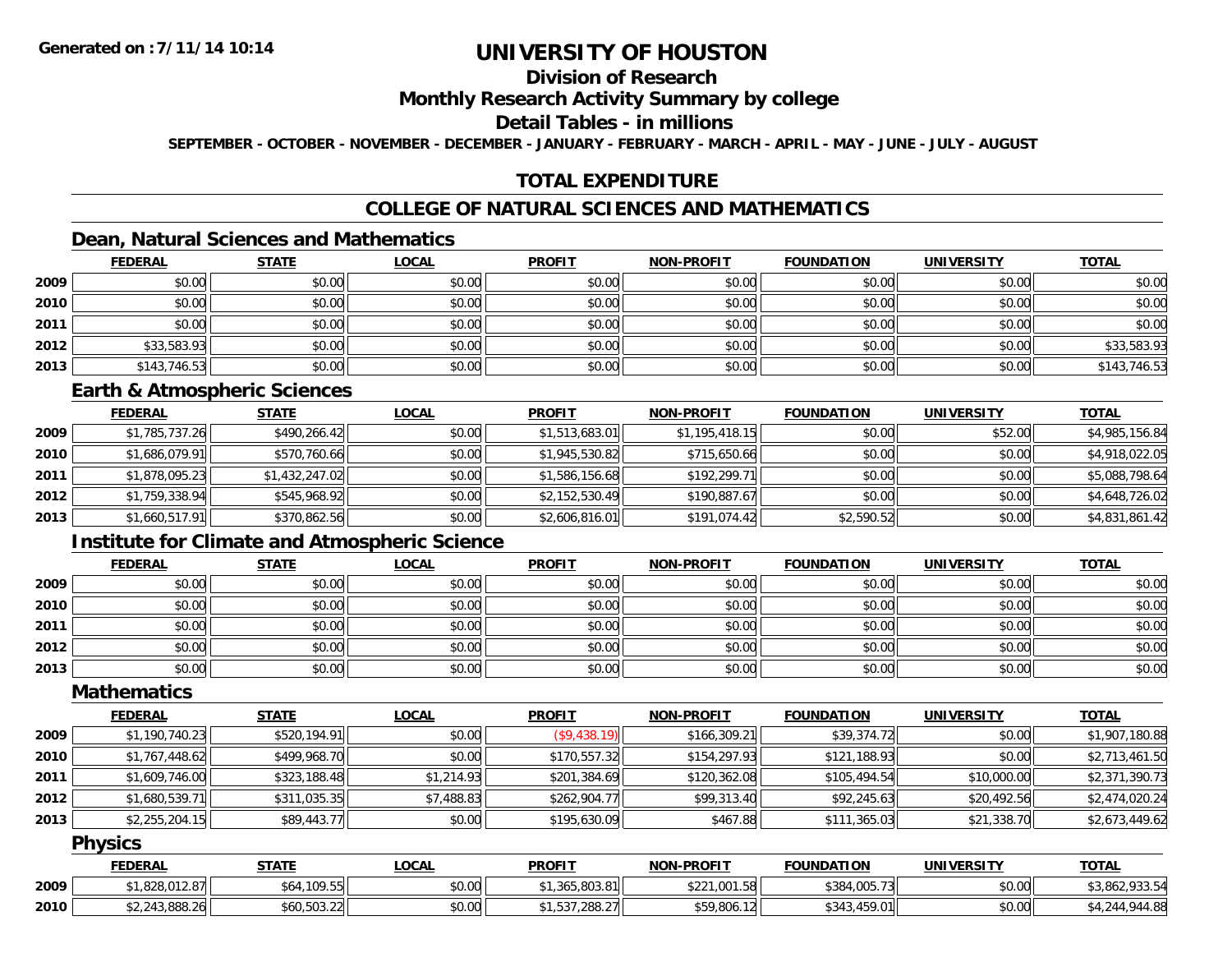#### **Division of Research**

**Monthly Research Activity Summary by college**

**Detail Tables - in millions**

**SEPTEMBER - OCTOBER - NOVEMBER - DECEMBER - JANUARY - FEBRUARY - MARCH - APRIL - MAY - JUNE - JULY - AUGUST**

### **TOTAL EXPENDITURE**

#### **COLLEGE OF NATURAL SCIENCES AND MATHEMATICS**

| V<br>. . | /S.<br>د.<br>r. |  |
|----------|-----------------|--|
|          |                 |  |

|       | ____            |                 |              |                 |                   |                   |                   |                  |
|-------|-----------------|-----------------|--------------|-----------------|-------------------|-------------------|-------------------|------------------|
|       | <b>FEDERAL</b>  | <u>STATE</u>    | <u>LOCAL</u> | <b>PROFIT</b>   | <b>NON-PROFIT</b> | <b>FOUNDATION</b> | <b>UNIVERSITY</b> | <u>TOTAL</u>     |
| 2011  | \$3,195,191.39  | \$16,318.96     | \$0.00       | \$1,441,429.34  | \$34,877.24       | \$352,702.99      | \$0.00            | \$5,040,519.92   |
| 2012  | \$4,153,119.57  | (\$2,933.99)    | \$0.00       | \$1,497,229.81  | \$50,260.56       | \$342,427.28      | \$0.00            | \$6,040,103.24   |
| 2013  | \$4,770,285.80  | \$0.00          | \$0.00       | \$1.896.777.77  | \$56,188.92       | \$205,936.40      | \$0.00            | \$6,929,188.89   |
| Total | \$99,132,799.26 | \$17,382,466.00 | \$8,703.76   | \$20,796,052.46 | \$7,923,973.95    | \$11,560,176.13   | \$689,308.61      | \$157,493,480.17 |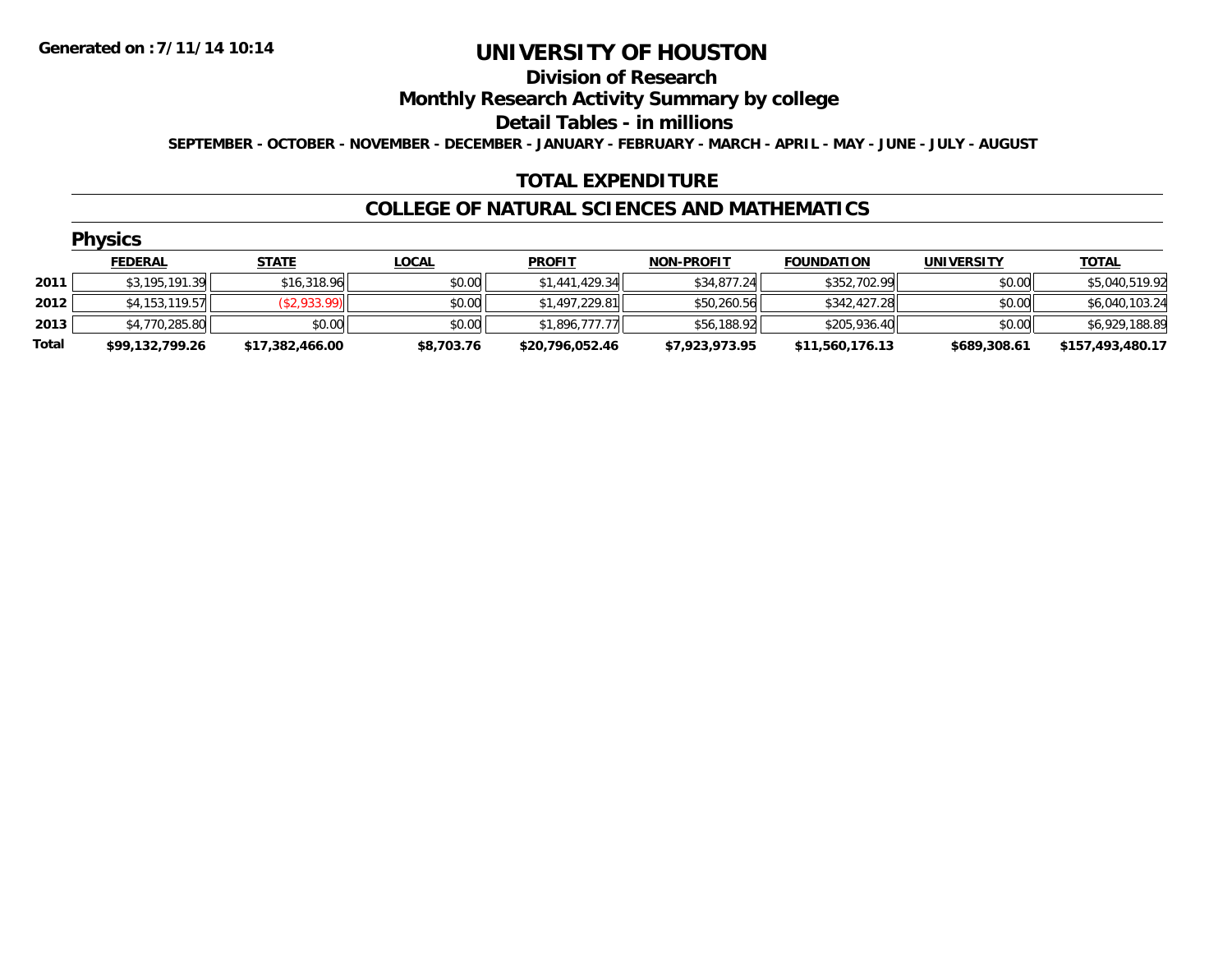## **Division of Research**

**Monthly Research Activity Summary by college**

**Detail Tables - in millions**

**SEPTEMBER - OCTOBER - NOVEMBER - DECEMBER - JANUARY - FEBRUARY - MARCH - APRIL - MAY - JUNE - JULY - AUGUST**

#### **TOTAL EXPENDITURE**

#### **COLLEGE OF OPTOMETRY**

## **Optometry, Community**

|       | .               |               |              |                |                   |                   |                   |                 |
|-------|-----------------|---------------|--------------|----------------|-------------------|-------------------|-------------------|-----------------|
|       | <b>FEDERAL</b>  | <b>STATE</b>  | <b>LOCAL</b> | <b>PROFIT</b>  | <b>NON-PROFIT</b> | <b>FOUNDATION</b> | <b>UNIVERSITY</b> | <u>TOTAL</u>    |
| 2009  | \$3,864,479.90  | \$153,770.79  | \$0.00       | \$211,108.60   | \$5,967.06        | \$20,253.40       | \$262,252.20      | \$4,517,831.95  |
| 2010  | \$4,841,538.45  | \$168,543.53  | \$0.00       | \$494,238.83   | \$16, 179.25      | \$29,746.15       | \$144,043.72      | \$5,694,289.93  |
| 2011  | \$4,178,299.49  | \$71,618.96   | \$0.00       | \$288,984.06   | \$10,501.10       | \$206.78          | \$200,406.07      | \$4,750,016.46  |
| 2012  | \$4,573,764.35  | (\$14,899.82) | \$0.00       | \$349,917.50   | (\$105.00)        | \$37,553.31       | \$302,928.12      | \$5,249,158.46  |
| 2013  | \$4,734,055.96  | \$0.00        | \$0.00       | \$953,824.38   | \$0.00            | \$23,632.58       | \$474,496.42      | \$6,186,009.34  |
| Total | \$22,192,138.14 | \$379,033.46  | \$0.00       | \$2,298,073.37 | \$32,542.41       | \$111,392.22      | \$1,384,126.53    | \$26,397,306.13 |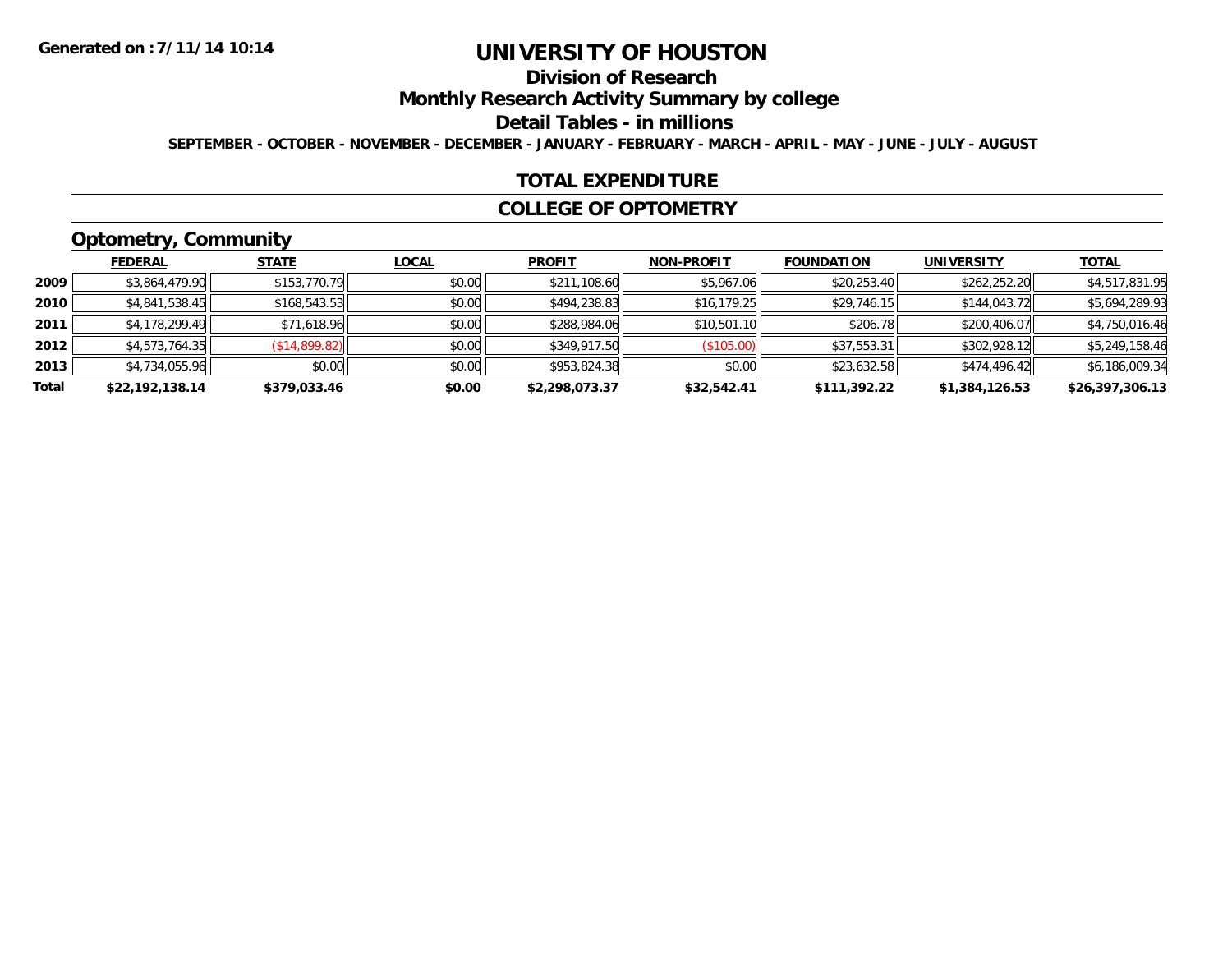## **Division of Research**

### **Monthly Research Activity Summary by college**

## **Detail Tables - in millions**

**SEPTEMBER - OCTOBER - NOVEMBER - DECEMBER - JANUARY - FEBRUARY - MARCH - APRIL - MAY - JUNE - JULY - AUGUST**

### **TOTAL EXPENDITURE**

#### **COLLEGE OF PHARMACY**

## **Clinical Sciences and Administration**

|      | <b>FEDERAL</b> | <u>STATE</u> | <b>LOCAL</b> | <b>PROFIT</b> | <b>NON-PROFIT</b> | <b>FOUNDATION</b> | <b>UNIVERSITY</b> | <b>TOTAL</b> |
|------|----------------|--------------|--------------|---------------|-------------------|-------------------|-------------------|--------------|
| 2009 | \$284,986.84   | \$0.00       | \$0.00       | \$465,604.12  | \$109,660.01      | \$52,934.29       | \$360.86          | \$913,546.12 |
| 2010 | \$142,265.26   | \$1,395.30   | \$0.00       | \$402,781.61  | \$229,695.82      | \$4,319.59        | \$1,061.43        | \$781,519.01 |
| 2011 | \$165,907.1    | \$4,027.14   | \$0.00       | \$414,382.31  | \$292,329.88      | \$0.00            | \$24.85           | \$876.671.29 |
| 2012 | \$267,168.95   | \$20,275.84  | \$0.00       | \$337,526.96  | \$56,929.12       | \$18,320.86       | \$0.00            | \$700,221.73 |
| 2013 | \$364,670.54   | \$8,636.03   | \$0.00       | \$508,606.04  | \$37,247.95       | \$4,103.00        | \$0.00            | \$923,263.56 |

### **Dean, Pharmacy**

|      | <u>FEDERAL</u> | <b>STATE</b> | <u>LOCAL</u> | <b>PROFIT</b> | <b>NON-PROFIT</b> | <b>FOUNDATION</b> | <b>UNIVERSITY</b> | <b>TOTAL</b> |
|------|----------------|--------------|--------------|---------------|-------------------|-------------------|-------------------|--------------|
| 2009 | \$0.00         | \$0.00       | \$0.00       | \$0.00        | \$0.00            | \$0.00            | \$0.00            | \$0.00       |
| 2010 | \$0.00         | \$0.00       | \$0.00       | \$0.00        | \$0.00            | \$0.00            | \$0.00            | \$0.00       |
| 2011 | \$0.00         | \$0.00       | \$0.00       | \$0.00        | \$0.00            | \$0.00            | \$0.00            | \$0.00       |
| 2012 | \$0.00         | \$0.00       | \$0.00       | \$0.00        | \$0.00            | \$0.00            | \$0.00            | \$0.00       |
| 2013 | \$0.00         | \$0.00       | \$0.00       | \$0.00        | \$0.00            | \$0.00            | \$0.00            | \$0.00       |

## **Pharmacological and Pharmaceutical Sciences**

|       | <b>FEDERAL</b>  | <b>STATE</b> | <b>LOCAL</b> | <b>PROFIT</b>  | <b>NON-PROFIT</b> | <b>FOUNDATION</b> | <b>UNIVERSITY</b> | <u>TOTAL</u>    |
|-------|-----------------|--------------|--------------|----------------|-------------------|-------------------|-------------------|-----------------|
| 2009  | \$2,010,960.49  | \$85,233.73  | \$0.00       | \$120,400.59   | \$198,187.65      | \$88,861.35       | \$0.00            | \$2,503,643.81  |
| 2010  | \$3,038,349.37  | \$152,348.98 | \$0.00       | \$27,890.62    | \$182,142.85      | \$60,757.69       | \$0.00            | \$3,461,489.51  |
| 2011  | \$3,497,310.06  | \$70,248.81  | \$0.00       | \$24,140.06    | \$164,258.09      | \$33,141.83       | \$0.00            | \$3,789,098.85  |
| 2012  | \$2,052,262.98  | \$0.01       | \$0.00       | \$9,584.11     | \$96,281.38       | \$90,871.58       | \$0.00            | \$2,249,000.06  |
| 2013  | \$2,553,851.54  | \$0.00       | \$0.00       | \$17,311.50    | \$70,310.75       | \$69,374.56       | \$0.00            | \$2,710,848.35  |
| Total | \$14,377,733.14 | \$342,165.84 | \$0.00       | \$2,328,227.92 | \$1,437,043.50    | \$422,684.75      | \$1,447.14        | \$18,909,302.29 |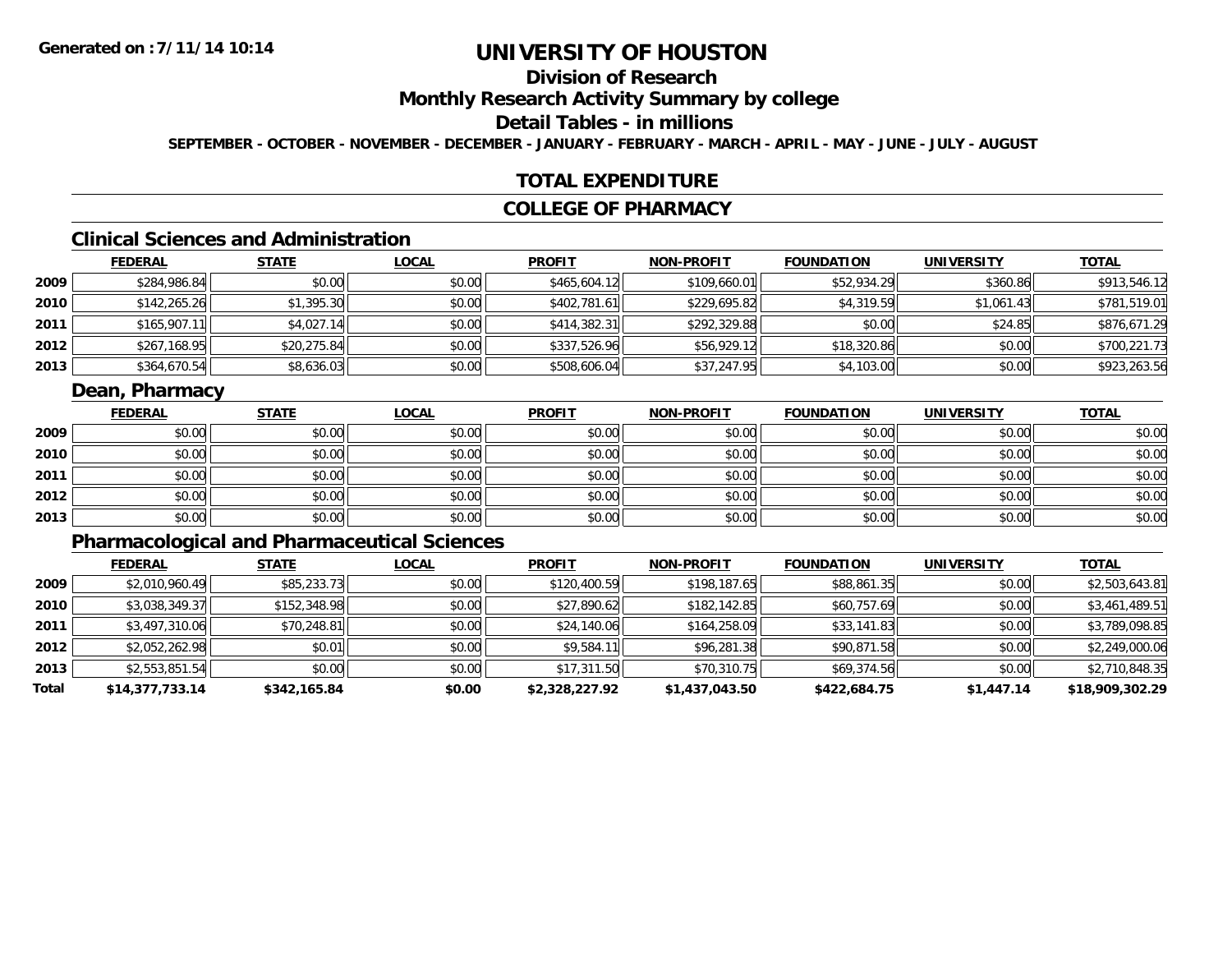## **Division of Research**

#### **Monthly Research Activity Summary by college**

#### **Detail Tables - in millions**

**SEPTEMBER - OCTOBER - NOVEMBER - DECEMBER - JANUARY - FEBRUARY - MARCH - APRIL - MAY - JUNE - JULY - AUGUST**

### **TOTAL EXPENDITURE**

### **COLLEGE OF TECHNOLOGY**

### **Center for Life Sciences Technology**

|      | <b>FEDERAL</b> | <b>STATE</b> | <u>LOCAL</u> | <b>PROFIT</b> | <b>NON-PROFIT</b> | <b>FOUNDATION</b> | <b>UNIVERSITY</b> | <b>TOTAL</b> |
|------|----------------|--------------|--------------|---------------|-------------------|-------------------|-------------------|--------------|
| 2009 | \$0.00         | \$0.00       | \$0.00       | \$0.00        | \$0.00            | \$0.00            | \$0.00            | \$0.00       |
| 2010 | \$0.00         | \$0.00       | \$0.00       | \$0.00        | \$0.00            | \$0.00            | \$0.00            | \$0.00       |
| 2011 | \$0.00         | \$0.00       | \$0.00       | \$0.00        | \$0.00            | \$0.00            | \$0.00            | \$0.00       |
| 2012 | \$0.00         | \$0.00       | \$0.00       | \$0.00        | \$0.00            | \$0.00            | \$0.00            | \$0.00       |

### **Center for Technology Literacy**

|      | <u>FEDERAL</u> | <b>STATE</b> | <b>LOCAL</b> | <b>PROFIT</b> | <b>NON-PROFIT</b> | <b>FOUNDATION</b> | <b>UNIVERSITY</b> | <b>TOTAL</b> |
|------|----------------|--------------|--------------|---------------|-------------------|-------------------|-------------------|--------------|
| 2009 | \$0.00         | \$0.00       | \$0.00       | \$0.00        | \$0.00            | \$0.00            | \$0.00            | \$0.00       |
| 2010 | \$106,738.80   | \$0.00       | \$0.00       | \$0.00        | \$0.00            | \$0.00            | \$0.00            | \$106,738.80 |
| 2011 | \$777,293.88   | \$0.00       | \$0.00       | \$0.00        | \$0.00            | \$0.00            | \$0.00            | \$777,293.88 |
| 2012 | \$814,399.13   | \$0.00       | \$0.00       | \$0.00        | \$0.00            | \$0.00            | \$0.00            | \$814,399.13 |
| 2013 | \$384,263.30   | \$0.00       | \$0.00       | \$0.00        | \$0.00            | \$0.00            | \$0.00            | \$384,263.30 |

#### **Construction Management**

|      | <b>FEDERAL</b> | <b>STATE</b> | <b>LOCAL</b> | <b>PROFIT</b> | <b>NON-PROFIT</b> | <b>FOUNDATION</b> | <b>UNIVERSITY</b> | <b>TOTAL</b> |
|------|----------------|--------------|--------------|---------------|-------------------|-------------------|-------------------|--------------|
| 2009 | \$20,642.40    | \$0.00       | \$0.00       | \$0.00        | \$10,729.23       | \$0.00            | \$0.00            | \$31,371.63  |
| 2010 | \$21,559.94    | \$0.00       | \$0.00       | \$0.00        | ,175.98<br>\$11   | \$0.00            | \$0.00            | \$32,735.92  |
| 2011 | \$4,322.71     | \$0.00       | \$0.00       | \$0.00        | \$0.00            | \$0.00            | \$0.00            | \$4,322.71   |
| 2012 | \$0.00         | \$20,354.40  | \$0.00       | \$0.00        | \$0.00            | \$1,266.47        | \$0.00            | \$21,620.87  |
| 2013 | \$0.00         | \$56,605.35  | \$0.00       | \$0.00        | \$0.00            | \$33,590.11       | \$0.00            | \$90,195.46  |

#### **Dean, Technology**

|      | <b>FEDERAL</b> | <b>STATE</b> | <b>LOCAL</b> | <b>PROFIT</b> | <b>NON-PROFIT</b> | <b>FOUNDATION</b> | <b>UNIVERSITY</b> | <b>TOTAL</b> |
|------|----------------|--------------|--------------|---------------|-------------------|-------------------|-------------------|--------------|
| 2009 | \$476,289.59   | \$0.00       | \$0.00       | \$0.00        | \$0.00            | \$0.00            | \$0.00            | \$476,289.59 |
| 2010 | \$277,112.54   | \$0.00       | \$0.00       | \$0.00        | \$0.00            | \$0.00            | \$0.00            | \$277,112.54 |
| 2011 | \$285,123.67   | \$0.00       | \$0.00       | \$0.00        | \$0.00            | \$0.00            | \$0.00            | \$285,123.67 |
| 2012 | \$267,950.10   | \$0.00       | \$0.00       | \$0.00        | \$0.00            | \$0.00            | \$0.00            | \$267,950.10 |
| 2013 | \$33,703.59    | \$0.00       | \$0.00       | \$0.00        | \$0.00            | \$0.00            | \$0.00            | \$33,703.59  |

## **Engineering Technology**

|      | <b>FEDERAL</b> | <u>STATE</u> | <u>LOCAL</u> | <b>PROFIT</b> | <b>NON-PROFIT</b> | <b>FOUNDATION</b> | <b>UNIVERSITY</b> | <b>TOTAL</b> |
|------|----------------|--------------|--------------|---------------|-------------------|-------------------|-------------------|--------------|
| 2009 | \$677,138.84   |              | \$0.00       | \$38,373.27   | \$43,762.18       | \$0.00            | \$21,667.40       | \$779,876.90 |
| 2010 | \$799,133.38   | \$0.00       | \$0.00       | \$43,992.81   | \$103.            | \$49,988.25       | \$229.32          | \$893,239.95 |
| 2011 | \$681,809.05   | \$183.93     | \$0.00       | \$41,909.59   | \$25,150.36       | \$29,969.81       | \$0.00            | \$779,022.75 |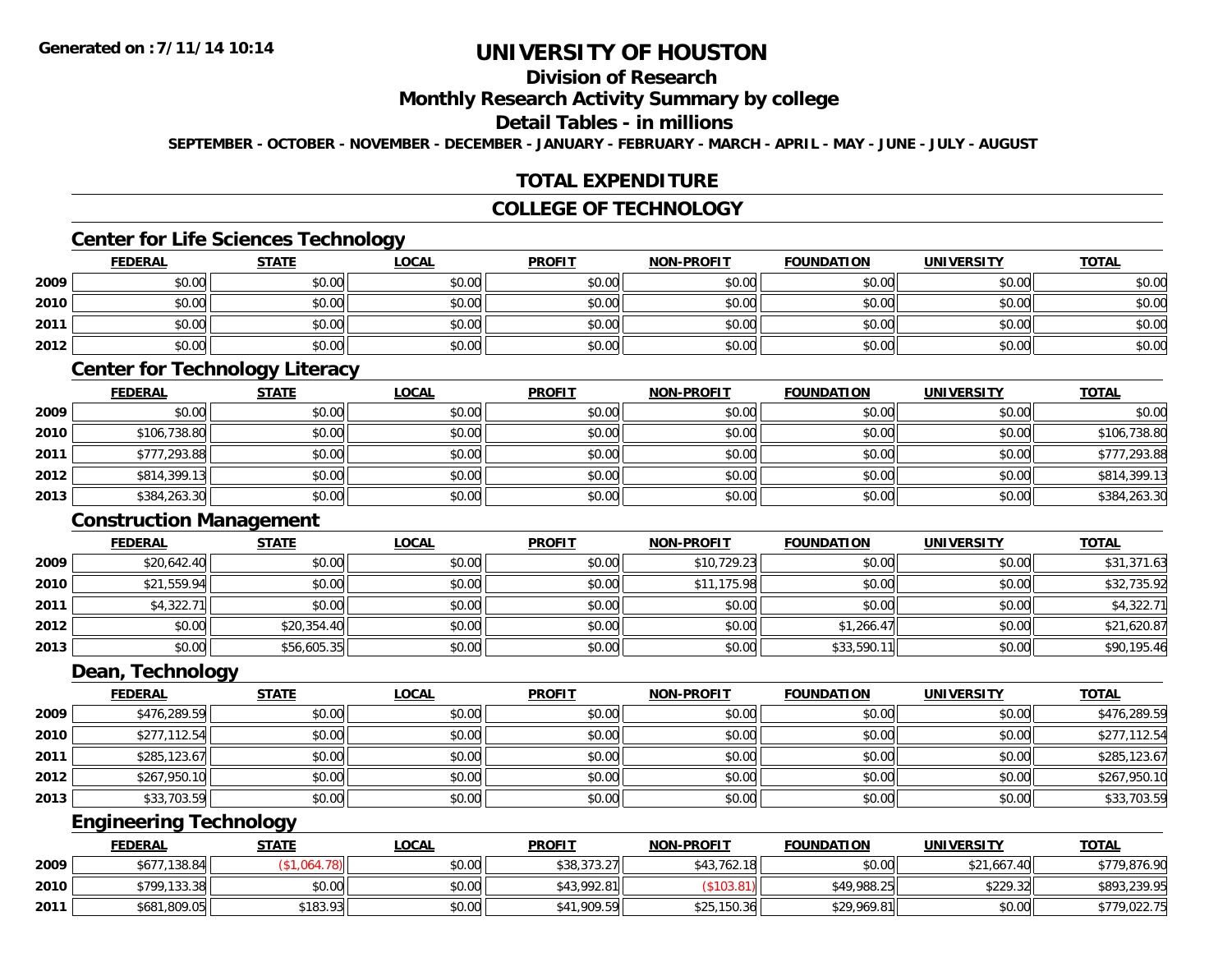## **Division of Research**

#### **Monthly Research Activity Summary by college**

#### **Detail Tables - in millions**

**SEPTEMBER - OCTOBER - NOVEMBER - DECEMBER - JANUARY - FEBRUARY - MARCH - APRIL - MAY - JUNE - JULY - AUGUST**

### **TOTAL EXPENDITURE**

### **COLLEGE OF TECHNOLOGY**

# **Engineering Technology**

|      | <b>FEDERAL</b>        | <b>STATE</b>   | <b>OCAL</b>          | <b>PROFIT</b> | -PROFIT<br>NON      | <b>FOUNDATION</b>          | <b>UNIVERSITY</b> | <b>TOTAL</b>            |
|------|-----------------------|----------------|----------------------|---------------|---------------------|----------------------------|-------------------|-------------------------|
| 2012 | \$509.996<br>$\Omega$ | ደስ ሰስ<br>JU.UU | 0.00<br>pu.uu        | .689.94       | \$28.687            | $0.10 - 700$               | 0000<br>\$U.UU    | $\sim$<br>70.J.VC<br>⊍ש |
| 2013 | A7<br>010<br>◡.◡◡     | 0000<br>JU.UU  | 0.00<br><b>DU.UU</b> | റാറാ<br>A     | 0.0001<br>DU.505.US | $\sim$<br>$v \cup LLL$ .JJ | \$0.00            |                         |

## **Human Development and Consumer Science**

|      | <b>FEDERAL</b> | <b>STATE</b> | <b>LOCAL</b> | <b>PROFIT</b> | NON-PROFIT | <b>FOUNDATION</b> | <b>UNIVERSITY</b> | <b>TOTAL</b> |
|------|----------------|--------------|--------------|---------------|------------|-------------------|-------------------|--------------|
| 2009 | \$63,423.90    | \$12,127.96  | \$0.00       | \$2,036.28    | \$0.00     | \$0.00            | \$0.00            | \$77,588.14  |
| 2010 | \$9,215.50     | \$0.00       | \$0.00       | \$59,416.24   | \$0.00     | \$0.00            | \$0.00            | \$68,631.74  |
| 2011 | \$5,614.85     | \$0.00       | \$0.00       | \$8,843.72    | \$0.00     | \$0.00            | \$0.00            | \$14,458.57  |
| 2012 | \$241.00       | (\$4,514.53) | \$0.00       | (\$2,566.74)  | \$0.00     | \$0.00            | \$0.00            | \$6,840.27)  |
| 2013 | \$460.68       | \$0.00       | \$0.00       | \$0.00        | \$0.00     | \$0.00            | \$0.00            | \$460.68     |

## **Information & Logistics Technology**

|      | <b>FEDERAL</b> | <b>STATE</b> | <u>LOCAL</u> | <b>PROFIT</b> | <b>NON-PROFIT</b> | <b>FOUNDATION</b> | <b>UNIVERSITY</b> | <b>TOTAL</b>  |
|------|----------------|--------------|--------------|---------------|-------------------|-------------------|-------------------|---------------|
| 2009 | \$183,471.49   | \$4,042.65   | \$0.00       | \$404.00      | \$15,003.83       | \$0.00            | \$0.00            | \$202,921.96  |
| 2010 | \$70,229.71    | \$0.00       | \$0.00       | \$0.00        | \$4,620.48        | \$0.00            | \$0.00            | \$74,850.19   |
| 2011 | \$65,405.51    | \$0.00       | \$0.00       | \$0.00        | \$5,096.70        | \$0.00            | \$0.00            | \$70,502.21   |
| 2012 | \$68,883.96    | (\$7,298.05) | \$0.00       | \$0.00        | \$0.00            | \$0.00            | \$0.00            | \$61,585.90   |
| 2013 | (\$10,735.08)  | \$0.00       | \$0.00       | \$0.00        | \$0.00            | \$0.00            | \$0.00            | (\$10,735.08) |

### **Texas Manufacturing Assistance Center**

|       | <b>FEDERAL</b> | <b>STATE</b> | <b>LOCAL</b> | <b>PROFIT</b> | <b>NON-PROFIT</b> | <b>FOUNDATION</b> | <b>UNIVERSITY</b> | <b>TOTAL</b>   |
|-------|----------------|--------------|--------------|---------------|-------------------|-------------------|-------------------|----------------|
| 2009  | \$0.00         | \$0.00       | \$0.00       | \$0.00        | \$0.00            | \$0.00            | \$0.00            | \$0.00         |
| 2010  | \$0.00         | \$0.00       | \$0.00       | \$0.00        | \$0.00            | \$0.00            | \$0.00            | \$0.00         |
| 2011  | \$0.00         | \$0.00       | \$0.00       | \$0.00        | \$0.00            | \$0.00            | \$0.00            | \$0.00         |
| 2012  | \$0.00         | \$0.00       | \$0.00       | \$0.00        | \$0.00            | \$0.00            | \$0.00            | \$0.00         |
| 2013  | \$0.00         | \$0.00       | \$0.00       | \$0.00        | \$0.00            | \$0.00            | \$0.00            | \$0.00         |
| Total | \$7,067,629.31 | \$80,436.93  | \$0.00       | \$353,028.46  | \$165,087.76      | \$163,746.01      | \$21,896.72       | \$7,851,825.18 |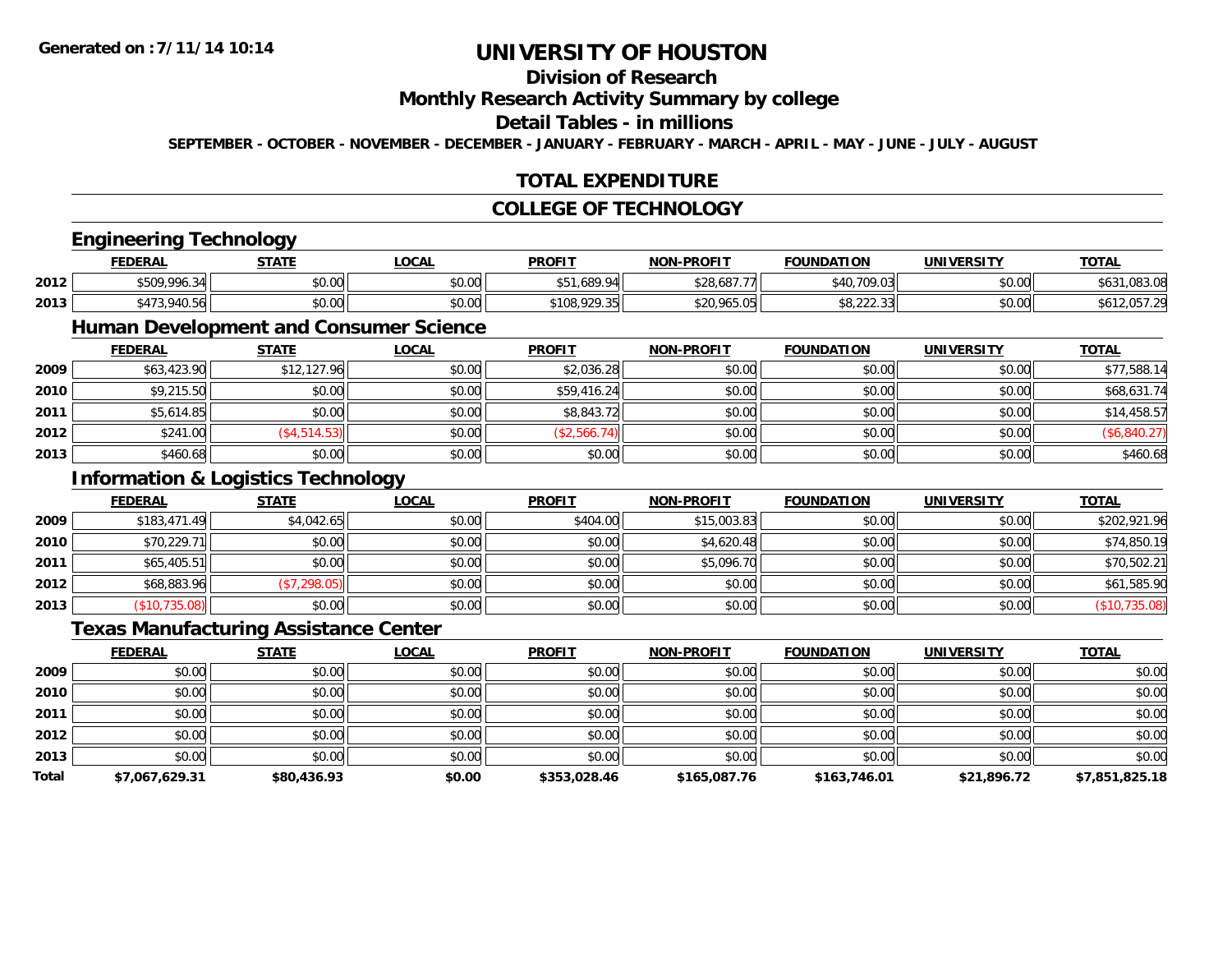## **Division of Research**

#### **Monthly Research Activity Summary by college**

#### **Detail Tables - in millions**

**SEPTEMBER - OCTOBER - NOVEMBER - DECEMBER - JANUARY - FEBRUARY - MARCH - APRIL - MAY - JUNE - JULY - AUGUST**

### **TOTAL EXPENDITURE**

### **CULLEN COLLEGE OF ENGINEERING**

### **Biomedical Engineering**

|      | <b>FEDERAL</b> | <b>STATE</b> | <u>LOCAL</u> | <b>PROFIT</b> | <b>NON-PROFIT</b> | <b>FOUNDATION</b> | <b>UNIVERSITY</b> | <b>TOTAL</b>   |
|------|----------------|--------------|--------------|---------------|-------------------|-------------------|-------------------|----------------|
| 2009 | \$403,712.65   | \$0.00       | \$0.00       | \$0.00        | \$41,144.04       | \$3,268.70        | \$0.00            | \$448,125.39   |
| 2010 | \$439,706.48   | \$0.00       | \$0.00       | \$0.00        | \$33,065.95       | (\$158.11         | \$0.00            | \$472,614.32   |
| 2011 | \$266,272.00   | \$0.00       | \$0.00       | \$0.00        | \$0.00            | \$0.00            | \$0.00            | \$266,272.00   |
| 2012 | \$580,643.46   | \$0.00       | \$0.00       | \$0.00        | \$0.00            | \$0.00            | \$0.00            | \$580,643.46   |
| 2013 | \$1,392,187.90 | \$0.00       | \$0.00       | \$99,005.65   | \$2,000.00        | \$0.00            | \$0.00            | \$1,493,193.55 |

### **Center for Innovative Grouting Materials and Tech**

|      | <u>FEDERAL</u> | <b>STATE</b> | <u>LOCAL</u> | <b>PROFIT</b> | <b>NON-PROFIT</b> | <b>FOUNDATION</b> | <b>UNIVERSITY</b> | <b>TOTAL</b> |
|------|----------------|--------------|--------------|---------------|-------------------|-------------------|-------------------|--------------|
| 2010 | \$0.00         | \$0.00       | \$0.00       | \$0.00        | \$0.00            | \$0.00            | \$0.00            | \$0.00       |
| 2011 | \$0.00         | \$0.00       | \$0.00       | \$0.00        | \$0.00            | \$0.00            | \$0.00            | \$0.00       |
| 2012 | \$0.00         | \$0.00       | \$0.00       | \$0.00        | \$0.00            | \$0.00            | \$0.00            | \$0.00       |
| 2013 | \$0.00         | \$0.00       | \$0.00       | \$0.00        | \$0.00            | \$0.00            | \$0.00            | \$0.00       |

#### **Chemical Engineering**

|      | <b>FEDERAL</b> | <b>STATE</b>   | <b>LOCAL</b> | <b>PROFIT</b> | <b>NON-PROFIT</b> | <b>FOUNDATION</b> | UNIVERSITY   | <b>TOTAL</b>    |
|------|----------------|----------------|--------------|---------------|-------------------|-------------------|--------------|-----------------|
| 2009 | \$2,106,589.81 | \$7,622,383.16 | \$46,174.60  | \$712,863.09  | \$45,734.20       | \$157,874.11      | \$47,550.08  | \$10,739,169.05 |
| 2010 | \$4,205,412.92 | \$2,403,190.62 | \$16,824.61  | \$325,642.68  | \$0.00            | \$99,285.75       | \$163,838.23 | \$7,214,194.81  |
| 2011 | \$5,166,585.05 | \$664,611.66   | \$6,838.80   | \$868,627.52  | \$0.00            | \$142,029.63      | \$125,157.83 | \$6,973,850.47  |
| 2012 | \$4,755,327.23 | \$224,422.81   | \$6,322.40   | \$912,309.42  | \$0.00            | \$152,937.94      | \$56,868.60  | \$6,108,188.41  |
| 2013 | \$4,336,849.17 | \$227,198.32   | \$0.00       | \$767,828.62  | \$148,254.09      | \$241,960.49      | \$84,285.31  | \$5,806,376.00  |

### **Civil Engineering**

|      | <b>FEDERAL</b> | <b>STATE</b> | <u>LOCAL</u> | <b>PROFIT</b> | <b>NON-PROFIT</b> | <b>FOUNDATION</b> | <b>UNIVERSITY</b> | <b>TOTAL</b>   |
|------|----------------|--------------|--------------|---------------|-------------------|-------------------|-------------------|----------------|
| 2009 | \$1,786,914.85 | \$571,214.73 | \$82,456.36  | \$3,470.77    | \$61,181.91       | \$103,086.64      | \$0.00            | \$2,608,325.25 |
| 2010 | \$1,573,074.70 | \$558,122.05 | \$66,621.85  | \$116.112.42  | \$43,885.10       | \$120,181.98      | \$4,003.24        | \$2,482,001.34 |
| 2011 | \$1,985,767.22 | \$525,026.62 | \$40.219.05  | \$296,458.96  | \$80,430.40       | \$41,316.07       | \$81,388.14       | \$3,050,606.45 |
| 2012 | \$3,049,622.21 | \$735,712.76 | \$55,745.73  | \$196,141.66  | \$59,988.83       | \$28,959.35       | (\$882.51)        | \$4,125,288.03 |
| 2013 | \$3,423,866.61 | \$434,592.83 | \$7,961.18   | \$455,879.03  | \$141,048.35      | \$97,683.35       | \$15,139.49       | \$4,576,170.83 |

## **Composites Engineering and Applications Center**

|      | <b>FEDERAL</b> | <b>STATE</b>   | <u>LOCAL</u> | <b>PROFIT</b> | <b>NON-PROFIT</b> | <b>FOUNDATION</b> | <b>UNIVERSITY</b> | <b>TOTAL</b> |
|------|----------------|----------------|--------------|---------------|-------------------|-------------------|-------------------|--------------|
| 2010 | \$0.00         | 40.00<br>JU.UU | \$0.00       | \$0.00        | \$0.00            | \$0.00            | \$0.00            | \$0.00       |
| 2011 | \$0.00         | \$0.00         | \$0.00       | \$0.00        | \$0.00            | \$0.00            | \$0.00            | \$0.00       |
| 2012 | \$0.00         | 40.00<br>DU.UU | \$0.00       | \$0.00        | \$0.00            | \$0.00            | \$0.00            | \$0.00       |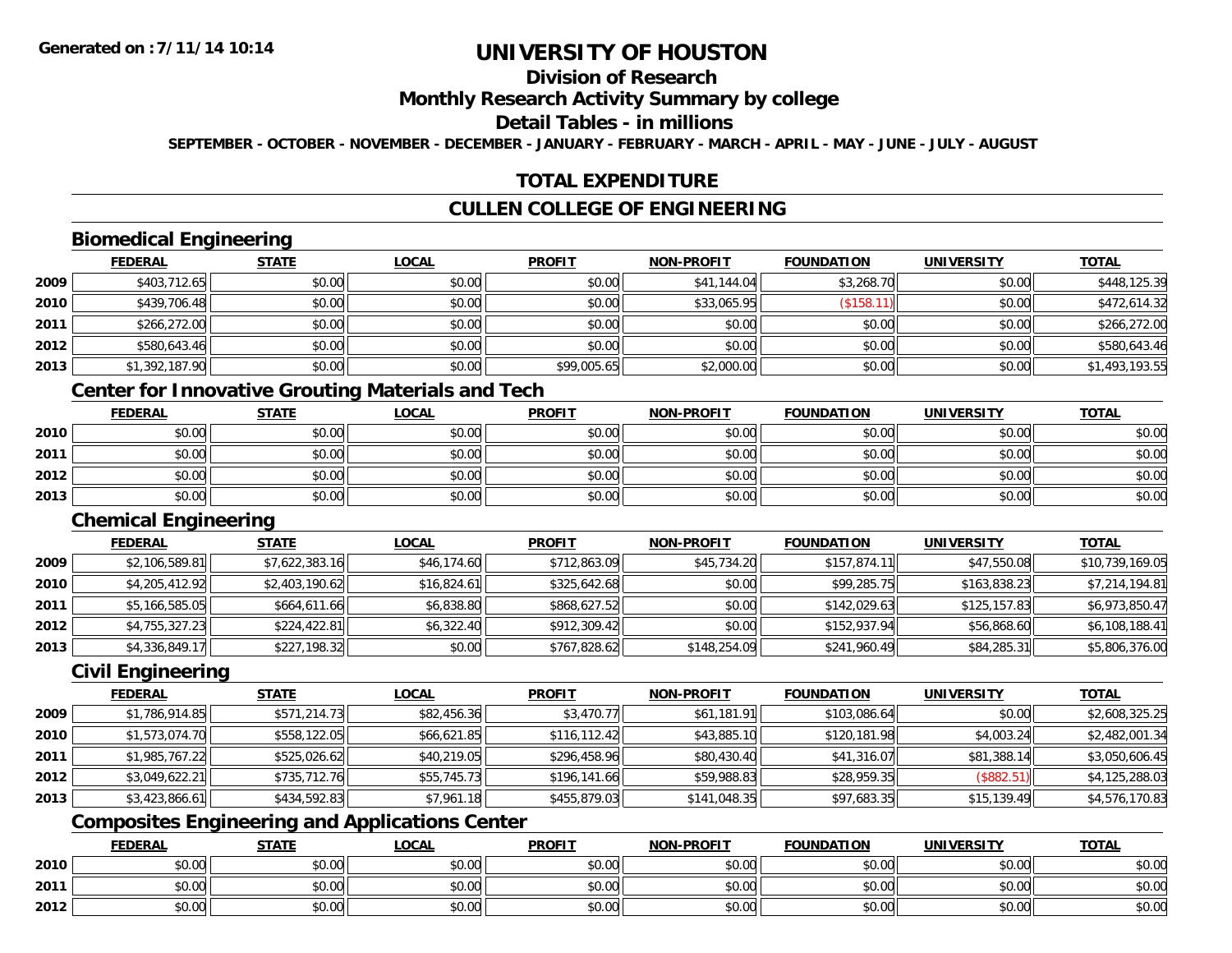**2013**

# **UNIVERSITY OF HOUSTON**

## **Division of Research**

### **Monthly Research Activity Summary by college**

#### **Detail Tables - in millions**

**SEPTEMBER - OCTOBER - NOVEMBER - DECEMBER - JANUARY - FEBRUARY - MARCH - APRIL - MAY - JUNE - JULY - AUGUST**

### **TOTAL EXPENDITURE**

### **CULLEN COLLEGE OF ENGINEERING**

## **Composites Engineering and Applications Center**

|      | <b>FEDERAL</b>                               | <b>STATE</b> | <b>LOCAL</b> | <b>PROFIT</b> | <b>NON-PROFIT</b> | <b>FOUNDATION</b> | <b>UNIVERSITY</b> | <b>TOTAL</b>   |
|------|----------------------------------------------|--------------|--------------|---------------|-------------------|-------------------|-------------------|----------------|
| 2013 | \$0.00                                       | \$0.00       | \$0.00       | \$0.00        | \$0.00            | \$0.00            | \$0.00            | \$0.00         |
|      | Dean, Engineering                            |              |              |               |                   |                   |                   |                |
|      | <b>FEDERAL</b>                               | <b>STATE</b> | <b>LOCAL</b> | <b>PROFIT</b> | <b>NON-PROFIT</b> | <b>FOUNDATION</b> | <b>UNIVERSITY</b> | <b>TOTAL</b>   |
| 2009 | \$47,997.52                                  | (\$48.96)    | \$0.00       | \$0.00        | \$0.00            | \$0.00            | \$0.00            | \$47,948.56    |
| 2010 | \$132,968.08                                 | \$0.00       | \$0.00       | \$0.00        | \$0.00            | \$0.00            | \$0.00            | \$132,968.08   |
| 2011 | \$152,391.17                                 | \$0.00       | \$0.00       | \$0.00        | \$0.00            | \$0.00            | \$0.00            | \$152,391.17   |
| 2012 | \$198,380.55                                 | \$0.00       | \$0.00       | \$0.00        | \$0.00            | \$0.00            | \$0.00            | \$198,380.55   |
| 2013 | \$59,170.64                                  | \$0.00       | \$0.00       | \$0.00        | \$0.00            | \$0.00            | \$0.00            | \$59,170.64    |
|      | <b>Electrical &amp; Computer Engineering</b> |              |              |               |                   |                   |                   |                |
|      | <b>FEDERAL</b>                               | <b>STATE</b> | <b>LOCAL</b> | <b>PROFIT</b> | <b>NON-PROFIT</b> | <b>FOUNDATION</b> | <b>UNIVERSITY</b> | <b>TOTAL</b>   |
| 2009 | \$2,918,520.04                               | \$251,814.48 | \$0.00       | \$461,125.53  | \$336,305.67      | \$0.00            | \$70,374.16       | \$4,038,139.88 |
| 2010 | \$3,294,560.30                               | \$344,195.64 | \$0.00       | \$639,070.87  | \$308,372.77      | \$6,394.00        | \$465.12          | \$4,593,058.71 |
| 2011 | \$4,923,058.35                               | \$164,051.29 | \$0.00       | \$299,619.64  | \$83,289.29       | \$33,564.35       | \$8,999.79        | \$5,512,582.71 |
| 2012 | \$4,727,978.44                               | \$87,363.77  | \$0.00       | \$635,401.35  | (\$20,993.71)     | \$16,062.14       | \$0.21            | \$5,445,812.19 |
| 2013 | \$4,359,360.34                               | \$68,265.04  | \$0.00       | \$588,746.01  | \$131,843.61      | \$142,482.70      | \$1,110.01        | \$5,291,807.71 |
|      | <b>Industrial Engineering</b>                |              |              |               |                   |                   |                   |                |
|      | <b>FEDERAL</b>                               | <b>STATE</b> | <b>LOCAL</b> | <b>PROFIT</b> | <b>NON-PROFIT</b> | <b>FOUNDATION</b> | <b>UNIVERSITY</b> | <b>TOTAL</b>   |
| 2009 | \$226,161.17                                 | \$13,505.26  | \$0.00       | \$2,158.44    | \$0.00            | \$0.00            | \$0.00            | \$241,824.87   |
| 2010 | \$220,726.78                                 | \$30,189.05  | \$0.00       | \$0.00        | \$0.00            | \$0.00            | \$0.00            | \$250,915.83   |
| 2011 | \$256,548.70                                 | \$39,596.15  | \$93,827.45  | \$0.00        | \$0.00            | \$0.00            | \$0.00            | \$389,972.30   |
| 2012 | \$256,173.71                                 | \$4,181.60   | \$56,107.33  | \$0.00        | \$0.00            | \$0.00            | \$0.00            | \$316,462.64   |
| 2013 | \$209,554.73                                 | \$73,011.16  | \$12,229.79  | \$0.00        | \$0.00            | \$30,969.60       | \$0.00            | \$325,765.28   |
|      | <b>Mechanical Engineering</b>                |              |              |               |                   |                   |                   |                |
|      | <b>FEDERAL</b>                               | <b>STATE</b> | <b>LOCAL</b> | <b>PROFIT</b> | <b>NON-PROFIT</b> | <b>FOUNDATION</b> | <b>UNIVERSITY</b> | <b>TOTAL</b>   |
| 2009 | \$1,707,618.15                               | \$75,399.23  | \$0.00       | \$406,247.44  | \$124,093.92      | \$0.00            | \$53,502.39       | \$2,366,861.13 |
| 2010 | \$2,804,705.16                               | \$304,620.48 | \$0.00       | \$273,250.22  | \$204,920.76      | \$0.00            | \$23,108.57       | \$3,610,605.19 |
| 2011 | \$3,933,623.09                               | \$885,149.47 | \$0.00       | \$599,481.22  | \$130,180.03      | \$91,126.75       | (\$77.37)         | \$5,639,483.19 |
| 2012 | \$3,249,264.86                               | \$536,725.93 | \$0.00       | \$393,797.58  | \$70,475.68       | \$111,527.55      | \$0.00            | \$4,361,791.60 |

3 \$4,140,600.02|| \$650,823.49|| \$0.00|| \$410,567.73|| \$19,690.29|| \$252,791.15|| \$0.00|| \$5,474,472.68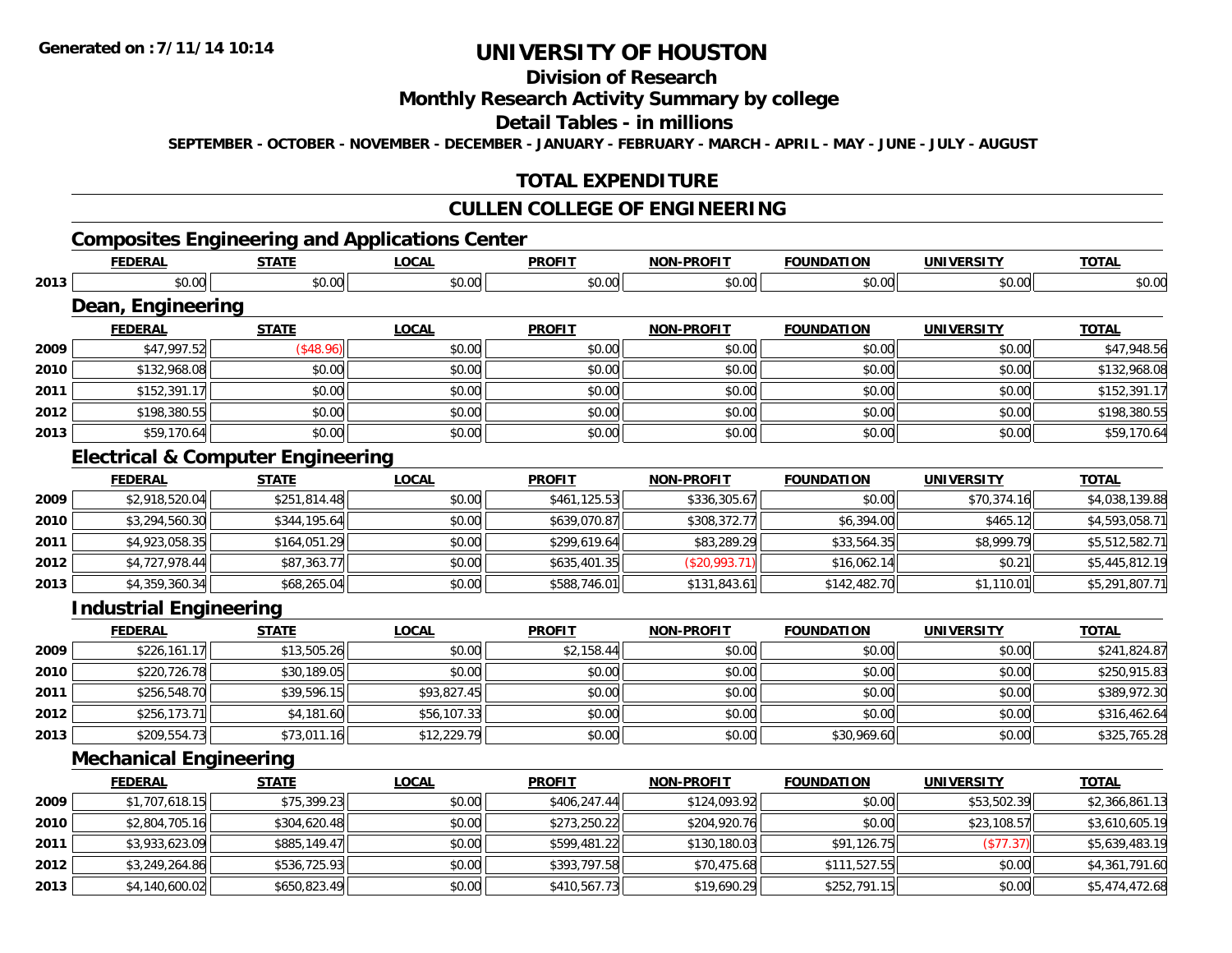## **Division of Research**

### **Monthly Research Activity Summary by college**

#### **Detail Tables - in millions**

**SEPTEMBER - OCTOBER - NOVEMBER - DECEMBER - JANUARY - FEBRUARY - MARCH - APRIL - MAY - JUNE - JULY - AUGUST**

### **TOTAL EXPENDITURE**

### **CULLEN COLLEGE OF ENGINEERING**

### **National Wind Energy Center**

|      | <b>FEDERAL</b> | <b>STATE</b> | <u>LOCAL</u> | <b>PROFIT</b> | <b>NON-PROFIT</b> | <b>FOUNDATION</b> | <b>UNIVERSITY</b> | <b>TOTAL</b> |
|------|----------------|--------------|--------------|---------------|-------------------|-------------------|-------------------|--------------|
| 2010 | \$0.00         | \$0.00       | \$0.00       | \$0.00        | \$0.00            | \$0.00            | \$0.00            | \$0.00       |
| 2011 | \$0.00         | \$0.00       | \$0.00       | \$0.00        | \$0.00            | \$0.00            | \$0.00            | \$0.00       |
| 2012 | \$0.00         | \$0.00       | \$0.00       | \$0.00        | \$0.00            | \$0.00            | \$0.00            | \$0.00       |
| 2013 | \$0.00         | \$0.00       | \$0.00       | \$0.00        | \$0.00            | \$0.00            | \$0.00            | \$0.00       |

### **SW Public Safety Technology Center**

|              | <b>FEDERAL</b>  | <u>STATE</u>    | <b>LOCAL</b> | <b>PROFIT</b>  | <b>NON-PROFIT</b> | <b>FOUNDATION</b> | <b>UNIVERSITY</b> | <b>TOTAL</b>     |
|--------------|-----------------|-----------------|--------------|----------------|-------------------|-------------------|-------------------|------------------|
| 2009         | \$0.00          | \$0.00          | \$0.00       | \$0.00         | \$0.00            | \$0.00            | \$0.00            | \$0.00           |
| 2010         | \$0.00          | \$0.00          | \$0.00       | \$0.00         | \$0.00            | \$0.00            | \$0.00            | \$0.00           |
| <b>Total</b> | \$73,291,894.04 | \$17.495.318.61 | \$491,329.15 | \$9,463,805.83 | \$2.044.911.18    | \$1,873,344.14    | \$734,831.30      | \$105,395,434.25 |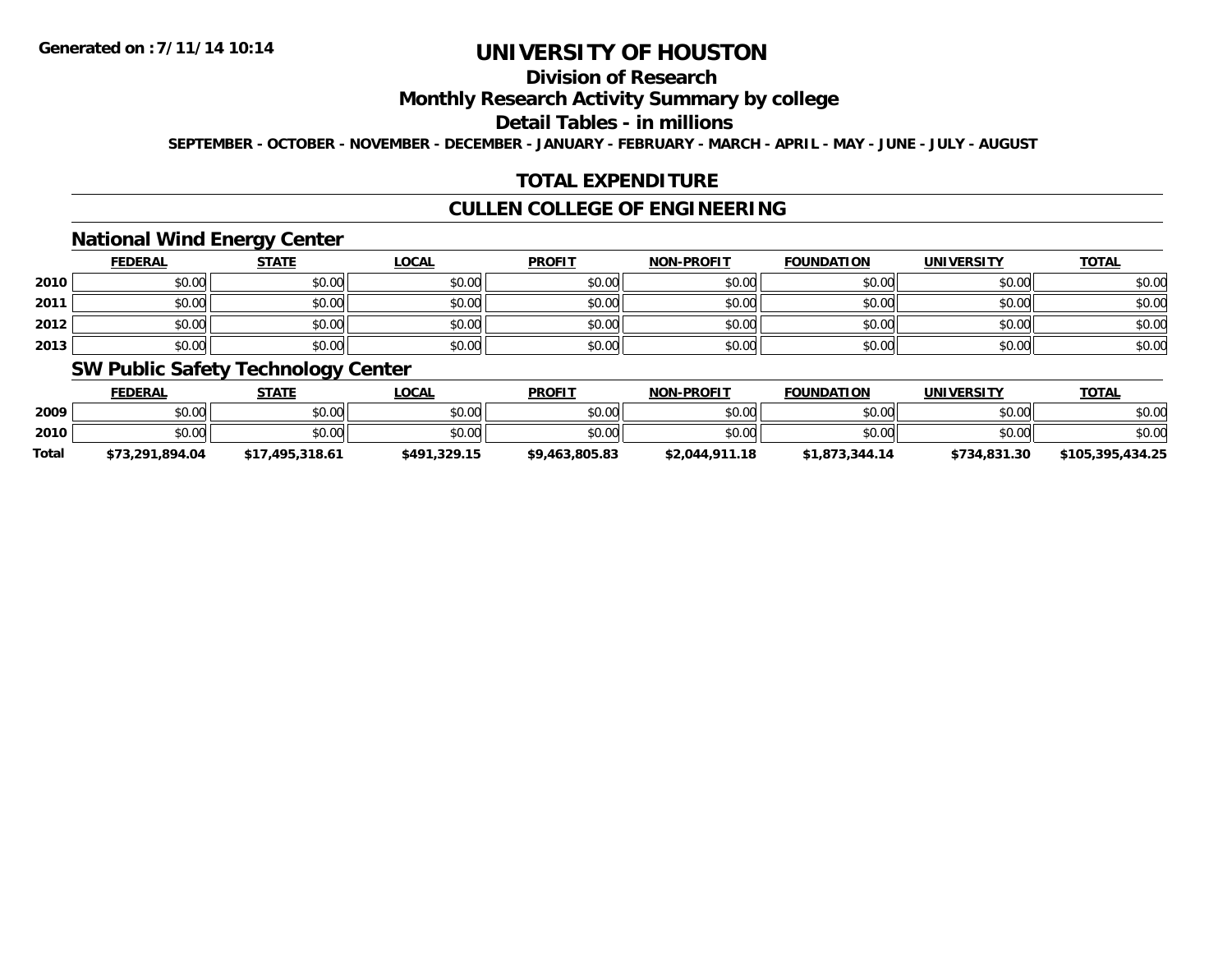## **Division of Research**

#### **Monthly Research Activity Summary by college**

#### **Detail Tables - in millions**

**SEPTEMBER - OCTOBER - NOVEMBER - DECEMBER - JANUARY - FEBRUARY - MARCH - APRIL - MAY - JUNE - JULY - AUGUST**

### **TOTAL EXPENDITURE**

#### **DIVISION OF RESEARCH**

### **Allied Geophysical Laboratories**

|      | <b>FEDERAL</b> | <b>STATE</b>   | <u>LOCAL</u> | <b>PROFIT</b>              | <b>NON-PROFIT</b> | <b>FOUNDATION</b> | <b>UNIVERSITY</b> | <b>TOTAL</b>                    |
|------|----------------|----------------|--------------|----------------------------|-------------------|-------------------|-------------------|---------------------------------|
| 2011 | \$0.00         | ≮N UU<br>JU.UU | \$0.00       | \$25.312.28<br>\$25.313.28 | \$0.00            | \$0.00            | \$0.00            | 313.28<br>$\bigwedge_{i=1}^{n}$ |
| 2012 | \$0.00         | 0000<br>งบ.บบ  | \$0.00       | \$28,952.17                | \$0.00            | \$0.00            | \$0.00            | \$28,952.17                     |
| 2013 | \$0.00         | \$0.00         | \$0.00       | \$14,909.15                | \$0.00            | \$0.00            | \$0.00            | \$14,909.15                     |

#### **Center for Advanced Computing and Data Systems**

|      | <u>FEDERAL</u> | <b>STATE</b> | <u>LOCAL</u> | <b>PROFIT</b> | <b>NON-PROFIT</b> | <b>FOUNDATION</b> | <b>UNIVERSITY</b> | <b>TOTAL</b> |
|------|----------------|--------------|--------------|---------------|-------------------|-------------------|-------------------|--------------|
| 2009 | \$0.00         | \$0.00       | \$0.00       | \$0.00        | \$0.00            | \$0.00            | \$0.00            | \$0.00       |
| 2010 | \$0.00         | \$0.00       | \$0.00       | \$0.00        | \$0.00            | \$0.00            | \$0.00            | \$0.00       |
| 2011 | \$32,165.27    | \$0.00       | \$0.00       | \$0.00        | \$0.00            | \$0.00            | \$0.00            | \$32,165.27  |
| 2012 | \$38,699.41    | \$0.00       | \$0.00       | \$0.00        | \$1,997.01        | \$0.00            | \$0.00            | \$40,696.42  |
| 2013 | \$31,284.57    | \$0.00       | \$0.00       | \$0.00        | \$3.57            | \$0.00            | \$0.00            | \$31,288.14  |

### **Center for Advanced Materials**

|      | <b>FEDERAL</b> | <u>STATE</u> | <u>LOCAL</u> | <b>PROFIT</b> | <b>NON-PROFIT</b> | <b>FOUNDATION</b> | <b>UNIVERSITY</b> | <b>TOTAL</b> |
|------|----------------|--------------|--------------|---------------|-------------------|-------------------|-------------------|--------------|
| 2009 | \$38,376.93    | \$0.00       | \$0.00       | \$4,935.22    | \$0.00            | \$0.00            | \$0.00            | \$43,312.15  |
| 2010 | \$17,196.29    | \$45,004.28  | \$0.00       | \$1,454.10    | \$0.00            | \$0.00            | \$0.00            | \$63,654.67  |
| 2011 | \$58,842.50    | \$25,146.09  | \$0.00       | \$8,418.81    | \$0.00            | \$0.00            | \$0.00            | \$92,407.40  |
| 2012 | \$20,276.81    | \$0.00       | \$0.00       | \$0.00        | \$0.00            | \$0.00            | \$0.00            | \$20,276.81  |
| 2013 | \$2,076.59     | \$0.00       | \$0.00       | \$0.00        | \$0.00            | \$0.00            | \$0.00            | \$2,076.59   |

#### **Center for Biomedical & Environmental Genomics**

|      | <u>FEDERAL</u> | <b>STATE</b> | <b>LOCAL</b> | <b>PROFIT</b> | NON-PROFIT | <b>FOUNDATION</b> | <b>UNIVERSITY</b> | <b>TOTAL</b> |
|------|----------------|--------------|--------------|---------------|------------|-------------------|-------------------|--------------|
| 2009 | \$0.00         | \$0.00       | \$0.00       | \$0.00        | \$0.00     | \$0.00            | \$0.00            | \$0.00       |
| 2010 | \$0.00         | \$0.00       | \$0.00       | \$0.00        | \$0.00     | \$0.00            | \$0.00            | \$0.00       |
| 2011 | \$0.00         | \$0.00       | \$0.00       | \$0.00        | \$0.00     | \$0.00            | \$0.00            | \$0.00       |
| 2012 | \$0.00         | \$0.00       | \$0.00       | \$0.00        | \$0.00     | \$0.00            | \$0.00            | \$0.00       |
| 2013 | \$0.00         | \$0.00       | \$0.00       | \$0.00        | \$0.00     | \$0.00            | \$0.00            | \$0.00       |

## **Center for Industrial Partnerships**

|      | <u>FEDERAL</u> | <b>STATE</b> | <b>LOCAL</b> | <b>PROFIT</b> | <b>NON-PROFIT</b> | <b>FOUNDATION</b> | <b>UNIVERSITY</b> | <b>TOTAL</b> |
|------|----------------|--------------|--------------|---------------|-------------------|-------------------|-------------------|--------------|
| 2009 | \$126,672.54   | \$0.00       | \$0.00       | \$897.14      | \$0.00            | \$0.00            | \$0.00            | \$127,569.68 |
| 2010 | \$265,763.79   | \$0.00       | \$0.00       | \$5,916.93    | \$0.00            | \$0.00            | \$0.00            | \$271,680.72 |
| 2011 | \$262,992.95   | \$0.00       | \$0.00       | \$62,079.02   | \$0.00            | \$0.00            | \$0.00            | \$325,071.97 |
| 2012 | \$66,247.52    | \$0.00       | \$0.00       | \$25,784.19   | \$0.00            | \$0.00            | \$0.00            | \$92,031.71  |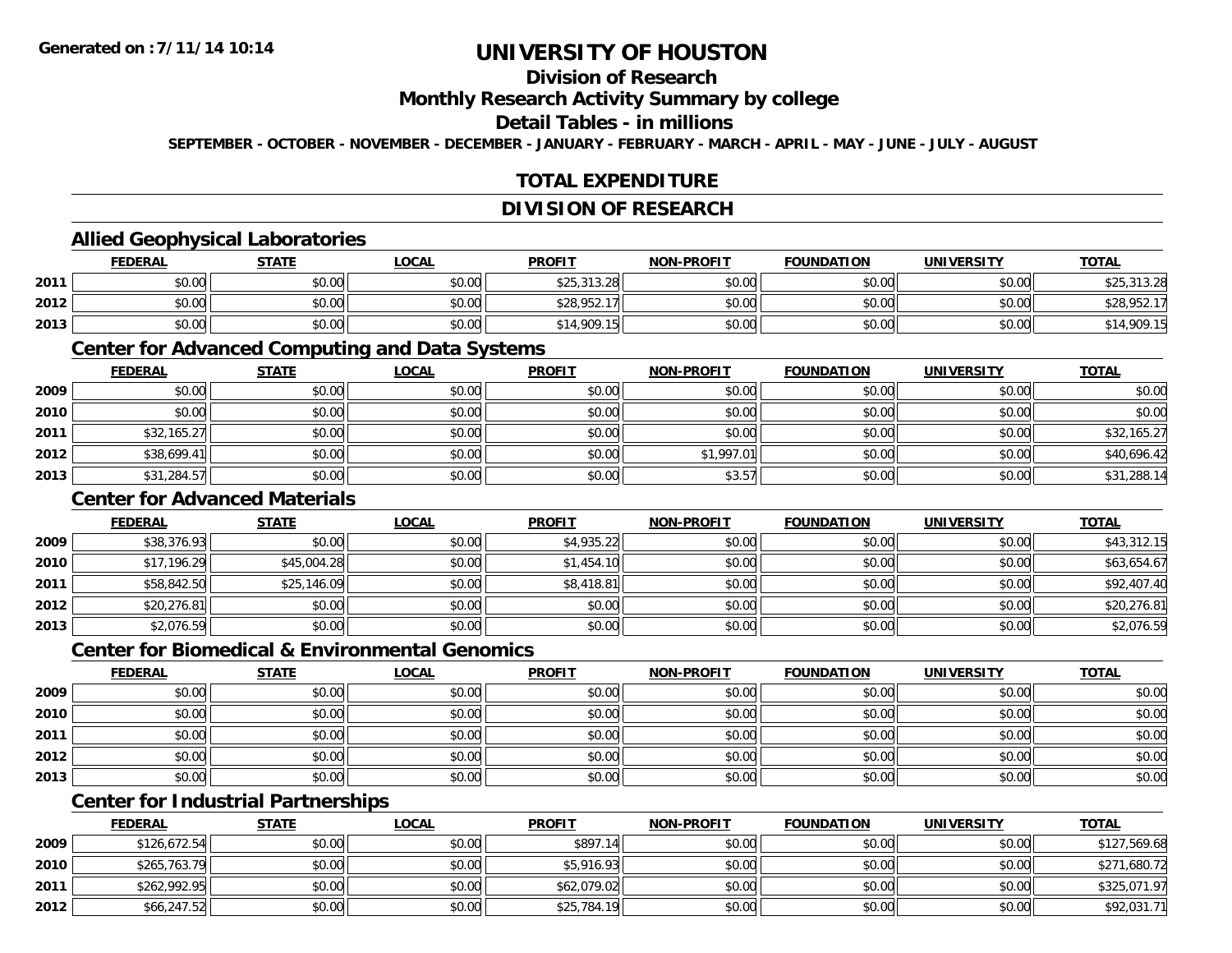**2012**

**2013**

# **UNIVERSITY OF HOUSTON**

## **Division of Research**

### **Monthly Research Activity Summary by college**

#### **Detail Tables - in millions**

**SEPTEMBER - OCTOBER - NOVEMBER - DECEMBER - JANUARY - FEBRUARY - MARCH - APRIL - MAY - JUNE - JULY - AUGUST**

### **TOTAL EXPENDITURE**

### **DIVISION OF RESEARCH**

| <b>FEDERAL</b> | <b>STATE</b> | <b>LOCAL</b>                                                   | <b>PROFIT</b>                                                                                                               | <b>NON-PROFIT</b>                                        | <b>FOUNDATION</b> | <b>UNIVERSITY</b> | <b>TOTAL</b> |
|----------------|--------------|----------------------------------------------------------------|-----------------------------------------------------------------------------------------------------------------------------|----------------------------------------------------------|-------------------|-------------------|--------------|
| \$10,837.25    | \$0.00       | \$0.00                                                         | \$21,151.64                                                                                                                 | \$0.00                                                   | \$0.00            | \$0.00            | \$31,988.89  |
|                |              |                                                                |                                                                                                                             |                                                          |                   |                   |              |
| <b>FEDERAL</b> | <b>STATE</b> | <b>LOCAL</b>                                                   | <b>PROFIT</b>                                                                                                               | NON-PROFIT                                               | <b>FOUNDATION</b> | <b>UNIVERSITY</b> | <b>TOTAL</b> |
| \$0.00         | \$0.00       | \$0.00                                                         | \$0.00                                                                                                                      | \$0.00                                                   | \$0.00            | \$0.00            | \$0.00       |
| \$0.00         | \$0.00       | \$0.00                                                         | \$0.00                                                                                                                      | \$0.00                                                   | \$0.00            | \$0.00            | \$0.00       |
|                |              |                                                                |                                                                                                                             |                                                          |                   |                   |              |
| <b>FEDERAL</b> | <b>STATE</b> | <b>LOCAL</b>                                                   | <b>PROFIT</b>                                                                                                               | NON-PROFIT                                               | <b>FOUNDATION</b> | <b>UNIVERSITY</b> | <b>TOTAL</b> |
| \$18,062.64    | \$0.00       | \$0.00                                                         | \$0.00                                                                                                                      | \$0.00                                                   | \$0.00            | \$0.00            | \$18,062.64  |
| \$32,339.78    | \$0.00       | \$0.00                                                         | \$0.00                                                                                                                      | \$0.00                                                   | \$0.00            | \$0.00            | \$32,339.78  |
| (\$1,267.60)   | \$0.00       | \$0.00                                                         | \$0.00                                                                                                                      | \$0.00                                                   | \$0.00            | \$0.00            | (\$1,267.60) |
| (\$0.00)       | \$0.00       | \$0.00                                                         | \$0.00                                                                                                                      | \$0.00                                                   | \$0.00            | \$0.00            | (\$0.00)     |
| (\$206.22)     | \$0.00       | \$0.00                                                         | \$0.00                                                                                                                      | \$0.00                                                   | \$0.00            | \$0.00            | (\$206.22)   |
|                |              |                                                                |                                                                                                                             |                                                          |                   |                   |              |
| <b>FEDERAL</b> | <b>STATE</b> | <b>LOCAL</b>                                                   | <b>PROFIT</b>                                                                                                               | <b>NON-PROFIT</b>                                        | <b>FOUNDATION</b> | <b>UNIVERSITY</b> | <b>TOTAL</b> |
|                | \$0.00       | \$0.00                                                         | \$0.00                                                                                                                      | \$0.00                                                   | \$0.00            | \$0.00            | \$0.00       |
| \$0.00         | \$0.00       | \$0.00                                                         | \$0.00                                                                                                                      | \$0.00                                                   | \$0.00            | \$0.00            | \$0.00       |
|                |              |                                                                |                                                                                                                             |                                                          |                   |                   |              |
| <b>FEDERAL</b> | <b>STATE</b> | <b>LOCAL</b>                                                   | <b>PROFIT</b>                                                                                                               | <b>NON-PROFIT</b>                                        | <b>FOUNDATION</b> | <b>UNIVERSITY</b> | <b>TOTAL</b> |
| \$0.00         | \$0.00       | \$0.00                                                         | \$0.00                                                                                                                      | \$0.00                                                   | \$0.00            | \$0.00            | \$0.00       |
| \$0.00         | \$0.00       | \$0.00                                                         | \$0.00                                                                                                                      | \$0.00                                                   | \$0.00            | \$0.00            | \$0.00       |
| \$0.00         | \$0.00       | \$0.00                                                         | \$0.00                                                                                                                      | \$0.00                                                   | \$0.00            | \$0.00            | \$0.00       |
| \$0.00         | \$0.00       | \$0.00                                                         | \$0.00                                                                                                                      | \$0.00                                                   | \$0.00            | \$0.00            | \$0.00       |
| \$0.00         | \$0.00       | \$0.00                                                         | \$0.00                                                                                                                      | \$0.00                                                   | \$0.00            | \$0.00            | \$0.00       |
|                |              |                                                                |                                                                                                                             |                                                          |                   |                   |              |
| <b>FEDERAL</b> | <b>STATE</b> | <b>LOCAL</b>                                                   | <b>PROFIT</b>                                                                                                               | <b>NON-PROFIT</b>                                        | <b>FOUNDATION</b> | <b>UNIVERSITY</b> | <b>TOTAL</b> |
| \$0.00         | \$0.00       | \$0.00                                                         | \$0.00                                                                                                                      | \$0.00                                                   | \$0.00            | \$0.00            | \$0.00       |
| \$0.00         | \$0.00       | \$0.00                                                         | \$0.00                                                                                                                      | \$0.00                                                   | \$0.00            | \$0.00            | \$0.00       |
| \$702.69       | \$0.00       | \$0.00                                                         | \$0.00                                                                                                                      | \$0.00                                                   | \$0.00            | \$0.00            | \$702.69     |
|                | \$0.00       | <b>Division of Research</b><br><b>Institute for Nanoenergy</b> | <b>Center for Industrial Partnerships</b><br><b>Institute for Molecular Design</b><br><b>Office of Contracts and Grants</b> | <b>Center for Neuromotor &amp; Biomechanics Research</b> |                   |                   |              |

2 | \$0.00 \$0.00 \$0.00 \$0.00 \$0.00 \$0.00 \$0.00 \$0.00 \$0.00 \$0.00 \$0.00 \$0.00 \$0.00 \$0.00 \$0.00 \$0.00 \$0.00

\$0.00 \$0.00 \$0.00 \$0.00 \$0.00 \$0.00 \$0.00 \$0.00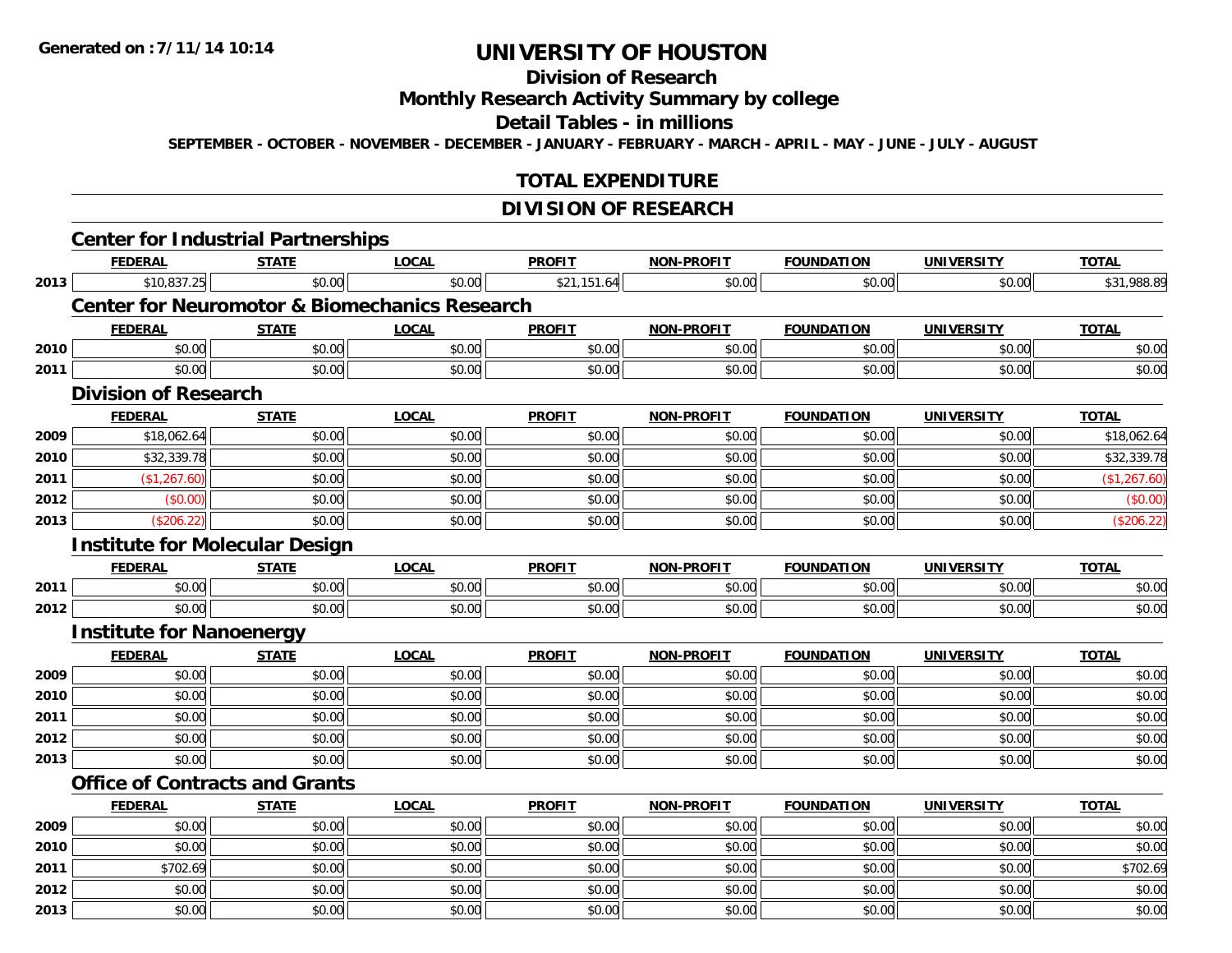# **Division of Research**

**Monthly Research Activity Summary by college**

#### **Detail Tables - in millions**

**SEPTEMBER - OCTOBER - NOVEMBER - DECEMBER - JANUARY - FEBRUARY - MARCH - APRIL - MAY - JUNE - JULY - AUGUST**

#### **TOTAL EXPENDITURE**

### **DIVISION OF RESEARCH**

|       | <b>TcSAM</b>       |                                      |              |               |                   |                   |                   |                 |
|-------|--------------------|--------------------------------------|--------------|---------------|-------------------|-------------------|-------------------|-----------------|
|       | <b>FEDERAL</b>     | <b>STATE</b>                         | <b>LOCAL</b> | <b>PROFIT</b> | <b>NON-PROFIT</b> | <b>FOUNDATION</b> | <b>UNIVERSITY</b> | <b>TOTAL</b>    |
| 2009  | \$0.00             | \$0.00                               | \$0.00       | \$0.00        | \$0.00            | \$0.00            | \$0.00            | \$0.00          |
| 2010  | \$0.00             | \$0.00                               | \$0.00       | \$0.00        | \$0.00            | \$0.00            | \$0.00            | \$0.00          |
| 2011  | \$0.00             | \$0.00                               | \$0.00       | \$0.00        | \$0.00            | \$0.00            | \$0.00            | \$0.00          |
| 2012  | \$0.00             | \$0.00                               | \$0.00       | \$0.00        | \$0.00            | \$0.00            | \$0.00            | \$0.00          |
|       | <b>TcSUH</b>       |                                      |              |               |                   |                   |                   |                 |
|       | <b>FEDERAL</b>     | <b>STATE</b>                         | <b>LOCAL</b> | <b>PROFIT</b> | <b>NON-PROFIT</b> | <b>FOUNDATION</b> | <b>UNIVERSITY</b> | <b>TOTAL</b>    |
| 2009  | \$106,339.28       | \$0.00                               | \$0.00       | \$28,281.23   | \$35,773.32       | \$162.97          | \$0.00            | \$170,556.80    |
| 2010  | \$66,405.55        | \$0.00                               | \$0.00       | \$117,258.75  | \$0.00            | \$0.00            | \$0.00            | \$183,664.30    |
| 2011  | \$50,100.01        | \$22,083.88                          | \$0.00       | \$127,502.46  | \$0.00            | \$0.00            | \$0.00            | \$199,686.35    |
| 2012  | \$86,433.09        | \$68,568.90                          | \$0.00       | \$91,127.99   | \$0.00            | \$0.00            | \$0.00            | \$246,129.98    |
| 2013  | \$130,038.10       | \$34,082.12                          | \$0.00       | \$69,104.62   | \$0.00            | \$0.00            | \$0.00            | \$233,224.84    |
|       |                    | <b>Texas Obesity Research Center</b> |              |               |                   |                   |                   |                 |
|       | <b>FEDERAL</b>     | <b>STATE</b>                         | <b>LOCAL</b> | <b>PROFIT</b> | <b>NON-PROFIT</b> | <b>FOUNDATION</b> | <b>UNIVERSITY</b> | <b>TOTAL</b>    |
| 2009  | \$0.00             | \$0.00                               | \$0.00       | \$0.00        | \$0.00            | \$0.00            | \$0.00            | \$0.00          |
| 2010  | \$0.00             | \$0.00                               | \$0.00       | \$0.00        | \$0.00            | \$0.00            | \$0.00            | \$0.00          |
| 2011  | \$0.00             | \$0.00                               | \$0.00       | \$0.00        | \$0.00            | \$0.00            | \$0.00            | \$0.00          |
| 2012  | \$0.00             | \$0.00                               | \$0.00       | \$0.00        | \$0.00            | \$0.00            | \$0.00            | \$0.00          |
| 2013  | \$0.00             | \$0.00                               | \$0.00       | \$0.00        | \$0.00            | \$0.00            | \$0.00            | \$0.00          |
|       | <b>TIMES</b>       |                                      |              |               |                   |                   |                   |                 |
|       | <b>FEDERAL</b>     | <b>STATE</b>                         | <b>LOCAL</b> | <b>PROFIT</b> | <b>NON-PROFIT</b> | <b>FOUNDATION</b> | <b>UNIVERSITY</b> | <b>TOTAL</b>    |
| 2009  | \$131,816.68       | \$2,682,484.94                       | \$0.00       | \$0.00        | \$0.00            | \$0.00            | \$45,761.25       | \$2,860,062.87  |
| 2010  | \$2,171,369.24     | \$1,503,113.63                       | \$0.00       | \$0.00        | \$0.00            | \$0.00            | (\$530.24)        | \$3,673,952.63  |
| 2011  | \$788,413.02       | (\$33,120.31)                        | \$0.00       | \$0.00        | \$0.00            | \$0.00            | \$0.00            | \$755,292.71    |
| 2012  | \$2,261,598.69     | \$29,590.75                          | \$0.00       | \$0.00        | \$0.00            | \$0.00            | \$0.00            | \$2,291,189.44  |
| 2013  | \$3,187,218.79     | \$30,409.17                          | \$0.00       | \$0.00        | \$0.00            | \$0.00            | \$0.00            | \$3,217,627.96  |
|       | <b>VP-Research</b> |                                      |              |               |                   |                   |                   |                 |
|       | <b>FEDERAL</b>     | <b>STATE</b>                         | <b>LOCAL</b> | <b>PROFIT</b> | <b>NON-PROFIT</b> | <b>FOUNDATION</b> | <b>UNIVERSITY</b> | <b>TOTAL</b>    |
| 2009  | \$0.00             | \$0.00                               | \$0.00       | \$24,850.99   | \$0.00            | \$0.00            | \$0.00            | \$24,850.99     |
| Total | \$10,000,796.17    | \$4,407,363.46                       | \$0.00       | \$657,937.69  | \$37,773.91       | \$162.97          | \$45,231.01       | \$15,149,265.21 |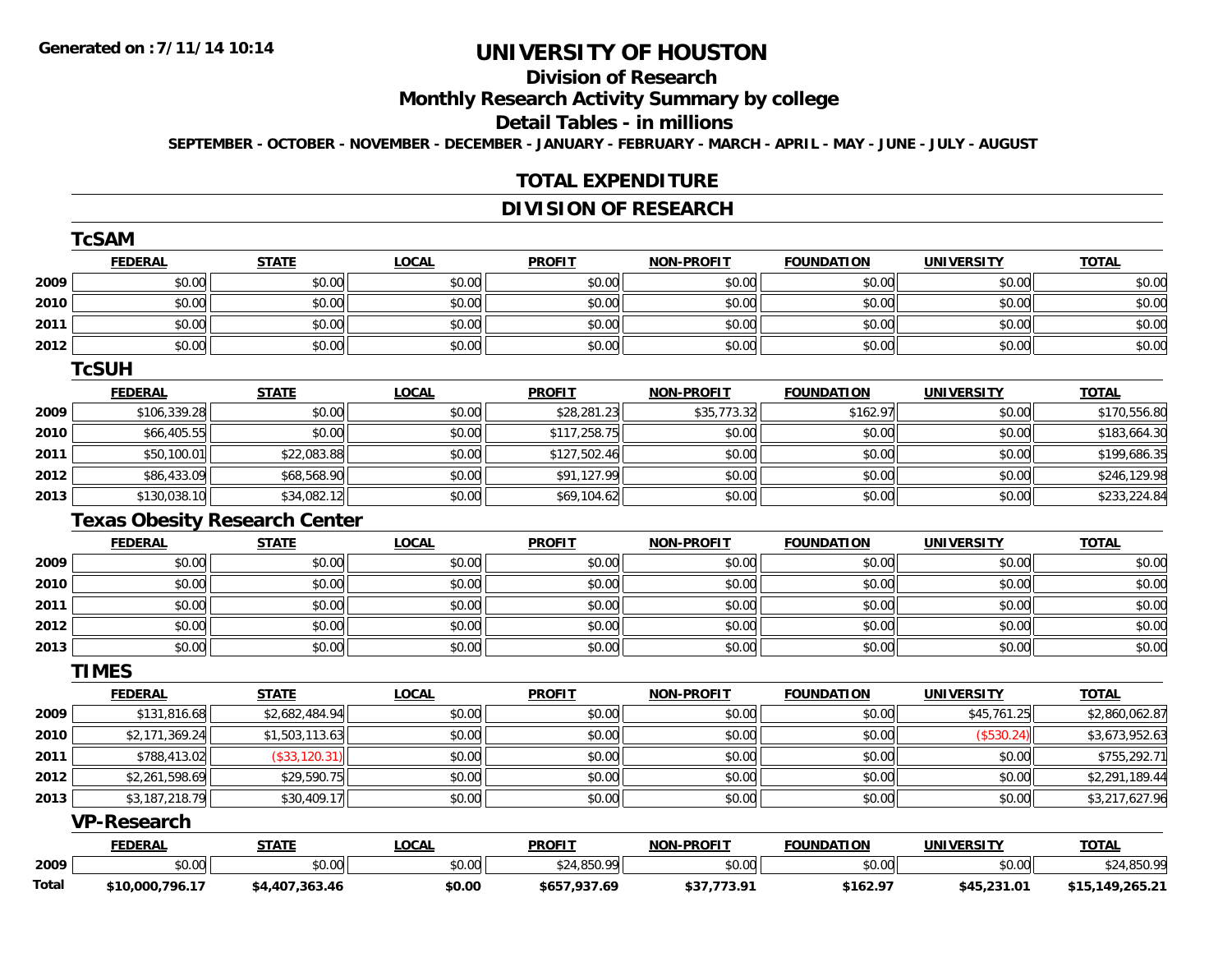## **Division of Research**

#### **Monthly Research Activity Summary by college**

#### **Detail Tables - in millions**

**SEPTEMBER - OCTOBER - NOVEMBER - DECEMBER - JANUARY - FEBRUARY - MARCH - APRIL - MAY - JUNE - JULY - AUGUST**

### **TOTAL EXPENDITURE**

#### **GRADUATE COLLEGE OF SOCIAL WORK**

### **Center for Drug and Social Policy Research**

|      | <b>FEDERAL</b> | <b>STATE</b> | <u>LOCAL</u> | <b>PROFIT</b> | <b>NON-PROFIT</b> | <b>FOUNDATION</b> | <b>UNIVERSITY</b> | <u>TOTAL</u> |
|------|----------------|--------------|--------------|---------------|-------------------|-------------------|-------------------|--------------|
| 2009 | \$0.00         | \$0.00       | \$0.00       | \$0.00        | \$0.00            | \$0.00            | \$0.00            | \$0.00       |
| 2010 | \$0.00         | \$0.00       | \$0.00       | \$0.00        | \$0.00            | \$0.00            | \$0.00            | \$0.00       |
| 2011 | \$0.00         | \$0.00       | \$0.00       | \$0.00        | \$0.00            | \$0.00            | \$0.00            | \$0.00       |
| 2012 | \$0.00         | \$0.00       | \$0.00       | \$0.00        | \$0.00            | \$0.00            | \$0.00            | \$0.00       |
| 2013 | \$0.00         | \$0.00       | \$0.00       | \$0.00        | \$0.00            | \$0.00            | \$0.00            | \$0.00       |

### **Center for Health Equities & Evaluation Research**

|      | <b>FEDERAL</b>       | <b>STATE</b> | <u>LOCAL</u> | <b>PROFIT</b> | <b>NON-PROFIT</b> | <b>FOUNDATION</b> | UNIVERSITY  | <b>TOTAL</b> |
|------|----------------------|--------------|--------------|---------------|-------------------|-------------------|-------------|--------------|
| 2011 | \$73,385.34          | \$0.00       | \$0.00       | \$0.00        | \$0.00            | \$0.00            | \$0.00      | \$73,385.34  |
| 2012 | \$254,416.4<br>$-41$ | \$0.00       | \$0.00       | \$0.00        | \$0.00            | \$0.00            | \$0.00      | .416.41      |
| 2013 | \$290,824.27         | \$0.00       | \$0.00       | \$0.00        | \$0.00            | \$0.00            | \$42,000.00 | \$332,824.27 |

## **Child & Family for Innovative Research**

|      | <b>FEDERAL</b> | <u>STATE</u>   | <b>LOCAL</b> | <b>PROFIT</b> | <b>NON-PROFIT</b> | <b>FOUNDATION</b> | <b>UNIVERSITY</b> | <b>TOTAL</b>   |
|------|----------------|----------------|--------------|---------------|-------------------|-------------------|-------------------|----------------|
| 2009 | \$983,245.04   | \$1,170,037.71 | \$0.00       | \$0.00        | \$56,846.00       | \$498.32          | \$23,338.02       | \$2,233,965.09 |
| 2010 | \$1,751,708.72 | \$664,608.61   | \$0.00       | \$0.00        | \$19,073.78       | \$1,737.86        | \$0.00            | \$2,437,128.97 |
| 2011 | \$2,047,907.04 | \$13,797.90    | \$0.00       | \$0.00        | (\$461.81)        | \$40,407.64       | \$0.00            | \$2,101,650.77 |
| 2012 | \$1,585,617.28 | (\$107.66)     | \$6,610.31   | \$36,851.38   | \$0.00            | \$60,213.87       | \$2,978.52        | \$1,692,163.70 |
| 2013 | \$1,438,648.24 | \$115,612.62   | \$35,957.63  | \$14,480.31   | \$322.88          | \$9,763.34        | \$1,021.48        | \$1,615,806.50 |

#### **Community Projects - Social Work**

|      | <b>FEDERAL</b> | <b>STATE</b> | <b>LOCAL</b> | <b>PROFIT</b> | <b>NON-PROFIT</b> | <b>FOUNDATION</b> | <b>UNIVERSITY</b> | <b>TOTAL</b> |
|------|----------------|--------------|--------------|---------------|-------------------|-------------------|-------------------|--------------|
| 2009 | \$78,655.94    | \$0.00       | \$0.00       | \$0.00        | \$528.41          | \$0.00            | \$0.00            | \$79,184.35  |
| 2010 | \$0.00         | \$0.00       | \$0.00       | \$0.00        | \$0.00            | \$0.00            | \$0.00            | \$0.00       |
| 2011 | \$0.00         | (\$2,280.14) | \$0.00       | \$0.00        | \$440.00          | \$12.4            | \$0.00            | (\$2,732.62) |
| 2012 | \$2,757.1      | \$0.00       | \$0.00       | \$0.00        | \$0.00            | \$0.00            | \$0.00            | \$2,757.11   |
| 2013 | \$0.01         | \$0.00       | \$0.00       | \$0.00        | \$0.00            | \$0.00            | \$0.00            | $(\$0.01)$   |

#### **Dean, Social Work**

|      | <b>FEDERAL</b> | <b>STATE</b> | <u>LOCAL</u> | <b>PROFIT</b> | <b>NON-PROFIT</b> | <b>FOUNDATION</b> | <b>UNIVERSITY</b> | <b>TOTAL</b>  |
|------|----------------|--------------|--------------|---------------|-------------------|-------------------|-------------------|---------------|
| 2009 | \$894,466.89   | \$0.00       | \$0.00       | \$0.00        | \$0.00            | \$0.00            | \$0.00            | \$894,466.89  |
| 2010 | \$987,646.80   | \$0.00       | \$0.00       | \$0.00        | \$0.00            | \$0.00            | \$0.00            | \$987,646.80  |
| 2011 | \$831,900.03   | \$0.00       | \$0.00       | \$0.00        | \$0.00            | \$0.00            | \$0.00            | \$831,900.03  |
| 2012 | (\$18,614.04)  | \$0.00       | \$0.00       | \$0.00        | \$0.00            | \$0.00            | \$0.00            | (\$18,614.04) |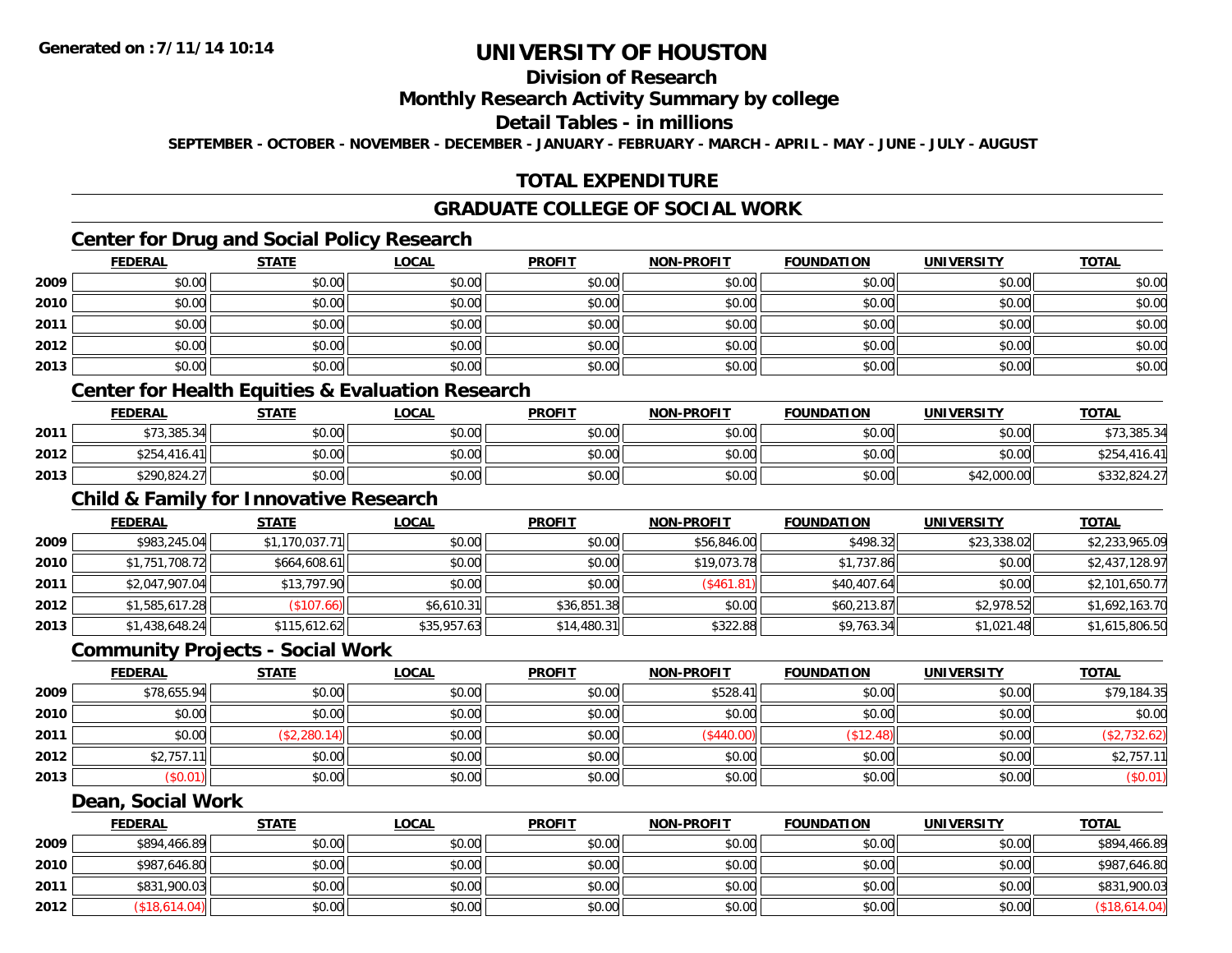## **Division of Research**

### **Monthly Research Activity Summary by college**

#### **Detail Tables - in millions**

**SEPTEMBER - OCTOBER - NOVEMBER - DECEMBER - JANUARY - FEBRUARY - MARCH - APRIL - MAY - JUNE - JULY - AUGUST**

### **TOTAL EXPENDITURE**

#### **GRADUATE COLLEGE OF SOCIAL WORK**

### **Dean, Social Work**

|       | <b>FEDERAL</b>             | <b>STATE</b>   | <b>LOCAL</b> | <b>PROFIT</b> | <b>NON-PROFIT</b> | <b>FOUNDATION</b> | <b>UNIVERSITY</b> | <b>TOTAL</b>    |
|-------|----------------------------|----------------|--------------|---------------|-------------------|-------------------|-------------------|-----------------|
| 2013  | \$17,787.82                | \$0.00         | \$0.00       | \$0.00        | \$0.00            | \$0.00            | \$0.00            | \$17,787.82     |
|       | <b>Office for Drug SPR</b> |                |              |               |                   |                   |                   |                 |
|       | <b>FEDERAL</b>             | <b>STATE</b>   | <b>LOCAL</b> | <b>PROFIT</b> | <b>NON-PROFIT</b> | <b>FOUNDATION</b> | <b>UNIVERSITY</b> | <b>TOTAL</b>    |
| 2009  | \$0.00                     | \$0.00         | \$0.00       | \$0.00        | \$0.00            | \$0.00            | \$0.00            | \$0.00          |
| 2010  | \$0.00                     | \$0.00         | \$0.00       | \$0.00        | \$0.00            | \$0.00            | \$0.00            | \$0.00          |
| 2011  | \$0.00                     | \$0.00         | \$0.00       | \$0.00        | \$0.00            | \$0.00            | \$0.00            | \$0.00          |
| 2012  | \$0.00                     | \$0.00         | \$0.00       | \$0.00        | \$0.00            | \$0.00            | \$0.00            | \$0.00          |
| 2013  | \$0.00                     | \$0.00         | \$0.00       | \$0.00        | \$0.00            | \$0.00            | \$0.00            | \$0.00          |
| Total | \$11,220,352.90            | \$1,961,669.04 | \$42,567.94  | \$51,331.69   | \$75,869.26       | \$112,608.55      | \$69,338.02       | \$13,533,737.39 |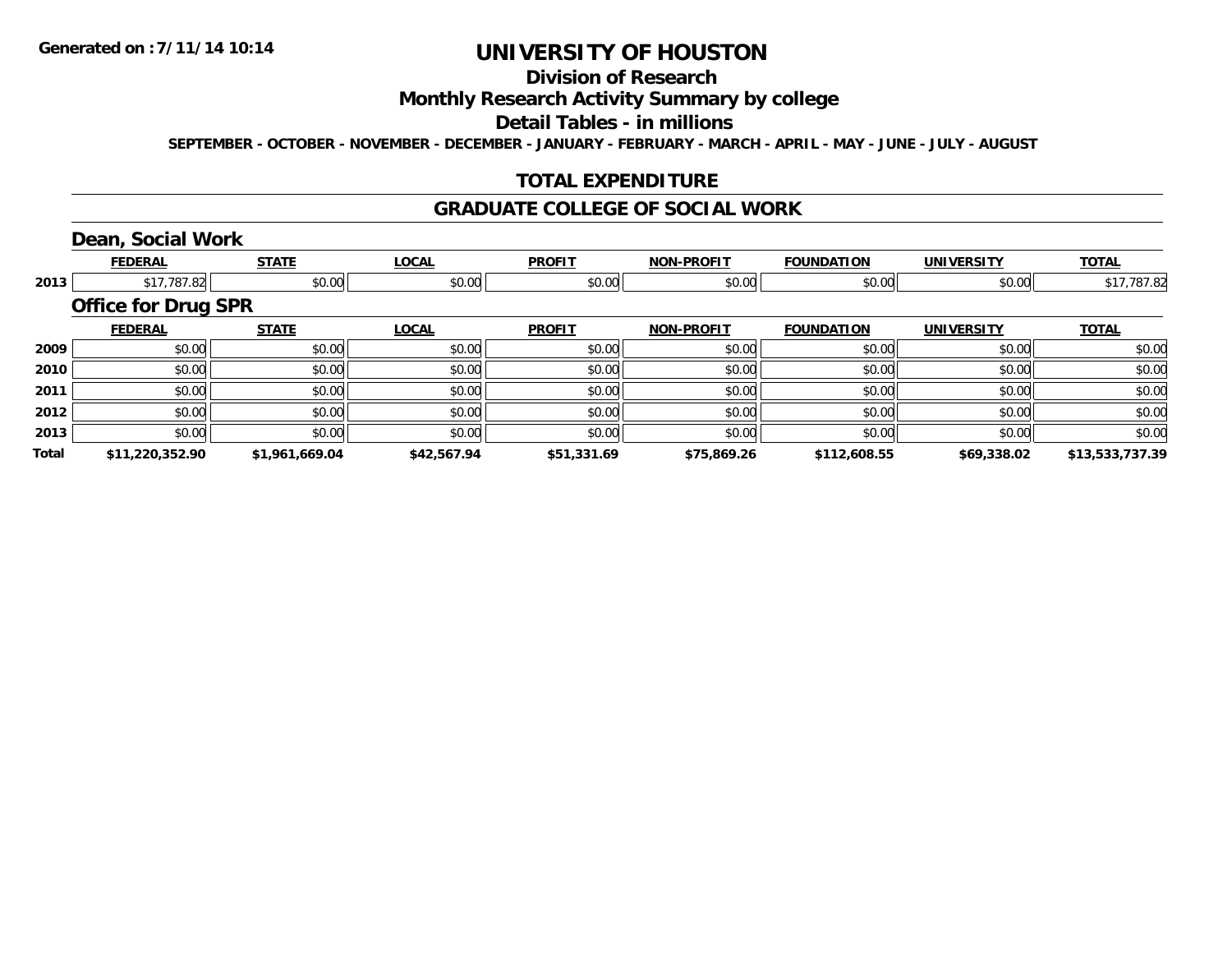### **Division of Research**

### **Monthly Research Activity Summary by college**

#### **Detail Tables - in millions**

**SEPTEMBER - OCTOBER - NOVEMBER - DECEMBER - JANUARY - FEBRUARY - MARCH - APRIL - MAY - JUNE - JULY - AUGUST**

#### **TOTAL EXPENDITURE**

#### **HILTON COLLEGE OF HOTEL AND RESTAURANT MANAGEMENT**

#### **Hotel and Restaurant Management**

|       | <b>FEDERAL</b> | <b>STATE</b> | <b>LOCAL</b> | <b>PROFIT</b> | <b>NON-PROFIT</b> | <b>FOUNDATION</b> | <b>UNIVERSITY</b> | <b>TOTAL</b> |
|-------|----------------|--------------|--------------|---------------|-------------------|-------------------|-------------------|--------------|
| 2009  | \$17,843.20    | \$11,441.40  | \$0.00       | \$1,730.27    | \$0.00            | \$0.00            | \$0.00            | \$31,014.87  |
| 2010  | \$57,193.94    | \$102,974.03 | \$0.00       | \$48,506.61   | \$0.00            | \$23,215.29       | \$0.00            | \$231,889.87 |
| 2011  | \$76,026.41    | \$149,501.09 | \$0.00       | \$1,065.30    | \$22,523.53       | \$0.00            | \$0.00            | \$249,116.33 |
| 2012  | \$64,375.13    | \$173,793.22 | \$0.00       | \$25.76       | \$8,813.27        | \$0.00            | \$0.00            | \$247,007.38 |
| 2013  | \$93,015.58    | \$90,610.21  | \$0.00       | \$0.00        | \$0.00            | \$0.00            | \$0.00            | \$183,625.79 |
| Total | \$308,454.26   | \$528,319.95 | \$0.00       | \$51,327.94   | \$31,336.80       | \$23,215.29       | \$0.00            | \$942,654.24 |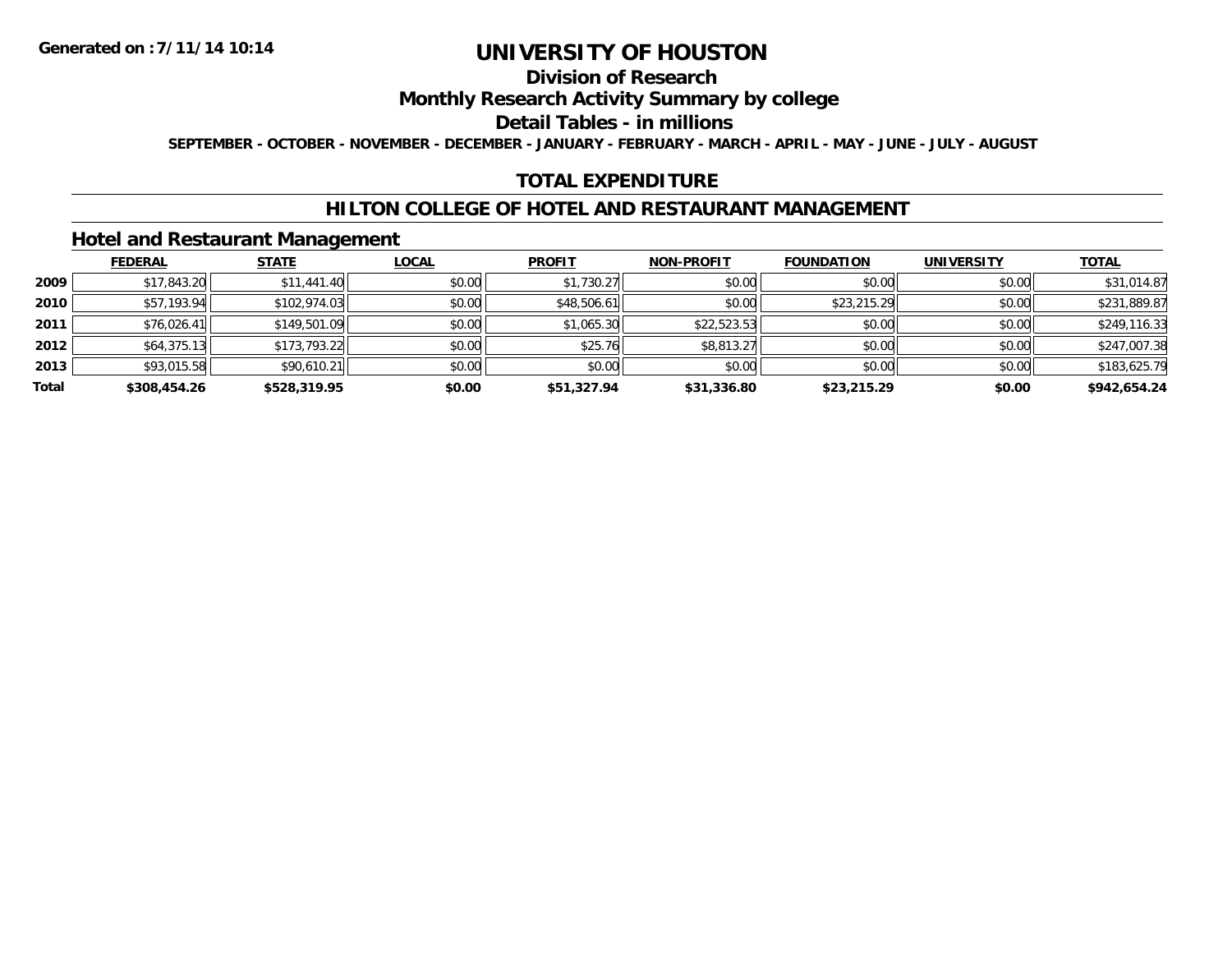## **Division of Research**

**Monthly Research Activity Summary by college**

#### **Detail Tables - in millions**

**SEPTEMBER - OCTOBER - NOVEMBER - DECEMBER - JANUARY - FEBRUARY - MARCH - APRIL - MAY - JUNE - JULY - AUGUST**

#### **TOTAL EXPENDITURE**

#### **HONORS COLLEGE**

## **Dean, Honors College**

|       |                | __           |              |               |                   |                   |                   |              |
|-------|----------------|--------------|--------------|---------------|-------------------|-------------------|-------------------|--------------|
|       | <b>FEDERAL</b> | <b>STATE</b> | <u>LOCAL</u> | <b>PROFIT</b> | <b>NON-PROFIT</b> | <b>FOUNDATION</b> | <b>UNIVERSITY</b> | <b>TOTAL</b> |
| 2009  | \$32,005.28    | \$0.00       | \$0.00       | \$0.00        | \$0.00            | \$0.00            | \$0.00            | \$32,005.28  |
| 2010  | \$54,670.05    | \$0.00       | \$0.00       | \$0.00        | \$0.00            | \$0.00            | \$0.00            | \$54,670.05  |
| 2011  | \$30,185.88    | \$0.00       | \$0.00       | \$0.00        | \$8,517.57        | \$0.00            | \$0.00            | \$38,703.45  |
| 2012  | \$32,002.20    | \$0.00       | \$0.00       | \$0.00        | \$26,516.49       | \$0.00            | \$0.00            | \$58,518.69  |
| 2013  | \$20,317.24    | \$0.00       | \$0.00       | \$0.00        | \$9,206.27        | \$107.94          | \$0.00            | \$29,631.44  |
| Total | \$169,180.65   | \$0.00       | \$0.00       | \$0.00        | \$44,240.33       | \$107.94          | \$0.00            | \$213,528.92 |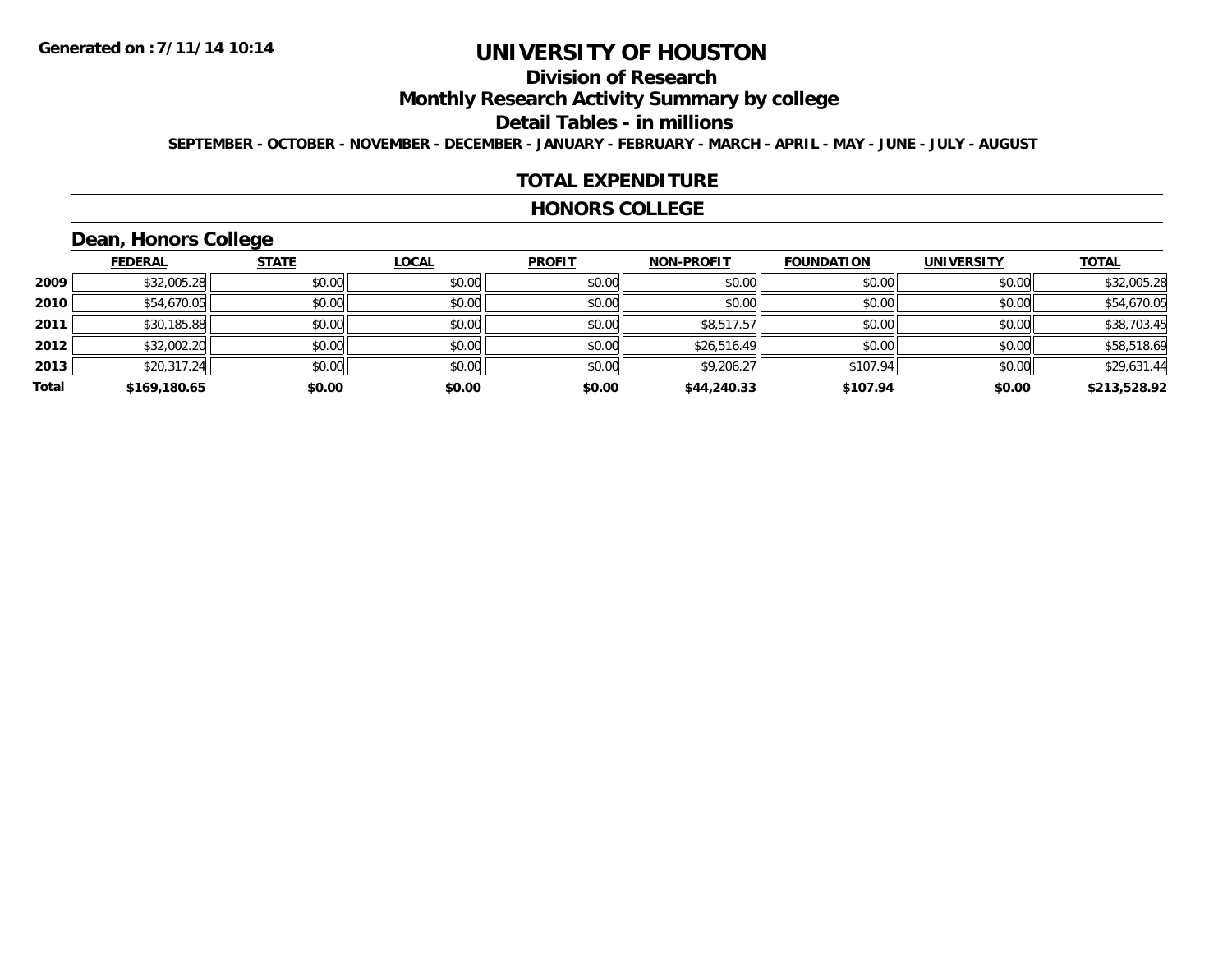## **Division of Research**

**Monthly Research Activity Summary by college**

#### **Detail Tables - in millions**

**SEPTEMBER - OCTOBER - NOVEMBER - DECEMBER - JANUARY - FEBRUARY - MARCH - APRIL - MAY - JUNE - JULY - AUGUST**

#### **TOTAL EXPENDITURE**

#### **LIBRARY**

## **Administration, Library**

|       | <b>FEDERAL</b> | <b>STATE</b> | <b>LOCAL</b> | <b>PROFIT</b> | <b>NON-PROFIT</b> | <b>FOUNDATION</b> | <b>UNIVERSITY</b> | <b>TOTAL</b> |
|-------|----------------|--------------|--------------|---------------|-------------------|-------------------|-------------------|--------------|
| 2009  | \$33,452.92    | \$0.00       | \$0.00       | \$0.00        | \$0.00            | \$0.00            | \$0.00            | \$33,452.92  |
| 2010  | \$31,645.24    | \$0.00       | \$0.00       | \$0.00        | \$0.00            | \$0.00            | \$0.00            | \$31,645.24  |
| 2011  | \$21,624.75    | \$0.00       | \$0.00       | \$0.00        | \$0.00            | \$0.00            | \$0.00            | \$21,624.75  |
| 2012  | \$43.40        | \$0.00       | \$0.00       | \$0.00        | \$0.00            | \$0.00            | \$0.00            | \$43.40      |
| 2013  | \$0.00         | \$0.00       | \$0.00       | \$0.00        | \$0.00            | \$0.00            | \$0.00            | \$0.00       |
| Total | \$86,766.31    | \$0.00       | \$0.00       | \$0.00        | \$0.00            | \$0.00            | \$0.00            | \$86,766.31  |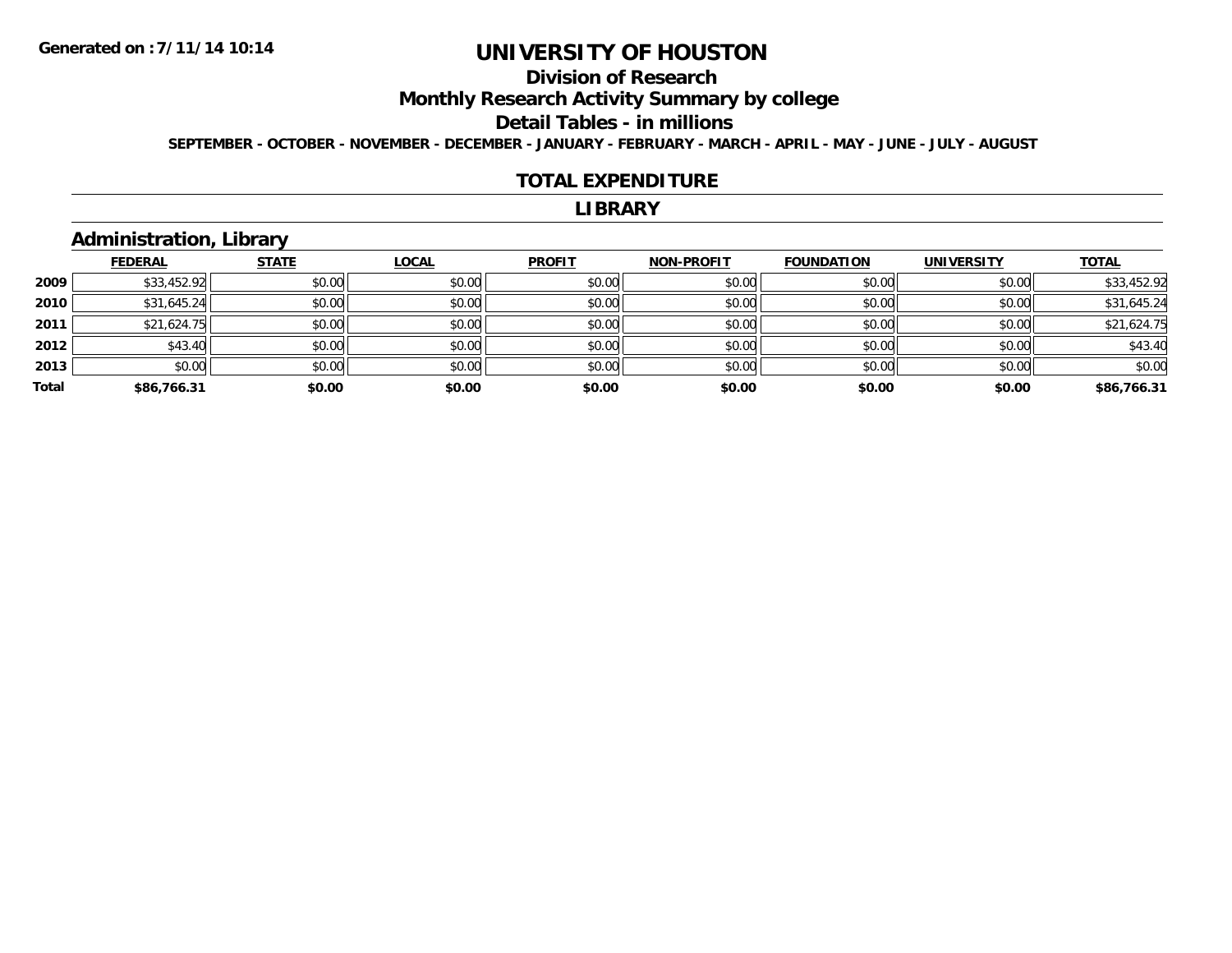## **Division of Research**

**Monthly Research Activity Summary by college**

#### **Detail Tables - in millions**

**SEPTEMBER - OCTOBER - NOVEMBER - DECEMBER - JANUARY - FEBRUARY - MARCH - APRIL - MAY - JUNE - JULY - AUGUST**

#### **TOTAL EXPENDITURE**

#### **PRESIDENT**

#### **Office of the President**

|       | <u>FEDERAL</u> | <b>STATE</b> | <b>LOCAL</b> | <b>PROFIT</b> | <b>NON-PROFIT</b> | <b>FOUNDATION</b> | <b>UNIVERSITY</b> | <b>TOTAL</b> |
|-------|----------------|--------------|--------------|---------------|-------------------|-------------------|-------------------|--------------|
| 2010  | \$0.00         | \$0.00       | \$0.00       | \$0.00        | \$0.00            | \$0.00            | \$0.00            | \$0.00       |
| 2011  | \$0.00         | \$0.00       | \$0.00       | \$0.00        | \$0.00            | \$0.00            | \$0.00            | \$0.00       |
| 2012  | \$0.00         | \$0.00       | \$0.00       | \$0.00        | \$0.00            | \$0.00            | \$0.00            | \$0.00       |
| 2013  | \$0.00         | \$0.00       | \$0.00       | \$0.00        | \$0.00            | \$0.00            | \$0.00            | \$0.00       |
| Total | \$0.00         | \$0.00       | \$0.00       | \$0.00        | \$0.00            | \$0.00            | \$0.00            | \$0.00       |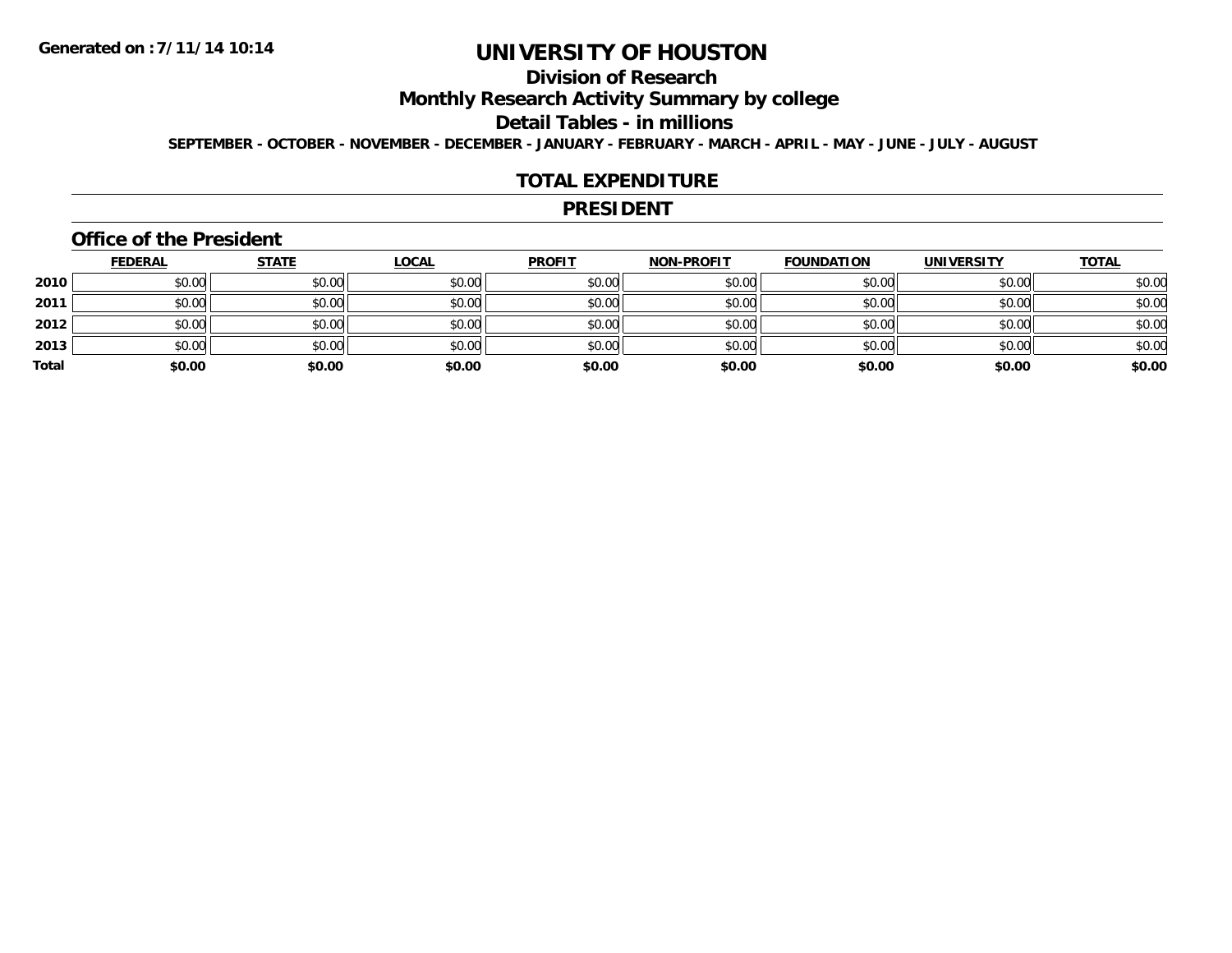**2013**

# **UNIVERSITY OF HOUSTON**

### **Division of Research**

#### **Monthly Research Activity Summary by college**

#### **Detail Tables - in millions**

**SEPTEMBER - OCTOBER - NOVEMBER - DECEMBER - JANUARY - FEBRUARY - MARCH - APRIL - MAY - JUNE - JULY - AUGUST**

### **TOTAL EXPENDITURE**

### **SENIOR V.P. FOR ACADEMIC AFFAIRS AND PROVOST**

|      | <b>Continuing Education</b>                  |              |              |               |                   |                   |                   |              |
|------|----------------------------------------------|--------------|--------------|---------------|-------------------|-------------------|-------------------|--------------|
|      | <b>FEDERAL</b>                               | <b>STATE</b> | <b>LOCAL</b> | <b>PROFIT</b> | <b>NON-PROFIT</b> | <b>FOUNDATION</b> | <b>UNIVERSITY</b> | <b>TOTAL</b> |
| 2011 | \$0.00                                       | \$1,068.06   | \$0.00       | \$0.00        | \$0.00            | \$0.00            | \$0.00            | \$1,068.06   |
|      | <b>Learning and Assessment Services</b>      |              |              |               |                   |                   |                   |              |
|      | <b>FEDERAL</b>                               | <b>STATE</b> | <b>LOCAL</b> | <b>PROFIT</b> | NON-PROFIT        | <b>FOUNDATION</b> | <b>UNIVERSITY</b> | <b>TOTAL</b> |
| 2009 | \$279,690.53                                 | \$127,599.06 | \$0.00       | \$0.00        | \$64,300.28       | \$2,835.34        | \$0.00            | \$474,425.21 |
| 2010 | \$320,596.77                                 | \$129,725.31 | \$0.00       | \$0.00        | \$64,517.99       | \$5,252.76        | \$0.00            | \$520,092.83 |
| 2011 | \$297,521.99                                 | \$136,811.91 | \$0.00       | \$0.00        | \$74,006.95       | \$6,633.24        | \$0.00            | \$514,974.09 |
| 2012 | \$299,585.72                                 | \$130,002.78 | \$0.00       | \$0.00        | \$75,474.71       | \$0.00            | \$0.00            | \$505,063.21 |
| 2013 | \$361,522.03                                 | \$133,584.49 | \$0.00       | \$0.00        | (\$533.15)        | \$0.00            | \$0.00            | \$494,573.37 |
|      | <b>Learning Support Services</b>             |              |              |               |                   |                   |                   |              |
|      | <b>FEDERAL</b>                               | <b>STATE</b> | <b>LOCAL</b> | <b>PROFIT</b> | <b>NON-PROFIT</b> | <b>FOUNDATION</b> | <b>UNIVERSITY</b> | <b>TOTAL</b> |
| 2012 | \$0.00                                       | \$0.00       | \$0.00       | \$0.00        | \$0.00            | \$0.00            | \$0.00            | \$0.00       |
| 2013 | \$0.00                                       | \$0.00       | \$0.00       | \$0.00        | \$0.00            | \$0.00            | \$0.00            | \$0.00       |
|      | <b>Office of Admissions</b>                  |              |              |               |                   |                   |                   |              |
|      | <b>FEDERAL</b>                               | <b>STATE</b> | <b>LOCAL</b> | <b>PROFIT</b> | <b>NON-PROFIT</b> | <b>FOUNDATION</b> | <b>UNIVERSITY</b> | <b>TOTAL</b> |
| 2010 | \$0.00                                       | \$0.00       | \$0.00       | \$0.00        | \$0.00            | \$0.00            | \$0.00            | \$0.00       |
| 2011 | \$0.00                                       | \$0.00       | \$0.00       | \$0.00        | \$0.00            | \$0.00            | \$0.00            | \$0.00       |
| 2012 | \$0.00                                       | \$0.00       | \$0.00       | \$0.00        | \$0.00            | \$0.00            | \$0.00            | \$0.00       |
| 2013 | \$0.00                                       | \$0.00       | \$0.00       | \$0.00        | \$0.00            | \$0.00            | \$0.00            | \$0.00       |
|      | Senior V.P. for Academic Affairs and Provost |              |              |               |                   |                   |                   |              |
|      | <b>FEDERAL</b>                               | <b>STATE</b> | <b>LOCAL</b> | <b>PROFIT</b> | <b>NON-PROFIT</b> | <b>FOUNDATION</b> | <b>UNIVERSITY</b> | <b>TOTAL</b> |
| 2012 | \$0.00                                       | \$0.00       | \$0.00       | \$36,232.62   | \$0.00            | \$0.00            | \$0.00            | \$36,232.62  |
| 2013 | \$0.00                                       | \$0.00       | \$0.00       | \$0.00        | \$0.00            | \$0.00            | \$0.00            | \$0.00       |
|      | <b>Undergraduate Scholars</b>                |              |              |               |                   |                   |                   |              |
|      | <b>FEDERAL</b>                               | <b>STATE</b> | <b>LOCAL</b> | <b>PROFIT</b> | <b>NON-PROFIT</b> | <b>FOUNDATION</b> | <b>UNIVERSITY</b> | <b>TOTAL</b> |
| 2009 | \$0.00                                       | \$8,599.79   | \$0.00       | \$0.00        | \$0.00            | \$0.00            | \$0.00            | \$8,599.79   |
| 2010 | \$0.00                                       | \$5,691.97   | \$0.00       | \$0.00        | \$0.00            | \$0.00            | \$0.00            | \$5,691.97   |
| 2011 | \$0.00                                       | \$26,253.07  | \$0.00       | \$0.00        | \$0.00            | \$0.00            | \$0.00            | \$26,253.07  |
| 2012 | \$0.00                                       | \$22,686.01  | \$0.00       | \$0.00        | \$0.00            | \$0.00            | \$0.00            | \$22,686.01  |

\$0.00 \$15,350.74 \$0.00 \$0.00 \$0.00 \$0.00 \$0.00 \$15,350.74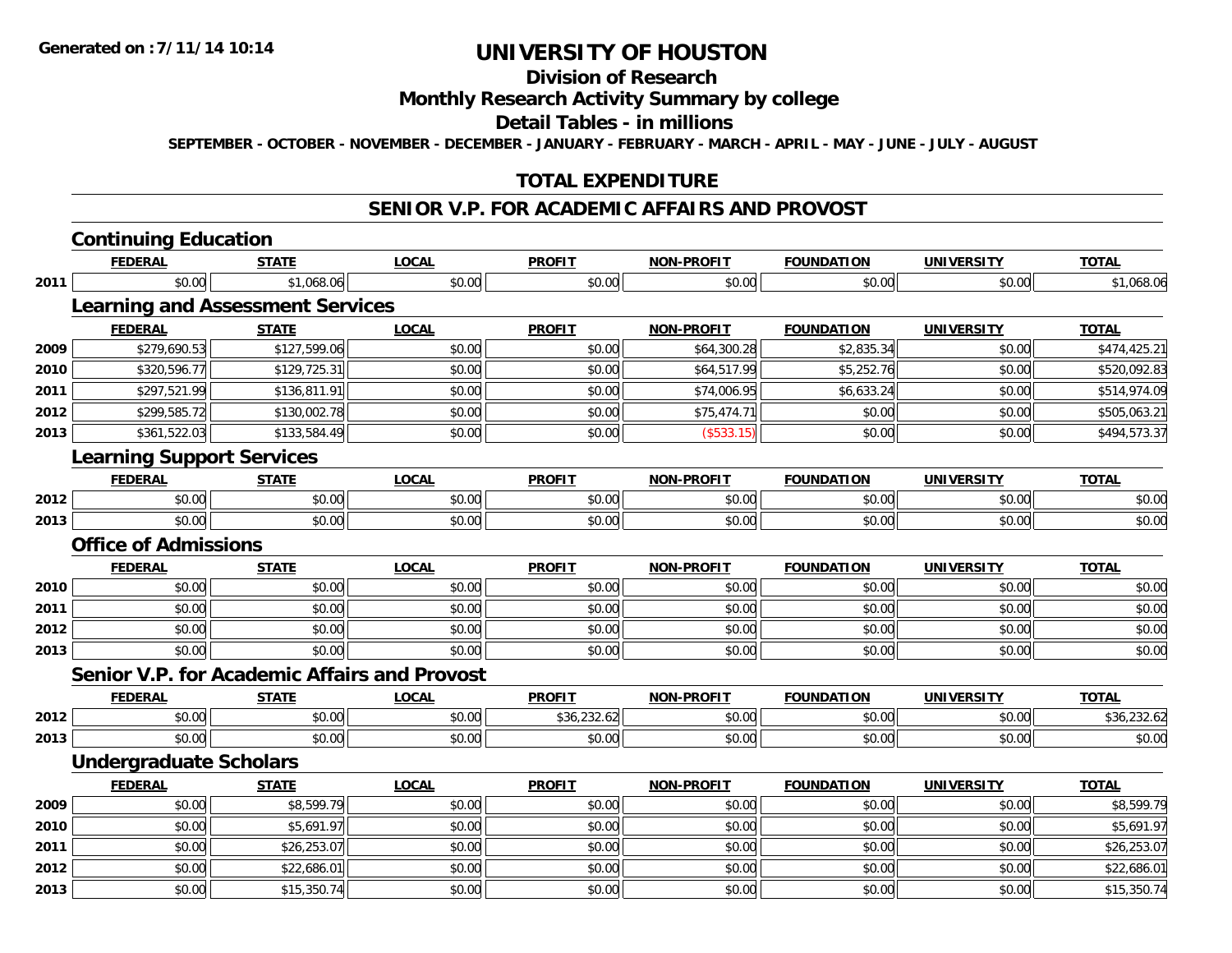## **Division of Research**

### **Monthly Research Activity Summary by college**

#### **Detail Tables - in millions**

**SEPTEMBER - OCTOBER - NOVEMBER - DECEMBER - JANUARY - FEBRUARY - MARCH - APRIL - MAY - JUNE - JULY - AUGUST**

#### **TOTAL EXPENDITURE**

#### **SENIOR V.P. FOR ACADEMIC AFFAIRS AND PROVOST**

### **Undergraduate Studies**

|       | <u>FEDERAL</u> | <b>STATE</b> | <u>LOCAL</u> | <b>PROFIT</b> | <b>NON-PROFIT</b> | <b>FOUNDATION</b> | <b>UNIVERSITY</b> | <b>TOTAL</b>   |
|-------|----------------|--------------|--------------|---------------|-------------------|-------------------|-------------------|----------------|
| 2010  | \$0.00         | \$0.00       | \$0.00       | \$0.00        | \$0.00            | \$0.00            | \$0.00            | \$0.00         |
| 2011  | \$0.00         | \$0.00       | \$0.00       | \$0.00        | \$0.00            | \$0.00            | \$0.00            | \$0.00         |
| 2012  | \$0.00         | \$66,672.79  | \$0.00       | \$0.00        | \$0.00            | \$0.00            | \$0.00            | \$66,672.79    |
| 2013  | \$0.00         | \$40,085.69  | \$0.00       | \$0.00        | \$0.00            | \$0.00            | \$0.00            | \$40,085.69    |
| Total | \$1,558,917.04 | \$844,131.67 | \$0.00       | \$36,232.62   | \$277,766.78      | \$14,721.34       | \$0.00            | \$2,731,769.45 |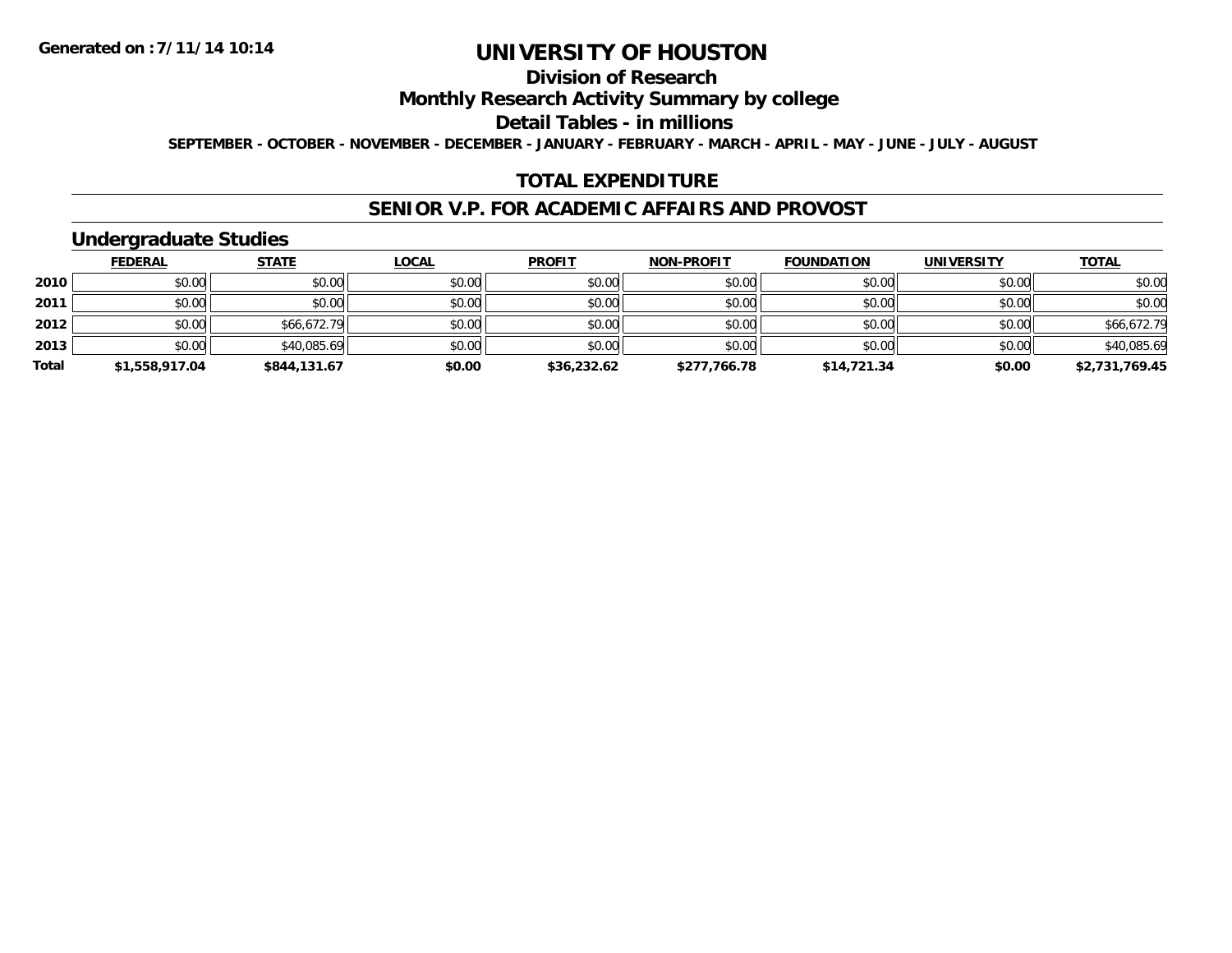## **Division of Research**

**Monthly Research Activity Summary by college**

#### **Detail Tables - in millions**

**SEPTEMBER - OCTOBER - NOVEMBER - DECEMBER - JANUARY - FEBRUARY - MARCH - APRIL - MAY - JUNE - JULY - AUGUST**

#### **TOTAL EXPENDITURE**

#### **UH LAW CENTER**

|       | Dean, Law          |              |              |               |                   |                   |                   |                |
|-------|--------------------|--------------|--------------|---------------|-------------------|-------------------|-------------------|----------------|
|       | <b>FEDERAL</b>     | <b>STATE</b> | <b>LOCAL</b> | <b>PROFIT</b> | <b>NON-PROFIT</b> | <b>FOUNDATION</b> | <b>UNIVERSITY</b> | <b>TOTAL</b>   |
| 2009  | \$67,126.72        | \$0.00       | \$0.00       | \$0.00        | \$0.00            | \$0.00            | \$0.00            | \$67,126.72    |
| 2010  | \$206,320.72       | \$0.00       | \$0.00       | \$0.00        | \$0.00            | \$0.00            | \$0.00            | \$206,320.72   |
| 2011  | \$34,816.75        | \$0.00       | \$0.00       | \$0.00        | \$0.00            | \$0.00            | \$0.00            | \$34,816.75    |
| 2012  | (\$221,005.68)     | \$0.00       | \$0.00       | \$0.00        | \$0.00            | \$0.00            | \$0.00            | (\$221,005.68) |
| 2013  | \$0.00             | \$0.00       | \$0.00       | \$0.00        | \$0.00            | \$0.00            | \$0.00            | \$0.00         |
|       | <b>Law Library</b> |              |              |               |                   |                   |                   |                |
|       | <b>FEDERAL</b>     | <b>STATE</b> | <b>LOCAL</b> | <b>PROFIT</b> | <b>NON-PROFIT</b> | <b>FOUNDATION</b> | <b>UNIVERSITY</b> | <b>TOTAL</b>   |
| 2009  | \$1.62]            | \$0.00       | \$0.00       | \$0.00        | \$0.00            | \$0.00            | \$0.00            | (\$1.62)       |
|       | Law-UH             |              |              |               |                   |                   |                   |                |
|       | <b>FEDERAL</b>     | <b>STATE</b> | <b>LOCAL</b> | <b>PROFIT</b> | <b>NON-PROFIT</b> | <b>FOUNDATION</b> | <b>UNIVERSITY</b> | <b>TOTAL</b>   |
| 2009  | \$70,777.84        | \$43,221.74  | \$0.00       | \$0.00        | \$0.00            | \$0.00            | \$0.00            | \$113,999.58   |
| 2010  | \$709.58           | \$197,954.06 | \$0.00       | \$0.00        | \$0.00            | \$25,376.73       | \$0.00            | \$224,040.37   |
| 2011  | \$67,983.70        | \$128,216.68 | \$0.00       | \$0.00        | \$0.00            | \$93,871.20       | \$0.00            | \$290,071.58   |
| 2012  | \$80,279.20        | \$132,991.17 | \$0.00       | \$0.00        | \$0.00            | \$87,696.86       | \$0.00            | \$300,967.23   |
| 2013  | \$151,107.08       | \$192,243.49 | \$0.00       | \$0.00        | \$0.00            | \$54,691.24       | \$0.00            | \$398,041.81   |
| Total | \$458,114.29       | \$694,627.14 | \$0.00       | \$0.00        | \$0.00            | \$261,636.03      | \$0.00            | \$1,414,377.46 |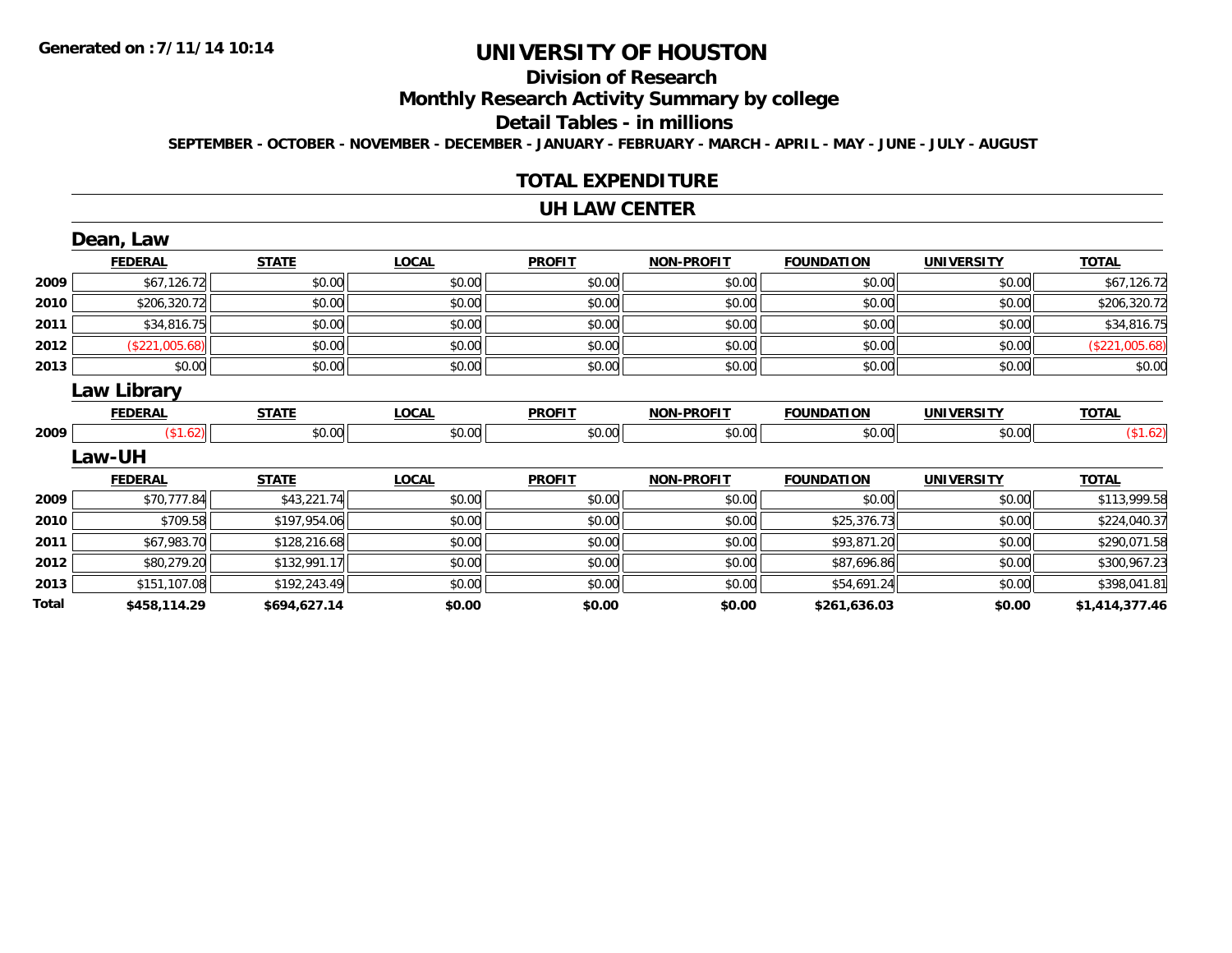## **Division of Research**

**Monthly Research Activity Summary by college**

#### **Detail Tables - in millions**

**SEPTEMBER - OCTOBER - NOVEMBER - DECEMBER - JANUARY - FEBRUARY - MARCH - APRIL - MAY - JUNE - JULY - AUGUST**

#### **TOTAL EXPENDITURE**

#### **UKNOWN COLLEGE**

### **Unknown Department**

|       | <b>FEDERAL</b> | <b>STATE</b> | <b>LOCAL</b> | <b>PROFIT</b> | <b>NON-PROFIT</b> | <b>FOUNDATION</b> | <b>UNIVERSITY</b> | <b>TOTAL</b> |
|-------|----------------|--------------|--------------|---------------|-------------------|-------------------|-------------------|--------------|
| 2009  | (\$110.11)     | \$0.00       | \$0.00       | \$0.00        | \$0.00            | \$0.00            | \$0.00            | (\$110.11)   |
| 2010  | \$0.00         | \$0.00       | \$0.00       | \$0.00        | \$0.00            | \$0.00            | \$0.00            | \$0.00       |
| 2011  | \$0.00         | \$0.00       | \$0.00       | \$0.00        | \$0.00            | \$0.00            | \$0.00            | \$0.00       |
| 2012  | \$0.00         | \$0.00       | \$0.00       | \$0.00        | \$0.00            | \$0.00            | \$0.00            | \$0.00       |
| 2013  | \$0.00         | \$0.00       | \$0.00       | \$0.00        | \$0.00            | \$0.00            | \$0.00            | \$0.00       |
| Total | (\$110.11)     | \$0.00       | \$0.00       | \$0.00        | \$0.00            | \$0.00            | \$0.00            | (\$110.11)   |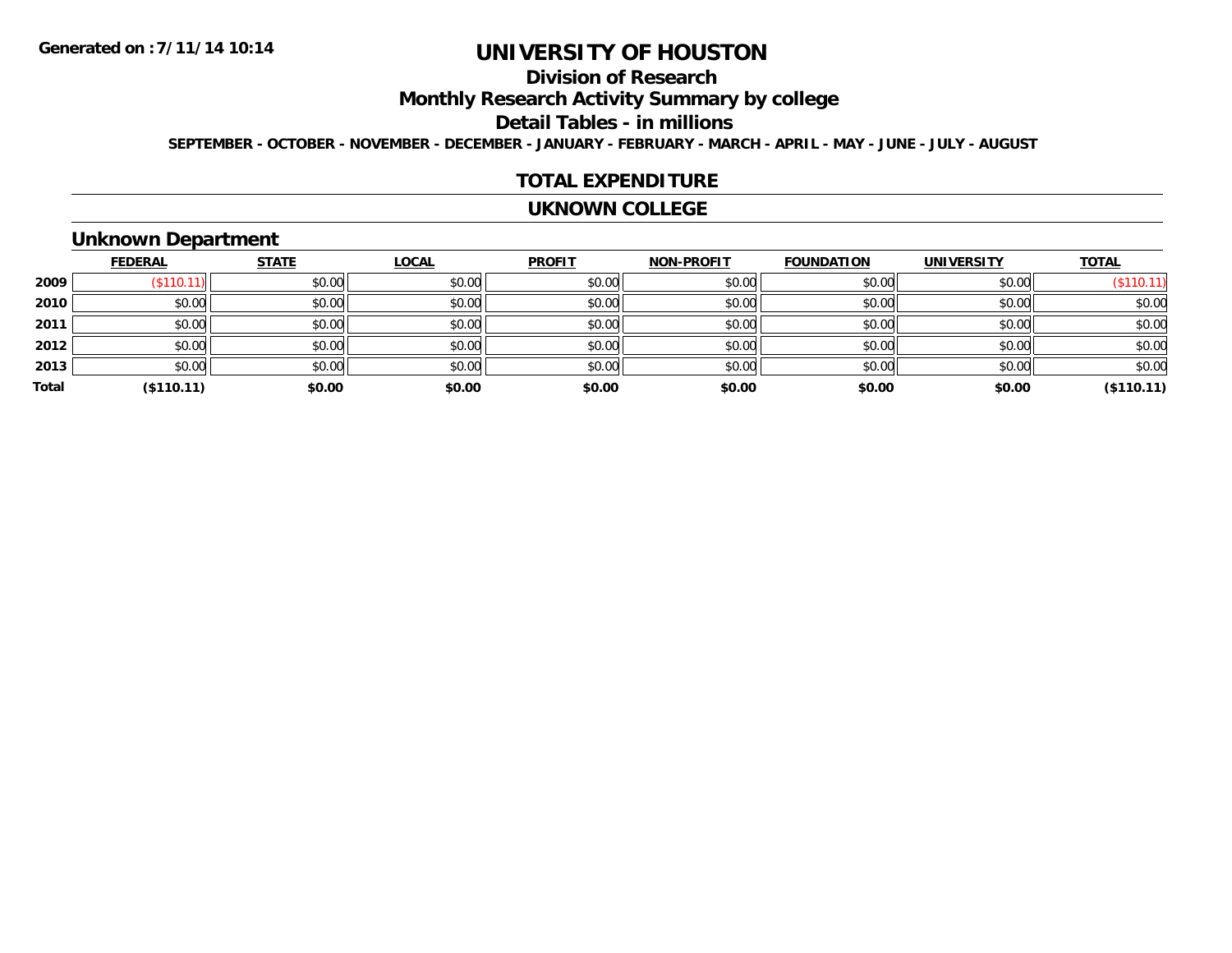# **Division of Research**

## **Monthly Research Activity Summary by college**

#### **Detail Tables - in millions**

**SEPTEMBER - OCTOBER - NOVEMBER - DECEMBER - JANUARY - FEBRUARY - MARCH - APRIL - MAY - JUNE - JULY - AUGUST**

### **TOTAL EXPENDITURE**

### **VICE PRESIDENT FOR ADMINISTRATION**

|       | KUHF - Radio                |              |              |               |                   |                   |                   |                 |
|-------|-----------------------------|--------------|--------------|---------------|-------------------|-------------------|-------------------|-----------------|
|       | <b>FEDERAL</b>              | <b>STATE</b> | <b>LOCAL</b> | <b>PROFIT</b> | <b>NON-PROFIT</b> | <b>FOUNDATION</b> | <b>UNIVERSITY</b> | <b>TOTAL</b>    |
| 2009  | \$19,800.00                 | \$0.00       | \$0.00       | \$0.00        | \$459,585.99      | \$40,000.00       | \$0.00            | \$519,385.99    |
| 2010  | \$11,640.00                 | \$12,500.00  | \$0.00       | \$0.00        | \$569,916.17      | \$0.00            | \$0.00            | \$594,056.17    |
| 2011  | \$6,272.82                  | \$2,500.00   | \$0.00       | \$0.00        | \$623,379.11      | \$0.00            | \$0.00            | \$632,151.93    |
| 2012  | (\$758.32)                  | \$10,153.66  | \$0.00       | \$0.00        | \$2,291.64        | \$0.00            | \$0.00            | \$11,686.98     |
| 2013  | \$0.00                      | (\$153.66)   | \$0.00       | \$0.00        | \$2,123,324.00    | \$0.00            | \$0.00            | \$2,123,170.34  |
|       | <b>KUHT-TV</b>              |              |              |               |                   |                   |                   |                 |
|       | <b>FEDERAL</b>              | <b>STATE</b> | <b>LOCAL</b> | <b>PROFIT</b> | <b>NON-PROFIT</b> | <b>FOUNDATION</b> | <b>UNIVERSITY</b> | <b>TOTAL</b>    |
| 2009  | \$314,371.74                | \$0.00       | \$0.00       | \$0.00        | \$1,612,951.12    | \$0.00            | \$0.00            | \$1,927,322.86  |
| 2010  | (\$2,503.85)                | \$0.00       | \$0.00       | \$0.00        | \$1,477,398.87    | \$0.00            | \$0.00            | \$1,474,895.02  |
| 2011  | (\$4,505.73)                | \$0.00       | \$0.00       | \$0.00        | \$1,921,728.98    | \$0.00            | \$0.00            | \$1,917,223.25  |
| 2012  | \$0.00                      | \$0.00       | \$0.00       | \$0.00        | \$0.02            | \$0.00            | \$0.00            | \$0.02          |
|       | <b>Physical Plant</b>       |              |              |               |                   |                   |                   |                 |
|       | <b>FEDERAL</b>              | <b>STATE</b> | <b>LOCAL</b> | <b>PROFIT</b> | <b>NON-PROFIT</b> | <b>FOUNDATION</b> | <b>UNIVERSITY</b> | <b>TOTAL</b>    |
| 2009  | \$0.00                      | \$0.00       | \$0.00       | \$0.00        | \$0.00            | \$0.00            | \$0.00            | \$0.00          |
| 2010  | \$0.00                      | \$0.00       | \$0.00       | \$0.00        | \$78,007.29       | \$0.00            | \$0.00            | \$78,007.29     |
| 2011  | \$0.00                      | \$0.00       | \$0.00       | \$0.00        | \$0.00            | \$0.00            | \$0.00            | \$0.00          |
| 2012  | \$0.00                      | \$0.00       | \$0.00       | \$0.00        | \$2,261,595.72    | \$0.00            | \$0.00            | \$2,261,595.72  |
| 2013  | \$0.00                      | \$0.00       | \$0.00       | \$0.00        | \$0.28            | \$0.00            | \$0.00            | \$0.28          |
|       | <b>UH Police Department</b> |              |              |               |                   |                   |                   |                 |
|       | <b>FEDERAL</b>              | <b>STATE</b> | <b>LOCAL</b> | <b>PROFIT</b> | <b>NON-PROFIT</b> | <b>FOUNDATION</b> | <b>UNIVERSITY</b> | <b>TOTAL</b>    |
| 2009  | \$0.00                      | \$4,000.00   | \$0.00       | \$0.00        | \$0.00            | \$0.00            | \$0.00            | \$4,000.00      |
| Total | \$344,316.66                | \$29,000.00  | \$0.00       | \$0.00        | \$11,130,179.19   | \$40,000.00       | \$0.00            | \$11,543,495.85 |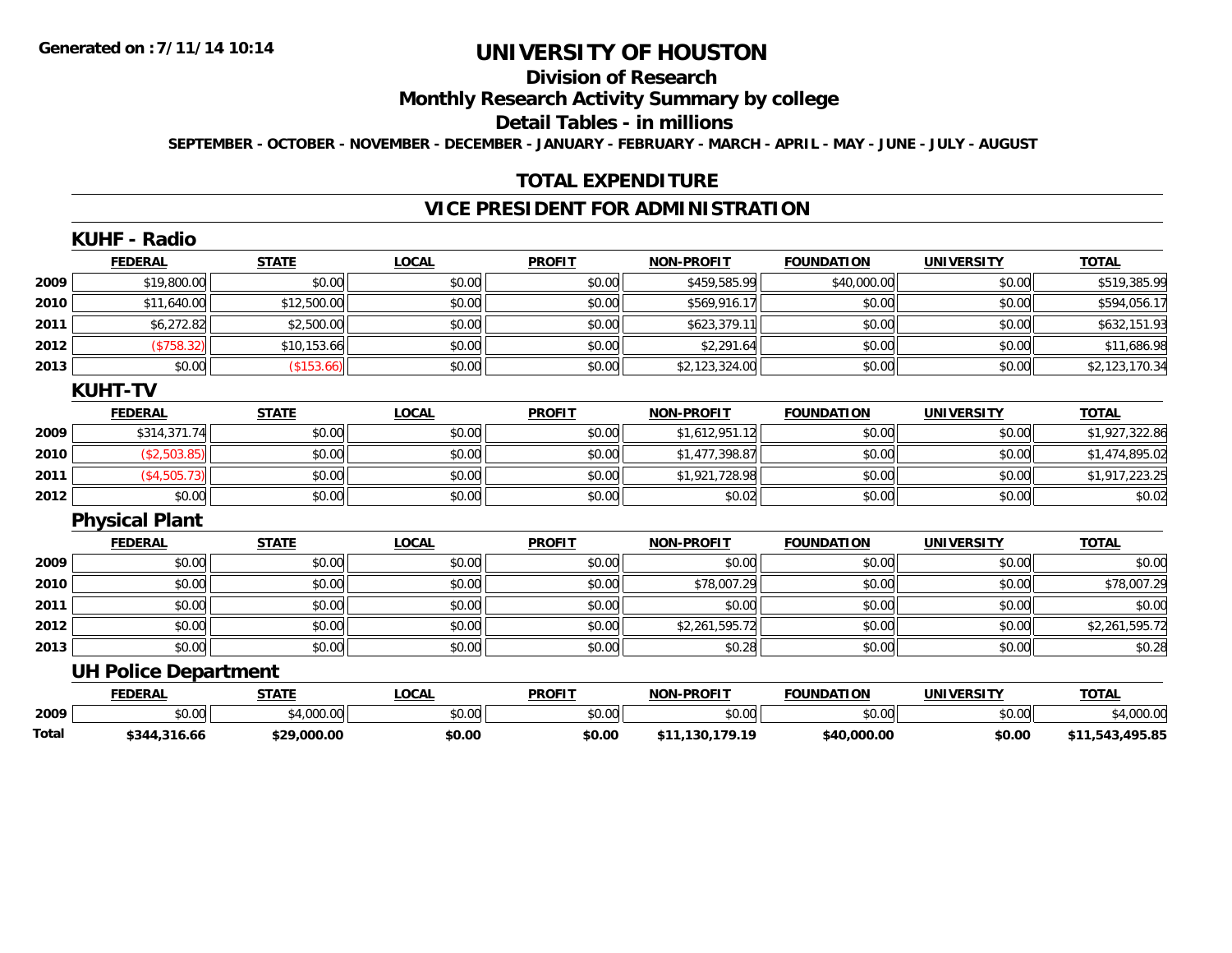### **Division of Research**

### **Monthly Research Activity Summary by college**

#### **Detail Tables - in millions**

**SEPTEMBER - OCTOBER - NOVEMBER - DECEMBER - JANUARY - FEBRUARY - MARCH - APRIL - MAY - JUNE - JULY - AUGUST**

### **TOTAL EXPENDITURE**

### **VICE PRESIDENT FOR STUDENT AFFAIRS**

### **Dean, Student Affairs**

|      | <b>FEDERAL</b> | <b>STATE</b> | <b>LOCAL</b> | <b>PROFIT</b> | <b>NON-PROFIT</b> | <b>FOUNDATION</b> | <b>UNIVERSITY</b> | <b>TOTAL</b> |
|------|----------------|--------------|--------------|---------------|-------------------|-------------------|-------------------|--------------|
| 2009 | \$0.00         | \$0.00       | \$0.00       | \$0.00        | \$0.00            | \$0.00            | \$0.00            | \$0.00       |
| 2010 | \$251.03       | \$0.00       | \$0.00       | \$0.00        | \$0.00            | \$0.00            | \$0.00            | \$251.03     |
| 2011 | \$66,228.49    | \$0.00       | \$0.00       | \$0.00        | \$0.00            | \$0.00            | \$0.00            | \$66,228.49  |
| 2012 | \$70,160.15    | \$0.00       | \$0.00       | \$0.00        | \$0.00            | \$0.00            | \$0.00            | \$70,160.15  |
| 2013 | \$3,721.51     | \$0.00       | \$0.00       | \$0.00        | \$0.00            | \$0.00            | \$0.00            | \$3,721.51   |

### **Vice President, Student Affairs**

|       | <b>FEDERAL</b> | <b>STATE</b> | <u>LOCAL</u> | <b>PROFIT</b> | <b>NON-PROFIT</b> | <b>FOUNDATION</b> | <b>UNIVERSITY</b> | <b>TOTAL</b>   |
|-------|----------------|--------------|--------------|---------------|-------------------|-------------------|-------------------|----------------|
| 2009  | \$252,167.40   | \$0.00       | \$0.00       | \$0.00        | \$0.00            | \$0.00            | \$0.00            | \$252,167.40   |
| 2010  | \$216,519.28   | \$0.00       | \$0.00       | \$0.00        | \$0.00            | \$0.00            | \$0.00            | \$216,519.28   |
| 2011  | \$243,400.41   | \$0.00       | \$0.00       | \$0.00        | \$0.00            | \$0.00            | \$0.00            | \$243,400.41   |
| 2012  | \$171,332.95   | \$0.00       | \$0.00       | \$0.00        | \$0.00            | \$0.00            | \$0.00            | \$171,332.95   |
| 2013  | \$226,184.82   | \$0.00       | \$0.00       | \$0.00        | \$0.00            | \$0.00            | \$0.00            | \$226,184.82   |
| Total | \$1,249,966.03 | \$0.00       | \$0.00       | \$0.00        | \$0.00            | \$0.00            | \$0.00            | \$1,249,966.03 |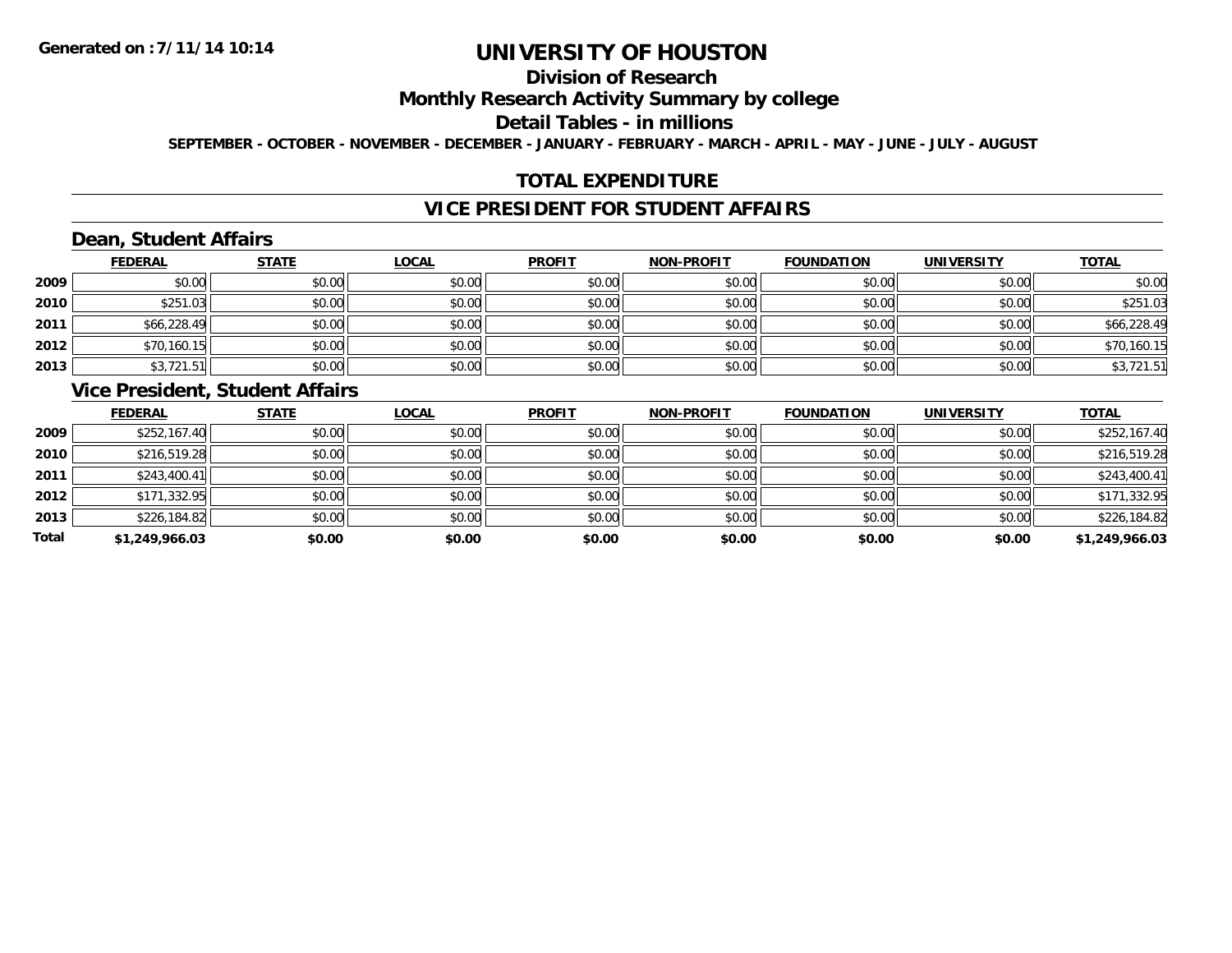# **Division of Research**

## **Monthly Research Activity Summary by college**

#### **Detail Tables - in millions**

**SEPTEMBER - OCTOBER - NOVEMBER - DECEMBER - JANUARY - FEBRUARY - MARCH - APRIL - MAY - JUNE - JULY - AUGUST**

#### **IDC RECOVERY**

#### **C.T. BAUER COLLEGE OF BUSINESS**

|       | <b>Finance</b>                           |              |              |               |                   |                   |                   |                |
|-------|------------------------------------------|--------------|--------------|---------------|-------------------|-------------------|-------------------|----------------|
|       | <b>FEDERAL</b>                           | <b>STATE</b> | <b>LOCAL</b> | <b>PROFIT</b> | <b>NON-PROFIT</b> | <b>FOUNDATION</b> | <b>UNIVERSITY</b> | <b>TOTAL</b>   |
| 2009  | \$22,703.35                              | \$0.00       | \$0.00       | \$0.00        | \$0.00            | \$0.00            | \$0.00            | \$22,703.35    |
| 2010  | \$33,191.39                              | \$0.00       | \$0.00       | \$0.00        | \$0.00            | \$0.00            | \$0.00            | \$33,191.39    |
| 2011  | \$0.00                                   | \$0.00       | \$0.00       | \$0.00        | \$0.00            | \$0.00            | \$0.00            | \$0.00         |
| 2012  | \$10,199.50                              | \$0.00       | \$0.00       | \$0.00        | \$0.00            | \$0.00            | \$0.00            | \$10,199.50    |
| 2013  | \$0.00                                   | \$0.00       | \$0.00       | \$0.00        | \$0.00            | \$0.00            | \$0.00            | \$0.00         |
|       | Management                               |              |              |               |                   |                   |                   |                |
|       | <b>FEDERAL</b>                           | <b>STATE</b> | <b>LOCAL</b> | <b>PROFIT</b> | <b>NON-PROFIT</b> | <b>FOUNDATION</b> | <b>UNIVERSITY</b> | <b>TOTAL</b>   |
| 2009  | \$12,992.37                              | \$0.00       | \$0.00       | \$0.00        | \$0.00            | \$0.00            | \$0.00            | \$12,992.37    |
| 2010  | \$13,039.06                              | \$0.00       | \$0.00       | \$0.00        | \$0.00            | \$0.00            | \$0.00            | \$13,039.06    |
| 2011  | \$12,563.43                              | \$0.00       | \$0.00       | \$0.00        | \$0.00            | \$0.00            | \$0.00            | \$12,563.43    |
| 2012  | (\$1,980.84)                             | \$0.00       | \$0.00       | \$0.00        | \$0.00            | \$0.00            | \$0.00            | (\$1,980.84)   |
| 2013  | \$2,100.00                               | \$0.00       | \$0.00       | \$0.00        | \$0.00            | \$0.00            | \$0.00            | \$2,100.00     |
|       | <b>Marketing</b>                         |              |              |               |                   |                   |                   |                |
|       | <b>FEDERAL</b>                           | <b>STATE</b> | <b>LOCAL</b> | <b>PROFIT</b> | <b>NON-PROFIT</b> | <b>FOUNDATION</b> | <b>UNIVERSITY</b> | <b>TOTAL</b>   |
| 2012  | \$0.00                                   | \$0.00       | \$0.00       | \$0.00        | \$0.00            | \$0.00            | \$0.00            | \$0.00         |
| 2013  | \$0.00                                   | \$0.00       | \$0.00       | \$0.00        | \$0.00            | \$0.00            | \$0.00            | \$0.00         |
|       | <b>Small Business Development Center</b> |              |              |               |                   |                   |                   |                |
|       | <b>FEDERAL</b>                           | <b>STATE</b> | <b>LOCAL</b> | <b>PROFIT</b> | <b>NON-PROFIT</b> | <b>FOUNDATION</b> | <b>UNIVERSITY</b> | <b>TOTAL</b>   |
| 2009  | \$82,567.30                              | \$0.00       | \$0.00       | \$0.00        | \$0.00            | \$0.00            | \$0.00            | \$82,567.30    |
| 2010  | \$92,026.32                              | \$0.00       | \$0.00       | \$0.00        | \$0.00            | \$0.00            | \$0.00            | \$92,026.32    |
| 2011  | \$116,480.38                             | \$0.00       | \$0.00       | \$0.00        | \$0.00            | \$0.00            | \$0.00            | \$116,480.38   |
| 2012  | \$891,442.75                             | \$0.00       | \$0.00       | \$0.00        | \$0.00            | \$1,965.80        | \$0.00            | \$893,408.55   |
| 2013  | \$418,946.52                             | \$0.00       | \$0.00       | \$0.00        | \$0.00            | \$11,746.37       | \$0.00            | \$430,692.89   |
| Total | \$1,706,271.53                           | \$0.00       | \$0.00       | \$0.00        | \$0.00            | \$13,712.17       | \$0.00            | \$1,719,983.70 |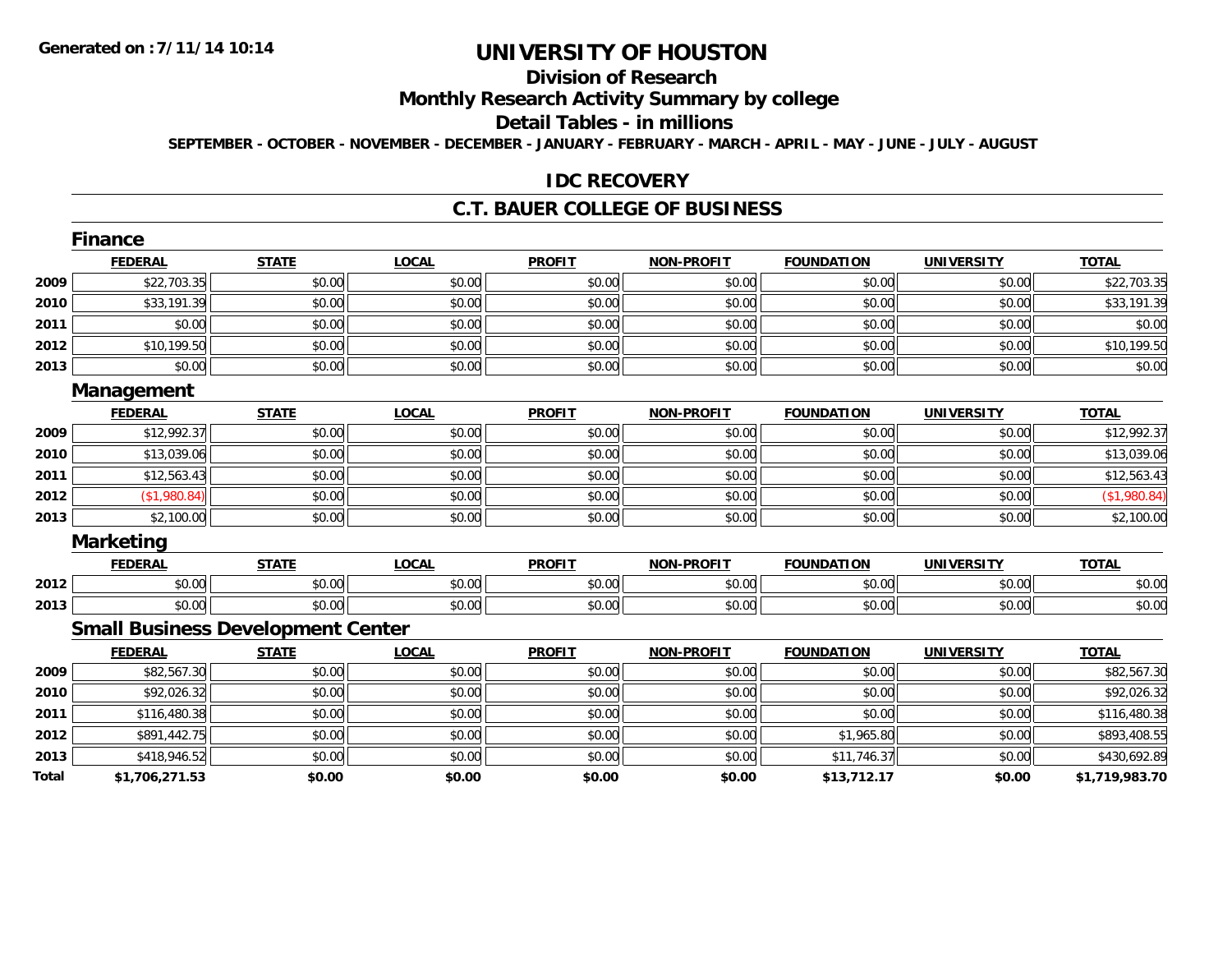#### **Division of Research**

**Monthly Research Activity Summary by college**

**Detail Tables - in millions**

**SEPTEMBER - OCTOBER - NOVEMBER - DECEMBER - JANUARY - FEBRUARY - MARCH - APRIL - MAY - JUNE - JULY - AUGUST**

### **IDC RECOVERY**

#### **COLLEGE OF ARCHITECTURE**

|              | <b>FEDERAL</b> | STATE  | LOCAL  | <b>PROFIT</b> | <b>NON-PROFIT</b> | <b>FOUNDATION</b> | UNIVERSITY | <b>TOTAL</b> |
|--------------|----------------|--------|--------|---------------|-------------------|-------------------|------------|--------------|
| 2009         | \$0.00         | \$0.00 | \$0.00 | \$11.939.66   | \$0.00            | \$0.00            | \$0.00     | 939.66       |
| <b>Total</b> | \$0.00         | \$0.00 | \$0.00 | \$11,939.66   | \$0.00            | \$0.00            | \$0.00     | \$11,939.66  |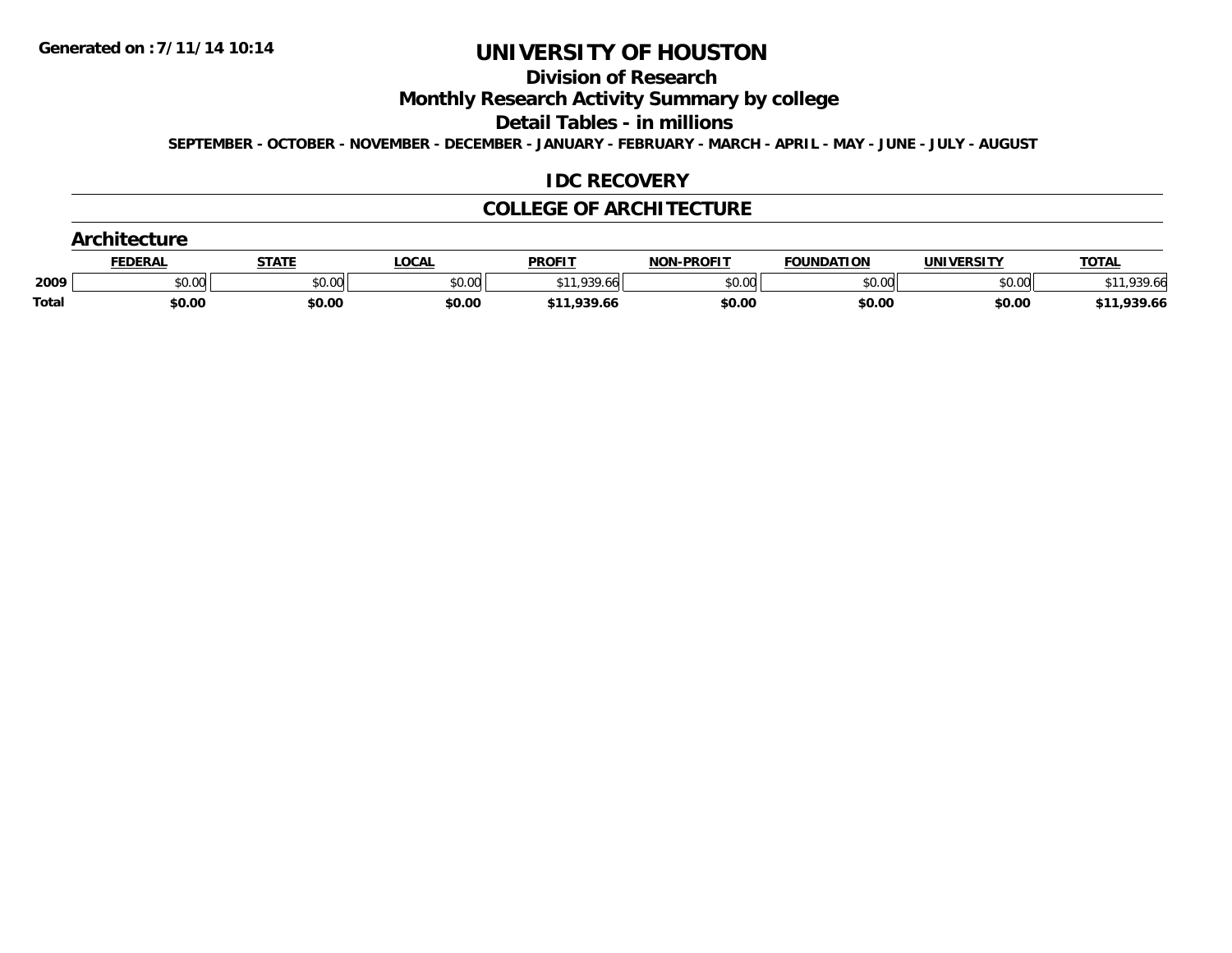## **Division of Research**

#### **Monthly Research Activity Summary by college**

#### **Detail Tables - in millions**

**SEPTEMBER - OCTOBER - NOVEMBER - DECEMBER - JANUARY - FEBRUARY - MARCH - APRIL - MAY - JUNE - JULY - AUGUST**

### **IDC RECOVERY**

### **COLLEGE OF EDUCATION**

### **Consistency Mgmt and Coop Disc**

|      | <b>FEDERAL</b> | <b>STATE</b> | <b>LOCAL</b> | <b>PROFIT</b> | <b>NON-PROFIT</b> | <b>FOUNDATION</b> | <b>UNIVERSITY</b> | <b>TOTAL</b> |
|------|----------------|--------------|--------------|---------------|-------------------|-------------------|-------------------|--------------|
| 2009 | \$0.00         | \$0.00       | \$1,682.56   | \$0.00        | \$37,394.39       | \$0.00            | \$0.00            | \$39,076.95  |
| 2010 | \$450.35       | \$0.00       | \$1,369.56   | \$0.00        | \$33,690.92       | \$0.00            | \$0.00            | \$35,510.83  |
| 2011 | \$1,164.20     | \$0.00       | \$0.00       | \$0.00        | \$6,361.90        | \$0.00            | \$0.00            | \$7,526.10   |
| 2012 | \$190.63       | \$0.00       | \$0.00       | \$0.00        | \$5,937.80        | \$0.00            | \$0.00            | \$6,128.43   |
| 2013 | \$0.00         | \$0.00       | \$0.00       | \$0.00        | \$3,438.44        | \$0.00            | \$0.00            | \$3,438.44   |

#### **Curriculum and Instruction**

|      | <u>FEDERAL</u> | <u>STATE</u> | <u>LOCAL</u> | <b>PROFIT</b> | <b>NON-PROFIT</b> | <b>FOUNDATION</b> | <b>UNIVERSITY</b> | <b>TOTAL</b> |
|------|----------------|--------------|--------------|---------------|-------------------|-------------------|-------------------|--------------|
| 2009 | \$85,332.63    | \$0.00       | \$0.00       | \$0.00        | \$3,244.43        | \$687.95          | \$0.00            | \$89,265.01  |
| 2010 | \$22,445.76    | \$0.00       | \$0.00       | \$0.00        | \$0.00            | \$9,603.56        | \$0.00            | \$32,049.32  |
| 2011 | \$64,146.37    | \$1,195.26   | \$0.00       | \$0.00        | \$0.00            | \$26,335.16       | \$0.00            | \$91,676.79  |
| 2012 | \$83,980.21    | \$26,234.88  | \$0.00       | \$0.00        | \$0.00            | \$26,389.43       | \$0.00            | \$136,604.52 |
| 2013 | \$75,033.62    | \$6,808.72   | \$0.00       | \$0.00        | \$4,049.31        | \$27,194.92       | \$0.00            | \$113,086.57 |

### **Dean, Education**

**2012**

**2013**

|      | <b>FEDERAL</b> | <b>STATE</b> | <u>LOCAL</u> | <b>PROFIT</b> | <b>NON-PROFIT</b> | <b>FOUNDATION</b> | <b>UNIVERSITY</b> | <b>TOTAL</b> |
|------|----------------|--------------|--------------|---------------|-------------------|-------------------|-------------------|--------------|
| 2009 | \$0.00         | \$0.00       | \$0.00       | \$0.00        | \$0.00            | \$0.00            | \$0.00            | \$0.00       |
| 2010 | \$0.00         | \$0.00       | \$0.00       | \$0.00        | \$0.00            | \$0.00            | \$0.00            | \$0.00       |
| 2011 | \$0.00         | \$0.00       | \$0.00       | \$0.00        | \$0.00            | \$0.00            | \$0.00            | \$0.00       |
| 2012 | \$0.00         | \$0.00       | \$0.00       | \$0.00        | \$0.00            | \$0.00            | \$0.00            | \$0.00       |
| 2013 | \$0.00         | \$0.00       | \$0.00       | \$0.00        | \$0.00            | \$0.00            | \$0.00            | \$0.00       |

## **Educational Leadership & Cultural Studies**

|      | <b>FEDERAL</b>                | <b>STATE</b> | LOCAL        | <b>PROFIT</b> | <b>NON-PROFIT</b> | <b>FOUNDATION</b> | <b>UNIVERSITY</b> | <b>TOTAL</b> |  |
|------|-------------------------------|--------------|--------------|---------------|-------------------|-------------------|-------------------|--------------|--|
| 2011 | \$0.00                        | (\$20.03)    | \$0.00       | \$0.00        | \$0.00            | \$0.00            | \$0.00            | (\$20.03)    |  |
|      | <b>Educational Psychology</b> |              |              |               |                   |                   |                   |              |  |
|      | <b>FEDERAL</b>                | <b>STATE</b> | <b>LOCAL</b> | <b>PROFIT</b> | <b>NON-PROFIT</b> | <b>FOUNDATION</b> | <b>UNIVERSITY</b> | <b>TOTAL</b> |  |
| 2009 | \$30,121.47                   | \$4,440.14   | \$0.00       | \$0.00        | \$0.00            | \$30,478.20       | \$0.00            | \$65,039.81  |  |
| 2010 | \$13,501.16                   | \$3,356.95   | \$0.00       | \$0.00        | \$487.20          | \$20,331.28       | \$0.00            | \$37,676.60  |  |
| 2011 | \$20.628.22                   | \$5.662.86   | \$0.00       | \$0.00        | \$59.22           | \$14.719.34       | \$0.00            | \$41.069.64  |  |

1 \$20,628.22 \$5,662.86 \$5,662.86 \$0.00 \$0.00 \$0.00 \$0.00 \$59.22 \$14,719.34 \$0.00 \$10.02 \$1,069.64

2 | \$55,950.63|| \$1,570.01|| \$0.00|| \$0.00|| \$0.00|| \$0.00|| \$0.00|| \$0.00|| \$0.00|| \$0.00|| \$57,520.64

\$92,761.87 \$0.00 \$0.00 \$0.00 \$0.00 (\$23.00) \$0.00 \$92,738.86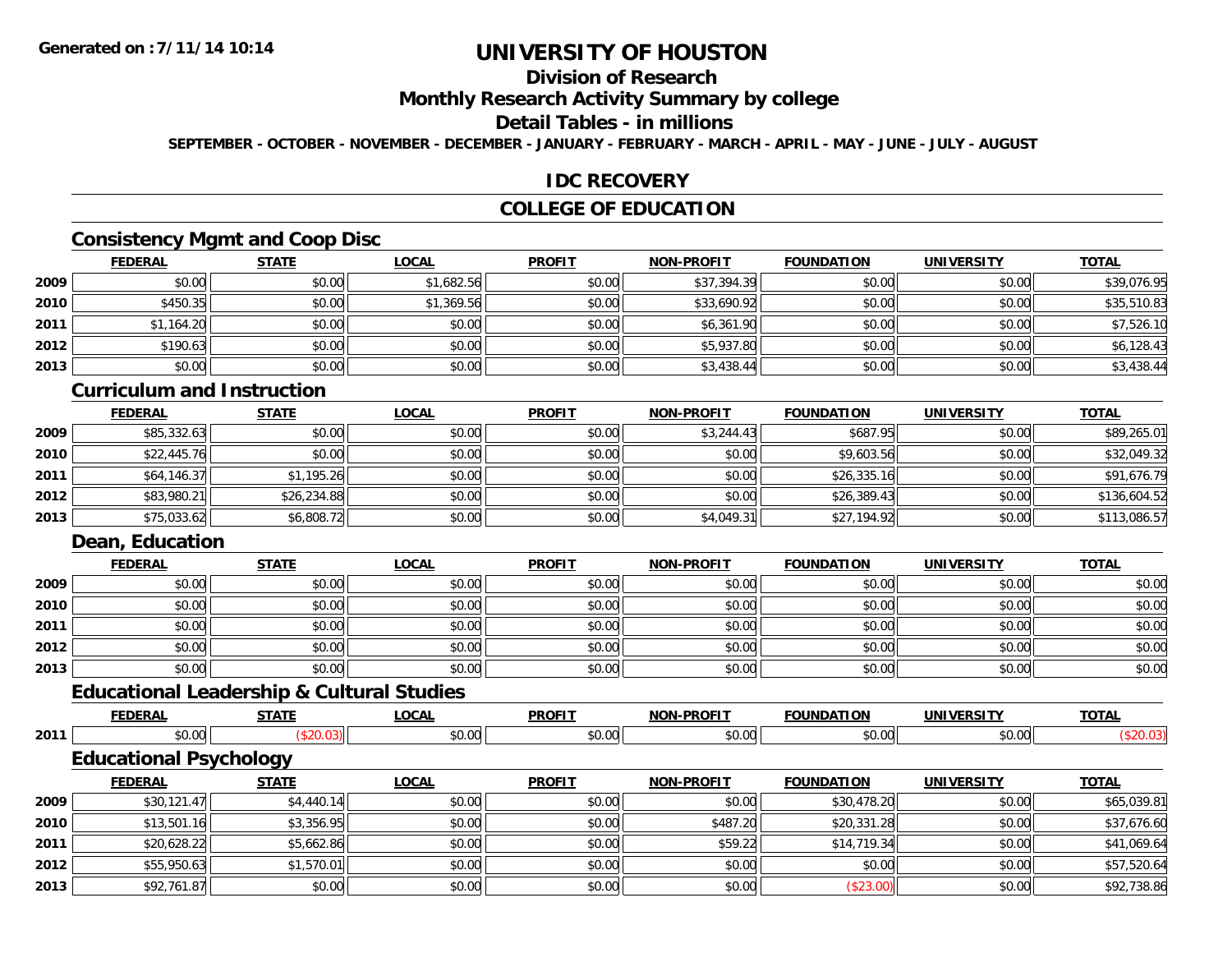## **Division of Research**

**Monthly Research Activity Summary by college**

#### **Detail Tables - in millions**

**SEPTEMBER - OCTOBER - NOVEMBER - DECEMBER - JANUARY - FEBRUARY - MARCH - APRIL - MAY - JUNE - JULY - AUGUST**

#### **IDC RECOVERY**

### **COLLEGE OF EDUCATION**

#### **Institute for Urban Education**

|       | <b>FEDERAL</b> | <b>STATE</b> | <b>LOCAL</b> | <b>PROFIT</b> | <b>NON-PROFIT</b> | <b>FOUNDATION</b> | <b>UNIVERSITY</b> | <b>TOTAL</b> |
|-------|----------------|--------------|--------------|---------------|-------------------|-------------------|-------------------|--------------|
| 2009  | \$33,143.05    | \$0.00       | \$0.00       | \$0.00        | \$0.00            | \$0.00            | \$0.00            | \$33,143.05  |
| 2010  | \$25,867.23    | \$0.00       | \$0.00       | \$0.00        | \$0.00            | \$0.00            | \$0.00            | \$25,867.23  |
| 2011  | \$21,668.78    | \$0.00       | \$0.00       | \$0.00        | \$0.00            | \$0.00            | \$0.00            | \$21,668.78  |
| 2012  | \$13,381.18    | \$0.00       | \$0.00       | \$0.00        | \$0.00            | \$0.00            | \$0.00            | \$13,381.18  |
| 2013  | \$4,993.59     | \$0.00       | \$0.00       | \$0.00        | \$0.00            | \$0.00            | \$0.00            | \$4,993.59   |
| Total | \$644,760.96   | \$49,248.79  | \$3,052.12   | \$0.00        | \$94,663.60       | \$155,716.84      | \$0.00            | \$947,442.31 |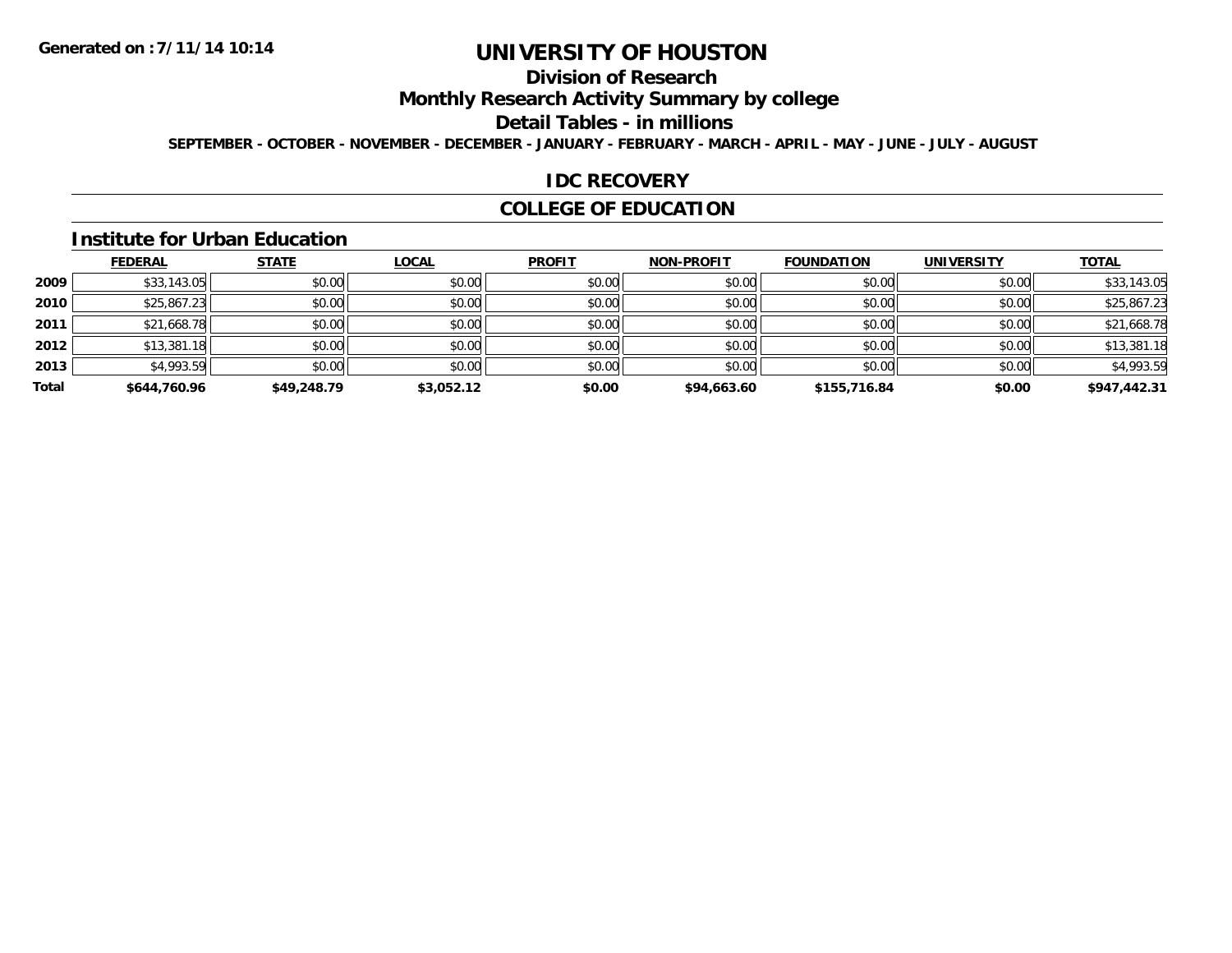# **Division of Research**

### **Monthly Research Activity Summary by college**

#### **Detail Tables - in millions**

**SEPTEMBER - OCTOBER - NOVEMBER - DECEMBER - JANUARY - FEBRUARY - MARCH - APRIL - MAY - JUNE - JULY - AUGUST**

#### **IDC RECOVERY**

#### **COLLEGE OF LIBERAL ARTS AND SOCIAL SCIENCES**

|      | Art                                 |              |              |               |                   |                   |                   |              |
|------|-------------------------------------|--------------|--------------|---------------|-------------------|-------------------|-------------------|--------------|
|      | <b>FEDERAL</b>                      | <b>STATE</b> | <b>LOCAL</b> | <b>PROFIT</b> | <b>NON-PROFIT</b> | <b>FOUNDATION</b> | <b>UNIVERSITY</b> | <b>TOTAL</b> |
| 2012 | \$1,529.15                          | \$0.00       | \$0.00       | \$0.00        | \$0.00            | \$0.00            | \$0.00            | \$1,529.15   |
| 2013 | \$2,907.95                          | \$0.00       | \$0.00       | \$0.00        | \$0.00            | \$0.00            | \$0.00            | \$2,907.95   |
|      | <b>Arte Publico Press</b>           |              |              |               |                   |                   |                   |              |
|      | <b>FEDERAL</b>                      | <b>STATE</b> | <b>LOCAL</b> | <b>PROFIT</b> | <b>NON-PROFIT</b> | <b>FOUNDATION</b> | <b>UNIVERSITY</b> | <b>TOTAL</b> |
| 2010 | \$0.00                              | \$0.00       | \$0.00       | \$0.00        | \$0.00            | \$0.00            | \$0.00            | \$0.00       |
| 2011 | \$0.00                              | \$0.00       | \$0.00       | \$0.00        | \$0.00            | \$6,735.00        | \$0.00            | \$6,735.00   |
| 2012 | \$0.00                              | \$0.00       | \$0.00       | \$0.00        | \$0.00            | \$4,267.01        | \$0.00            | \$4,267.01   |
| 2013 | \$351.52                            | \$0.00       | \$0.00       | \$0.00        | \$0.00            | \$40,456.15       | \$0.00            | \$40,807.67  |
|      | <b>Blaffer Gallery</b>              |              |              |               |                   |                   |                   |              |
|      | <b>FEDERAL</b>                      | <b>STATE</b> | <b>LOCAL</b> | <b>PROFIT</b> | <b>NON-PROFIT</b> | <b>FOUNDATION</b> | <b>UNIVERSITY</b> | <b>TOTAL</b> |
| 2009 | \$2,360.23                          | \$0.00       | \$0.00       | \$0.00        | \$0.00            | \$0.00            | \$0.00            | \$2,360.23   |
| 2010 | \$14,422.50                         | \$0.00       | \$0.00       | \$0.00        | \$0.00            | \$0.00            | \$0.00            | \$14,422.50  |
| 2011 | \$1,431.32                          | \$0.00       | \$0.00       | \$0.00        | \$0.00            | \$0.00            | \$0.00            | \$1,431.32   |
|      | <b>Center for Public History</b>    |              |              |               |                   |                   |                   |              |
|      | <b>FEDERAL</b>                      | <b>STATE</b> | <b>LOCAL</b> | <b>PROFIT</b> | <b>NON-PROFIT</b> | <b>FOUNDATION</b> | <b>UNIVERSITY</b> | <b>TOTAL</b> |
| 2012 | \$9,931.31                          | \$0.00       | \$0.00       | \$0.00        | \$0.00            | \$0.00            | \$0.00            | \$9,931.31   |
| 2013 | \$9,708.50                          | \$0.00       | \$0.00       | \$0.00        | \$0.00            | \$0.00            | \$0.00            | \$9,708.50   |
|      | <b>Communication Disorders</b>      |              |              |               |                   |                   |                   |              |
|      | <b>FEDERAL</b>                      | <b>STATE</b> | <b>LOCAL</b> | <b>PROFIT</b> | <b>NON-PROFIT</b> | <b>FOUNDATION</b> | <b>UNIVERSITY</b> | <b>TOTAL</b> |
| 2009 | \$170.05                            | \$0.00       | \$0.00       | \$0.00        | \$0.00            | \$0.00            | \$0.00            | \$170.05     |
| 2010 | \$8,301.27                          | \$0.00       | \$0.00       | \$0.00        | \$0.00            | \$0.00            | \$0.00            | \$8,301.27   |
| 2011 | \$7,321.76                          | \$0.00       | \$0.00       | \$0.00        | \$0.00            | \$0.00            | \$0.00            | \$7,321.76   |
| 2012 | \$1,885.80                          | \$0.00       | \$0.00       | \$0.00        | \$0.00            | \$0.00            | \$0.00            | \$1,885.80   |
| 2013 | \$190.44                            | \$0.00       | \$0.00       | \$0.00        | \$0.00            | \$0.00            | \$0.00            | \$190.44     |
|      | <b>Comparative Cultural Studies</b> |              |              |               |                   |                   |                   |              |
|      | <b>FEDERAL</b>                      | <b>STATE</b> | <b>LOCAL</b> | <b>PROFIT</b> | <b>NON-PROFIT</b> | <b>FOUNDATION</b> | <b>UNIVERSITY</b> | <b>TOTAL</b> |
| 2011 | \$0.00                              | \$0.00       | \$0.00       | (\$25.13)     | \$0.00            | \$0.00            | \$0.00            | (\$25.13)    |
| 2012 | \$0.00                              | \$32.21      | \$0.00       | \$0.00        | \$0.00            | \$0.00            | \$0.00            | \$32.21      |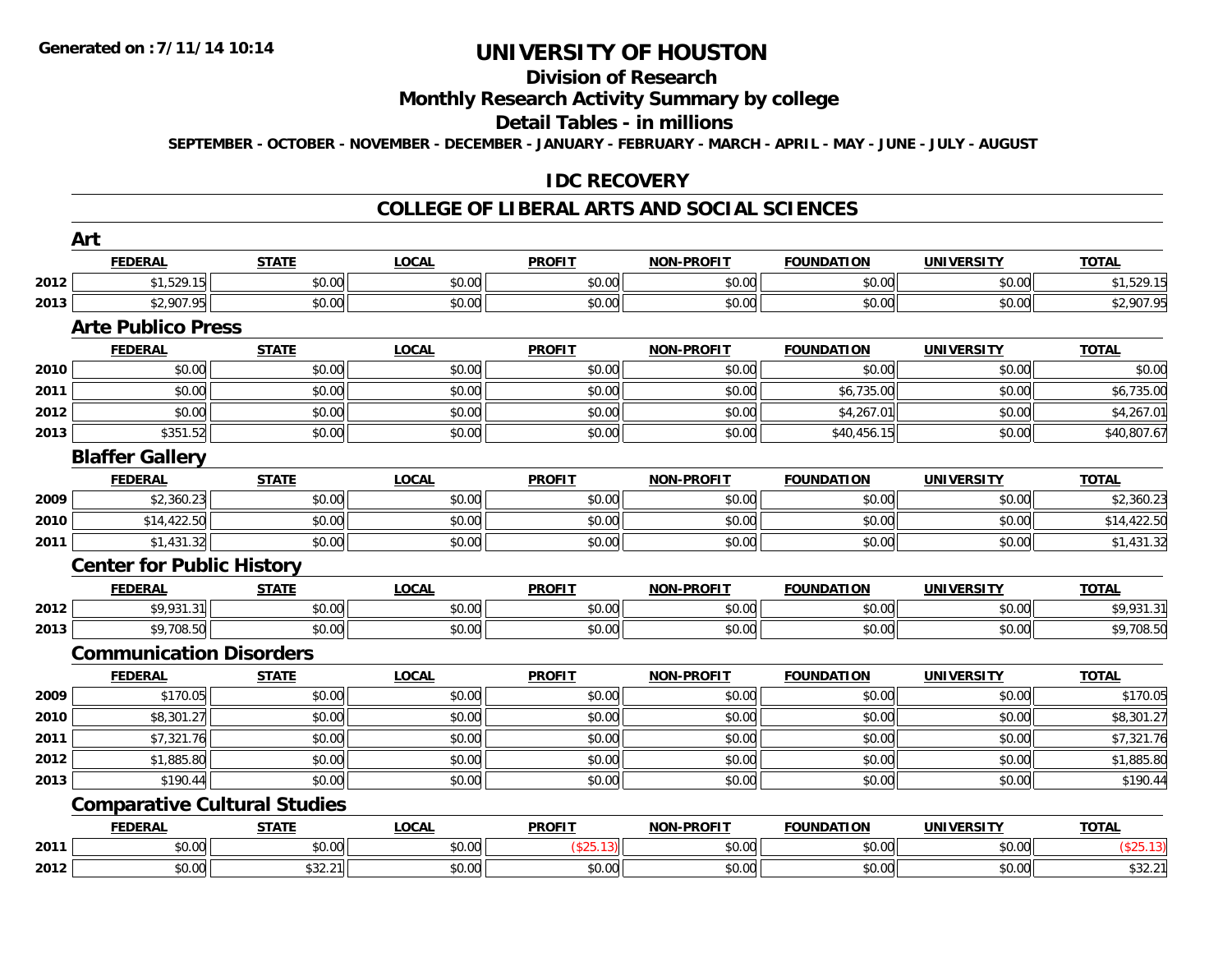### **Division of Research**

### **Monthly Research Activity Summary by college**

#### **Detail Tables - in millions**

**SEPTEMBER - OCTOBER - NOVEMBER - DECEMBER - JANUARY - FEBRUARY - MARCH - APRIL - MAY - JUNE - JULY - AUGUST**

### **IDC RECOVERY**

## **COLLEGE OF LIBERAL ARTS AND SOCIAL SCIENCES**

### **Dean, Liberal Arts and Social Sciences**

|      | <b>FEDERAL</b> | <b>STATE</b> | <u>LOCAL</u> | <b>PROFIT</b> | <b>NON-PROFIT</b> | <b>FOUNDATION</b> | <b>UNIVERSITY</b> | <b>TOTAL</b> |
|------|----------------|--------------|--------------|---------------|-------------------|-------------------|-------------------|--------------|
| 2009 | \$35,657.64    | \$0.00       | \$0.00       | \$0.00        | \$0.00            | \$0.00            | \$0.00            | \$35,657.64  |
| 2010 | \$495.20       | \$0.00       | \$0.00       | \$0.00        | \$0.00            | \$0.00            | \$0.00            | \$495.20     |
| 2011 | \$705.83       | \$0.00       | \$0.00       | \$0.00        | \$0.00            | \$0.00            | \$0.00            | \$705.83)    |
| 2012 | \$0.00         | \$0.00       | \$0.00       | \$0.00        | \$0.00            | \$0.00            | \$0.00            | \$0.00       |
| 2013 | \$0.00         | \$0.00       | \$0.00       | \$0.00        | \$0.00            | \$0.00            | \$0.00            | \$0.00       |

### **Economics**

|      | <u>FEDERAL</u> | <b>STATE</b> | <b>LOCAL</b> | <b>PROFIT</b> | <b>NON-PROFIT</b> | <b>FOUNDATION</b> | <b>UNIVERSITY</b> | <b>TOTAL</b> |
|------|----------------|--------------|--------------|---------------|-------------------|-------------------|-------------------|--------------|
| 2009 | \$19,950.03    | \$0.00       | \$0.00       | \$0.00        | \$0.00            | \$0.00            | \$0.00            | \$19,950.03  |
| 2010 | \$10,334.73    | \$0.00       | \$0.00       | \$0.00        | \$0.00            | \$0.00            | \$0.00            | \$10,334.73  |
| 2011 | (\$651.51)     | \$0.00       | \$0.00       | \$6,920.98    | \$0.00            | \$0.00            | \$0.00            | \$6,269.47   |
| 2012 | \$0.00         | \$0.00       | \$0.00       | \$2,774.44    | \$7,698.50        | \$0.00            | \$0.00            | \$10,472.94  |
| 2013 | \$0.00         | \$0.00       | \$0.00       | \$0.00        | \$14,005.09       | \$0.00            | \$0.00            | \$14,005.09  |

### **English**

|      | <b>FEDERAL</b> | <b>STATE</b> | <b>LOCAL</b> | <b>PROFIT</b> | <b>NON-PROFIT</b> | <b>FOUNDATION</b> | <b>UNIVERSITY</b> | <b>TOTAL</b> |
|------|----------------|--------------|--------------|---------------|-------------------|-------------------|-------------------|--------------|
| 2009 | \$0.00         | \$0.00       | \$0.00       | \$0.00        | \$0.00            | \$0.00            | \$0.00            | \$0.00       |
| 2010 | \$0.00         | \$0.00       | \$0.00       | \$0.00        | \$0.00            | \$0.00            | \$0.00            | \$0.00       |
| 2011 | \$0.00         | \$0.00       | \$0.00       | \$0.00        | \$0.00            | \$0.00            | \$0.00            | \$0.00       |
| 2012 | \$0.00         | \$0.00       | \$0.00       | \$0.00        | \$0.00            | \$0.00            | \$0.00            | \$0.00       |
| 2013 | \$10,395.01    | \$0.00       | \$0.00       | \$0.00        | \$0.00            | \$0.00            | \$0.00            | \$10,395.01  |

### **Health and Human Performance**

|      | <b>FEDERAL</b> | <b>STATE</b> | <u>LOCAL</u> | <b>PROFIT</b> | <b>NON-PROFIT</b> | <b>FOUNDATION</b> | UNIVERSITY | <b>TOTAL</b> |
|------|----------------|--------------|--------------|---------------|-------------------|-------------------|------------|--------------|
| 2009 | \$544,863.45   | \$0.00       | \$0.00       | \$9,727.35    | \$0.00            | \$2,496.72        | \$0.00     | \$557,087.52 |
| 2010 | \$508,654.78   | \$0.00       | \$0.00       | \$14,848.29   | \$0.00            | \$1,443.36        | \$0.00     | \$524,946.43 |
| 2011 | \$328,868.45   | \$0.00       | \$0.00       | \$65,963.70   | \$0.00            | \$966.70          | \$0.00     | \$395,798.84 |
| 2012 | \$382,899.23   | \$0.00       | \$0.00       | \$54,479.51   | \$0.00            | \$0.00            | \$0.00     | \$437,378.73 |
| 2013 | \$922,020.06   | \$0.00       | \$0.00       | \$20,837.26   | \$0.00            | (\$7.67)          | \$0.00     | \$942,849.64 |

### **Hispanic Studies**

|      | <b>FFBFB</b><br>-115 | $- - - - -$                                                                             | $\sim$ $\sim$ $\sim$<br>.UUA | <b>PROFIT</b> | $$ DDOF!<br>  | .<br><b>'INDL</b>                                              | <b>ININI</b><br>ne 1.<br>$\mathbf{v}$ | <b>TOTAL</b>                    |
|------|----------------------|-----------------------------------------------------------------------------------------|------------------------------|---------------|---------------|----------------------------------------------------------------|---------------------------------------|---------------------------------|
| 2012 | $\sim$ 00<br>טט.     | $\sim$ 00<br>JU.U                                                                       | $\sim$ $\sim$<br>vv.vv       | 0000<br>ww.uu | 0.00<br>ww.uu | $\mathfrak{g} \cap \mathfrak{g}$<br>JU.UU                      | $\sim$ 00<br>ψU.                      | $\triangle$ $\triangle$<br>JU.U |
| 2013 | $\sim$ 00<br>JU.UU   | $\begin{array}{c} \hline \text{A} & \text{A} & \text{A} \\ \hline \end{array}$<br>JU.UU | $\sim$ $\sim$<br>JU.UU       | 0000<br>JU.UU | 0.00<br>JU.UU | $\mathfrak{g} \cap \mathfrak{g} \subset \mathfrak{g}$<br>JU.UU | $\sim$ 00<br>JU.UU                    | JU.UU                           |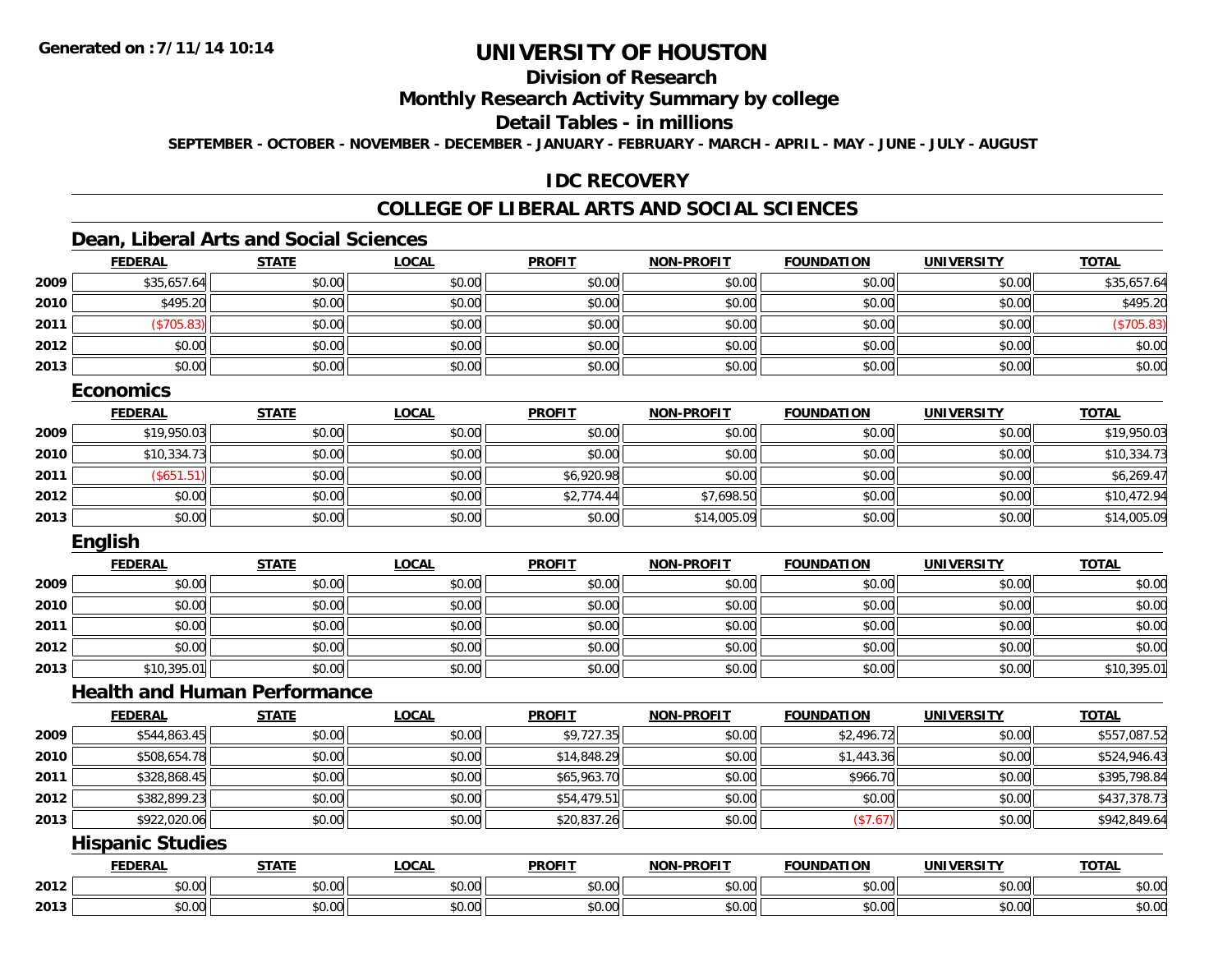## **Division of Research**

### **Monthly Research Activity Summary by college**

#### **Detail Tables - in millions**

**SEPTEMBER - OCTOBER - NOVEMBER - DECEMBER - JANUARY - FEBRUARY - MARCH - APRIL - MAY - JUNE - JULY - AUGUST**

### **IDC RECOVERY**

#### **COLLEGE OF LIBERAL ARTS AND SOCIAL SCIENCES**

|      | <b>History</b>                    |                                       |              |               |                   |                   |                   |              |
|------|-----------------------------------|---------------------------------------|--------------|---------------|-------------------|-------------------|-------------------|--------------|
|      | <b>FEDERAL</b>                    | <b>STATE</b>                          | <b>LOCAL</b> | <b>PROFIT</b> | <b>NON-PROFIT</b> | <b>FOUNDATION</b> | <b>UNIVERSITY</b> | <b>TOTAL</b> |
| 2009 | \$0.00                            | \$0.00                                | \$0.00       | \$0.00        | \$0.00            | \$0.00            | \$0.00            | \$0.00       |
| 2010 | \$0.00                            | \$0.00                                | \$0.00       | \$0.00        | \$0.00            | \$0.00            | \$0.00            | \$0.00       |
| 2012 | \$0.00                            | \$0.00                                | \$0.00       | \$0.00        | \$0.00            | \$0.00            | \$0.00            | \$0.00       |
| 2013 | (\$2,206.75)                      | \$0.00                                | \$0.00       | \$0.00        | (\$2,600.45)      | \$0.00            | \$0.00            | (\$4,807.20) |
|      |                                   | <b>Hobby Center for Public Policy</b> |              |               |                   |                   |                   |              |
|      | <b>FEDERAL</b>                    | <b>STATE</b>                          | <b>LOCAL</b> | <b>PROFIT</b> | <b>NON-PROFIT</b> | <b>FOUNDATION</b> | <b>UNIVERSITY</b> | <b>TOTAL</b> |
| 2009 | \$8,149.71                        | \$0.00                                | \$0.00       | \$0.00        | \$0.00            | \$0.00            | \$0.00            | \$8,149.71   |
| 2010 | \$14,926.03                       | \$0.00                                | \$0.00       | \$0.00        | \$0.00            | \$0.00            | \$0.00            | \$14,926.03  |
| 2011 | \$4,678.73                        | \$0.00                                | \$0.00       | \$0.00        | \$0.00            | \$0.00            | \$0.00            | \$4,678.73   |
| 2012 | (\$84.85)                         | \$0.00                                | \$0.00       | \$0.00        | \$0.00            | \$0.00            | \$0.00            | (\$84.85)    |
|      | <b>Modern/Classical Languages</b> |                                       |              |               |                   |                   |                   |              |
|      | <b>FEDERAL</b>                    | <b>STATE</b>                          | <b>LOCAL</b> | <b>PROFIT</b> | <b>NON-PROFIT</b> | <b>FOUNDATION</b> | <b>UNIVERSITY</b> | <b>TOTAL</b> |
| 2011 | \$0.00                            | \$0.00                                | \$0.00       | \$0.00        | \$0.00            | \$0.00            | \$0.00            | \$0.00       |
| 2012 | \$36,140.24                       | \$0.00                                | \$0.00       | \$0.00        | \$0.00            | \$0.00            | \$0.00            | \$36,140.24  |
| 2013 | \$18,562.82                       | \$0.00                                | \$0.00       | \$0.00        | \$0.00            | \$0.00            | \$0.00            | \$18,562.82  |
|      | Philosophy                        |                                       |              |               |                   |                   |                   |              |
|      | <b>FEDERAL</b>                    | <b>STATE</b>                          | <b>LOCAL</b> | <b>PROFIT</b> | <b>NON-PROFIT</b> | <b>FOUNDATION</b> | <b>UNIVERSITY</b> | <b>TOTAL</b> |
| 2009 | \$0.00                            | \$0.00                                | \$0.00       | \$0.00        | \$0.00            | \$0.00            | \$0.00            | \$0.00       |
| 2010 | \$0.00                            | \$0.00                                | \$0.00       | \$0.00        | \$0.00            | \$0.00            | \$0.00            | \$0.00       |
| 2011 | \$0.00                            | \$0.00                                | \$0.00       | \$0.00        | \$0.00            | \$0.00            | \$0.00            | \$0.00       |
| 2012 | \$2,781.72                        | \$0.00                                | \$0.00       | \$0.00        | \$0.00            | \$0.00            | \$0.00            | \$2,781.72   |
| 2013 | \$2,443.32                        | \$0.00                                | \$0.00       | \$0.00        | \$0.00            | \$0.00            | \$0.00            | \$2,443.32   |
|      | <b>Political Science</b>          |                                       |              |               |                   |                   |                   |              |
|      | <b>FEDERAL</b>                    | <b>STATE</b>                          | <b>LOCAL</b> | <b>PROFIT</b> | <b>NON-PROFIT</b> | <b>FOUNDATION</b> | <b>UNIVERSITY</b> | <b>TOTAL</b> |
| 2009 | \$29,850.09                       | \$0.00                                | \$0.00       | \$0.00        | \$0.00            | \$0.00            | \$3,517.19        | \$33,367.28  |
| 2010 | \$166.49                          | \$0.00                                | \$0.00       | \$0.00        | \$0.00            | \$0.00            | \$0.00            | \$166.49     |
| 2011 | (\$2,423.40)                      | (\$91.29)                             | \$0.00       | \$0.00        | \$0.00            | \$0.00            | \$0.00            | (\$2,514.69) |
| 2012 | \$0.00                            | \$0.00                                | \$0.00       | \$0.00        | \$0.00            | \$0.00            | \$0.00            | \$0.00       |
| 2013 | \$10,203.12                       | \$0.00                                | \$0.00       | \$0.00        | \$0.00            | \$0.00            | \$0.00            | \$10,203.12  |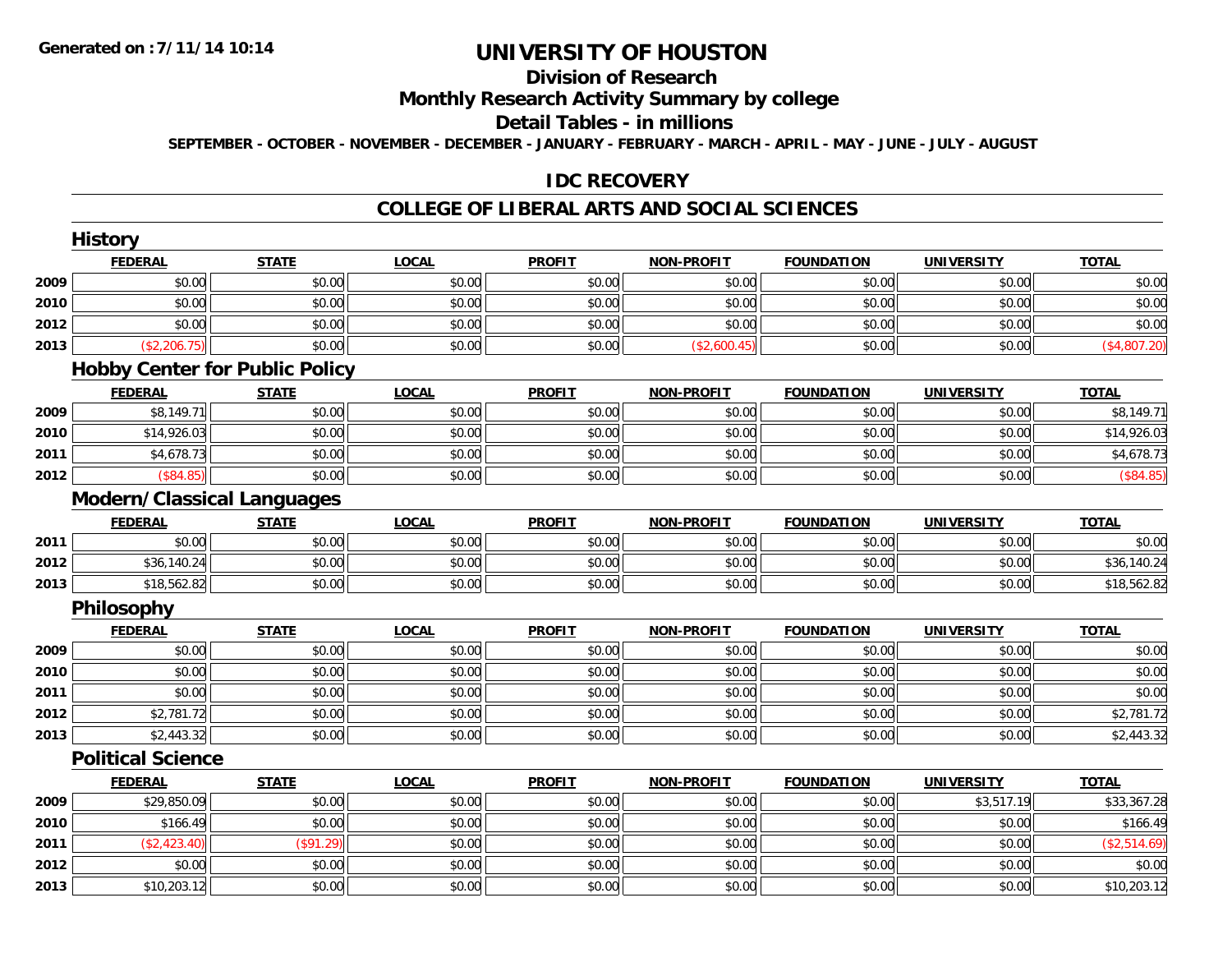## **Division of Research**

### **Monthly Research Activity Summary by college**

#### **Detail Tables - in millions**

**SEPTEMBER - OCTOBER - NOVEMBER - DECEMBER - JANUARY - FEBRUARY - MARCH - APRIL - MAY - JUNE - JULY - AUGUST**

### **IDC RECOVERY**

### **COLLEGE OF LIBERAL ARTS AND SOCIAL SCIENCES**

|      | <b>Psychology</b>              |              |              |               |                   |                   |                   |                |
|------|--------------------------------|--------------|--------------|---------------|-------------------|-------------------|-------------------|----------------|
|      | <b>FEDERAL</b>                 | <b>STATE</b> | <b>LOCAL</b> | <b>PROFIT</b> | <b>NON-PROFIT</b> | <b>FOUNDATION</b> | <b>UNIVERSITY</b> | <b>TOTAL</b>   |
| 2009 | \$772,176.66                   | \$42,750.95  | \$1,690.44   | \$14,357.90   | (\$2.14)          | \$3,807.45        | \$0.00            | \$834,781.26   |
| 2010 | \$798,703.93                   | \$32,596.90  | \$0.00       | \$13,978.26   | \$2,798.62        | \$3,225.17        | \$0.00            | \$851,302.88   |
| 2011 | \$1,363,934.97                 | \$43,805.07  | \$0.00       | \$11,600.76   | \$6,664.74        | \$26,933.59       | (\$166.49)        | \$1,452,772.64 |
| 2012 | \$1,278,152.82                 | \$774.03     | \$0.00       | \$8,219.50    | \$13,481.77       | \$23,938.44       | (S3, 117.51)      | \$1,321,449.05 |
| 2013 | \$1,127,970.94                 | \$17,550.20  | \$0.00       | \$2,086.32    | \$17,096.95       | \$4,407.66        | \$0.00            | \$1,169,112.06 |
|      | <b>School of Communication</b> |              |              |               |                   |                   |                   |                |
|      | <b>FEDERAL</b>                 | <b>STATE</b> | <b>LOCAL</b> | <b>PROFIT</b> | <b>NON-PROFIT</b> | <b>FOUNDATION</b> | <b>UNIVERSITY</b> | <b>TOTAL</b>   |
|      |                                |              |              |               |                   |                   |                   |                |

| 2009 | \$0.00 | \$0.00 | \$0.00 | \$0.00 | \$0.00 | \$0.00 | \$0.00 | \$0.00 |
|------|--------|--------|--------|--------|--------|--------|--------|--------|
| 2010 | \$0.00 | \$0.00 | \$0.00 | \$0.00 | \$0.00 | \$0.00 | \$0.00 | \$0.00 |
| 2011 | \$0.00 | \$0.00 | \$0.00 | \$0.00 | \$0.00 | \$0.00 | \$0.00 | \$0.00 |
| 2012 | \$0.00 | \$0.00 | \$0.00 | \$0.00 | \$0.00 | \$0.00 | \$0.00 | \$0.00 |
| 2013 | \$0.00 | \$0.00 | \$0.00 | \$0.00 | \$0.00 | \$0.00 | \$0.00 | \$0.00 |

### **Sociology**

|       | <b>FEDERAL</b> | <b>STATE</b> | <u>LOCAL</u> | <b>PROFIT</b> | <b>NON-PROFIT</b> | <b>FOUNDATION</b> | <b>UNIVERSITY</b> | <b>TOTAL</b>   |
|-------|----------------|--------------|--------------|---------------|-------------------|-------------------|-------------------|----------------|
| 2009  | \$47,434.93    | \$0.00       | \$5,202.92   | \$0.00        | \$925.86          | \$0.00            | \$0.00            | \$53,563.71    |
| 2010  | \$71,329.79    | \$0.00       | \$432.67     | \$0.00        | \$1.615.28        | \$0.00            | \$0.00            | \$73,377.74    |
| 2011  | \$53,173.07    | \$0.00       | \$0.00       | \$0.00        | \$0.00            | \$0.00            | \$0.00            | \$53,173.07    |
| 2012  | \$3.821.43     | \$0.00       | \$0.00       | \$0.00        | \$0.00            | \$0.00            | \$0.00            | \$3,821.43     |
| 2013  | \$1,878.98     | \$0.00       | \$1,315.13   | \$0.00        | \$0.00            | \$0.00            | \$0.00            | ( \$563.85)    |
| Total | \$8,461,299.85 | \$137,418.07 | \$8,641.16   | \$225,769.13  | \$61,684.22       | \$118,669.57      | \$233.19          | \$9,013,715.18 |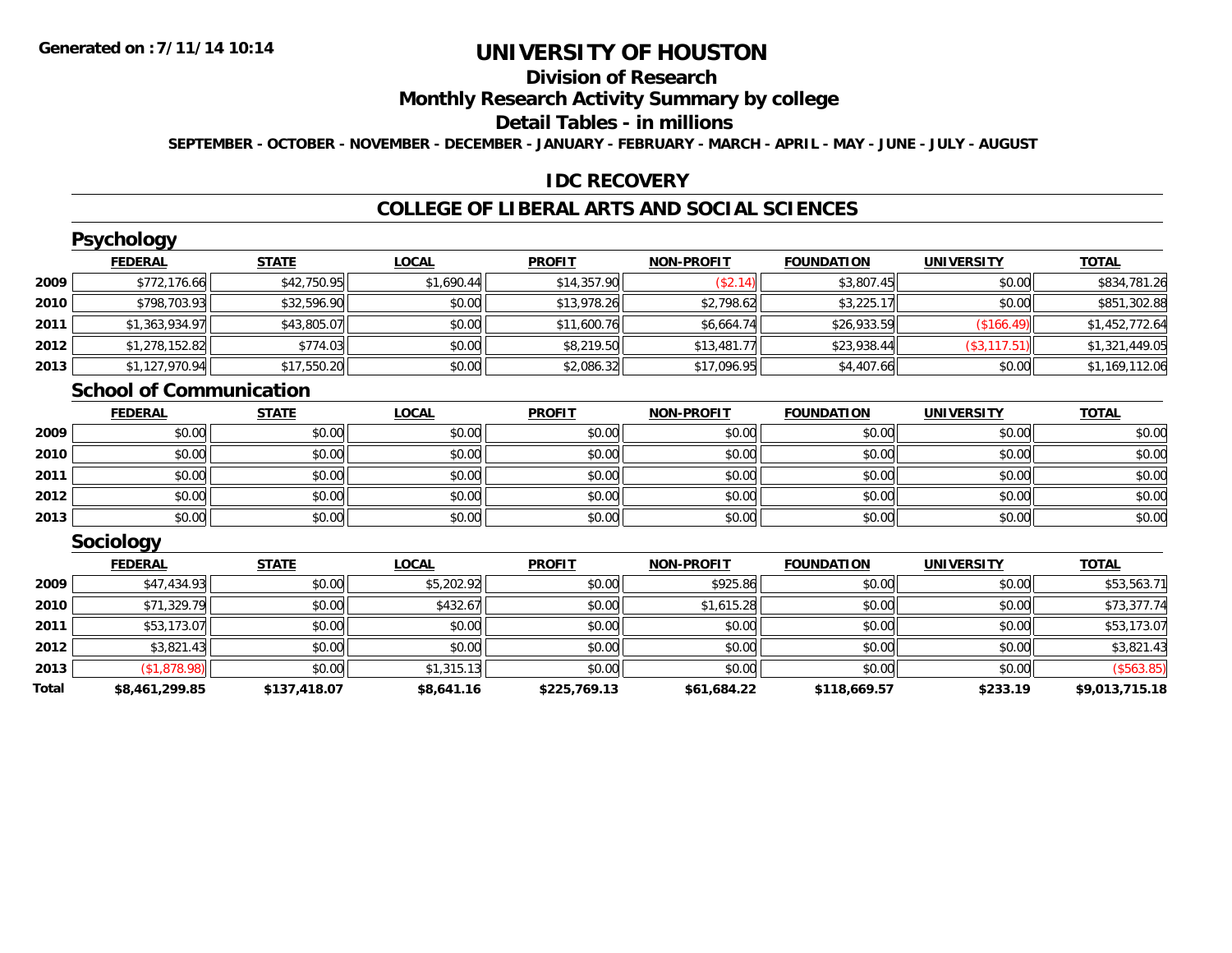### **Division of Research**

### **Monthly Research Activity Summary by college**

### **Detail Tables - in millions**

**SEPTEMBER - OCTOBER - NOVEMBER - DECEMBER - JANUARY - FEBRUARY - MARCH - APRIL - MAY - JUNE - JULY - AUGUST**

### **IDC RECOVERY**

## **COLLEGE OF NATURAL SCIENCES AND MATHEMATICS**

## **Biology/Biochemistry**

|      | <b>FEDERAL</b> | <b>STATE</b>                                           | <b>LOCAL</b> | <b>PROFIT</b> | <b>NON-PROFIT</b> | <b>FOUNDATION</b> | <b>UNIVERSITY</b> | <b>TOTAL</b>   |
|------|----------------|--------------------------------------------------------|--------------|---------------|-------------------|-------------------|-------------------|----------------|
| 2009 | \$755,708.16   | \$0.00                                                 | \$0.00       | \$0.00        | \$0.00            | \$7,298.85        | \$0.00            | \$763,007.01   |
| 2010 | \$1,189,678.16 | \$310.14                                               | \$0.00       | \$0.00        | \$24,401.03       | \$1,346.49        | \$0.00            | \$1,215,735.82 |
| 2011 | \$1,242,190.82 | \$20,085.50                                            | \$0.00       | \$1,866.66    | \$41,217.05       | \$0.00            | \$0.00            | \$1,305,360.03 |
| 2012 | \$1,001,002.09 | \$57,830.68                                            | \$0.00       | \$0.01        | \$48,239.08       | \$4,126.20        | \$0.00            | \$1,111,198.06 |
| 2013 | \$697,536.38   | \$40,528.02                                            | \$0.00       | \$42,017.87   | \$48,755.02       | \$8,673.79        | \$0.00            | \$837,511.08   |
|      |                | <b>Center for Applied Geoscience Excellence</b>        |              |               |                   |                   |                   |                |
|      | <b>FEDERAL</b> | <b>STATE</b>                                           | <b>LOCAL</b> | <b>PROFIT</b> | <b>NON-PROFIT</b> | <b>FOUNDATION</b> | <b>UNIVERSITY</b> | <b>TOTAL</b>   |
| 2009 | \$0.00         | \$0.00                                                 | \$0.00       | \$0.00        | \$0.00            | \$0.00            | \$0.00            | \$0.00         |
| 2010 | \$0.00         | \$0.00                                                 | \$0.00       | \$0.00        | \$0.00            | \$0.00            | \$0.00            | \$0.00         |
|      |                | <b>Center for Nuclear Receptors and Cell Signaling</b> |              |               |                   |                   |                   |                |
|      | <b>FEDERAL</b> | <b>STATE</b>                                           | <b>LOCAL</b> | <b>PROFIT</b> | <b>NON-PROFIT</b> | <b>FOUNDATION</b> | <b>UNIVERSITY</b> | <b>TOTAL</b>   |
| 2009 | \$0.00         | \$0.00                                                 | \$0.00       | \$0.00        | \$0.00            | \$0.00            | \$0.00            | \$0.00         |
| 2010 | \$285,618.13   | \$0.00                                                 | \$0.00       | \$0.00        | \$0.00            | \$0.00            | \$0.00            | \$285,618.13   |
| 2011 | \$391,205.58   | \$7,828.15                                             | \$0.00       | \$5,015.68    | \$0.00            | \$0.00            | \$0.00            | \$404,049.41   |
| 2012 | \$421,896.07   | \$33,960.94                                            | \$0.00       | \$73,759.26   | \$0.00            | \$0.00            | \$0.00            | \$529,616.27   |

**Chemistry**

**2013**

|      | <b>FEDERAL</b> | <u>STATE</u> | <b>LOCAL</b> | <b>PROFIT</b> | <b>NON-PROFIT</b> | <b>FOUNDATION</b> | <b>UNIVERSITY</b> | <b>TOTAL</b>   |
|------|----------------|--------------|--------------|---------------|-------------------|-------------------|-------------------|----------------|
| 2009 | \$647,475.84   | \$0.00       | \$0.00       | \$25,882.97   | \$2,977.33        | \$0.00            | \$35,653.52       | \$711,989.66   |
| 2010 | \$931,270.02   | \$0.00       | \$0.00       | \$27,570.15   | (\$11.01)         | \$0.00            | \$70,910.61       | \$1,029,739.77 |
| 2011 | \$1,002,816.57 | \$1,448.72   | \$0.00       | \$7,798.71    | \$0.00            | \$0.00            | \$40,961.69       | \$1,053,025.69 |
| 2012 | \$817,403.60   | \$821.98     | \$0.00       | \$8,569.18    | \$0.00            | \$0.00            | \$38,802.35       | \$865,597.10   |
| 2013 | \$789,421.94   | (\$64.32)    | \$0.00       | \$10,732.39   | \$0.00            | \$0.00            | (S14, 421.06)     | \$785,668.95   |

3 \$401,155.38|| \$39,419.33|| \$0.00|| \$1,208.88|| \$0.00|| \$0.00|| \$0.00|| \$0.00|| \$441,783.59

### **Computer Science**

|      | <b>FEDERAL</b> | <u>STATE</u> | <b>LOCAL</b> | <b>PROFIT</b> | <b>NON-PROFIT</b> | <b>FOUNDATION</b> | <b>UNIVERSITY</b> | <u>TOTAL</u>   |
|------|----------------|--------------|--------------|---------------|-------------------|-------------------|-------------------|----------------|
| 2009 | \$1,155,912.46 | \$0.00       | \$0.00       | \$61,909.99   | \$0.00            | \$0.00            | \$0.00            | \$1,217,822.45 |
| 2010 | \$1,362,008.96 | \$5,922.96   | \$0.00       | \$15,578.91   | \$0.00            | \$0.00            | \$0.00            | \$1,383,510.83 |
| 2011 | \$1,343,133.74 | (\$372.25)   | \$0.00       | \$27,633.46   | \$24,712.12       | \$0.00            | (\$247.76)        | \$1,394,859.30 |
| 2012 | \$829,612.99   | \$5,395.18   | \$0.00       | \$111,321.74  | \$20,879.97       | \$0.00            | \$0.00            | \$967,209.88   |
| 2013 | \$820,499.48   | \$3,598.70   | \$0.00       | \$149,778.63  | \$5,114.60        | \$0.00            | \$0.00            | \$978,991.41   |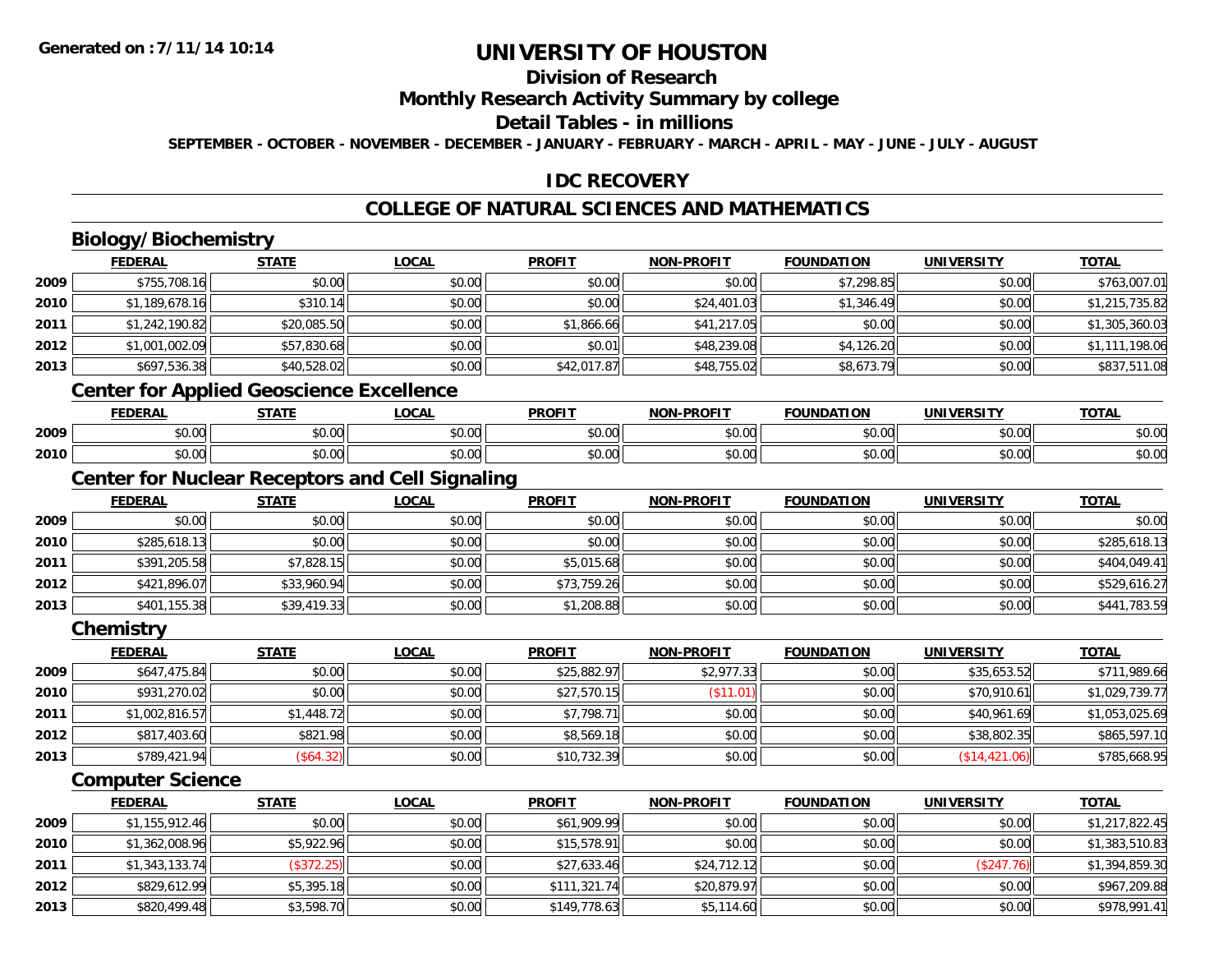## **Division of Research**

### **Monthly Research Activity Summary by college**

### **Detail Tables - in millions**

**SEPTEMBER - OCTOBER - NOVEMBER - DECEMBER - JANUARY - FEBRUARY - MARCH - APRIL - MAY - JUNE - JULY - AUGUST**

### **IDC RECOVERY**

## **COLLEGE OF NATURAL SCIENCES AND MATHEMATICS**

### **Dean, Natural Sciences and Mathematics**

|      | <b>FEDERAL</b> | <b>STATE</b> | <u>LOCAL</u> | <b>PROFIT</b> | <b>NON-PROFIT</b> | <b>FOUNDATION</b> | <b>UNIVERSITY</b> | <b>TOTAL</b> |
|------|----------------|--------------|--------------|---------------|-------------------|-------------------|-------------------|--------------|
| 2009 | \$0.00         | \$0.00       | \$0.00       | \$0.00        | \$0.00            | \$0.00            | \$0.00            | \$0.00       |
| 2010 | \$0.00         | \$0.00       | \$0.00       | \$0.00        | \$0.00            | \$0.00            | \$0.00            | \$0.00       |
| 2011 | \$0.00         | \$0.00       | \$0.00       | \$0.00        | \$0.00            | \$0.00            | \$0.00            | \$0.00       |
| 2012 | \$11,126.88    | \$0.00       | \$0.00       | \$0.00        | \$0.00            | \$0.00            | \$0.00            | \$11,126.88  |
| 2013 | \$47,366.88    | \$0.00       | \$0.00       | \$0.00        | \$0.00            | \$0.00            | \$0.00            | \$47,366.88  |

#### **Earth & Atmospheric Sciences**

|      | <b>FEDERAL</b> | <u>STATE</u> | <b>LOCAL</b> | <b>PROFIT</b> | <b>NON-PROFIT</b> | <b>FOUNDATION</b> | UNIVERSITY | <b>TOTAL</b> |
|------|----------------|--------------|--------------|---------------|-------------------|-------------------|------------|--------------|
| 2009 | \$369,983.54   | \$38,355.16  | \$0.00       | \$204,727.66  | \$105,701.58      | \$0.00            | \$0.00     | \$718,767.94 |
| 2010 | \$300,931.06   | \$47,206.94  | \$0.00       | \$378,460.50  | \$33,962.42       | \$0.00            | \$0.00     | \$760,560.92 |
| 2011 | \$426,001.47   | \$145,631.89 | \$0.00       | \$267,406.58  | \$38,397.92       | \$0.00            | \$0.00     | \$877,437.87 |
| 2012 | \$481,580.62   | \$58,148.84  | \$0.00       | \$347.072.93  | \$35,259.32       | \$0.00            | \$0.00     | \$922,061.71 |
| 2013 | \$433,868.77   | \$40,628.02  | \$0.00       | \$299,409.36  | \$34,305.71       | \$80.33           | \$0.00     | \$808,292.19 |

## **Institute for Climate and Atmospheric Science**

|      | <b>FEDERAL</b> | <b>STATE</b> | <b>LOCAL</b> | <b>PROFIT</b> | <b>NON-PROFIT</b> | <b>FOUNDATION</b> | <b>UNIVERSITY</b> | <b>TOTAL</b> |
|------|----------------|--------------|--------------|---------------|-------------------|-------------------|-------------------|--------------|
| 2009 | \$0.00         | \$0.00       | \$0.00       | \$0.00        | \$0.00            | \$0.00            | \$0.00            | \$0.00       |
| 2010 | \$0.00         | \$0.00       | \$0.00       | \$0.00        | \$0.00            | \$0.00            | \$0.00            | \$0.00       |
| 2011 | \$0.00         | \$0.00       | \$0.00       | \$0.00        | \$0.00            | \$0.00            | \$0.00            | \$0.00       |
| 2012 | \$0.00         | \$0.00       | \$0.00       | \$0.00        | \$0.00            | \$0.00            | \$0.00            | \$0.00       |
| 2013 | \$0.00         | \$0.00       | \$0.00       | \$0.00        | \$0.00            | \$0.00            | \$0.00            | \$0.00       |

### **Mathematics**

|      | <b>FEDERAL</b> | <b>STATE</b> | <u>LOCAL</u> | <b>PROFIT</b> | <b>NON-PROFIT</b> | <b>FOUNDATION</b> | <b>UNIVERSITY</b> | <b>TOTAL</b> |
|------|----------------|--------------|--------------|---------------|-------------------|-------------------|-------------------|--------------|
| 2009 | \$355,538.73   | \$0.00       | \$0.00       | \$1,618.15    | \$0.00            | \$0.00            | \$0.00            | \$357,156.88 |
| 2010 | \$460,124.06   | \$0.00       | \$0.00       | \$39,199.71   | \$0.00            | \$0.00            | \$0.00            | \$499,323.77 |
| 2011 | \$403,636.16   | \$12,850.66  | \$0.00       | \$56,052.88   | \$32,306.04       | \$252.50          | \$0.00            | \$505,098.24 |
| 2012 | \$368,773.76   | \$17,613.53  | \$0.00       | \$82,937.38   | \$14,941.81       | \$442.99          | \$0.00            | \$484,709.47 |
| 2013 | \$548,663.39   | (\$145.36)   | \$0.00       | \$65,125.08   | \$0.00            | \$1,913.60        | \$0.00            | \$615,556.71 |

### **Physics**

|      | <b>FEDERAL</b> | <b>STATE</b> | LOCAL  | <b>PROFIT</b>                    | <b>NON-PROFIT</b>                  | <b>FOUNDATION</b> | <b>UNIVERSITY</b> | <b>TOTAL</b>          |
|------|----------------|--------------|--------|----------------------------------|------------------------------------|-------------------|-------------------|-----------------------|
| 2009 | \$363,284.06   | \$0.00       | \$0.00 | nnn 10<br><b>¢10.</b><br>899.4ZF | \$15,834.                          | \$0.00            | \$0.00            | 1.017<br>\$56<br>ىن ، |
| 2010 | \$593,453.13   | .170.86      | \$0.00 | 11770<br>よつつの<br>121<br>۰۰ ۱۵ ک  | $A = 24C$<br>- 20I .<br>\$5.268.29 | \$0.00            | \$0.00            | \$880<br>,310.00      |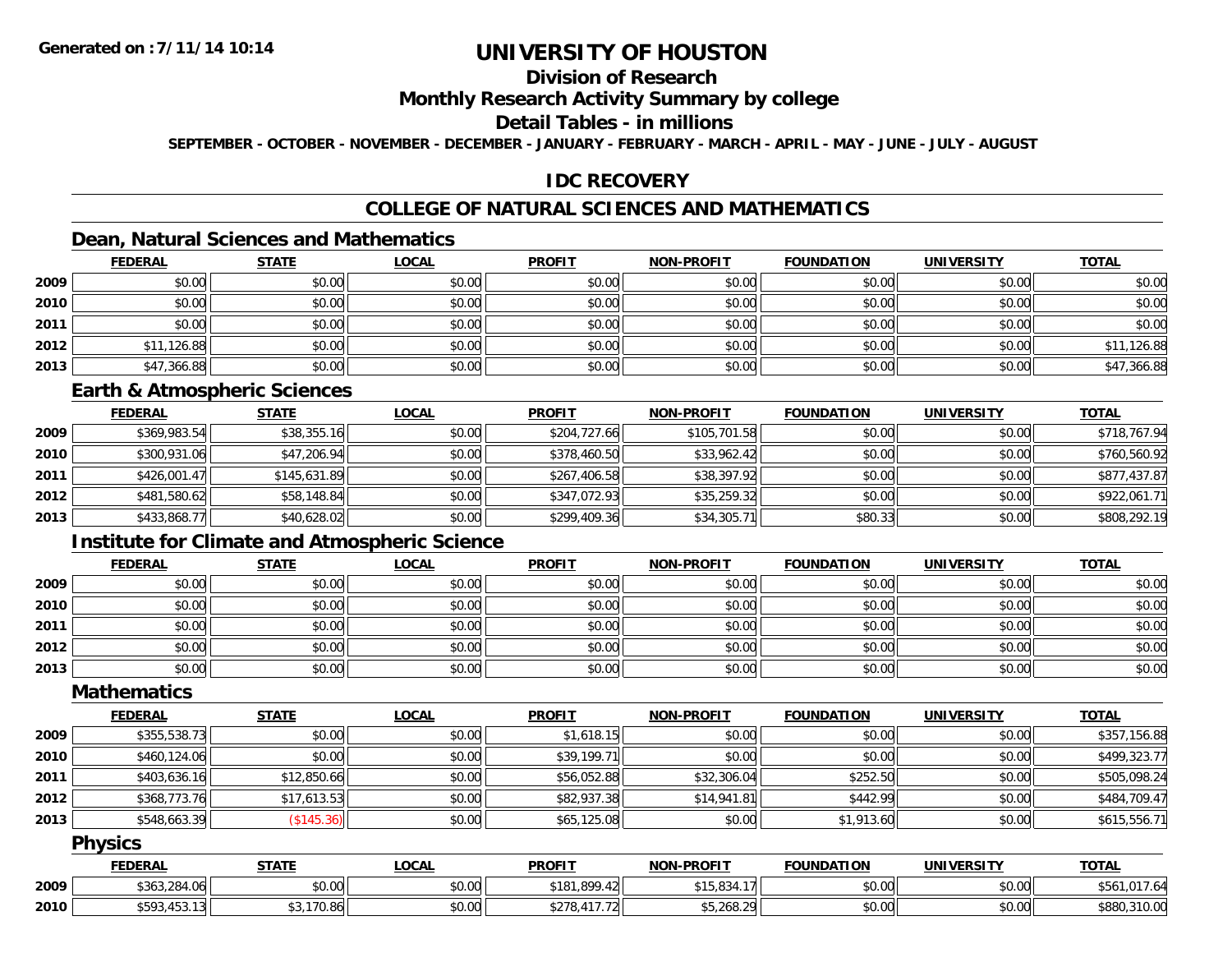#### **Division of Research**

**Monthly Research Activity Summary by college**

**Detail Tables - in millions**

**SEPTEMBER - OCTOBER - NOVEMBER - DECEMBER - JANUARY - FEBRUARY - MARCH - APRIL - MAY - JUNE - JULY - AUGUST**

### **IDC RECOVERY**

#### **COLLEGE OF NATURAL SCIENCES AND MATHEMATICS**

| ٧<br>N<br>1 | 7S. |  |
|-------------|-----|--|
|             |     |  |

|       | <b>FEDERAL</b>  | STATE        | <u>LOCAL</u> | <b>PROFIT</b>  | <b>NON-PROFIT</b> | <b>FOUNDATION</b> | <b>UNIVERSITY</b> | <b>TOTAL</b>    |
|-------|-----------------|--------------|--------------|----------------|-------------------|-------------------|-------------------|-----------------|
| 2011  | \$820,461.94    | \$61.33      | \$0.00       | \$249,890.01   | \$933.04          | \$0.00            | \$0.00            | \$1,071,346.32  |
| 2012  | \$1,053,299.06  | (S61.33)     | \$0.00       | \$161.192.71   | \$394.22          | \$0.00            | \$0.00            | \$1,214,824.67  |
| 2013  | \$1,219,245.99  | \$0.00       | \$0.00       | \$314,640.65   | \$0.00            | \$0.00            | \$0.00            | \$1,533,886.64  |
| Total | \$24,342,885.84 | \$580,174.26 | \$0.00       | \$3,498,695.24 | \$533,589.70      | \$24,134.75       | \$171,659.35      | \$29,151,139.15 |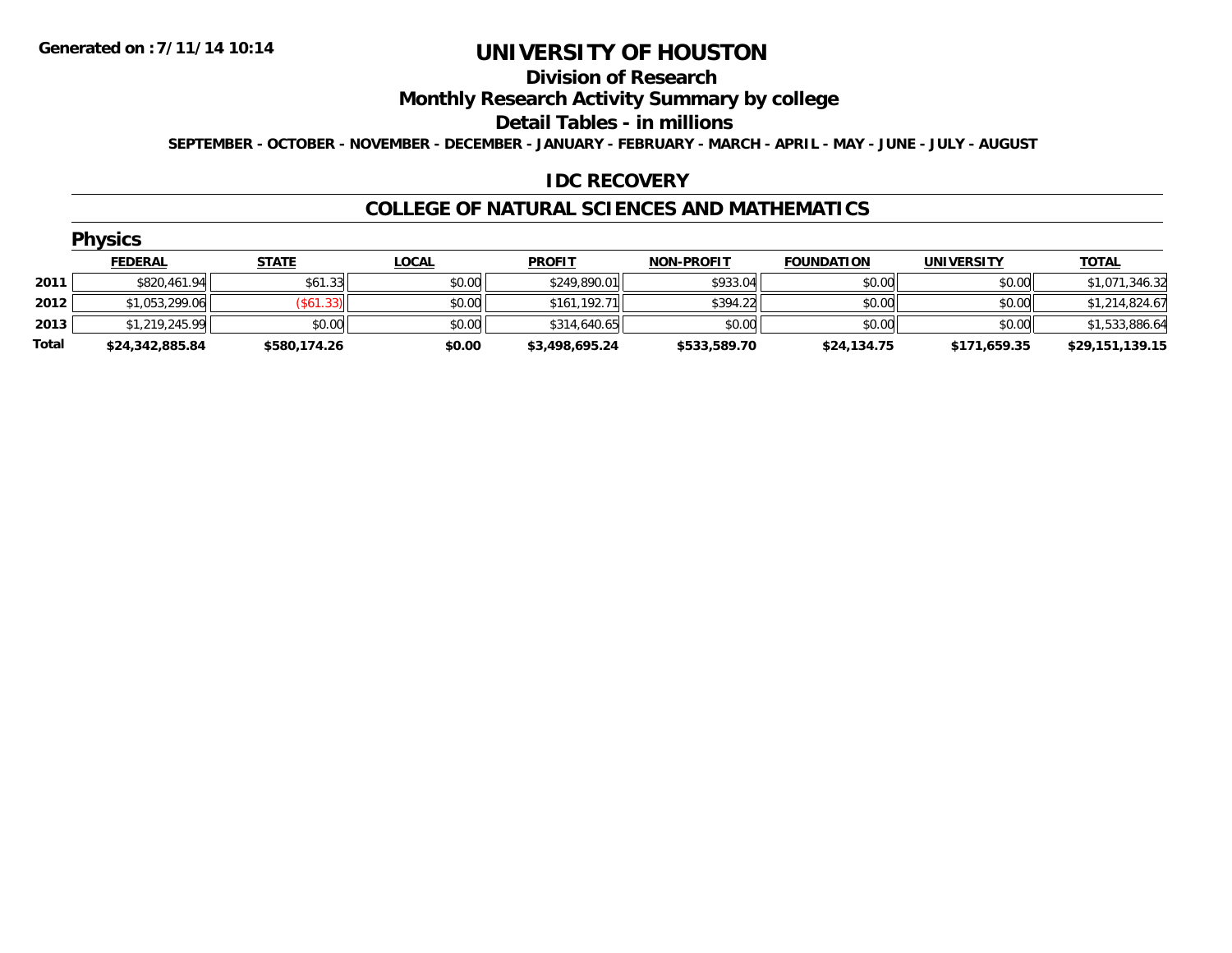## **Division of Research**

**Monthly Research Activity Summary by college**

#### **Detail Tables - in millions**

**SEPTEMBER - OCTOBER - NOVEMBER - DECEMBER - JANUARY - FEBRUARY - MARCH - APRIL - MAY - JUNE - JULY - AUGUST**

#### **IDC RECOVERY**

#### **COLLEGE OF OPTOMETRY**

## **Optometry, Community**

|       | ___            |              |              |               |                   |                   |                   |                |
|-------|----------------|--------------|--------------|---------------|-------------------|-------------------|-------------------|----------------|
|       | <b>FEDERAL</b> | <b>STATE</b> | <b>LOCAL</b> | <b>PROFIT</b> | <b>NON-PROFIT</b> | <b>FOUNDATION</b> | <b>UNIVERSITY</b> | <b>TOTAL</b>   |
| 2009  | \$1,000,070.83 | \$2,734.39   | \$0.00       | \$39,461.29   | \$0.00            | \$0.00            | \$50,758.50       | \$1,093,025.00 |
| 2010  | \$1,296,638.43 | \$2,354.77   | \$0.00       | \$104,565.08  | \$0.00            | \$0.00            | \$27,879.42       | \$1,431,437.70 |
| 2011  | \$1,186,856.75 | \$1,176.77   | \$0.00       | \$61,103.69   | \$0.00            | \$0.00            | \$38,788.27       | \$1,287,925.48 |
| 2012  | \$1,305,703.24 | (\$0.03)     | \$0.00       | \$72,863.73   | \$0.00            | \$0.00            | \$58,631.26       | \$1,437,198.20 |
| 2013  | \$1,344,926.44 | \$0.00       | \$0.00       | \$219,554.34  | \$0.00            | \$0.00            | \$91,838.01       | \$1,656,318.79 |
| Total | \$6,134,195.69 | \$6,265.90   | \$0.00       | \$497,548.13  | \$0.00            | \$0.00            | \$267,895.46      | \$6,905,905.18 |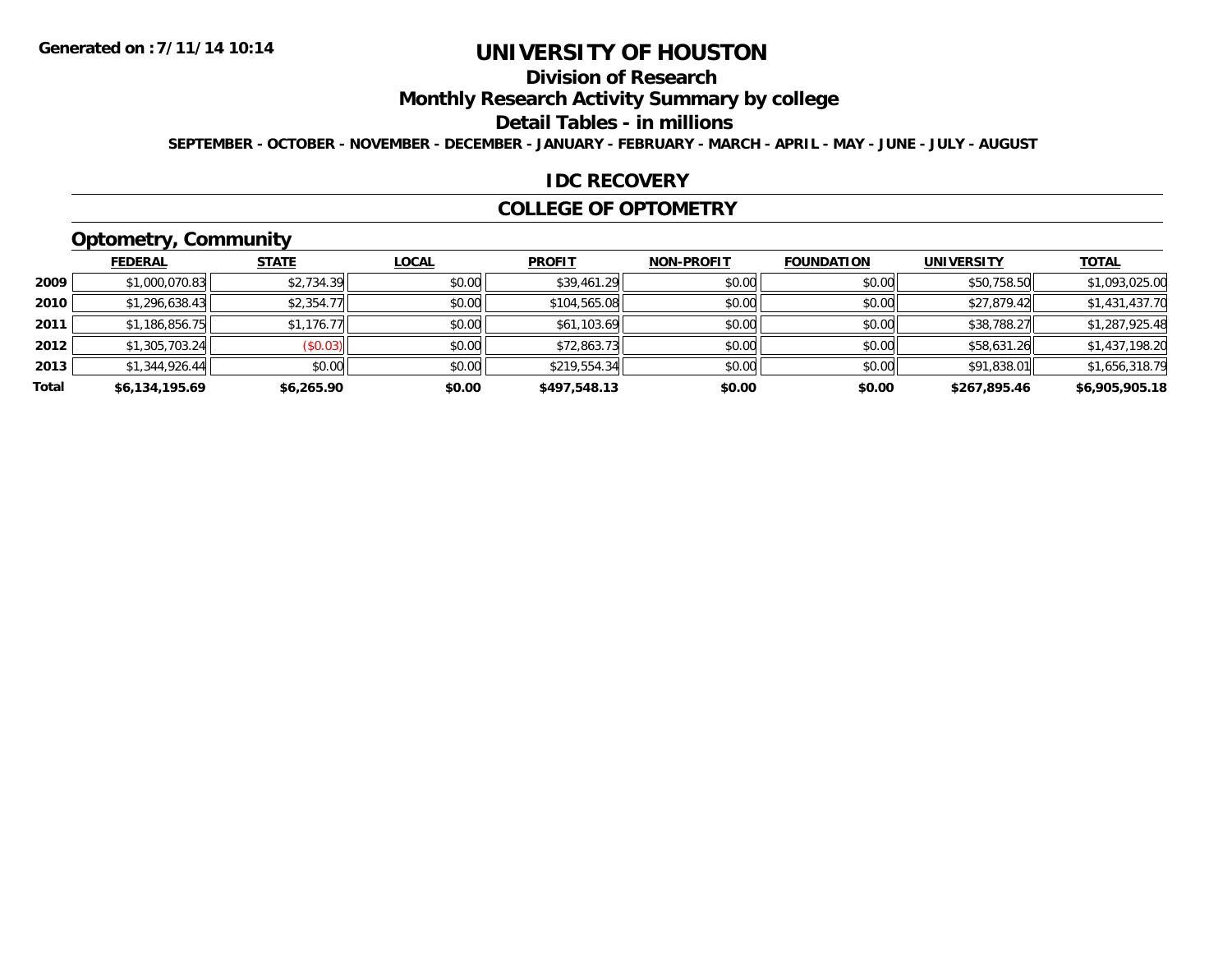## **Division of Research**

### **Monthly Research Activity Summary by college**

### **Detail Tables - in millions**

**SEPTEMBER - OCTOBER - NOVEMBER - DECEMBER - JANUARY - FEBRUARY - MARCH - APRIL - MAY - JUNE - JULY - AUGUST**

### **IDC RECOVERY**

### **COLLEGE OF PHARMACY**

## **Clinical Sciences and Administration**

|      | <b>FEDERAL</b> | <b>STATE</b> | <b>LOCAL</b> | <b>PROFIT</b> | <b>NON-PROFIT</b> | <b>FOUNDATION</b> | <b>UNIVERSITY</b> | <b>TOTAL</b> |
|------|----------------|--------------|--------------|---------------|-------------------|-------------------|-------------------|--------------|
| 2009 | \$85,511.09    | \$0.00       | \$0.00       | \$82,924.64   | \$8,759.20        | \$105.38          | \$72.18           | \$177,372.49 |
| 2010 | \$46,816.26    | \$0.00       | \$0.00       | \$75,473.90   | \$16,332.26       | \$0.00            | \$212.43          | \$138,834.85 |
| 2011 | \$54,974.83    | \$0.00       | \$0.00       | \$74,398.57   | \$20,364.54       | \$0.00            | \$4.97            | \$149,742.91 |
| 2012 | \$67,898.21    | \$0.00       | \$0.00       | \$57,632.00   | \$25.03           | \$0.00            | \$0.00            | \$125,505.18 |
| 2013 | \$104,233.80   | \$0.00       | \$0.00       | \$100,278.55  | \$0.00            | \$0.00            | \$0.00            | \$204,512.35 |

### **Dean, Pharmacy**

|      | <b>FEDERAL</b> | <b>STATE</b> | <u>LOCAL</u> | <b>PROFIT</b> | <b>NON-PROFIT</b> | <b>FOUNDATION</b> | <b>UNIVERSITY</b> | <b>TOTAL</b> |
|------|----------------|--------------|--------------|---------------|-------------------|-------------------|-------------------|--------------|
| 2009 | \$0.00         | \$0.00       | \$0.00       | \$0.00        | \$0.00            | \$0.00            | \$0.00            | \$0.00       |
| 2010 | \$0.00         | \$0.00       | \$0.00       | \$0.00        | \$0.00            | \$0.00            | \$0.00            | \$0.00       |
| 2011 | \$0.00         | \$0.00       | \$0.00       | \$0.00        | \$0.00            | \$0.00            | \$0.00            | \$0.00       |
| 2012 | \$0.00         | \$0.00       | \$0.00       | \$0.00        | \$0.00            | \$0.00            | \$0.00            | \$0.00       |
| 2013 | \$0.00         | \$0.00       | \$0.00       | \$0.00        | \$0.00            | \$0.00            | \$0.00            | \$0.00       |

## **Pharmacological and Pharmaceutical Sciences**

|       | <b>FEDERAL</b> | <b>STATE</b> | <b>LOCAL</b> | <b>PROFIT</b> | <b>NON-PROFIT</b> | <b>FOUNDATION</b> | <b>UNIVERSITY</b> | <b>TOTAL</b>   |
|-------|----------------|--------------|--------------|---------------|-------------------|-------------------|-------------------|----------------|
| 2009  | \$555,844.05   | \$0.00       | \$0.00       | \$17,953.56   | \$10,779.94       | \$1,097.85        | \$0.00            | \$585,675.40   |
| 2010  | \$920,814.22   | \$1,792.41   | \$0.00       | \$1,945.93    | \$13,608.99       | \$1,783.97        | \$0.00            | \$939,945.52   |
| 2011  | \$981,016.14   | \$1,592.52   | \$0.00       | \$0.00        | \$14,932.57       | \$0.00            | \$0.00            | \$997,541.23   |
| 2012  | \$578,410.74   | \$0.01       | \$0.00       | \$0.00        | \$8,719.31        | \$690.59          | \$0.00            | \$587,820.65   |
| 2013  | \$803,716.74   | \$0.00       | \$0.00       | \$261.71      | \$6,313.97        | \$2,871.01        | \$0.00            | \$813,163.43   |
| Total | \$4,199,236.08 | \$3,384.94   | \$0.00       | \$410,868.86  | \$99,785.75       | \$6,548.80        | \$289.58          | \$4,720,114.02 |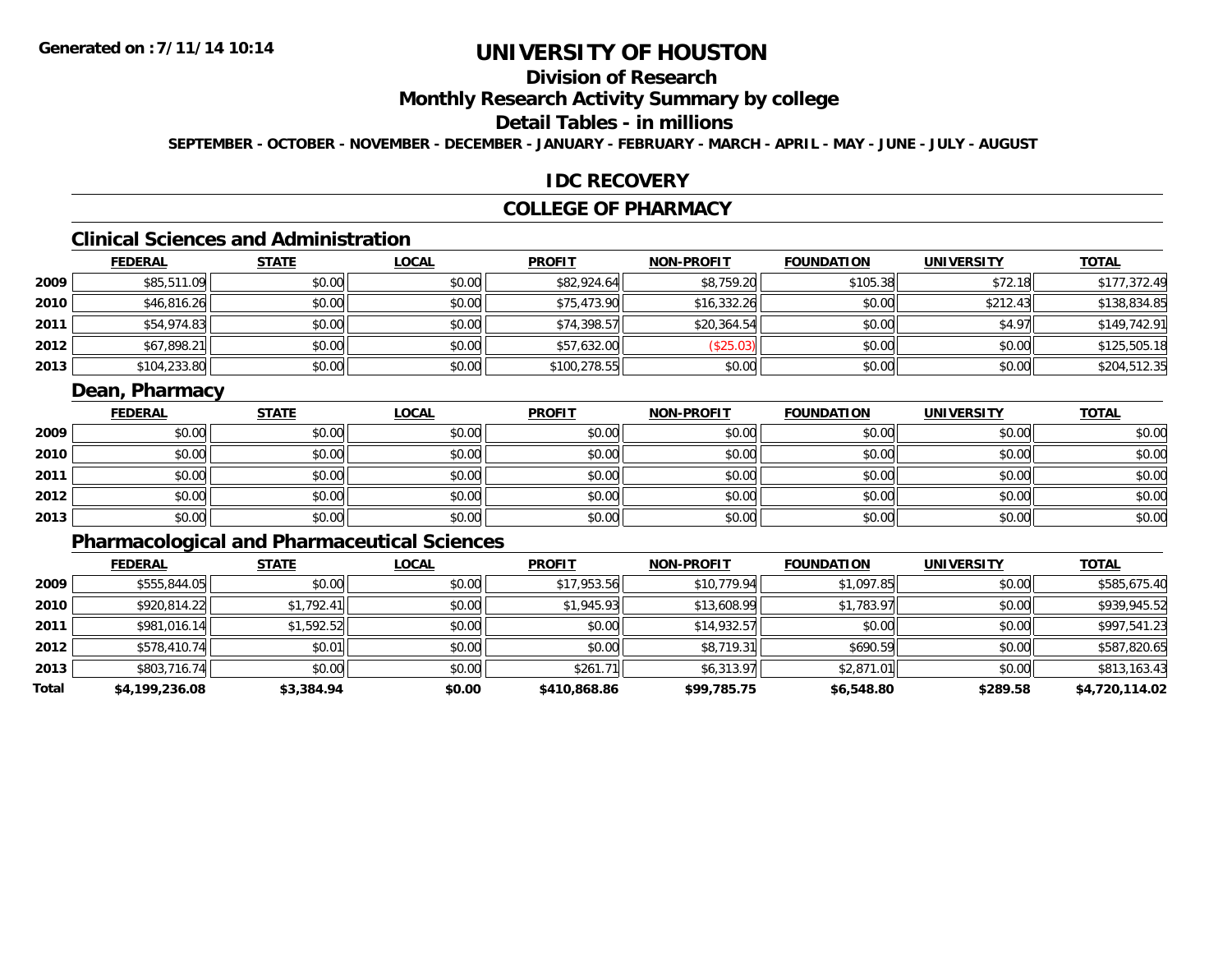## **Division of Research**

## **Monthly Research Activity Summary by college**

#### **Detail Tables - in millions**

**SEPTEMBER - OCTOBER - NOVEMBER - DECEMBER - JANUARY - FEBRUARY - MARCH - APRIL - MAY - JUNE - JULY - AUGUST**

#### **IDC RECOVERY**

#### **COLLEGE OF TECHNOLOGY**

|      | <b>FEDERAL</b>                        | <b>STATE</b> | <b>LOCAL</b>                                  | <b>PROFIT</b> | <b>NON-PROFIT</b> | <b>FOUNDATION</b> | <b>UNIVERSITY</b> | <b>TOTAL</b> |
|------|---------------------------------------|--------------|-----------------------------------------------|---------------|-------------------|-------------------|-------------------|--------------|
| 2009 | \$0.00                                | \$0.00       | \$0.00                                        | \$0.00        | \$0.00            | \$0.00            | \$0.00            | \$0.00       |
| 2010 | \$0.00                                | \$0.00       | \$0.00                                        | \$0.00        | \$0.00            | \$0.00            | \$0.00            | \$0.00       |
|      | <b>Center for Technology Literacy</b> |              |                                               |               |                   |                   |                   |              |
|      | <b>FEDERAL</b>                        | <b>STATE</b> | <b>LOCAL</b>                                  | <b>PROFIT</b> | <b>NON-PROFIT</b> | <b>FOUNDATION</b> | <b>UNIVERSITY</b> | <b>TOTAL</b> |
| 2010 | \$31,356.15                           | \$0.00       | \$0.00                                        | \$0.00        | \$0.00            | \$0.00            | \$0.00            | \$31,356.15  |
| 2011 | \$189,530.64                          | \$0.00       | \$0.00                                        | \$0.00        | \$0.00            | \$0.00            | \$0.00            | \$189,530.64 |
| 2012 | \$148,796.66                          | \$0.00       | \$0.00                                        | \$0.00        | \$0.00            | \$0.00            | \$0.00            | \$148,796.66 |
| 2013 | \$127,612.62                          | \$0.00       | \$0.00                                        | \$0.00        | \$0.00            | \$0.00            | \$0.00            | \$127,612.62 |
|      | <b>Construction Management</b>        |              |                                               |               |                   |                   |                   |              |
|      | <b>FEDERAL</b>                        | <b>STATE</b> | <b>LOCAL</b>                                  | <b>PROFIT</b> | <b>NON-PROFIT</b> | <b>FOUNDATION</b> | <b>UNIVERSITY</b> | <b>TOTAL</b> |
| 2012 | \$0.00                                | \$1,850.40   | \$0.00                                        | \$0.00        | \$0.00            | \$115.13          | \$0.00            | \$1,965.53   |
| 2013 | \$0.00                                | \$5,145.95   | \$0.00                                        | \$0.00        | \$0.00            | \$3,053.66        | \$0.00            | \$8,199.61   |
|      | Dean, Technology                      |              |                                               |               |                   |                   |                   |              |
|      | <b>FEDERAL</b>                        | <b>STATE</b> | <b>LOCAL</b>                                  | <b>PROFIT</b> | <b>NON-PROFIT</b> | <b>FOUNDATION</b> | <b>UNIVERSITY</b> | <b>TOTAL</b> |
| 2009 | \$156,953.78                          | \$0.00       | \$0.00                                        | \$0.00        | \$0.00            | \$0.00            | \$0.00            | \$156,953.78 |
| 2010 | \$86,562.00                           | \$0.00       | \$0.00                                        | \$0.00        | \$0.00            | \$0.00            | \$0.00            | \$86,562.00  |
| 2011 | \$92,179.47                           | \$0.00       | \$0.00                                        | \$0.00        | \$0.00            | \$0.00            | \$0.00            | \$92,179.47  |
| 2012 | \$77,653.28                           | \$0.00       | \$0.00                                        | \$0.00        | \$0.00            | \$0.00            | \$0.00            | \$77,653.28  |
| 2013 | \$13,817.39                           | \$0.00       | \$0.00                                        | \$0.00        | \$0.00            | \$0.00            | \$0.00            | \$13,817.39  |
|      | <b>Engineering Technology</b>         |              |                                               |               |                   |                   |                   |              |
|      | <b>FEDERAL</b>                        | <b>STATE</b> | <b>LOCAL</b>                                  | <b>PROFIT</b> | NON-PROFIT        | <b>FOUNDATION</b> | <b>UNIVERSITY</b> | <b>TOTAL</b> |
| 2009 | \$75,914.56                           | \$0.00       | \$0.00                                        | \$410.86      | \$2,361.19        | \$0.00            | \$3,611.23        | \$82,297.84  |
| 2010 | \$81,601.53                           | \$0.00       | \$0.00                                        | \$810.82      | \$0.00            | \$16,439.09       | \$38.22           | \$98,889.66  |
| 2011 | \$152,640.25                          | \$0.00       | \$0.00                                        | \$3,544.02    | \$0.00            | \$8,326.02        | \$0.00            | \$164,510.29 |
| 2012 | \$125,438.13                          | \$0.00       | \$0.00                                        | \$7,961.29    | \$0.00            | \$0.00            | \$0.00            | \$133,399.42 |
| 2013 | \$148,490.90                          | \$0.00       | \$0.00                                        | \$22,942.63   | \$0.00            | \$1,567.70        | \$0.00            | \$173,001.23 |
|      |                                       |              | <b>Human Development and Consumer Science</b> |               |                   |                   |                   |              |
|      | <b>FEDERAL</b>                        | <b>STATE</b> | <b>LOCAL</b>                                  | <b>PROFIT</b> | <b>NON-PROFIT</b> | <b>FOUNDATION</b> | <b>UNIVERSITY</b> | <b>TOTAL</b> |
| 2009 | \$20,327.23                           | \$0.00       | \$0.00                                        | \$394.12      | \$0.00            | \$0.00            | \$0.00            | \$20,721.35  |
| 2010 | \$2,134.83                            | \$0.00       | \$0.00                                        | \$5,955.14    | \$0.00            | \$0.00            | \$0.00            | \$8,089.97   |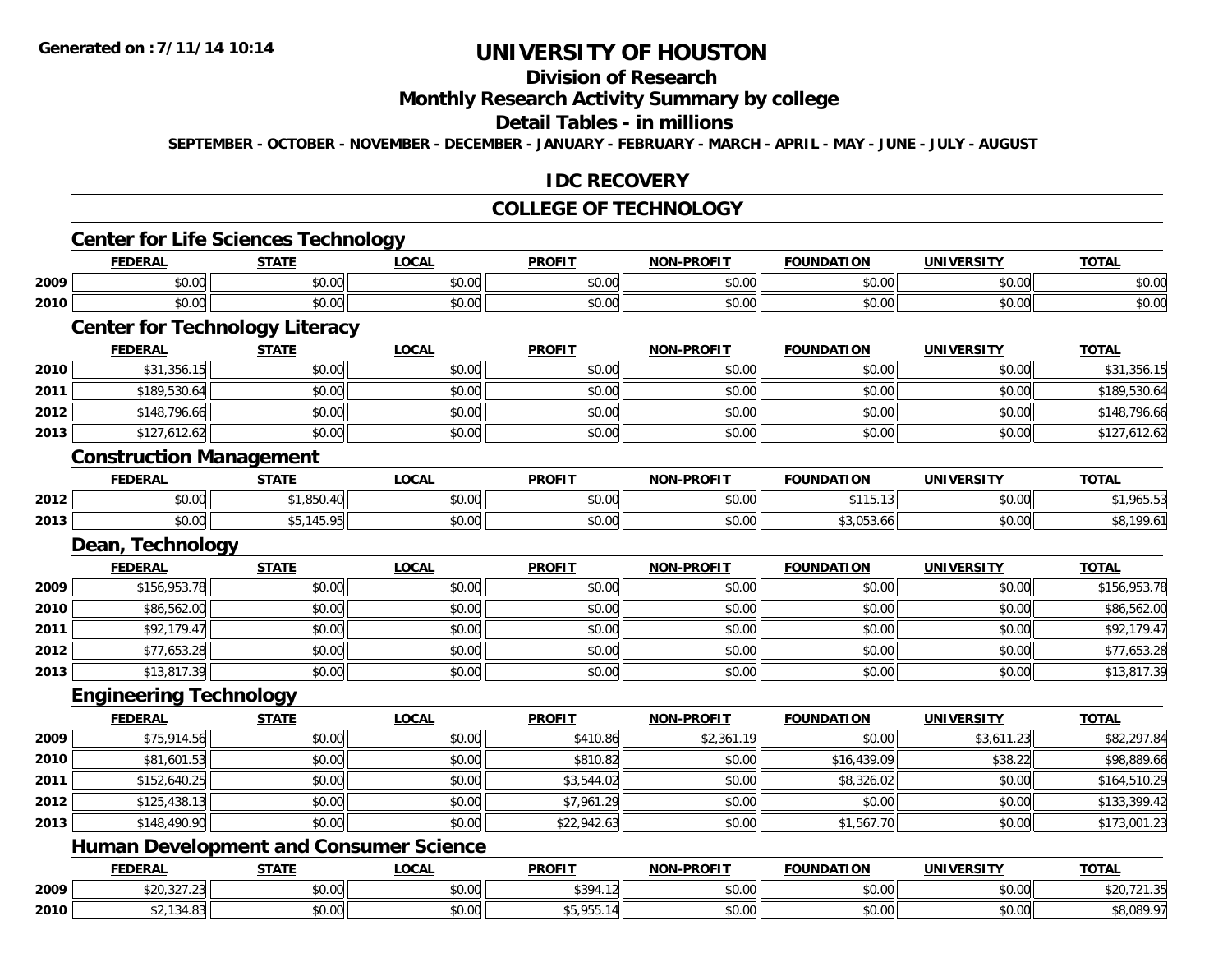### **Division of Research**

### **Monthly Research Activity Summary by college**

#### **Detail Tables - in millions**

**SEPTEMBER - OCTOBER - NOVEMBER - DECEMBER - JANUARY - FEBRUARY - MARCH - APRIL - MAY - JUNE - JULY - AUGUST**

### **IDC RECOVERY**

### **COLLEGE OF TECHNOLOGY**

### **Human Development and Consumer Science**

|      | <b>FEDERAL</b>           | <b>STATE</b>                                | <b>_OCAL</b> | <b>PROFIT</b> | <b>NON-PROFIT</b> | <b>FOUNDATION</b> | <b>UNIVERSITY</b> | <b>TOTAL</b> |
|------|--------------------------|---------------------------------------------|--------------|---------------|-------------------|-------------------|-------------------|--------------|
| 2011 | 74<br>$\sim$<br>'16.26   | $\mathfrak{c}\cap\mathfrak{a}\cap$<br>JU.UL | \$0.00       | \$985.96      | \$0.00            | ≮∩ ∩∩<br>JU.UU    | \$0.00            | .702.22      |
| 2012 | 0.107<br>$\sim$<br>127.O |                                             | \$0.00       |               | \$0.00            | ልስ ሰሰ<br>JU.UU    | \$0.00            |              |
| 2013 | \$15254<br>\$153.56      | 40.00<br>DU.UU                              | \$0.00       | \$0.00        | \$0.00            | \$0.00            | \$0.00            | \$153.56     |

<u> 1989 - Johann Stoff, deutscher Stoffen und der Stoffen und der Stoffen und der Stoffen und der Stoffen und der</u>

### **Information & Logistics Technology**

|      | <b>FEDERAL</b> | <b>STATE</b> | <u>LOCAL</u> | <b>PROFIT</b> | <b>NON-PROFIT</b> | <b>FOUNDATION</b> | <b>UNIVERSITY</b> | <b>TOTAL</b> |
|------|----------------|--------------|--------------|---------------|-------------------|-------------------|-------------------|--------------|
| 2009 | \$26,653.33    | \$0.00       | \$0.00       | \$0.00        | \$0.00            | \$0.00            | \$0.00            | \$26,653.33  |
| 2010 | \$1,978.67     | \$0.00       | \$0.00       | \$0.00        | \$0.00            | \$0.00            | \$0.00            | \$1,978.67   |
| 2011 | \$3,035.88     | \$0.00       | \$0.00       | \$0.00        | \$0.00            | \$0.00            | \$0.00            | \$3,035.88   |
| 2012 | \$20,020.78    | (\$540.60)   | \$0.00       | \$0.00        | \$0.00            | \$0.00            | \$0.00            | \$19,480.18  |
| 2013 | \$0.00         | \$0.00       | \$0.00       | \$0.00        | \$0.00            | \$0.00            | \$0.00            | \$0.00       |

### **Texas Manufacturing Assistance Center**

|       | <b>FEDERAL</b> | <b>STATE</b> | <u>LOCAL</u> | <b>PROFIT</b> | <b>NON-PROFIT</b> | <b>FOUNDATION</b> | UNIVERSITY | <b>TOTAL</b>   |
|-------|----------------|--------------|--------------|---------------|-------------------|-------------------|------------|----------------|
| 2009  | \$0.00         | \$0.00       | \$0.00       | \$0.00        | \$0.00            | \$0.00            | \$0.00     | \$0.00         |
| 2010  | \$0.00         | \$0.00       | \$0.00       | \$0.00        | \$0.00            | \$0.00            | \$0.00     | \$0.00         |
| 2011  | \$0.00         | \$0.00       | \$0.00       | \$0.00        | \$0.00            | \$0.00            | \$0.00     | \$0.00         |
| 2012  | \$0.00         | \$0.00       | \$0.00       | \$0.00        | \$0.00            | \$0.00            | \$0.00     | \$0.00         |
| 2013  | \$0.00         | \$0.00       | \$0.00       | \$0.00        | \$0.00            | \$0.00            | \$0.00     | \$0.00         |
| Total | \$1,584,695.68 | \$6,121.34   | \$0.00       | \$42,709.55   | \$2,361.19        | \$29,501.60       | \$3,649.45 | \$1,669,038.81 |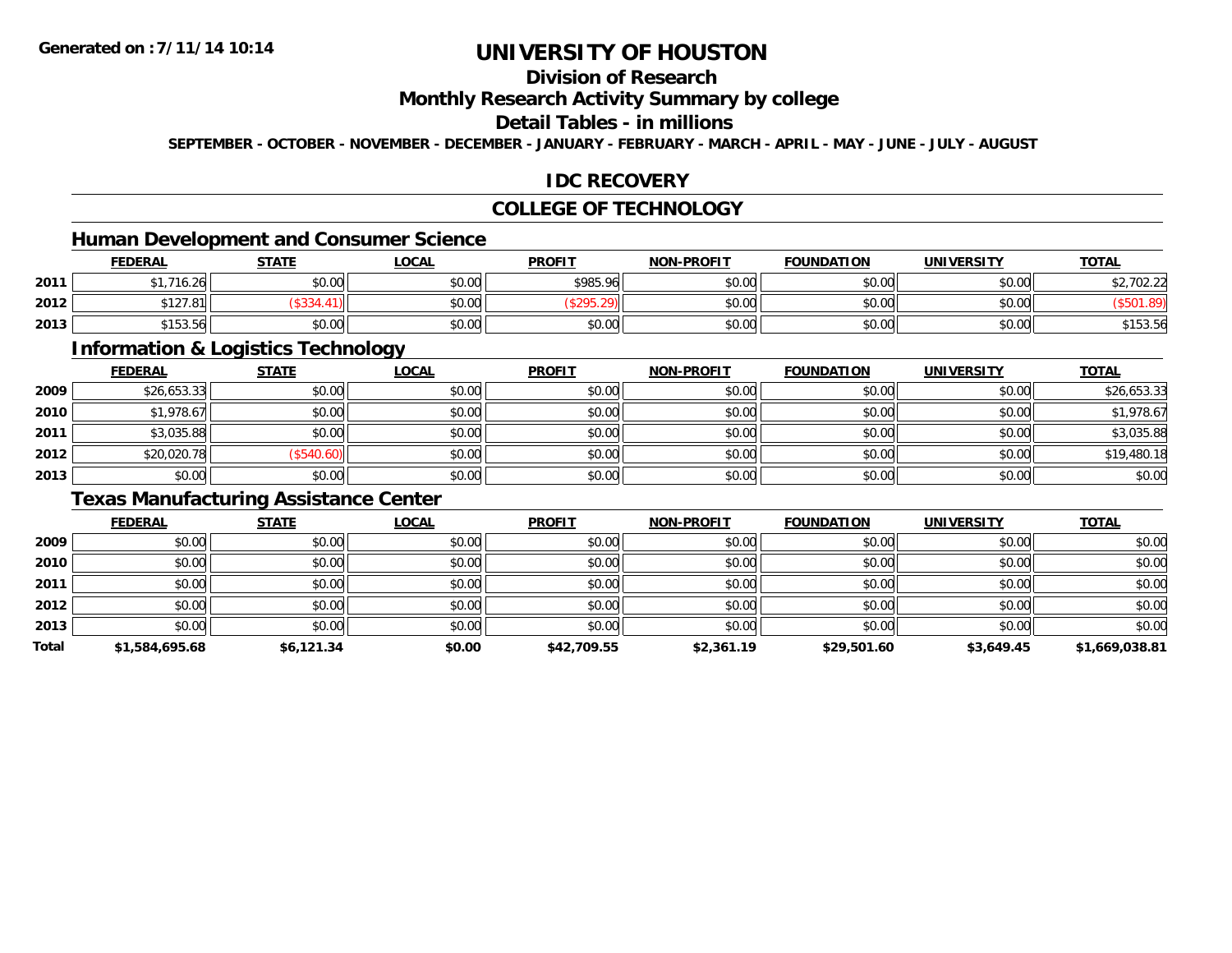## **Division of Research**

### **Monthly Research Activity Summary by college**

#### **Detail Tables - in millions**

**SEPTEMBER - OCTOBER - NOVEMBER - DECEMBER - JANUARY - FEBRUARY - MARCH - APRIL - MAY - JUNE - JULY - AUGUST**

### **IDC RECOVERY**

### **CULLEN COLLEGE OF ENGINEERING**

## **Biomedical Engineering**

|      | <b>FEDERAL</b> | <b>STATE</b> | <b>LOCAL</b> | <b>PROFIT</b> | <b>NON-PROFIT</b> | <b>FOUNDATION</b> | <b>UNIVERSITY</b> | <b>TOTAL</b> |
|------|----------------|--------------|--------------|---------------|-------------------|-------------------|-------------------|--------------|
| 2009 | \$39,925.67    | \$0.00       | \$0.00       | \$0.00        | \$0.00            | \$544.78          | \$0.00            | \$40,470.45  |
| 2010 | \$119,782.12   | \$0.00       | \$0.00       | \$0.00        | \$0.00            | (\$26.35)         | \$0.00            | \$119,755.77 |
| 2011 | \$50,504.42    | \$0.00       | \$0.00       | \$0.00        | \$0.00            | \$0.00            | \$0.00            | \$50,504.42  |
| 2012 | \$170,292.47   | \$0.00       | \$0.00       | \$0.00        | \$0.00            | \$0.00            | \$0.00            | \$170,292.47 |
| 2013 | \$373,776.07   | \$0.00       | \$0.00       | \$33,001.89   | \$0.00            | \$0.00            | \$0.00            | \$406,777.96 |

## **Center for Innovative Grouting Materials and Tech**

|      | <u>FEDERAL</u> | <b>STATE</b> | <u>LOCAL</u> | <b>PROFIT</b> | <b>NON-PROFIT</b> | <b>FOUNDATION</b> | <b>UNIVERSITY</b> | <b>TOTAL</b> |
|------|----------------|--------------|--------------|---------------|-------------------|-------------------|-------------------|--------------|
| 2010 | \$0.00         | \$0.00       | \$0.00       | \$0.00        | \$0.00            | \$0.00            | \$0.00            | \$0.00       |
| 2011 | \$0.00         | \$0.00       | \$0.00       | \$0.00        | \$0.00            | \$0.00            | \$0.00            | \$0.00       |
| 2012 | \$0.00         | \$0.00       | \$0.00       | \$0.00        | \$0.00            | \$0.00            | \$0.00            | \$0.00       |
| 2013 | \$0.00         | \$0.00       | \$0.00       | \$0.00        | \$0.00            | \$0.00            | \$0.00            | \$0.00       |

## **Chemical Engineering**

|      | <b>FEDERAL</b> | <b>STATE</b>   | <u>LOCAL</u> | <b>PROFIT</b> | <b>NON-PROFIT</b> | <b>FOUNDATION</b> | UNIVERSITY   | <b>TOTAL</b>   |
|------|----------------|----------------|--------------|---------------|-------------------|-------------------|--------------|----------------|
| 2009 | \$590,212.91   | \$690,087.94   | \$8,937.02   | \$184,458.16  | \$0.00            | \$3,596.76        | \$10,906.60  | \$1,488,199.39 |
| 2010 | \$987,814.32   | \$15,611.01    | \$4,997.25   | \$80,774.35   | \$0.00            | \$1,777.39        | \$56,165.29  | \$1,147,139.61 |
| 2011 | \$982,862.20   | (\$348,886.14) | \$1,411.18   | \$249,825.29  | \$0.00            | \$404.26          | \$41,719.29  | \$927,336.08   |
| 2012 | \$961,005.76   | \$4,277.97     | \$1,304.62   | \$297,345.99  | \$0.00            | \$132.37          | \$0.02       | \$1,264,066.73 |
| 2013 | \$1,138,602.62 | \$8,766.66     | \$0.00       | \$203,301.85  | \$0.00            | \$1,578.34        | (\$6,637.83) | \$1,345,611.65 |

### **Civil Engineering**

|      | <b>FEDERAL</b> | <b>STATE</b> | <u>LOCAL</u> | <b>PROFIT</b> | <b>NON-PROFIT</b> | <b>FOUNDATION</b> | <b>UNIVERSITY</b> | <b>TOTAL</b>   |
|------|----------------|--------------|--------------|---------------|-------------------|-------------------|-------------------|----------------|
| 2009 | \$222,995.60   | \$36,417.69  | \$27,116.53  | \$1,138.88    | \$20,120.22       | \$0.00            | \$0.00            | \$307,788.92   |
| 2010 | \$301,810.21   | \$40,640.10  | \$21,909.20  | \$36,514.77   | \$12,792.94       | \$0.00            | \$1,316.50        | \$414,983.72   |
| 2011 | \$459,207.61   | \$31,705.89  | \$4,867.07   | \$73,027.21   | \$25,424.54       | \$0.00            | \$27,057.81       | \$621,290.13   |
| 2012 | \$542,283.68   | \$51,668.41  | \$27,121.22  | \$64,723.45   | \$19,307.70       | \$0.00            | (\$620.84)        | \$704,483.62   |
| 2013 | \$847,562.47   | \$24,673.83  | \$2,653.74   | \$150,414.75  | \$29,913.54       | \$28,229.92       | \$1,974.72        | \$1,085,422.97 |

## **Composites Engineering and Applications Center**

|      | <b>FEDERAL</b>                                        | <b>STATE</b> | LOCAL          | <b>PROFIT</b> | <b>NON-PROFIT</b> | <b>FOUNDATION</b> | <b>UNIVERSITY</b> | <b>TOTAL</b> |
|------|-------------------------------------------------------|--------------|----------------|---------------|-------------------|-------------------|-------------------|--------------|
| 2010 | 0.00<br>vu.uu                                         | \$0.00       | \$0.00         | \$0.00        | \$0.00            | \$0.00            | \$0.00            | \$0.00       |
| 2011 | $\sim$<br>JU.UU                                       | \$0.00       | 0000<br>\$U.UU | \$0.00        | \$0.00            | \$0.00            | \$0.00            | \$0.00       |
| 2012 | $\mathsf{A} \cap \mathsf{A} \cap \mathsf{A}$<br>DU.U¢ | \$0.00       | 0000<br>\$0.00 | \$0.00        | \$0.00            | \$0.00            | \$0.00            | \$0.00       |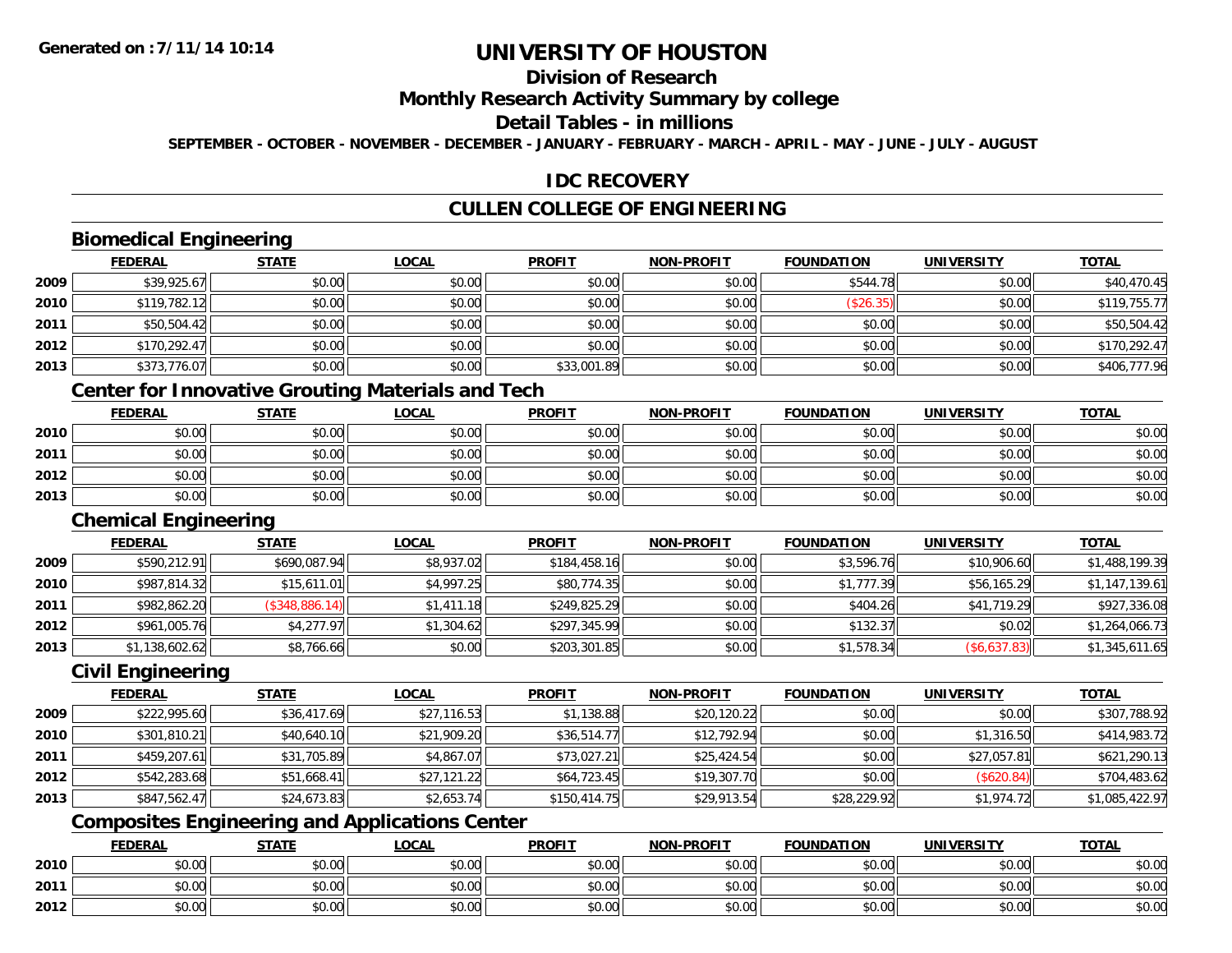**2013**

# **UNIVERSITY OF HOUSTON**

## **Division of Research**

### **Monthly Research Activity Summary by college**

#### **Detail Tables - in millions**

**SEPTEMBER - OCTOBER - NOVEMBER - DECEMBER - JANUARY - FEBRUARY - MARCH - APRIL - MAY - JUNE - JULY - AUGUST**

### **IDC RECOVERY**

### **CULLEN COLLEGE OF ENGINEERING**

## **Composites Engineering and Applications Center**

|      | <b>FEDERAL</b>                               | <b>STATE</b> | <b>LOCAL</b> | <b>PROFIT</b> | <b>NON-PROFIT</b> | <b>FOUNDATION</b> | <b>UNIVERSITY</b> | <b>TOTAL</b>   |
|------|----------------------------------------------|--------------|--------------|---------------|-------------------|-------------------|-------------------|----------------|
| 2013 | \$0.00                                       | \$0.00       | \$0.00       | \$0.00        | \$0.00            | \$0.00            | \$0.00            | \$0.00         |
|      | Dean, Engineering                            |              |              |               |                   |                   |                   |                |
|      | <b>FEDERAL</b>                               | <b>STATE</b> | <b>LOCAL</b> | <b>PROFIT</b> | <b>NON-PROFIT</b> | <b>FOUNDATION</b> | <b>UNIVERSITY</b> | <b>TOTAL</b>   |
| 2009 | \$0.00                                       | \$0.00       | \$0.00       | \$0.00        | \$0.00            | \$0.00            | \$0.00            | \$0.00         |
| 2010 | \$5,904.13                                   | \$0.00       | \$0.00       | \$0.00        | \$0.00            | \$0.00            | \$0.00            | \$5,904.13     |
| 2011 | \$7,562.13                                   | \$0.00       | \$0.00       | \$0.00        | \$0.00            | \$0.00            | \$0.00            | \$7,562.13     |
| 2012 | \$8,604.32                                   | \$0.00       | \$0.00       | \$0.00        | \$0.00            | \$0.00            | \$0.00            | \$8,604.32     |
| 2013 | \$8,966.42                                   | \$0.00       | \$0.00       | \$0.00        | \$0.00            | \$0.00            | \$0.00            | \$8,966.42     |
|      | <b>Electrical &amp; Computer Engineering</b> |              |              |               |                   |                   |                   |                |
|      | <b>FEDERAL</b>                               | <b>STATE</b> | <b>LOCAL</b> | <b>PROFIT</b> | <b>NON-PROFIT</b> | <b>FOUNDATION</b> | <b>UNIVERSITY</b> | <b>TOTAL</b>   |
| 2009 | \$529,410.74                                 | \$14,463.76  | \$0.00       | \$85,240.81   | \$26,067.62       | \$0.00            | \$8,426.21        | \$663,609.14   |
| 2010 | \$689,864.06                                 | \$37,401.99  | \$0.00       | \$115,729.90  | \$27,523.48       | \$0.00            | \$89.18           | \$870,608.62   |
| 2011 | \$946,940.62                                 | \$19,381.30  | \$0.00       | \$53,440.15   | \$7,518.19        | \$0.00            | \$2,999.93        | \$1,030,280.19 |
| 2012 | \$846,831.76                                 | (\$168.17)   | \$0.00       | \$129,072.88  | (\$3,375.31)      | (\$16, 163.66)    | \$0.21            | \$956,197.71   |
| 2013 | \$911,891.46                                 | \$1,080.89   | \$0.00       | \$98,579.13   | \$27,459.85       | \$1,993.80        | \$0.00            | \$1,041,005.13 |
|      | <b>Industrial Engineering</b>                |              |              |               |                   |                   |                   |                |
|      | <b>FEDERAL</b>                               | <b>STATE</b> | <b>LOCAL</b> | <b>PROFIT</b> | <b>NON-PROFIT</b> | <b>FOUNDATION</b> | <b>UNIVERSITY</b> | <b>TOTAL</b>   |
| 2009 | \$53,333.25                                  | \$1,227.75   | \$0.00       | \$2,158.44    | \$0.00            | \$0.00            | \$0.00            | \$56,719.44    |
| 2010 | \$41,380.95                                  | \$2,381.73   | \$0.00       | \$0.00        | \$0.00            | \$0.00            | \$0.00            | \$43,762.68    |
| 2011 | \$55,353.66                                  | \$1,517.54   | \$31,275.83  | \$0.00        | \$0.00            | \$0.00            | \$0.00            | \$88,147.03    |
| 2012 | \$68,670.11                                  | (\$105.07)   | \$18,702.46  | \$0.00        | \$0.00            | \$0.00            | \$0.00            | \$87,267.50    |
| 2013 | \$52,590.99                                  | \$5,538.84   | \$4,076.61   | \$0.00        | \$0.00            | \$5,161.61        | \$0.00            | \$67,368.05    |
|      | <b>Mechanical Engineering</b>                |              |              |               |                   |                   |                   |                |
|      | <b>FEDERAL</b>                               | <b>STATE</b> | <b>LOCAL</b> | <b>PROFIT</b> | <b>NON-PROFIT</b> | <b>FOUNDATION</b> | <b>UNIVERSITY</b> | <b>TOTAL</b>   |
| 2009 | \$490,198.25                                 | \$0.00       | \$0.00       | \$121,172.84  | \$34,704.57       | \$0.00            | \$0.00            | \$646,075.66   |
| 2010 | \$767,647.66                                 | \$12,119.05  | \$0.00       | \$79,930.41   | \$38,056.33       | \$0.00            | \$0.00            | \$897,753.45   |
| 2011 | \$957,563.95                                 | \$20,133.93  | \$0.00       | \$171,633.73  | \$26,424.45       | \$12,389.89       | (\$24.92)         | \$1,188,121.04 |
| 2012 | \$788,101.68                                 | \$13,625.43  | \$0.00       | \$123,052.76  | \$18,334.36       | \$21,385.82       | \$0.00            | \$964,500.05   |

**3** \$1,027,784.84 \$33,262.77 \$0.00 \$1,202,937.87 \$0.00 \$100,704.73 \$0.00 \$0.00 \$1,005.52 \$0.00 \$1,202,937.87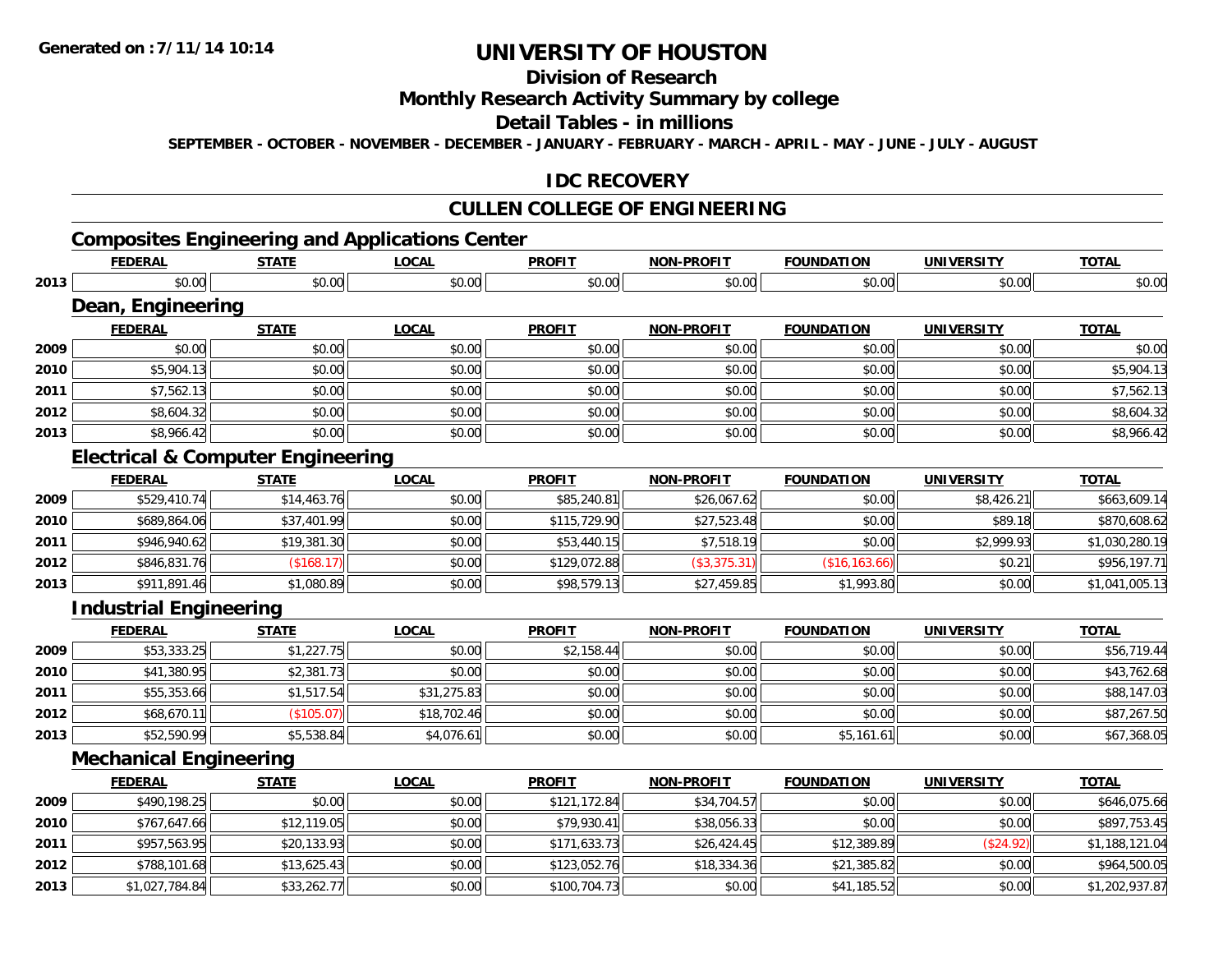### **Division of Research**

### **Monthly Research Activity Summary by college**

#### **Detail Tables - in millions**

**SEPTEMBER - OCTOBER - NOVEMBER - DECEMBER - JANUARY - FEBRUARY - MARCH - APRIL - MAY - JUNE - JULY - AUGUST**

### **IDC RECOVERY**

### **CULLEN COLLEGE OF ENGINEERING**

### **National Wind Energy Center**

|      | <b>FEDERAL</b> | <b>STATE</b> | <u>LOCAL</u> | <b>PROFIT</b> | <b>NON-PROFIT</b> | <b>FOUNDATION</b> | <b>UNIVERSITY</b> | <b>TOTAL</b> |
|------|----------------|--------------|--------------|---------------|-------------------|-------------------|-------------------|--------------|
| 2010 | \$0.00         | \$0.00       | \$0.00       | \$0.00        | \$0.00            | \$0.00            | \$0.00            | \$0.00       |
| 2011 | \$0.00         | \$0.00       | \$0.00       | \$0.00        | \$0.00            | \$0.00            | \$0.00            | \$0.00       |
| 2012 | \$0.00         | \$0.00       | \$0.00       | \$0.00        | \$0.00            | \$0.00            | \$0.00            | \$0.00       |
| 2013 | \$0.00         | \$0.00       | \$0.00       | \$0.00        | \$0.00            | \$0.00            | \$0.00            | \$0.00       |

### **SW Public Safety Technology Center**

|              | <b>FEDERAL</b>  | STATE        | _OCAL        | <b>PROFIT</b>  | <b>NON-PROFIT</b> | <b>FOUNDATION</b> | <b>UNIVERSITY</b> | <u>TOTAL</u>    |
|--------------|-----------------|--------------|--------------|----------------|-------------------|-------------------|-------------------|-----------------|
| 2009         | \$0.00          | \$0.00       | \$0.00       | \$0.00         | \$0.00            | \$0.00            | \$0.00            | \$0.00          |
| 2010         | \$0.00          | \$0.00       | \$0.00       | \$0.00         | \$0.00            | \$0.00            | \$0.00            | \$0.00          |
| <b>Total</b> | \$16,047,239.14 | \$716.825.11 | \$154,372.73 | \$2,455,242.38 | \$310,272.48      | \$102,190.45      | \$143,372.17      | \$19,929,514.45 |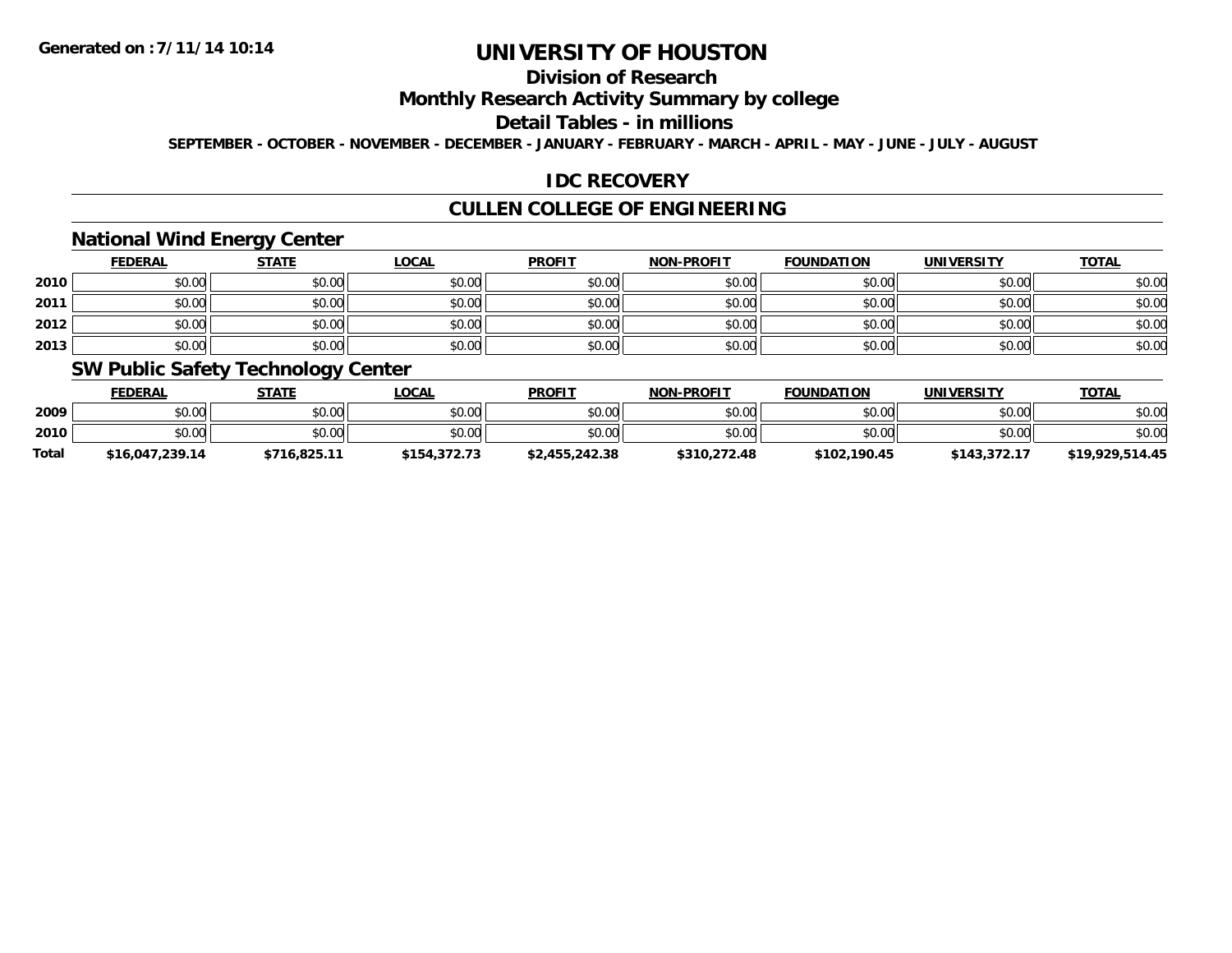## **Division of Research**

### **Monthly Research Activity Summary by college**

### **Detail Tables - in millions**

**SEPTEMBER - OCTOBER - NOVEMBER - DECEMBER - JANUARY - FEBRUARY - MARCH - APRIL - MAY - JUNE - JULY - AUGUST**

### **IDC RECOVERY**

## **DIVISION OF RESEARCH**

### **Allied Geophysical Laboratories**

|      | <b>FEDERAL</b> | <b>STATE</b>   | <b>_OCAL</b> | <b>PROFIT</b>    | <b>NON-PROFIT</b> | <b>FOUNDATION</b> | UNIVERSITY | <b>TOTAL</b> |
|------|----------------|----------------|--------------|------------------|-------------------|-------------------|------------|--------------|
| 2011 | \$0.00         | 40.00<br>JU.UU | \$0.00       | \$5,223.38       | \$0.00            | \$0.00            | \$0.00     | \$5,223.38   |
| 2012 | \$0.00         | ⊄∩ ∩∩<br>JU.UU | \$0.00       | \$5.974.<br>. 26 | \$0.00            | mn n¢<br>DU.UU    | \$0.00     | .974.26      |
| 2013 | \$0.00         | 40.00<br>JU.UU | \$0.00       | \$3,076.49       | \$0.00            | \$0.00            | \$0.00     | \$3,076.49   |

### **Center for Advanced Computing and Data Systems**

|      | <u>FEDERAL</u> | <b>STATE</b> | <u>LOCAL</u> | <b>PROFIT</b> | <b>NON-PROFIT</b> | <b>FOUNDATION</b> | <b>UNIVERSITY</b> | <b>TOTAL</b> |
|------|----------------|--------------|--------------|---------------|-------------------|-------------------|-------------------|--------------|
| 2009 | \$0.00         | \$0.00       | \$0.00       | \$0.00        | \$0.00            | \$0.00            | \$0.00            | \$0.00       |
| 2010 | \$0.00         | \$0.00       | \$0.00       | \$0.00        | \$0.00            | \$0.00            | \$0.00            | \$0.00       |
| 2011 | \$10,721.76    | \$0.00       | \$0.00       | \$0.00        | \$0.00            | \$0.00            | \$0.00            | \$10,721.76  |
| 2012 | \$12,899.81    | \$0.00       | \$0.00       | \$0.00        | \$0.00            | \$0.00            | \$0.00            | \$12,899.81  |
| 2013 | \$10,263.26    | \$0.00       | \$0.00       | \$0.00        | \$0.00            | \$0.00            | \$0.00            | \$10,263.26  |

### **Center for Advanced Materials**

|      | <b>FEDERAL</b> | <b>STATE</b> | <u>LOCAL</u> | <b>PROFIT</b> | <b>NON-PROFIT</b> | <b>FOUNDATION</b> | <b>UNIVERSITY</b> | <b>TOTAL</b> |
|------|----------------|--------------|--------------|---------------|-------------------|-------------------|-------------------|--------------|
| 2009 | \$12,533.88    | \$0.00       | \$0.00       | \$4,935.22    | \$0.00            | \$0.00            | \$0.00            | \$17,469.10  |
| 2010 | \$5,732.10     | \$12,084.76  | \$0.00       | \$484.70      | \$0.00            | \$0.00            | \$0.00            | \$18,301.57  |
| 2011 | \$19,614.17    | \$8,382.03   | \$0.00       | \$2,807.02    | \$0.00            | \$0.00            | \$0.00            | \$30,803.22  |
| 2012 | \$6,758.95     | \$0.00       | \$0.00       | \$0.00        | \$0.00            | \$0.00            | \$0.00            | \$6,758.95   |
| 2013 | \$692.20       | \$0.00       | \$0.00       | \$0.00        | \$0.00            | \$0.00            | \$0.00            | \$692.20     |

#### **Center for Biomedical & Environmental Genomics**

|      | <u>FEDERAL</u> | <b>STATE</b> | <b>LOCAL</b> | <b>PROFIT</b> | <b>NON-PROFIT</b> | <b>FOUNDATION</b> | <b>UNIVERSITY</b> | <b>TOTAL</b> |
|------|----------------|--------------|--------------|---------------|-------------------|-------------------|-------------------|--------------|
| 2009 | \$0.00         | \$0.00       | \$0.00       | \$0.00        | \$0.00            | \$0.00            | \$0.00            | \$0.00       |
| 2010 | \$0.00         | \$0.00       | \$0.00       | \$0.00        | \$0.00            | \$0.00            | \$0.00            | \$0.00       |
| 2011 | \$0.00         | \$0.00       | \$0.00       | \$0.00        | \$0.00            | \$0.00            | \$0.00            | \$0.00       |
| 2012 | \$0.00         | \$0.00       | \$0.00       | \$0.00        | \$0.00            | \$0.00            | \$0.00            | \$0.00       |
| 2013 | \$0.00         | \$0.00       | \$0.00       | \$0.00        | \$0.00            | \$0.00            | \$0.00            | \$0.00       |

## **Center for Industrial Partnerships**

|      | <u>FEDERAL</u> | <b>STATE</b> | <u>LOCAL</u> | <b>PROFIT</b> | <b>NON-PROFIT</b> | <b>FOUNDATION</b> | <b>UNIVERSITY</b> | <b>TOTAL</b> |
|------|----------------|--------------|--------------|---------------|-------------------|-------------------|-------------------|--------------|
| 2009 | \$41,657.42    | \$0.00       | \$0.00       | \$285.45      | \$0.00            | \$0.00            | \$0.00            | \$41,942.87  |
| 2010 | \$87,398.83    | \$0.00       | \$0.00       | \$1,782.49    | \$0.00            | \$0.00            | \$0.00            | \$89,181.32  |
| 2011 | \$86,487.61    | \$0.00       | \$0.00       | \$10,086.17   | \$0.00            | \$0.00            | \$0.00            | \$96,573.78  |
| 2012 | \$21,803.65    | \$0.00       | \$0.00       | \$8,155.58    | \$0.00            | \$0.00            | \$0.00            | \$29,959.23  |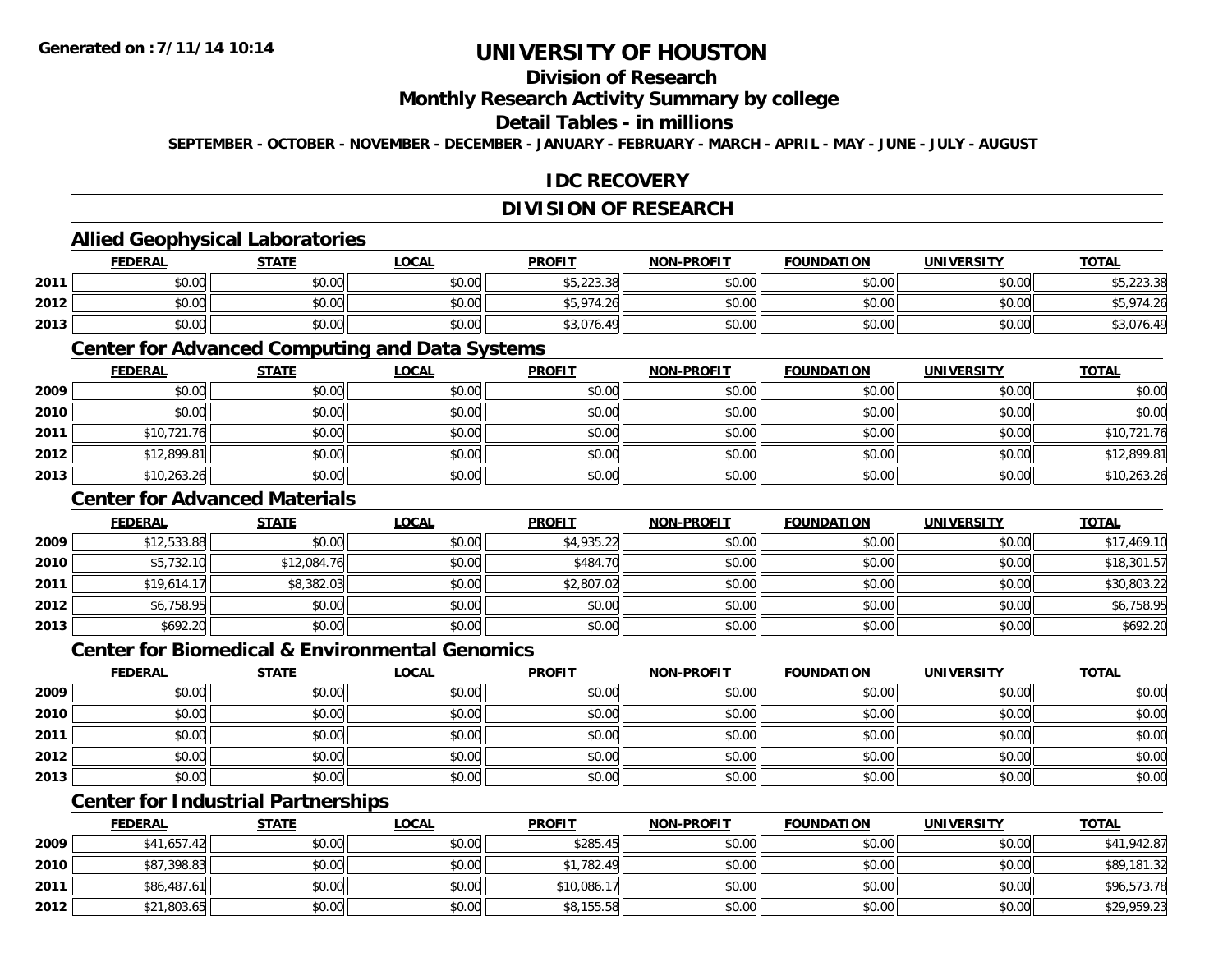## **Division of Research**

**Monthly Research Activity Summary by college**

#### **Detail Tables - in millions**

**SEPTEMBER - OCTOBER - NOVEMBER - DECEMBER - JANUARY - FEBRUARY - MARCH - APRIL - MAY - JUNE - JULY - AUGUST**

#### **IDC RECOVERY**

## **DIVISION OF RESEARCH**

|      | <b>Center for Industrial Partnerships</b> |              |                                                          |               |                   |                   |                   |              |
|------|-------------------------------------------|--------------|----------------------------------------------------------|---------------|-------------------|-------------------|-------------------|--------------|
|      | <b>FEDERAL</b>                            | <b>STATE</b> | <b>LOCAL</b>                                             | <b>PROFIT</b> | <b>NON-PROFIT</b> | <b>FOUNDATION</b> | <b>UNIVERSITY</b> | <b>TOTAL</b> |
| 2013 | \$3,588.25                                | \$0.00       | \$0.00                                                   | \$7,003.39    | \$0.00            | \$0.00            | \$0.00            | \$10,591.64  |
|      |                                           |              | <b>Center for Neuromotor &amp; Biomechanics Research</b> |               |                   |                   |                   |              |
|      | <b>FEDERAL</b>                            | <b>STATE</b> | <b>LOCAL</b>                                             | <b>PROFIT</b> | <b>NON-PROFIT</b> | <b>FOUNDATION</b> | <b>UNIVERSITY</b> | <b>TOTAL</b> |
| 2010 | \$0.00                                    | \$0.00       | \$0.00                                                   | \$0.00        | \$0.00            | \$0.00            | \$0.00            | \$0.00       |
| 2011 | \$0.00                                    | \$0.00       | \$0.00                                                   | \$0.00        | \$0.00            | \$0.00            | \$0.00            | \$0.00       |
|      | <b>Division of Research</b>               |              |                                                          |               |                   |                   |                   |              |
|      | <b>FEDERAL</b>                            | <b>STATE</b> | <b>LOCAL</b>                                             | <b>PROFIT</b> | <b>NON-PROFIT</b> | <b>FOUNDATION</b> | <b>UNIVERSITY</b> | <b>TOTAL</b> |
| 2009 | \$5,508.13                                | \$0.00       | \$0.00                                                   | \$0.00        | \$0.00            | \$0.00            | \$0.00            | \$5,508.13   |
| 2010 | \$8,802.85                                | \$0.00       | \$0.00                                                   | \$0.00        | \$0.00            | \$0.00            | \$0.00            | \$8,802.85   |
| 2011 | (\$1,107.76)                              | \$0.00       | \$0.00                                                   | \$0.00        | \$0.00            | \$0.00            | \$0.00            | (\$1,107.76) |
| 2012 | (\$0.00)                                  | \$0.00       | \$0.00                                                   | \$0.00        | \$0.00            | \$0.00            | \$0.00            | (\$0.00)     |
| 2013 | (\$67.82)                                 | \$0.00       | \$0.00                                                   | \$0.00        | \$0.00            | \$0.00            | \$0.00            | (\$67.82)    |
|      | <b>Institute for Nanoenergy</b>           |              |                                                          |               |                   |                   |                   |              |
|      | <b>FEDERAL</b>                            | <b>STATE</b> | <b>LOCAL</b>                                             | <b>PROFIT</b> | NON-PROFIT        | <b>FOUNDATION</b> | <b>UNIVERSITY</b> | <b>TOTAL</b> |
| 2009 | \$0.00                                    | \$0.00       | \$0.00                                                   | \$0.00        | \$0.00            | \$0.00            | \$0.00            | \$0.00       |
| 2010 | \$0.00                                    | \$0.00       | \$0.00                                                   | \$0.00        | \$0.00            | \$0.00            | \$0.00            | \$0.00       |
| 2011 | \$0.00                                    | \$0.00       | \$0.00                                                   | \$0.00        | \$0.00            | \$0.00            | \$0.00            | \$0.00       |
| 2012 | \$0.00                                    | \$0.00       | \$0.00                                                   | \$0.00        | \$0.00            | \$0.00            | \$0.00            | \$0.00       |
| 2013 | \$0.00                                    | \$0.00       | \$0.00                                                   | \$0.00        | \$0.00            | \$0.00            | \$0.00            | \$0.00       |
|      | <b>Office of Contracts and Grants</b>     |              |                                                          |               |                   |                   |                   |              |
|      | <b>FEDERAL</b>                            | <b>STATE</b> | <b>LOCAL</b>                                             | <b>PROFIT</b> | <b>NON-PROFIT</b> | <b>FOUNDATION</b> | <b>UNIVERSITY</b> | <b>TOTAL</b> |
| 2009 | \$0.00                                    | \$0.00       | \$0.00                                                   | \$0.00        | \$0.00            | \$0.00            | \$0.00            | \$0.00       |
| 2010 | \$0.00                                    | \$0.00       | \$0.00                                                   | \$0.00        | \$0.00            | \$0.00            | \$0.00            | \$0.00       |
| 2011 | \$0.00                                    | \$0.00       | \$0.00                                                   | \$0.00        | \$0.00            | \$0.00            | \$0.00            | \$0.00       |
| 2012 | \$0.00                                    | \$0.00       | \$0.00                                                   | \$0.00        | \$0.00            | \$0.00            | \$0.00            | \$0.00       |
| 2013 | \$0.00                                    | \$0.00       | \$0.00                                                   | \$0.00        | \$0.00            | \$0.00            | \$0.00            | \$0.00       |
|      | <b>TcSAM</b>                              |              |                                                          |               |                   |                   |                   |              |
|      | <b>FEDERAL</b>                            | <b>STATE</b> | <b>LOCAL</b>                                             | <b>PROFIT</b> | NON-PROFIT        | <b>FOUNDATION</b> | <b>UNIVERSITY</b> | <b>TOTAL</b> |
| 2009 | \$0.00                                    | \$0.00       | \$0.00                                                   | \$0.00        | \$0.00            | \$0.00            | \$0.00            | \$0.00       |
| 2010 | \$0.00                                    | \$0.00       | \$0.00                                                   | \$0.00        | \$0.00            | \$0.00            | \$0.00            | \$0.00       |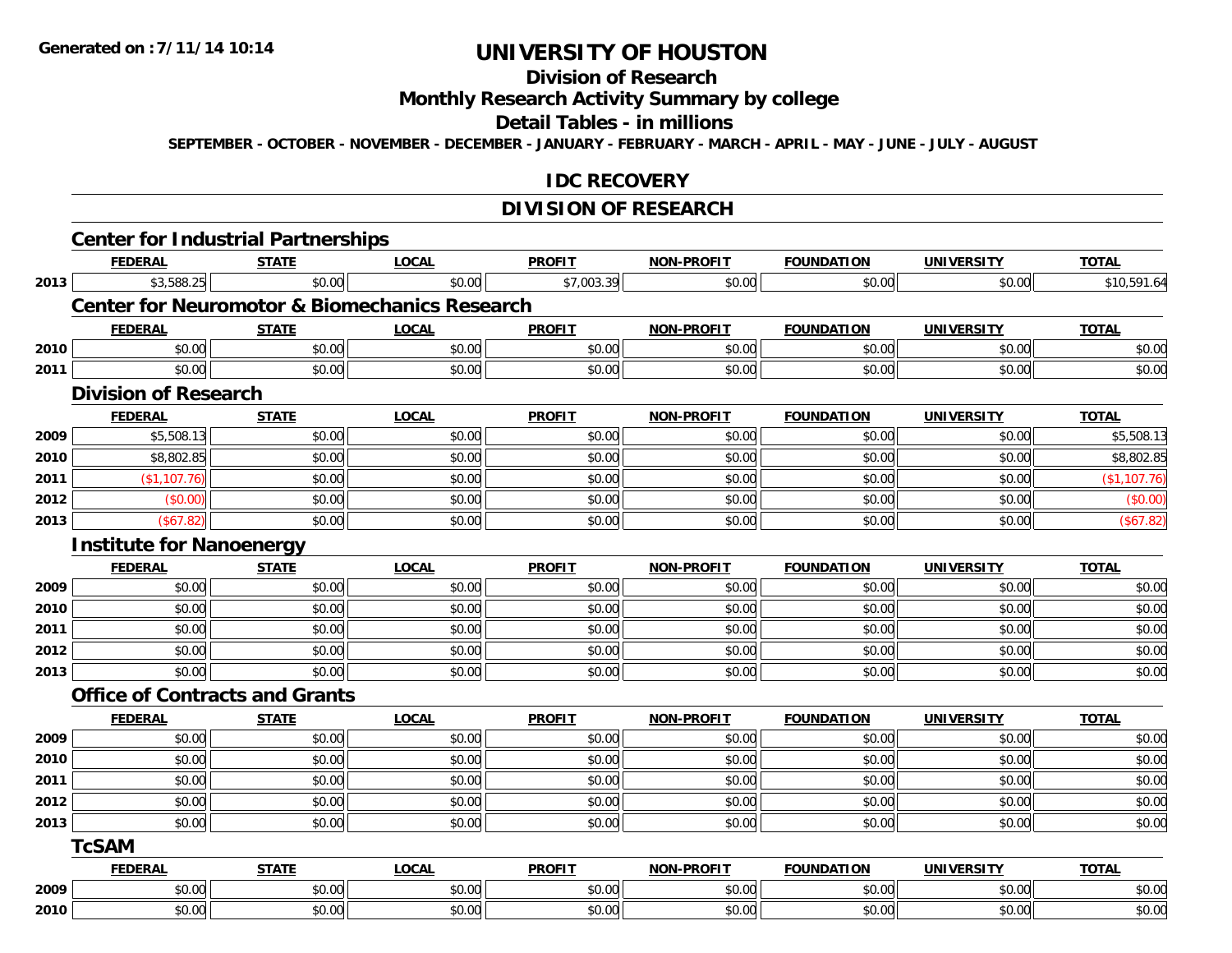#### **Division of Research**

## **Monthly Research Activity Summary by college**

#### **Detail Tables - in millions**

**SEPTEMBER - OCTOBER - NOVEMBER - DECEMBER - JANUARY - FEBRUARY - MARCH - APRIL - MAY - JUNE - JULY - AUGUST**

#### **IDC RECOVERY**

### **DIVISION OF RESEARCH**

|       | TcSAM              |                                      |              |               |                   |                   |                   |                |
|-------|--------------------|--------------------------------------|--------------|---------------|-------------------|-------------------|-------------------|----------------|
|       | <b>FEDERAL</b>     | <b>STATE</b>                         | <b>LOCAL</b> | <b>PROFIT</b> | <b>NON-PROFIT</b> | <b>FOUNDATION</b> | <b>UNIVERSITY</b> | <b>TOTAL</b>   |
| 2011  | \$0.00             | \$0.00                               | \$0.00       | \$0.00        | \$0.00            | \$0.00            | \$0.00            | \$0.00         |
|       | <b>TcSUH</b>       |                                      |              |               |                   |                   |                   |                |
|       | <b>FEDERAL</b>     | <b>STATE</b>                         | <b>LOCAL</b> | <b>PROFIT</b> | <b>NON-PROFIT</b> | <b>FOUNDATION</b> | <b>UNIVERSITY</b> | <b>TOTAL</b>   |
| 2009  | \$34,941.01        | \$0.00                               | \$0.00       | \$4,777.75    | \$0.00            | \$0.00            | \$0.00            | \$39,718.76    |
| 2010  | \$21,895.18        | \$0.00                               | \$0.00       | \$39,086.26   | \$0.00            | \$0.00            | \$0.00            | \$60,981.44    |
| 2011  | \$16,627.65        | \$661.01                             | \$0.00       | \$42,500.86   | \$0.00            | \$0.00            | \$0.00            | \$59,789.52    |
| 2012  | \$28,671.77        | \$2,567.02                           | \$0.00       | \$30,376.03   | \$0.00            | \$0.00            | \$0.00            | \$61,614.82    |
| 2013  | \$43,328.98        | \$1,621.34                           | \$0.00       | \$23,034.90   | \$0.00            | \$0.00            | \$0.00            | \$67,985.22    |
|       |                    | <b>Texas Obesity Research Center</b> |              |               |                   |                   |                   |                |
|       | <b>FEDERAL</b>     | <b>STATE</b>                         | <b>LOCAL</b> | <b>PROFIT</b> | <b>NON-PROFIT</b> | <b>FOUNDATION</b> | <b>UNIVERSITY</b> | <b>TOTAL</b>   |
| 2009  | \$0.00             | \$0.00                               | \$0.00       | \$0.00        | \$0.00            | \$0.00            | \$0.00            | \$0.00         |
| 2010  | \$0.00             | \$0.00                               | \$0.00       | \$0.00        | \$0.00            | \$0.00            | \$0.00            | \$0.00         |
| 2011  | \$0.00             | \$0.00                               | \$0.00       | \$0.00        | \$0.00            | \$0.00            | \$0.00            | \$0.00         |
| 2012  | \$0.00             | \$0.00                               | \$0.00       | \$0.00        | \$0.00            | \$0.00            | \$0.00            | \$0.00         |
| 2013  | \$0.00             | \$0.00                               | \$0.00       | \$0.00        | \$0.00            | \$0.00            | \$0.00            | \$0.00         |
|       | <b>TIMES</b>       |                                      |              |               |                   |                   |                   |                |
|       | <b>FEDERAL</b>     | <b>STATE</b>                         | <b>LOCAL</b> | <b>PROFIT</b> | <b>NON-PROFIT</b> | <b>FOUNDATION</b> | <b>UNIVERSITY</b> | <b>TOTAL</b>   |
| 2009  | \$37,757.12        | \$198,702.59                         | \$0.00       | \$0.00        | \$0.00            | \$0.00            | \$9,171.09        | \$245,630.80   |
| 2010  | \$226,952.47       | \$111,341.74                         | \$0.00       | \$0.00        | \$0.00            | \$0.00            | \$162.29          | \$338,456.50   |
| 2011  | \$186,457.47       | (\$1,733.32)                         | \$0.00       | \$0.00        | \$0.00            | \$0.00            | \$0.00            | \$184,724.15   |
| 2012  | \$571,923.35       | \$3,859.68                           | \$0.00       | \$0.00        | \$0.00            | \$0.00            | \$0.00            | \$575,783.03   |
| 2013  | \$766,193.95       | \$3,966.41                           | \$0.00       | \$0.00        | \$0.00            | \$0.00            | \$0.00            | \$770,160.36   |
|       | <b>VP-Research</b> |                                      |              |               |                   |                   |                   |                |
|       | <b>FEDERAL</b>     | <b>STATE</b>                         | <b>LOCAL</b> | <b>PROFIT</b> | <b>NON-PROFIT</b> | <b>FOUNDATION</b> | <b>UNIVERSITY</b> | <b>TOTAL</b>   |
| 2009  | \$0.00             | \$0.00                               | \$0.00       | \$4,809.87    | \$0.00            | \$0.00            | \$0.00            | \$4,809.87     |
| Total | \$2,268,036.24     | \$341,453.26                         | \$0.00       | \$194,399.81  | \$0.00            | \$0.00            | \$9,333.38        | \$2,813,222.69 |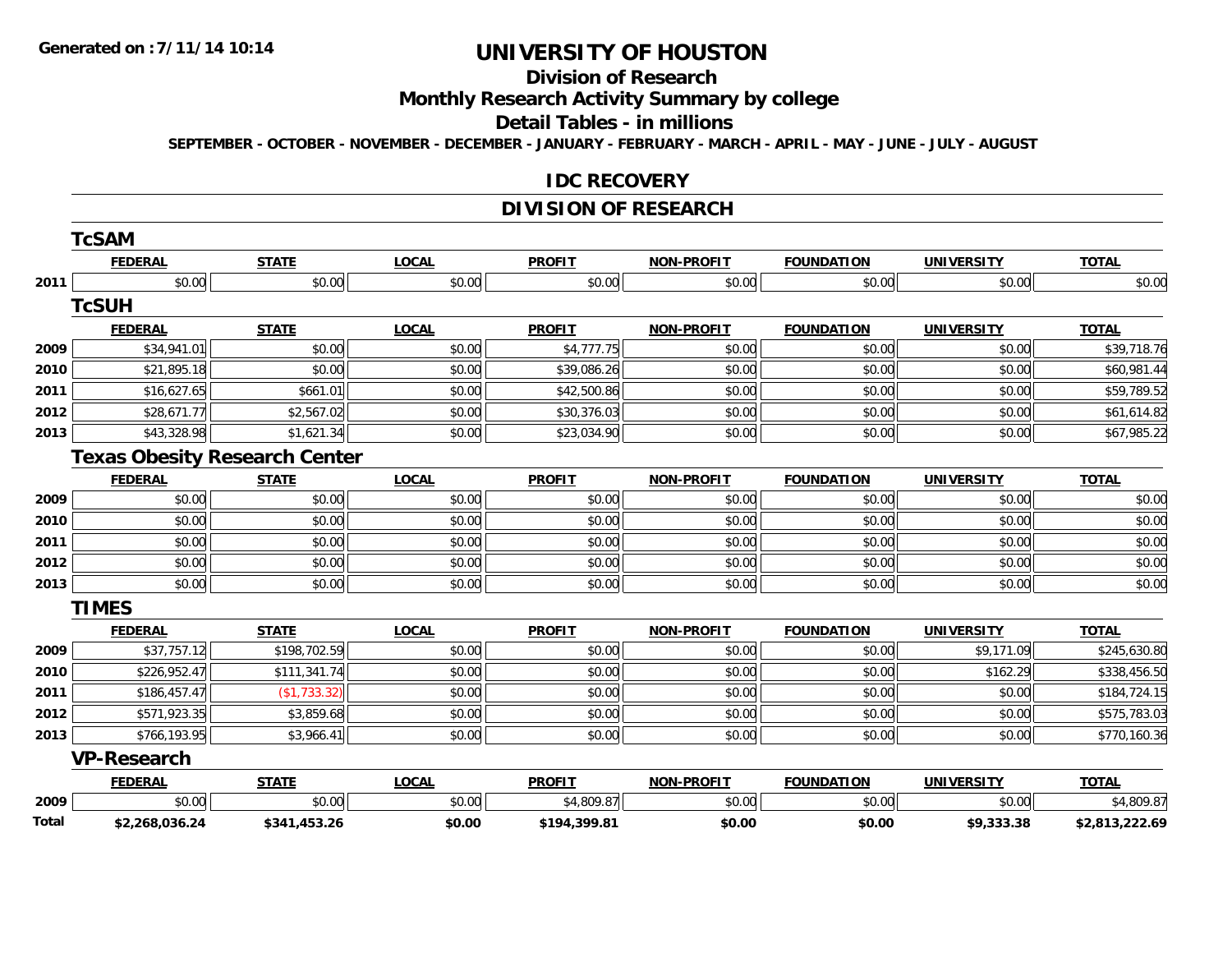## **Division of Research**

### **Monthly Research Activity Summary by college**

### **Detail Tables - in millions**

**SEPTEMBER - OCTOBER - NOVEMBER - DECEMBER - JANUARY - FEBRUARY - MARCH - APRIL - MAY - JUNE - JULY - AUGUST**

### **IDC RECOVERY**

### **GRADUATE COLLEGE OF SOCIAL WORK**

### **Center for Drug and Social Policy Research**

|      | <b>FEDERAL</b> | <b>STATE</b> | <b>LOCAL</b> | <b>PROFIT</b> | <b>NON-PROFIT</b> | <b>FOUNDATION</b> | <b>UNIVERSITY</b> | <b>TOTAL</b> |
|------|----------------|--------------|--------------|---------------|-------------------|-------------------|-------------------|--------------|
| 2009 | \$0.00         | \$0.00       | \$0.00       | \$0.00        | \$0.00            | \$0.00            | \$0.00            | \$0.00       |
| 2010 | \$0.00         | \$0.00       | \$0.00       | \$0.00        | \$0.00            | \$0.00            | \$0.00            | \$0.00       |
| 2011 | \$0.00         | \$0.00       | \$0.00       | \$0.00        | \$0.00            | \$0.00            | \$0.00            | \$0.00       |
| 2012 | \$0.00         | \$0.00       | \$0.00       | \$0.00        | \$0.00            | \$0.00            | \$0.00            | \$0.00       |
| 2013 | \$0.00         | \$0.00       | \$0.00       | \$0.00        | \$0.00            | \$0.00            | \$0.00            | \$0.00       |

### **Center for Health Equities & Evaluation Research**

|      | <b>FEDERAL</b>                    | <b>STATE</b> | <b>LOCAL</b> | <b>PROFIT</b> | <b>NON-PROFIT</b> | <b>FOUNDATION</b> | UNIVERSITY    | <b>TOTAL</b>   |
|------|-----------------------------------|--------------|--------------|---------------|-------------------|-------------------|---------------|----------------|
| 2011 | $*1.605.66$                       | \$0.00       | \$0.00       | \$0.00        | \$0.00            | en uu             | 4000<br>DU.UU | .605.66        |
| 2012 | 0.10, 0.71<br>$\sim$<br>10.2      | \$0.00       | \$0.00       | \$0.00        | \$0.00            | ≮∩ ∩∩<br>PO.OO    | \$0.00        | \$18,2.<br>.08 |
| 2013 | ሐ 4 ୮<br>-15،644.11l <sup>l</sup> | \$0.00       | \$0.00       | \$0.00        | \$0.00            | \$0.00            | \$0.00        | \$15,644.11    |

## **Child & Family for Innovative Research**

|      | <b>FEDERAL</b> | <u>STATE</u> | <u>LOCAL</u> | <b>PROFIT</b> | <b>NON-PROFIT</b> | <b>FOUNDATION</b> | <b>UNIVERSITY</b> | <b>TOTAL</b> |
|------|----------------|--------------|--------------|---------------|-------------------|-------------------|-------------------|--------------|
| 2009 | \$146,469.14   | \$92,394.83  | \$0.00       | \$0.00        | \$2,144.05        | \$53.39           | \$0.00            | \$241,061.41 |
| 2010 | \$275,216.80   | \$49,407.17  | \$0.00       | \$0.00        | \$0.00            | \$186.20          | \$0.00            | \$324,810.17 |
| 2011 | \$374,961.61   | \$1,023.85   | \$0.00       | \$0.00        | \$0.00            | \$161.12          | \$0.00            | \$376,146.57 |
| 2012 | \$299,964.85   | \$0.00       | \$600.94     | \$7,604.24    | \$0.00            | \$0.00            | \$0.00            | \$308,170.03 |
| 2013 | \$183,564.23   | \$651.62     | \$3,268.89   | (\$367.56)    | \$29.35           | \$0.00            | \$0.00            | \$187,146.53 |

#### **Community Projects - Social Work**

|      | <b>FEDERAL</b> | <b>STATE</b> | <b>LOCAL</b> | <b>PROFIT</b> | <b>NON-PROFIT</b> | <b>FOUNDATION</b> | <b>UNIVERSITY</b> | <b>TOTAL</b> |
|------|----------------|--------------|--------------|---------------|-------------------|-------------------|-------------------|--------------|
| 2009 | \$15,708.40    | \$0.00       | \$0.00       | \$0.00        | \$48.04           | \$0.00            | \$0.00            | \$15,756.44  |
| 2010 | \$0.00         | \$0.00       | \$0.00       | \$0.00        | \$0.00            | \$0.00            | \$0.00            | \$0.00       |
| 2011 | \$0.00         | \$168.90)    | \$0.00       | \$0.00        | \$0.00            | \$0.00            | \$0.00            |              |
| 2012 | \$204.23       | \$0.00       | \$0.00       | \$0.00        | \$0.00            | \$0.00            | \$0.00            | \$204.23     |
| 2013 | (\$0.01)       | \$0.00       | \$0.00       | \$0.00        | \$0.00            | \$0.00            | \$0.00            | $(\$0.01)$   |

#### **Dean, Social Work**

|      | <u>FEDERAL</u> | <b>STATE</b> | <u>LOCAL</u> | <b>PROFIT</b> | <b>NON-PROFIT</b> | <b>FOUNDATION</b> | <b>UNIVERSITY</b> | <b>TOTAL</b>  |
|------|----------------|--------------|--------------|---------------|-------------------|-------------------|-------------------|---------------|
| 2009 | \$278,811.36   | \$0.00       | \$0.00       | \$0.00        | \$0.00            | \$0.00            | \$0.00            | \$278,811.36  |
| 2010 | \$263,643.63   | \$0.00       | \$0.00       | \$0.00        | \$0.00            | \$0.00            | \$0.00            | \$263,643.63  |
| 2011 | \$195,244.35   | \$0.00       | \$0.00       | \$0.00        | \$0.00            | \$0.00            | \$0.00            | \$195,244.35  |
| 2012 | (\$13,439.47)  | \$0.00       | \$0.00       | \$0.00        | \$0.00            | \$0.00            | \$0.00            | (\$13,439.47) |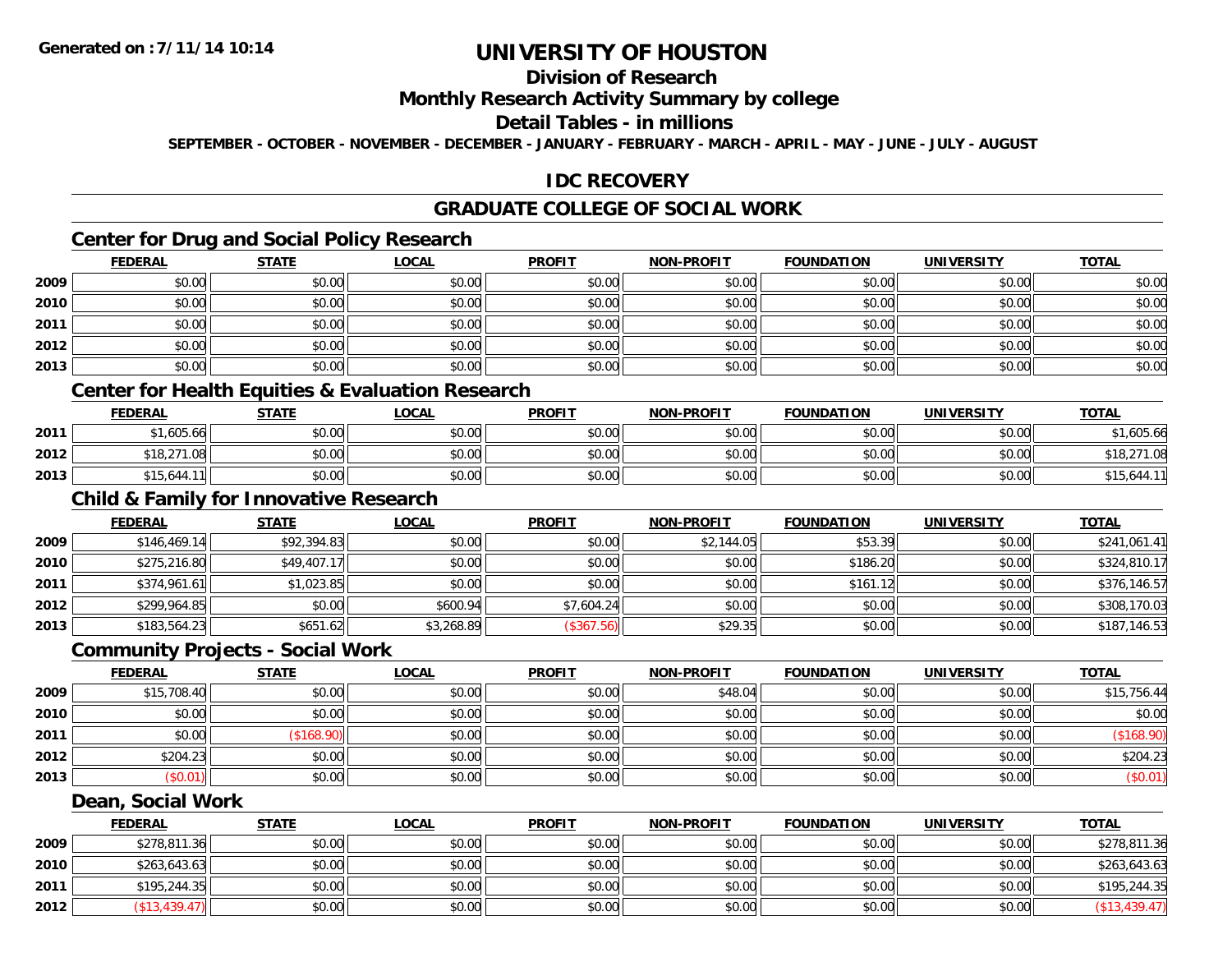## **Division of Research**

### **Monthly Research Activity Summary by college**

#### **Detail Tables - in millions**

**SEPTEMBER - OCTOBER - NOVEMBER - DECEMBER - JANUARY - FEBRUARY - MARCH - APRIL - MAY - JUNE - JULY - AUGUST**

### **IDC RECOVERY**

#### **GRADUATE COLLEGE OF SOCIAL WORK**

### **Dean, Social Work**

|       | <b>FEDERAL</b>             | <b>STATE</b> | <b>LOCAL</b> | <b>PROFIT</b> | <b>NON-PROFIT</b> | <b>FOUNDATION</b> | <b>UNIVERSITY</b> | <b>TOTAL</b>   |
|-------|----------------------------|--------------|--------------|---------------|-------------------|-------------------|-------------------|----------------|
| 2013  | \$5,849.75                 | \$0.00       | \$0.00       | \$0.00        | \$0.00            | \$0.00            | \$0.00            | \$5,849.75     |
|       | <b>Office for Drug SPR</b> |              |              |               |                   |                   |                   |                |
|       | <b>FEDERAL</b>             | <b>STATE</b> | <b>LOCAL</b> | <b>PROFIT</b> | <b>NON-PROFIT</b> | <b>FOUNDATION</b> | <b>UNIVERSITY</b> | <b>TOTAL</b>   |
| 2009  | \$0.00                     | \$0.00       | \$0.00       | \$0.00        | \$0.00            | \$0.00            | \$0.00            | \$0.00         |
| 2010  | \$0.00                     | \$0.00       | \$0.00       | \$0.00        | \$0.00            | \$0.00            | \$0.00            | \$0.00         |
| 2011  | \$0.00                     | \$0.00       | \$0.00       | \$0.00        | \$0.00            | \$0.00            | \$0.00            | \$0.00         |
| 2012  | \$0.00                     | \$0.00       | \$0.00       | \$0.00        | \$0.00            | \$0.00            | \$0.00            | \$0.00         |
| 2013  | \$0.00                     | \$0.00       | \$0.00       | \$0.00        | \$0.00            | \$0.00            | \$0.00            | \$0.00         |
| Total | \$2,061,719.71             | \$143,308.57 | \$3,869.83   | \$7,236.68    | \$2,221.44        | \$400.71          | \$0.00            | \$2,218,756.94 |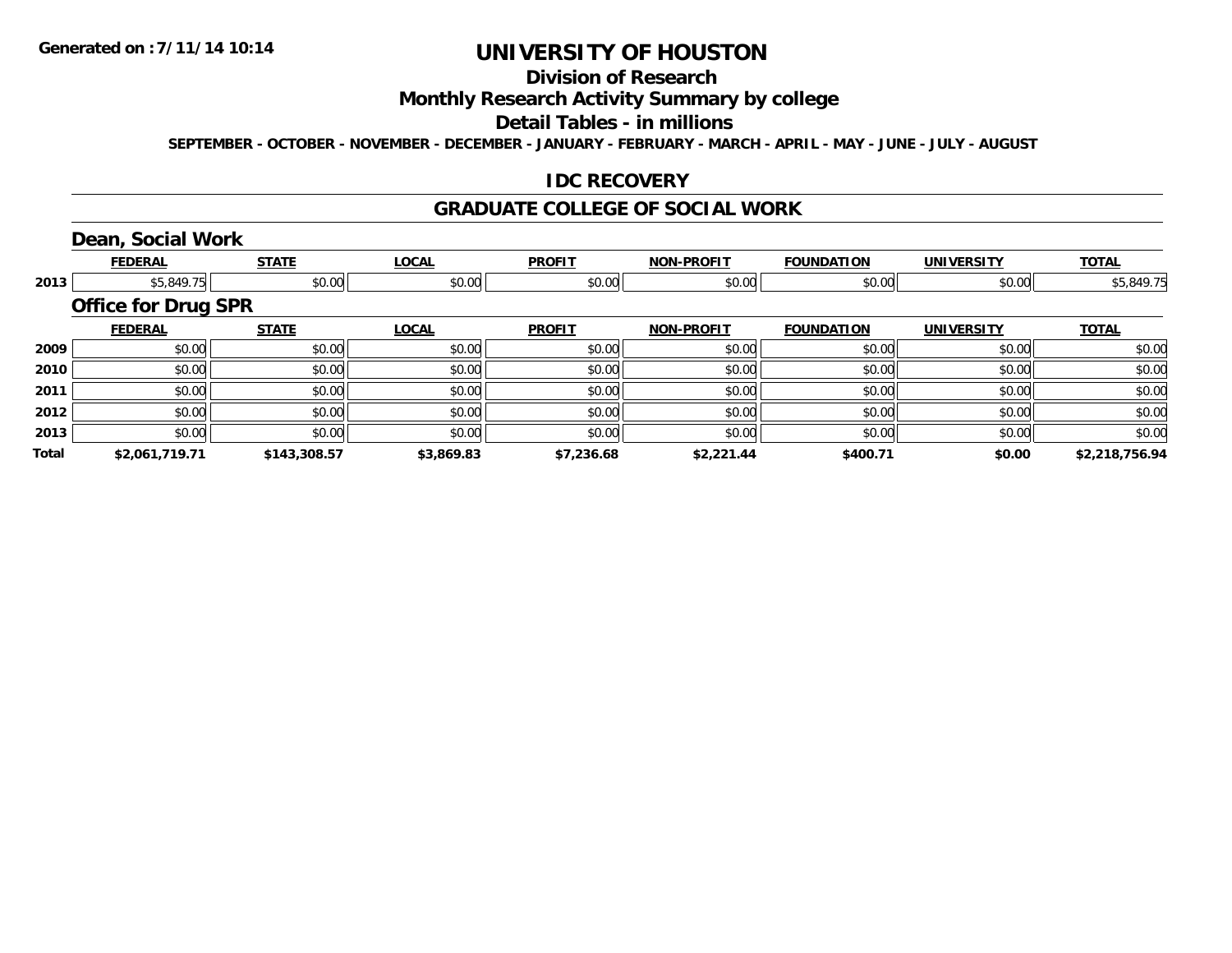### **Division of Research**

### **Monthly Research Activity Summary by college**

#### **Detail Tables - in millions**

**SEPTEMBER - OCTOBER - NOVEMBER - DECEMBER - JANUARY - FEBRUARY - MARCH - APRIL - MAY - JUNE - JULY - AUGUST**

#### **IDC RECOVERY**

#### **HILTON COLLEGE OF HOTEL AND RESTAURANT MANAGEMENT**

### **Hotel and Restaurant Management**

|       | <b>FEDERAL</b> | <b>STATE</b> | <u>LOCAL</u> | <b>PROFIT</b> | <b>NON-PROFIT</b> | <b>FOUNDATION</b> | <b>UNIVERSITY</b> | <b>TOTAL</b> |
|-------|----------------|--------------|--------------|---------------|-------------------|-------------------|-------------------|--------------|
| 2009  | \$2,937.86     | \$0.00       | \$0.00       | \$576.76      | \$0.00            | \$0.00            | \$0.00            | \$3,514.62   |
| 2010  | \$9,532.32     | \$0.00       | \$0.00       | \$8,084.44    | \$0.00            | \$0.00            | \$0.00            | \$17,616.76  |
| 2011  | \$14,843.97    | \$0.00       | \$0.00       | \$177.55      | \$7,507.86        | \$0.00            | \$0.00            | \$22,529.38  |
| 2012  | \$11,966.40    | \$33,030.68  | \$0.00       | \$8.59        | \$2,918.11        | \$0.00            | \$0.00            | \$47,923.78  |
| 2013  | \$16,494.96    | \$804.38     | \$0.00       | \$0.00        | \$0.00            | \$0.00            | \$0.00            | \$17,299.34  |
| Total | \$55,775.51    | \$33,835.06  | \$0.00       | \$8,847.34    | \$10,425.97       | \$0.00            | \$0.00            | \$108,883.88 |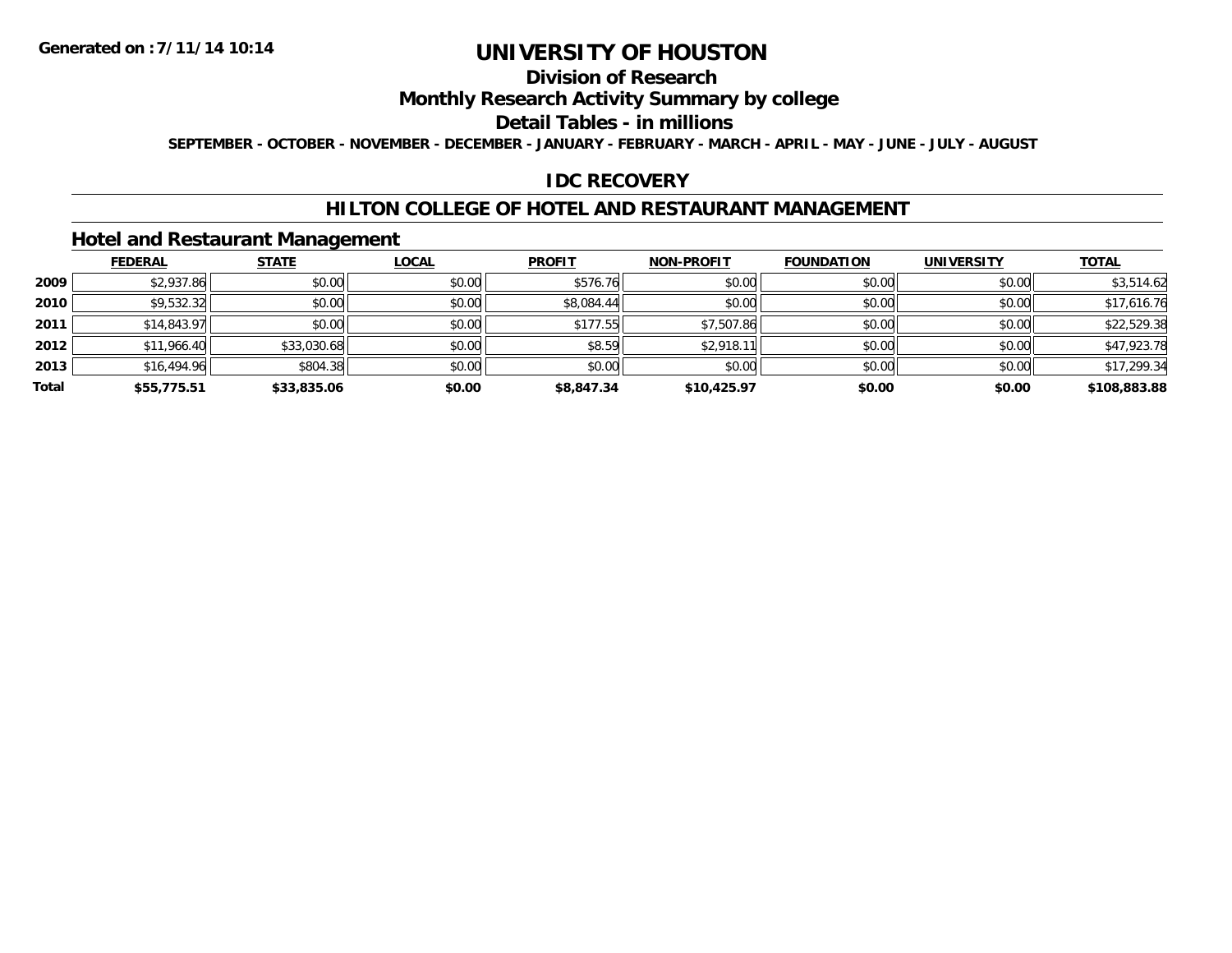## **Division of Research**

**Monthly Research Activity Summary by college**

#### **Detail Tables - in millions**

**SEPTEMBER - OCTOBER - NOVEMBER - DECEMBER - JANUARY - FEBRUARY - MARCH - APRIL - MAY - JUNE - JULY - AUGUST**

#### **IDC RECOVERY**

#### **HONORS COLLEGE**

## **Dean, Honors College**

|       |                | $\overline{\phantom{a}}$ |              |               |                   |                   |                   |              |
|-------|----------------|--------------------------|--------------|---------------|-------------------|-------------------|-------------------|--------------|
|       | <b>FEDERAL</b> | <b>STATE</b>             | <b>LOCAL</b> | <b>PROFIT</b> | <b>NON-PROFIT</b> | <b>FOUNDATION</b> | <b>UNIVERSITY</b> | <b>TOTAL</b> |
| 2009  | \$10,525.23    | \$0.00                   | \$0.00       | \$0.00        | \$0.00            | \$0.00            | \$0.00            | \$10,525.23  |
| 2010  | \$14,753.21    | \$0.00                   | \$0.00       | \$0.00        | \$0.00            | \$0.00            | \$0.00            | \$14,753.21  |
| 2011  | \$11,607.42    | \$0.00                   | \$0.00       | \$0.00        | \$2,839.19        | \$0.00            | \$0.00            | \$14,446.61  |
| 2012  | \$10,548.41    | \$0.00                   | \$0.00       | \$0.00        | \$8,838.83        | \$0.00            | \$0.00            | \$19,387.24  |
| 2013  | \$6,727.51     | \$0.00                   | \$0.00       | \$0.00        | \$3,068.76        | \$3.35            | \$0.00            | \$9,799.61   |
| Total | \$54,161.77    | \$0.00                   | \$0.00       | \$0.00        | \$14,746.79       | \$3.35            | \$0.00            | \$68,911.91  |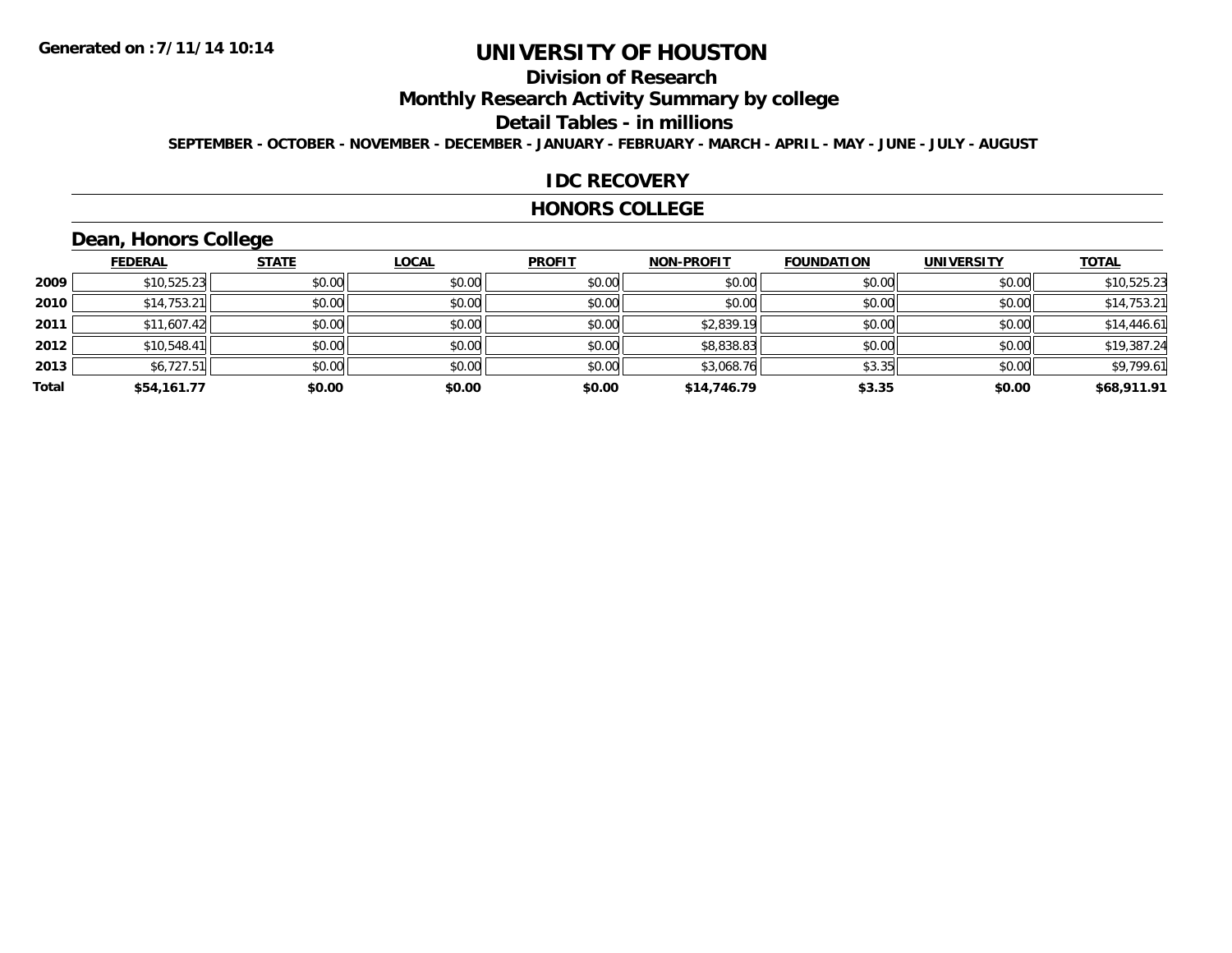## **Division of Research**

**Monthly Research Activity Summary by college**

#### **Detail Tables - in millions**

**SEPTEMBER - OCTOBER - NOVEMBER - DECEMBER - JANUARY - FEBRUARY - MARCH - APRIL - MAY - JUNE - JULY - AUGUST**

#### **IDC RECOVERY**

#### **LIBRARY**

## **Administration, Library**

|       | <b>FEDERAL</b> | <b>STATE</b> | <b>LOCAL</b> | <b>PROFIT</b> | <b>NON-PROFIT</b> | <b>FOUNDATION</b> | <b>UNIVERSITY</b> | <b>TOTAL</b> |
|-------|----------------|--------------|--------------|---------------|-------------------|-------------------|-------------------|--------------|
| 2009  | \$11,001.31    | \$0.00       | \$0.00       | \$0.00        | \$0.00            | \$0.00            | \$0.00            | \$11,001.31  |
| 2010  | \$10,406.81    | \$0.00       | \$0.00       | \$0.00        | \$0.00            | \$0.00            | \$0.00            | \$10,406.81  |
| 2011  | \$718.08       | \$0.00       | \$0.00       | \$0.00        | \$0.00            | \$0.00            | \$0.00            | \$718.08     |
| 2012  | \$0.00         | \$0.00       | \$0.00       | \$0.00        | \$0.00            | \$0.00            | \$0.00            | \$0.00       |
| 2013  | \$0.00         | \$0.00       | \$0.00       | \$0.00        | \$0.00            | \$0.00            | \$0.00            | \$0.00       |
| Total | \$22,126.20    | \$0.00       | \$0.00       | \$0.00        | \$0.00            | \$0.00            | \$0.00            | \$22,126.20  |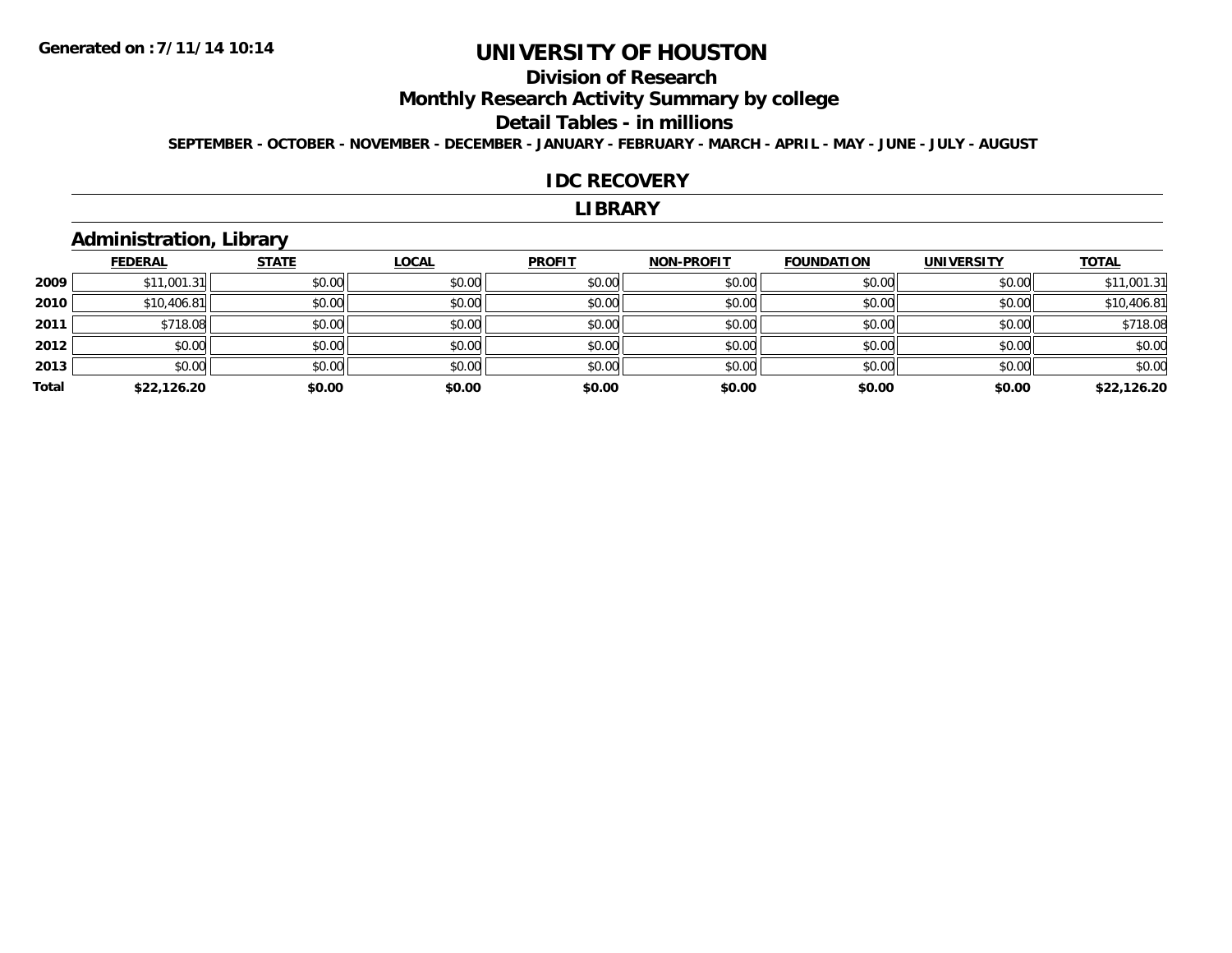## **Division of Research**

### **Monthly Research Activity Summary by college**

#### **Detail Tables - in millions**

**SEPTEMBER - OCTOBER - NOVEMBER - DECEMBER - JANUARY - FEBRUARY - MARCH - APRIL - MAY - JUNE - JULY - AUGUST**

### **IDC RECOVERY**

#### **SENIOR V.P. FOR ACADEMIC AFFAIRS AND PROVOST**

### **Continuing Education**

|      | <b>FEDERAL</b>                          | <b>STATE</b>                                                | <b>LOCAL</b>            | <b>PROFIT</b>                    | <b>NON-PROFIT</b> | <b>FOUNDATION</b> | <b>UNIVERSITY</b>     | <b>TOTAL</b>                     |
|------|-----------------------------------------|-------------------------------------------------------------|-------------------------|----------------------------------|-------------------|-------------------|-----------------------|----------------------------------|
| 2011 | \$0.00                                  | \$79.12                                                     | \$0.00                  | \$0.00                           | \$0.00            | \$0.00            | \$0.00                | \$79.12                          |
|      | <b>Learning and Assessment Services</b> |                                                             |                         |                                  |                   |                   |                       |                                  |
|      | <b>FEDERAL</b>                          | <b>STATE</b>                                                | <b>LOCAL</b>            | <b>PROFIT</b>                    | <b>NON-PROFIT</b> | <b>FOUNDATION</b> | <b>UNIVERSITY</b>     | <b>TOTAL</b>                     |
| 2009 | \$20,717.80                             | \$9,444.07                                                  | \$0.00                  | \$0.00                           | \$0.00            | \$0.00            | \$0.00                | \$30,161.87                      |
| 2010 | \$23,747.90                             | \$9,609.27                                                  | \$0.00                  | \$0.00                           | (\$2,450.69)      | \$0.00            | \$0.00                | \$30,906.48                      |
| 2011 | \$22,038.66                             | \$10,134.21                                                 | \$0.00                  | \$0.00                           | (\$156.28)        | \$0.00            | \$0.00                | \$32,016.59                      |
| 2012 | \$22,191.53                             | (\$125.73)                                                  | \$0.00                  | \$0.00                           | \$0.00            | \$0.00            | \$0.00                | \$22,065.80                      |
| 2013 | \$21,198.29                             | \$9,883.48                                                  | \$0.00                  | \$0.00                           | \$0.00            | \$0.00            | \$0.00                | \$31,081.77                      |
|      | <b>Learning Support Services</b>        |                                                             |                         |                                  |                   |                   |                       |                                  |
|      | <b>FEDERAL</b>                          | <b>STATE</b>                                                | <b>LOCAL</b>            | <b>PROFIT</b>                    | <b>NON-PROFIT</b> | <b>FOUNDATION</b> | <b>UNIVERSITY</b>     | <b>TOTAL</b>                     |
| າດາາ | $\mathfrak{g} \cap \mathfrak{g}$        | $\mathfrak{g}$ $\mathfrak{g}$ $\mathfrak{g}$ $\mathfrak{g}$ | $\circ$ $\circ$ $\circ$ | $\mathfrak{g} \cap \mathfrak{g}$ | 0000              | 0.00              | $n \cap \overline{N}$ | $\mathfrak{g} \cap \mathfrak{g}$ |

| Total | \$109,894.18 | \$39,024.42 | \$0.00                                   | \$0.00 | (\$2,606.97) | \$0.00 | \$0.00 | \$146,311.63 |
|-------|--------------|-------------|------------------------------------------|--------|--------------|--------|--------|--------------|
| 2013  | 50.00        | \$0.00      | \$0.00                                   | \$0.00 | \$0.00       | \$0.00 | \$0.00 | \$0.00       |
| 2012  | \$0.00       | \$0.00      | $\uparrow$ $\sim$ $\sim$<br><b>DU.UG</b> | \$0.00 | \$0.00       | \$0.00 | \$0.00 | \$0.00       |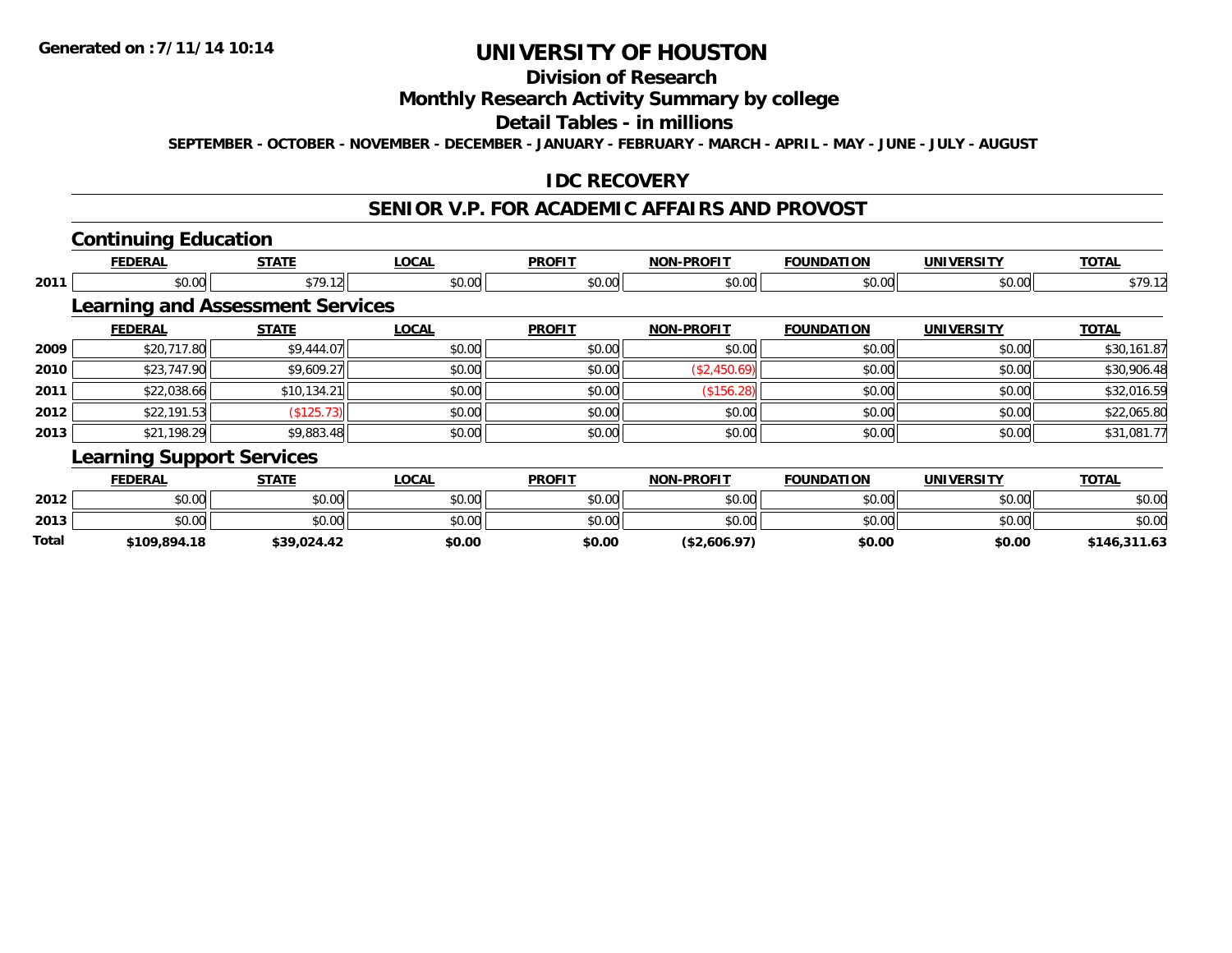## **Division of Research**

**Monthly Research Activity Summary by college**

#### **Detail Tables - in millions**

**SEPTEMBER - OCTOBER - NOVEMBER - DECEMBER - JANUARY - FEBRUARY - MARCH - APRIL - MAY - JUNE - JULY - AUGUST**

#### **IDC RECOVERY**

#### **UH LAW CENTER**

|       | Dean, Law      |              |              |               |                   |                   |                   |               |
|-------|----------------|--------------|--------------|---------------|-------------------|-------------------|-------------------|---------------|
|       | <b>FEDERAL</b> | <b>STATE</b> | <b>LOCAL</b> | <b>PROFIT</b> | <b>NON-PROFIT</b> | <b>FOUNDATION</b> | <b>UNIVERSITY</b> | <b>TOTAL</b>  |
| 2009  | \$19,064.46    | \$0.00       | \$0.00       | \$0.00        | \$0.00            | \$0.00            | \$0.00            | \$19,064.46   |
| 2010  | \$68,773.60    | \$0.00       | \$0.00       | \$0.00        | \$0.00            | \$0.00            | \$0.00            | \$68,773.60   |
| 2011  | \$11,605.60    | \$0.00       | \$0.00       | \$0.00        | \$0.00            | \$0.00            | \$0.00            | \$11,605.60   |
| 2012  | (\$70,357.49)  | \$0.00       | \$0.00       | \$0.00        | \$0.00            | \$0.00            | \$0.00            | (\$70,357.49) |
| 2013  | \$0.00         | \$0.00       | \$0.00       | \$0.00        | \$0.00            | \$0.00            | \$0.00            | \$0.00        |
|       | Law Library    |              |              |               |                   |                   |                   |               |
|       | <b>FEDERAL</b> | <b>STATE</b> | <b>LOCAL</b> | <b>PROFIT</b> | <b>NON-PROFIT</b> | <b>FOUNDATION</b> | <b>UNIVERSITY</b> | <b>TOTAL</b>  |
| 2009  | (\$0.29)       | \$0.00       | \$0.00       | \$0.00        | \$0.00            | \$0.00            | \$0.00            | (\$0.29)      |
|       | <b>Law-UH</b>  |              |              |               |                   |                   |                   |               |
|       | <b>FEDERAL</b> | <b>STATE</b> | <b>LOCAL</b> | <b>PROFIT</b> | <b>NON-PROFIT</b> | <b>FOUNDATION</b> | <b>UNIVERSITY</b> | <b>TOTAL</b>  |
| 2009  | \$20,889.11    | (\$2,375.33) | \$0.00       | \$0.00        | \$0.00            | \$0.00            | \$0.00            | \$18,513.78   |
| 2010  | \$2,668.04     | \$0.00       | \$0.00       | \$0.00        | \$0.00            | \$2,306.98        | \$0.00            | \$4,975.02    |
| 2011  | \$21,040.99    | \$2,755.67   | \$0.00       | \$0.00        | \$0.00            | \$8,533.75        | \$0.00            | \$32,330.41   |
| 2012  | \$25,190.08    | \$0.00       | \$0.00       | \$0.00        | \$0.00            | \$7,712.62        | \$0.00            | \$32,902.70   |
| 2013  | \$47,221.10    | \$35,229.03  | \$0.00       | \$0.00        | \$0.00            | \$4,786.56        | \$0.00            | \$87,236.69   |
| Total | \$146,095.20   | \$35,609.37  | \$0.00       | \$0.00        | \$0.00            | \$23,339.91       | \$0.00            | \$205,044.48  |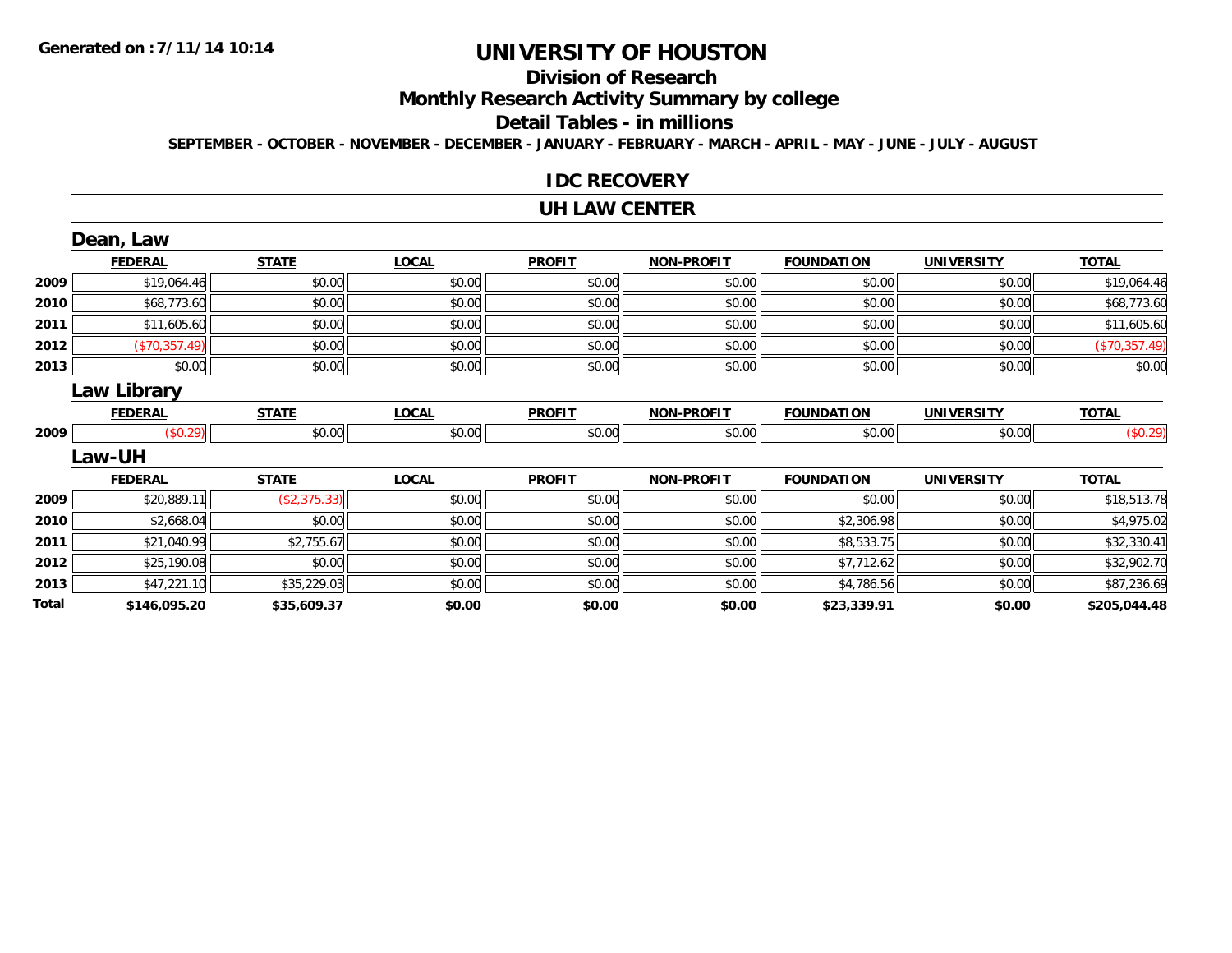## **Division of Research**

**Monthly Research Activity Summary by college**

**Detail Tables - in millions**

**SEPTEMBER - OCTOBER - NOVEMBER - DECEMBER - JANUARY - FEBRUARY - MARCH - APRIL - MAY - JUNE - JULY - AUGUST**

### **IDC RECOVERY**

#### **UKNOWN COLLEGE**

### **Unknown Department**

|       | <b>DERAL</b>   | <b>STATE</b>          | <b>OCAL</b>                                                                            | <b>PROFIT</b> | <b>DDAEIT</b><br><b>ארות</b> | ΙΑΤΙΩΝ | UNIVERSITY | TOTA. |
|-------|----------------|-----------------------|----------------------------------------------------------------------------------------|---------------|------------------------------|--------|------------|-------|
| 2009  |                | 0 <sup>n</sup><br>υv. | $\begin{array}{c} \hline \text{A} & \text{A} & \text{B} \\ \hline \end{array}$<br>ט.טע | 0000<br>JU.UU | ቀስ ሰሰ<br>v.vu                | 0000   | \$0.00     |       |
| Total | $100 -$<br>4 F | \$0.00                | \$0.00                                                                                 | ቀስ ሰ<br>JU.U  | \$0.00                       | \$0.00 | \$0.00     | .46)  |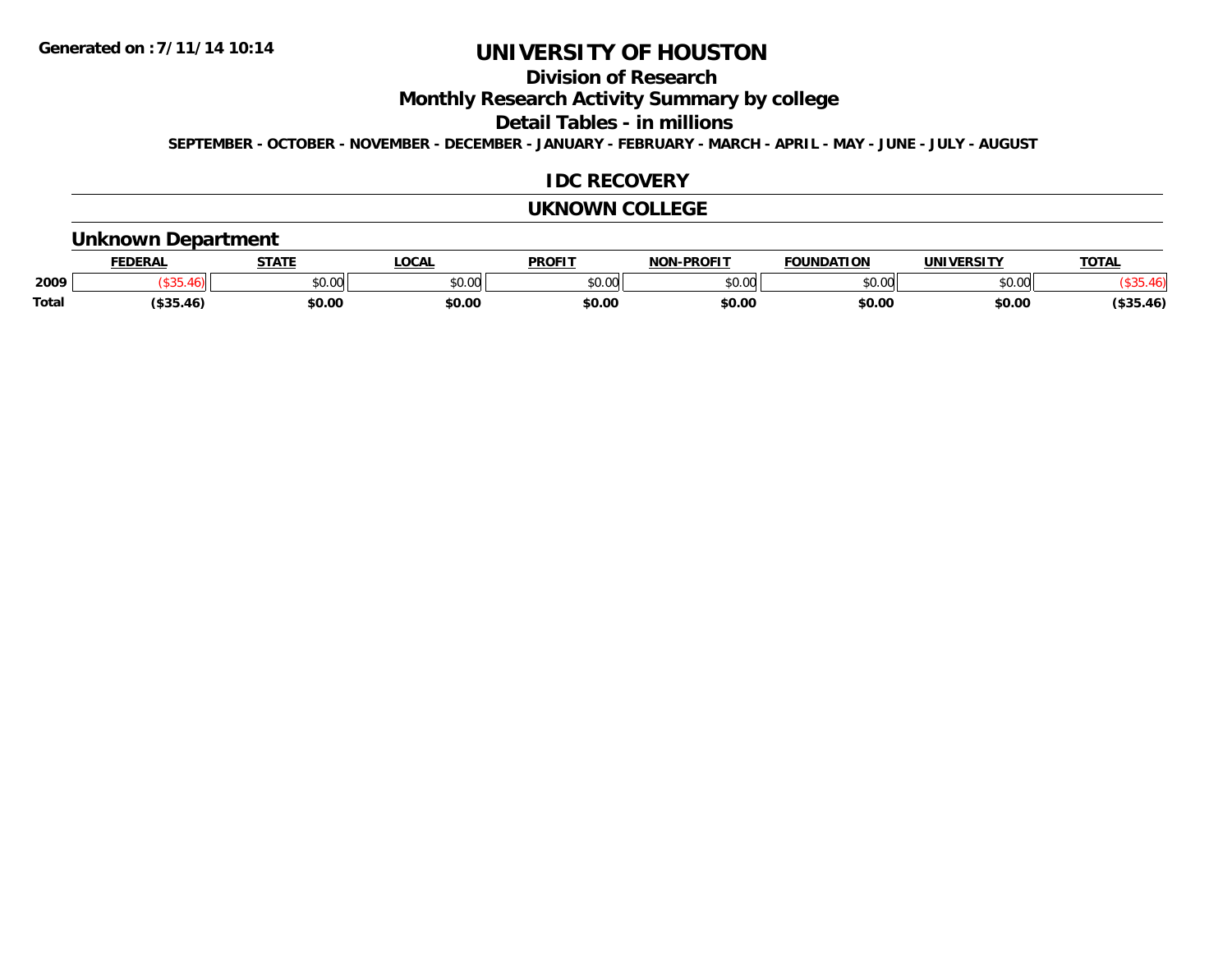#### **Division of Research**

**Monthly Research Activity Summary by college**

**Detail Tables - in millions**

**SEPTEMBER - OCTOBER - NOVEMBER - DECEMBER - JANUARY - FEBRUARY - MARCH - APRIL - MAY - JUNE - JULY - AUGUST**

#### **IDC RECOVERY**

### **VICE PRESIDENT FOR ADMINISTRATION**

| JН<br>1<br>r<br>ı |  |
|-------------------|--|
|-------------------|--|

|       | <b>FEDERAL</b> | <b>STATE</b> | <u>LOCAL</u> | <b>PROFIT</b> | <b>NON-PROFIT</b> | <b>FOUNDATION</b> | <b>UNIVERSITY</b> | <b>TOTAL</b> |
|-------|----------------|--------------|--------------|---------------|-------------------|-------------------|-------------------|--------------|
| 2009  | \$2,468.39     | \$0.00       | \$0.00       | \$0.00        | \$0.00            | \$0.00            | \$0.00            | \$2,468.39   |
| 2010  |                | \$0.00       | \$0.00       | \$0.00        | \$0.00            | \$0.00            | \$0.00            |              |
| 2011  |                | \$0.00       | \$0.00       | \$0.00        | \$0.00            | \$0.00            | \$0.00            |              |
| Total | (\$1,486.46)   | \$0.00       | \$0.00       | \$0.00        | \$0.00            | \$0.00            | \$0.00            | (\$1,486.46) |